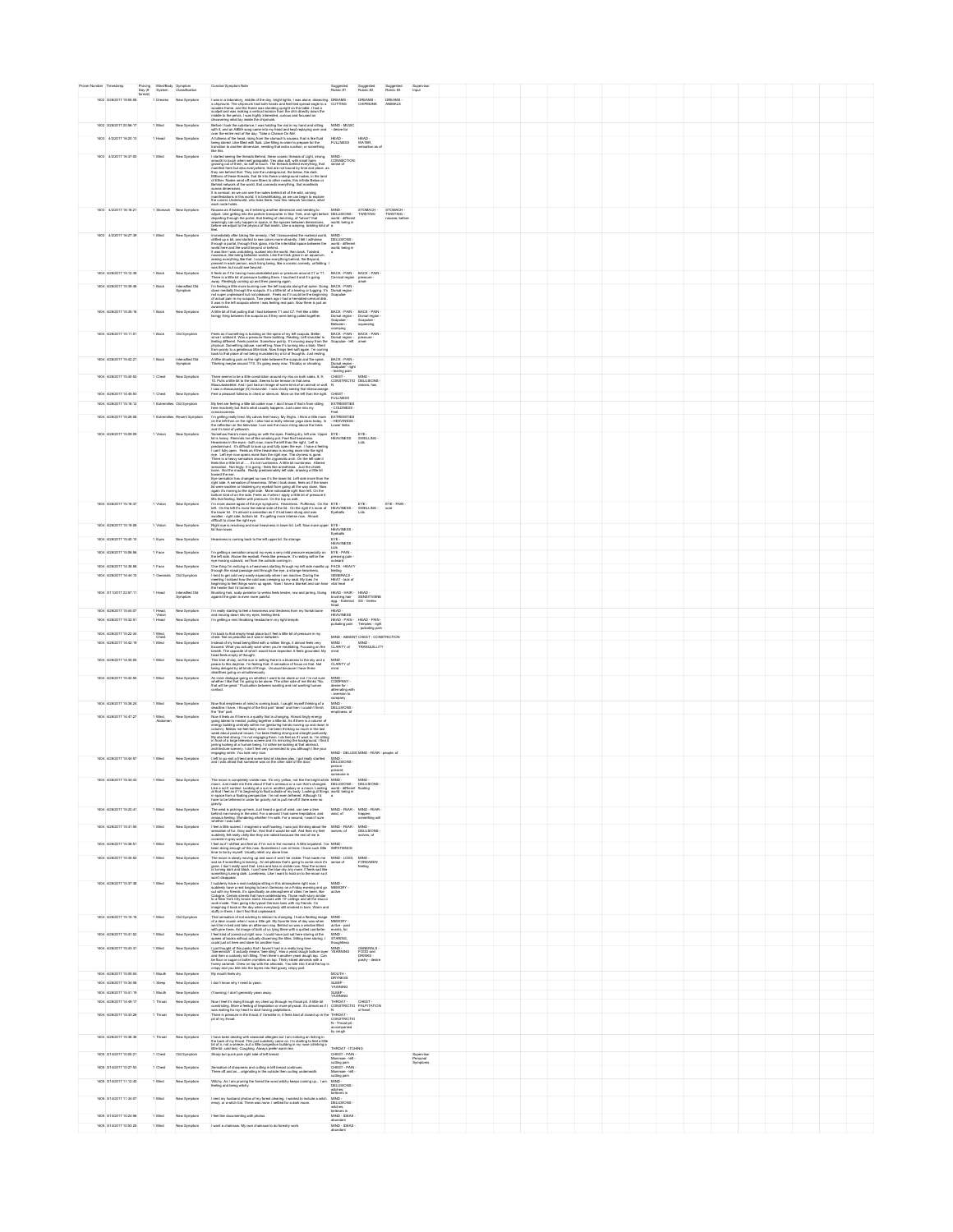| Prover Number Timestamp |          | Proving Mind/Body Symptom<br>Day (# System Classification<br>format) | Concise Symptom Note                                                                                                                                                                                                                                                                                                                                                                                                                                                                                                                                                                                                                                                                                    |                                                                                                     | Suggested Suggested Suggested Supervisor<br>Rubric #1 Rubric #2 Rubric #3 Input |                                                        |                                                                                                            |  |  |  |  |  |  |  |
|-------------------------|----------|----------------------------------------------------------------------|---------------------------------------------------------------------------------------------------------------------------------------------------------------------------------------------------------------------------------------------------------------------------------------------------------------------------------------------------------------------------------------------------------------------------------------------------------------------------------------------------------------------------------------------------------------------------------------------------------------------------------------------------------------------------------------------------------|-----------------------------------------------------------------------------------------------------|---------------------------------------------------------------------------------|--------------------------------------------------------|------------------------------------------------------------------------------------------------------------|--|--|--|--|--|--|--|
| 1405 3/14/2017 9:53:27  |          | 1 Mind New Symptom                                                   | Canne back from my walk which was the duration of the first hour. MIND - Sachness  want to cancel my commitments for the day and go back into the NATURE - woods and rebuild our family learn-to in the given these. When                                                                                                                                                                                                                                                                                                                                                                                                                                                                               |                                                                                                     |                                                                                 |                                                        |                                                                                                            |  |  |  |  |  |  |  |
| 1405 3/14/2017 11:24:58 |          | 1 Mind New Symptom                                                   |                                                                                                                                                                                                                                                                                                                                                                                                                                                                                                                                                                                                                                                                                                         |                                                                                                     |                                                                                 |                                                        |                                                                                                            |  |  |  |  |  |  |  |
|                         |          |                                                                      | For years I've been wanting to clear our forest, forest gardening. It felt so overwhelming, I didn't know where to start. Now I know, pick two trees, clear between them. Work from tree, to tree, Join the trees.                                                                                                                                                                                                                                                                                                                                                                                                                                                                                      | MIND -<br>NATURE -<br>yearning for                                                                  |                                                                                 |                                                        |                                                                                                            |  |  |  |  |  |  |  |
| 1405 3/14/2017 11:44:00 |          | 1 Mind New Symptom                                                   |                                                                                                                                                                                                                                                                                                                                                                                                                                                                                                                                                                                                                                                                                                         |                                                                                                     | MND -<br>EXPANSIVE                                                              |                                                        |                                                                                                            |  |  |  |  |  |  |  |
|                         |          |                                                                      |                                                                                                                                                                                                                                                                                                                                                                                                                                                                                                                                                                                                                                                                                                         |                                                                                                     |                                                                                 |                                                        |                                                                                                            |  |  |  |  |  |  |  |
| 1405 3/14/2017 10:06:00 | 1 Mind   | New Symptom                                                          |                                                                                                                                                                                                                                                                                                                                                                                                                                                                                                                                                                                                                                                                                                         |                                                                                                     |                                                                                 |                                                        |                                                                                                            |  |  |  |  |  |  |  |
|                         |          |                                                                      |                                                                                                                                                                                                                                                                                                                                                                                                                                                                                                                                                                                                                                                                                                         |                                                                                                     |                                                                                 |                                                        |                                                                                                            |  |  |  |  |  |  |  |
|                         |          |                                                                      |                                                                                                                                                                                                                                                                                                                                                                                                                                                                                                                                                                                                                                                                                                         |                                                                                                     |                                                                                 |                                                        |                                                                                                            |  |  |  |  |  |  |  |
|                         |          |                                                                      |                                                                                                                                                                                                                                                                                                                                                                                                                                                                                                                                                                                                                                                                                                         |                                                                                                     |                                                                                 |                                                        |                                                                                                            |  |  |  |  |  |  |  |
| 1405 3/14/2017 10:40:22 | 1 Mind   | New Sympton                                                          |                                                                                                                                                                                                                                                                                                                                                                                                                                                                                                                                                                                                                                                                                                         |                                                                                                     |                                                                                 |                                                        |                                                                                                            |  |  |  |  |  |  |  |
|                         |          |                                                                      |                                                                                                                                                                                                                                                                                                                                                                                                                                                                                                                                                                                                                                                                                                         |                                                                                                     |                                                                                 |                                                        |                                                                                                            |  |  |  |  |  |  |  |
|                         |          |                                                                      | and diffusion. In<br>constraints the main control of the state of the state of the state<br>of the state of the state in the state of the state of the state of the<br>state of the state of the state of the state of the state of th                                                                                                                                                                                                                                                                                                                                                                                                                                                                  |                                                                                                     |                                                                                 |                                                        |                                                                                                            |  |  |  |  |  |  |  |
| 1406 3/19/2017 19:34:38 |          | 1 Chest New Symptom                                                  | Short duration of right sided heart pain, fleeting, sharp, worse on inspiration. CHEST - PAIN - CHEST - PAIN                                                                                                                                                                                                                                                                                                                                                                                                                                                                                                                                                                                            | cutting pain                                                                                        |                                                                                 |                                                        | Superviso<br>Personal<br>Symptoms                                                                          |  |  |  |  |  |  |  |
| 1406 3/19/2017 15:49:51 |          | 1 Dreams New Symptom                                                 |                                                                                                                                                                                                                                                                                                                                                                                                                                                                                                                                                                                                                                                                                                         |                                                                                                     | Heart -<br>inspiration -<br>DREAMS -<br>AMOROUS -                               |                                                        |                                                                                                            |  |  |  |  |  |  |  |
|                         |          |                                                                      | Amorous dreams with an unknown male figure. There was an obvious [DREAMS - connection, other vaguely familiar people often in ground that we are well as a well of the well of the well of the well of the well of the well of                                                                                                                                                                                                                                                                                                                                                                                                                                                                          |                                                                                                     | fallen in love;<br>has                                                          | DREAMS -<br>DRIVING - car;<br>a - recklessly           |                                                                                                            |  |  |  |  |  |  |  |
|                         |          |                                                                      |                                                                                                                                                                                                                                                                                                                                                                                                                                                                                                                                                                                                                                                                                                         |                                                                                                     |                                                                                 |                                                        |                                                                                                            |  |  |  |  |  |  |  |
|                         |          |                                                                      |                                                                                                                                                                                                                                                                                                                                                                                                                                                                                                                                                                                                                                                                                                         |                                                                                                     |                                                                                 |                                                        |                                                                                                            |  |  |  |  |  |  |  |
| 1406 3/19/2017 15:42:18 |          | 1 Generals New Symptom                                               |                                                                                                                                                                                                                                                                                                                                                                                                                                                                                                                                                                                                                                                                                                         |                                                                                                     |                                                                                 |                                                        |                                                                                                            |  |  |  |  |  |  |  |
|                         |          |                                                                      |                                                                                                                                                                                                                                                                                                                                                                                                                                                                                                                                                                                                                                                                                                         |                                                                                                     |                                                                                 |                                                        | Personal<br>Symptoms                                                                                       |  |  |  |  |  |  |  |
|                         |          |                                                                      | considerable and advantage of the state of the state of the state of the state of the state of the state of the state of the state of the state of the state of the state of the state of the state of the state of the state                                                                                                                                                                                                                                                                                                                                                                                                                                                                           |                                                                                                     |                                                                                 |                                                        |                                                                                                            |  |  |  |  |  |  |  |
| 1406 3/18/2017 21:22:38 |          | 1 Hearing New Symptom                                                | Preferring allence, noting hearing more acute, post initial intake; almost<br>annoyed with noises at times, enjoying the quiet.                                                                                                                                                                                                                                                                                                                                                                                                                                                                                                                                                                         | HEARING -<br>ACUTE                                                                                  | MND - QUIET;<br>warfs to be                                                     |                                                        |                                                                                                            |  |  |  |  |  |  |  |
| 1406 3/18/2017 21:17:32 |          | 1 Mouth [1] New Symptom                                              | Tongue felt too big for mouth, in length, width, and depth.<br>[2]                                                                                                                                                                                                                                                                                                                                                                                                                                                                                                                                                                                                                                      | MND.<br>DELUSIONS -                                                                                 | MOUTH -<br>SWELLING -                                                           |                                                        | Superviso<br>Personal<br>Symptom<br>Superviso<br>Personal<br>Symptom                                       |  |  |  |  |  |  |  |
| 1406 3/19/2017 19:45:41 |          | 1 Mouth New Symptom                                                  |                                                                                                                                                                                                                                                                                                                                                                                                                                                                                                                                                                                                                                                                                                         |                                                                                                     | tongue - long; Tongue -<br>tongue is too [3] sensation of [4]                   |                                                        |                                                                                                            |  |  |  |  |  |  |  |
|                         |          |                                                                      | Urge to rub torgue on a rough surface. I felt a computation to chew or suck. MIND-<br>on a Mc Class Magic scrubber (no chemical in 10 the lasture on tongue felt   MIND-<br>amazing (didn't want to suppress the urge) and my tongue                                                                                                                                                                                                                                                                                                                                                                                                                                                                    |                                                                                                     | GENERALS<br>FOOD and<br>DRINKS<br>Indgestible<br>things - desire                |                                                        | Superviso<br>Personal                                                                                      |  |  |  |  |  |  |  |
| 1406 3/18/2017 21:27:49 | 1 Mind   | New Symptom                                                          | rer done.                                                                                                                                                                                                                                                                                                                                                                                                                                                                                                                                                                                                                                                                                               |                                                                                                     |                                                                                 |                                                        |                                                                                                            |  |  |  |  |  |  |  |
|                         |          |                                                                      |                                                                                                                                                                                                                                                                                                                                                                                                                                                                                                                                                                                                                                                                                                         |                                                                                                     | MIND -<br>EXCITEMENT -<br>joy, from                                             |                                                        | Supervisor<br>Personal<br>Symptoms                                                                         |  |  |  |  |  |  |  |
| 1406 3/19/2017 19:35:42 |          | 1 Stomach New Symptom                                                | Intermittent nausea during intake, fleeting                                                                                                                                                                                                                                                                                                                                                                                                                                                                                                                                                                                                                                                             | STOMACH-<br>NAUSEA                                                                                  |                                                                                 |                                                        | Supervisor<br>Personal<br>Symptoms                                                                         |  |  |  |  |  |  |  |
| 1406 3/19/2017 19:32:39 |          | 1 Head New Symptom                                                   | Sensation of vertigo upon going to bed turning onto right side dissipated $\begin{array}{r} \text{VERTIGO} - \text{pently quickly} \end{array}$                                                                                                                                                                                                                                                                                                                                                                                                                                                                                                                                                         |                                                                                                     |                                                                                 |                                                        | Supervisor<br>Personal<br>Symptoms                                                                         |  |  |  |  |  |  |  |
| 1408 3/18/2017 8:15:56  | 1 Head   | New Symptom                                                          | Bit of heavy in head, Feel head puffing out and in a bit, rhythm of out and in, HEAD -<br>expanding and in a bit. Very subtle. Probably mostly parentel (upper side of EXPANDED<br>head).                                                                                                                                                                                                                                                                                                                                                                                                                                                                                                               |                                                                                                     | HEAD -<br>HEAVINESS                                                             |                                                        | Supervisor<br>Observation of                                                                               |  |  |  |  |  |  |  |
| 1408 3/17/2017 23:51:56 | 1 Mind   | New Symptom                                                          |                                                                                                                                                                                                                                                                                                                                                                                                                                                                                                                                                                                                                                                                                                         |                                                                                                     |                                                                                 |                                                        |                                                                                                            |  |  |  |  |  |  |  |
| 1408 3/19/2017 19:25:13 | 1 Mind   | New Symptom                                                          | Husband critical of new clothes I bought. I normally get hurt by that, but this $\,$ MIND - linns it was like, that's what he thinks, but I don't agree with him. I like the $\,$ ALMENTS clothes. I liakend to him, didn't o<br>$\label{eq:2.1} \begin{array}{ll} \text{c-wark} & \text{c-wark} \\ \text{c-wark} & \text{c-wark} \\ \text{c-wark} & \text{c-wark} \\ \text{c-wark} & \text{c-wark} \\ \text{c-wark} & \text{c-wark} \\ \text{c-wark} & \text{c-wark} \\ \text{c-wark} & \text{c-wark} \\ \text{c-wark} & \text{c-wark} \\ \text{c-wark} & \text{c-wark} \\ \text{c-wark} & \text{c-wark} \\ \text{c-wark} & \text{c-wark} \\ \text{c-wark} & \text{c-wark} \\ \text{c-wark} & \text{c$ |                                                                                                     |                                                                                 |                                                        |                                                                                                            |  |  |  |  |  |  |  |
|                         |          |                                                                      |                                                                                                                                                                                                                                                                                                                                                                                                                                                                                                                                                                                                                                                                                                         |                                                                                                     |                                                                                 |                                                        | Superviso<br>Personal<br>Symptoms                                                                          |  |  |  |  |  |  |  |
| 1408 3/18/2017 8:26:01  | 1 Mind   | New Symptom                                                          |                                                                                                                                                                                                                                                                                                                                                                                                                                                                                                                                                                                                                                                                                                         |                                                                                                     |                                                                                 |                                                        | Supervisor<br>Observation of<br>Prover                                                                     |  |  |  |  |  |  |  |
|                         |          |                                                                      |                                                                                                                                                                                                                                                                                                                                                                                                                                                                                                                                                                                                                                                                                                         |                                                                                                     |                                                                                 |                                                        |                                                                                                            |  |  |  |  |  |  |  |
| 1408 3/19/2017 7:29:48  | 1 Mind   | New Symptom                                                          |                                                                                                                                                                                                                                                                                                                                                                                                                                                                                                                                                                                                                                                                                                         |                                                                                                     |                                                                                 |                                                        |                                                                                                            |  |  |  |  |  |  |  |
|                         |          |                                                                      | wormy to similar project with the region to interest once. Hence, the control of the similar project of the similar projection of the similar projection of the similar projection of the similar projection of the similar p                                                                                                                                                                                                                                                                                                                                                                                                                                                                           |                                                                                                     |                                                                                 |                                                        |                                                                                                            |  |  |  |  |  |  |  |
|                         |          |                                                                      |                                                                                                                                                                                                                                                                                                                                                                                                                                                                                                                                                                                                                                                                                                         |                                                                                                     |                                                                                 |                                                        |                                                                                                            |  |  |  |  |  |  |  |
| 1408 3/19/2017 7:44:32  | 1 Mind   | Altered Symptom                                                      | Feel arcocus around new groups of people usually, but yesterday No MIND -<br>ansiety. Comfortable, I'm have to be with people, pick some clothes, and CONFIDENT<br>move on. Less wony about others thought.                                                                                                                                                                                                                                                                                                                                                                                                                                                                                             |                                                                                                     |                                                                                 |                                                        | Supervisor<br>Observation of<br>Prover                                                                     |  |  |  |  |  |  |  |
| 1408 3/18/2017 8:14:25  | 1 Face   | New Symptom                                                          | mové on. Less worry about others thought.<br>Left side face seems higher than the right, mouth higher. Face has turned MIND - DISCOLORATION CORPORT - DISCOLORATI<br>Slightly more red in time together.                                                                                                                                                                                                                                                                                                                                                                                                                                                                                                |                                                                                                     |                                                                                 |                                                        | Supervisor<br>Observation of<br>Prover                                                                     |  |  |  |  |  |  |  |
| 1408 3/18/2017 8:19:30  | 1 Mind   | New Symptom                                                          |                                                                                                                                                                                                                                                                                                                                                                                                                                                                                                                                                                                                                                                                                                         |                                                                                                     |                                                                                 |                                                        | Supervisor<br>Observation of                                                                               |  |  |  |  |  |  |  |
|                         |          |                                                                      |                                                                                                                                                                                                                                                                                                                                                                                                                                                                                                                                                                                                                                                                                                         |                                                                                                     |                                                                                 |                                                        |                                                                                                            |  |  |  |  |  |  |  |
|                         |          |                                                                      | clown.<br>Like I command myself to sit up straight, hold head up. Because I don't<br>ward to fall forward. Imarchs tell me-insert command. Make back stiff and<br>upright, stiff, noad stiff and upright, almost like an internal comma                                                                                                                                                                                                                                                                                                                                                                                                                                                                 |                                                                                                     |                                                                                 |                                                        |                                                                                                            |  |  |  |  |  |  |  |
| 1408 3/18/2017 8:05:42  | 1 Mind   | New Symptom                                                          |                                                                                                                                                                                                                                                                                                                                                                                                                                                                                                                                                                                                                                                                                                         |                                                                                                     |                                                                                 |                                                        |                                                                                                            |  |  |  |  |  |  |  |
|                         |          |                                                                      | Which theory Publish down the chair Real Value of Features and problem LMRC. INDEX and the state of the state of the state of the state of the state of the state of the state of the state of the state of the state of the                                                                                                                                                                                                                                                                                                                                                                                                                                                                            |                                                                                                     |                                                                                 |                                                        | Superman<br>Personal<br>Symptoms                                                                           |  |  |  |  |  |  |  |
|                         |          |                                                                      |                                                                                                                                                                                                                                                                                                                                                                                                                                                                                                                                                                                                                                                                                                         |                                                                                                     |                                                                                 |                                                        |                                                                                                            |  |  |  |  |  |  |  |
| 1408 3/18/2017 8:09:26  | 1 Mind   | New Symptom                                                          | No actual problems functioning, just a pulling down sensation. Feel weight MIND - MIND - MIND - In ames, sincess, anound nose. Forelread being pulled vertically down. Like<br>upper body took over from lower body. Lower feels                                                                                                                                                                                                                                                                                                                                                                                                                                                                        |                                                                                                     |                                                                                 | MIND -<br>DELUSIONS -<br>pulled - he was<br>- downward | Supervisor<br>Observation of<br>Prover                                                                     |  |  |  |  |  |  |  |
|                         |          |                                                                      |                                                                                                                                                                                                                                                                                                                                                                                                                                                                                                                                                                                                                                                                                                         |                                                                                                     |                                                                                 |                                                        |                                                                                                            |  |  |  |  |  |  |  |
| 1408 3/18/2017 8:10:03  | 1 Mind   | New Symptom                                                          | Initially for lega was very heavy like concrete, that I was concrete, that I was MIND - MIND - MIND - MIND - Couldn't move because of weight holding me in place. Top 0ELUSONS - HEAVINESS;<br>so have year of a force pull me do                                                                                                                                                                                                                                                                                                                                                                                                                                                                       |                                                                                                     |                                                                                 |                                                        | Supervisor<br>Observation of                                                                               |  |  |  |  |  |  |  |
| 1408 3/18/2017 11:00:29 | 1 Mind   | New Symptom                                                          |                                                                                                                                                                                                                                                                                                                                                                                                                                                                                                                                                                                                                                                                                                         |                                                                                                     |                                                                                 |                                                        |                                                                                                            |  |  |  |  |  |  |  |
|                         |          |                                                                      |                                                                                                                                                                                                                                                                                                                                                                                                                                                                                                                                                                                                                                                                                                         |                                                                                                     |                                                                                 |                                                        | Observation of                                                                                             |  |  |  |  |  |  |  |
| 1408 3/18/2017 8:24:09  | 1 Mind   | New Symptom                                                          |                                                                                                                                                                                                                                                                                                                                                                                                                                                                                                                                                                                                                                                                                                         |                                                                                                     |                                                                                 |                                                        |                                                                                                            |  |  |  |  |  |  |  |
|                         |          |                                                                      | im mass up. uost 104 hierargi of vuonasitatis.<br>1946 – Halál pálsoz, a force holdá mai (hand to chest). Silly song in my head<br>1949/1949) hago contract to way Theoria bat Shrid and right, and da di ea. Dict.<br>1950/1949 (hand                                                                                                                                                                                                                                                                                                                                                                                                                                                                  |                                                                                                     |                                                                                 |                                                        | Observation of                                                                                             |  |  |  |  |  |  |  |
|                         |          |                                                                      |                                                                                                                                                                                                                                                                                                                                                                                                                                                                                                                                                                                                                                                                                                         |                                                                                                     |                                                                                 |                                                        |                                                                                                            |  |  |  |  |  |  |  |
| 1408 3/19/2017 7:33:15  | 1 Mind   | New Symptom                                                          |                                                                                                                                                                                                                                                                                                                                                                                                                                                                                                                                                                                                                                                                                                         |                                                                                                     | GENERALS-<br>STIFFNESS                                                          |                                                        | Superviso<br><b>Observation of</b><br>Prover                                                               |  |  |  |  |  |  |  |
| 1408 3/18/2017 8:13:15  | 1 Mind   | New Symptom                                                          |                                                                                                                                                                                                                                                                                                                                                                                                                                                                                                                                                                                                                                                                                                         |                                                                                                     |                                                                                 |                                                        |                                                                                                            |  |  |  |  |  |  |  |
|                         |          |                                                                      | Sudden shift-lighter, as if I'm coming out of something. Oppressive comes MIND - to mind. Coming out of oppressive state of pulled down. DELUSIONS -                                                                                                                                                                                                                                                                                                                                                                                                                                                                                                                                                    | weight -<br>pressing down<br>from above                                                             |                                                                                 |                                                        | Supervisor<br>Observation of<br>Prover                                                                     |  |  |  |  |  |  |  |
| 1408 3/18/2017 8:08:02  | 1 Mind   | New Symptom                                                          | Helpless, frustration, I cannot move. I feel like I'm just stuck, not blaming MIND.<br>anyone, situational stuckness. No one is responsible for it, no one is holding HELP/LESSNES<br>me down, I just am here, and it just is.                                                                                                                                                                                                                                                                                                                                                                                                                                                                          |                                                                                                     |                                                                                 |                                                        | Superviso<br>Personal<br>Symptoms                                                                          |  |  |  |  |  |  |  |
| 1408 3/17/2017 23:42:44 | 1 Mind   | New Symptom                                                          |                                                                                                                                                                                                                                                                                                                                                                                                                                                                                                                                                                                                                                                                                                         |                                                                                                     |                                                                                 |                                                        |                                                                                                            |  |  |  |  |  |  |  |
|                         |          |                                                                      |                                                                                                                                                                                                                                                                                                                                                                                                                                                                                                                                                                                                                                                                                                         |                                                                                                     |                                                                                 |                                                        |                                                                                                            |  |  |  |  |  |  |  |
|                         |          |                                                                      | Went to a Lui, allows apply, where you by dother on for purchase. Het I was ARND-<br>transformed model on postage dother as to you made the probability defined in the state of the state and poster<br>was to boy if and maybe IT                                                                                                                                                                                                                                                                                                                                                                                                                                                                      |                                                                                                     |                                                                                 |                                                        |                                                                                                            |  |  |  |  |  |  |  |
| 1410 3/13/2017 8:39:08  |          | 1 Stomach New Symptom                                                | of myself.<br>After taking a bath at 9:30 pm, 1 felt a very powerful heartbeat in my<br>stormach: i experienced as several way strong and resourching through. To interact the present<br>be added to description of heartbeat in day 2                                                                                                                                                                                                                                                                                                                                                                                                                                                                 |                                                                                                     |                                                                                 |                                                        |                                                                                                            |  |  |  |  |  |  |  |
|                         |          |                                                                      |                                                                                                                                                                                                                                                                                                                                                                                                                                                                                                                                                                                                                                                                                                         | the heart would                                                                                     |                                                                                 |                                                        |                                                                                                            |  |  |  |  |  |  |  |
| 1410 3/13/2017 10:47:52 | 1 Mind   | New Symptom                                                          | At come point which<br>also the visible trials a trust a securitor of such a section of<br>$\sim 0.0000$ MeV. The section of the section of the section of<br>$\sim 0.00000$ MeV. The section of the section of the section of<br>$\sim 0.00000$                                                                                                                                                                                                                                                                                                                                                                                                                                                        |                                                                                                     |                                                                                 |                                                        | Superviso<br>Personal<br>Symptoms                                                                          |  |  |  |  |  |  |  |
|                         |          |                                                                      |                                                                                                                                                                                                                                                                                                                                                                                                                                                                                                                                                                                                                                                                                                         |                                                                                                     |                                                                                 |                                                        |                                                                                                            |  |  |  |  |  |  |  |
| 1410 3/11/2017 21:51:08 | 1 Mind   | Altered Sympton                                                      | and to be with.                                                                                                                                                                                                                                                                                                                                                                                                                                                                                                                                                                                                                                                                                         |                                                                                                     |                                                                                 |                                                        |                                                                                                            |  |  |  |  |  |  |  |
|                         |          |                                                                      |                                                                                                                                                                                                                                                                                                                                                                                                                                                                                                                                                                                                                                                                                                         |                                                                                                     |                                                                                 |                                                        |                                                                                                            |  |  |  |  |  |  |  |
|                         |          |                                                                      |                                                                                                                                                                                                                                                                                                                                                                                                                                                                                                                                                                                                                                                                                                         |                                                                                                     |                                                                                 |                                                        |                                                                                                            |  |  |  |  |  |  |  |
| 1410 3/11/2017 21:55:12 | 1 Mind   | Altered Symptom                                                      |                                                                                                                                                                                                                                                                                                                                                                                                                                                                                                                                                                                                                                                                                                         |                                                                                                     |                                                                                 |                                                        |                                                                                                            |  |  |  |  |  |  |  |
|                         |          |                                                                      | my Boughts and beaming with geatest tweedom.<br>I changed that way in channel with my hands to decrease physical of the control of the control of the channel of the control of the channel of the control of the control of th                                                                                                                                                                                                                                                                                                                                                                                                                                                                         |                                                                                                     |                                                                                 |                                                        |                                                                                                            |  |  |  |  |  |  |  |
| 1410 3/14/2017 9:05:40  | 1 Mind   | Cured Symptom                                                        | Felt inspired and happy. I felt calm and capable and motivated. An overall sense of well being. An inner calm and peace. Happiness.                                                                                                                                                                                                                                                                                                                                                                                                                                                                                                                                                                     | MIND -<br>TRANQUILLITY                                                                              |                                                                                 |                                                        |                                                                                                            |  |  |  |  |  |  |  |
| 1411 3/12/2017 16:18:02 | 1 Chest  | Recent Symptom                                                       | Difficult breathing especially inspiring air.<br>Chest feels tight, as if breathing from a pole with tightness of abdomen.                                                                                                                                                                                                                                                                                                                                                                                                                                                                                                                                                                              |                                                                                                     |                                                                                 |                                                        | Supervisor<br>Personal<br>Symptoms                                                                         |  |  |  |  |  |  |  |
|                         |          |                                                                      |                                                                                                                                                                                                                                                                                                                                                                                                                                                                                                                                                                                                                                                                                                         | CHEST - RESPIRATION<br>CONSTRUCTIO - DIFFICULT -<br>N - extending to inspiration<br>- Stomach       |                                                                                 |                                                        | Supervisor<br>Observation<br>Prover                                                                        |  |  |  |  |  |  |  |
| 1411 3/12/2017 9:01:08  |          | 1 Extremities New Symptom                                            | loe cold feet in bed (wearing socks in warm room under covers)                                                                                                                                                                                                                                                                                                                                                                                                                                                                                                                                                                                                                                          | EXTREMITIES<br>- COLDNESS<br>Feet - bed - in<br>bed - agg-                                          |                                                                                 |                                                        |                                                                                                            |  |  |  |  |  |  |  |
| 1411 3/12/2017 16:35:51 |          | 1 Extremities Recent Symptom                                         | Burning sensation over left ankle bone laterally<br>Smarting, abrasion                                                                                                                                                                                                                                                                                                                                                                                                                                                                                                                                                                                                                                  | EXTREMITIES<br>- PAIN - Ankles                                                                      |                                                                                 |                                                        | Supervisor<br>Observation<br>Prover                                                                        |  |  |  |  |  |  |  |
| 1411 3/12/2017 15:58:27 | 1 Vision | Recent Symptom                                                       | Drymess of eyes with a sensation of film over it with burning.<br>better closing eyes                                                                                                                                                                                                                                                                                                                                                                                                                                                                                                                                                                                                                   | - burning<br>EYE - PAIN - EYE - PAIN -<br>burning - dosing the eyes<br>- amal. - amal. -<br>burning |                                                                                 |                                                        | Supervisor<br>Observation of<br>Prover                                                                     |  |  |  |  |  |  |  |
| 1411 3/12/2017 16:01:36 | 1 Vision | Recent Symptom                                                       | Sensation of a dropping, wrinkle over upper eyelids, difficult keeping eye                                                                                                                                                                                                                                                                                                                                                                                                                                                                                                                                                                                                                              | EYE -<br>PARALYSIS -<br>Lids, of                                                                    |                                                                                 |                                                        | Supervisor<br>Observation of<br>Prover                                                                     |  |  |  |  |  |  |  |
| 1411 3/12/2017 16:56:23 |          | 1 Generals Recent Symptom                                            | Burning pains in. Serious parts of body started with eyes, back of nose and GENERALS - mouth, skin underneath lower eyelid, skin over upper lip, left ankle laterally PAIN - burning                                                                                                                                                                                                                                                                                                                                                                                                                                                                                                                    |                                                                                                     |                                                                                 |                                                        |                                                                                                            |  |  |  |  |  |  |  |
| 1411 3/12/2017 16:12:01 | 1 Head   | Recent Symptom                                                       | Head heavy, as if a solid block with fullness and pressure over head                                                                                                                                                                                                                                                                                                                                                                                                                                                                                                                                                                                                                                    | HEAD -<br>HEAVINESS                                                                                 |                                                                                 |                                                        | Copervisor<br>Chaervation of<br>Prover<br>Chaervation of<br>Supervisor<br>Chaervation of<br>Chaervation of |  |  |  |  |  |  |  |
| 1411 3/12/2017 17:08:25 |          | Recent Symptom                                                       | Confusion of mind, wondering where she is and why present in that room.<br>Wants to go home but don't remember where it is.                                                                                                                                                                                                                                                                                                                                                                                                                                                                                                                                                                             | MIND -<br>CONFUSION of                                                                              |                                                                                 |                                                        |                                                                                                            |  |  |  |  |  |  |  |
|                         |          |                                                                      |                                                                                                                                                                                                                                                                                                                                                                                                                                                                                                                                                                                                                                                                                                         | mind - knows<br>not where he is                                                                     |                                                                                 |                                                        |                                                                                                            |  |  |  |  |  |  |  |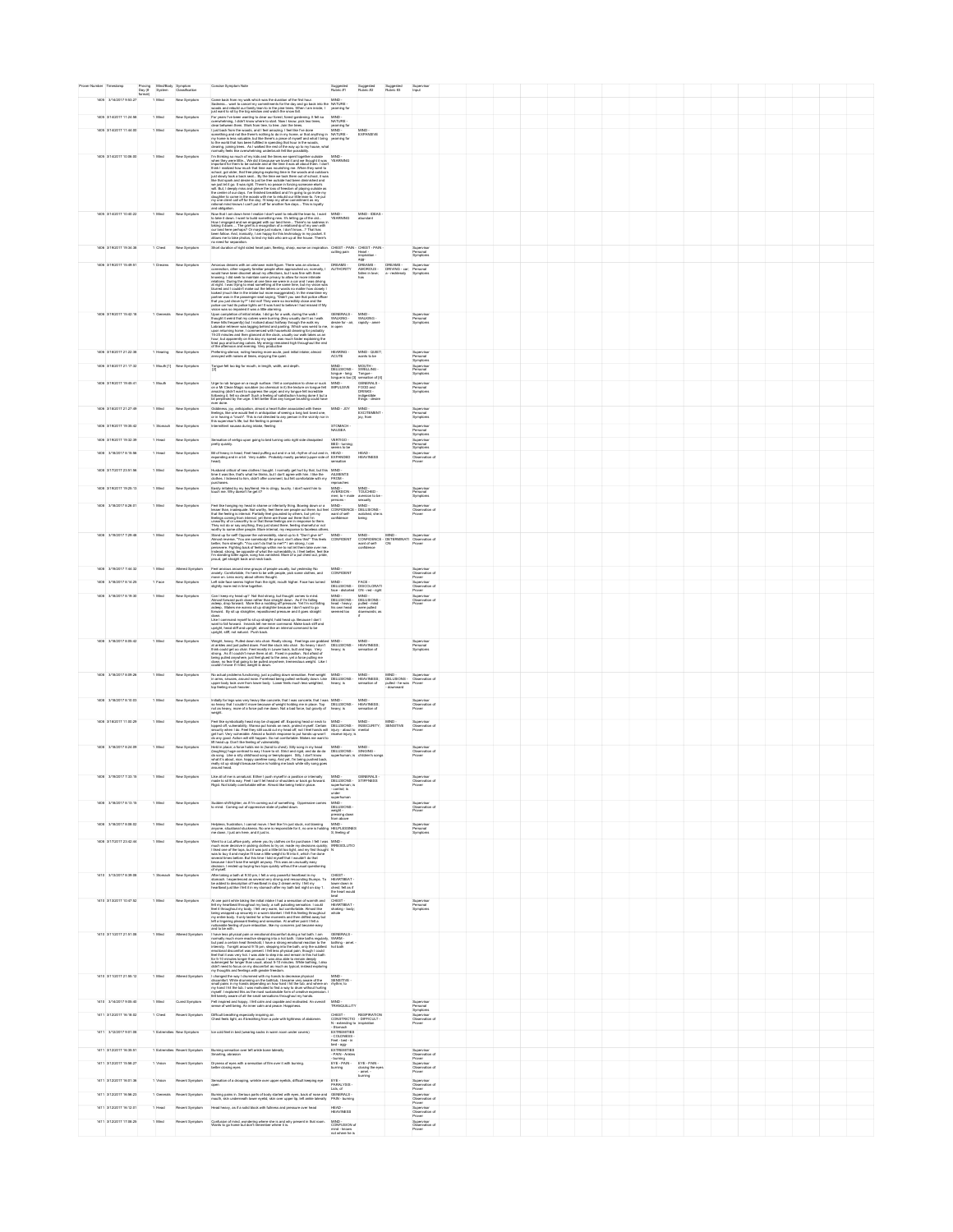| Prover Number Timestamp |                                                    |                           | Proving Mind/Body Symptom<br>Day (# System Classification<br>format)                                                                                                                          | Concise Symptom Note                                                                                                                                                                                                                                                                                                                                                                                                                                                              |                                                                                                                                                             |                                                        | Suggested Suggested Suggested Supervisor<br>Rubric #1 Rubric #2 Rubric #3 Insut                                                                                                                                                                          |                                        |  |  |  |  |  |
|-------------------------|----------------------------------------------------|---------------------------|-----------------------------------------------------------------------------------------------------------------------------------------------------------------------------------------------|-----------------------------------------------------------------------------------------------------------------------------------------------------------------------------------------------------------------------------------------------------------------------------------------------------------------------------------------------------------------------------------------------------------------------------------------------------------------------------------|-------------------------------------------------------------------------------------------------------------------------------------------------------------|--------------------------------------------------------|----------------------------------------------------------------------------------------------------------------------------------------------------------------------------------------------------------------------------------------------------------|----------------------------------------|--|--|--|--|--|
|                         | 1411 3/11/2017 21:00:50                            | 1 Mind                    | Recent Symptom                                                                                                                                                                                | Experienced increased curiosity again noticing an interesting beautiful MND -<br>house on the drive home (like while wandering around a homeopath's office CURIOUS<br>noticing all of her artwork)                                                                                                                                                                                                                                                                                |                                                                                                                                                             |                                                        |                                                                                                                                                                                                                                                          |                                        |  |  |  |  |  |
|                         | 1411 3/12/2017 16:58:26                            | 1 Mind                    | Recent Symptom                                                                                                                                                                                | Likes to observe surrounding and appreciate the art work.                                                                                                                                                                                                                                                                                                                                                                                                                         | MIND-<br><b>CURIOUS</b>                                                                                                                                     |                                                        |                                                                                                                                                                                                                                                          | Observation of<br>Prover               |  |  |  |  |  |
|                         | 1411 3/12/2017 16:47:40                            | 1 Head                    | Intersified Old<br>Symptom                                                                                                                                                                    | Head heaviness, feels as if a block, putting pressure                                                                                                                                                                                                                                                                                                                                                                                                                             | MND -<br>DELUSIONS -<br>weight -<br>pressing down<br>from above                                                                                             |                                                        |                                                                                                                                                                                                                                                          | Supervisor<br>Observation o            |  |  |  |  |  |
|                         | 1411 3/12/2017 16:51:20                            |                           |                                                                                                                                                                                               | 1 Generals Recent Symptom General pressure feeling in different parts of body, head, chest, nose                                                                                                                                                                                                                                                                                                                                                                                  | MND-<br>DELUSIONS -                                                                                                                                         |                                                        |                                                                                                                                                                                                                                                          | Observation of                         |  |  |  |  |  |
|                         | 1411 3/11/2017 21:02:14                            |                           | 1 Mind New Symptom                                                                                                                                                                            | Reckless careless kind of unfocused feeling driving home                                                                                                                                                                                                                                                                                                                                                                                                                          | weight -<br>pressing down<br>from above<br>MIND -<br>TEMERITY                                                                                               |                                                        |                                                                                                                                                                                                                                                          |                                        |  |  |  |  |  |
|                         | 1411 3/12/2017 17:01:18                            | 1 Mind,<br>Extremities    | Recent Symptom                                                                                                                                                                                | Desire to walk, walking around the root<br>Pain in extremities better after constant<br>ant motion                                                                                                                                                                                                                                                                                                                                                                                | MND.<br>WALKING -<br>desire for                                                                                                                             | <b>GENERALS</b><br>MOTION -<br>continued               |                                                                                                                                                                                                                                                          | Supervisor<br>Observation of<br>Prover |  |  |  |  |  |
|                         | 1411 3/11/2017 21:05:07                            | 1 Mouth,                  | Recent Symptom                                                                                                                                                                                |                                                                                                                                                                                                                                                                                                                                                                                                                                                                                   | MOUTH - PAIN                                                                                                                                                |                                                        |                                                                                                                                                                                                                                                          |                                        |  |  |  |  |  |
|                         | 1411 3/12/2017 16:41:05                            | Nose,<br>Throat<br>1 Nose | Recent Symptom                                                                                                                                                                                | Short periods of the sensation of a burning stinging abrasion of surface<br>showed up around outside edge of tongue, inside nostrits, and inside throe<br>on way home<br>Burning pain at back of the nose                                                                                                                                                                                                                                                                         | - Tongue -<br>burnt, as if<br>NOSE - PAIN                                                                                                                   |                                                        |                                                                                                                                                                                                                                                          |                                        |  |  |  |  |  |
|                         | 1412 3/12/2017 13:08:47                            |                           | 1 Abdomen New Symptom                                                                                                                                                                         | Sensation of one sudden, thumping pop across lower abdomen, like a kick<br>from within.                                                                                                                                                                                                                                                                                                                                                                                           | buming pain<br>ABDOMEN -<br>KICKING,<br>sensation, as if;                                                                                                   |                                                        |                                                                                                                                                                                                                                                          |                                        |  |  |  |  |  |
|                         | 1412 5/12/2017 13:20:28                            |                           | 1 Abdomen Recent Symptom                                                                                                                                                                      |                                                                                                                                                                                                                                                                                                                                                                                                                                                                                   | seroseson, a                                                                                                                                                |                                                        |                                                                                                                                                                                                                                                          |                                        |  |  |  |  |  |
|                         |                                                    |                           |                                                                                                                                                                                               | More low abdominal sensations of something kicking outwards. One is<br>strong and large enough that I feel it both in my abdomen and my left<br>buttook.                                                                                                                                                                                                                                                                                                                          |                                                                                                                                                             | DREAMS - CHILD; being a - he is a                      |                                                                                                                                                                                                                                                          |                                        |  |  |  |  |  |
|                         | 1412 3/12/2017 13:07:44<br>1412 3/12/2017 13:24:38 | 1 Head<br>1 Face          | New Symptom<br>New Symptom                                                                                                                                                                    | Sensation of squeezing inwards at both temples.<br>Pulling sensation behind my chin, directly underneath my tongue, like a hook is pulling upwards and out through the vertex of my head.                                                                                                                                                                                                                                                                                         | HEAD - PAIN -<br>squeezed; as if<br>HEAD -<br>PULLED                                                                                                        |                                                        |                                                                                                                                                                                                                                                          |                                        |  |  |  |  |  |
|                         | 1412 3/12/2017 13:38:42                            | 1 Vision                  | Old Symptom                                                                                                                                                                                   | With eyes closed I see a little black floater in my right eye, like a tiny bug.                                                                                                                                                                                                                                                                                                                                                                                                   | backward -<br>sensation as if                                                                                                                               |                                                        |                                                                                                                                                                                                                                                          |                                        |  |  |  |  |  |
|                         | 1412 3/12/2017 13:39:54                            | 1 Sleep                   | New Symptom                                                                                                                                                                                   |                                                                                                                                                                                                                                                                                                                                                                                                                                                                                   | sensation ==<br>MIND -<br>DELUSIONS - CIBJECTS -<br>bugs; sees<br>digit: sees<br>digitions<br>digitions<br>digitions<br>digitions<br>digitions<br>digitions |                                                        |                                                                                                                                                                                                                                                          |                                        |  |  |  |  |  |
|                         |                                                    |                           |                                                                                                                                                                                               | I did not sleep. It was as if my body was askep but I was awake all night<br>as the LLSDONS - the contract of the state as the same simple in the state of the LLSDONS - the company of the<br>increase of the sleep, but because m                                                                                                                                                                                                                                               |                                                                                                                                                             | MIND -<br>DELUSIONS<br>trapped; she is<br>body; in her |                                                                                                                                                                                                                                                          |                                        |  |  |  |  |  |
|                         | 1412 3/12/2017 13:26:53                            | 1 Vision                  | New Symptom                                                                                                                                                                                   | With eyes closed, a blue oval image appeared, it's slowly blinking on and off, fading in and out of visibility, getting larger or closer each time until it takes up most of my field of vision.                                                                                                                                                                                                                                                                                  | MIND - VISION -<br>DELUSIONS - COLORS<br>visions, has - before the eyes<br>- blue - flashes<br>- blue - flashes                                             |                                                        |                                                                                                                                                                                                                                                          |                                        |  |  |  |  |  |
|                         | 1412 3/12/2017 13:32:28                            | 1 Vision                  | New Symptom                                                                                                                                                                                   | Objects have vertical lines extending from them, filmy, shadow images.<br>They extend from objects on the walls and appear on flat planes (doors, walls, etc).                                                                                                                                                                                                                                                                                                                    |                                                                                                                                                             |                                                        |                                                                                                                                                                                                                                                          |                                        |  |  |  |  |  |
|                         | 1414 4/29/2017 22:22:01                            | 1 Mind                    | Old Symptom                                                                                                                                                                                   | She slept with someone else while we were together<br>I caught hart<br>Wow that was interne<br>So interne emplorate<br>Databled was the briggest<br>How could screeone not tell me if they don't want to be with me?<br>How could screeone not tell me if they don't want to be with me?                                                                                                                                                                                          | VISION - LINE seems above the upper, lower<br>MND-                                                                                                          | MND -<br>Jealousy                                      |                                                                                                                                                                                                                                                          | Supervisor<br>Observation of           |  |  |  |  |  |
|                         | 1414 4/29/2017 22:27:08                            | 1 Mind                    | Old Symptom                                                                                                                                                                                   |                                                                                                                                                                                                                                                                                                                                                                                                                                                                                   |                                                                                                                                                             |                                                        |                                                                                                                                                                                                                                                          |                                        |  |  |  |  |  |
|                         |                                                    |                           |                                                                                                                                                                                               | If something needs to be done, it gets done quick<br>I can get on that right now<br>Instantiny<br>I have to do it now<br>I have to do it now<br>Ex. tomorrow i'm going to clean up the yard<br>I had like i have to happen now<br>Chorea have to happen now<br>But big decisions take a lot of time for me<br>But big decisions take a                                                                                                                                            | $MD -$<br>$-$ entrices                                                                                                                                      | MND -<br>Efficiency,<br>Increased                      |                                                                                                                                                                                                                                                          | Observation of                         |  |  |  |  |  |
|                         | 1414 4/29/2017 21:10:27                            | 1 Mind                    | Old Sympto                                                                                                                                                                                    | Natatio la de Andreja estado en poesía de Andreja Marco d'Andreja estado en Andreja estado en Andreja estado en Andreja estado en Andreja estado en Andreja estado en Andreja estado en Andreja estado en Andreja estado en A                                                                                                                                                                                                                                                     |                                                                                                                                                             |                                                        |                                                                                                                                                                                                                                                          | Supervisor<br>Observation of<br>Prover |  |  |  |  |  |
|                         | 1414 4/29/2017 22:10:24                            | 1 Mind                    | Old Symptom                                                                                                                                                                                   |                                                                                                                                                                                                                                                                                                                                                                                                                                                                                   |                                                                                                                                                             |                                                        |                                                                                                                                                                                                                                                          | Supervisor<br>Observation of           |  |  |  |  |  |
|                         |                                                    |                           |                                                                                                                                                                                               | arous 1 and parameterization profits particularly and and any analysis of them. AMO:<br>When is at lead design with people, (get the all all these questions of them. AMO:<br>The second is proposed, (get the all of the conside                                                                                                                                                                                                                                                 |                                                                                                                                                             |                                                        |                                                                                                                                                                                                                                                          |                                        |  |  |  |  |  |
|                         | 1414 4/29/2017 22:02:29                            | 1 Mind                    | Old Sympton                                                                                                                                                                                   |                                                                                                                                                                                                                                                                                                                                                                                                                                                                                   |                                                                                                                                                             |                                                        |                                                                                                                                                                                                                                                          | Supervisor<br>Observation of<br>Prover |  |  |  |  |  |
|                         |                                                    |                           |                                                                                                                                                                                               | We were all mode around start other growing up. Parents, althings, it was<br>not the control of the control of the control start and the model product on<br>$\sim$ 1.082471963M control product of the control of<br>the condition of t                                                                                                                                                                                                                                          |                                                                                                                                                             |                                                        |                                                                                                                                                                                                                                                          |                                        |  |  |  |  |  |
|                         | 1414 4/29/2017 22:08:14                            | 1 Mind                    | Old Symptom                                                                                                                                                                                   | Can always see both sides of everything. Not rooting for anyone. Just how $MND -$ things run is intriguing to me                                                                                                                                                                                                                                                                                                                                                                  |                                                                                                                                                             |                                                        |                                                                                                                                                                                                                                                          | Supervisor<br>Observation o<br>Prover  |  |  |  |  |  |
|                         | 1414 4/29/2017 22:24:35                            | 1 Mind                    | Old Symptom                                                                                                                                                                                   |                                                                                                                                                                                                                                                                                                                                                                                                                                                                                   | MND -<br>OBJECTIVE,                                                                                                                                         |                                                        |                                                                                                                                                                                                                                                          |                                        |  |  |  |  |  |
|                         |                                                    |                           |                                                                                                                                                                                               | I've been friends with everyone I've been involved with<br>She apologized<br>If she was searching that out, I was doing something not so great too<br>Not blame her<br>I'ls always seo sides<br>In a dways a boosted and the states<br>Malete de<br>Lengthy                                                                                                                                                                                                                       |                                                                                                                                                             |                                                        |                                                                                                                                                                                                                                                          |                                        |  |  |  |  |  |
|                         | 1414 4/29/2017 22:16:04                            | 1 Sleep                   | Old Symptom                                                                                                                                                                                   | I reck when I go to bed<br>Back and forth<br>Rocking back and forth for a little bit<br>Mocking back and forth for a little bit<br>I can remember her deing that to me<br>I do it because it feels good! It's soothing<br>15 minutes to rock bac                                                                                                                                                                                                                                  |                                                                                                                                                             |                                                        |                                                                                                                                                                                                                                                          | Supervisor<br>Observation of           |  |  |  |  |  |
|                         | 1416 3/16/2017 8:17:25                             | 1 Back                    | New Sympton                                                                                                                                                                                   | I also feel warmth radiating down my spine                                                                                                                                                                                                                                                                                                                                                                                                                                        |                                                                                                                                                             |                                                        | SLEEP - SLEEPLESSNESS - rocked, child must be                                                                                                                                                                                                            |                                        |  |  |  |  |  |
|                         |                                                    |                           |                                                                                                                                                                                               |                                                                                                                                                                                                                                                                                                                                                                                                                                                                                   | SLEEP - SLEEP<br>BACK - HEAT -<br>Spine -<br>extending to -<br>Downward<br>(suggested<br>rubric)                                                            |                                                        |                                                                                                                                                                                                                                                          |                                        |  |  |  |  |  |
|                         | 1416 3/16/2017 8:28:54                             | 1 Back                    | New Symptom                                                                                                                                                                                   |                                                                                                                                                                                                                                                                                                                                                                                                                                                                                   |                                                                                                                                                             |                                                        |                                                                                                                                                                                                                                                          |                                        |  |  |  |  |  |
|                         |                                                    |                           |                                                                                                                                                                                               | I feel an electrical sensation along my spine and at the base of my spine in $BACK-$ my root chakes. However, to be clear this is not an unpleasant or painful $BHOCKS$ sind of shock or electricly, it is more enfivering.                                                                                                                                                                                                                                                       | electric-like -<br>Spine; along                                                                                                                             |                                                        |                                                                                                                                                                                                                                                          |                                        |  |  |  |  |  |
|                         | 1416 3/16/2017 8:20:17                             | 1 Dreams                  | New Symptom                                                                                                                                                                                   | In my mind's eye, I see ultra-modem buildings, skyscrapers and homes of<br>the future. They are metallic gray, white, and indescent greenish in color.<br>Somehow they compliment and blend into the sky and earth.                                                                                                                                                                                                                                                               | DREAMS -<br>BUILDINGS                                                                                                                                       |                                                        |                                                                                                                                                                                                                                                          |                                        |  |  |  |  |  |
|                         | 1416 3/16/2017 6:50:45                             |                           | New Symptom                                                                                                                                                                                   |                                                                                                                                                                                                                                                                                                                                                                                                                                                                                   | Skyscrapers<br>(suggested<br>rubric)                                                                                                                        |                                                        |                                                                                                                                                                                                                                                          |                                        |  |  |  |  |  |
|                         |                                                    |                           |                                                                                                                                                                                               | I open my calendar to see that I am over scheduled; scheduled every day DREAMS -<br>for months to come. I feel confused and wonder, "How could this happen?" WORK<br>I feel overwheimed. Upon closest inspection, I see that all the                                                                                                                                                                                                                                              |                                                                                                                                                             |                                                        |                                                                                                                                                                                                                                                          |                                        |  |  |  |  |  |
|                         | 1416 3/16/2017 15:20:50                            |                           | 1 Extremities New Symptom                                                                                                                                                                     | About seven hours after taking the substance I have extreme cramping in EXTREMITIES EXTREMITIES EXTREMITIES EXTREMITIES (CRAMPS) - PAIN<br>- CRAMPS - FPAIN - CRAMPS - FPAIN - CRAMPS - FPAIN - CRAMPS - COMPS - COMPS - COMPS -                                                                                                                                                                                                                                                  |                                                                                                                                                             |                                                        | Lower limbs -<br>walking - agg                                                                                                                                                                                                                           |                                        |  |  |  |  |  |
|                         | 1416 3/16/2017 6:21:59                             | 1 Eye                     | New Symptom                                                                                                                                                                                   | Within twenty minutes of taking the substance a blood vessel bunst in the $EYE - right$ lower quadrant of my right eye. This has never happened before. $BLEEDNG$                                                                                                                                                                                                                                                                                                                 |                                                                                                                                                             |                                                        |                                                                                                                                                                                                                                                          |                                        |  |  |  |  |  |
|                         |                                                    |                           |                                                                                                                                                                                               |                                                                                                                                                                                                                                                                                                                                                                                                                                                                                   | from eyes                                                                                                                                                   |                                                        |                                                                                                                                                                                                                                                          |                                        |  |  |  |  |  |
|                         | 1416 3/16/2017 8:25:22                             | 1 Eye                     | New Sympton                                                                                                                                                                                   | My right eye feels warm as though there is glass or send in it and my it is EYE - HEAT in EYE - PAIN - EYE - Weeping.<br>weeping.<br>NGHEYMATIO                                                                                                                                                                                                                                                                                                                                   |                                                                                                                                                             |                                                        |                                                                                                                                                                                                                                                          |                                        |  |  |  |  |  |
|                         | 1416 3/16/2017 8:00:00                             | 1 Head                    | New Symptom                                                                                                                                                                                   | Upon taking the substance I begin to feel a radiant warmth and vibration HEAD - HEAT HEAD - originating from my occiput up and around my skult.                                                                                                                                                                                                                                                                                                                                   |                                                                                                                                                             |                                                        | HEAD -<br>TINGLING -<br>Occiput                                                                                                                                                                                                                          |                                        |  |  |  |  |  |
|                         | 1416 3/16/2017 15:23:55                            | 1 Hearing                 |                                                                                                                                                                                               | Voices seem like they are far away. Not so much radio or video voices as HEARING live human voices. DISTANT -                                                                                                                                                                                                                                                                                                                                                                     |                                                                                                                                                             |                                                        |                                                                                                                                                                                                                                                          |                                        |  |  |  |  |  |
|                         | 1416 3/16/2017 15:20:50                            | 1 Mind                    |                                                                                                                                                                                               | 1/16/2017 15/2050   iam reading an article on the recent discovery of a 400,000-year-old skull in MNED - IDEAS<br>  a care in Portugal that may be Neardstribute ancestor. During the proving of   abundant<br>  Gavia interact (the                                                                                                                                                                                                                                              |                                                                                                                                                             |                                                        |                                                                                                                                                                                                                                                          |                                        |  |  |  |  |  |
|                         |                                                    |                           |                                                                                                                                                                                               | we are and where we came from, evolutionarily speaking How :<br>evolving today? Does homeopathy aid in our collective evolution?                                                                                                                                                                                                                                                                                                                                                  |                                                                                                                                                             |                                                        |                                                                                                                                                                                                                                                          |                                        |  |  |  |  |  |
|                         | 1416 3/16/2017 8:27:32                             |                           | 1 Mind New Symptom                                                                                                                                                                            | I am thinking of the upcoming Wonder Women film; I leasp seeing the<br>images of her bracelets and bullets striking them, lighting or elactricity<br>jatisseming off of them. Power and might; however, feminine might, Wonder<br>Women                                                                                                                                                                                                                                           | MND - POWER DREAMS -<br>- exclud by GODDESS; of                                                                                                             |                                                        |                                                                                                                                                                                                                                                          |                                        |  |  |  |  |  |
|                         | 1416 3/16/2017 8:15:00                             |                           | 1 Mouth New Symptom                                                                                                                                                                           | My tongue feels thick.                                                                                                                                                                                                                                                                                                                                                                                                                                                            |                                                                                                                                                             |                                                        |                                                                                                                                                                                                                                                          |                                        |  |  |  |  |  |
|                         | 1416 3/16/2017 8:19:50                             |                           |                                                                                                                                                                                               | 1 Throat New Symptom My throats feels hot and thick.                                                                                                                                                                                                                                                                                                                                                                                                                              | MOUTH -<br>THICK:<br>sensation as if -<br>Tongue was                                                                                                        |                                                        |                                                                                                                                                                                                                                                          |                                        |  |  |  |  |  |
|                         |                                                    |                           |                                                                                                                                                                                               |                                                                                                                                                                                                                                                                                                                                                                                                                                                                                   | THROAT - THROAT -<br>CONGESTION THICK<br>THROAT - sensation<br>THROAT -<br>HEAT - Pharynx                                                                   |                                                        |                                                                                                                                                                                                                                                          |                                        |  |  |  |  |  |
|                         | 1402 3/27/2017 19:28:02                            |                           | 2 Dreams New Symptom                                                                                                                                                                          | $\alpha$ and an arbitrary the state of the state of the state of the state of the state of the state of the state of the state of the state of the state of the state of the state of the state of the state of the state of the                                                                                                                                                                                                                                                  |                                                                                                                                                             |                                                        |                                                                                                                                                                                                                                                          |                                        |  |  |  |  |  |
|                         | 1402 3/27/2017 19:42:46                            |                           | $\begin{tabular}{ll} 2 Endominus & Old Symptom \\ & Note. \\ Siin & \end{tabular}$                                                                                                            |                                                                                                                                                                                                                                                                                                                                                                                                                                                                                   |                                                                                                                                                             |                                                        |                                                                                                                                                                                                                                                          |                                        |  |  |  |  |  |
|                         |                                                    |                           |                                                                                                                                                                                               | Old symptom, different location and feeling. When I woke up in the morning,<br>my head, neck and shoulders were not covered by the blanket. On my mock<br>and shoulders (not my head or face) I felt a significant draft on the skin<br>these. It fels burning and ticy introduces<br>could be estable the fact that is a very streng urge to both to runs as last as<br>$1$ could be estable the feeding of the set of the<br>strength and that the could be imposed<br>by the f |                                                                                                                                                             |                                                        |                                                                                                                                                                                                                                                          |                                        |  |  |  |  |  |
|                         | 1402 3/27/2017 19:35:39                            |                           | 2 Dreams New Symptom                                                                                                                                                                          |                                                                                                                                                                                                                                                                                                                                                                                                                                                                                   | GENERALS - WIND - sensation of - blowing - Single parts; on                                                                                                 |                                                        |                                                                                                                                                                                                                                                          |                                        |  |  |  |  |  |
|                         | 1403 5/11/2017 13:35:54                            |                           | 2 Dreams New Symptom                                                                                                                                                                          | experience, it been effects for pairs in the pair of the first limit of the state of the state of the state of the state of the state of the state of the state of the state of the state of the state of the state of the st                                                                                                                                                                                                                                                     |                                                                                                                                                             |                                                        |                                                                                                                                                                                                                                                          |                                        |  |  |  |  |  |
|                         | 1403 5/19/2017 12:39:28                            |                           |                                                                                                                                                                                               | Approaching a tail man peeing off a porch in a river, he was iconic, a $DREAMS - DREAMS -$ Symbol of design, he was hope, symbol of Greek God, symbol of vitality, so URNATING $GOD$ , of full of health, he univaried what seemed lik                                                                                                                                                                                                                                            |                                                                                                                                                             |                                                        |                                                                                                                                                                                                                                                          | Supervisor<br>Observation of<br>Prover |  |  |  |  |  |
|                         | 1403 5/19/2017 16:02:36                            |                           | $\begin{tabular}{l c} 2 Mid & New Sympton \\ \hline \textbf{Centerals}, & New Sympton \\ \hline \textbf{Hund} & \textbf{Itheraified Old} \\ \hline 2 Mind & \textbf{System} \\ \end{tabular}$ |                                                                                                                                                                                                                                                                                                                                                                                                                                                                                   |                                                                                                                                                             |                                                        | $\begin{tabular}{l c c c} \hline \text{HEAD -} & \text{MIND -} & \text{Sopariator} \\ \text{WATEP}, & \text{DREAM, as if in Christian of} \\ \text{saussian as of} & \text{Power} \\ \text{Dopariator} & \text{Conservation of} \\ \hline \end{tabular}$ |                                        |  |  |  |  |  |
|                         |                                                    |                           |                                                                                                                                                                                               | nue or easily. An unitable which determined the forest<br>over the basis in Fig. 1990. The state of the matchings have been been been been in the HDMO-<br>matching matching of the control of the matching of the state Most Unite                                                                                                                                                                                                                                               |                                                                                                                                                             |                                                        |                                                                                                                                                                                                                                                          |                                        |  |  |  |  |  |
|                         | 1403 5/19/2017 12:28:44                            |                           | 2 Mind New Symptom                                                                                                                                                                            | means you will be assumed as a series of the state of the state. That is a state of the state of the supervisor<br>I state in the state of the state of the state of the state of the state of the state of the DeckM, as if in<br>                                                                                                                                                                                                                                               |                                                                                                                                                             |                                                        |                                                                                                                                                                                                                                                          |                                        |  |  |  |  |  |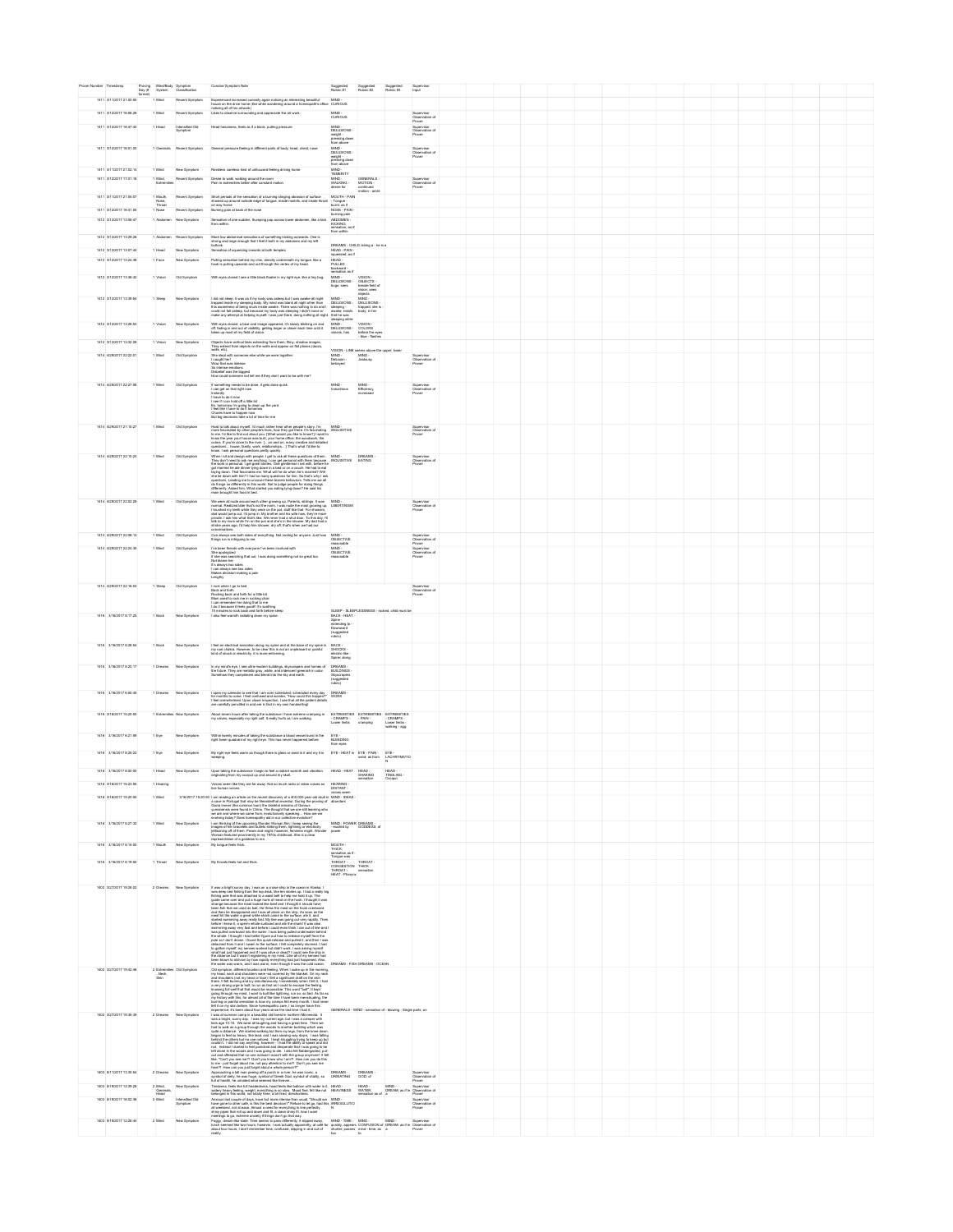| Prover Number Timestamp |                                                    |                             |                                                                                                                                  | Proving Mind/Body Symptom Concise Symptom Note $\text{Day}(\theta$ System Classification                                                                                                                                                                                                                                                                                                                                                                                                           |                                                                                   | Supposted Supposted Supposted Supervisor<br>Rubric #1 Rubric #2 Rubric #3 Input |                                          |                                                                |  |  |  |  |  |
|-------------------------|----------------------------------------------------|-----------------------------|----------------------------------------------------------------------------------------------------------------------------------|----------------------------------------------------------------------------------------------------------------------------------------------------------------------------------------------------------------------------------------------------------------------------------------------------------------------------------------------------------------------------------------------------------------------------------------------------------------------------------------------------|-----------------------------------------------------------------------------------|---------------------------------------------------------------------------------|------------------------------------------|----------------------------------------------------------------|--|--|--|--|--|
|                         | 1403 5/12/2017 12:27:06                            |                             | 2 Sleep New Symptom                                                                                                              | I woke tired, heavy, slow                                                                                                                                                                                                                                                                                                                                                                                                                                                                          | SLEEP - GENERALS                                                                  |                                                                                 |                                          |                                                                |  |  |  |  |  |
|                         | 1403 5/12/2017 13:44:35                            |                             |                                                                                                                                  |                                                                                                                                                                                                                                                                                                                                                                                                                                                                                                    |                                                                                   |                                                                                 |                                          | Supervisor<br>Observation of<br>Prover                         |  |  |  |  |  |
|                         |                                                    |                             | 2 Mind, New Symptom<br>Stornach                                                                                                  | $\label{lem:main} \begin{minipage}[c]{0.9\linewidth} \textbf{Eating a ten, just ate } \textbf{inlet get the graph.} \end{minipage} \begin{minipage}[c]{0.9\linewidth} \textbf{Fs} & \textbf{if } \textbf{f} \textbf{inlet} \\ \textbf{if } \textbf{f} \textbf{inlet} & \textbf{if } \textbf{f} \textbf{inlet} \\ \textbf{if } \textbf{f} \textbf{inlet} & \textbf{if } \textbf{f} \textbf{inlet} \\ \textbf{if } \textbf{t} \textbf{inlet} & \textbf{if } \textbf{t} \textbf{inlet} \\ \textbf{if$ |                                                                                   |                                                                                 |                                          | Supervisor<br>Observation of<br>Prover                         |  |  |  |  |  |
|                         | 1403 5/19/2017 12:32:54                            |                             | 2 Stornach Intersified Old<br>Symptom                                                                                            | Hunger, really wanted coffee normally want tiny bit of coffee, cooked four eggs then four more.                                                                                                                                                                                                                                                                                                                                                                                                    | STOMACH-<br>APPETITE                                                              | GENERALS -<br>FOOD and<br>DRINKS -<br>coffee - desire                           |                                          | Supervisor<br>Observation of                                   |  |  |  |  |  |
|                         |                                                    |                             |                                                                                                                                  |                                                                                                                                                                                                                                                                                                                                                                                                                                                                                                    |                                                                                   |                                                                                 |                                          |                                                                |  |  |  |  |  |
|                         | 1404 3/12/2017 9:09:42                             | 2 Dreams New Symptom        |                                                                                                                                  | $\label{eq:2} \begin{split} \text{d} \mathbf{w} & \text{d} \mathbf{w} = \mathbf{w} \cdot \mathbf{w} + \mathbf{w} \cdot \mathbf{w} + \mathbf{w} \cdot \mathbf{w} + \mathbf{w} \cdot \mathbf{w} + \mathbf{w} \cdot \mathbf{w} + \mathbf{w} \cdot \mathbf{w} + \mathbf{w} \cdot \mathbf{w} + \mathbf{w} \cdot \mathbf{w} + \mathbf{w} \cdot \mathbf{w} + \mathbf{w} \cdot \mathbf{w} + \mathbf{w} \cdot \mathbf{w} + \mathbf{w} \cdot \mathbf{w} + \mathbf{$                                          |                                                                                   |                                                                                 |                                          |                                                                |  |  |  |  |  |
|                         |                                                    |                             |                                                                                                                                  |                                                                                                                                                                                                                                                                                                                                                                                                                                                                                                    |                                                                                   |                                                                                 |                                          |                                                                |  |  |  |  |  |
|                         |                                                    |                             |                                                                                                                                  |                                                                                                                                                                                                                                                                                                                                                                                                                                                                                                    |                                                                                   |                                                                                 |                                          |                                                                |  |  |  |  |  |
|                         |                                                    |                             |                                                                                                                                  |                                                                                                                                                                                                                                                                                                                                                                                                                                                                                                    |                                                                                   |                                                                                 |                                          |                                                                |  |  |  |  |  |
|                         |                                                    |                             |                                                                                                                                  |                                                                                                                                                                                                                                                                                                                                                                                                                                                                                                    |                                                                                   |                                                                                 |                                          |                                                                |  |  |  |  |  |
|                         |                                                    |                             |                                                                                                                                  |                                                                                                                                                                                                                                                                                                                                                                                                                                                                                                    |                                                                                   |                                                                                 |                                          |                                                                |  |  |  |  |  |
|                         |                                                    |                             |                                                                                                                                  |                                                                                                                                                                                                                                                                                                                                                                                                                                                                                                    |                                                                                   |                                                                                 |                                          |                                                                |  |  |  |  |  |
|                         |                                                    |                             |                                                                                                                                  | is<br>the first mass contained train view term to another and the interest in<br>the life of the showld me the interesting that he gurple is red blue, and<br>I did not also the showld me the look for remediate that are gurple and<br>                                                                                                                                                                                                                                                          |                                                                                   |                                                                                 |                                          |                                                                |  |  |  |  |  |
|                         |                                                    |                             |                                                                                                                                  |                                                                                                                                                                                                                                                                                                                                                                                                                                                                                                    |                                                                                   |                                                                                 |                                          |                                                                |  |  |  |  |  |
|                         |                                                    |                             |                                                                                                                                  | munness. These was a sense of being home in that country, when I lived for 12 years, as a German but then being an American homespath, which make no sense to me aimed to the dealer structure of the property structure of th                                                                                                                                                                                                                                                                     |                                                                                   |                                                                                 |                                          |                                                                |  |  |  |  |  |
|                         |                                                    |                             |                                                                                                                                  |                                                                                                                                                                                                                                                                                                                                                                                                                                                                                                    |                                                                                   | DREAMS - JOUF DREAMS - HELF DREAMS - IDENTITY - search for he                   |                                          |                                                                |  |  |  |  |  |
|                         | 1404 5/17/2017 11:55:35<br>1404 3/13/2017 7:41:30  | 2 Ear<br>2 Skin             | New Symptom                                                                                                                      | Drawing pain in the ear, went away quickly                                                                                                                                                                                                                                                                                                                                                                                                                                                         | EAR - PAIN                                                                        |                                                                                 |                                          |                                                                |  |  |  |  |  |
|                         |                                                    |                             |                                                                                                                                  | Little engtion (like small pimple but solid), not suppurating. Itching in middle EXTREMITIES of Inight when unable to sleep. A little below left but<br>face. Less pronounced by moning. Filter but a state in the pronounced by                                                                                                                                                                                                                                                                   |                                                                                   |                                                                                 |                                          |                                                                |  |  |  |  |  |
|                         | 1404 3/12/2017 10:26:25                            | 2 Head                      | Recent Symptom                                                                                                                   |                                                                                                                                                                                                                                                                                                                                                                                                                                                                                                    | HEAVINESS                                                                         |                                                                                 |                                          |                                                                |  |  |  |  |  |
|                         | 80.05.05 10030 5130                                |                             |                                                                                                                                  | $\begin{minipage}[t]{.5\textwidth} \begin{tabular}{p{0.8cm}p{0.8cm}} \hline \textbf{11}\textbf{1}\textbf{1}\textbf{1}\textbf{2}\textbf{3} & \textbf{2}\textbf{3}\textbf{3} & \textbf{3}\textbf{4}\textbf{5} & \textbf{5}\textbf{5} & \textbf{6}\textbf{6} & \textbf{7}\textbf{7}\textbf{8} & \textbf{8}\textbf{9} & \textbf{9}\textbf{1} & \textbf{10}\textbf{1} & \textbf{10}\textbf{1} & \textbf{10}\textbf{1} & \textbf{10}\textbf{1$                                                           |                                                                                   |                                                                                 |                                          |                                                                |  |  |  |  |  |
|                         |                                                    | 2 Mind                      | New Symptom                                                                                                                      | (or<br>minimal modes). A showed had no firm to mean har family for a direct this<br>$200\%$ constantly fill intelligent in the mass for two Kostandards (or<br>minimal modes). And the mass form of the mass for two Kostandards and<br>c                                                                                                                                                                                                                                                          |                                                                                   | MND -<br>THOUGHTS -                                                             |                                          |                                                                |  |  |  |  |  |
|                         |                                                    |                             |                                                                                                                                  |                                                                                                                                                                                                                                                                                                                                                                                                                                                                                                    |                                                                                   |                                                                                 |                                          |                                                                |  |  |  |  |  |
|                         |                                                    |                             |                                                                                                                                  |                                                                                                                                                                                                                                                                                                                                                                                                                                                                                                    |                                                                                   |                                                                                 |                                          |                                                                |  |  |  |  |  |
|                         | 1404 3/12/2017 8:54:47                             | 2 Nose                      | Recent Symptom                                                                                                                   |                                                                                                                                                                                                                                                                                                                                                                                                                                                                                                    |                                                                                   |                                                                                 |                                          |                                                                |  |  |  |  |  |
|                         |                                                    |                             |                                                                                                                                  | Less coryza or discharge on waking. Have been having seasonal altergies $NOSE$ - (probably Juniper) which especially lead to morning sneezing, coryza and $CORYZA$<br>discharge.                                                                                                                                                                                                                                                                                                                   |                                                                                   |                                                                                 |                                          |                                                                |  |  |  |  |  |
|                         | 1404 3/12/2017 8:55:39<br>1404 3/13/2017 7:36:52   | 2.5 <sub>kt</sub><br>2 Mind | New Symptom<br>New Symptom                                                                                                       | Painful drawing in ear on waking, which disappeared rapidly.                                                                                                                                                                                                                                                                                                                                                                                                                                       |                                                                                   |                                                                                 |                                          |                                                                |  |  |  |  |  |
|                         |                                                    |                             |                                                                                                                                  | Initiation when boyfriend coughed waking me up at 11:45 pm, then<br>few minutes I'd drift off again and he'd cough. Usually, when he w<br>want to soothe or console him, this time I was just imbated.                                                                                                                                                                                                                                                                                             |                                                                                   |                                                                                 |                                          |                                                                |  |  |  |  |  |
|                         | 1405 3/15/2017 15:14:31                            | 2 Mind                      | New Symptom                                                                                                                      | Finding myself speaking up more about an issue where normally I would be MIND - TRUTH more healtest. I feel clear, and able to articulate my thoughts clearly. Intimity the fulling the                                                                                                                                                                                                                                                                                                            |                                                                                   |                                                                                 |                                          |                                                                |  |  |  |  |  |
|                         | 1405 3/15/2017 8:20:46                             | 2 Sleep                     | New Symptom                                                                                                                      | Hard time falling askeep; hard time staying askeep. Very restless. Slept in<br>little churks throughout the night, which did not feel deep. Tossed and<br>furned.                                                                                                                                                                                                                                                                                                                                  | SLEEP-                                                                            | SLEEP - LIGHT<br>- hears every<br>sound                                         |                                          |                                                                |  |  |  |  |  |
|                         |                                                    |                             |                                                                                                                                  |                                                                                                                                                                                                                                                                                                                                                                                                                                                                                                    | FALLING<br>ASLEEP-                                                                |                                                                                 |                                          |                                                                |  |  |  |  |  |
|                         | 1405 3/15/2017 9:29:57                             |                             | 2 Dreams New Symptom                                                                                                             | I was on a plane traveling back and forth from a horesopality seminar many times. At one point I keared that I had been sleeping during that whole light and the condition of the state of the plane back of the fight and th                                                                                                                                                                                                                                                                      |                                                                                   |                                                                                 |                                          |                                                                |  |  |  |  |  |
|                         |                                                    |                             |                                                                                                                                  |                                                                                                                                                                                                                                                                                                                                                                                                                                                                                                    |                                                                                   |                                                                                 |                                          |                                                                |  |  |  |  |  |
|                         |                                                    |                             |                                                                                                                                  |                                                                                                                                                                                                                                                                                                                                                                                                                                                                                                    |                                                                                   |                                                                                 |                                          |                                                                |  |  |  |  |  |
|                         |                                                    |                             |                                                                                                                                  | sumounded by buildings. There were many more details and co.<br>throughout, but I can't remember.                                                                                                                                                                                                                                                                                                                                                                                                  |                                                                                   |                                                                                 |                                          |                                                                |  |  |  |  |  |
|                         |                                                    |                             |                                                                                                                                  | The feeling in the dream- fairly calm, but a bit surprised that 1) I had slept during all those flights with the turbulence and spinning<br>2) the pilot could not fly very well                                                                                                                                                                                                                                                                                                                   |                                                                                   |                                                                                 |                                          |                                                                |  |  |  |  |  |
|                         |                                                    |                             |                                                                                                                                  | A second dream early in the members a hold, going in and cut of a dressing nearch of the state of the constanting The last hoces in formulation was a black constraint was a black constraint of the state of the batter on t                                                                                                                                                                                                                                                                      |                                                                                   |                                                                                 |                                          |                                                                |  |  |  |  |  |
|                         |                                                    |                             |                                                                                                                                  |                                                                                                                                                                                                                                                                                                                                                                                                                                                                                                    |                                                                                   |                                                                                 |                                          |                                                                |  |  |  |  |  |
|                         |                                                    |                             |                                                                                                                                  |                                                                                                                                                                                                                                                                                                                                                                                                                                                                                                    |                                                                                   |                                                                                 |                                          |                                                                |  |  |  |  |  |
|                         |                                                    |                             |                                                                                                                                  | there was not any overwhelming feeling to the dream, either during or after I woke up.                                                                                                                                                                                                                                                                                                                                                                                                             |                                                                                   |                                                                                 |                                          |                                                                |  |  |  |  |  |
|                         | 1405 3/15/2017 14:11:18                            |                             | 2 Female Recent Symptom                                                                                                          |                                                                                                                                                                                                                                                                                                                                                                                                                                                                                                    |                                                                                   |                                                                                 |                                          |                                                                |  |  |  |  |  |
|                         |                                                    |                             |                                                                                                                                  | mild discomfort, cramping like mensitual cramps, but it is not near my<br>regular period. a little more intense on the left side- (ovary removed due to<br>cyst 1 year ago).                                                                                                                                                                                                                                                                                                                       |                                                                                   |                                                                                 |                                          |                                                                |  |  |  |  |  |
|                         |                                                    |                             |                                                                                                                                  | I have had this type of cramp or discomfort before, and have had the left side more aggravated, even after ovary was removed.                                                                                                                                                                                                                                                                                                                                                                      |                                                                                   |                                                                                 |                                          |                                                                |  |  |  |  |  |
|                         | 1406 3/19/2017 19:41:33                            | 2 Back                      | Old Symptom                                                                                                                      |                                                                                                                                                                                                                                                                                                                                                                                                                                                                                                    |                                                                                   |                                                                                 |                                          | Supervisor<br>Personal<br>Symptoms                             |  |  |  |  |  |
|                         | 1406 3/19/2017 19:48:42                            |                             | 2 Chest Recent Symptom                                                                                                           |                                                                                                                                                                                                                                                                                                                                                                                                                                                                                                    |                                                                                   |                                                                                 |                                          |                                                                |  |  |  |  |  |
|                         |                                                    |                             |                                                                                                                                  |                                                                                                                                                                                                                                                                                                                                                                                                                                                                                                    |                                                                                   |                                                                                 |                                          | Superviso<br>Personal<br>Symptoms                              |  |  |  |  |  |
|                         | 1406 3/20/2017 13:27:40                            |                             | 2 Dreams Recent Symptom                                                                                                          |                                                                                                                                                                                                                                                                                                                                                                                                                                                                                                    |                                                                                   |                                                                                 |                                          |                                                                |  |  |  |  |  |
|                         |                                                    |                             |                                                                                                                                  | In a cheanna with others who are unknown but familiar, lots of activity going $\Box$ DEEAMS - on thermal procedure and prong planes to the prop in counterparts of models in the state of the state of the state of the state o                                                                                                                                                                                                                                                                    |                                                                                   |                                                                                 |                                          | Supervisor<br>Personal<br>Symptoms                             |  |  |  |  |  |
|                         |                                                    |                             |                                                                                                                                  |                                                                                                                                                                                                                                                                                                                                                                                                                                                                                                    |                                                                                   |                                                                                 |                                          |                                                                |  |  |  |  |  |
|                         | 1406 3/19/2017 7:58:17                             | 2 Back                      | <b>Intersified Old</b><br>Symptom                                                                                                | annum un una matematica del al might. They ache a cross my sacral anna.<br>My hips huct after laying in bed all might. They ache across my sacral anna.<br>and my black hurts aft the same time. It's the same type of paint/i feeli                                                                                                                                                                                                                                                               |                                                                                   |                                                                                 |                                          |                                                                |  |  |  |  |  |
|                         | 1406 3/20/2017 13:29:48                            |                             | 2 Extremities New Symptom                                                                                                        |                                                                                                                                                                                                                                                                                                                                                                                                                                                                                                    | <b>EXTREMITIES</b>                                                                | EXTREMITIES - PAIN - Hips - lying - after - agg-                                |                                          |                                                                |  |  |  |  |  |
|                         |                                                    |                             |                                                                                                                                  | Difficulty like to sleep on my sides (usual preferred posture) hip aches no<br>matter which side I sleep on, thus interrupting sleep with frequent turning to<br>opposing side, hips worse on side being laid on, worse with pressur                                                                                                                                                                                                                                                               | - PAIN - lying -<br>side; on -<br>painful side -                                  |                                                                                 |                                          | Supervisor<br>Personal<br>Symptoms                             |  |  |  |  |  |
|                         |                                                    |                             |                                                                                                                                  |                                                                                                                                                                                                                                                                                                                                                                                                                                                                                                    | - 102                                                                             |                                                                                 |                                          |                                                                |  |  |  |  |  |
|                         | 1406 3/21/2017 19:37:18                            |                             | 2 Extremities Altered Symptom                                                                                                    | Alternating sides of pulling in area of Achilles attachment to calcaneus.<br>Sensation as if it would shift from right to left.                                                                                                                                                                                                                                                                                                                                                                    | MND -<br>ALMENTS                                                                  |                                                                                 |                                          | Personal<br>Symptoms                                           |  |  |  |  |  |
|                         | 1406 3/19/2017 19:37:56                            |                             |                                                                                                                                  | Very active productive day without need for rest. Typically productive, but $MNO -$ GENERALS - today was quite more so.                                                                                                                                                                                                                                                                                                                                                                            | FROM -<br>arricipation                                                            |                                                                                 |                                          |                                                                |  |  |  |  |  |
|                         |                                                    |                             | $\begin{tabular}{c} 2 \textbf{ General} \hspace{2.3cm} \textbf{Itersified Old} \\ \hspace{2.3cm} \textbf{Symptom} \end{tabular}$ |                                                                                                                                                                                                                                                                                                                                                                                                                                                                                                    |                                                                                   |                                                                                 | MIND -<br>ACTIVITY -<br>desires activity | Supervisor<br>Personal<br>Sumstress                            |  |  |  |  |  |
|                         | 1406 3/19/2017 20:21:39                            | 2 Mind                      | New Symptom                                                                                                                      | Got lots done today. Normally, when I think of house projects I think, "That's MIND - going to be a lot of work," but today was able to just get a lot done. INDUSTRIOUS                                                                                                                                                                                                                                                                                                                           | - efficient                                                                       |                                                                                 |                                          |                                                                |  |  |  |  |  |
|                         | 1406 3/20/2017 6:06:37                             |                             | 2 Stomach New Symptom                                                                                                            |                                                                                                                                                                                                                                                                                                                                                                                                                                                                                                    |                                                                                   | ERUCTATIONS                                                                     |                                          |                                                                |  |  |  |  |  |
|                         |                                                    |                             |                                                                                                                                  | Around 8 pm, the evening of day 2 I suddenly got an "all gone" feeling in my $STOMACH-$ STOMACH stormed), which was odd because I had eaten direct mod that long before. APPETITE ERUCTATIC With about 10 minutes I got nauseous                                                                                                                                                                                                                                                                   |                                                                                   | - hungry, when                                                                  |                                          |                                                                |  |  |  |  |  |
|                         | 1406 3/19/2017 8:00:29                             |                             | 2 Mind New Symptom                                                                                                               | Charles horm profound main means were available to the state of the control of the state of the state of the state of the state of the state of the main and the state of the main and the state of the main and the state of                                                                                                                                                                                                                                                                      |                                                                                   |                                                                                 |                                          |                                                                |  |  |  |  |  |
|                         | 1406 3/19/2017 8:03:16                             | 2 Mind                      | Altered Symptom                                                                                                                  |                                                                                                                                                                                                                                                                                                                                                                                                                                                                                                    |                                                                                   |                                                                                 |                                          |                                                                |  |  |  |  |  |
|                         |                                                    |                             |                                                                                                                                  |                                                                                                                                                                                                                                                                                                                                                                                                                                                                                                    |                                                                                   |                                                                                 |                                          |                                                                |  |  |  |  |  |
|                         | 1406 3/19/2017 20:20:13                            |                             | 2 Extremities Intensified Old<br>Symptom                                                                                         | Sciatica, left side, extending down my leg. I'm feeling it on the cutside of my<br>left knee and the outside of my left lower leg feels like it needs to stretch. It's<br>a burning, throbbing achy feeling. Better with heat applie                                                                                                                                                                                                                                                               |                                                                                   |                                                                                 |                                          |                                                                |  |  |  |  |  |
|                         | 1407 3/12/2017 7:41:42                             |                             | 2 Dreams New Symptom                                                                                                             |                                                                                                                                                                                                                                                                                                                                                                                                                                                                                                    |                                                                                   |                                                                                 |                                          |                                                                |  |  |  |  |  |
|                         |                                                    |                             |                                                                                                                                  | ports.<br>I chicamed of scenathing warm and fluffy and in cheam tooked up, as if<br>I coloing in a minor and saw that, under the skin of my foothead my frontal BCOY -<br>Donna were showing a divort  they looked as if they were s                                                                                                                                                                                                                                                               |                                                                                   |                                                                                 |                                          |                                                                |  |  |  |  |  |
|                         | 1407 3/12/2017 7:45:18                             |                             | 2 Face Recent Symptom                                                                                                            | center back to how they are before they tuse<br>Face is still congested on right in foot sinus as has been since taking the FACE - FACE - FACE - FACE - FACE - F<br>proving substance.                                                                                                                                                                                                                                                                                                             |                                                                                   | FACE - PAIN                                                                     |                                          |                                                                |  |  |  |  |  |
|                         |                                                    | 2 Face                      |                                                                                                                                  |                                                                                                                                                                                                                                                                                                                                                                                                                                                                                                    |                                                                                   |                                                                                 |                                          |                                                                |  |  |  |  |  |
|                         | 1407 3/12/2017 13:43:57<br>1407 3/12/2017 7:49:03  | 2 Mind                      | New Symptom                                                                                                                      | Recent Symptom Face congestion, mild mostly on the right.                                                                                                                                                                                                                                                                                                                                                                                                                                          | FACE -<br>CONGESTION                                                              |                                                                                 |                                          |                                                                |  |  |  |  |  |
|                         |                                                    |                             |                                                                                                                                  | Noticing even as I awoke from sleep, my eyes were shut, and I heard my  MIND - Cell clearaing her fur She shounds fluid in the my different care with the word particle was promotions of how in the wear bound in the w                                                                                                                                                                                                                                                                           |                                                                                   |                                                                                 |                                          |                                                                |  |  |  |  |  |
|                         | 1407 3/12/2017 7:44:17                             |                             |                                                                                                                                  |                                                                                                                                                                                                                                                                                                                                                                                                                                                                                                    |                                                                                   |                                                                                 |                                          |                                                                |  |  |  |  |  |
|                         |                                                    |                             | 2 Mind Cured Symptom                                                                                                             | Feel mood is elevated and back to my optimistic self from years ago. Feel MIND -<br>very calm and noticing the birds. Mentally, I feel lighter and my mind is not CONTENT<br>full of thoughts or things I need to keep track of . Ju                                                                                                                                                                                                                                                               |                                                                                   |                                                                                 |                                          |                                                                |  |  |  |  |  |
|                         | 1407 3/12/2017 7:46:26                             |                             | 2 Neck Old Symptom                                                                                                               | Neck is very very sore and jaw clenched on right, this is an old symptoms of NECK - PAIN - FACE -<br>mine that conses and goes, but has mostly been gone until the taking of this sore CLENCHED                                                                                                                                                                                                                                                                                                    |                                                                                   |                                                                                 |                                          |                                                                |  |  |  |  |  |
|                         |                                                    |                             |                                                                                                                                  | proving substance last night                                                                                                                                                                                                                                                                                                                                                                                                                                                                       |                                                                                   |                                                                                 |                                          |                                                                |  |  |  |  |  |
|                         | 1407 3/12/2017 13:52:04<br>1407 3/12/2017 11:53:17 |                             |                                                                                                                                  | 2 Respiration Recent Symptom Still hard to breathe, now more on the right form diaphragm into right lung. RESPIRATION<br>2 Skin New Symptom My skin feels very soft and plump.                                                                                                                                                                                                                                                                                                                     | - DIFFICULT                                                                       |                                                                                 |                                          |                                                                |  |  |  |  |  |
|                         | 1407 3/12/2017 15:02:05                            |                             | 2 Stomach Recent Symptom                                                                                                         | Sudden nausea with eructations and head is still aching on right.                                                                                                                                                                                                                                                                                                                                                                                                                                  | SKN - SOFT -<br>feels                                                             |                                                                                 |                                          |                                                                |  |  |  |  |  |
|                         |                                                    |                             |                                                                                                                                  |                                                                                                                                                                                                                                                                                                                                                                                                                                                                                                    | STOMACH -<br>NAUSEA -<br>sudden                                                   | HEAD - PAIN<br>aching                                                           |                                          |                                                                |  |  |  |  |  |
|                         | 1407 5/12/2017 14:45:40                            |                             |                                                                                                                                  | $2 \text{~~Thread} \qquad \text{Recent Symptom} \qquad \text{Lump in threat is very present, except when earing.}$                                                                                                                                                                                                                                                                                                                                                                                 | THROAT -                                                                          | THROAT -<br>LUMP:<br>sensation of a<br>eating - amel-                           |                                          |                                                                |  |  |  |  |  |
|                         |                                                    |                             |                                                                                                                                  |                                                                                                                                                                                                                                                                                                                                                                                                                                                                                                    |                                                                                   |                                                                                 |                                          |                                                                |  |  |  |  |  |
|                         |                                                    |                             |                                                                                                                                  |                                                                                                                                                                                                                                                                                                                                                                                                                                                                                                    |                                                                                   |                                                                                 |                                          |                                                                |  |  |  |  |  |
|                         | 1407 3/12/2017 14:45:54<br>1408 3/19/2017 19:21:09 |                             | 2 Head Recent Symptom<br>2 Dreams New Symptom                                                                                    | px in back of right occipital area, sharp locally with a shadow of px going behind right eye                                                                                                                                                                                                                                                                                                                                                                                                       |                                                                                   |                                                                                 |                                          |                                                                |  |  |  |  |  |
|                         |                                                    |                             |                                                                                                                                  |                                                                                                                                                                                                                                                                                                                                                                                                                                                                                                    |                                                                                   |                                                                                 | DREAMS<br>FATHER                         | Supervisor<br>Personal<br>Pumatang                             |  |  |  |  |  |
|                         |                                                    |                             |                                                                                                                                  |                                                                                                                                                                                                                                                                                                                                                                                                                                                                                                    |                                                                                   | DREAMS -<br>AMOROUS -<br>fallen in love;<br>has                                 |                                          |                                                                |  |  |  |  |  |
|                         |                                                    |                             |                                                                                                                                  | Defined right spins<br>a comparable on a hill. There are people around sifting on the grass on<br>Climate Canada comparable to the music Anchorate gray is described by<br>We've not together, but parallel, there has goes away I lo<br>closeness, lo                                                                                                                                                                                                                                             |                                                                                   |                                                                                 |                                          |                                                                |  |  |  |  |  |
|                         | 1408 3/19/2017 7:42:17                             | 2 Mind                      | New Symptom                                                                                                                      | I wasn't hurt or offended by my husband's criticism around the clothes I MIND -<br>bought. Make decisions more quickly and don't worry about them. CONFIDENT                                                                                                                                                                                                                                                                                                                                       |                                                                                   |                                                                                 |                                          | Supervisor<br>Observation of                                   |  |  |  |  |  |
|                         | 1408 3/19/2017 7:55:07                             | 2 Mind                      | New Symptom                                                                                                                      | Feel more sure of myself this morning.                                                                                                                                                                                                                                                                                                                                                                                                                                                             |                                                                                   |                                                                                 |                                          |                                                                |  |  |  |  |  |
|                         |                                                    |                             |                                                                                                                                  |                                                                                                                                                                                                                                                                                                                                                                                                                                                                                                    |                                                                                   |                                                                                 |                                          |                                                                |  |  |  |  |  |
|                         |                                                    |                             |                                                                                                                                  |                                                                                                                                                                                                                                                                                                                                                                                                                                                                                                    |                                                                                   |                                                                                 |                                          |                                                                |  |  |  |  |  |
|                         | 1408 3/19/2017 8:00:45                             | 2 Mind                      | New Symptom                                                                                                                      | From three team of myseles may merelless the fact to wait until $\Delta(982)$ .<br>Here the state is the state of the state of the state of the state of the state of the state of the state of<br>the state state is an analyze of th                                                                                                                                                                                                                                                             |                                                                                   |                                                                                 |                                          |                                                                |  |  |  |  |  |
|                         |                                                    |                             |                                                                                                                                  |                                                                                                                                                                                                                                                                                                                                                                                                                                                                                                    |                                                                                   |                                                                                 |                                          |                                                                |  |  |  |  |  |
|                         | 1408 3/19/2017 7:40:20                             | 2 Mind                      | New Symptom                                                                                                                      | internativy with the incorrection<br>case of the post as happy staying home. MND - However, in the post and the<br>post in important is him. Apparel to post and their home than the didn't. In<br>Northern the main terms of the prop                                                                                                                                                                                                                                                             |                                                                                   |                                                                                 |                                          |                                                                |  |  |  |  |  |
|                         |                                                    |                             |                                                                                                                                  | assura assyrigi norm to winner we go to reassurance.<br>Felt more proactive about simple things. Did things quickly (vs.<br>procriatinating). Normally wait and say "I wish I had", but feel more<br>proactive. Usually think about                                                                                                                                                                                                                                                                |                                                                                   |                                                                                 |                                          | Observation of                                                 |  |  |  |  |  |
|                         | 1408 3/19/2017 7:44:17                             | 2 Mind                      | New Symptom                                                                                                                      |                                                                                                                                                                                                                                                                                                                                                                                                                                                                                                    | MIND - MIND - MIND -<br>INDUSTRIOUS POSTPONING<br>If quick,<br>mist day           |                                                                                 |                                          |                                                                |  |  |  |  |  |
|                         |                                                    |                             |                                                                                                                                  |                                                                                                                                                                                                                                                                                                                                                                                                                                                                                                    |                                                                                   |                                                                                 |                                          |                                                                |  |  |  |  |  |
|                         |                                                    |                             |                                                                                                                                  |                                                                                                                                                                                                                                                                                                                                                                                                                                                                                                    |                                                                                   |                                                                                 |                                          |                                                                |  |  |  |  |  |
|                         | 1408 3/18/2017 11:33:28                            |                             | 2 Mouth New Symptom                                                                                                              | has offset My handerd down on the highest Down, which was doned 25 - MAND.<br>metadas away the could have taken a sculp that was around the city, but<br>instance has kept summary one should away more traffic and more lights.<br>                                                                                                                                                                                                                                                               |                                                                                   |                                                                                 |                                          |                                                                |  |  |  |  |  |
|                         |                                                    | 2 Sleep                     | Cured Symptom                                                                                                                    |                                                                                                                                                                                                                                                                                                                                                                                                                                                                                                    |                                                                                   |                                                                                 |                                          |                                                                |  |  |  |  |  |
|                         | 1408 3/19/2017 7:35:27                             |                             |                                                                                                                                  | I can taste smoke after valve sample in my spartment, after blowing out<br>$\sim$ Distribution of the valve sample in my apartment, after blowing out<br>Centriful Table (Four after the sample and of a flowed easing a film out<br>                                                                                                                                                                                                                                                              | FALLING<br>ASLEEP - easy                                                          |                                                                                 |                                          | Supervisor<br>Personal<br>Symptoms<br>Supervisor<br>Observatio |  |  |  |  |  |
|                         | 1409 3/12/2017 11:40:56                            |                             | 2 Dreams New Symptom                                                                                                             |                                                                                                                                                                                                                                                                                                                                                                                                                                                                                                    |                                                                                   |                                                                                 |                                          |                                                                |  |  |  |  |  |
|                         | 1409 3/12/2017 17:00:00                            | 2 Mind                      | New Symptom                                                                                                                      | Things seem surreal. Fascinated with how my amouthie looks.                                                                                                                                                                                                                                                                                                                                                                                                                                        |                                                                                   |                                                                                 |                                          |                                                                |  |  |  |  |  |
|                         | 1409 3/12/2017 17:00:00                            | 2 Mind                      | New Symptom                                                                                                                      | Need to doodle. My hand needs to be busy. There's an intensity to it.                                                                                                                                                                                                                                                                                                                                                                                                                              | DREAMS -<br>SURREAL<br>EXTREMITIES                                                |                                                                                 |                                          |                                                                |  |  |  |  |  |
|                         |                                                    |                             |                                                                                                                                  |                                                                                                                                                                                                                                                                                                                                                                                                                                                                                                    | RESTLESSNE                                                                        |                                                                                 |                                          |                                                                |  |  |  |  |  |
|                         | 1409 3/13/2017 21:35:54                            |                             | 2 Face New Symptom                                                                                                               | Red cheeks                                                                                                                                                                                                                                                                                                                                                                                                                                                                                         | FACE -                                                                            |                                                                                 |                                          |                                                                |  |  |  |  |  |
|                         |                                                    |                             |                                                                                                                                  |                                                                                                                                                                                                                                                                                                                                                                                                                                                                                                    | DISCOLORATI<br>ON - red -<br>Cheeks                                               |                                                                                 |                                          |                                                                |  |  |  |  |  |
|                         | 1409 3/12/2017 17:00:00                            | 2 Mind                      | New Symptom                                                                                                                      | Feel like I have to drive more carefully because cars seem to come from                                                                                                                                                                                                                                                                                                                                                                                                                            |                                                                                   |                                                                                 |                                          |                                                                |  |  |  |  |  |
|                         | 1409 3/12/2017 17:00:00<br>1409 3/12/2017 15:23:01 | 2 Mind<br>2 Mind            | New Symptom<br>New Symptom                                                                                                       | I want to have furl I feel almost irresponsible.<br>I want to be exhibitated. I want to have fun, excitement. Extreme like jumping out of a plane or zip line. Roller coasters. Be out of control.                                                                                                                                                                                                                                                                                                 | MIND -<br>CONCENTRATI<br>ON - lack of<br>MND - EXCITEMENT<br>MIND -<br>EXCITEMENT |                                                                                 |                                          |                                                                |  |  |  |  |  |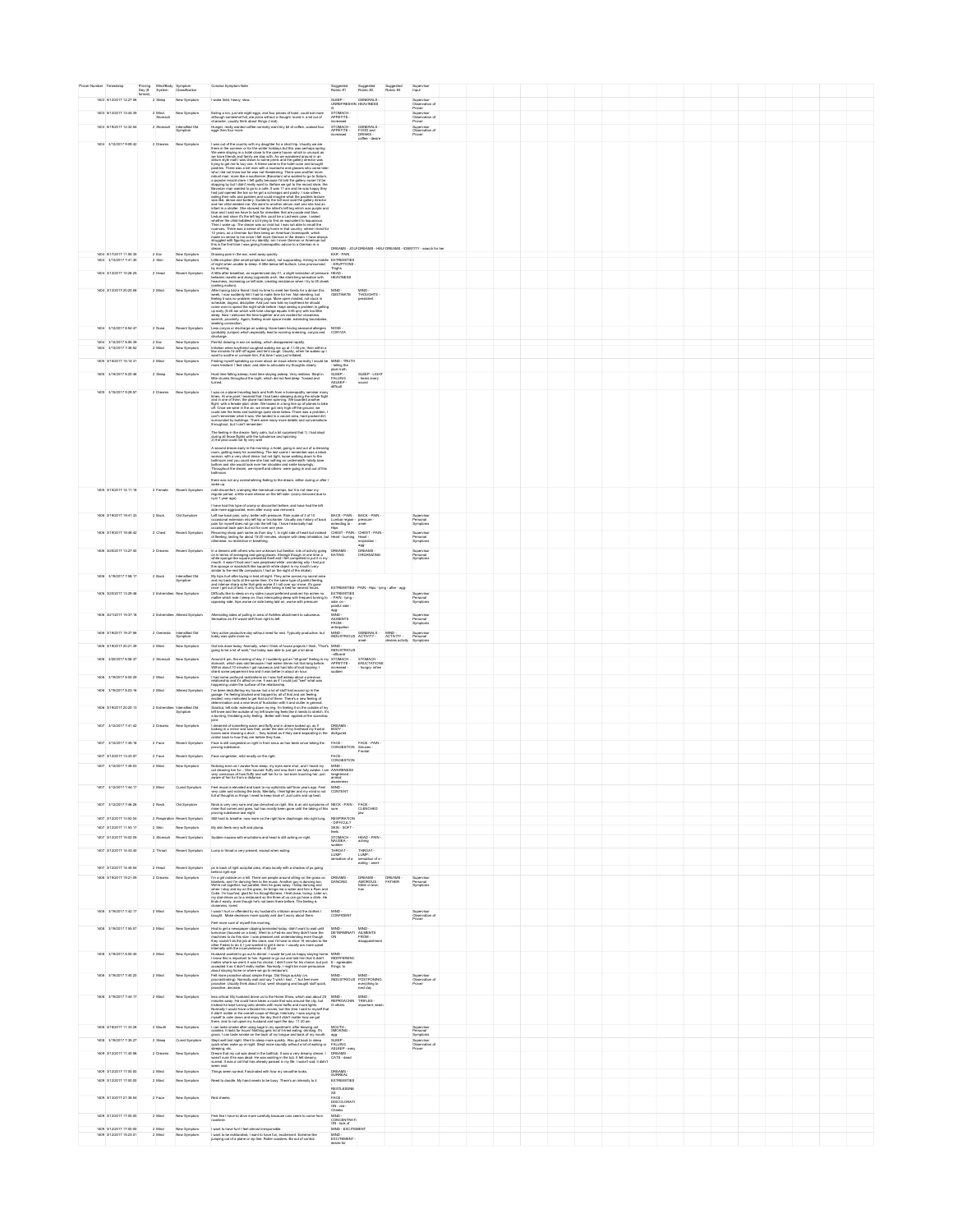| Prover Number | Timestamp                                        | Proving Mind/Body Symptom<br>Day (# System Classification<br>format)             |                                             | Concise Symptom Note                                                                                                                                                                                                                    | Supposted<br>Rubric #1                                                                                                    | Suggested Suggested<br>Rubric #2 Rubric #3                                                      |                                                                        | Supervisor<br>Input                                                       |  |  |  |  |  |  |  |
|---------------|--------------------------------------------------|----------------------------------------------------------------------------------|---------------------------------------------|-----------------------------------------------------------------------------------------------------------------------------------------------------------------------------------------------------------------------------------------|---------------------------------------------------------------------------------------------------------------------------|-------------------------------------------------------------------------------------------------|------------------------------------------------------------------------|---------------------------------------------------------------------------|--|--|--|--|--|--|--|
|               | 1409 3/12/2017 17:00:00                          | 2 Mind                                                                           | New Symptom                                 | Picking fuzz off blanket. Busy hands                                                                                                                                                                                                    |                                                                                                                           |                                                                                                 |                                                                        |                                                                           |  |  |  |  |  |  |  |
|               |                                                  |                                                                                  |                                             |                                                                                                                                                                                                                                         | MND -<br>GESTURES,<br>makes - hands;<br>involuntary<br>motions of the -<br>beddothes; at<br>the<br>train.                 |                                                                                                 |                                                                        |                                                                           |  |  |  |  |  |  |  |
|               |                                                  |                                                                                  |                                             |                                                                                                                                                                                                                                         |                                                                                                                           |                                                                                                 |                                                                        |                                                                           |  |  |  |  |  |  |  |
|               | 1409 3/12/2017 17:00:00                          | 2 Mind                                                                           | New Symptom                                 | Feelings of playfulness and alliness                                                                                                                                                                                                    | MND -<br>PLAYFUL                                                                                                          |                                                                                                 |                                                                        |                                                                           |  |  |  |  |  |  |  |
|               | 1409 3/12/2017 17:00:00                          | 2 Mind                                                                           | New Symptom                                 | Not overthinking issues and taking immediate action                                                                                                                                                                                     |                                                                                                                           | MND -<br>AMUSEMENT<br>desire for                                                                |                                                                        |                                                                           |  |  |  |  |  |  |  |
|               |                                                  |                                                                                  |                                             |                                                                                                                                                                                                                                         | MIND<br>POSTPONING<br>everything to<br>next day                                                                           |                                                                                                 |                                                                        |                                                                           |  |  |  |  |  |  |  |
|               | 1409 3/12/2017 17:00:00                          | 2 Mind                                                                           | New Symptom                                 | She wants more of the proving substance so she keeps feeling this good.                                                                                                                                                                 | MIND -<br>TRANQUILLITY                                                                                                    |                                                                                                 |                                                                        |                                                                           |  |  |  |  |  |  |  |
|               | 1409 3/12/2017 17:00:00                          | 2 Sleep                                                                          | New Symptom                                 | Steep was relaxed, which was unusual for me.                                                                                                                                                                                            | SLEEP -<br>REFRESHING                                                                                                     |                                                                                                 |                                                                        |                                                                           |  |  |  |  |  |  |  |
|               | 1409 3/13/2017 20:11:27                          | 2 Stomach New Sympton                                                            |                                             | Nausea, intense, sudden                                                                                                                                                                                                                 | STOMACH<br>NAUSEA -<br>sudden                                                                                             |                                                                                                 |                                                                        |                                                                           |  |  |  |  |  |  |  |
|               | 1409 3/12/2017 11:36:41                          |                                                                                  | 2 Stomach New Symptom                       | Extreme thirst at 4 am.                                                                                                                                                                                                                 | STOMACH<br>THIRST -<br>morning                                                                                            |                                                                                                 |                                                                        |                                                                           |  |  |  |  |  |  |  |
|               | 1409 3/12/2017 17:00:00                          | 2 General                                                                        | New Symptom<br>New Symptom                  | She just werts to stretch.<br>I catch a yellow snake                                                                                                                                                                                    |                                                                                                                           |                                                                                                 |                                                                        |                                                                           |  |  |  |  |  |  |  |
|               | 1410 3/12/2017 7:04:04<br>1410 3/14/2017 8:59:02 | 2 Dreams                                                                         |                                             |                                                                                                                                                                                                                                         | DREAMS -<br>SNAKES                                                                                                        |                                                                                                 |                                                                        |                                                                           |  |  |  |  |  |  |  |
|               |                                                  | 2 Extremi                                                                        | New Sympton                                 | A tinging sensation in my body but especially in my arms.                                                                                                                                                                               | EXTREMITIES GENERALS<br>TINGLING - TINGLING<br>Upper limbs                                                                |                                                                                                 |                                                                        | Supervisor<br>Personal<br>Symptoms                                        |  |  |  |  |  |  |  |
|               | 1410 3/14/2017 9:02:32                           | 2 Face                                                                           | New Symptom                                 | A pulsating sensation in my upper right jaw                                                                                                                                                                                             | FACE<br>PULSATION<br>Janes - Upper                                                                                        |                                                                                                 |                                                                        | Supervisor<br>Personal<br>Symptoms                                        |  |  |  |  |  |  |  |
|               | 1410 3/14/2017 8:57:20                           | 2 Female                                                                         | New Symptom                                 | A soft, subtle pulsing sensation in my genital area, an awareness of that area.                                                                                                                                                         | FEMALE<br>GENITALIA/SE<br>X - PULSATING<br>- Vagina                                                                       |                                                                                                 |                                                                        | Supervisor<br>Personal<br>Symptoms                                        |  |  |  |  |  |  |  |
|               | 1410 3/12/2017 17:01:51                          | 2 Male                                                                           | Altered Symptom                             |                                                                                                                                                                                                                                         |                                                                                                                           |                                                                                                 |                                                                        |                                                                           |  |  |  |  |  |  |  |
|               |                                                  |                                                                                  |                                             | I experienced decreased pleasure from orgasm during masturbation.<br>Sensation felt dampened (like when sound is dampened, not physically<br>damp).                                                                                     |                                                                                                                           | MALE MALE<br>GENITALIA/SE GENITALIA/SE<br>X. DETURBATIO DESIRE -<br>N, dispositon to diminished |                                                                        |                                                                           |  |  |  |  |  |  |  |
|               | 1410 3/14/2017 9:10:06                           | 2 Mind                                                                           | Cured Symptom                               |                                                                                                                                                                                                                                         |                                                                                                                           |                                                                                                 |                                                                        |                                                                           |  |  |  |  |  |  |  |
|               |                                                  |                                                                                  |                                             | A feeling of nurturing, love and care for others. This is really a strong part of $\overline{MND}$ - me any way but it felt intensified.                                                                                                |                                                                                                                           |                                                                                                 |                                                                        | Supervisor<br>Personal<br>Symptoms<br>Supervisor<br>Observation<br>Prover |  |  |  |  |  |  |  |
|               | 1410 3/13/2017 10:52:36                          | 2 Mind                                                                           | Cured Symptom                               | Less urgency with emotional pain. There is a quieting of the "noise" that<br>used to be running in the background of my mind and thinking. I was more<br>reactive to the stimuli coming in. Now with the remedy it has all quieted<br>d |                                                                                                                           |                                                                                                 |                                                                        |                                                                           |  |  |  |  |  |  |  |
|               | 1410 3/13/2017 10:00:23                          | 2 Mind                                                                           | New Symptom                                 | Out of the blue, I felt a strong urge to listen to Christmas music, specifically MND - MUSIC White Christmas.                                                                                                                           |                                                                                                                           | MIND - CONFIDENCE - want of self-confid                                                         |                                                                        |                                                                           |  |  |  |  |  |  |  |
|               | 1410 3/14/2017 8:51:43                           | 2 Mind                                                                           | Cured Symptom                               |                                                                                                                                                                                                                                         |                                                                                                                           |                                                                                                 |                                                                        | Supervisor<br>Personal<br>Symptoms                                        |  |  |  |  |  |  |  |
|               | 1410 3/12/2017 11:53:08                          |                                                                                  | 2 Generals Altered Symptom                  | wrow Lonearnes.<br>A softening of my thoughts. A more playful relationship to my thoughts.<br>when I Seld concerns cessings in I find myself easily moving to a place of MELAXED<br>Letting myself it will be obey. All with or obey    |                                                                                                                           |                                                                                                 |                                                                        |                                                                           |  |  |  |  |  |  |  |
|               | 1410 3/12/2017 17:37:25                          | 2 Small                                                                          | New Symptom                                 |                                                                                                                                                                                                                                         | MIND -<br>SLOWNESS -<br>eating, while<br>NOSE - SMELL<br>- diminished                                                     |                                                                                                 |                                                                        |                                                                           |  |  |  |  |  |  |  |
|               | 1410 3/14/2017 9:01:17                           | 2 Generals                                                                       | New Sympton                                 | I am out to dinner and barely able to smell the dishes. My company is<br>exclaiming about the food's smell and even leaning in, it barely registers.<br>A slight sensation of dizziness; very slight and passed quickly but still<br>no | VERTIGO<br>VERTIGO                                                                                                        |                                                                                                 |                                                                        | Supervisor<br>Personal<br>Symptoms                                        |  |  |  |  |  |  |  |
|               | 1411 3/12/2017 20:46:22                          | 2 Generals<br>Unethra                                                            | New Sympton                                 |                                                                                                                                                                                                                                         |                                                                                                                           | BLADDER - GENERALS -<br>URINATION - URINATION -                                                 |                                                                        | Supervisor<br>Observation of                                              |  |  |  |  |  |  |  |
|               |                                                  |                                                                                  |                                             | Chiliness and gooseburres with urge to urination; better after passing urine. CHILL - URINATION -<br>URINATION - URINATION                                                                                                              |                                                                                                                           | urging to urin<br>- chill, during                                                               |                                                                        |                                                                           |  |  |  |  |  |  |  |
|               | 1411 3/12/2017 20:06:29                          |                                                                                  | 2 Dreams New Symptom                        | Dream last right "1000 straight pins holding me flat to the surface without DREAMS - pain." Rio emotion. Feeling of held down by pins, couldn't move or get up to NEEDLES                                                               |                                                                                                                           | DREAMS -<br>TRAP - being                                                                        |                                                                        | Supervisor<br>Observation of<br>Prover                                    |  |  |  |  |  |  |  |
|               | 1411 3/12/2017 9:02:15                           |                                                                                  | 2 Extremities Recent Symptom                | Ice cold feet sitting in warm truck wearing boots<br>Ice cold feet sitting in classroom wearing slippers                                                                                                                                | EXTREMITIES<br>- COLDNESS -<br>Feet                                                                                       |                                                                                                 |                                                                        |                                                                           |  |  |  |  |  |  |  |
|               | 1411 3/12/2017 20:17:47                          | 2 Extremities New Sympton                                                        |                                             | Ice cold feet in bed (wearing socks in warm noom under covers).<br>last night and ice cold feet sitting in warm truck wearing boots and in class<br>all day.                                                                            | EXTREMITIES<br>- COLDNESS -<br>Feet                                                                                       |                                                                                                 |                                                                        |                                                                           |  |  |  |  |  |  |  |
|               |                                                  |                                                                                  |                                             |                                                                                                                                                                                                                                         |                                                                                                                           |                                                                                                 |                                                                        | Supervisor<br>Observation of<br>Prover                                    |  |  |  |  |  |  |  |
|               | 1411 3/12/2017 21:08:31                          | 2 Eyes                                                                           | <b>Old Symptom</b>                          | Eyes filmy, wrinkle sensation, left more than right, with dry burning<br>sensation, and itching.                                                                                                                                        |                                                                                                                           | VISION -<br>BLURRED                                                                             | EYE - ITCHING Supervisor<br>- Around the Chienvision of<br>eyes Prover |                                                                           |  |  |  |  |  |  |  |
|               | 1411 3/12/2017 17:10:19                          | 2 Generals,<br>Urine                                                             | New Sympton                                 | Consistent throughout the day - full body chill with tingly goosebumps<br>comes every time need to urinate arises                                                                                                                       | EYE - PAIN -<br>burning - dry<br>burning<br>GENERALS -<br>HEAT - lack of<br>vital heat                                    |                                                                                                 |                                                                        | Supervisor<br>Observation of                                              |  |  |  |  |  |  |  |
|               | 1411 3/12/2017 8:59:45                           |                                                                                  | 2 Ear. Face. Recent Symptom                 | ated by unination                                                                                                                                                                                                                       |                                                                                                                           |                                                                                                 |                                                                        |                                                                           |  |  |  |  |  |  |  |
|               |                                                  | Mouth,<br>Nose,<br>Recturn                                                       |                                             | Burning stinging abrasion sensation continues to show up for a short while CENERALS - construction on the spot served free construction of the state in the spot served in the state in the state in the state in the state in          |                                                                                                                           |                                                                                                 |                                                                        |                                                                           |  |  |  |  |  |  |  |
|               |                                                  | Skin,<br>Throat                                                                  |                                             |                                                                                                                                                                                                                                         |                                                                                                                           |                                                                                                 |                                                                        |                                                                           |  |  |  |  |  |  |  |
|               | 1411 3/12/2017 19:55:56                          | 2 Generals Old Symptom                                                           |                                             | The short periods of feeling sensation of burning stinging abrasion of<br>surface showed up around outside edge of tongue, inside nostrits, and<br>inside throat. The symptoms comes and goes gradually.                                | GENERALS - GENERALS -<br>PAIN - burning - PAIN - appear<br>gradually                                                      |                                                                                                 |                                                                        | Supervisor<br>Observation of<br>Prover                                    |  |  |  |  |  |  |  |
|               | 1411 3/12/2017 20:56:02                          | 2 Head                                                                           | Old Symptom                                 | Head- burning and stinging comes and goes gradually<br>better walking                                                                                                                                                                   | HEAD - PAIN -<br>buming                                                                                                   |                                                                                                 |                                                                        |                                                                           |  |  |  |  |  |  |  |
|               | 1411 3/12/2017 20:57:18                          | 2 Mind                                                                           | New Symptom                                 |                                                                                                                                                                                                                                         |                                                                                                                           |                                                                                                 |                                                                        |                                                                           |  |  |  |  |  |  |  |
|               |                                                  |                                                                                  |                                             | Dealer to be tucked into bed Bis a young child. Want someone to pull the MIND<br>coverage to syn circuit tuck them in anumi manufi ma and issue me on the forehead. CARRED -<br>Dealer yet insuri m a subcy bolic counter the second    |                                                                                                                           |                                                                                                 |                                                                        |                                                                           |  |  |  |  |  |  |  |
|               | 1411 3/12/2017 9:09:30                           | 2 Mind                                                                           | Recent Symptom                              |                                                                                                                                                                                                                                         |                                                                                                                           |                                                                                                 |                                                                        |                                                                           |  |  |  |  |  |  |  |
|               | 1411 3/12/2017 19:31:20                          | 2 Mind                                                                           | <b>Intersified Old</b><br>Symptom           | Experienced increased curiosity again noticing an interesting beautiful<br>house on the drive home, even while staring at the stain in the floor and the<br>wall.                                                                       | MND -<br>CURIOUS                                                                                                          |                                                                                                 |                                                                        | Supervisor<br>Observation o<br>Prover                                     |  |  |  |  |  |  |  |
|               | 1411 3/12/2017 1:14:15                           | 2 Dreams                                                                         | New Symptom                                 |                                                                                                                                                                                                                                         |                                                                                                                           |                                                                                                 |                                                                        |                                                                           |  |  |  |  |  |  |  |
|               |                                                  |                                                                                  |                                             | wax:<br>You straight pixa holding me flat to the surface<br>No encode a fixal particular to is good boxeless staff will be able to get out DELLISONS - DELLISONS<br>No encode fixal particular to is good boxeless staff will be abl    |                                                                                                                           |                                                                                                 |                                                                        |                                                                           |  |  |  |  |  |  |  |
|               |                                                  |                                                                                  |                                             | ways to express<br>After a few minutes got up and while sitting in bathroom was having the<br>urge to wander around the house                                                                                                           |                                                                                                                           |                                                                                                 |                                                                        |                                                                           |  |  |  |  |  |  |  |
|               | 1411 3/12/2017 9:05:22                           | 2 Mind                                                                           | New Symptom                                 | Normally love being under the trees in pasture. This morning felt a little intimidated (they seemed so big and tall). Kept my eyes down.                                                                                                | MIND - FEAR                                                                                                               |                                                                                                 |                                                                        |                                                                           |  |  |  |  |  |  |  |
|               | 1411 3/12/2017 20:54:35                          | 2 Mind                                                                           | New Symptom                                 | Caught myself playing with my toes in the bathtub (like a young todder or<br>baby would). Just sort of feeling them and looking at them. Both feet both<br>hands at once.                                                               | open spaces;<br>fear of<br>MND -<br>PLAYFUL                                                                               |                                                                                                 |                                                                        |                                                                           |  |  |  |  |  |  |  |
|               | 1411 3/12/2017 19:51:29                          |                                                                                  |                                             |                                                                                                                                                                                                                                         |                                                                                                                           |                                                                                                 |                                                                        |                                                                           |  |  |  |  |  |  |  |
|               |                                                  |                                                                                  | 2 Mind, Intersified Old<br>Generals Symptom | marcas are cross:<br>Recebless caveless kind of unfocused feeling driving home and also felt MIND -<br>caveless during the day to day work, e.g., while taking out lunch from the car. TEMERITY<br>it got spoiled and my phone rang in  |                                                                                                                           | MND-<br>HEEDLESS                                                                                |                                                                        | Supervisor<br>Observation of<br>Prover                                    |  |  |  |  |  |  |  |
|               | 1411 3/12/2017 21:02:51                          |                                                                                  | 2 Generals, New Symptom<br>Neck             |                                                                                                                                                                                                                                         |                                                                                                                           |                                                                                                 |                                                                        |                                                                           |  |  |  |  |  |  |  |
|               | 1411 3/12/2017 21:09:53                          | 2 Chest                                                                          | Altered Symptom                             | Breathing better. No constriction over chest.                                                                                                                                                                                           | RESPIRATION<br>- DIFFICULT -<br>constriction -                                                                            |                                                                                                 |                                                                        | Supervisor<br>Observation of<br>Prover<br>Observation of<br>Prover        |  |  |  |  |  |  |  |
|               |                                                  |                                                                                  |                                             |                                                                                                                                                                                                                                         | Diaphragm; of                                                                                                             |                                                                                                 |                                                                        |                                                                           |  |  |  |  |  |  |  |
|               | 1411 3/12/2017 9:03:33                           | 2 Throat                                                                         | New Symptom                                 | Sensation of lump (block lodged) in throat accompanied by constricted<br>feeling when outside in cold air (12 degrees no wind).                                                                                                         | THROAT -<br>LUMP;<br>sensation of a                                                                                       | GENERALS                                                                                        |                                                                        |                                                                           |  |  |  |  |  |  |  |
|               | 1411 3/12/2017 12:02:17                          | 2 Throat                                                                         | New Symptom                                 | Experiencing dealer to get up and wander around the room<br>Sitting in my seat in class denying that now experiencing that tump in my<br>throat feeling (the lump feels like a solid block like those ones I experienced<br>in the firs | THROAT -<br>LUMP;<br>sensation of a                                                                                       |                                                                                                 |                                                                        |                                                                           |  |  |  |  |  |  |  |
|               |                                                  |                                                                                  |                                             |                                                                                                                                                                                                                                         |                                                                                                                           | COLUMN<br>MNO -<br>MNO -<br>MANDERING -<br>desire to<br>warders about<br>warders about          |                                                                        |                                                                           |  |  |  |  |  |  |  |
|               | 1411 3/12/2017 15:10:47                          |                                                                                  | Recent Symptom                              |                                                                                                                                                                                                                                         |                                                                                                                           |                                                                                                 |                                                                        |                                                                           |  |  |  |  |  |  |  |
|               |                                                  | $\begin{array}{c} 2 \text{ Mind,} \\ \text{Exfermities} \\ \text{.} \end{array}$ |                                             | sump<br>Repeat of lump in throat; tingling thighs sitting in class ameliorated by<br>walking slowly about in the classroom.<br>Still able to focus, participate take notes, etc.; just need to keep walking.                            | THROAT -<br>LUMP;<br>sensation of a                                                                                       | GENERALS<br>WALKNG -<br>amel-                                                                   |                                                                        |                                                                           |  |  |  |  |  |  |  |
|               | 1411 3/12/2017 20:50:23                          | 2 Extremities Old Symptom<br>Clemenais                                           |                                             | Sensation of lump in head and throat better walking                                                                                                                                                                                     | THROAT -<br>LUMP;<br>sensation of a                                                                                       | GENERALS -<br>WALKING -                                                                         |                                                                        | <b>Observation of</b><br>Prover                                           |  |  |  |  |  |  |  |
|               | 1411 3/12/2017 20:15:25                          | 2 Throat                                                                         | New Symptom                                 | Sensation of lump (block lodged) in throat accompanied by constricted<br>feeling when outside in cold air (12 degrees no wind)                                                                                                          | THROAT - THROAT -<br>LUMP, COLD - air -<br>sensation of a - agg.                                                          | amat                                                                                            |                                                                        | Supervisor<br>Observation o                                               |  |  |  |  |  |  |  |
|               |                                                  |                                                                                  |                                             |                                                                                                                                                                                                                                         | 492                                                                                                                       |                                                                                                 |                                                                        |                                                                           |  |  |  |  |  |  |  |
|               | 1412 3/12/2017 19:13:33                          |                                                                                  | 2 Back, Neck Old Symptom                    | Neck and upper back are very tight and knotted. There's dull aching<br>throughout.                                                                                                                                                      |                                                                                                                           | BACK - KNOTTED sensation internally                                                             |                                                                        |                                                                           |  |  |  |  |  |  |  |
|               | 1412 3/12/2017 13:44:27                          | 2 Ear                                                                            | New Syr<br>splann                           | Brief right ex<br>as if a needle is b                                                                                                                                                                                                   | EAR - PAIN -<br>External ears                                                                                             |                                                                                                 |                                                                        |                                                                           |  |  |  |  |  |  |  |
|               | 1412 3/12/2017 13:58:46                          |                                                                                  | 2 Extremities New Symptom                   | Dull bone pain on the top of my right thumb between the proximal and middle joints, ameliorated by rubbing.                                                                                                                             | EXTREMITIES EXTREMITIES<br>- PAIN - PAIN -<br>Thumbs - Thumbs - Joints                                                    |                                                                                                 |                                                                        |                                                                           |  |  |  |  |  |  |  |
|               | 1412 3/12/2017 16:47:02                          |                                                                                  | 2 Extremities New Symptom                   | Dull aching pain in right tricep in one spot on the back, extending down into EXTREMITIES ExTREMITIES forearm.                                                                                                                          |                                                                                                                           |                                                                                                 |                                                                        |                                                                           |  |  |  |  |  |  |  |
|               | 1412 3/12/2017 13:51:34                          | 2 Face                                                                           | New Symptom                                 | Eyes feel wet and cold. They ache and are bloodshot                                                                                                                                                                                     | - PAIN - Upper - PAIN - Upper<br>arms - Triceps - Imbs<br>EYE - WATER;                                                    |                                                                                                 |                                                                        |                                                                           |  |  |  |  |  |  |  |
|               | 1412 3/12/2017 13:53:12                          |                                                                                  | 2 Generals New Symptom                      | Alternating between very chilled and feeling like I'm getting a fever.                                                                                                                                                                  | sensation of -<br>cold water, as<br>from<br>GENERALS-                                                                     |                                                                                                 |                                                                        |                                                                           |  |  |  |  |  |  |  |
|               |                                                  |                                                                                  |                                             |                                                                                                                                                                                                                                         | CENERALS<br>HEAT - flushes<br>of - alternating<br>with - chills<br>HEAD -<br>SENSITIVENE<br>SS - Scalp, of -<br>touch; to |                                                                                                 |                                                                        |                                                                           |  |  |  |  |  |  |  |
|               | 1412 3/12/2017 13:56:03                          | 2 Head                                                                           | New Symptom                                 | Hairline over forehead feels sensitive to the touch.                                                                                                                                                                                    |                                                                                                                           |                                                                                                 |                                                                        |                                                                           |  |  |  |  |  |  |  |
|               |                                                  |                                                                                  |                                             |                                                                                                                                                                                                                                         |                                                                                                                           |                                                                                                 |                                                                        |                                                                           |  |  |  |  |  |  |  |
|               | 1412 3/12/2017 13:54:57                          | 2 Mind                                                                           | Old Symptom                                 | Can't focus. Weaping. Want to go home. Why did I do this?                                                                                                                                                                               | MND -<br>CONCENTRATI<br>CN - impossible                                                                                   |                                                                                                 |                                                                        |                                                                           |  |  |  |  |  |  |  |
|               | 1412 3/12/2017 13:43:15                          | 2 Mind,<br>Generals                                                              | New Symptom                                 | I am exhausted and I want to go home and curl up and be bundled and<br>sleep.                                                                                                                                                           | MIND - GENERALS -<br>PROSTRATION WARM - wraps<br>of mind - amal-                                                          |                                                                                                 |                                                                        |                                                                           |  |  |  |  |  |  |  |
|               | 1412 4/23/2017 21:46:08                          | 2 Mind                                                                           | New Symptom                                 | Carne home from class after not sleeping the first night of the proving and<br>watched the film 1907 Jodie Poster film Contact: l'd never seen it before. YEARNING<br>The yearning in that film felt very familiar.                     |                                                                                                                           |                                                                                                 |                                                                        |                                                                           |  |  |  |  |  |  |  |
|               | 1412 3/12/2017 13:46:36                          | 2 Nose                                                                           | New Symptom                                 | Nose feels like something dry is jammed up inside it, up at the noot. It sort of NOSE - PAIN - NOSE - feels like I got hit in the nose.                                                                                                 |                                                                                                                           |                                                                                                 |                                                                        |                                                                           |  |  |  |  |  |  |  |
|               | 1412 3/12/2017 13:37:41                          |                                                                                  | 2 Extremities New Symptom                   | Top of right foot has a pulling sensation, like something is trying to pull me away by my foot or ankle.                                                                                                                                |                                                                                                                           |                                                                                                 |                                                                        |                                                                           |  |  |  |  |  |  |  |
|               | 1412 3/12/2017 13:42:06                          | 2 Extremities                                                                    | New Symptom                                 | My left foot has a sensation that a buzzing vibration is coming up through the floor and into my body.                                                                                                                                  |                                                                                                                           |                                                                                                 |                                                                        |                                                                           |  |  |  |  |  |  |  |
|               | 1412 3/12/2017 21:21:24                          | 2 Face                                                                           | Recent Symptom                              | Right eye is having an allergic response to something right now. It's<br>inflamed, intense itching, watering, red. I want to rub it a lot but I'm trying                                                                                |                                                                                                                           |                                                                                                 |                                                                        |                                                                           |  |  |  |  |  |  |  |
|               |                                                  |                                                                                  |                                             | I had this same symptom in the same eye on Friday morning (3or10or17) and I also couldn't trace the source then.                                                                                                                        |                                                                                                                           |                                                                                                 |                                                                        |                                                                           |  |  |  |  |  |  |  |
|               | 1413 3/26/2017 22:07:05                          |                                                                                  | 2 Dreams New Symptom                        | Had a very vivid dream during the night. Could not remember dream upon DREAMS - waking.                                                                                                                                                 |                                                                                                                           | DREAMS -<br>UNREMEMBER<br>ED                                                                    |                                                                        |                                                                           |  |  |  |  |  |  |  |
|               | 1413 3/26/2017 13:46:06                          | 2 Mind                                                                           | New Symptom                                 |                                                                                                                                                                                                                                         |                                                                                                                           |                                                                                                 |                                                                        |                                                                           |  |  |  |  |  |  |  |
|               |                                                  |                                                                                  |                                             | Had a date planned for today. I was very impatient lead right and let the CMBD-CMB INDIVITE USEANS -<br>Individual I was meeting date had to happen that night. It could not wall until INPATIENCE URGENCY; of<br>tunities me, I am     |                                                                                                                           |                                                                                                 |                                                                        |                                                                           |  |  |  |  |  |  |  |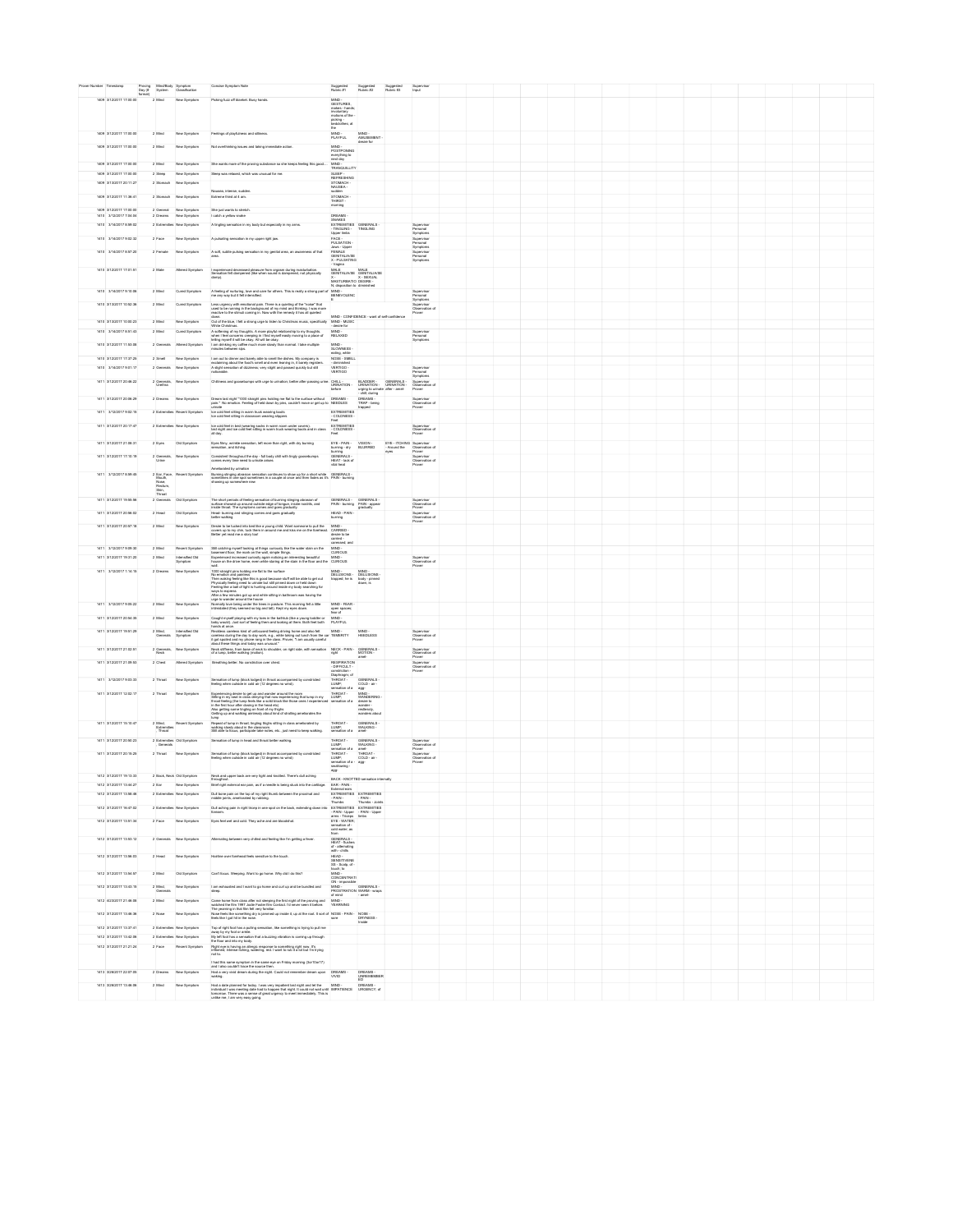| $\begin{tabular}{ll} Provevity \end{tabular} \begin{tabular}{lcccc} \hline \textbf{Proveving} & \textbf{Nmedbody} & \textbf{Sympform} \\ \hline \textbf{Day (#} & \textbf{Syptem} \\ & \textbf{Day (#} & \textbf{Syptem} \\ \hline \end{tabular} \end{tabular}$ |                |                                                      | Concise Symptom Note                                                                                                                                                                                                                                                                                     | Suppasted<br>Rubric #1                                                              | Suggested Suggested Supervisor<br>Rubric #2 Rubric #3 Input |                   |                      |                                    |  |  |  |  |  |  |  |
|-----------------------------------------------------------------------------------------------------------------------------------------------------------------------------------------------------------------------------------------------------------------|----------------|------------------------------------------------------|----------------------------------------------------------------------------------------------------------------------------------------------------------------------------------------------------------------------------------------------------------------------------------------------------------|-------------------------------------------------------------------------------------|-------------------------------------------------------------|-------------------|----------------------|------------------------------------|--|--|--|--|--|--|--|
| 1415 3/13/2017 17:30:00                                                                                                                                                                                                                                         |                | 2 Dreams New Symptom                                 |                                                                                                                                                                                                                                                                                                          | DREAMS -<br>CAMPING                                                                 | DREAMS -<br>FISHING                                         | DREAMS<br>FRIENDS |                      |                                    |  |  |  |  |  |  |  |
|                                                                                                                                                                                                                                                                 |                |                                                      |                                                                                                                                                                                                                                                                                                          |                                                                                     |                                                             |                   |                      |                                    |  |  |  |  |  |  |  |
|                                                                                                                                                                                                                                                                 |                |                                                      |                                                                                                                                                                                                                                                                                                          |                                                                                     |                                                             |                   |                      |                                    |  |  |  |  |  |  |  |
|                                                                                                                                                                                                                                                                 |                |                                                      |                                                                                                                                                                                                                                                                                                          |                                                                                     |                                                             |                   |                      |                                    |  |  |  |  |  |  |  |
|                                                                                                                                                                                                                                                                 |                |                                                      |                                                                                                                                                                                                                                                                                                          |                                                                                     |                                                             |                   |                      |                                    |  |  |  |  |  |  |  |
|                                                                                                                                                                                                                                                                 |                |                                                      |                                                                                                                                                                                                                                                                                                          |                                                                                     |                                                             |                   |                      |                                    |  |  |  |  |  |  |  |
|                                                                                                                                                                                                                                                                 |                |                                                      |                                                                                                                                                                                                                                                                                                          |                                                                                     |                                                             |                   |                      |                                    |  |  |  |  |  |  |  |
|                                                                                                                                                                                                                                                                 |                |                                                      |                                                                                                                                                                                                                                                                                                          |                                                                                     |                                                             |                   |                      |                                    |  |  |  |  |  |  |  |
|                                                                                                                                                                                                                                                                 |                |                                                      |                                                                                                                                                                                                                                                                                                          |                                                                                     |                                                             |                   |                      |                                    |  |  |  |  |  |  |  |
|                                                                                                                                                                                                                                                                 |                |                                                      |                                                                                                                                                                                                                                                                                                          |                                                                                     |                                                             |                   |                      |                                    |  |  |  |  |  |  |  |
|                                                                                                                                                                                                                                                                 |                |                                                      |                                                                                                                                                                                                                                                                                                          |                                                                                     |                                                             |                   |                      |                                    |  |  |  |  |  |  |  |
|                                                                                                                                                                                                                                                                 |                |                                                      |                                                                                                                                                                                                                                                                                                          |                                                                                     |                                                             |                   |                      |                                    |  |  |  |  |  |  |  |
|                                                                                                                                                                                                                                                                 |                |                                                      | Then I am dropping glue on a tabby cat's head and adding something to the                                                                                                                                                                                                                                |                                                                                     |                                                             |                   |                      |                                    |  |  |  |  |  |  |  |
|                                                                                                                                                                                                                                                                 |                |                                                      | Then infrintepape glass that suspect to subsect the matrix and solvent glass that is already naturally these and it think the call could use mone. It also that is already naturally beaks. The call it are top of the first t                                                                           |                                                                                     |                                                             |                   |                      |                                    |  |  |  |  |  |  |  |
|                                                                                                                                                                                                                                                                 |                |                                                      | h but l                                                                                                                                                                                                                                                                                                  |                                                                                     |                                                             |                   |                      |                                    |  |  |  |  |  |  |  |
|                                                                                                                                                                                                                                                                 |                |                                                      |                                                                                                                                                                                                                                                                                                          |                                                                                     |                                                             |                   |                      |                                    |  |  |  |  |  |  |  |
|                                                                                                                                                                                                                                                                 |                |                                                      |                                                                                                                                                                                                                                                                                                          |                                                                                     |                                                             |                   |                      |                                    |  |  |  |  |  |  |  |
|                                                                                                                                                                                                                                                                 |                |                                                      |                                                                                                                                                                                                                                                                                                          |                                                                                     |                                                             |                   |                      |                                    |  |  |  |  |  |  |  |
|                                                                                                                                                                                                                                                                 |                |                                                      |                                                                                                                                                                                                                                                                                                          |                                                                                     |                                                             |                   |                      |                                    |  |  |  |  |  |  |  |
|                                                                                                                                                                                                                                                                 |                |                                                      |                                                                                                                                                                                                                                                                                                          |                                                                                     |                                                             |                   |                      |                                    |  |  |  |  |  |  |  |
|                                                                                                                                                                                                                                                                 |                |                                                      |                                                                                                                                                                                                                                                                                                          |                                                                                     |                                                             |                   |                      |                                    |  |  |  |  |  |  |  |
|                                                                                                                                                                                                                                                                 |                |                                                      |                                                                                                                                                                                                                                                                                                          |                                                                                     |                                                             |                   |                      |                                    |  |  |  |  |  |  |  |
|                                                                                                                                                                                                                                                                 |                |                                                      |                                                                                                                                                                                                                                                                                                          |                                                                                     |                                                             |                   |                      |                                    |  |  |  |  |  |  |  |
|                                                                                                                                                                                                                                                                 |                |                                                      |                                                                                                                                                                                                                                                                                                          |                                                                                     |                                                             |                   |                      |                                    |  |  |  |  |  |  |  |
| 1415 3/13/2017 15:23:22                                                                                                                                                                                                                                         | 2 Face         | New Symptom                                          |                                                                                                                                                                                                                                                                                                          |                                                                                     | EYE -<br>PARALYSIS<br>Lids. of - left                       |                   |                      |                                    |  |  |  |  |  |  |  |
|                                                                                                                                                                                                                                                                 |                |                                                      | Face and yes (didn't see eyes in fat). I had an experience driving where my EYE -<br>left eye is dropping while driving, abying half mast and closing move other. PARALYSIS -<br>This started happening two years ago, progressed to                                                                     |                                                                                     |                                                             |                   |                      |                                    |  |  |  |  |  |  |  |
| 1415 3/13/2017 10:22:16                                                                                                                                                                                                                                         | 2 Back         | New Symptom                                          | I am very warm and just had a hot flash. I felt heat rising from my chest and CENERALS -                                                                                                                                                                                                                 |                                                                                     |                                                             |                   |                      |                                    |  |  |  |  |  |  |  |
|                                                                                                                                                                                                                                                                 | Chest,<br>Face |                                                      | back up to my head and my face felt very hot. I experienced light<br>perspiration with the HEAT - flushes<br>chest and face. It liabled about three minutes but the warmfn has been all<br>chest and face. It liabled about three minu                                                                   |                                                                                     |                                                             |                   |                      |                                    |  |  |  |  |  |  |  |
| 1415 3/13/2017 14:39:25                                                                                                                                                                                                                                         | 2 Mind         | New Symptom                                          | primorn                                                                                                                                                                                                                                                                                                  |                                                                                     |                                                             |                   |                      |                                    |  |  |  |  |  |  |  |
|                                                                                                                                                                                                                                                                 |                |                                                      |                                                                                                                                                                                                                                                                                                          |                                                                                     |                                                             |                   |                      |                                    |  |  |  |  |  |  |  |
|                                                                                                                                                                                                                                                                 |                |                                                      | Intermals: we may be<br>considered and the basic from the state of the first constant and the<br>state and the state of the state of the state of the state of the state<br>of the state of the state of the state of the state of the                                                                   |                                                                                     |                                                             |                   |                      |                                    |  |  |  |  |  |  |  |
| 1415 3/13/2017 17:30:00                                                                                                                                                                                                                                         | 2 Mind         | New Symptom                                          | cade<br>on the control of the state and the state of the state of the filler of the filler<br>state and control of the state and control of the control of the control of<br>the control of the control of the control of the control                                                                    |                                                                                     |                                                             |                   |                      |                                    |  |  |  |  |  |  |  |
|                                                                                                                                                                                                                                                                 |                |                                                      |                                                                                                                                                                                                                                                                                                          |                                                                                     |                                                             |                   |                      |                                    |  |  |  |  |  |  |  |
|                                                                                                                                                                                                                                                                 |                |                                                      |                                                                                                                                                                                                                                                                                                          |                                                                                     |                                                             |                   |                      |                                    |  |  |  |  |  |  |  |
|                                                                                                                                                                                                                                                                 |                |                                                      |                                                                                                                                                                                                                                                                                                          |                                                                                     |                                                             |                   |                      |                                    |  |  |  |  |  |  |  |
| 1415 3/13/2017 17:30:00                                                                                                                                                                                                                                         |                | 2 Mind New Symptom                                   |                                                                                                                                                                                                                                                                                                          |                                                                                     |                                                             |                   |                      |                                    |  |  |  |  |  |  |  |
| 1415 3/13/2017 15:19:54                                                                                                                                                                                                                                         |                | 2 Mind New Symptom                                   |                                                                                                                                                                                                                                                                                                          | MIND - IDEAS<br>abundant                                                            |                                                             |                   |                      |                                    |  |  |  |  |  |  |  |
|                                                                                                                                                                                                                                                                 |                |                                                      | am the control of the matrix and property the layer control and particle particles of the control of the control of the control of the control of the control of the control of the control of the control of the control of                                                                             |                                                                                     |                                                             |                   |                      |                                    |  |  |  |  |  |  |  |
|                                                                                                                                                                                                                                                                 |                |                                                      |                                                                                                                                                                                                                                                                                                          |                                                                                     |                                                             |                   |                      |                                    |  |  |  |  |  |  |  |
| 1415 3/13/2017 17:30:00                                                                                                                                                                                                                                         |                | 2 Throat Old symptom                                 | eal content with the world.<br>Gets sore throats when getting sick. Sore throat was fine at end of day                                                                                                                                                                                                   | THROAT -<br>PAIN - daytime                                                          |                                                             |                   |                      |                                    |  |  |  |  |  |  |  |
| 1415 3/13/2017 9:07:49                                                                                                                                                                                                                                          |                | 2 Throat New Symptom                                 | I have a sore throat, feels inflamed, scratched. It was 90% releved by drinking hot tea.                                                                                                                                                                                                                 |                                                                                     |                                                             |                   |                      |                                    |  |  |  |  |  |  |  |
|                                                                                                                                                                                                                                                                 |                |                                                      |                                                                                                                                                                                                                                                                                                          |                                                                                     |                                                             |                   |                      |                                    |  |  |  |  |  |  |  |
| 1415 3/13/2017 17:30:00                                                                                                                                                                                                                                         |                | 2 Eye Old Symptom                                    | Lids used to close, couldn't drive with remedies it went up and cold drive. It<br>flassd up now, heavy twitching and blocking. Eye wants to close. Same as:<br>unless ago.<br>years ago.                                                                                                                 |                                                                                     |                                                             |                   |                      |                                    |  |  |  |  |  |  |  |
| 1415 3/13/2017 17:30:00                                                                                                                                                                                                                                         |                | 2 General Old symptom                                | Normally thirsty but it really increase, nos super thirsty, drink 1or2 glass and<br>then fine. Thirstiness comes and goes. Seems more than normal                                                                                                                                                        |                                                                                     |                                                             |                   |                      |                                    |  |  |  |  |  |  |  |
| 1416 3/17/2017 20:50:15                                                                                                                                                                                                                                         |                | 2 Extremities New Symptom                            | At bedtime my feet felt like they were cramping.                                                                                                                                                                                                                                                         | <b>EXTREMITIES</b><br>- CRAMPS -<br>Feat                                            |                                                             |                   |                      |                                    |  |  |  |  |  |  |  |
| 1416 3/17/2017 15:30:23                                                                                                                                                                                                                                         |                | 2 Extremities New Symptom                            |                                                                                                                                                                                                                                                                                                          |                                                                                     |                                                             |                   |                      |                                    |  |  |  |  |  |  |  |
|                                                                                                                                                                                                                                                                 |                |                                                      | In addition to the cramps in my calves I am having pain in my knees. The $\overline{\phantom{a}}$ CCTREMITIES EXTREMITIES my ris on the inner side. The state and the knees and the first state in the cramps in the state of the state of                                                               |                                                                                     |                                                             |                   |                      |                                    |  |  |  |  |  |  |  |
| 1416 3/17/2017 15:35:41                                                                                                                                                                                                                                         | 2 Mind         | <b>Intersified Old</b><br>Symptom                    | I have a strong desire to dance today. My partner and I went to breakfast in MIND - this creperie and there were these fantastic 1980s like dance posters on the DANCING walls. I love to dance.                                                                                                         |                                                                                     |                                                             |                   |                      |                                    |  |  |  |  |  |  |  |
|                                                                                                                                                                                                                                                                 |                |                                                      |                                                                                                                                                                                                                                                                                                          |                                                                                     |                                                             |                   |                      |                                    |  |  |  |  |  |  |  |
| 1416 3/17/2017 7:00:15                                                                                                                                                                                                                                          | 2 Mind         | New Symptom                                          | I keep thinking of superhurnen feats and Wonder Woman. I have the vision MIND - FEAR - MIND - of Wonder Woman leaping off a ciff into the sea. I am terrified of heights in phip places, of EXHLARATIO and there is a tremendo                                                                           |                                                                                     |                                                             |                   |                      |                                    |  |  |  |  |  |  |  |
| 1416 3/17/2017 18:30:17                                                                                                                                                                                                                                         |                | 2 Mind New Symptom                                   |                                                                                                                                                                                                                                                                                                          |                                                                                     |                                                             |                   |                      |                                    |  |  |  |  |  |  |  |
|                                                                                                                                                                                                                                                                 |                |                                                      | These been searching YouTube for videos on binausal beats that feature MIND - IDEAS - focus and creativity. I am really thinking about what I want to focus on; abundant where do I really want my life to go?                                                                                           |                                                                                     |                                                             |                   |                      |                                    |  |  |  |  |  |  |  |
| 1416 3/17/2017 18:35:23                                                                                                                                                                                                                                         | 2 Mind         | Old Symptom                                          |                                                                                                                                                                                                                                                                                                          |                                                                                     |                                                             |                   |                      |                                    |  |  |  |  |  |  |  |
|                                                                                                                                                                                                                                                                 |                |                                                      | , we<br>can do it and set of the lay of the specific matrix $\mu$<br>$\mu$ and $\mu$ and $\mu$ . In<br>the basis and the specific<br>stress of the specific matrix of the specific matrix of the specific<br>stress of the specific matrix of th                                                         |                                                                                     |                                                             |                   |                      |                                    |  |  |  |  |  |  |  |
| 1416 3/17/2017 7:10:25                                                                                                                                                                                                                                          | 2 Eya          |                                                      | Now the right quadrant of my eye is full of blood. It looks ghastly! I still feel a lot of send in this eye.                                                                                                                                                                                             |                                                                                     |                                                             |                   |                      |                                    |  |  |  |  |  |  |  |
| 1402 3/27/2017 20:03:03                                                                                                                                                                                                                                         |                | 3 Dreams New Symptom                                 | Let the self-state the space of the space of the space of the space of the space of the space of the space of the space of the space of the space of the space of the space of the space of the space of the space of the spa                                                                            |                                                                                     |                                                             |                   |                      |                                    |  |  |  |  |  |  |  |
|                                                                                                                                                                                                                                                                 |                |                                                      |                                                                                                                                                                                                                                                                                                          |                                                                                     |                                                             |                   |                      |                                    |  |  |  |  |  |  |  |
|                                                                                                                                                                                                                                                                 |                |                                                      |                                                                                                                                                                                                                                                                                                          |                                                                                     |                                                             |                   |                      |                                    |  |  |  |  |  |  |  |
|                                                                                                                                                                                                                                                                 |                |                                                      |                                                                                                                                                                                                                                                                                                          |                                                                                     |                                                             |                   |                      |                                    |  |  |  |  |  |  |  |
|                                                                                                                                                                                                                                                                 |                |                                                      |                                                                                                                                                                                                                                                                                                          |                                                                                     |                                                             |                   |                      |                                    |  |  |  |  |  |  |  |
|                                                                                                                                                                                                                                                                 |                |                                                      |                                                                                                                                                                                                                                                                                                          |                                                                                     |                                                             |                   |                      |                                    |  |  |  |  |  |  |  |
|                                                                                                                                                                                                                                                                 |                |                                                      | store, there were brightly colored Easter Bunny chocolates everywhere, on<br>the shelves, walls, floor. We all were shopping and eating them, it was<br>decadent, we could eat as many as we wanted and I did! I pushed my cart                                                                          |                                                                                     |                                                             |                   |                      |                                    |  |  |  |  |  |  |  |
|                                                                                                                                                                                                                                                                 |                |                                                      |                                                                                                                                                                                                                                                                                                          |                                                                                     |                                                             |                   |                      |                                    |  |  |  |  |  |  |  |
|                                                                                                                                                                                                                                                                 |                |                                                      | deciablef, we colais eat as many as we wanted and I then possible red in the was<br>to the end of an aisle and there I saw an old high school friend. She was<br>being asked out on a first date by this adorable guy, and it was li<br>and the                                                          |                                                                                     |                                                             |                   |                      |                                    |  |  |  |  |  |  |  |
|                                                                                                                                                                                                                                                                 |                |                                                      | risk he took to ask her out (it was clear he was nervous and scared). They<br>both had rosy cheeks and huge grins and the excitement was palpable in                                                                                                                                                     |                                                                                     |                                                             |                   |                      |                                    |  |  |  |  |  |  |  |
| 1404 3/13/2017 7:33:04 3 Back New Symptom                                                                                                                                                                                                                       |                |                                                      | univors.<br>Drawing in the mid-spine, T9-12, not painful but sensation of pulling BACK - PAIN - BACK - together, alkin too tight.<br>Spine - Dorsal PULLING agg-                                                                                                                                         |                                                                                     |                                                             |                   |                      |                                    |  |  |  |  |  |  |  |
| 1404 3/13/2017 7:45:27                                                                                                                                                                                                                                          |                | New Symptom                                          | No clear desarn numerice lux sceneriteg involving shortga along<br>$\begin{array}{ l } \textbf{100-0.000} & \textbf{100-0.000} \\ \textbf{200-0.000} & \textbf{100-0.000} \\ \textbf{200-0.000} & \textbf{100-0.000} \\ \textbf{200-0.000} & \textbf{100-0.000} & \textbf{100-0.000} \\ \textbf{200-0.0$ |                                                                                     |                                                             |                   |                      |                                    |  |  |  |  |  |  |  |
|                                                                                                                                                                                                                                                                 |                |                                                      |                                                                                                                                                                                                                                                                                                          |                                                                                     |                                                             |                   |                      |                                    |  |  |  |  |  |  |  |
|                                                                                                                                                                                                                                                                 |                |                                                      |                                                                                                                                                                                                                                                                                                          |                                                                                     |                                                             |                   |                      |                                    |  |  |  |  |  |  |  |
| 1404 3/13/2017 8:51:12<br>1405 3/16/2017 11:03:17                                                                                                                                                                                                               |                | 3 Stool New Symptom<br>3 Extremities Altered Symptom | Stool is ping pong ball size and evacuates with some ineffective urging in a STOOL - little mound. Not satisfying. Usually morning stool feels relieving. BALLS, like                                                                                                                                    |                                                                                     |                                                             |                   |                      |                                    |  |  |  |  |  |  |  |
|                                                                                                                                                                                                                                                                 |                |                                                      | Pain in big pint of big toe, first metatamophaliangeal joint, happened when 1 EXTREMITIES EXTREMITIES approach<br>was walking my dog, which I believe has happened belows, but now had it - PAIN - Toes -- PAIN - Toes -<br>appear w                                                                     |                                                                                     |                                                             |                   |                      |                                    |  |  |  |  |  |  |  |
| 1405 3/16/2017 7:50:31                                                                                                                                                                                                                                          |                | 3 Mind New Symptom                                   |                                                                                                                                                                                                                                                                                                          |                                                                                     |                                                             |                   |                      |                                    |  |  |  |  |  |  |  |
|                                                                                                                                                                                                                                                                 |                |                                                      | Two mitiations made this monointy. I put the filter or holder on the underlying and pounds. Apply the matching of the state of the state of the state of the state of the state of the state of the state of the state of the                                                                            |                                                                                     |                                                             |                   |                      |                                    |  |  |  |  |  |  |  |
|                                                                                                                                                                                                                                                                 |                |                                                      |                                                                                                                                                                                                                                                                                                          |                                                                                     |                                                             |                   |                      |                                    |  |  |  |  |  |  |  |
| 1405 3/16/2017 7:44:49                                                                                                                                                                                                                                          |                | 3 Sleep New Symptom                                  | bows gramss, I pas wow up 15 minutes ago.<br>A little assier to get to siteap last might, and it dreamt, but not deeply. It felt SLEEP -<br>like skipping a rock feat over the surface; easily disturbed sleep, feat, but DISTURBED                                                                      |                                                                                     |                                                             |                   |                      |                                    |  |  |  |  |  |  |  |
| 1406 3/21/2017 19:31:34                                                                                                                                                                                                                                         |                | 3 Back Recent Symptom                                |                                                                                                                                                                                                                                                                                                          |                                                                                     |                                                             |                   |                      |                                    |  |  |  |  |  |  |  |
| 1406 3/20/2017 6:09:56                                                                                                                                                                                                                                          |                | 3 Dreams New Symptom                                 |                                                                                                                                                                                                                                                                                                          |                                                                                     |                                                             |                   | Personal<br>Symptoms |                                    |  |  |  |  |  |  |  |
|                                                                                                                                                                                                                                                                 |                |                                                      | Dreamt that I was giving a gift to a friend I hadn't seen in awhile. I bought an DREAMS - essential of spray. He hugged me and we said I love you.                                                                                                                                                       |                                                                                     |                                                             |                   |                      |                                    |  |  |  |  |  |  |  |
| 1406 3/20/2017 6:11:42                                                                                                                                                                                                                                          |                |                                                      | exaerdad of spray, Ha hugges real man are set users over public and the set of the set of the set of the set o<br>3 Desarra - New Sympton - Through and set order in the set of the set of the set of the set of the set of the<br>1                                                                     |                                                                                     |                                                             |                   |                      |                                    |  |  |  |  |  |  |  |
| 1406 3/20/2017 19:40:12                                                                                                                                                                                                                                         |                | 3 Extremities Old Symptom                            |                                                                                                                                                                                                                                                                                                          |                                                                                     |                                                             |                   |                      |                                    |  |  |  |  |  |  |  |
|                                                                                                                                                                                                                                                                 |                |                                                      | Return of old symptom: Pain in my left achilise tendon where it attackes to $EXTREMITESE$ . EXTREMITES $EXTREMITESE$<br>(the heal fits as because to be located and thust when pushing off the food or $-70001$ -Legal $-70001$ -Legal fits                                                              |                                                                                     |                                                             |                   |                      |                                    |  |  |  |  |  |  |  |
| 1406 3/21/2017 9:15:56                                                                                                                                                                                                                                          |                | 3 Head, Skin New Symptom                             |                                                                                                                                                                                                                                                                                                          |                                                                                     |                                                             |                   |                      |                                    |  |  |  |  |  |  |  |
|                                                                                                                                                                                                                                                                 |                |                                                      | I have englishs on the hairline of my scalp. Left side above my ear along $$\tt HEAD-my$ forehead. They are painless.                                                                                                                                                                                    | Margin of hair                                                                      |                                                             |                   |                      |                                    |  |  |  |  |  |  |  |
| 1406 3/21/2017 19:34:27                                                                                                                                                                                                                                         |                | 3 Sleep Recent Symptom                               | Steep disrupted: best if sleeping on back, restlessness if attempting to sleep SLEEP - on side, becoming walkeful. Awake at 3:30 am unable to return to sleep. CISTURBED Good energy throughout work day until 7:30 pm.                                                                                  |                                                                                     |                                                             |                   | Personal<br>Symptoms |                                    |  |  |  |  |  |  |  |
| 1406 3/20/2017 18:09:34                                                                                                                                                                                                                                         |                | 3 Sleep New Symptom                                  |                                                                                                                                                                                                                                                                                                          |                                                                                     |                                                             |                   |                      |                                    |  |  |  |  |  |  |  |
| 1407 3/13/2017 17:54:25                                                                                                                                                                                                                                         |                | 3 Vision New Symptom                                 |                                                                                                                                                                                                                                                                                                          |                                                                                     |                                                             |                   |                      |                                    |  |  |  |  |  |  |  |
| 1407 3/13/2017 17:52:53                                                                                                                                                                                                                                         |                | 3 Head Recent Symptom                                |                                                                                                                                                                                                                                                                                                          |                                                                                     |                                                             |                   |                      | EYE - PAN - burning - itching pain |  |  |  |  |  |  |  |
|                                                                                                                                                                                                                                                                 |                |                                                      | Containing throughout each day onli 20-3 pm.<br>Lead range (and product the containing and the state of the state of the contact of the contact of the contact<br>state of the state of the contact of the contact of the contact                                                                        |                                                                                     |                                                             |                   |                      |                                    |  |  |  |  |  |  |  |
| 1407 3/13/2017 17:52:53                                                                                                                                                                                                                                         |                | 3 Back Recent Symptom                                |                                                                                                                                                                                                                                                                                                          |                                                                                     |                                                             |                   |                      |                                    |  |  |  |  |  |  |  |
|                                                                                                                                                                                                                                                                 |                |                                                      |                                                                                                                                                                                                                                                                                                          |                                                                                     |                                                             |                   |                      |                                    |  |  |  |  |  |  |  |
|                                                                                                                                                                                                                                                                 |                |                                                      |                                                                                                                                                                                                                                                                                                          | noon and<br>ceases toward<br>evening                                                |                                                             |                   |                      |                                    |  |  |  |  |  |  |  |
| 1407 3/13/2017 17:47:21                                                                                                                                                                                                                                         |                | 3 Mind Cured Symptom                                 |                                                                                                                                                                                                                                                                                                          | MND-<br>BUOYANCY CHEERFUL                                                           |                                                             |                   |                      |                                    |  |  |  |  |  |  |  |
|                                                                                                                                                                                                                                                                 |                |                                                      | Feed, since right we book substance, programs<br>help more busysted in my substance a fierny reduced and more to the<br>sign of the substance of the substance of the substance of<br>the substance in more substance in model and the                                                                   |                                                                                     |                                                             |                   |                      |                                    |  |  |  |  |  |  |  |
|                                                                                                                                                                                                                                                                 |                |                                                      |                                                                                                                                                                                                                                                                                                          |                                                                                     |                                                             |                   |                      |                                    |  |  |  |  |  |  |  |
| 1407 3/13/2017 17:49:23                                                                                                                                                                                                                                         |                | 3 Throat Recent Symptom                              | bouncy and extremely playful.<br>Lump in throat became more noticeable at 12 pm again today.                                                                                                                                                                                                             |                                                                                     |                                                             |                   |                      |                                    |  |  |  |  |  |  |  |
| 1408 3/19/2017 8:03:59                                                                                                                                                                                                                                          |                | 3 Dreams New Symptom                                 |                                                                                                                                                                                                                                                                                                          | THROAT -<br>LUMP;<br>sensation of a                                                 |                                                             |                   |                      |                                    |  |  |  |  |  |  |  |
|                                                                                                                                                                                                                                                                 |                |                                                      | Woke up at 2 am to go to bathroom. Had had a dream, but couldn't<br>remember it. The feeling that I had was of a frenetic nature or hurriedness.                                                                                                                                                         | DREAMS -<br>HURRY -<br>perform some<br>labor; to                                    |                                                             |                   |                      |                                    |  |  |  |  |  |  |  |
| 1408 3/19/2017 8:14:30                                                                                                                                                                                                                                          |                | 3 Small New Symptom                                  | This morning think I small coffee from 40-feet away. I don't drink coffee, nor<br>like the small. My husband isn't up yet and hasn't made his pot of coffee,<br>but I have this overwhelming small of coffee.                                                                                            | NOSE -<br>ODORS                                                                     |                                                             |                   |                      |                                    |  |  |  |  |  |  |  |
|                                                                                                                                                                                                                                                                 |                |                                                      |                                                                                                                                                                                                                                                                                                          | imaginary and<br>real - coffee; of                                                  |                                                             |                   |                      |                                    |  |  |  |  |  |  |  |
| 1408 3/19/2017 23:06:05                                                                                                                                                                                                                                         |                | 3 Mind New Symptom                                   | Sitting at my computer and talking to my daughter on the phone, thought I smelled the fragrance of flowers, but there weren't any there. 10:58 pm                                                                                                                                                        | NOSE - NOSE -<br>COORS; COORS;<br>imaginary and imaginary and<br>real - fowers real |                                                             |                   |                      |                                    |  |  |  |  |  |  |  |
|                                                                                                                                                                                                                                                                 |                |                                                      |                                                                                                                                                                                                                                                                                                          |                                                                                     |                                                             |                   |                      |                                    |  |  |  |  |  |  |  |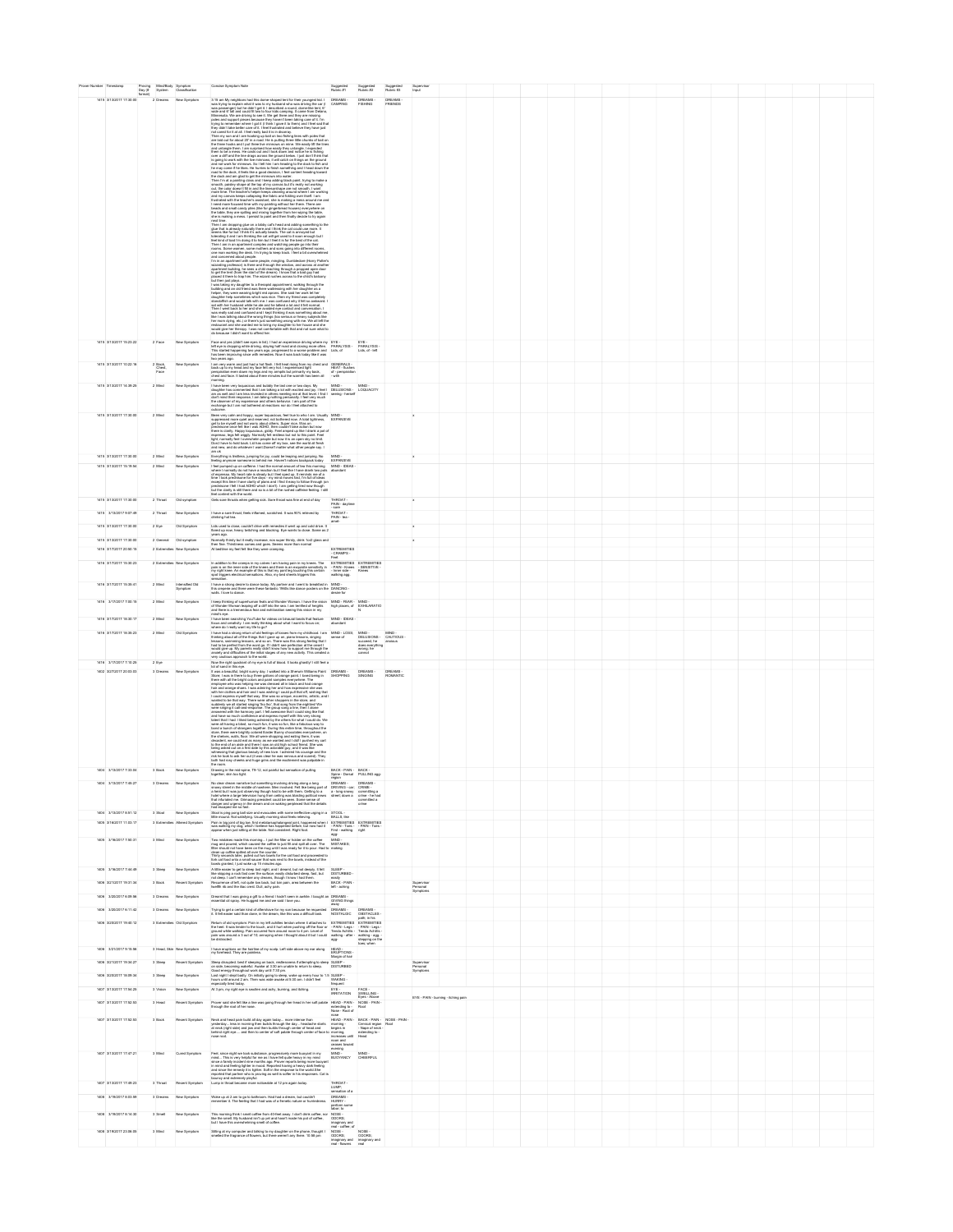|      | Prover Number Timestamp                           |                                                                       | Proving Mind/Body Symptom<br>Day (# System Classification<br>format) | Concise Symptom Note                                                                                                                                                                                                                                                                                                                                                                                                                                                                                                                        |                                                                                       | Supposted Supposted Supposted Supervisor                             |                                                                                                                                        |  |  |  |
|------|---------------------------------------------------|-----------------------------------------------------------------------|----------------------------------------------------------------------|---------------------------------------------------------------------------------------------------------------------------------------------------------------------------------------------------------------------------------------------------------------------------------------------------------------------------------------------------------------------------------------------------------------------------------------------------------------------------------------------------------------------------------------------|---------------------------------------------------------------------------------------|----------------------------------------------------------------------|----------------------------------------------------------------------------------------------------------------------------------------|--|--|--|
|      | 1408 3/19/2017 8:08:31                            | 3 Sleep                                                               | Recent Symptom                                                       | Second right of proving, got to sleep easily again; woke up at 2 am, and got SLEEP .<br>SLEEPLESSNE SEARCHERS SEARCHERS SEARCHERS SEARCHERS SEARCHERS SEARCHERS<br>SS - right - after<br>mothight - after                                                                                                                                                                                                                                                                                                                                   |                                                                                       |                                                                      |                                                                                                                                        |  |  |  |
|      | 1408 3/19/2017 20:14:14                           |                                                                       | 3 Stool New Symptom                                                  |                                                                                                                                                                                                                                                                                                                                                                                                                                                                                                                                             |                                                                                       | RECTUM -<br>DIARRHEA                                                 |                                                                                                                                        |  |  |  |
|      |                                                   |                                                                       |                                                                      | One very loose large stool that became large diames, brown; no cramping $\cdot$ STOOL - just a need to go now. Unuausi for ma; had a variety of foot today. As of $\cdot$ FOROBLE, this time, this happened one time today at 8:08                                                                                                                                                                                                                                                                                                          | sudden,<br>gushing -<br>explosion; like                                               |                                                                      |                                                                                                                                        |  |  |  |
|      | 1409 3/13/2017 20:06:16                           | 3 Ear                                                                 | Old Symptom                                                          | Sharp pain deep in middle ear. On both sides. Alternating.                                                                                                                                                                                                                                                                                                                                                                                                                                                                                  | EAR - PAIN - EAR - PAIN                                                               |                                                                      |                                                                                                                                        |  |  |  |
|      |                                                   |                                                                       |                                                                      |                                                                                                                                                                                                                                                                                                                                                                                                                                                                                                                                             | Middle ear -                                                                          | cutting pair                                                         |                                                                                                                                        |  |  |  |
|      | 1409 3/13/2017 20:00:00                           | 3 Face                                                                | New Symptom                                                          | Red cheeks but not warm.                                                                                                                                                                                                                                                                                                                                                                                                                                                                                                                    | føll<br>FACE -<br>^*RCOLORATI<br>ON - red                                             |                                                                      |                                                                                                                                        |  |  |  |
|      | 1409 3/13/2017 21:32:20                           | 3 Face                                                                | New Symptom                                                          | Red cheeks                                                                                                                                                                                                                                                                                                                                                                                                                                                                                                                                  | FACE -<br>DISCOLORATI                                                                 |                                                                      |                                                                                                                                        |  |  |  |
|      | 1409 3/13/2017 20:00:00                           |                                                                       | 3 Mind New Symptom                                                   | I just don't care if I get these forms right!                                                                                                                                                                                                                                                                                                                                                                                                                                                                                               | ON - red -<br>Cheeks<br>MND-<br>DEFIANT                                               |                                                                      |                                                                                                                                        |  |  |  |
|      | 1409 3/13/2017 21:34:30                           |                                                                       | 3 Mind New Symptom                                                   | Calm in the middle of chaos                                                                                                                                                                                                                                                                                                                                                                                                                                                                                                                 | MND-<br>TRANQUILLITY                                                                  |                                                                      |                                                                                                                                        |  |  |  |
|      | 1409 3/13/2017 20:09:57                           |                                                                       | 3 Stomach New Symptom                                                | Nausea, intense, sudden.                                                                                                                                                                                                                                                                                                                                                                                                                                                                                                                    | STOMACH-                                                                              |                                                                      |                                                                                                                                        |  |  |  |
|      | 1410 3/14/2017 17:15:17                           |                                                                       | 3 Generals New Symptom                                               |                                                                                                                                                                                                                                                                                                                                                                                                                                                                                                                                             | NAUSEA-                                                                               |                                                                      |                                                                                                                                        |  |  |  |
|      |                                                   |                                                                       |                                                                      | During dance rehearsal I jumped down from the arm of a chair and butted EXTREMITIES<br>my jaw hard on the chair's back. It took me by great surprise, both in the FIREMITIES<br>moment and because such a lack of coordination is no                                                                                                                                                                                                                                                                                                        | <b>SS</b>                                                                             |                                                                      |                                                                                                                                        |  |  |  |
|      |                                                   |                                                                       |                                                                      | Incident is emblematic of my general clumsiness and lack of coordination<br>during the proving. My coordination lacks my typical aculty and sense of<br>boundary and limit.                                                                                                                                                                                                                                                                                                                                                                 |                                                                                       |                                                                      |                                                                                                                                        |  |  |  |
|      | 1410 3/13/2017 8:47:50                            |                                                                       | 3 Generals, New Symptom<br>Sleep                                     | I felt colder than normal and had to wear more clothes than I usually do. I wore a sweater and long johns in addition to my tee and briefs.                                                                                                                                                                                                                                                                                                                                                                                                 | GENERALS -<br>HEAT - lack of<br>vital heat                                            |                                                                      |                                                                                                                                        |  |  |  |
|      | 1410 3/14/2017 8:40:38                            | 3 Mind                                                                | Cured Symptom                                                        | Since taking the substance I am able to connect with my own fear.                                                                                                                                                                                                                                                                                                                                                                                                                                                                           | MND -<br>AWARENESS<br>heightened                                                      |                                                                      | Supervisor<br>Observation of<br>Prover                                                                                                 |  |  |  |
|      | 1410 3/14/2017 8:37:52                            | 3 Mind                                                                | Cured Symptom                                                        | I am opening to my fear and taking responsibility for my pervasive<br>narcissism and how that played a part in the relationship with my girlfriend<br>and our beask up to the point that I am going to talk with her tonight and<br>apo                                                                                                                                                                                                                                                                                                     | MIND<br>HONEST                                                                        |                                                                      | Supervisor<br>Observation of<br>Prover                                                                                                 |  |  |  |
|      | 1410 3/14/2017 8:42:15                            |                                                                       | 3 Mind Cured Symptom                                                 |                                                                                                                                                                                                                                                                                                                                                                                                                                                                                                                                             |                                                                                       |                                                                      |                                                                                                                                        |  |  |  |
|      |                                                   |                                                                       |                                                                      | $1$ am noticing that I am not restraining my true feelings so much. I am less $\,$ MIND - able to maintain a façade of who I am. $\,$ HONEST $\,$                                                                                                                                                                                                                                                                                                                                                                                           |                                                                                       |                                                                      | Supervisor<br>Observation of<br>Prover<br>Supervisor<br>Observation of<br>Prover                                                       |  |  |  |
|      | 1410 3/14/2017 8:48:00                            | 3 Mind                                                                | New Symptom                                                          | $\label{cor:main} \begin{minipage}[t]{6cm} \textbf{Circidmas mass}, \textbf{each more ring} \textbf{a Circidmas acorg comes to }\textbf{rred}, \textbf{and 1} & \textbf{MND-MSIC} \\ \textbf{water to base } \textbf{R} \textbf{ DoF times the base sign over the torus from } \textbf{For } \textbf{a} \textbf{ or } \textbf{not } \textbf{or } \textbf{for } \textbf{for } \textbf{if } \textbf{for } \textbf{if } \textbf{for } \textbf{if } \textbf{for } \textbf{if } \textbf{for } \textbf{if } \textbf{if } \textbf{if } \textbf{if$ |                                                                                       |                                                                      |                                                                                                                                        |  |  |  |
|      | 1410 3/19/2017 10:38:28                           | 3 Mind                                                                | Cured Symptom                                                        | more ease in my responses                                                                                                                                                                                                                                                                                                                                                                                                                                                                                                                   |                                                                                       |                                                                      | Prover                                                                                                                                 |  |  |  |
|      |                                                   |                                                                       |                                                                      |                                                                                                                                                                                                                                                                                                                                                                                                                                                                                                                                             | external<br>impressions, to<br>all                                                    |                                                                      |                                                                                                                                        |  |  |  |
|      | 1410 3/19/2017 10:34:48                           |                                                                       | 3 Generals Cured Symptom                                             | I am honoring myself when I'm tired.                                                                                                                                                                                                                                                                                                                                                                                                                                                                                                        | MND -<br>TRANQUILLITY                                                                 |                                                                      | Supervisor<br>Observation of<br>Prover                                                                                                 |  |  |  |
|      | 1410 3/14/2017 8:28:56                            |                                                                       | 3 Nose New Symptom                                                   | 1 am feeling like there may be a slight diminished sense of smell and taste; NOSE - SMELL MOUTH - subtle though. TASTE -                                                                                                                                                                                                                                                                                                                                                                                                                    |                                                                                       |                                                                      |                                                                                                                                        |  |  |  |
|      | 1410 3/13/2017 8:36:10                            | 3 Mind                                                                | Recent Symptom                                                       | Cut of the loos, I want to listen to Christmas music. Specifically, Rossin's Microsoft Inc. Annual Guideline and September 2014.<br>A nourist listen (Christmas Trees, It's guider eff Segue to flash filters (Project).<br>In and d                                                                                                                                                                                                                                                                                                        |                                                                                       |                                                                      |                                                                                                                                        |  |  |  |
|      | 1411 3/14/2017 3:12:12                            | 3 Back                                                                | New Symptom                                                          |                                                                                                                                                                                                                                                                                                                                                                                                                                                                                                                                             |                                                                                       |                                                                      |                                                                                                                                        |  |  |  |
|      | 1411 3/14/2017 3:21:04                            |                                                                       | New Symptom                                                          |                                                                                                                                                                                                                                                                                                                                                                                                                                                                                                                                             |                                                                                       |                                                                      |                                                                                                                                        |  |  |  |
|      |                                                   | 3 Mind,<br>Abdomen,<br>Extremities<br>Clenerals,<br>Sleep,<br>Stomach |                                                                      | Solution for<br>degrad of details and absolute that the detail of the property of<br>$\mathcal{N}$ control to the control of the details of the details<br>of the control of the control of the control of the control of the<br>state of the                                                                                                                                                                                                                                                                                               |                                                                                       |                                                                      |                                                                                                                                        |  |  |  |
|      |                                                   |                                                                       |                                                                      |                                                                                                                                                                                                                                                                                                                                                                                                                                                                                                                                             |                                                                                       |                                                                      |                                                                                                                                        |  |  |  |
|      | 1411 3/13/2017 15:48:40                           |                                                                       | 3 Generals New Symptom                                               | get something out of me to spew it out, so spray it all u-w-<br>The general body chill had passed by noon and was replaced with a feeling CHILL -<br>of sort of internal trembling. and shivening and shivening                                                                                                                                                                                                                                                                                                                             |                                                                                       |                                                                      |                                                                                                                                        |  |  |  |
|      | 1411 3/13/2017 9:28:23                            |                                                                       | 3 Dreams New Symptom                                                 |                                                                                                                                                                                                                                                                                                                                                                                                                                                                                                                                             | TREMISLA<br>and shive                                                                 |                                                                      | Concomitant<br>(ampli)<br>(ampli)<br>Remember<br>dreams well, 7<br>Feeling of beir<br>let down.                                        |  |  |  |
|      |                                                   |                                                                       |                                                                      |                                                                                                                                                                                                                                                                                                                                                                                                                                                                                                                                             |                                                                                       |                                                                      |                                                                                                                                        |  |  |  |
|      |                                                   |                                                                       |                                                                      |                                                                                                                                                                                                                                                                                                                                                                                                                                                                                                                                             |                                                                                       |                                                                      |                                                                                                                                        |  |  |  |
|      |                                                   |                                                                       |                                                                      |                                                                                                                                                                                                                                                                                                                                                                                                                                                                                                                                             |                                                                                       |                                                                      |                                                                                                                                        |  |  |  |
|      |                                                   |                                                                       |                                                                      |                                                                                                                                                                                                                                                                                                                                                                                                                                                                                                                                             |                                                                                       |                                                                      |                                                                                                                                        |  |  |  |
|      |                                                   |                                                                       |                                                                      |                                                                                                                                                                                                                                                                                                                                                                                                                                                                                                                                             |                                                                                       |                                                                      |                                                                                                                                        |  |  |  |
|      |                                                   |                                                                       |                                                                      |                                                                                                                                                                                                                                                                                                                                                                                                                                                                                                                                             |                                                                                       |                                                                      |                                                                                                                                        |  |  |  |
|      |                                                   |                                                                       |                                                                      |                                                                                                                                                                                                                                                                                                                                                                                                                                                                                                                                             |                                                                                       |                                                                      |                                                                                                                                        |  |  |  |
|      |                                                   |                                                                       |                                                                      |                                                                                                                                                                                                                                                                                                                                                                                                                                                                                                                                             |                                                                                       |                                                                      |                                                                                                                                        |  |  |  |
|      |                                                   |                                                                       |                                                                      |                                                                                                                                                                                                                                                                                                                                                                                                                                                                                                                                             |                                                                                       |                                                                      |                                                                                                                                        |  |  |  |
|      |                                                   |                                                                       |                                                                      |                                                                                                                                                                                                                                                                                                                                                                                                                                                                                                                                             |                                                                                       |                                                                      |                                                                                                                                        |  |  |  |
|      |                                                   |                                                                       |                                                                      |                                                                                                                                                                                                                                                                                                                                                                                                                                                                                                                                             |                                                                                       |                                                                      |                                                                                                                                        |  |  |  |
|      |                                                   |                                                                       |                                                                      |                                                                                                                                                                                                                                                                                                                                                                                                                                                                                                                                             |                                                                                       |                                                                      |                                                                                                                                        |  |  |  |
|      |                                                   |                                                                       |                                                                      |                                                                                                                                                                                                                                                                                                                                                                                                                                                                                                                                             |                                                                                       |                                                                      |                                                                                                                                        |  |  |  |
|      |                                                   |                                                                       |                                                                      |                                                                                                                                                                                                                                                                                                                                                                                                                                                                                                                                             |                                                                                       |                                                                      |                                                                                                                                        |  |  |  |
|      |                                                   |                                                                       |                                                                      |                                                                                                                                                                                                                                                                                                                                                                                                                                                                                                                                             |                                                                                       |                                                                      |                                                                                                                                        |  |  |  |
|      |                                                   |                                                                       |                                                                      |                                                                                                                                                                                                                                                                                                                                                                                                                                                                                                                                             |                                                                                       |                                                                      |                                                                                                                                        |  |  |  |
|      |                                                   |                                                                       |                                                                      |                                                                                                                                                                                                                                                                                                                                                                                                                                                                                                                                             |                                                                                       |                                                                      |                                                                                                                                        |  |  |  |
|      |                                                   |                                                                       |                                                                      |                                                                                                                                                                                                                                                                                                                                                                                                                                                                                                                                             |                                                                                       |                                                                      |                                                                                                                                        |  |  |  |
|      |                                                   |                                                                       |                                                                      |                                                                                                                                                                                                                                                                                                                                                                                                                                                                                                                                             |                                                                                       |                                                                      |                                                                                                                                        |  |  |  |
| 1411 |                                                   |                                                                       |                                                                      |                                                                                                                                                                                                                                                                                                                                                                                                                                                                                                                                             |                                                                                       |                                                                      |                                                                                                                                        |  |  |  |
|      |                                                   |                                                                       | 3 Generals New Symptom                                               | The mass form of the state and points of the state and control in the state of the state and the state and the state and the state and the state and the state and the state and the state and the state and the state and th<br>Have been feeling chilled since I got out of bed this morning.                                                                                                                                                                                                                                             | GENERALS -<br>HEAT - lack of<br>vital heat                                            |                                                                      |                                                                                                                                        |  |  |  |
|      | 1411 3/13/2017 18:00:47                           |                                                                       | New Symptom                                                          |                                                                                                                                                                                                                                                                                                                                                                                                                                                                                                                                             |                                                                                       |                                                                      |                                                                                                                                        |  |  |  |
|      |                                                   | 3 Mind,<br>Abdoman,<br>Generals,<br>Head                              |                                                                      |                                                                                                                                                                                                                                                                                                                                                                                                                                                                                                                                             |                                                                                       |                                                                      |                                                                                                                                        |  |  |  |
|      | 1412 3/13/2017 7:30:46                            |                                                                       | 3 Dreams Old Symptom                                                 |                                                                                                                                                                                                                                                                                                                                                                                                                                                                                                                                             |                                                                                       |                                                                      |                                                                                                                                        |  |  |  |
|      |                                                   |                                                                       |                                                                      |                                                                                                                                                                                                                                                                                                                                                                                                                                                                                                                                             |                                                                                       |                                                                      |                                                                                                                                        |  |  |  |
|      | 1412 3/13/2017 7:50:24                            |                                                                       | 3 Dreams Old Symptom                                                 | While the third has been the control in the particular control of the state of the state of the control of the control of the control of the control of the control of the control of the control of the control of the contr                                                                                                                                                                                                                                                                                                               |                                                                                       |                                                                      |                                                                                                                                        |  |  |  |
|      |                                                   |                                                                       |                                                                      |                                                                                                                                                                                                                                                                                                                                                                                                                                                                                                                                             |                                                                                       | DREAMS - DREAMS<br>HOUSE - youth: SEXUAL<br>like the house<br>of her |                                                                                                                                        |  |  |  |
|      |                                                   |                                                                       |                                                                      |                                                                                                                                                                                                                                                                                                                                                                                                                                                                                                                                             |                                                                                       |                                                                      |                                                                                                                                        |  |  |  |
|      |                                                   |                                                                       |                                                                      | inconsideration about 8.<br>In this probability distribution of the first probability of the space of<br>$\sim$ 100 MeV and the space of the space of the space of<br>$\sim$ 100 MeV and the space of the space of the space of<br>$\sim$ 100                                                                                                                                                                                                                                                                                               |                                                                                       |                                                                      |                                                                                                                                        |  |  |  |
|      | 1412 3/13/2017 22:42:48                           |                                                                       | 3 Extremities Recent Symptom                                         | substance dream, which surprises me since this is usually a completely<br>reliable first 24-hours response I have. I wonder about redosing.<br>Dull pain in right forearm and back of right tricep again tonight. It feels as it EXTREMITIES EXTREMITIES                                                                                                                                                                                                                                                                                    |                                                                                       |                                                                      |                                                                                                                                        |  |  |  |
|      | 1412 3/13/2017 22:43:38                           |                                                                       |                                                                      | might if I slept with my arm curled up underneath me and it got stiff and<br>uncomfortable.<br>3 Extremities Recent Symptom Sensation of vibration coming in through my right foot again.                                                                                                                                                                                                                                                                                                                                                   |                                                                                       | arma - Tricepa                                                       |                                                                                                                                        |  |  |  |
|      |                                                   |                                                                       |                                                                      |                                                                                                                                                                                                                                                                                                                                                                                                                                                                                                                                             | - PAIN -<br>Forearms<br>EXTREMITIES<br>- VIBRATION:<br>sensation of -<br>Feet         |                                                                      |                                                                                                                                        |  |  |  |
|      | 1412 5/15/2017 15:52:20<br>1412 3/13/2017 7:30:46 |                                                                       | 3 Face Old Symptom<br>3 Mind Old Symptom                             | Stinhit asso is human militiu Visine is filmu                                                                                                                                                                                                                                                                                                                                                                                                                                                                                               | EYE - PAIN - VISION -<br>burning - FOGGY<br>burning<br>MND -                          |                                                                      |                                                                                                                                        |  |  |  |
|      |                                                   |                                                                       |                                                                      |                                                                                                                                                                                                                                                                                                                                                                                                                                                                                                                                             | CONFUSION of                                                                          |                                                                      |                                                                                                                                        |  |  |  |
|      | 1412 3/13/2017 22:48:42                           |                                                                       | 3 Rectum New Symptom                                                 | When I woke up the feeling was that the dream was a normal-type dream not connected to a substance state. It was very straightforward. He nearly does choke a lot and I really on feel some mix of ambitiousness about it.<br>No urge for a bowel movement until nearly dinnertime; normally I have a bowel movement every morning like clockwork.                                                                                                                                                                                          | mind - feelings;<br>about one's<br>RECTUM STOCL - CONSTIPATIO EVENING                 |                                                                      |                                                                                                                                        |  |  |  |
|      | 1413 3/27/2017 21:39:52                           | 3 Head                                                                | New Symptom                                                          |                                                                                                                                                                                                                                                                                                                                                                                                                                                                                                                                             |                                                                                       |                                                                      |                                                                                                                                        |  |  |  |
|      |                                                   |                                                                       |                                                                      | Feeling of central forehead being constricted and squeezed together from<br>the sides as if the center of my forehead formed a mountain range going<br>from the bridge of my nose to my vertex of scalp.                                                                                                                                                                                                                                                                                                                                    | HEAD -<br>CONSTRICTIO<br>N - Forehead -                                               |                                                                      |                                                                                                                                        |  |  |  |
|      | 1413 3/27/2017 21:37:27                           | 3 Head                                                                | New Symptom                                                          | Intense heat as if a hot iron was being driven through my forehead.                                                                                                                                                                                                                                                                                                                                                                                                                                                                         | HEAD - HEAT -                                                                         |                                                                      |                                                                                                                                        |  |  |  |
|      | 1413 3/27/2017 21:38:06                           |                                                                       | 3 Head Old Symptom                                                   | Head feels heavy and is drooping to the left.                                                                                                                                                                                                                                                                                                                                                                                                                                                                                               | hichar<br>hot - iron<br>around head; as<br>if from a hot                              |                                                                      |                                                                                                                                        |  |  |  |
|      |                                                   |                                                                       |                                                                      |                                                                                                                                                                                                                                                                                                                                                                                                                                                                                                                                             | HEAD - HEAD -<br>HEAVINESS LEANING -<br>HEAVINESS LEANING -<br>head - side; to<br>one |                                                                      |                                                                                                                                        |  |  |  |
|      | 1413 3/27/2017 21:34:54                           |                                                                       | 3 Head New Symptom                                                   | Heaviness in upper forehead.                                                                                                                                                                                                                                                                                                                                                                                                                                                                                                                |                                                                                       |                                                                      |                                                                                                                                        |  |  |  |
|      | 1413 3/27/2017 21:38:41                           |                                                                       | 3 Head New Symptom                                                   | Head wants to fall to the left, hard to move it back to center.                                                                                                                                                                                                                                                                                                                                                                                                                                                                             |                                                                                       |                                                                      |                                                                                                                                        |  |  |  |
|      |                                                   |                                                                       |                                                                      |                                                                                                                                                                                                                                                                                                                                                                                                                                                                                                                                             | HEAD<br>HEAVINESS<br>Forshead<br>Upper piet<br>HEAD<br>LEANING -<br>head - side; to   |                                                                      |                                                                                                                                        |  |  |  |
|      | 1413 3/27/2017 21:36:39                           |                                                                       | 3 Head New Symptom                                                   |                                                                                                                                                                                                                                                                                                                                                                                                                                                                                                                                             | HEAD - PAIN -<br>buming                                                               |                                                                      |                                                                                                                                        |  |  |  |
|      | 1413 3/26/2017 22:06:24                           | 3 Skin                                                                | New Symptom                                                          |                                                                                                                                                                                                                                                                                                                                                                                                                                                                                                                                             |                                                                                       |                                                                      |                                                                                                                                        |  |  |  |
|      | 1414 4/29/2017 17:31:15                           |                                                                       | 3 Dreams New Symptom                                                 | Burning sensation in the upper central forehead. A feeling of the center of ference and protection particular to Sensation of someters particular through my central forehead between the black of my skull.<br>Teaching "problem                                                                                                                                                                                                                                                                                                           | PERSPIRATION<br>N - EXERTION<br>- after - agg-                                        |                                                                      |                                                                                                                                        |  |  |  |
|      | 1414 4/29/2017 17:34:14                           |                                                                       | 3 Mind Old Symptom                                                   | My dream continued after I woke to get water. Three times this happened Wake, fall back askeep, dream continues right where I left off. Dreams of travels, places I've been                                                                                                                                                                                                                                                                                                                                                                 |                                                                                       | DREAMS - CON DREAMS - JOURNEYS                                       | <b>Observation of</b><br>Prover                                                                                                        |  |  |  |
|      |                                                   |                                                                       |                                                                      |                                                                                                                                                                                                                                                                                                                                                                                                                                                                                                                                             |                                                                                       |                                                                      | Supervisor<br>Observation of<br>Prover                                                                                                 |  |  |  |
|      | 1415 3/14/2017 18:00:00                           |                                                                       | 3 Dream New Symptoms                                                 | travels, places two been<br>Time passing is fascinating. Feels like four hours passed and it's been four<br>minutes. I've noticed this on marijuana [in the paxt]<br>minutes. The noticed this on marijuana [in the paxt]<br>stonger<br>                                                                                                                                                                                                                                                                                                    |                                                                                       |                                                                      | Not sure is                                                                                                                            |  |  |  |
|      |                                                   |                                                                       |                                                                      |                                                                                                                                                                                                                                                                                                                                                                                                                                                                                                                                             | DREAMS -<br>FISH                                                                      |                                                                      |                                                                                                                                        |  |  |  |
|      |                                                   |                                                                       |                                                                      | Main schemes of dreams; Was really intrigued by minnow because very contary to what I would do You have to go through their backet. But in discussion when the contact discussion material deviation of the state of the weak                                                                                                                                                                                                                                                                                                               |                                                                                       |                                                                      |                                                                                                                                        |  |  |  |
|      | 1415 3/14/2017 18:00:00                           |                                                                       | 3 Dreams Continues dreams                                            |                                                                                                                                                                                                                                                                                                                                                                                                                                                                                                                                             |                                                                                       |                                                                      | Not sure is<br>doing the<br>dreams this way<br>is helpful to the<br>proving. Best is<br>reading the<br>cheams directly<br>from prover. |  |  |  |
|      |                                                   |                                                                       |                                                                      |                                                                                                                                                                                                                                                                                                                                                                                                                                                                                                                                             |                                                                                       |                                                                      |                                                                                                                                        |  |  |  |
|      | 1415 3/14/2017 18:00:00                           |                                                                       | 3 Dreams New Symptoms                                                | Dreams were very long and she read tham to me and ask questions and<br>made observations, Dream about french and the small in earlier several to get LONG<br>In the dream was mady taken by the red apron also and har daughter were<br>Crazy dreams, normally they don't go on like this forever                                                                                                                                                                                                                                           |                                                                                       |                                                                      |                                                                                                                                        |  |  |  |
|      | 1415 3/14/2017 18:00:00                           | 3 Mind                                                                | New Symptoms                                                         |                                                                                                                                                                                                                                                                                                                                                                                                                                                                                                                                             | DREAMS -                                                                              |                                                                      |                                                                                                                                        |  |  |  |
|      |                                                   |                                                                       |                                                                      |                                                                                                                                                                                                                                                                                                                                                                                                                                                                                                                                             |                                                                                       |                                                                      |                                                                                                                                        |  |  |  |
|      |                                                   |                                                                       |                                                                      | Oh, (saying in an exaggerated and very expressive manner) when $1$ got $\mu$ . MN(c) = $MN(2)$ = $MN(3)$ = $MN(3)$ = $MN(3)$ = $MN(3)$ = $MN(3)$ = $MN(3)$ = $MN(3)$ = $MN(3)$ = $MN(3)$ = $MN(3)$ = $MN(3)$ = $MN(3)$ = $MN(3)$ = $MN(3)$ =                                                                                                                                                                                                                                                                                                |                                                                                       |                                                                      |                                                                                                                                        |  |  |  |
|      | 1415 3/14/2017 18:00:00                           |                                                                       | 3 Mind Old Symptom                                                   |                                                                                                                                                                                                                                                                                                                                                                                                                                                                                                                                             |                                                                                       |                                                                      |                                                                                                                                        |  |  |  |
|      | 1415 3/14/2017 18:00:00                           |                                                                       | 3 General Old Symptom                                                | Slipping down, "Why cannot get out myself?", why am I depending on MIND - MIND - MIND -<br>someone to get me out. Oh, I get it now, I had another friend I look touch - HELPLESSORSE CONFIDENCE<br>with. Someone said, "Why do you g<br>Very tired at 2:40 pm today. Could not do anything, had to rest. I was fine SLEEP - after 20 min. Used to crash a long time ago but not as consistent as this. SLEEPINESS                                                                                                                           |                                                                                       | want of self-<br>confidence<br>support, des                          |                                                                                                                                        |  |  |  |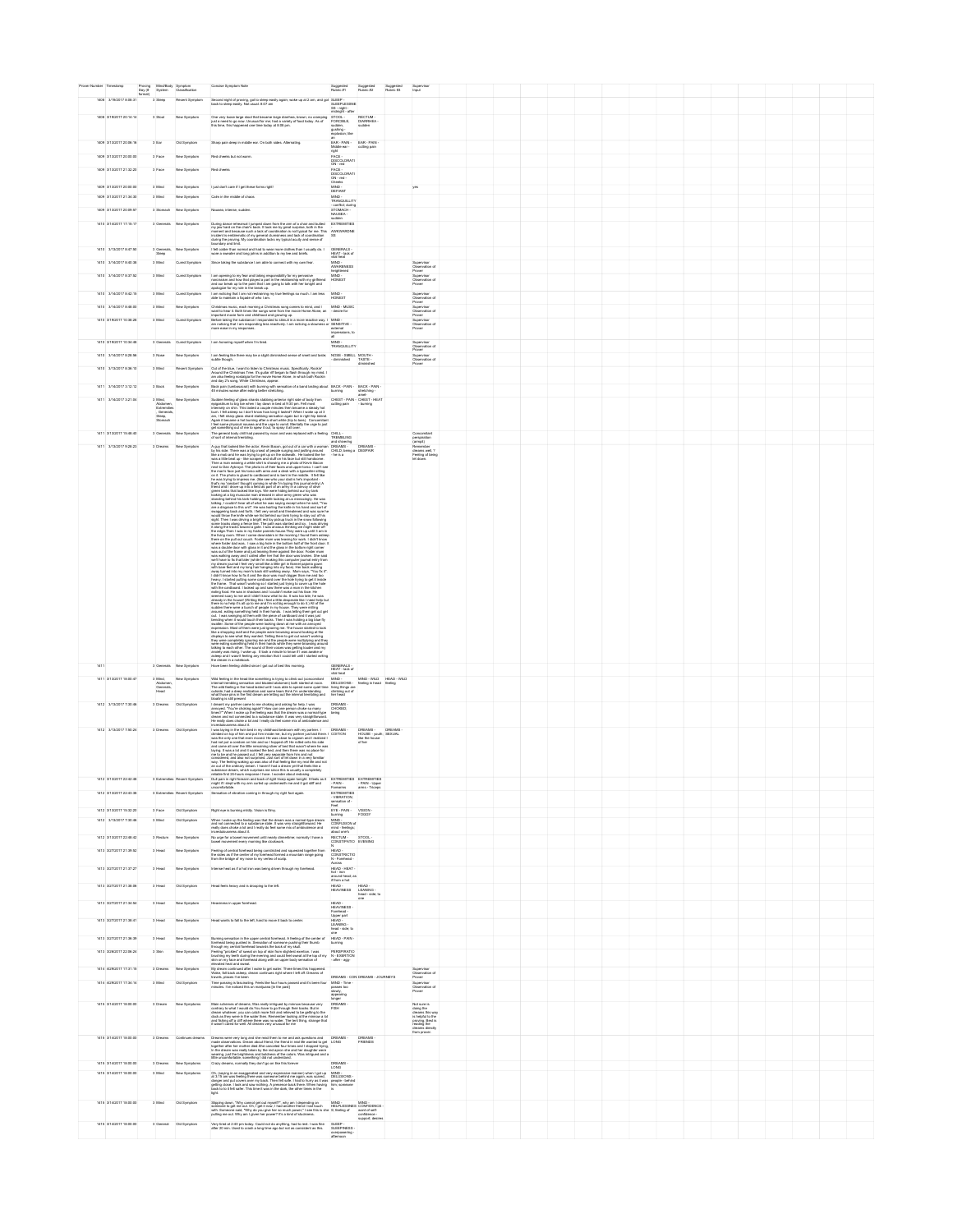| $\begin{tabular}{ll} Prover Newton & Theastamp & Proving & MindBody & Symptom \\ & Dary & Day & System & Classification \\ & forend \\ \end{tabular}$ |                                                                                                |                                         | Concise Symptom Note                                                                                                                                                                                                                                                                                                                                                                                                                                                                                                                                                                                                                                                                                                                                                                                                                                                                                                                                           | Supposted Supposted Supposted Supervisor<br>Rubric #1 Rubric #2 Rubric #3 Input |                                                                  |                                                                          |                                                                                                                            |  |  |  |  |  |  |  |
|-------------------------------------------------------------------------------------------------------------------------------------------------------|------------------------------------------------------------------------------------------------|-----------------------------------------|----------------------------------------------------------------------------------------------------------------------------------------------------------------------------------------------------------------------------------------------------------------------------------------------------------------------------------------------------------------------------------------------------------------------------------------------------------------------------------------------------------------------------------------------------------------------------------------------------------------------------------------------------------------------------------------------------------------------------------------------------------------------------------------------------------------------------------------------------------------------------------------------------------------------------------------------------------------|---------------------------------------------------------------------------------|------------------------------------------------------------------|--------------------------------------------------------------------------|----------------------------------------------------------------------------------------------------------------------------|--|--|--|--|--|--|--|
| 1415 3/14/2017 18:00:00                                                                                                                               | 3 General Old Symptom                                                                          |                                         | Still thirstier than normal. Feel I am in a food transition, cannot find things I<br>like from normal foods except peanst butter, which I always like. Not<br>wanting my normal options. Haven't figured anything out yet.                                                                                                                                                                                                                                                                                                                                                                                                                                                                                                                                                                                                                                                                                                                                     | <b>STOMACH</b>                                                                  |                                                                  |                                                                          |                                                                                                                            |  |  |  |  |  |  |  |
| 1415 3/14/2017 18:00:00                                                                                                                               |                                                                                                | 3 Mind Old Symptoms                     |                                                                                                                                                                                                                                                                                                                                                                                                                                                                                                                                                                                                                                                                                                                                                                                                                                                                                                                                                                | THIRST -<br>increased                                                           | MND-<br>SADNESS                                                  |                                                                          | After                                                                                                                      |  |  |  |  |  |  |  |
|                                                                                                                                                       |                                                                                                |                                         | Taking about the dream I have a lump in my throat. Don't know, a kind of pain, loss, aligping down to a place, I feat very alone. Very stad, for some<br>reason want screenes with painting the space of the state of the stadium                                                                                                                                                                                                                                                                                                                                                                                                                                                                                                                                                                                                                                                                                                                              | THROAT -<br>LUMP:<br>sersation of a                                             |                                                                  | MIND -<br>SADNESS -<br>thinking -<br>thinking -<br>mother; about         | Polar<br>quastioning the<br>her case came<br>out and found<br>out about her<br>rough childhood<br>where roma<br>where roma |  |  |  |  |  |  |  |
|                                                                                                                                                       |                                                                                                |                                         | and place a red apron with mom                                                                                                                                                                                                                                                                                                                                                                                                                                                                                                                                                                                                                                                                                                                                                                                                                                                                                                                                 |                                                                                 |                                                                  |                                                                          |                                                                                                                            |  |  |  |  |  |  |  |
|                                                                                                                                                       |                                                                                                |                                         |                                                                                                                                                                                                                                                                                                                                                                                                                                                                                                                                                                                                                                                                                                                                                                                                                                                                                                                                                                |                                                                                 |                                                                  |                                                                          |                                                                                                                            |  |  |  |  |  |  |  |
|                                                                                                                                                       |                                                                                                |                                         |                                                                                                                                                                                                                                                                                                                                                                                                                                                                                                                                                                                                                                                                                                                                                                                                                                                                                                                                                                |                                                                                 |                                                                  |                                                                          | feelings came<br>up. However<br>the color RED is<br>a new sympto                                                           |  |  |  |  |  |  |  |
| 1416 3/15/2017 18:13:44                                                                                                                               |                                                                                                | 3 Extremities New Symptom               | The cramping my left calf is diminishing today; however, the cramping in the EXTREMITIES EXTREMITIES right calf continues. As does the pain and sensitivity in my right loss. PRNISTIVE - SENSITIVE -                                                                                                                                                                                                                                                                                                                                                                                                                                                                                                                                                                                                                                                                                                                                                          |                                                                                 |                                                                  |                                                                          |                                                                                                                            |  |  |  |  |  |  |  |
| 1416 3/18/2017 12:00:50                                                                                                                               |                                                                                                | 3 Extremities New Symptom               | So the energies are setting into my joints. I have pain in my joints.<br>Especially my left thumb, right middle finger, and my right shoulder, right<br>hip, and right knee.                                                                                                                                                                                                                                                                                                                                                                                                                                                                                                                                                                                                                                                                                                                                                                                   | EXTREMITIES EXTREMITIES EXTREMITIES<br>- PAIN - Joints                          |                                                                  |                                                                          |                                                                                                                            |  |  |  |  |  |  |  |
| 1416 3/18/2017 8:08:28                                                                                                                                | 3 Eye                                                                                          | New Symptom                             | The broken blood vessel in my right eye seem worse today. The whole<br>lower right quadrant of my eyeball is bloodshot. It is bright red blood.                                                                                                                                                                                                                                                                                                                                                                                                                                                                                                                                                                                                                                                                                                                                                                                                                | EYE -<br>INJECTED                                                               | - PAIN - Fingers - PAIN - Knees<br>- Joints - Joints             |                                                                          |                                                                                                                            |  |  |  |  |  |  |  |
|                                                                                                                                                       |                                                                                                |                                         |                                                                                                                                                                                                                                                                                                                                                                                                                                                                                                                                                                                                                                                                                                                                                                                                                                                                                                                                                                |                                                                                 | EYE -<br>INJECTED -<br>Conjunctiva -<br>dark vessels;<br>full of |                                                                          |                                                                                                                            |  |  |  |  |  |  |  |
| 1416 3/18/2017 8:00:24                                                                                                                                |                                                                                                | 3 Face New Symptom                      |                                                                                                                                                                                                                                                                                                                                                                                                                                                                                                                                                                                                                                                                                                                                                                                                                                                                                                                                                                |                                                                                 | EYE - PAIN -<br>sand, as from                                    |                                                                          |                                                                                                                            |  |  |  |  |  |  |  |
| 1416 3/18/2017 12:16:56                                                                                                                               | 3 Mind                                                                                         | New Symptom                             | Today I have swelling around my eyes. I continue to have the feeling of FACE<br>send in my right eye.<br>Eyes - Around                                                                                                                                                                                                                                                                                                                                                                                                                                                                                                                                                                                                                                                                                                                                                                                                                                         |                                                                                 |                                                                  |                                                                          |                                                                                                                            |  |  |  |  |  |  |  |
|                                                                                                                                                       |                                                                                                |                                         |                                                                                                                                                                                                                                                                                                                                                                                                                                                                                                                                                                                                                                                                                                                                                                                                                                                                                                                                                                | <b>IDENCE</b>                                                                   |                                                                  |                                                                          |                                                                                                                            |  |  |  |  |  |  |  |
|                                                                                                                                                       |                                                                                                |                                         |                                                                                                                                                                                                                                                                                                                                                                                                                                                                                                                                                                                                                                                                                                                                                                                                                                                                                                                                                                | confidence [6]                                                                  |                                                                  |                                                                          |                                                                                                                            |  |  |  |  |  |  |  |
| 1416 3/15/2017 13:15:00                                                                                                                               | 3 Mind                                                                                         | Cured Symptom                           | The man who created Worder Woman, also inverted the Polygraph (the list MRC).<br>Simulation (1) the search of the Bandy Marco Marco Marco Marco Marco Marco Marco Marco Marco Marco Marco Marco Marco Marco Marco Marco Marco M                                                                                                                                                                                                                                                                                                                                                                                                                                                                                                                                                                                                                                                                                                                                |                                                                                 |                                                                  |                                                                          |                                                                                                                            |  |  |  |  |  |  |  |
|                                                                                                                                                       |                                                                                                |                                         | a determinable to top para the tensor are for the pulsation of the size of the size of the size of the size of the size of the size of the size of the size of the size of the size of the size of the size of the size of th                                                                                                                                                                                                                                                                                                                                                                                                                                                                                                                                                                                                                                                                                                                                  |                                                                                 | MND-<br>COMPANY-                                                 |                                                                          |                                                                                                                            |  |  |  |  |  |  |  |
| 1416 3/18/2017 1:37:11                                                                                                                                | 3 Mind                                                                                         | <b>Intersified Old</b><br>Symptom       |                                                                                                                                                                                                                                                                                                                                                                                                                                                                                                                                                                                                                                                                                                                                                                                                                                                                                                                                                                |                                                                                 |                                                                  |                                                                          |                                                                                                                            |  |  |  |  |  |  |  |
|                                                                                                                                                       |                                                                                                |                                         |                                                                                                                                                                                                                                                                                                                                                                                                                                                                                                                                                                                                                                                                                                                                                                                                                                                                                                                                                                |                                                                                 |                                                                  |                                                                          |                                                                                                                            |  |  |  |  |  |  |  |
|                                                                                                                                                       |                                                                                                |                                         |                                                                                                                                                                                                                                                                                                                                                                                                                                                                                                                                                                                                                                                                                                                                                                                                                                                                                                                                                                |                                                                                 |                                                                  |                                                                          |                                                                                                                            |  |  |  |  |  |  |  |
| 1416 3/15/2017 18:10:10                                                                                                                               | 3 Mind                                                                                         |                                         |                                                                                                                                                                                                                                                                                                                                                                                                                                                                                                                                                                                                                                                                                                                                                                                                                                                                                                                                                                |                                                                                 |                                                                  |                                                                          |                                                                                                                            |  |  |  |  |  |  |  |
|                                                                                                                                                       |                                                                                                | Intensified Old<br>Symptom              |                                                                                                                                                                                                                                                                                                                                                                                                                                                                                                                                                                                                                                                                                                                                                                                                                                                                                                                                                                |                                                                                 |                                                                  |                                                                          |                                                                                                                            |  |  |  |  |  |  |  |
|                                                                                                                                                       |                                                                                                |                                         | The matter is the anti-matter and control proposes represented. MAN, the space of the control of the space of the space of the space of the space of the space of the space of the space of the space of the space of the spa                                                                                                                                                                                                                                                                                                                                                                                                                                                                                                                                                                                                                                                                                                                                  |                                                                                 |                                                                  |                                                                          |                                                                                                                            |  |  |  |  |  |  |  |
| 1416 3/18/2017 12:15:40                                                                                                                               | 3 Mind                                                                                         | New Sympton                             |                                                                                                                                                                                                                                                                                                                                                                                                                                                                                                                                                                                                                                                                                                                                                                                                                                                                                                                                                                |                                                                                 |                                                                  |                                                                          |                                                                                                                            |  |  |  |  |  |  |  |
|                                                                                                                                                       |                                                                                                |                                         | I loved Creek Mythology as a child. It was very moving for me. Therefore, MIND - POWER Viborate Western was a matural fit for my mind. She was an amazing being. - excelled by Winnfeld Figure The matural of the myth of the                                                                                                                                                                                                                                                                                                                                                                                                                                                                                                                                                                                                                                                                                                                                  |                                                                                 |                                                                  |                                                                          |                                                                                                                            |  |  |  |  |  |  |  |
|                                                                                                                                                       |                                                                                                |                                         |                                                                                                                                                                                                                                                                                                                                                                                                                                                                                                                                                                                                                                                                                                                                                                                                                                                                                                                                                                |                                                                                 |                                                                  |                                                                          |                                                                                                                            |  |  |  |  |  |  |  |
|                                                                                                                                                       |                                                                                                |                                         | It uning class to finish which technically remains Diana had two moffenses. In the conditional mythology of Wordset Woman, Diana mesoars Steve Trever a World Wave II fighter published in the space of the same of of Thermy                                                                                                                                                                                                                                                                                                                                                                                                                                                                                                                                                                                                                                                                                                                                  |                                                                                 |                                                                  |                                                                          |                                                                                                                            |  |  |  |  |  |  |  |
| 1416 3/18/2017 12:05:20                                                                                                                               | 3 Mind                                                                                         | New Symptom                             | www.martig.com/with the state of the state of the state of the state of the state of the state of the state of the state of the state of the state of the state of the state of the state of the state of the state of the sta                                                                                                                                                                                                                                                                                                                                                                                                                                                                                                                                                                                                                                                                                                                                 |                                                                                 | MND - LOSS:<br>sense of                                          |                                                                          |                                                                                                                            |  |  |  |  |  |  |  |
| 1416 3/18/2017 12:57:12                                                                                                                               | 3 Mind                                                                                         | <b>Intersified Old</b><br>Symptom       |                                                                                                                                                                                                                                                                                                                                                                                                                                                                                                                                                                                                                                                                                                                                                                                                                                                                                                                                                                |                                                                                 |                                                                  |                                                                          |                                                                                                                            |  |  |  |  |  |  |  |
|                                                                                                                                                       |                                                                                                |                                         |                                                                                                                                                                                                                                                                                                                                                                                                                                                                                                                                                                                                                                                                                                                                                                                                                                                                                                                                                                |                                                                                 | THOUGHTS                                                         |                                                                          |                                                                                                                            |  |  |  |  |  |  |  |
|                                                                                                                                                       |                                                                                                |                                         | and the first particle in the first matrix and the state of the state of the state of the state of the state of the state of the state of the state of the state of the state of the state of the state of the state of the s                                                                                                                                                                                                                                                                                                                                                                                                                                                                                                                                                                                                                                                                                                                                  |                                                                                 |                                                                  |                                                                          |                                                                                                                            |  |  |  |  |  |  |  |
| 1402 3/28/2017 20:54:00                                                                                                                               |                                                                                                | 4 Dreams New Symptom                    |                                                                                                                                                                                                                                                                                                                                                                                                                                                                                                                                                                                                                                                                                                                                                                                                                                                                                                                                                                |                                                                                 |                                                                  |                                                                          |                                                                                                                            |  |  |  |  |  |  |  |
|                                                                                                                                                       |                                                                                                |                                         |                                                                                                                                                                                                                                                                                                                                                                                                                                                                                                                                                                                                                                                                                                                                                                                                                                                                                                                                                                |                                                                                 |                                                                  | MIND - FEAR -<br>happen,<br>something will -<br>temble is going          |                                                                                                                            |  |  |  |  |  |  |  |
|                                                                                                                                                       |                                                                                                |                                         |                                                                                                                                                                                                                                                                                                                                                                                                                                                                                                                                                                                                                                                                                                                                                                                                                                                                                                                                                                |                                                                                 |                                                                  | to happ                                                                  |                                                                                                                            |  |  |  |  |  |  |  |
|                                                                                                                                                       |                                                                                                |                                         |                                                                                                                                                                                                                                                                                                                                                                                                                                                                                                                                                                                                                                                                                                                                                                                                                                                                                                                                                                |                                                                                 |                                                                  |                                                                          |                                                                                                                            |  |  |  |  |  |  |  |
|                                                                                                                                                       |                                                                                                |                                         |                                                                                                                                                                                                                                                                                                                                                                                                                                                                                                                                                                                                                                                                                                                                                                                                                                                                                                                                                                |                                                                                 |                                                                  |                                                                          |                                                                                                                            |  |  |  |  |  |  |  |
|                                                                                                                                                       |                                                                                                |                                         |                                                                                                                                                                                                                                                                                                                                                                                                                                                                                                                                                                                                                                                                                                                                                                                                                                                                                                                                                                |                                                                                 |                                                                  |                                                                          |                                                                                                                            |  |  |  |  |  |  |  |
|                                                                                                                                                       |                                                                                                |                                         |                                                                                                                                                                                                                                                                                                                                                                                                                                                                                                                                                                                                                                                                                                                                                                                                                                                                                                                                                                |                                                                                 |                                                                  |                                                                          |                                                                                                                            |  |  |  |  |  |  |  |
|                                                                                                                                                       |                                                                                                |                                         | pathens, and a skin significant in and said. "Shi, during the same pathens as the first. In the same pathens as the first. It easily impacted in the limit and the same pathents are the same pathents of the limit and the s                                                                                                                                                                                                                                                                                                                                                                                                                                                                                                                                                                                                                                                                                                                                  |                                                                                 |                                                                  |                                                                          |                                                                                                                            |  |  |  |  |  |  |  |
|                                                                                                                                                       |                                                                                                |                                         |                                                                                                                                                                                                                                                                                                                                                                                                                                                                                                                                                                                                                                                                                                                                                                                                                                                                                                                                                                |                                                                                 |                                                                  |                                                                          |                                                                                                                            |  |  |  |  |  |  |  |
|                                                                                                                                                       |                                                                                                |                                         |                                                                                                                                                                                                                                                                                                                                                                                                                                                                                                                                                                                                                                                                                                                                                                                                                                                                                                                                                                |                                                                                 |                                                                  |                                                                          |                                                                                                                            |  |  |  |  |  |  |  |
|                                                                                                                                                       |                                                                                                |                                         |                                                                                                                                                                                                                                                                                                                                                                                                                                                                                                                                                                                                                                                                                                                                                                                                                                                                                                                                                                |                                                                                 |                                                                  |                                                                          |                                                                                                                            |  |  |  |  |  |  |  |
|                                                                                                                                                       |                                                                                                |                                         | ου αποτελεί της προσωπικής του προσωπικής του προσωπικής του προσωπικής του προσωπικής του προσωπικής του προσωπικής του προσωπικής του προσωπικής του προσωπικής του προσωπικής του προσωπικής του προσωπικής του προσωπικ                                                                                                                                                                                                                                                                                                                                                                                                                                                                                                                                                                                                                                                                                                                                    |                                                                                 |                                                                  |                                                                          |                                                                                                                            |  |  |  |  |  |  |  |
|                                                                                                                                                       |                                                                                                |                                         |                                                                                                                                                                                                                                                                                                                                                                                                                                                                                                                                                                                                                                                                                                                                                                                                                                                                                                                                                                |                                                                                 |                                                                  |                                                                          |                                                                                                                            |  |  |  |  |  |  |  |
|                                                                                                                                                       |                                                                                                |                                         |                                                                                                                                                                                                                                                                                                                                                                                                                                                                                                                                                                                                                                                                                                                                                                                                                                                                                                                                                                |                                                                                 |                                                                  |                                                                          |                                                                                                                            |  |  |  |  |  |  |  |
|                                                                                                                                                       |                                                                                                |                                         |                                                                                                                                                                                                                                                                                                                                                                                                                                                                                                                                                                                                                                                                                                                                                                                                                                                                                                                                                                |                                                                                 |                                                                  |                                                                          |                                                                                                                            |  |  |  |  |  |  |  |
|                                                                                                                                                       |                                                                                                |                                         |                                                                                                                                                                                                                                                                                                                                                                                                                                                                                                                                                                                                                                                                                                                                                                                                                                                                                                                                                                |                                                                                 |                                                                  |                                                                          |                                                                                                                            |  |  |  |  |  |  |  |
|                                                                                                                                                       |                                                                                                |                                         |                                                                                                                                                                                                                                                                                                                                                                                                                                                                                                                                                                                                                                                                                                                                                                                                                                                                                                                                                                |                                                                                 |                                                                  |                                                                          |                                                                                                                            |  |  |  |  |  |  |  |
| 1403 5/19/2017 16:24:59                                                                                                                               |                                                                                                | 4 Mind New Symptom                      |                                                                                                                                                                                                                                                                                                                                                                                                                                                                                                                                                                                                                                                                                                                                                                                                                                                                                                                                                                |                                                                                 |                                                                  |                                                                          |                                                                                                                            |  |  |  |  |  |  |  |
|                                                                                                                                                       |                                                                                                |                                         | , i.e. weak part means at vea moving about 4.<br>Lead may be a semi-particular and the semi-particular and the semi-particular control of the semi-particular<br>interview and the semi-pape and disease and the material control                                                                                                                                                                                                                                                                                                                                                                                                                                                                                                                                                                                                                                                                                                                              |                                                                                 |                                                                  |                                                                          |                                                                                                                            |  |  |  |  |  |  |  |
| 1403 5/19/2017 16:17:06                                                                                                                               |                                                                                                | 4 Mind New Symptom                      | having absolute or<br>Amoyed, don't want to deal with it, been more initiated, not ordinarily MIND -<br>annoyed with people in general, culturally shifted, annoyed at MN people, IRRITABILITY -<br>no patience with woman at the gym.<br>from                                                                                                                                                                                                                                                                                                                                                                                                                                                                                                                                                                                                                                                                                                                 |                                                                                 |                                                                  |                                                                          | Supervisor<br>Observation of<br>Prover                                                                                     |  |  |  |  |  |  |  |
| 1403 5/19/2017 16:43:40                                                                                                                               |                                                                                                | New Symptom                             |                                                                                                                                                                                                                                                                                                                                                                                                                                                                                                                                                                                                                                                                                                                                                                                                                                                                                                                                                                |                                                                                 |                                                                  |                                                                          |                                                                                                                            |  |  |  |  |  |  |  |
|                                                                                                                                                       | $\begin{array}{c} \textbf{4} \text{ Mind,} \\ \textbf{Generals,} \\ \textbf{Head} \end{array}$ |                                         | ${\small \textsf{Fstigue}, \textsf{head is full and heavy, like a weight working in head, avolien, ayes} \begin{tabular}{c} \textsf{MND} \\ \textsf{chocpy, field lies could pass out.} \end{tabular} \normalsize \begin{tabular}{c} \textsf{NMD} \\ \textsf{PROSTRATON FANINESS} \end{tabular}$                                                                                                                                                                                                                                                                                                                                                                                                                                                                                                                                                                                                                                                               | of mind - head - headache;<br>pain in; during during                            |                                                                  |                                                                          |                                                                                                                            |  |  |  |  |  |  |  |
| 1403 5/19/2017 16:12:02                                                                                                                               | 4 Vertigo                                                                                      | New Symptom                             | Nausea, walking around, wobbly, distorted vertigo, can hardly open eye, VERTIGO -<br>hiring down right now, not geaal, want to le down, not move. Feating is  NAUSEA - with<br>definitely in stormach, some of the head tulness a                                                                                                                                                                                                                                                                                                                                                                                                                                                                                                                                                                                                                                                                                                                              |                                                                                 |                                                                  | EYE - Supervisor<br>PHOTOPHOBI Observation o<br>A - vertigo; with Prover |                                                                                                                            |  |  |  |  |  |  |  |
| 1404 3/15/2017 9:11:17                                                                                                                                |                                                                                                | 4 Dreams New Symptom                    |                                                                                                                                                                                                                                                                                                                                                                                                                                                                                                                                                                                                                                                                                                                                                                                                                                                                                                                                                                |                                                                                 | VERTIGO - VOM                                                    |                                                                          |                                                                                                                            |  |  |  |  |  |  |  |
|                                                                                                                                                       |                                                                                                |                                         |                                                                                                                                                                                                                                                                                                                                                                                                                                                                                                                                                                                                                                                                                                                                                                                                                                                                                                                                                                |                                                                                 |                                                                  |                                                                          |                                                                                                                            |  |  |  |  |  |  |  |
|                                                                                                                                                       |                                                                                                |                                         |                                                                                                                                                                                                                                                                                                                                                                                                                                                                                                                                                                                                                                                                                                                                                                                                                                                                                                                                                                |                                                                                 |                                                                  |                                                                          |                                                                                                                            |  |  |  |  |  |  |  |
|                                                                                                                                                       |                                                                                                |                                         |                                                                                                                                                                                                                                                                                                                                                                                                                                                                                                                                                                                                                                                                                                                                                                                                                                                                                                                                                                |                                                                                 |                                                                  |                                                                          |                                                                                                                            |  |  |  |  |  |  |  |
|                                                                                                                                                       |                                                                                                |                                         |                                                                                                                                                                                                                                                                                                                                                                                                                                                                                                                                                                                                                                                                                                                                                                                                                                                                                                                                                                |                                                                                 |                                                                  |                                                                          |                                                                                                                            |  |  |  |  |  |  |  |
|                                                                                                                                                       |                                                                                                |                                         | Vestigate the property of the state of the property of the state of the state of the state of the state of the state of the state of the state of the state of the state of the state of the state of the state of the state                                                                                                                                                                                                                                                                                                                                                                                                                                                                                                                                                                                                                                                                                                                                   |                                                                                 |                                                                  |                                                                          |                                                                                                                            |  |  |  |  |  |  |  |
| 1404 3/14/2017 7:40:01                                                                                                                                |                                                                                                | 4 Dreams New Symptom                    |                                                                                                                                                                                                                                                                                                                                                                                                                                                                                                                                                                                                                                                                                                                                                                                                                                                                                                                                                                |                                                                                 |                                                                  |                                                                          |                                                                                                                            |  |  |  |  |  |  |  |
|                                                                                                                                                       |                                                                                                |                                         |                                                                                                                                                                                                                                                                                                                                                                                                                                                                                                                                                                                                                                                                                                                                                                                                                                                                                                                                                                |                                                                                 |                                                                  |                                                                          |                                                                                                                            |  |  |  |  |  |  |  |
|                                                                                                                                                       |                                                                                                |                                         |                                                                                                                                                                                                                                                                                                                                                                                                                                                                                                                                                                                                                                                                                                                                                                                                                                                                                                                                                                |                                                                                 |                                                                  |                                                                          |                                                                                                                            |  |  |  |  |  |  |  |
|                                                                                                                                                       |                                                                                                |                                         | olds were detected in the state of the state and product state<br>for the control of the state of the state of the state of the state<br>of the state of the state of the state of the state of the state<br>of the state of the state                                                                                                                                                                                                                                                                                                                                                                                                                                                                                                                                                                                                                                                                                                                         |                                                                                 |                                                                  |                                                                          |                                                                                                                            |  |  |  |  |  |  |  |
|                                                                                                                                                       |                                                                                                |                                         |                                                                                                                                                                                                                                                                                                                                                                                                                                                                                                                                                                                                                                                                                                                                                                                                                                                                                                                                                                |                                                                                 |                                                                  |                                                                          |                                                                                                                            |  |  |  |  |  |  |  |
| 1404 5/17/2017 12:07:23                                                                                                                               | 4 Mind                                                                                         | New Symptom                             | $\label{eq:Cham} \begin{array}{ll} \text{Client-Weive always that a really good connection. She gave me a very MND-}\text{number of the two subgraph and a really good representation. The given value of the input variable, the result is to be a new wave. If the null function is a new wave. If the null function is a new vector. If the null function is a new vector, then the null condition is a new vector. If the null function is a new vector. If the null function is a new vector. Then the null condition is a new vector. Then the null condition is a new vector. Then the null condition is a new vector. Then the null condition is a new vector. Then the null condition is a new vector. Then the null condition is a new vector. Then the null condition is a new vector. Then the null condition is a new vector. Then the null condition is a new vector. Then the null condition is a new vector. Then the null condition is a new$ |                                                                                 |                                                                  |                                                                          |                                                                                                                            |  |  |  |  |  |  |  |
|                                                                                                                                                       |                                                                                                |                                         |                                                                                                                                                                                                                                                                                                                                                                                                                                                                                                                                                                                                                                                                                                                                                                                                                                                                                                                                                                | want of self-<br>confidence -<br>self-                                          |                                                                  |                                                                          |                                                                                                                            |  |  |  |  |  |  |  |
| 1404 5/17/2017 11:50:50                                                                                                                               |                                                                                                | 4 Mind New Symptom                      |                                                                                                                                                                                                                                                                                                                                                                                                                                                                                                                                                                                                                                                                                                                                                                                                                                                                                                                                                                | depreciation                                                                    |                                                                  |                                                                          |                                                                                                                            |  |  |  |  |  |  |  |
|                                                                                                                                                       |                                                                                                |                                         | 1 feel as if i'm able to put more distance between annuying people.<br>NAND - SERISCO - MAND - SERISCO - MAND - SERISCO - SERISCO - SERISCO - SERISCO - SERISCO - SERISCO - SERISCO<br>NAND SITH ONE CONTINUES IN THE SERIES OF TH                                                                                                                                                                                                                                                                                                                                                                                                                                                                                                                                                                                                                                                                                                                             |                                                                                 | certain persons,<br>to                                           |                                                                          |                                                                                                                            |  |  |  |  |  |  |  |
| 1404 5/17/2017 12:05:48                                                                                                                               |                                                                                                | 4 Mind New Symptom                      | Going in and out of being connected and separate like that, missing calls, MIND -<br>feeling disconnected from family members.<br>SPACED-OUT                                                                                                                                                                                                                                                                                                                                                                                                                                                                                                                                                                                                                                                                                                                                                                                                                   |                                                                                 |                                                                  |                                                                          |                                                                                                                            |  |  |  |  |  |  |  |
| 1404 5/17/2017 12:04:32                                                                                                                               | 4 Nose Old Symptom                                                                             |                                         |                                                                                                                                                                                                                                                                                                                                                                                                                                                                                                                                                                                                                                                                                                                                                                                                                                                                                                                                                                |                                                                                 |                                                                  |                                                                          |                                                                                                                            |  |  |  |  |  |  |  |
| 1404 3/14/2017 17:00:00                                                                                                                               | 4 Teeth                                                                                        | New Symptom                             | From 3 pm to 5 pm I had some discharge and coryze going on. Clear. Not $\overline{\text{NOSE}}$ -<br>watery but not abuminous. Just clear and not sticky. A little bit more body to CORYZA<br>it then Allium cepa watery discharge.                                                                                                                                                                                                                                                                                                                                                                                                                                                                                                                                                                                                                                                                                                                            |                                                                                 |                                                                  |                                                                          |                                                                                                                            |  |  |  |  |  |  |  |
|                                                                                                                                                       |                                                                                                |                                         |                                                                                                                                                                                                                                                                                                                                                                                                                                                                                                                                                                                                                                                                                                                                                                                                                                                                                                                                                                |                                                                                 |                                                                  |                                                                          |                                                                                                                            |  |  |  |  |  |  |  |
|                                                                                                                                                       |                                                                                                |                                         | , train result caps watery discharge.<br>$\frac{1}{2}$ and the most body $\frac{1}{2}$ control ( $\frac{1}{2}$ control ( $\frac{1}{2}$ control ( $\frac{1}{2}$ control ( $\frac{1}{2}$ )). (A) the state in this is lowered in the control ( $\frac{1}{2}$ ) in th                                                                                                                                                                                                                                                                                                                                                                                                                                                                                                                                                                                                                                                                                             |                                                                                 |                                                                  |                                                                          |                                                                                                                            |  |  |  |  |  |  |  |
| 1405 3/17/2017 20:27:36                                                                                                                               |                                                                                                | 4 Extremities New Symptom               | $\label{lem:constr} \textbf{Floating neuralize} \xrightarrow{\text{non-adjoint} } \textbf{Floating} \xrightarrow{\text{non-adjoint} } \textbf{Floating} \xrightarrow{\text{Poh} } \textbf{Floiff} \xrightarrow{\text{Poh} } \textbf{Floiff} \xrightarrow{\text{Poh} } \textbf{Floiff} \xrightarrow{\text{Poh} } \textbf{Floiff} \xrightarrow{\text{Poh} } \textbf{Floiff} \xrightarrow{\text{Poh} } \textbf{Floiff} \xrightarrow{\text{Poh} } \textbf{Floiff} \xrightarrow{\text{Poh} } \textbf{Floiff} \xrightarrow{\text{Poh} } \textbf{Floiff}$                                                                                                                                                                                                                                                                                                                                                                                                             |                                                                                 |                                                                  |                                                                          |                                                                                                                            |  |  |  |  |  |  |  |
| 1405 3/17/2017 7:45:09                                                                                                                                |                                                                                                | 4 Sleep New Symptom                     |                                                                                                                                                                                                                                                                                                                                                                                                                                                                                                                                                                                                                                                                                                                                                                                                                                                                                                                                                                |                                                                                 | DREAMS                                                           |                                                                          |                                                                                                                            |  |  |  |  |  |  |  |
|                                                                                                                                                       |                                                                                                |                                         | Botter sleep, easier, deeper. Though effer a long day and much driving.<br>Chemen wave just a constraint a factorial policy in from real block (a) consider the constraints of the property and the spectral spectrum of the spe                                                                                                                                                                                                                                                                                                                                                                                                                                                                                                                                                                                                                                                                                                                               | SLEEP - DEEP                                                                    | ROLLER<br>SKATING                                                |                                                                          |                                                                                                                            |  |  |  |  |  |  |  |
| 1405 3/17/2017 7:46:34                                                                                                                                |                                                                                                | 4 Mind New Symptom                      |                                                                                                                                                                                                                                                                                                                                                                                                                                                                                                                                                                                                                                                                                                                                                                                                                                                                                                                                                                |                                                                                 |                                                                  |                                                                          |                                                                                                                            |  |  |  |  |  |  |  |
| 1406 3/21/2017 19:35:30                                                                                                                               |                                                                                                | 4 Back Recent Symptom                   | Left low back pain or ache throughout most of day.                                                                                                                                                                                                                                                                                                                                                                                                                                                                                                                                                                                                                                                                                                                                                                                                                                                                                                             | BACK - PAIN -                                                                   |                                                                  |                                                                          |                                                                                                                            |  |  |  |  |  |  |  |
| 1406 3/21/2017 18:07:22                                                                                                                               |                                                                                                | 4 Dreams New Symptom                    |                                                                                                                                                                                                                                                                                                                                                                                                                                                                                                                                                                                                                                                                                                                                                                                                                                                                                                                                                                | Lumbar region -                                                                 |                                                                  |                                                                          | Personal                                                                                                                   |  |  |  |  |  |  |  |
| 1406 3/23/2017 7:40:56                                                                                                                                |                                                                                                | 4 Dreams New Symptom                    | Dreamt I was passionately kissing someone. It was fun but no emotions DREAMS - really. Just the passion. AMOROUS                                                                                                                                                                                                                                                                                                                                                                                                                                                                                                                                                                                                                                                                                                                                                                                                                                               |                                                                                 |                                                                  |                                                                          |                                                                                                                            |  |  |  |  |  |  |  |
|                                                                                                                                                       |                                                                                                |                                         | Naary . Assume the governments and had forgotten that my car was still norming. DREAMS-<br>Constraints of the state and the state occald to that kisses the state of the state of the state of the state of the state of the sta                                                                                                                                                                                                                                                                                                                                                                                                                                                                                                                                                                                                                                                                                                                               |                                                                                 |                                                                  |                                                                          |                                                                                                                            |  |  |  |  |  |  |  |
| 1406 3/21/2017 19:29:08                                                                                                                               |                                                                                                | 4 Generals New Symptom                  | There a more youthful appearance and look especially when revealing MIND - IDEAS - MIND - opphenies and realizations                                                                                                                                                                                                                                                                                                                                                                                                                                                                                                                                                                                                                                                                                                                                                                                                                                           |                                                                                 |                                                                  |                                                                          |                                                                                                                            |  |  |  |  |  |  |  |
|                                                                                                                                                       |                                                                                                |                                         |                                                                                                                                                                                                                                                                                                                                                                                                                                                                                                                                                                                                                                                                                                                                                                                                                                                                                                                                                                |                                                                                 | DELUSIONS -<br>beautiful -<br>youth, beauty,<br>love and peace   |                                                                          | Supervisor<br>Observision of                                                                                               |  |  |  |  |  |  |  |
| 1406 3/21/2017 9:17:53                                                                                                                                |                                                                                                | 4 Mind New Symptom                      | I have been working delivering my house for several months, now I have a<br>new clarity about that process. It's as if I can see past these things I've<br>accumulated to what's actually necessary. It feels like seeing truth.                                                                                                                                                                                                                                                                                                                                                                                                                                                                                                                                                                                                                                                                                                                               |                                                                                 |                                                                  |                                                                          |                                                                                                                            |  |  |  |  |  |  |  |
| 1406 3/21/2017 18:06:06                                                                                                                               |                                                                                                | 4 Extremities New Symptom               | Left ankle, outside of heel, feeling a throbbing like a painful, twitching                                                                                                                                                                                                                                                                                                                                                                                                                                                                                                                                                                                                                                                                                                                                                                                                                                                                                     |                                                                                 |                                                                  |                                                                          |                                                                                                                            |  |  |  |  |  |  |  |
| 1406 3/25/2017 12:29:26                                                                                                                               |                                                                                                | 4 Mind New Symptom                      | Left around, custome of heat 1 keeps in three properties. The model of the model of the model of the control of the control of the control of the control of the control of the control of the control of the control of the                                                                                                                                                                                                                                                                                                                                                                                                                                                                                                                                                                                                                                                                                                                                   |                                                                                 |                                                                  |                                                                          |                                                                                                                            |  |  |  |  |  |  |  |
|                                                                                                                                                       |                                                                                                |                                         |                                                                                                                                                                                                                                                                                                                                                                                                                                                                                                                                                                                                                                                                                                                                                                                                                                                                                                                                                                |                                                                                 |                                                                  |                                                                          |                                                                                                                            |  |  |  |  |  |  |  |
|                                                                                                                                                       |                                                                                                |                                         |                                                                                                                                                                                                                                                                                                                                                                                                                                                                                                                                                                                                                                                                                                                                                                                                                                                                                                                                                                |                                                                                 |                                                                  |                                                                          |                                                                                                                            |  |  |  |  |  |  |  |
| 1407 3/14/2017 19:38:17<br>1407 3/14/2017 13:07:18                                                                                                    | 4 Neck                                                                                         | 4 Neck Recent Symptom<br>Recent Symptom |                                                                                                                                                                                                                                                                                                                                                                                                                                                                                                                                                                                                                                                                                                                                                                                                                                                                                                                                                                |                                                                                 |                                                                  |                                                                          |                                                                                                                            |  |  |  |  |  |  |  |
|                                                                                                                                                       |                                                                                                |                                         |                                                                                                                                                                                                                                                                                                                                                                                                                                                                                                                                                                                                                                                                                                                                                                                                                                                                                                                                                                |                                                                                 |                                                                  |                                                                          |                                                                                                                            |  |  |  |  |  |  |  |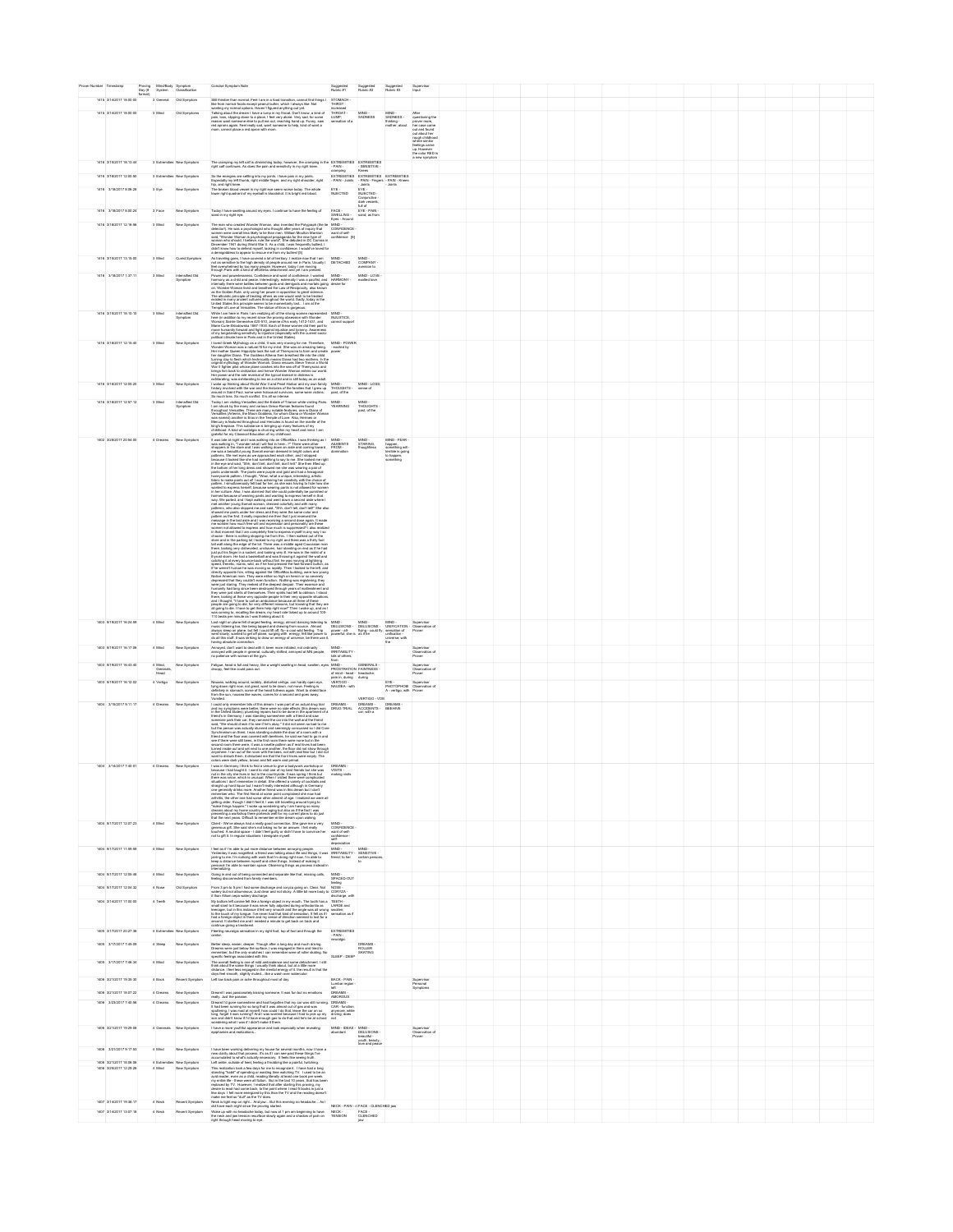| Prover Number Tim |                                                    | Proving Mind/Body Symptom<br>Day (# System Classification<br>format) |                                                                   |                                                                                                                                                                                                                                                                                                                                                                                                                                 |                                                                               | Suggested Suggested Suggested<br>Rubric #1 Rubric #2 Rubric #3 |                  | Supervi<br>Input                                                                                                                                                                                                             |  |
|-------------------|----------------------------------------------------|----------------------------------------------------------------------|-------------------------------------------------------------------|---------------------------------------------------------------------------------------------------------------------------------------------------------------------------------------------------------------------------------------------------------------------------------------------------------------------------------------------------------------------------------------------------------------------------------|-------------------------------------------------------------------------------|----------------------------------------------------------------|------------------|------------------------------------------------------------------------------------------------------------------------------------------------------------------------------------------------------------------------------|--|
|                   | 1408 3/20/2017 20:58:59                            |                                                                      | 4 Dreams New Symptom                                              | This is regarding that sometime of discussed by the presence of the base of the solar conditions and conditions are conditioned in the solar property of the solar property of the solar property of the solar property of th                                                                                                                                                                                                   |                                                                               |                                                                |                  | Supervisor<br>Observation of                                                                                                                                                                                                 |  |
|                   |                                                    |                                                                      |                                                                   |                                                                                                                                                                                                                                                                                                                                                                                                                                 |                                                                               |                                                                |                  |                                                                                                                                                                                                                              |  |
|                   |                                                    |                                                                      |                                                                   |                                                                                                                                                                                                                                                                                                                                                                                                                                 |                                                                               |                                                                |                  |                                                                                                                                                                                                                              |  |
|                   |                                                    |                                                                      |                                                                   |                                                                                                                                                                                                                                                                                                                                                                                                                                 |                                                                               | DREAMS - DAN(OREAMS - ESC/ DREAMS - THRE                       |                  |                                                                                                                                                                                                                              |  |
|                   | 1408 3/20/2017 20:50:02                            |                                                                      | 4 Dreams New Symptom                                              |                                                                                                                                                                                                                                                                                                                                                                                                                                 |                                                                               |                                                                |                  |                                                                                                                                                                                                                              |  |
|                   |                                                    |                                                                      |                                                                   |                                                                                                                                                                                                                                                                                                                                                                                                                                 |                                                                               |                                                                |                  |                                                                                                                                                                                                                              |  |
|                   |                                                    |                                                                      |                                                                   |                                                                                                                                                                                                                                                                                                                                                                                                                                 |                                                                               |                                                                |                  |                                                                                                                                                                                                                              |  |
|                   |                                                    |                                                                      |                                                                   |                                                                                                                                                                                                                                                                                                                                                                                                                                 |                                                                               |                                                                |                  |                                                                                                                                                                                                                              |  |
|                   | 1408 3/23/2017 9:10:00                             | 4 Dreams Dreams                                                      |                                                                   |                                                                                                                                                                                                                                                                                                                                                                                                                                 |                                                                               |                                                                |                  |                                                                                                                                                                                                                              |  |
|                   |                                                    |                                                                      |                                                                   | gaming the total maps after the determinant parameteristics that a forest<br>solution in the state of the state of the state of the state of the state<br>of the state of the state of the state of the state of the state of the<br>s                                                                                                                                                                                          |                                                                               |                                                                |                  | Superviso<br>Personal<br>Symptom                                                                                                                                                                                             |  |
|                   |                                                    |                                                                      |                                                                   |                                                                                                                                                                                                                                                                                                                                                                                                                                 |                                                                               |                                                                |                  |                                                                                                                                                                                                                              |  |
|                   |                                                    |                                                                      |                                                                   |                                                                                                                                                                                                                                                                                                                                                                                                                                 |                                                                               |                                                                |                  |                                                                                                                                                                                                                              |  |
|                   | 1408 3/20/2017 20:52:31                            | 4 Mind                                                               | Old Symptom                                                       | Asked my daughter if she has seen any change in me since I took the MIND - CARES, remedy. She says that from the very beginning, I have been "flip," easy full of                                                                                                                                                                                                                                                               |                                                                               |                                                                |                  |                                                                                                                                                                                                                              |  |
|                   | 1408 3/23/2017 9:13:10                             | 4 Mind                                                               |                                                                   | going, no cares                                                                                                                                                                                                                                                                                                                                                                                                                 |                                                                               |                                                                |                  |                                                                                                                                                                                                                              |  |
|                   |                                                    |                                                                      | New Symptom                                                       |                                                                                                                                                                                                                                                                                                                                                                                                                                 |                                                                               |                                                                |                  | Superviso<br>Personal<br>Symptom                                                                                                                                                                                             |  |
|                   | 1408 3/20/2017 21:07:47                            | 4 Mind                                                               | New Symptom                                                       |                                                                                                                                                                                                                                                                                                                                                                                                                                 |                                                                               |                                                                |                  |                                                                                                                                                                                                                              |  |
|                   |                                                    |                                                                      |                                                                   | I'm not gesting much done. I did a lot bodny, newel to get housework done. If the state of the stocker pathed C mated by to the state of the state of the state of the state of the state of the state of the state of the st                                                                                                                                                                                                   |                                                                               |                                                                |                  | Supervisor<br>Observation<br>Prover                                                                                                                                                                                          |  |
|                   |                                                    |                                                                      |                                                                   |                                                                                                                                                                                                                                                                                                                                                                                                                                 |                                                                               |                                                                |                  |                                                                                                                                                                                                                              |  |
|                   |                                                    |                                                                      |                                                                   |                                                                                                                                                                                                                                                                                                                                                                                                                                 |                                                                               |                                                                |                  |                                                                                                                                                                                                                              |  |
|                   |                                                    |                                                                      | 4 Abdomen New Symptom                                             | Lower abdominal pain, kind of crampy, achy, and dull.                                                                                                                                                                                                                                                                                                                                                                           | ABDOMEN - ABDOMEN -<br>PAIN - PAIN - dull pain<br>cramping                    |                                                                |                  |                                                                                                                                                                                                                              |  |
|                   | 1409 3/14/2017 20:47:00<br>1409 3/14/2017 20:18:53 |                                                                      | New Symptom<br>4 Mouth Old Symptom                                | Must smooth the pages of the book. They feel so smooth.<br>Sore on tip of tongue.                                                                                                                                                                                                                                                                                                                                               | GENERALS - TOUCH - amal-                                                      |                                                                |                  |                                                                                                                                                                                                                              |  |
|                   |                                                    |                                                                      |                                                                   |                                                                                                                                                                                                                                                                                                                                                                                                                                 | MOUTH<br>ULCERS -<br>Tongue - Tip                                             |                                                                |                  |                                                                                                                                                                                                                              |  |
|                   | 1410 3/14/2017 8:15:20                             |                                                                      | 4 Dreams Altered Symptom                                          |                                                                                                                                                                                                                                                                                                                                                                                                                                 |                                                                               |                                                                |                  |                                                                                                                                                                                                                              |  |
|                   |                                                    |                                                                      |                                                                   |                                                                                                                                                                                                                                                                                                                                                                                                                                 |                                                                               |                                                                |                  |                                                                                                                                                                                                                              |  |
|                   |                                                    |                                                                      |                                                                   |                                                                                                                                                                                                                                                                                                                                                                                                                                 |                                                                               |                                                                |                  |                                                                                                                                                                                                                              |  |
|                   |                                                    |                                                                      |                                                                   |                                                                                                                                                                                                                                                                                                                                                                                                                                 |                                                                               |                                                                |                  |                                                                                                                                                                                                                              |  |
|                   |                                                    |                                                                      |                                                                   |                                                                                                                                                                                                                                                                                                                                                                                                                                 |                                                                               |                                                                |                  |                                                                                                                                                                                                                              |  |
|                   |                                                    |                                                                      |                                                                   |                                                                                                                                                                                                                                                                                                                                                                                                                                 |                                                                               |                                                                |                  |                                                                                                                                                                                                                              |  |
|                   |                                                    |                                                                      |                                                                   |                                                                                                                                                                                                                                                                                                                                                                                                                                 |                                                                               |                                                                |                  |                                                                                                                                                                                                                              |  |
|                   |                                                    |                                                                      |                                                                   |                                                                                                                                                                                                                                                                                                                                                                                                                                 |                                                                               |                                                                |                  |                                                                                                                                                                                                                              |  |
|                   |                                                    |                                                                      |                                                                   |                                                                                                                                                                                                                                                                                                                                                                                                                                 |                                                                               |                                                                |                  |                                                                                                                                                                                                                              |  |
|                   |                                                    |                                                                      |                                                                   |                                                                                                                                                                                                                                                                                                                                                                                                                                 |                                                                               |                                                                |                  |                                                                                                                                                                                                                              |  |
|                   |                                                    |                                                                      |                                                                   |                                                                                                                                                                                                                                                                                                                                                                                                                                 |                                                                               |                                                                |                  |                                                                                                                                                                                                                              |  |
|                   |                                                    |                                                                      |                                                                   |                                                                                                                                                                                                                                                                                                                                                                                                                                 |                                                                               |                                                                |                  |                                                                                                                                                                                                                              |  |
|                   |                                                    |                                                                      |                                                                   |                                                                                                                                                                                                                                                                                                                                                                                                                                 |                                                                               |                                                                |                  |                                                                                                                                                                                                                              |  |
|                   |                                                    |                                                                      |                                                                   |                                                                                                                                                                                                                                                                                                                                                                                                                                 |                                                                               |                                                                |                  |                                                                                                                                                                                                                              |  |
|                   |                                                    |                                                                      |                                                                   | Since the figure and the matrix in the control of the control of the control of the control of the control of the control of the control of the control of the control of the control of the control of the control of the co                                                                                                                                                                                                   |                                                                               |                                                                |                  |                                                                                                                                                                                                                              |  |
|                   |                                                    |                                                                      |                                                                   |                                                                                                                                                                                                                                                                                                                                                                                                                                 |                                                                               |                                                                |                  |                                                                                                                                                                                                                              |  |
|                   |                                                    |                                                                      |                                                                   |                                                                                                                                                                                                                                                                                                                                                                                                                                 |                                                                               |                                                                |                  |                                                                                                                                                                                                                              |  |
|                   |                                                    |                                                                      |                                                                   | I actually did get back together with my ex. Before we ever got together, she<br>been intensite with ancither mean while we were counting. She and Tve known<br>that I haven't fully forgiven hear, or that it heard fully healed. N                                                                                                                                                                                            |                                                                               |                                                                |                  |                                                                                                                                                                                                                              |  |
|                   |                                                    |                                                                      |                                                                   |                                                                                                                                                                                                                                                                                                                                                                                                                                 |                                                                               |                                                                |                  |                                                                                                                                                                                                                              |  |
|                   | 1410 3/15/2017 9:38:44                             |                                                                      | 4 Dreams New Symptom                                              | (in the space in the control of the space of the space in the space of the space of the space of the space of the space of the space of the space of the space of the space of the space of the space of the space of the spa                                                                                                                                                                                                   |                                                                               |                                                                | DREAMS -<br>FISH | Superviso<br>Personal                                                                                                                                                                                                        |  |
|                   |                                                    |                                                                      |                                                                   |                                                                                                                                                                                                                                                                                                                                                                                                                                 |                                                                               |                                                                |                  |                                                                                                                                                                                                                              |  |
|                   |                                                    |                                                                      |                                                                   |                                                                                                                                                                                                                                                                                                                                                                                                                                 |                                                                               |                                                                |                  |                                                                                                                                                                                                                              |  |
|                   | 1410 3/14/2017 13:42:45                            |                                                                      | 4 Generals New Symptom                                            |                                                                                                                                                                                                                                                                                                                                                                                                                                 |                                                                               |                                                                |                  |                                                                                                                                                                                                                              |  |
|                   |                                                    |                                                                      |                                                                   |                                                                                                                                                                                                                                                                                                                                                                                                                                 |                                                                               |                                                                |                  |                                                                                                                                                                                                                              |  |
|                   | 1410 3/14/2017 8:25:41                             |                                                                      | 4 Sleep Recent Symptom                                            |                                                                                                                                                                                                                                                                                                                                                                                                                                 |                                                                               |                                                                |                  |                                                                                                                                                                                                                              |  |
|                   |                                                    |                                                                      |                                                                   |                                                                                                                                                                                                                                                                                                                                                                                                                                 |                                                                               |                                                                |                  |                                                                                                                                                                                                                              |  |
|                   |                                                    |                                                                      |                                                                   | As rows on observes in<br>that the state and the specific process of the state in a specific<br>consideration of the specific state and the specific state in the specific<br>state of the specific state and the specific state in th                                                                                                                                                                                          |                                                                               | GENERALS - HECHILL - NIGHT - bed - in bed - agg-               |                  |                                                                                                                                                                                                                              |  |
|                   | 1410 3/14/2017 8:43:57                             | 4 Mind                                                               | Cured Symptom                                                     | Bafore taking the substance I responded to incoming stimuli in a more reactive way; this has slowed and softened.                                                                                                                                                                                                                                                                                                               | -----CPALS - H<br>MIND -<br>SENSITIVE -<br>external<br>impressions, to<br>all |                                                                |                  | Supervisor<br>Observation of<br>Prover                                                                                                                                                                                       |  |
|                   |                                                    |                                                                      |                                                                   |                                                                                                                                                                                                                                                                                                                                                                                                                                 |                                                                               |                                                                |                  |                                                                                                                                                                                                                              |  |
|                   | 1410 3/14/2017 8:45:28                             | 4 Mind                                                               | Cured Symptom                                                     | I am honoring when I'm tired. I have a deeper sense of self-love and care MIND - for myself. TRANQUILLITY                                                                                                                                                                                                                                                                                                                       |                                                                               |                                                                |                  | Supervisor<br>Observation of                                                                                                                                                                                                 |  |
|                   | 1411 3/14/2017 15:15:45                            | 4 Back                                                               | Recent Symptom                                                    | Burning ache in low back after eating, last night these symptoms were immediately after eating.                                                                                                                                                                                                                                                                                                                                 | BACK - PAIN - BACK - PAIN -<br>burning - eating - after -                     |                                                                |                  |                                                                                                                                                                                                                              |  |
|                   | 1411 3/14/2017 15:54:20                            |                                                                      | 4 Dreams New Symptom                                              | Daring 20 min nap<br>Young girl in rubber boots, water puddies on the ground, jostled in a crowd<br>of sability, ingle arm few out to my side pushing back "hey". Felt like I was<br>group to the Mondold down healing small, disappoin                                                                                                                                                                                         |                                                                               | agg-<br>MND - FEAR -<br>injury - being<br>injured; of          |                  |                                                                                                                                                                                                                              |  |
|                   | 1411 3/15/2017 1:03:27                             |                                                                      | 4 Mind Old Symptom                                                |                                                                                                                                                                                                                                                                                                                                                                                                                                 |                                                                               | MND-                                                           |                  |                                                                                                                                                                                                                              |  |
|                   |                                                    |                                                                      |                                                                   |                                                                                                                                                                                                                                                                                                                                                                                                                                 | FROM -<br>disappointment                                                      | ALMENTS CONFIDENCE -<br>want of self<br>confidence             |                  | Observation of<br>Prover                                                                                                                                                                                                     |  |
|                   | 1411 3/14/2017 10:43:31                            | 4 Mind,<br>Abdomen,<br>Extremities<br>Cenerals,<br>Throat            | Recent Symptom                                                    |                                                                                                                                                                                                                                                                                                                                                                                                                                 |                                                                               |                                                                |                  |                                                                                                                                                                                                                              |  |
|                   |                                                    |                                                                      |                                                                   |                                                                                                                                                                                                                                                                                                                                                                                                                                 |                                                                               |                                                                |                  |                                                                                                                                                                                                                              |  |
|                   |                                                    |                                                                      |                                                                   |                                                                                                                                                                                                                                                                                                                                                                                                                                 |                                                                               |                                                                |                  |                                                                                                                                                                                                                              |  |
|                   |                                                    |                                                                      |                                                                   |                                                                                                                                                                                                                                                                                                                                                                                                                                 |                                                                               |                                                                |                  |                                                                                                                                                                                                                              |  |
|                   | 1411 3/14/2017 9:20:03                             |                                                                      |                                                                   | , where the state is the finite photophop state and the photophone of the state of the state of the state of the state is a state of the state of the state of the state of the state of the state of the state of the state                                                                                                                                                                                                    |                                                                               |                                                                |                  |                                                                                                                                                                                                                              |  |
|                   | 1411 3/15/2017 1:05:55                             |                                                                      | 4 Mind, New Symptom<br>Generals New Symptom<br>4 Mind New Symptom | mp, left seat, right sim, was rower ascomment, exc.<br>Moving slowly physically. Feating sad dejected, "What's the point?" MIND -<br>Dispirited lifelessness just going through the motions. My eyes look small. DESPAIR<br>Thoughts about bugs (files, caterpillar, and praying mantis).                                                                                                                                       | MND - IDEAS -                                                                 | MND-<br>SADNESS                                                |                  |                                                                                                                                                                                                                              |  |
|                   | 1411 3/15/2017 0:49:34                             |                                                                      |                                                                   |                                                                                                                                                                                                                                                                                                                                                                                                                                 | abundant                                                                      |                                                                |                  |                                                                                                                                                                                                                              |  |
|                   |                                                    |                                                                      |                                                                   | 4 Mind New Symptom While I am working and occupied I feel better                                                                                                                                                                                                                                                                                                                                                                | MIND -<br>OCCUPATION                                                          |                                                                |                  | Supervisor<br>Observation of<br>Prover<br>Supervisor<br>Supervisor<br>Observation of<br>Observation of                                                                                                                       |  |
|                   | 1411 3/15/2017 0:51:43                             | 4 Mind                                                               | Intensified Old<br>Symptom                                        | Desire to wander, while working wants to move around observe surrounding MIND -<br>curiously, worse while sitting                                                                                                                                                                                                                                                                                                               |                                                                               |                                                                |                  |                                                                                                                                                                                                                              |  |
|                   | 1412 3/14/2017 22:48:32                            |                                                                      | 4 Extremities Recent Symptom                                      |                                                                                                                                                                                                                                                                                                                                                                                                                                 | desire to<br>wander                                                           |                                                                |                  |                                                                                                                                                                                                                              |  |
|                   |                                                    |                                                                      |                                                                   | Took a second dose of the proving substance while on the phone tonight (CXTREMITIES) EXTREMITIES (CXTREMITIES)<br>with my superiods: Right arm pain again, both in the back of the triore and - PAIN - Upper (-PAIN - sharp<br>in th                                                                                                                                                                                            |                                                                               |                                                                |                  |                                                                                                                                                                                                                              |  |
|                   | 1412 3/14/2017 18:58:51                            |                                                                      | 4 Face Recent Symptom                                             | loot too<br>Both eyes continue to have burning lacrimation that's worse looking at<br>bright areas, especially outside and while driving.                                                                                                                                                                                                                                                                                       | EYE -<br>LACHRYMATIO                                                          |                                                                |                  |                                                                                                                                                                                                                              |  |
|                   | 1412 3/14/2017 19:37:52                            |                                                                      | 4 Stomach Old Symptom                                             |                                                                                                                                                                                                                                                                                                                                                                                                                                 |                                                                               |                                                                |                  |                                                                                                                                                                                                                              |  |
|                   |                                                    | 4 Mind                                                               |                                                                   | Appetite diminished. Not feeling hungry or even thinking of food. Feels ok to STOMACH-just not eat much, one meal today was just fine. APPETITE -                                                                                                                                                                                                                                                                               |                                                                               |                                                                |                  |                                                                                                                                                                                                                              |  |
|                   | 1414 3/19/2017 18:01:31                            |                                                                      | Recent Symptom                                                    |                                                                                                                                                                                                                                                                                                                                                                                                                                 |                                                                               |                                                                |                  | Supervisor<br>Personal<br>Sumnivers                                                                                                                                                                                          |  |
|                   |                                                    |                                                                      |                                                                   |                                                                                                                                                                                                                                                                                                                                                                                                                                 |                                                                               |                                                                |                  |                                                                                                                                                                                                                              |  |
|                   |                                                    |                                                                      |                                                                   | $\label{eq:R1} \begin{minipage}[t]{0.9\textwidth} \begin{tabular}{ c c c c c } \hline \textbf{C} & \textbf{D} & \textbf{D} & \textbf{D} & \textbf{D} & \textbf{D} & \textbf{D} & \textbf{D} & \textbf{D} & \textbf{D} & \textbf{D} & \textbf{D} & \textbf{D} \\ \hline \textbf{D} & \textbf{D} & \textbf{D} & \textbf{D} & \textbf{D} & \textbf{D} & \textbf{D} & \textbf{D} & \textbf{D} & \textbf{D} & \textbf{D} & \textbf{$ |                                                                               |                                                                |                  |                                                                                                                                                                                                                              |  |
|                   |                                                    |                                                                      |                                                                   |                                                                                                                                                                                                                                                                                                                                                                                                                                 |                                                                               |                                                                |                  |                                                                                                                                                                                                                              |  |
|                   | 1415 3/15/2017 12:45:00                            | 4 Eye                                                                | Old symptom                                                       | Vary tied and sons, not gritty. Eye more droopy than it has been. Observing EYE - TIRED EYE - PAIN - eyes today which seems more closed than yesterday. However it seemed . SENSATION some more crossed than yesterday. Howeve                                                                                                                                                                                                  |                                                                               |                                                                |                  |                                                                                                                                                                                                                              |  |
|                   |                                                    |                                                                      |                                                                   |                                                                                                                                                                                                                                                                                                                                                                                                                                 |                                                                               |                                                                |                  |                                                                                                                                                                                                                              |  |
|                   | 1415 3/15/2017 12:45:00                            | 4 Face                                                               | New Symptom                                                       | waybole face searce of enverse years.<br>Whole face searce drocpy, felt like it have aged. Cannot feel it but see it.<br>Everything searns to be hanging down.                                                                                                                                                                                                                                                                  | FACE -<br>DROPPING -                                                          | MMD.<br>DELUSIONS                                              |                  |                                                                                                                                                                                                                              |  |
|                   | 1415 3/16/2017 16:43:27                            |                                                                      | 4 Face New Symptom                                                | Four pimples on temples. Put lavender oil and went away except for one.                                                                                                                                                                                                                                                                                                                                                         | Lips - Lower<br>sensation of<br>FACE                                          |                                                                |                  | Supervisor<br>Observation of                                                                                                                                                                                                 |  |
|                   | 1415 3/15/17 12:45:00                              |                                                                      | 4 Female New Symptom                                              | Increased leuconhea, no itching, no discomfort                                                                                                                                                                                                                                                                                                                                                                                  | ERUPTIONS-                                                                    |                                                                |                  |                                                                                                                                                                                                                              |  |
|                   |                                                    |                                                                      |                                                                   |                                                                                                                                                                                                                                                                                                                                                                                                                                 | FEMALE<br>GENITALIA/SE<br><b>LEUKORRHEA</b>                                   |                                                                |                  |                                                                                                                                                                                                                              |  |
|                   | 1415 3/15/2017 12:45:00                            |                                                                      | 4 Generalitie New Symptom                                         |                                                                                                                                                                                                                                                                                                                                                                                                                                 |                                                                               |                                                                |                  |                                                                                                                                                                                                                              |  |
|                   |                                                    |                                                                      |                                                                   | Food tas right the order through that behavior product process and containers and containers and containers and containers and containers and containers are contained in the state of the state of the state of the state of                                                                                                                                                                                                   |                                                                               |                                                                |                  |                                                                                                                                                                                                                              |  |
|                   |                                                    |                                                                      |                                                                   |                                                                                                                                                                                                                                                                                                                                                                                                                                 |                                                                               |                                                                |                  |                                                                                                                                                                                                                              |  |
|                   | 1415 3/15/2017 12:45:00                            | 4 Head                                                               | New symptom                                                       | comparison to a second a bundle scale of the bundle of the scale of the scale of the scale of the scale of the scale of the scale of the scale of the scale of the scale of the scale of the scale of the scale of the scale                                                                                                                                                                                                    |                                                                               |                                                                |                  |                                                                                                                                                                                                                              |  |
|                   |                                                    |                                                                      |                                                                   |                                                                                                                                                                                                                                                                                                                                                                                                                                 |                                                                               |                                                                |                  |                                                                                                                                                                                                                              |  |
|                   |                                                    |                                                                      |                                                                   |                                                                                                                                                                                                                                                                                                                                                                                                                                 |                                                                               |                                                                |                  |                                                                                                                                                                                                                              |  |
|                   |                                                    |                                                                      |                                                                   |                                                                                                                                                                                                                                                                                                                                                                                                                                 |                                                                               |                                                                |                  |                                                                                                                                                                                                                              |  |
|                   | 1415 3/15/17 12:45:00                              |                                                                      | 4 Dreams New Symptom                                              |                                                                                                                                                                                                                                                                                                                                                                                                                                 |                                                                               |                                                                |                  |                                                                                                                                                                                                                              |  |
|                   |                                                    |                                                                      |                                                                   | Because of headache could not go over dreams, but one dream stood out:<br>Taking to another mother about meassages she was giving her daughter,<br>judging her parenting. Told the mother that she should consider what's she<br>is sey                                                                                                                                                                                         | MND - REPROACHING others                                                      |                                                                |                  |                                                                                                                                                                                                                              |  |
|                   | 1415 3/15/2017 12:45:00                            |                                                                      | 4 Sleep New Symptom                                               | My husband came in to bed at 2:30 am. I said loudly, "I am so tired, so tired." I remember this in my sleep, but do not talk in sleep normally.                                                                                                                                                                                                                                                                                 |                                                                               |                                                                |                  |                                                                                                                                                                                                                              |  |
|                   |                                                    |                                                                      |                                                                   |                                                                                                                                                                                                                                                                                                                                                                                                                                 |                                                                               |                                                                |                  |                                                                                                                                                                                                                              |  |
|                   |                                                    |                                                                      |                                                                   |                                                                                                                                                                                                                                                                                                                                                                                                                                 |                                                                               |                                                                |                  | Prover revealed<br>whe screedines<br>yells in sleep<br>bot west aware<br>the thought ready<br>have come out<br>of her mouth.<br>well have to must<br>well have to must<br>well interval the finite spectrum.<br>well have to |  |
|                   |                                                    |                                                                      |                                                                   |                                                                                                                                                                                                                                                                                                                                                                                                                                 |                                                                               |                                                                |                  |                                                                                                                                                                                                                              |  |
|                   |                                                    |                                                                      |                                                                   |                                                                                                                                                                                                                                                                                                                                                                                                                                 | MIND - TALKING - sleep, in - lous                                             |                                                                |                  | see if it<br>happens again                                                                                                                                                                                                   |  |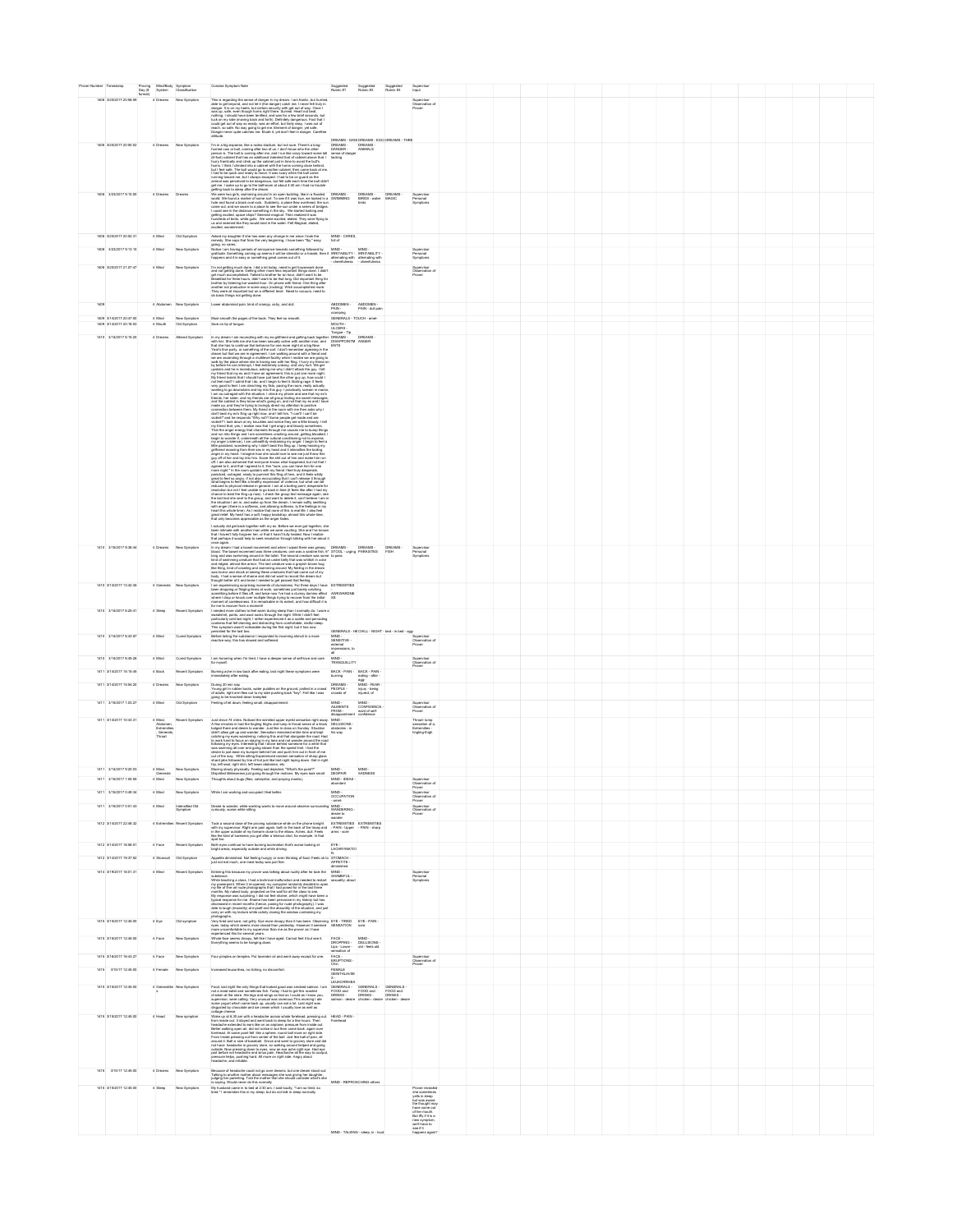|                                                    |                                                                          |                                                               | $\begin{tabular}{ll} \textbf{Prover Navrebar} & \textbf{Transtaren} & \textbf{Proving} & \textbf{MinRedBody} & \textbf{Sympton} & \textbf{Concise Symptom Nota} \\ & \textbf{Day} & \textbf{Symad} & \textbf{Classification} \\ & \textbf{Formad} & \textbf{Simad} \end{tabular}$                                                                                                                                                                                                                                                                                                                 |                                                           | Suggested Suggested Suggested Supervisor<br>Rubric #1 Rubric #2 Rubric #3 Input |                                                                                                                                                                                                                                                                                |  |
|----------------------------------------------------|--------------------------------------------------------------------------|---------------------------------------------------------------|---------------------------------------------------------------------------------------------------------------------------------------------------------------------------------------------------------------------------------------------------------------------------------------------------------------------------------------------------------------------------------------------------------------------------------------------------------------------------------------------------------------------------------------------------------------------------------------------------|-----------------------------------------------------------|---------------------------------------------------------------------------------|--------------------------------------------------------------------------------------------------------------------------------------------------------------------------------------------------------------------------------------------------------------------------------|--|
| 1415 3/15/17 12:45:00                              |                                                                          |                                                               | $4 \overline{\phantom{a}}\xspace \begin{minipage}{.45\textwidth} \begin{tabular}{l} \bf 2-1 & \bf 1 & \bf 2 & \bf 3 & \bf 4 \\ \bf 2-1 & \bf 1 & \bf 2 & \bf 3 & \bf 5 \\ \bf 3 & \bf 4 & \bf 5 & \bf 6 & \bf 6 \\ \bf 5 & \bf 6 & \bf 7 & \bf 8 & \bf 8 \\ \bf 9 & \bf 1 & \bf 1 & \bf 1 & \bf 1 \\ \bf 1 & \bf 1 & \bf 2 & \bf 3 & \bf 4 \\ \bf 2 & \bf 3 & \bf 1 & \bf 1 & \bf 1 \\ \bf 3 & \$                                                                                                                                                                                                 |                                                           |                                                                                 | Prover seemed<br>ortusially fired<br>today,<br>seems heavy bit<br>seems heavy bit<br>she was still in<br>an ok mood.<br>felt by her but<br>did not naily<br>did not maily<br>did not all in<br>did not all in<br>did not all in<br>did not all in<br>did n                     |  |
|                                                    |                                                                          |                                                               |                                                                                                                                                                                                                                                                                                                                                                                                                                                                                                                                                                                                   |                                                           |                                                                                 |                                                                                                                                                                                                                                                                                |  |
|                                                    |                                                                          |                                                               |                                                                                                                                                                                                                                                                                                                                                                                                                                                                                                                                                                                                   |                                                           |                                                                                 |                                                                                                                                                                                                                                                                                |  |
|                                                    |                                                                          |                                                               |                                                                                                                                                                                                                                                                                                                                                                                                                                                                                                                                                                                                   |                                                           |                                                                                 | experience if<br>from her. 30<br>minutes was<br>about all she                                                                                                                                                                                                                  |  |
| 1416 3/16/2017 12:00:38                            |                                                                          | 4 Extremities New Symptom                                     | My right passes muscle, right knee, and right calf, and the arch of my right EXTREMITIES<br>floot are cramping. There is a tension in my hip and passe muscle. I want to - TENSION -<br>step into a lunge to release the tension.                                                                                                                                                                                                                                                                                                                                                                 |                                                           |                                                                                 |                                                                                                                                                                                                                                                                                |  |
| 1416 3/16/2017 6:50:54                             |                                                                          | 4 Vision, Eye New Symptom                                     | Fockey my right eye visitors is blurry, the burst blood vessel seems a little VISION - Today my right eye visitor is blurry, the burst blood vessel seems a little VISION -<br>worse and blood is covering the whole right quadra                                                                                                                                                                                                                                                                                                                                                                 |                                                           |                                                                                 |                                                                                                                                                                                                                                                                                |  |
| 1416 3/16/2017 6:54:04                             | 4 Hearing                                                                | 5 Urine Old Symptom                                           | sand in the eye has increased<br>Voices continue to seem like they are far away. I'm okay with this to some extent. I feel like I am in my own world.                                                                                                                                                                                                                                                                                                                                                                                                                                             |                                                           | EYE - PAN - sand; as from                                                       |                                                                                                                                                                                                                                                                                |  |
| 1402 3/29/2017 20:37:50                            |                                                                          |                                                               |                                                                                                                                                                                                                                                                                                                                                                                                                                                                                                                                                                                                   |                                                           |                                                                                 |                                                                                                                                                                                                                                                                                |  |
|                                                    |                                                                          |                                                               | select 1 line line is any may now method. The matrix when it makes up in the state line line is a state of the state of the state of the state of the state of the state of the state of the state of the state of the state                                                                                                                                                                                                                                                                                                                                                                      |                                                           |                                                                                 |                                                                                                                                                                                                                                                                                |  |
| 1402 5/20/2017 20:31-51                            |                                                                          | 5 Dreams New Symptom                                          |                                                                                                                                                                                                                                                                                                                                                                                                                                                                                                                                                                                                   |                                                           | BLADDER - FULLNESS, sensation of                                                |                                                                                                                                                                                                                                                                                |  |
|                                                    |                                                                          |                                                               |                                                                                                                                                                                                                                                                                                                                                                                                                                                                                                                                                                                                   |                                                           |                                                                                 |                                                                                                                                                                                                                                                                                |  |
|                                                    |                                                                          |                                                               | ) bal that model was photophy the a standard and the photophony of the MODE-T-EXAMESS, were<br>absorbed by a standard control of the standard postage and the standard and<br>the standard control of the standard control of the s                                                                                                                                                                                                                                                                                                                                                               |                                                           |                                                                                 |                                                                                                                                                                                                                                                                                |  |
| 1402 3/29/2017 20:25:42                            |                                                                          | 5 Dreams New Symptom                                          | All I remember about this dream was the color orange - lots of it, everywhere, orange, orange, orange,                                                                                                                                                                                                                                                                                                                                                                                                                                                                                            | DREAMS -<br>COLORED -<br>orange                           |                                                                                 |                                                                                                                                                                                                                                                                                |  |
| 1403 5/19/2017 16:54:54<br>1403 5/19/2017 16:59:25 |                                                                          | 5 Mind, New Symptom<br>Generals<br>5 Mind New Symptom         | Every night at 10 pm or 11 pm, I get a surge of energy, all vital energy of the MIND-<br>papels, leave the universe, entities, powerful, Last regist twee gaing to write AMOROUS AMUSEMENT -<br>a book about farmly, powerful, could                                                                                                                                                                                                                                                                                                                                                              |                                                           |                                                                                 | Observation of<br>Prover                                                                                                                                                                                                                                                       |  |
|                                                    |                                                                          |                                                               | Said "I love life" out loud, speaking in Spanish about why and what I love<br>about life, for some reason said in Spanish, haven't ever done that before.<br>Said out loud, my heart is one world, repeated three times, then went t                                                                                                                                                                                                                                                                                                                                                              |                                                           | MND - SPEECH MND - UNIFICATION - sensation                                      | Supervisor<br>Observation of<br>Prover                                                                                                                                                                                                                                         |  |
| 1403 5/19/2017 16:50:21                            |                                                                          | 5 Mind, New Symptom<br>Stomach                                | Steep Into fine sweet potations, salmon, four eggs, piece of fried total with STOMACH- CENERALS-<br>each call, threehead, manufacture and the state of the state with APPETITE - FOOD and<br>streehead, threehead, threehead, thr                                                                                                                                                                                                                                                                                                                                                                 |                                                           |                                                                                 | Supervisor<br>Observation of<br>Prover                                                                                                                                                                                                                                         |  |
| 1404 5/17/2017 12:10:15                            | 5 Mind                                                                   | New Symptom                                                   | Latting people down. Now being there for them. I am so swerreped with<br>everything I don't thrisk lined to be taking care of leveryone sites or need to<br>be affected to all of that. Felt a little bad because I loose my girlfer                                                                                                                                                                                                                                                                                                                                                              |                                                           |                                                                                 |                                                                                                                                                                                                                                                                                |  |
| 1405 3/18/2017 22:24:43                            | 5 Back                                                                   | Intersified Old<br>Symptom                                    | Pain, lower back, worse right side. Feels tight; like I want to stretch it out.                                                                                                                                                                                                                                                                                                                                                                                                                                                                                                                   |                                                           |                                                                                 |                                                                                                                                                                                                                                                                                |  |
| 1405 3/18/2017 7:10:12<br>1405 3/18/2017 22:25:47  |                                                                          | 5 Dreams New Symptom<br>5 Mind Cured Symptom<br>Cured Symptom | More of roller skates and roller skating. In one snippet, at a scooter shop. DREAMS - ROLLER SKATING                                                                                                                                                                                                                                                                                                                                                                                                                                                                                              | BACK - PAIN - Lumbar region<br>MND - FEAR -               |                                                                                 |                                                                                                                                                                                                                                                                                |  |
| 1405 3/18/2017 7:19:09                             |                                                                          | 5 Dreams New Symptom                                          | Hosting my book group at my home tonight; usually I am stressed and MND - FE<br>Insecure about my home. Today I felt relaxed, and less conscious of what opinion of<br>others might think of my home.                                                                                                                                                                                                                                                                                                                                                                                             |                                                           |                                                                                 |                                                                                                                                                                                                                                                                                |  |
|                                                    |                                                                          |                                                               | of<br>them maynt three of my forms. In colling my husband. There is a black<br>weren these-velo I know to be someoned in my realisfie and we admit our<br>summarization to each other. We are waiting for everycen to have so we can b                                                                                                                                                                                                                                                                                                                                                            |                                                           |                                                                                 |                                                                                                                                                                                                                                                                                |  |
|                                                    |                                                                          |                                                               | When we get to being alone, there is also a family there, kind of strugglers. For some reason they have to come along with me. I am meeting the version that we need to the structure of $\alpha$ and the system in the system of                                                                                                                                                                                                                                                                                                                                                                 |                                                           |                                                                                 |                                                                                                                                                                                                                                                                                |  |
|                                                    |                                                                          |                                                               | can't be with her                                                                                                                                                                                                                                                                                                                                                                                                                                                                                                                                                                                 |                                                           |                                                                                 |                                                                                                                                                                                                                                                                                |  |
|                                                    |                                                                          |                                                               | I think the feeling of the dream was- how did i get in this situation? There was confusion about what was happening and what I was about to do, expecially contemplating cheating on my husband.                                                                                                                                                                                                                                                                                                                                                                                                  |                                                           |                                                                                 |                                                                                                                                                                                                                                                                                |  |
|                                                    |                                                                          |                                                               | Compromised.                                                                                                                                                                                                                                                                                                                                                                                                                                                                                                                                                                                      |                                                           |                                                                                 |                                                                                                                                                                                                                                                                                |  |
| 1405 3/18/2017 12:59:55                            |                                                                          | 5 Extremities Altered Symptom                                 | In another snippet of the dream, my daughter and her boyfriend were<br>together and I was kind of superising them. They wanted to figure out how<br>to have a sleepover or go do something and I was again put in an awkward<br>positio                                                                                                                                                                                                                                                                                                                                                           |                                                           |                                                                                 |                                                                                                                                                                                                                                                                                |  |
| 1406 3/23/2017 7:44:14                             |                                                                          | 5 Dreams New Symptom                                          | Same discomfort or slight pain on right foot, 2nd big toe joint. This time while driving, which is unusual.                                                                                                                                                                                                                                                                                                                                                                                                                                                                                       |                                                           |                                                                                 |                                                                                                                                                                                                                                                                                |  |
| 1407 3/15/2017 8:47:03<br>1407 3/15/2017 8:43:32   |                                                                          | 5 Skin Recent Symptom<br>5 Face Recent Symptom                | Newtonies (we can change fast it don't know why , I drove the car over DVEAMS -<br>Another car cheans, I was chiving fast it don't have been come to call and the car chean of the cheap and the state of the state of the state<br>woke slightly stuffed in facial sinuses                                                                                                                                                                                                                                                                                                                       |                                                           |                                                                                 |                                                                                                                                                                                                                                                                                |  |
| 1407 3/15/2017 8:49:34                             |                                                                          | 5 Female Old Symptom                                          | starting to have hot flushes and some hot flashes, they started as all<br>unnoticeable face heat flushed with rechess and I woke today w<br>with a full<br>on hot flash, full body sweating especially legs                                                                                                                                                                                                                                                                                                                                                                                       |                                                           |                                                                                 |                                                                                                                                                                                                                                                                                |  |
| 1407 3/15/2017 8:50:33<br>1408 3/23/2017 9:17:11   |                                                                          | 5 Extremities Old Symptom<br>5 Dreams New Symptom             | tingling up and down legs and low back in the night<br>Amorous cheam, supposed to meet morn and sister, but running late. DREAMS - Subdaring with a guy bitwing sext. Fun, enjoyable, then the guy terms into my AMOROUS Subdaring has the pay terms into my AMOROUS beyferind. I don                                                                                                                                                                                                                                                                                                             |                                                           |                                                                                 | Personal                                                                                                                                                                                                                                                                       |  |
| 1409 3/16/2017 16:00:00                            |                                                                          | 5 Abdomen New Symptom                                         | Lower abdominal pain, kind of crampy. Achy, dull<br>Still more calm than usual. Much more relaxed and easy going.                                                                                                                                                                                                                                                                                                                                                                                                                                                                                 | ABDOMEN - PAIN - cramping                                 |                                                                                 |                                                                                                                                                                                                                                                                                |  |
| 1409 3/16/2017 16:00:00<br>1410 3/15/2017 13:21:41 | 5 Mind<br>5 Sleep                                                        | Recent Symptom                                                | For the third night running I needed to wear extra layers to stay warm (CENERALS -<br>encough to sleep. Last night was different only in that I spent the first part in HEAT - lack of<br>just my beauting to the first part in the                                                                                                                                                                                                                                                                                                                                                               | MND - TRANQUILLITY                                        |                                                                                 |                                                                                                                                                                                                                                                                                |  |
| 1410 3/19/2017 10:50:02                            |                                                                          | 5 Mind Cured Symptom                                          | swearant ans woor source.<br>Able to deal with incoming stresses and concerns with more ease and a MIND -<br>calm response. I am less initated by everyday annoyances. TRANQUILLITY                                                                                                                                                                                                                                                                                                                                                                                                               |                                                           |                                                                                 | Supervisor<br>Personal<br>Symptoms                                                                                                                                                                                                                                             |  |
| 1411 3/15/2017 8:43:44                             |                                                                          | 5 Face New Symptom                                            | Second day in row woke with dried out gritty feel in eyes as get up and get EYE - CRUSTY EYE - CRUSTY ETC - CRUSTY AT them is a gritty apear way, margins of lids DISCHARGES - What discharges from eyes creates a burning abs                                                                                                                                                                                                                                                                                                                                                                    |                                                           |                                                                                 | Along with slight<br>Iacrimation,<br>white crystal<br>Ilke discharge in                                                                                                                                                                                                        |  |
| 1411 3/15/2017 9:36:01                             | 5 Face                                                                   | New Symptom                                                   | skith perow the kyswan. I recurse<br>Every time my eyes walke a little there is a burning stinging sensation on the EYE - CRUSTY EYE -<br>skin below the eyes full lid width not just in the comer                                                                                                                                                                                                                                                                                                                                                                                                |                                                           |                                                                                 |                                                                                                                                                                                                                                                                                |  |
| 1411 3/15/2017 10:03:11                            | 5 Mind                                                                   | New Symptom                                                   |                                                                                                                                                                                                                                                                                                                                                                                                                                                                                                                                                                                                   |                                                           |                                                                                 |                                                                                                                                                                                                                                                                                |  |
|                                                    |                                                                          |                                                               |                                                                                                                                                                                                                                                                                                                                                                                                                                                                                                                                                                                                   |                                                           |                                                                                 |                                                                                                                                                                                                                                                                                |  |
|                                                    |                                                                          |                                                               |                                                                                                                                                                                                                                                                                                                                                                                                                                                                                                                                                                                                   |                                                           |                                                                                 |                                                                                                                                                                                                                                                                                |  |
|                                                    |                                                                          |                                                               |                                                                                                                                                                                                                                                                                                                                                                                                                                                                                                                                                                                                   |                                                           |                                                                                 |                                                                                                                                                                                                                                                                                |  |
|                                                    |                                                                          |                                                               |                                                                                                                                                                                                                                                                                                                                                                                                                                                                                                                                                                                                   |                                                           |                                                                                 | Constant<br>Constantine of a hock inside the state of a hock inside the different pairs of<br>Looply asspecially beyind<br>the state of a fit is considered by the state of a state<br>Constant and a fit is a state of the state of                                           |  |
|                                                    |                                                                          |                                                               |                                                                                                                                                                                                                                                                                                                                                                                                                                                                                                                                                                                                   |                                                           |                                                                                 |                                                                                                                                                                                                                                                                                |  |
|                                                    |                                                                          |                                                               |                                                                                                                                                                                                                                                                                                                                                                                                                                                                                                                                                                                                   |                                                           |                                                                                 |                                                                                                                                                                                                                                                                                |  |
| 1411 3/15/2017 22:17:48                            | 5 Mind<br>Expectors<br>on,<br>Generals,<br>Mouth,<br><sup>Gw</sup> rmach | New Symptom                                                   | the case parallel back. As we can be the first parallel and philos Monday) B $\frac{1600 \text{ C}}{1000 \text{ C}}$ . MBCs where the matter of the first parallel and philosopher and the state of the state of the first parallel and the s                                                                                                                                                                                                                                                                                                                                                     |                                                           |                                                                                 | Mind-Rocking<br>arnel, Mind<br>motion-amel,<br>Mind-Carried<br>desire to be<br>carried, Mind-Weeping-<br>sobbing-                                                                                                                                                              |  |
|                                                    |                                                                          |                                                               |                                                                                                                                                                                                                                                                                                                                                                                                                                                                                                                                                                                                   |                                                           |                                                                                 |                                                                                                                                                                                                                                                                                |  |
|                                                    |                                                                          |                                                               |                                                                                                                                                                                                                                                                                                                                                                                                                                                                                                                                                                                                   |                                                           |                                                                                 | weaping with                                                                                                                                                                                                                                                                   |  |
|                                                    |                                                                          |                                                               |                                                                                                                                                                                                                                                                                                                                                                                                                                                                                                                                                                                                   |                                                           |                                                                                 |                                                                                                                                                                                                                                                                                |  |
|                                                    |                                                                          |                                                               |                                                                                                                                                                                                                                                                                                                                                                                                                                                                                                                                                                                                   |                                                           |                                                                                 | wearing war,<br>Contral Burn,<br>Tonga-burn,<br>Las I,<br>Entranting-burn,<br>Hand,<br>Hand,<br>Pain-Hips<br>Entranting-burn,<br>Entranting-burn,<br>Entranting-burn,<br>The Saturn Burn,<br>The Saturn Burn,<br>The Saturn Burn,<br>The Saturn Burn,<br>The Saturn Burn,<br>T |  |
|                                                    |                                                                          |                                                               |                                                                                                                                                                                                                                                                                                                                                                                                                                                                                                                                                                                                   |                                                           |                                                                                 |                                                                                                                                                                                                                                                                                |  |
|                                                    |                                                                          |                                                               |                                                                                                                                                                                                                                                                                                                                                                                                                                                                                                                                                                                                   |                                                           |                                                                                 |                                                                                                                                                                                                                                                                                |  |
|                                                    |                                                                          |                                                               |                                                                                                                                                                                                                                                                                                                                                                                                                                                                                                                                                                                                   |                                                           |                                                                                 |                                                                                                                                                                                                                                                                                |  |
|                                                    |                                                                          |                                                               |                                                                                                                                                                                                                                                                                                                                                                                                                                                                                                                                                                                                   |                                                           |                                                                                 |                                                                                                                                                                                                                                                                                |  |
|                                                    |                                                                          |                                                               |                                                                                                                                                                                                                                                                                                                                                                                                                                                                                                                                                                                                   |                                                           |                                                                                 |                                                                                                                                                                                                                                                                                |  |
|                                                    |                                                                          |                                                               |                                                                                                                                                                                                                                                                                                                                                                                                                                                                                                                                                                                                   |                                                           |                                                                                 |                                                                                                                                                                                                                                                                                |  |
|                                                    |                                                                          |                                                               | $\label{eq:2} \begin{split} &\text{Equation 1:}\quad \text{Equation 2:} \quad \text{Equation 3:} \quad \text{Equation 4:} \quad \text{Equation 5:} \quad \text{Equation 6:} \quad \text{Equation 7:} \quad \text{Equation 8:} \quad \text{Equation 9:} \quad \text{Equation 9:} \quad \text{Equation 9:} \quad \text{Equation 9:} \quad \text{Equation 9:} \quad \text{Equation 9:} \quad \text{Equation 9:} \quad \text{Equation 9:} \quad \text{Equation 9:} \quad \text{Equation 9:} \quad \text{Equation 9:} \$<br>inside of my mouth are burning - whatever came up is imbating like the eve |                                                           |                                                                                 |                                                                                                                                                                                                                                                                                |  |
| 1412 3/15/2017 19:45:20                            | 5 Mind                                                                   | New Symptom                                                   | atering.                                                                                                                                                                                                                                                                                                                                                                                                                                                                                                                                                                                          |                                                           |                                                                                 |                                                                                                                                                                                                                                                                                |  |
| 1412 3/15/2017 19:49:03                            |                                                                          |                                                               | I just stopped at a red light at a busy intersection and then drove right on $MbO$ .<br>Introduct in I was mid-intersection when I resulted what was happening, and $MbSEMMNO$<br>Time slowed down as I booked both ways kind of in s                                                                                                                                                                                                                                                                                                                                                             | NECK - TENSION                                            |                                                                                 |                                                                                                                                                                                                                                                                                |  |
| 1412 3/15/2017 19:47:56<br>1412 3/15/2017 19:55:08 | $5$ Neck<br>$5$ Head<br>5 Face                                           | New Symptom<br>Recent Symptom<br>Recent Symptom               | Right sided pain at upper cervical spine, amelonated by pressure.<br>Since 2pm I've had moderate headache with a crushing sensation, at both<br>temples and over my eyebrows.<br>Note from 7a this morning: I woke up with moderate bilateral pain in the jaw<br>muscles where the upper and lower jaws meet. It resolved once I got up.                                                                                                                                                                                                                                                          |                                                           |                                                                                 |                                                                                                                                                                                                                                                                                |  |
| 1412 3/15/2017 22:47:01                            |                                                                          | 5 Extremities Recent Symptom                                  | Right arm pain is back again tonight, but in a slightly different spot above the elbow. Same quality as before, a bruised feeling.                                                                                                                                                                                                                                                                                                                                                                                                                                                                |                                                           |                                                                                 |                                                                                                                                                                                                                                                                                |  |
| 1413 3/29/2017 21:50:00<br>1413 3/29/2017 21:51:39 | 5 Mind<br>5 Neck                                                         | New Symptom<br>New Symptom                                    | Feeling of impatience with others, yet do not have impatience with self. There is anger, if they do not huny I feel that I will get violent.                                                                                                                                                                                                                                                                                                                                                                                                                                                      | MIND -<br>IRRITABILITY -<br>violent                       |                                                                                 |                                                                                                                                                                                                                                                                                |  |
| 1413 3/29/2017 12:43:27                            |                                                                          | 5 Rectum New Symptom                                          | Pain in left side of neck when driving. Tightness running along the outer<br>neck pulling the head to the left side. Runs down the neck and to the left<br>deltoid. A tight constricted and pulling sensation with the neck tension.<br>Urge for stool, when sitting urge dissipates. I set for 7-10 minutes on the tolet and did not have a bowel movement. When standing again bowel                                                                                                                                                                                                            | NECK - TENSION                                            |                                                                                 |                                                                                                                                                                                                                                                                                |  |
| 1413 3/29/2017 12:41:43                            |                                                                          | 5 Stomach New Symptom                                         | int urge came back<br>Deep and loud churning of the stomach. Very audible, this came on at 9 am STOMACH - and lasted for an hour.                                                                                                                                                                                                                                                                                                                                                                                                                                                                 |                                                           | RECTUM - URGIRECTUM - URG RECTUM - URGING - standing agg-                       |                                                                                                                                                                                                                                                                                |  |
| 1414 429/2017 17:42:37                             | 5 Mind                                                                   | Old Symptom                                                   | I'm intrigued by fooling around movies. This one called "Townhead", about teamage assuality, Intrigued ms. These growing up, you experience sexuality, White obsay Warel and the specific material with a society permit you                                                                                                                                                                                                                                                                                                                                                                      |                                                           |                                                                                 | Supervisor<br>Observation of<br>Prover                                                                                                                                                                                                                                         |  |
| 1414 4/29/2017 17:36:43                            |                                                                          | 5 Dreams New Symptom                                          | Dreams are in chronological order again. Pick up where they left off after I wake and fall back asleep.                                                                                                                                                                                                                                                                                                                                                                                                                                                                                           | DREAMS - SEXUAL                                           |                                                                                 | Supervisor<br>Observation of<br>Prover                                                                                                                                                                                                                                         |  |
| 1415 3/16/2017 16:38:35                            | 5 Head                                                                   | New Symptom                                                   | Head pain gone when I went to bed but had it till going to sleep unless walking around. Headache was much worse with noise.                                                                                                                                                                                                                                                                                                                                                                                                                                                                       | HEAD - PAIN - HEAD - PAIN -<br>sleep - amel- noise - agg- |                                                                                 |                                                                                                                                                                                                                                                                                |  |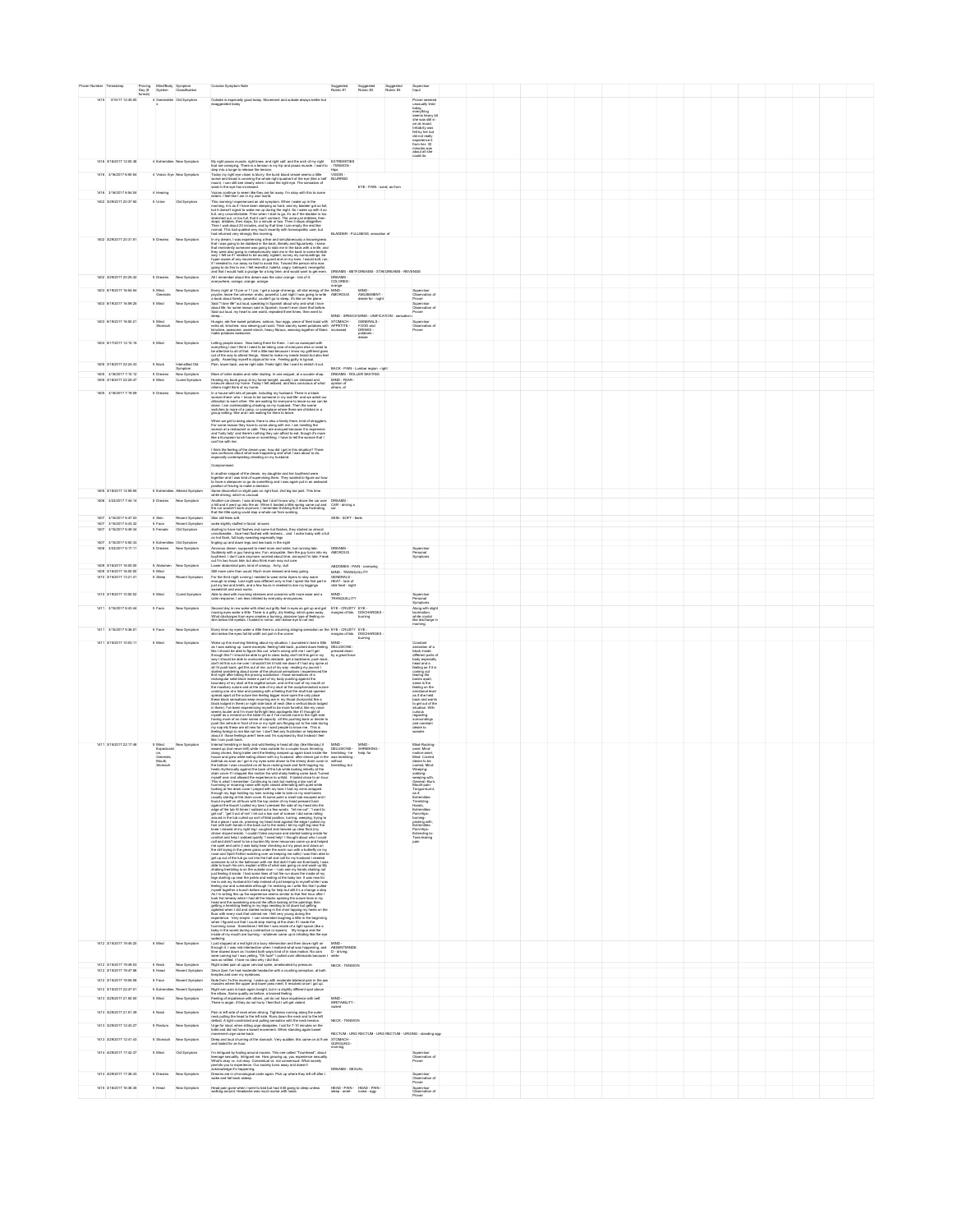| Prover Number Timestamp |                                                    |                  | Proving Mind/Body Symptom<br>Day (# System Classification format) | Concise Symptom Note                                                                                                                                                                                                                       | Suppasted<br>Rubric #1                                                                                                                              | Suggested Suggested Supervisor<br>Rubric #2 Rubric #3 Input      |       |                                                                 |  |  |  |  |  |  |
|-------------------------|----------------------------------------------------|------------------|-------------------------------------------------------------------|--------------------------------------------------------------------------------------------------------------------------------------------------------------------------------------------------------------------------------------------|-----------------------------------------------------------------------------------------------------------------------------------------------------|------------------------------------------------------------------|-------|-----------------------------------------------------------------|--|--|--|--|--|--|
|                         | 1415 3/16/2017 16:11:18                            | 5 Mind           | New Symptom                                                       | in a below to the symbolic state of the proposition of the symbolic state of the control of the symbol control of the symbolic state of the symbolic state of the symbol control of the symbol control of the symbol control               |                                                                                                                                                     |                                                                  |       | Supervisor<br>Observation of                                    |  |  |  |  |  |  |
|                         |                                                    |                  |                                                                   |                                                                                                                                                                                                                                            |                                                                                                                                                     |                                                                  |       |                                                                 |  |  |  |  |  |  |
|                         |                                                    |                  |                                                                   |                                                                                                                                                                                                                                            |                                                                                                                                                     |                                                                  |       |                                                                 |  |  |  |  |  |  |
|                         |                                                    |                  |                                                                   |                                                                                                                                                                                                                                            |                                                                                                                                                     |                                                                  |       |                                                                 |  |  |  |  |  |  |
|                         |                                                    |                  |                                                                   |                                                                                                                                                                                                                                            |                                                                                                                                                     |                                                                  |       |                                                                 |  |  |  |  |  |  |
|                         | 1415 3/16/2017 16:36:48                            | 5 Mind           | New Symptom                                                       | Kept leaving my phone leaving places and normally don't do that. Kept<br>saying where is my phone, where is my purse but not like this.                                                                                                    |                                                                                                                                                     |                                                                  |       |                                                                 |  |  |  |  |  |  |
|                         |                                                    |                  |                                                                   |                                                                                                                                                                                                                                            |                                                                                                                                                     |                                                                  |       | Supervisor<br>Observation of<br>Preser                          |  |  |  |  |  |  |
|                         |                                                    |                  |                                                                   |                                                                                                                                                                                                                                            | MIND -<br>MEMORY -<br>weakness of<br>memory<br>objects; for<br>where he has<br>put                                                                  |                                                                  |       |                                                                 |  |  |  |  |  |  |
|                         | 1415 3/16/2017 16:32:35                            | 5 Mind           | New Symptom                                                       |                                                                                                                                                                                                                                            | MND -<br>COSTINATE                                                                                                                                  |                                                                  |       |                                                                 |  |  |  |  |  |  |
|                         | 1415 3/16/2017 16:55:17                            | 5 Mind           | Altered Symptom                                                   |                                                                                                                                                                                                                                            |                                                                                                                                                     |                                                                  |       |                                                                 |  |  |  |  |  |  |
|                         |                                                    |                  |                                                                   |                                                                                                                                                                                                                                            |                                                                                                                                                     | desire to please                                                 |       |                                                                 |  |  |  |  |  |  |
|                         | 1415 3/16/2017 16:52:11                            |                  | 5 Generals New Symptom                                            |                                                                                                                                                                                                                                            |                                                                                                                                                     |                                                                  |       |                                                                 |  |  |  |  |  |  |
|                         |                                                    |                  |                                                                   |                                                                                                                                                                                                                                            |                                                                                                                                                     |                                                                  |       |                                                                 |  |  |  |  |  |  |
|                         |                                                    |                  |                                                                   |                                                                                                                                                                                                                                            |                                                                                                                                                     |                                                                  |       |                                                                 |  |  |  |  |  |  |
|                         | 1415 3/16/2017 16:59:25                            | 5 Teeth          | New Symptom                                                       |                                                                                                                                                                                                                                            |                                                                                                                                                     |                                                                  |       |                                                                 |  |  |  |  |  |  |
|                         |                                                    |                  |                                                                   |                                                                                                                                                                                                                                            |                                                                                                                                                     |                                                                  |       |                                                                 |  |  |  |  |  |  |
|                         |                                                    |                  |                                                                   | was aroundly a truly from the out-off their same temper in consense.<br>Channing path at right. Not sure if i doll it as itsen. This may be keeping $T\to\to +\infty$<br>(material planet) and their same in the same of the same with th  |                                                                                                                                                     |                                                                  |       |                                                                 |  |  |  |  |  |  |
|                         | 1415 3/16/2017 16:41:13                            |                  | 5 Female New Symptom                                              | I according is the same hell more than normal                                                                                                                                                                                              |                                                                                                                                                     |                                                                  |       | Supervisor<br>Observation of<br>Prover                          |  |  |  |  |  |  |
|                         | 1416 3/17/2017 6:45:09                             | 5 Back           | New Symptom                                                       | When I woke up today, at 6:35 am, I felt this electrical sensation going up BACK - and down my spine. It felt tingly and dynamic. There was a sense of a kind $\frac{\text{SHOCKS}}{\text{stideric-like}}$                                 |                                                                                                                                                     |                                                                  |       |                                                                 |  |  |  |  |  |  |
|                         |                                                    |                  |                                                                   |                                                                                                                                                                                                                                            | electric-like<br>Spine; along                                                                                                                       |                                                                  |       |                                                                 |  |  |  |  |  |  |
|                         | 1416 3/17/2017 15:58:28                            |                  | 5 Stomach Old Symptom                                             | My hunger is increased today. I want to eat eggs, fish, and proteins.                                                                                                                                                                      | SPINERALS - GENERALS - GENERALS -<br>FOOD and FOOD and FOOD and FOOD and FOOD and FOOD and - DRINKS - meat<br>- desire - desire - desire - desire - |                                                                  |       |                                                                 |  |  |  |  |  |  |
|                         | 1416 3/17/2017 15:56:30                            |                  | 5 Dreams Old Symptom                                              |                                                                                                                                                                                                                                            | desire                                                                                                                                              |                                                                  |       |                                                                 |  |  |  |  |  |  |
|                         |                                                    |                  |                                                                   | My pather noted that boday, the fifth day of the proving, that I seemed to be<br>a case of the state of the special section of Albedon largely for the<br>gas and the state of the special section of Albedon largely to regard wit        |                                                                                                                                                     |                                                                  |       |                                                                 |  |  |  |  |  |  |
|                         | 1416 3/17/2017 6:38:48                             | 5 Mind           | Cured Symptom                                                     |                                                                                                                                                                                                                                            |                                                                                                                                                     |                                                                  |       |                                                                 |  |  |  |  |  |  |
|                         |                                                    |                  |                                                                   |                                                                                                                                                                                                                                            |                                                                                                                                                     |                                                                  |       |                                                                 |  |  |  |  |  |  |
|                         | 1416 3/17/2017 16:10:30<br>1416 3/17/2017 15:50:21 | 5 Mind<br>5 Mind | New Symptom<br>New Symptom                                        | I am feeling calm and expansive. I haven't felt this way in a very long time. I MIND - have felt chronically initiable for so many years.                                                                                                  |                                                                                                                                                     |                                                                  |       |                                                                 |  |  |  |  |  |  |
|                         |                                                    |                  |                                                                   |                                                                                                                                                                                                                                            |                                                                                                                                                     |                                                                  |       |                                                                 |  |  |  |  |  |  |
|                         | 1416 3/17/2017 6:41:39                             | 5 Mind           | Cured Symptom                                                     |                                                                                                                                                                                                                                            |                                                                                                                                                     |                                                                  |       |                                                                 |  |  |  |  |  |  |
|                         |                                                    |                  |                                                                   |                                                                                                                                                                                                                                            | SUSPICIOUS<br>enemy:<br>considering<br>everybody his                                                                                                |                                                                  |       |                                                                 |  |  |  |  |  |  |
|                         | 1416 3/17/2017 15:52:55                            |                  | 5 Teeth New Symptom                                               | Takio felt shocks or electrical sensations in my teeth; especially, my upper TEETH -<br>right teeth and my tongue felt thick again today upon awakening. [910CKS]<br>electric                                                              |                                                                                                                                                     | MOUTH -<br>THICK:<br>sensation as if                             |       |                                                                 |  |  |  |  |  |  |
|                         | 1416 3/17/2017 6:45:09                             | 5 Eye            |                                                                   |                                                                                                                                                                                                                                            |                                                                                                                                                     | sensures.<br>Tongue w                                            |       |                                                                 |  |  |  |  |  |  |
|                         | 1402 4/1/2017 8:11:46                              |                  | 6 Dreams Old Symptom                                              |                                                                                                                                                                                                                                            |                                                                                                                                                     |                                                                  |       |                                                                 |  |  |  |  |  |  |
|                         |                                                    |                  |                                                                   |                                                                                                                                                                                                                                            |                                                                                                                                                     |                                                                  |       |                                                                 |  |  |  |  |  |  |
|                         |                                                    |                  |                                                                   |                                                                                                                                                                                                                                            |                                                                                                                                                     |                                                                  |       |                                                                 |  |  |  |  |  |  |
|                         |                                                    |                  |                                                                   |                                                                                                                                                                                                                                            |                                                                                                                                                     |                                                                  |       |                                                                 |  |  |  |  |  |  |
|                         |                                                    |                  |                                                                   | The induction of the state of the state of the state of the state of the state of the state of the state of the state of the state of the state of the state of the state of the state of the state of the state of the state              |                                                                                                                                                     |                                                                  |       |                                                                 |  |  |  |  |  |  |
|                         |                                                    |                  |                                                                   |                                                                                                                                                                                                                                            |                                                                                                                                                     |                                                                  |       |                                                                 |  |  |  |  |  |  |
|                         |                                                    |                  |                                                                   |                                                                                                                                                                                                                                            |                                                                                                                                                     |                                                                  |       |                                                                 |  |  |  |  |  |  |
|                         |                                                    |                  |                                                                   |                                                                                                                                                                                                                                            |                                                                                                                                                     |                                                                  |       |                                                                 |  |  |  |  |  |  |
|                         |                                                    |                  |                                                                   |                                                                                                                                                                                                                                            |                                                                                                                                                     |                                                                  |       |                                                                 |  |  |  |  |  |  |
|                         |                                                    |                  |                                                                   |                                                                                                                                                                                                                                            |                                                                                                                                                     |                                                                  |       |                                                                 |  |  |  |  |  |  |
|                         |                                                    |                  |                                                                   | hard for a clear field of the surface material constructions . They was red<br>graduated the construction of the surface of the surface of the surface of the surface of the surface of the surface<br>graduated in the surface of         |                                                                                                                                                     |                                                                  |       |                                                                 |  |  |  |  |  |  |
|                         | 1404 3/16/2017 9:01:51                             |                  | 6 Abdomen New Symptom                                             | -<br>Umbilicus has been itching the last few days. More pronounced in shower<br>today so that I remembered to bring it to my awareness. Almost raw feeling.<br>Almost as if something coming out that's bling.                             |                                                                                                                                                     |                                                                  |       |                                                                 |  |  |  |  |  |  |
|                         | 1404 5/17/2017 12:10:59                            |                  | 6 Abdomen Old Symptom                                             |                                                                                                                                                                                                                                            |                                                                                                                                                     |                                                                  |       |                                                                 |  |  |  |  |  |  |
|                         | 1404 3/16/2017 8:59:51                             |                  | 6 Dreams New Symptom                                              | This morning, itching in my umbilicus. Haven't had that in a long time. We should call it returning old symptoms. It's been itching a little bit. Really noticed it in the hot shower.                                                     | ABDOMEN - ITCHING - Umblicus                                                                                                                        |                                                                  |       |                                                                 |  |  |  |  |  |  |
|                         |                                                    |                  |                                                                   | motood in the hol shower.<br>The automobility considers the approved that was minis.<br>Someone sales are not boying a \$777 coord that has a kissing Hally<br>Someone sales and the same of the sales and the sales of the sales<br>de    |                                                                                                                                                     |                                                                  |       |                                                                 |  |  |  |  |  |  |
|                         |                                                    |                  |                                                                   |                                                                                                                                                                                                                                            |                                                                                                                                                     |                                                                  |       |                                                                 |  |  |  |  |  |  |
|                         |                                                    |                  |                                                                   |                                                                                                                                                                                                                                            |                                                                                                                                                     |                                                                  |       |                                                                 |  |  |  |  |  |  |
|                         |                                                    |                  |                                                                   |                                                                                                                                                                                                                                            |                                                                                                                                                     |                                                                  |       |                                                                 |  |  |  |  |  |  |
|                         |                                                    |                  |                                                                   |                                                                                                                                                                                                                                            |                                                                                                                                                     |                                                                  |       |                                                                 |  |  |  |  |  |  |
|                         |                                                    |                  |                                                                   |                                                                                                                                                                                                                                            |                                                                                                                                                     |                                                                  |       |                                                                 |  |  |  |  |  |  |
|                         |                                                    |                  |                                                                   | oppositions and the deviated interval and the state of the state of the state of the state of the state of the state of the state of the state of the state of the state of the state of the state of the state of the state               |                                                                                                                                                     |                                                                  |       |                                                                 |  |  |  |  |  |  |
|                         | 1404 5/17/2017 12:15:00                            | 6 Mind           | New Symptom                                                       |                                                                                                                                                                                                                                            |                                                                                                                                                     |                                                                  |       | DREAMS - FAMI DREAMS - FATH MIND - ESTRANGED - family; from his |  |  |  |  |  |  |
|                         |                                                    |                  |                                                                   | years ago I otowa or consecuence with the term of the carriers of Asia I start incorporation of the paid of the paid of otomatic product of sales of consecuence of sales of consecuence of sales of consecuence of sales of c             |                                                                                                                                                     |                                                                  |       |                                                                 |  |  |  |  |  |  |
|                         | 1404 5/17/2017 12:12:56                            | 6 Mind           | Recent Symptom                                                    | Prover is in the midst of hosting a huge event through one of her jobs. Lots of deadlines, work left to be done, marketing, communications. Crunch time.                                                                                   |                                                                                                                                                     |                                                                  |       | Supervisor<br>Observation of                                    |  |  |  |  |  |  |
|                         | 1405 3/19/2017 12:07:26                            |                  | 6 Urethra Intersified Old<br>Symptom                              | Lead up to a big event.                                                                                                                                                                                                                    |                                                                                                                                                     |                                                                  |       |                                                                 |  |  |  |  |  |  |
|                         |                                                    |                  |                                                                   |                                                                                                                                                                                                                                            |                                                                                                                                                     |                                                                  |       |                                                                 |  |  |  |  |  |  |
|                         | 1405 3/19/2017 20:03:17                            |                  | 6 Extremities New Symptom                                         | Lead by the spacetime of the probability that there is a state of the first that the spacetime of the spacetime of the spacetime of the spacetime of the spacetime of the spacetime of the spacetime of the spacetime of the               |                                                                                                                                                     |                                                                  |       |                                                                 |  |  |  |  |  |  |
|                         | 1405 3/19/2017 8:58:31                             |                  | 6 Generals Intersified Old<br>Symptom                             |                                                                                                                                                                                                                                            | STOMACH -                                                                                                                                           |                                                                  |       |                                                                 |  |  |  |  |  |  |
|                         | 1405 3/19/2017 13:16:12                            | 6 Mind           | New Symptom                                                       |                                                                                                                                                                                                                                            |                                                                                                                                                     |                                                                  |       |                                                                 |  |  |  |  |  |  |
|                         |                                                    |                  |                                                                   |                                                                                                                                                                                                                                            |                                                                                                                                                     |                                                                  |       |                                                                 |  |  |  |  |  |  |
|                         |                                                    |                  |                                                                   |                                                                                                                                                                                                                                            |                                                                                                                                                     |                                                                  |       |                                                                 |  |  |  |  |  |  |
|                         |                                                    |                  |                                                                   |                                                                                                                                                                                                                                            |                                                                                                                                                     |                                                                  |       |                                                                 |  |  |  |  |  |  |
|                         |                                                    |                  |                                                                   |                                                                                                                                                                                                                                            |                                                                                                                                                     |                                                                  |       |                                                                 |  |  |  |  |  |  |
|                         |                                                    |                  |                                                                   |                                                                                                                                                                                                                                            |                                                                                                                                                     |                                                                  |       |                                                                 |  |  |  |  |  |  |
|                         |                                                    |                  |                                                                   |                                                                                                                                                                                                                                            |                                                                                                                                                     |                                                                  |       |                                                                 |  |  |  |  |  |  |
|                         |                                                    |                  |                                                                   | worked up about it. But reality, we're altimp in the seals, perfectly sale, and worked up about it was can be<br>we're fine. I guess that's the scul, or spirit of ourselves alting there. If we<br>can touch back and forth between       |                                                                                                                                                     |                                                                  |       |                                                                 |  |  |  |  |  |  |
|                         | 1406 3/23/2017 7:46:24                             |                  | 6 Extremities New Symptom                                         | Right foot, the toe next to the big toe. At the base of my toe it feels swollen and is tender to walk on. Pain level it a 2. No emotions about it.                                                                                         |                                                                                                                                                     |                                                                  |       |                                                                 |  |  |  |  |  |  |
|                         | 1407 3/16/2017 8:45:40                             |                  | 6 Vision New Symptom                                              | Woke with right eyeld swollen and red on lid, itchy and now entire eye is EYE - TCH PO EYE - TCHING EYE - feeling swollen and itchy Is visibly red and inflamed. DISCOLORATI BUELLING -                                                    |                                                                                                                                                     |                                                                  |       |                                                                 |  |  |  |  |  |  |
|                         | 1407 3/18/2017 7:10:50                             |                  | 6 Head Recent Symptom                                             |                                                                                                                                                                                                                                            | ON - red                                                                                                                                            |                                                                  | right |                                                                 |  |  |  |  |  |  |
|                         | 1407 3/16/2017 8:37:28<br>1407 3/16/2017 8:40:38   | 6 Mind           | Cured Symptom<br>6 Extremities Altered Symptom                    | Neck pain started at about 7 pm again Then became a headlache again,<br>same pattern on the right, from occipatio right eye.<br>Still feel like my mood is positive, where it was darker and heavier before. MIND - POSITIVENESS           |                                                                                                                                                     |                                                                  |       |                                                                 |  |  |  |  |  |  |
|                         |                                                    |                  |                                                                   | $\mathbb{E}$ Bithel Me are most to positive, where it was darked and heaven better.<br>Right arm, which provided by proving was very sone and achy, then became<br>much improved with this substance and ac of yesterday about 12.30pm<br> |                                                                                                                                                     |                                                                  |       |                                                                 |  |  |  |  |  |  |
|                         |                                                    |                  |                                                                   |                                                                                                                                                                                                                                            |                                                                                                                                                     |                                                                  |       |                                                                 |  |  |  |  |  |  |
|                         | 1407 3/16/2017 8:44:26                             | 6 Head,<br>Neck  | Recent Symptom                                                    | way<br>Neck pain started yesterday at 2:30, very tight at top of neck ( seemed like<br>my atlas was tiying to move cut of alignment) very very painful , gripping<br>and intense. Ibalishng into jave pain and a head ache on the ri       |                                                                                                                                                     |                                                                  |       |                                                                 |  |  |  |  |  |  |
|                         |                                                    |                  |                                                                   |                                                                                                                                                                                                                                            |                                                                                                                                                     |                                                                  |       |                                                                 |  |  |  |  |  |  |
|                         |                                                    |                  |                                                                   | woke today with a shadow of the same tension, not painful, in the path or                                                                                                                                                                  |                                                                                                                                                     |                                                                  |       |                                                                 |  |  |  |  |  |  |
|                         | 1408 3/22/2017 20:43:49                            | 6 Urine          | Altered Symptom                                                   | Urination at might, only once instead of two to three times per night. Part is BLADDER - SLEEP -                                                                                                                                           |                                                                                                                                                     |                                                                  |       | Observation of                                                  |  |  |  |  |  |  |
|                         | 1408 3/22/2017 20:43:13                            |                  | 6 Dreams New Symptom                                              |                                                                                                                                                                                                                                            | urging to urinate urinate; with<br>- night desire to                                                                                                |                                                                  |       |                                                                 |  |  |  |  |  |  |
|                         |                                                    |                  |                                                                   |                                                                                                                                                                                                                                            |                                                                                                                                                     | MND -<br>RESERVED                                                |       |                                                                 |  |  |  |  |  |  |
|                         |                                                    |                  |                                                                   | There are about her wormen alting amount less of three round babies that we $\Box \text{PGL}(2n)$ . The state of the state of the state of the state of the state of the state of the state of the state of the state of the state of      |                                                                                                                                                     |                                                                  |       |                                                                 |  |  |  |  |  |  |
|                         |                                                    |                  |                                                                   |                                                                                                                                                                                                                                            |                                                                                                                                                     |                                                                  |       |                                                                 |  |  |  |  |  |  |
|                         |                                                    |                  |                                                                   | Sometra uncertain, as owner up to the first predict resolution. The<br>reveals in the first control of the property between the simulation<br>(a) and control of the group, but all all distinguishing but reduced<br>to the involved      |                                                                                                                                                     |                                                                  |       |                                                                 |  |  |  |  |  |  |
|                         | 1408 3/22/2017 11:16:16                            | 6 Mind           | New Symptom                                                       |                                                                                                                                                                                                                                            |                                                                                                                                                     | MND - FEAR -                                                     |       |                                                                 |  |  |  |  |  |  |
|                         |                                                    |                  |                                                                   | , to construct mean using \$100 to 100 m 200 m 200 m 200 m 200 m 200 m 200 m 200 m 200 m 200 m 200 m 200 m 200 m 200 m 200 m 200 m 200 m 200 m 200 m 200 m 200 m 200 m 200 m 200 m 200 m 200 m 200 m 200 m 200 m 200 m 200 m 2             |                                                                                                                                                     |                                                                  |       |                                                                 |  |  |  |  |  |  |
|                         |                                                    |                  |                                                                   |                                                                                                                                                                                                                                            |                                                                                                                                                     |                                                                  |       |                                                                 |  |  |  |  |  |  |
|                         | 1408 3/23/2017 8:46:53                             | 6 Mind           | Altered Symptom                                                   | on guard.                                                                                                                                                                                                                                  |                                                                                                                                                     |                                                                  |       |                                                                 |  |  |  |  |  |  |
|                         |                                                    |                  |                                                                   | to space.<br>Usually mixe are hidden and I don't notice there is one there until 1 find it in MND-<br>Usually mixe I field Na the pare there, going to show themselves to me, ALMENTS mixe<br>only the first part normally do I don        |                                                                                                                                                     |                                                                  |       | Supervisor<br>Observation of<br>Prover                          |  |  |  |  |  |  |
|                         |                                                    |                  |                                                                   | come out at me. Speed, be on top of me                                                                                                                                                                                                     |                                                                                                                                                     |                                                                  |       |                                                                 |  |  |  |  |  |  |
|                         | 1408 3/24/2017 14:27:58                            | 6 Mind           | New Symptom                                                       |                                                                                                                                                                                                                                            |                                                                                                                                                     |                                                                  |       | Supervisor<br>Personal<br>Symptoms                              |  |  |  |  |  |  |
|                         |                                                    |                  |                                                                   | Supervisor: Initiable, you are not paying attention! We had a plan, it was<br>welly incorrelated for you to change it because it well tout of thy weap to hable. IRRITABILITY<br>My intensity is tingering. The more I think about         |                                                                                                                                                     |                                                                  |       |                                                                 |  |  |  |  |  |  |
|                         | 1408 3/22/2017 20:11:56                            | 6 Mind           | New Symptom                                                       |                                                                                                                                                                                                                                            |                                                                                                                                                     |                                                                  |       |                                                                 |  |  |  |  |  |  |
|                         |                                                    |                  |                                                                   | I move around some appointments to get another client in, and they last-MND -<br>minute changed the plan a bit, and I got super initiated with the pennon How you change the plan a bit and got<br>dare you change the plan after we       |                                                                                                                                                     |                                                                  |       | Supervisor<br>Personal<br>Symptoms                              |  |  |  |  |  |  |
|                         | 1409 3/17/2017 20:15:00                            |                  | 6 General Old Symptom                                             |                                                                                                                                                                                                                                            |                                                                                                                                                     |                                                                  |       |                                                                 |  |  |  |  |  |  |
|                         | 1409 3/17/2017 20:15:00                            |                  | 6 Mind Old Symptom                                                | Chronic aches and pairs have been gone. Stiffness I usually have has been GENERALS - gone for about a week. The stiffness is returning.<br>Tense, rigidity, and irritability that I usually have has been gone but is<br>returning.        |                                                                                                                                                     |                                                                  |       |                                                                 |  |  |  |  |  |  |
|                         | 1409 3/17/2017 20:15:00                            |                  | 6 General Cured Symptom                                           | Usually muscle pain has been gone but is now returning                                                                                                                                                                                     | MIND - TENSIONMIND - OBSTIN/ MIND - IRRITABILITY                                                                                                    |                                                                  |       |                                                                 |  |  |  |  |  |  |
|                         | 1409 3/17/2017 20:15:00<br>1410 3/19/2017 10:47:47 | 6 Head           | Cured Symptom<br>6 Female Altered Symptom                         | No headaches but they are returning<br>Increased sexual energy.                                                                                                                                                                            |                                                                                                                                                     |                                                                  |       |                                                                 |  |  |  |  |  |  |
|                         | 1410 3/19/2017 10:46:38                            | 6 Mind           |                                                                   | Cured Symptom I feel empowered. I feel buoyant. I feel creative.                                                                                                                                                                           |                                                                                                                                                     | Personal<br>FEMALE GENITALIA/SEX - SEXUAL DESIRE - incr Symptoms |       |                                                                 |  |  |  |  |  |  |
|                         |                                                    |                  |                                                                   |                                                                                                                                                                                                                                            | MND-<br>ACTMTY-<br>desires activity                                                                                                                 |                                                                  |       | Supervisor<br>Observation of<br>Prover                          |  |  |  |  |  |  |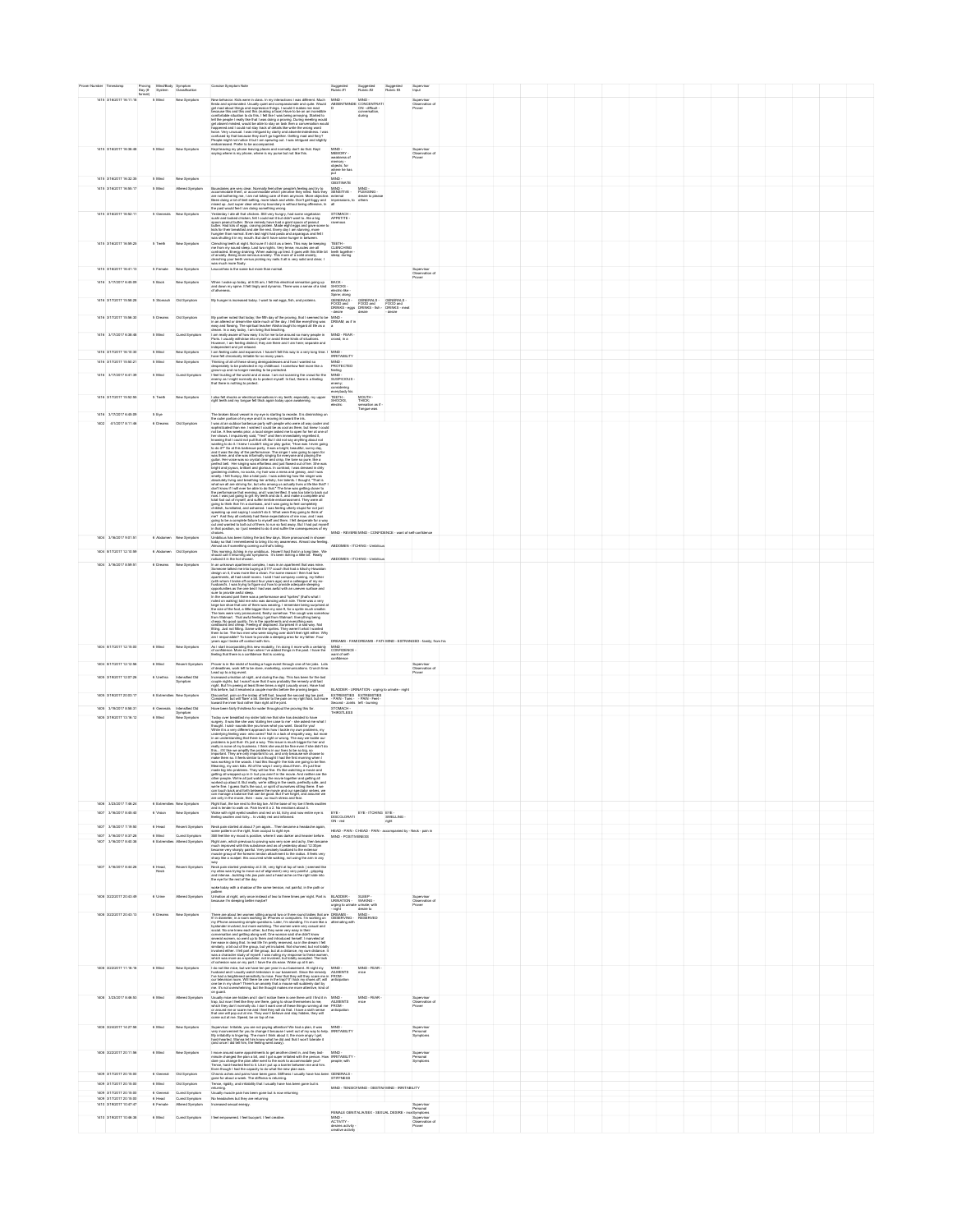| Prover Number Timestamp Proving Mind/Body Symptom<br>Day (# System Classification |           |                                                              | Concise Symptom Note                                                                                                                                                                                                                                                                                                                                                                                                                                                                                                                                                                                                                                                                                                     | Supposted Supposted Supposted Supervisor<br>Rubric #1 Rubric #2 Rubric #3 Input            |                         |                                                                 |  |  |  |  |  |  |  |  |
|-----------------------------------------------------------------------------------|-----------|--------------------------------------------------------------|--------------------------------------------------------------------------------------------------------------------------------------------------------------------------------------------------------------------------------------------------------------------------------------------------------------------------------------------------------------------------------------------------------------------------------------------------------------------------------------------------------------------------------------------------------------------------------------------------------------------------------------------------------------------------------------------------------------------------|--------------------------------------------------------------------------------------------|-------------------------|-----------------------------------------------------------------|--|--|--|--|--|--|--|--|
| 1411 3/16/2017 16:00:42                                                           |           | 6 Dreams New Symptom                                         | A based<br>of states strength in Model in Models Park was able to the Silver of Silver and Silver and<br>$\alpha$ . Of the Silver of Silver and Silver and Silver and<br>$\alpha$ and Silver and Silver and Silver and Silver and Silver and Si                                                                                                                                                                                                                                                                                                                                                                                                                                                                          |                                                                                            | DREAMS-                 |                                                                 |  |  |  |  |  |  |  |  |
|                                                                                   |           |                                                              |                                                                                                                                                                                                                                                                                                                                                                                                                                                                                                                                                                                                                                                                                                                          |                                                                                            |                         |                                                                 |  |  |  |  |  |  |  |  |
|                                                                                   |           |                                                              |                                                                                                                                                                                                                                                                                                                                                                                                                                                                                                                                                                                                                                                                                                                          |                                                                                            |                         |                                                                 |  |  |  |  |  |  |  |  |
| 1411 STRONT 160204                                                                | 6 Mind    | New Symptom                                                  | coming : Tele anticion and tension go this diam.<br>When I woke the second time this morning it was with the feeling I had a MAND - MAND - What I wise the second time this morning it was with a different almost linkeness. (DE                                                                                                                                                                                                                                                                                                                                                                                                                                                                                        |                                                                                            |                         |                                                                 |  |  |  |  |  |  |  |  |
| 1411 3/16/2017 16:03:43<br>1411 3/16/2017 16:06:41                                |           | 6 Mind New Symptom<br>6 Stomach New Symptom                  | Feeling of bubbling up creative energy like it wanted to burst out this moming. I had to be occupied. Very cheerful. Westford with only one with on my matching to work on my welcome with the bosse, wanting to go to the gar                                                                                                                                                                                                                                                                                                                                                                                                                                                                                           | MND-<br>TEMERITY                                                                           |                         |                                                                 |  |  |  |  |  |  |  |  |
| 1411 3/16/2017 16:09:44                                                           |           | 6 Urethra New Symptom                                        | warring acip to the special forest abdomen beginning early afferences.<br>STOMACH - Stoward and the state and feed feel gigitt, and a swiny slightly off - COMPLANTS<br>blakens feeling in head began at same tme<br>and a swiny sli                                                                                                                                                                                                                                                                                                                                                                                                                                                                                     |                                                                                            |                         |                                                                 |  |  |  |  |  |  |  |  |
| 1412 3/16/2017 8:00:23<br>1412 3/18/2017 12:25:42                                 |           | 6 Abdomen New Symptom<br>6 Face New Symptom                  | Eve had a feeling like mild tinging in unsthra and surrounding tissue URETHRA<br>concomblest with the urge to unitality when I don't actually need to go a few TINGLING<br>times today. If a intermittent not constant.<br>Moderate                                                                                                                                                                                                                                                                                                                                                                                                                                                                                      | ABDOMEN - PAIN - cramping                                                                  |                         |                                                                 |  |  |  |  |  |  |  |  |
| 1412 3/16/2017 8:02:09                                                            |           | 6 Stool New Symptom                                          | Moderate campung in lower Main attended in the<br>order of the campus control of the campus in the campus campus in the<br>state of the campus of the campus in the campus of the campus of the<br>state of the campus of the campus o                                                                                                                                                                                                                                                                                                                                                                                                                                                                                   |                                                                                            |                         |                                                                 |  |  |  |  |  |  |  |  |
| 1412 3/16/2017 8:11:12<br>1412 3/16/2017 7:58:26                                  |           | 6 Urine Old Symptom<br>6 Dragons - New Rumstree              | Urine was acrid. Burning of perineum while urine passed. No sensation afterwards while wiping.                                                                                                                                                                                                                                                                                                                                                                                                                                                                                                                                                                                                                           | URINE - ACRID                                                                              |                         |                                                                 |  |  |  |  |  |  |  |  |
|                                                                                   |           |                                                              | affects what we have a contrige in fourth for case and a mest disc realization of the state of the state of the case of the state of the state of the state of the state of the state of the state of the state of the state                                                                                                                                                                                                                                                                                                                                                                                                                                                                                             |                                                                                            |                         |                                                                 |  |  |  |  |  |  |  |  |
|                                                                                   |           |                                                              | Inside my house there was a new dishwasher going in, just completed. But<br>It had been done wrong and I could see that the dishwasher was new but<br>the brackets and housing behind it was old and disgusting and there was a<br>near<br>was open all the way down to the basement. I was frustrated and worn out. I<br>thought, "How does this keep happening to us? How is this my life?" I falt                                                                                                                                                                                                                                                                                                                     |                                                                                            |                         |                                                                 |  |  |  |  |  |  |  |  |
| 1412 3/16/2017 7:50:08                                                            |           | 6 Dreams New Symptom                                         | disgusted and worn down.                                                                                                                                                                                                                                                                                                                                                                                                                                                                                                                                                                                                                                                                                                 |                                                                                            |                         |                                                                 |  |  |  |  |  |  |  |  |
|                                                                                   |           |                                                              | Inside her parent's' house there was a wedding rehearsal going on. One of the states was going married. These were dolless has you use to move<br>the calculation was going married. These were dolless like you use to move<br>on                                                                                                                                                                                                                                                                                                                                                                                                                                                                                       |                                                                                            |                         |                                                                 |  |  |  |  |  |  |  |  |
|                                                                                   |           |                                                              | all the proposition of the first control of the first particle boxes with my described to the control of the control of the control of the control of the control of the control of the control of the control of the control<br>-reverse no rest, sum work crossest to heir summer implie govoest lab. I am scaleed o<br>dogs screamehal and I waten't totally relieved but I knew it was a better<br>societies than fighting a wolf. The dog did not attack us and                                                                                                                                                                                                                                                     |                                                                                            |                         |                                                                 |  |  |  |  |  |  |  |  |
|                                                                                   |           |                                                              | I wolke up with my heart totally pounding but felt very relieved I had dreamt.<br>There was also a feeling of "Why am I dreaming about wolves again?"<br>There was definitely a sense of, "Oh, this again," even though I'm not sur                                                                                                                                                                                                                                                                                                                                                                                                                                                                                      |                                                                                            |                         |                                                                 |  |  |  |  |  |  |  |  |
| 1413 3/30/2017 12:21:31<br>1415 3/17/2017 17:08:00                                |           | 6 Stomach Old Symptom<br>6 Mind Recent Symptom               | Loud rumbling in stomach again from 9 am-10 pm.<br>The prover was really giddy and laughing a lot today like she was on the first and second day of the proving.                                                                                                                                                                                                                                                                                                                                                                                                                                                                                                                                                         | STOMACH - RUMBLING<br>MND -<br>CHEERFUL -<br>foolsh and                                    |                         | Supervisor<br>Observation of<br>Prover                          |  |  |  |  |  |  |  |  |
| 1415 3/17/2017 15:56:21                                                           | 6 Mind    | Recent Symptom                                               | Scattered, walking out the library and forgetting a book. Forgetting to check. Metal-<br>$R$ out Henry down at least four times also that is found in have it. Sechnic Check (ME) - FEAR-<br>(Agencially pride manage in loss calib<br>When<br>the control of the parameter and the control of the parameter and the<br>scalar control of the control of the control of the control of the<br>scalar control of the control of the control of the control of the<br>scalar contr<br>incopacitating me. I thought I could push an assessment grapping me and<br>incopacitating me. I thought I could push my hazard tutton and going to the<br>dich instead of creating into screating. "Do you really have welch the car |                                                                                            |                         |                                                                 |  |  |  |  |  |  |  |  |
| 1415 3/17/2017 16:34:49 6 Mind Intersified Old<br>Symptom Symptom                 |           |                                                              | Excited, Picked fingernalis today, used to pick them, Feel out of sorts, absent MIND -                                                                                                                                                                                                                                                                                                                                                                                                                                                                                                                                                                                                                                   | <b>GESTURES,</b><br>GESTURES, Association<br>makes - fingers absent<br>mindedness;<br>with | MND-<br>ANXIETY-        |                                                                 |  |  |  |  |  |  |  |  |
| 1415 3/17/2017 15:58:31<br>1415 3/17/2017 16:34:49                                | 6 Mind    | <b>Intersified Old</b><br>Symptom                            | 6 Mind Recent Symptom Back to lo toguicious self. Getting more giddy again just like Monday and MIND - MIND - MIND - scattered. Kind of a adveratine like.                                                                                                                                                                                                                                                                                                                                                                                                                                                                                                                                                               |                                                                                            | lish, and               |                                                                 |  |  |  |  |  |  |  |  |
| 1415 3/17/2017 5:35:28                                                            |           | 6 Chest, New Symptom<br>Neck                                 | Fundamental property and the specifical Australian Internal Matter and Michigan Concerns (ACASSIC). CONCERNATION (We are also that the specifical concerns of the specifical concerns of the specifical concerns of the speci<br>I woke up at 2 am and 4 am with my neck and upper cheat scaled with<br>sweat, no where else. I have had night sweats before but usually they<br>endend to my face and fartne down my cheat. This was only my throat and<br>upper cheat,                                                                                                                                                                                                                                                 | PERSPIRATION NECK - PERSPII CHEST - PERSPIRATION - night - sleep                           |                         |                                                                 |  |  |  |  |  |  |  |  |
| 1415 3/17/2017 16:24:30<br>1415 3/17/2017 16:37:00                                |           | 6 Chest, New Symptom<br>Neck                                 | Perspiring at neck, during sleep. Happened twice last night. Odd because never this are. Nowhere else on body<br>6 Sleep Recent Symptom Not getting as rested as I should because teeth are clenched.                                                                                                                                                                                                                                                                                                                                                                                                                                                                                                                    | PERSPIRATION NECK - PERSPIRATION<br>TEETH -<br>CLENCHING                                   |                         |                                                                 |  |  |  |  |  |  |  |  |
| 1415 3/17/2017 13:57:23                                                           | 6 Eye     | Old Symptom                                                  | My eyes, kept blinking and trying to close today while I was driving. My left and the cycle winded to close more than my right. This is a symptom I have had 1<br>and 2 years ago.<br>Pre dream. Coing to a pany brings the basis is                                                                                                                                                                                                                                                                                                                                                                                                                                                                                     | teeth together<br>sleep; during                                                            |                         |                                                                 |  |  |  |  |  |  |  |  |
| 1415 3/17/2017 16:12:18                                                           |           | 6 Dreams Recent Symptom                                      | always strategies before party<br>$\label{eq:2} \begin{split} &\text{Supp}(\mathcal{H}) = \text{Supp}(\mathcal{H}) = \text{Supp}(\mathcal{H}) = \text{Supp}(\mathcal{H}) = \text{Supp}(\mathcal{H}) = \text{Supp}(\mathcal{H}) = \text{Supp}(\mathcal{H}) = \text{Supp}(\mathcal{H}) = \text{Supp}(\mathcal{H}) = \text{Supp}(\mathcal{H}) = \text{Supp}(\mathcal{H}) = \text{Supp}(\mathcal{H}) = \text{Supp}(\mathcal{H}) = \text{Supp}(\mathcal{H}) = \text{Supp}(\mathcal{H}) = \text{Supp}(\mathcal{H})$                                                                                                                                                                                                            |                                                                                            |                         |                                                                 |  |  |  |  |  |  |  |  |
| 1415 3/17/2017 16:13:23<br>1415 3/17/2017 16:18:03                                |           | 6 Dreams Old Symptom<br>6 Generals Recent Symptom            | (Dream of prover was very relevant to her going to the party)<br>Today took the chicken and cleaned the carcass. Ravenous hunger.                                                                                                                                                                                                                                                                                                                                                                                                                                                                                                                                                                                        |                                                                                            |                         | <b>Observation of</b><br>Prover<br>Supervisor<br>Observation of |  |  |  |  |  |  |  |  |
|                                                                                   |           |                                                              | Followed with a spoonful of peanut butter. Never do that.<br>Thirst still intense. Have been eating bread every day since proving,<br>normally don't eat bread. Not having the veggies. Also drinking raw milk<br>every day, normally do not<br>Prover just gulped this bottle down.                                                                                                                                                                                                                                                                                                                                                                                                                                     |                                                                                            |                         |                                                                 |  |  |  |  |  |  |  |  |
| 1415 3/17/2017 16:20:41<br>1415 3/17/2017 16:27:01                                | 6 Eye     | <b>Intersified Old</b><br>Symptom<br>6 Female Recent Symptom | When eyes were first having problems, dropping like a few years ago.<br>Baldore with movement they would start to shut and that is what is<br>happening now. Left one was more than 1or2 shut. It canne back: Eyes are<br>inby and tire                                                                                                                                                                                                                                                                                                                                                                                                                                                                                  |                                                                                            |                         |                                                                 |  |  |  |  |  |  |  |  |
| 1415 3/17/2017 17:06:17                                                           |           | 6 Eye New Symptom                                            | Leuconhea still there, keeps coming, Unusual, not wearing a pad. Clear<br>white liquidly.<br>This moming my eye kept twitching, it actually was the area just below my lower lid which I never experienced. It stayed for a few hours and now once in awhich I never experienced. It stayed for a few hours and now once                                                                                                                                                                                                                                                                                                                                                                                                 |                                                                                            |                         | Personal                                                        |  |  |  |  |  |  |  |  |
| 1416 3/18/2017 8:03:15<br>1416 3/18/2017 8:06:45                                  | 6 Hearing | 6 Extremities New Symptom                                    | My left thumb pad and along side the inner thumb it is exquisitely sensitive EXTREMITIES<br>(just as my knee has been) to the lighted touch or sheet touching it. Also, PAIN - RHA<br>my right middle finger continues to throbbing                                                                                                                                                                                                                                                                                                                                                                                                                                                                                      | HEARING                                                                                    |                         |                                                                 |  |  |  |  |  |  |  |  |
| 1416 3/18/2017 8:00:28                                                            |           | 6 Teeth Cured Symptom                                        | The electrical sensations in my teeth continued through the night. I had the $MND-$ thought that if I had braces may be I could have radio waves through my teath That made me laugh. I noticed that I have been laughing more                                                                                                                                                                                                                                                                                                                                                                                                                                                                                           | roices seem                                                                                | MND<br><b>HEAVINESS</b> |                                                                 |  |  |  |  |  |  |  |  |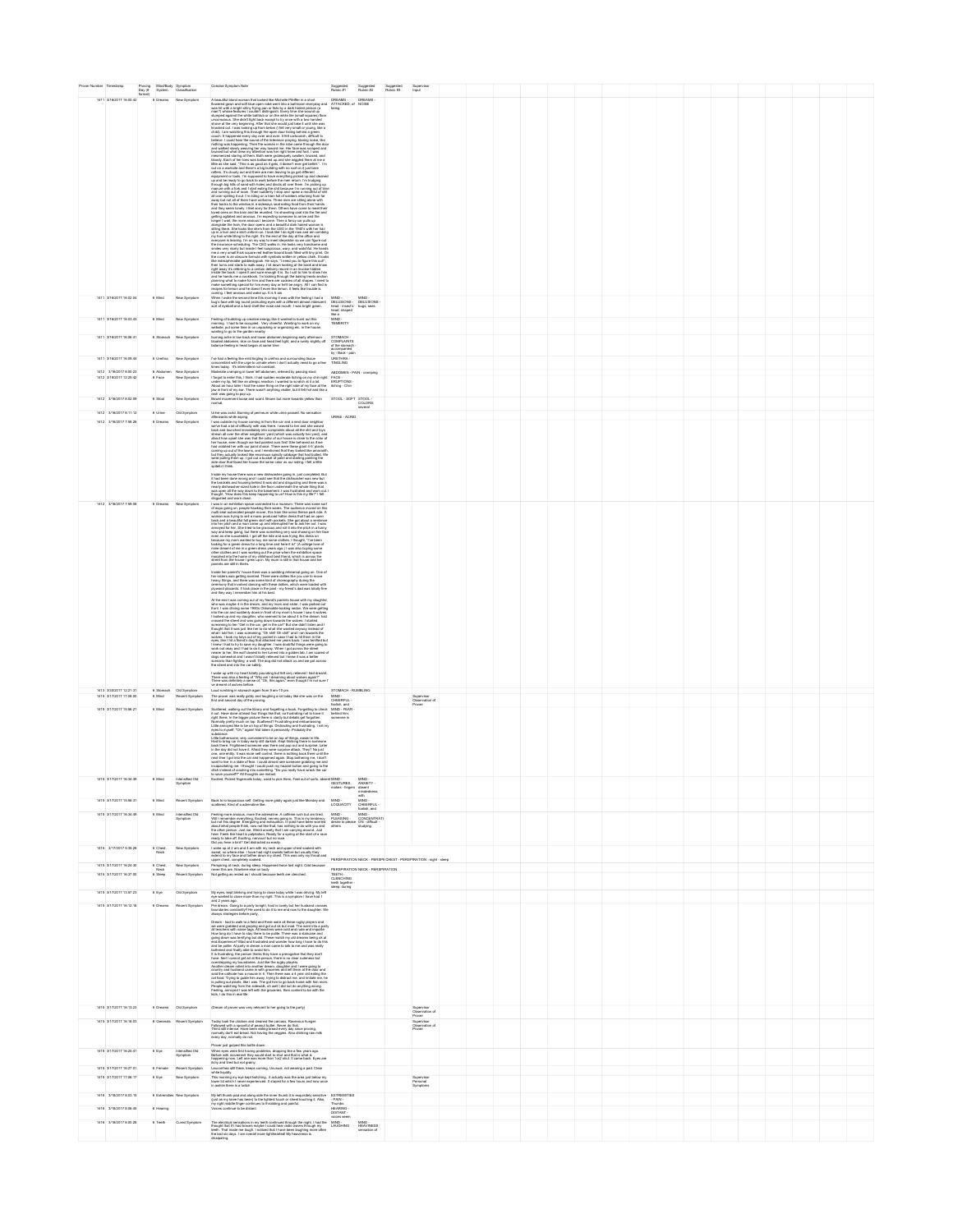|      |                         |                                  |                                              | Prover Number Timesterp Proving Mind/Body Symptom Concise Symptom Note<br>System Classification<br>1402 4/1/2017 9:48:15<br>7 Dreams Internative System (Mark Club)<br>9/mptom well Instead of receiving<br>1402 4/1/2017 9:48:15                     |                                                               | Supposted Supposted Supposted Supervisor<br>Rubric #1 Rubric #2 Rubric #3 Input |                                                                                  |  |  |  |  |  |  |  |  |
|------|-------------------------|----------------------------------|----------------------------------------------|-------------------------------------------------------------------------------------------------------------------------------------------------------------------------------------------------------------------------------------------------------|---------------------------------------------------------------|---------------------------------------------------------------------------------|----------------------------------------------------------------------------------|--|--|--|--|--|--|--|--|
|      |                         |                                  |                                              | Let de Latin de la Paris basie avec A. A des Samments an Italien de la Childre de la Childre de Latin de la Ch<br>de la Childre de la Childre de la Childre de la Childre de la Childre de la Childre de la Childre de la Childr                      |                                                               |                                                                                 |                                                                                  |  |  |  |  |  |  |  |  |
|      |                         |                                  |                                              |                                                                                                                                                                                                                                                       |                                                               |                                                                                 |                                                                                  |  |  |  |  |  |  |  |  |
|      |                         |                                  |                                              |                                                                                                                                                                                                                                                       |                                                               |                                                                                 |                                                                                  |  |  |  |  |  |  |  |  |
|      |                         |                                  |                                              |                                                                                                                                                                                                                                                       |                                                               |                                                                                 |                                                                                  |  |  |  |  |  |  |  |  |
|      |                         |                                  |                                              |                                                                                                                                                                                                                                                       |                                                               |                                                                                 |                                                                                  |  |  |  |  |  |  |  |  |
|      |                         |                                  |                                              |                                                                                                                                                                                                                                                       |                                                               |                                                                                 |                                                                                  |  |  |  |  |  |  |  |  |
|      |                         |                                  |                                              |                                                                                                                                                                                                                                                       |                                                               |                                                                                 |                                                                                  |  |  |  |  |  |  |  |  |
|      |                         |                                  |                                              |                                                                                                                                                                                                                                                       |                                                               |                                                                                 |                                                                                  |  |  |  |  |  |  |  |  |
|      |                         |                                  |                                              |                                                                                                                                                                                                                                                       |                                                               |                                                                                 |                                                                                  |  |  |  |  |  |  |  |  |
|      |                         |                                  |                                              |                                                                                                                                                                                                                                                       |                                                               |                                                                                 |                                                                                  |  |  |  |  |  |  |  |  |
|      |                         |                                  |                                              |                                                                                                                                                                                                                                                       |                                                               |                                                                                 |                                                                                  |  |  |  |  |  |  |  |  |
|      |                         |                                  |                                              |                                                                                                                                                                                                                                                       |                                                               |                                                                                 |                                                                                  |  |  |  |  |  |  |  |  |
|      |                         |                                  |                                              |                                                                                                                                                                                                                                                       |                                                               |                                                                                 |                                                                                  |  |  |  |  |  |  |  |  |
|      |                         |                                  |                                              | The matrix and the detection of the locality of the state of the detection of the detection of the state of the state of the state of the state of the state of the state of the state of the state of the state of the state                         |                                                               |                                                                                 |                                                                                  |  |  |  |  |  |  |  |  |
|      |                         |                                  |                                              |                                                                                                                                                                                                                                                       |                                                               |                                                                                 |                                                                                  |  |  |  |  |  |  |  |  |
|      |                         |                                  |                                              |                                                                                                                                                                                                                                                       |                                                               |                                                                                 |                                                                                  |  |  |  |  |  |  |  |  |
|      |                         |                                  |                                              |                                                                                                                                                                                                                                                       |                                                               |                                                                                 |                                                                                  |  |  |  |  |  |  |  |  |
|      |                         |                                  |                                              |                                                                                                                                                                                                                                                       |                                                               |                                                                                 |                                                                                  |  |  |  |  |  |  |  |  |
|      |                         |                                  |                                              |                                                                                                                                                                                                                                                       |                                                               |                                                                                 |                                                                                  |  |  |  |  |  |  |  |  |
|      | 1404 5/17/2017 12:17:32 |                                  | 7 Female New Symptom                         | Dryness during coltion                                                                                                                                                                                                                                | <b>FEMALE</b>                                                 |                                                                                 |                                                                                  |  |  |  |  |  |  |  |  |
|      |                         |                                  |                                              |                                                                                                                                                                                                                                                       | GENITALIA/SE<br>X - DRYNESS -                                 |                                                                                 |                                                                                  |  |  |  |  |  |  |  |  |
|      | 1404 5/17/2017 12:15:40 |                                  | 7 Hearing New Symptom                        | I am noticing aculty of senses. Yesterday when I was at the climbing gyrn, HEARING -<br>first time I every heard noise in other room. Like ghosts, a welrd scenario, in ACUTE<br>which I was almost scened, Today I had a rushing of                  |                                                               | EAR - NOISES MIND - FEAR                                                        |                                                                                  |  |  |  |  |  |  |  |  |
|      | 1404 5/17/2017 12:16:47 |                                  | 7 Mind New Symptom                           | I hope my proving report won't be a mess because I'm not "there".                                                                                                                                                                                     |                                                               |                                                                                 |                                                                                  |  |  |  |  |  |  |  |  |
|      |                         |                                  |                                              |                                                                                                                                                                                                                                                       | SPACED OUT                                                    |                                                                                 |                                                                                  |  |  |  |  |  |  |  |  |
|      | 1405 3/20/2017 11:29:22 |                                  | 7 Mind New Symptom                           | Annoyed by woman in my Tai Chi class who seems to want to chit chat and MIND-ask random questions that seem to dilute the class.<br>ask random questions that seem to dilute the class.<br>from the of others;<br>from                                |                                                               |                                                                                 |                                                                                  |  |  |  |  |  |  |  |  |
|      | 1405 3/20/2017 11:28:37 |                                  | 7 Extremities Old Symptom                    | knees creaky, a little painful. just off and on.                                                                                                                                                                                                      |                                                               |                                                                                 |                                                                                  |  |  |  |  |  |  |  |  |
|      | 1407 3/18/2017 7:15:43  |                                  | 7 Extremities New Symptom                    | At first I did not think much of one finger neil splitting, that was two days<br>ago. I had another neil split last night, and this morning all my fingermals<br>fear weak and are bending oddy. I hypically have very hard fingerm                   |                                                               |                                                                                 |                                                                                  |  |  |  |  |  |  |  |  |
|      | 1407 3/18/2017 7:17:23  |                                  | 7 Mind Cured Symptom<br>7 Vision New Symptom | Still feel calmer or more buoyant in my mind                                                                                                                                                                                                          | MND - TRANQUILLITY                                            |                                                                                 |                                                                                  |  |  |  |  |  |  |  |  |
|      | 1407 3/18/2017 7:12:35  |                                  |                                              |                                                                                                                                                                                                                                                       |                                                               |                                                                                 |                                                                                  |  |  |  |  |  |  |  |  |
|      |                         |                                  |                                              | Since middley for four days; I have had increased eye issues in my right $\sim$ 19800-1 - 1991 (Sample days) and the middle of the state of the state of the state of the state of the state of the state of the state of the s                       |                                                               |                                                                                 |                                                                                  |  |  |  |  |  |  |  |  |
|      | 1407 3/16/2017 8:41:55  |                                  | 7 Female Recent Symptom                      | Liast night I noticed some minor uterine cramping, and then upon getting<br>ready for bed had some menstrual blood appear. My menses were over last<br>week, so this is mid cycle spotting                                                            |                                                               |                                                                                 |                                                                                  |  |  |  |  |  |  |  |  |
|      | 1408 3/23/2017 20:52:59 |                                  | 7 Extremities New Symptom                    | than the model of the space of the space of the space of the space of the space of the space of the space of the space of the space of the space of the space of the space of the space of the space of the space of the spac                         |                                                               |                                                                                 |                                                                                  |  |  |  |  |  |  |  |  |
|      |                         |                                  |                                              |                                                                                                                                                                                                                                                       |                                                               |                                                                                 |                                                                                  |  |  |  |  |  |  |  |  |
|      | 1408 3/23/2017 21:08:03 | 7 Mind                           | Recent Symptom                               |                                                                                                                                                                                                                                                       |                                                               |                                                                                 |                                                                                  |  |  |  |  |  |  |  |  |
|      |                         |                                  |                                              |                                                                                                                                                                                                                                                       |                                                               |                                                                                 |                                                                                  |  |  |  |  |  |  |  |  |
|      |                         |                                  |                                              |                                                                                                                                                                                                                                                       |                                                               |                                                                                 |                                                                                  |  |  |  |  |  |  |  |  |
|      |                         |                                  |                                              |                                                                                                                                                                                                                                                       |                                                               |                                                                                 |                                                                                  |  |  |  |  |  |  |  |  |
|      | 1408 3/23/2017 20:59:41 | 7 Mind                           | New Symptom                                  | mus can on more, we can see more possible and the matter of the MSD - MND - MND - MND - MND - MND - MND - MND - MND - MND - MND - MND - MND - MND - MND - MND - MND - MND - MND - MND - MND - MND - MND - MND - MND - MND - M                         |                                                               |                                                                                 |                                                                                  |  |  |  |  |  |  |  |  |
|      |                         |                                  |                                              |                                                                                                                                                                                                                                                       |                                                               |                                                                                 |                                                                                  |  |  |  |  |  |  |  |  |
|      | 1408 3/24/2017 14:37:20 |                                  | 7 Mind New Symptom                           | contains the particle system with the state of the state of the state of the state of the state of the state of the state of the state of the state of the state of the state of the state of the state of the state of the s                         |                                                               |                                                                                 | Personal<br>Symptoms                                                             |  |  |  |  |  |  |  |  |
|      | 1408 3/24/2017 14:35:55 | 7 Mind                           | New Symptom                                  |                                                                                                                                                                                                                                                       |                                                               |                                                                                 |                                                                                  |  |  |  |  |  |  |  |  |
|      |                         |                                  |                                              |                                                                                                                                                                                                                                                       |                                                               |                                                                                 | Superviso<br>Personal                                                            |  |  |  |  |  |  |  |  |
|      |                         |                                  |                                              |                                                                                                                                                                                                                                                       |                                                               |                                                                                 |                                                                                  |  |  |  |  |  |  |  |  |
|      | 1408 3/24/2017 18:47:45 | 7 Mind                           | New Symptom                                  |                                                                                                                                                                                                                                                       |                                                               |                                                                                 |                                                                                  |  |  |  |  |  |  |  |  |
|      |                         |                                  |                                              | Where to the gas station, where I we been city a few times. Had to close<br>a compact the stationary of the stationary of the stationary of the stationary of the stationary of the stationary of the stationary of the stationa                      |                                                               |                                                                                 |                                                                                  |  |  |  |  |  |  |  |  |
|      |                         |                                  |                                              |                                                                                                                                                                                                                                                       |                                                               |                                                                                 |                                                                                  |  |  |  |  |  |  |  |  |
|      | 1408 3/24/2017 14:39:18 | 7 Mind                           | New Symptom                                  |                                                                                                                                                                                                                                                       |                                                               | MND - FEAR                                                                      |                                                                                  |  |  |  |  |  |  |  |  |
|      |                         |                                  |                                              | After being so direct and forceful all day, I started calming down. An MIND - MIND - MIND - FEA associated to discussion to calminate and the function of the MIND - FEA and the started in the started by the MIND - REPROACH                        |                                                               |                                                                                 | Personal                                                                         |  |  |  |  |  |  |  |  |
|      | 1408 3/24/2017 18:52:48 |                                  | 7 Mind New Symptom                           | Fatigued most of the day. Didn't sleep well. Was busy most of the day, no MIND - nap, just felt tired.                                                                                                                                                |                                                               |                                                                                 |                                                                                  |  |  |  |  |  |  |  |  |
|      | 1408 3/24/2017 18:51:14 |                                  | 7 Sleep Old Symptom                          |                                                                                                                                                                                                                                                       |                                                               |                                                                                 |                                                                                  |  |  |  |  |  |  |  |  |
| 1409 | 3/18/2017               |                                  | 7 General Cured Symptom                      | , and regard the<br>original the black of the Gaussian parameters, but incontant get the<br>model and the paper and parameters and considerable procedures are recorded<br>the Constantine and the paper and constant of the constant                 |                                                               |                                                                                 |                                                                                  |  |  |  |  |  |  |  |  |
|      | 1410 3/17/2017 20:35:03 |                                  | 7 Sleep Recent Symptom                       | Woke with horrible headache and muscluloskeletal pain in neck, shoulders, CENERALS - hips which had been better up until now $PAN - Masses$<br>I continue to sleep with extra garments every night to remain warm enough CENERALS - to sleep soundly. |                                                               |                                                                                 |                                                                                  |  |  |  |  |  |  |  |  |
|      | 1410 3/19/2017 10:51:55 | 7 Mind                           |                                              | Cured Symptom Ease with integrating my creative energy.                                                                                                                                                                                               | WARM - desire<br>for warmth                                   |                                                                                 |                                                                                  |  |  |  |  |  |  |  |  |
|      |                         |                                  |                                              |                                                                                                                                                                                                                                                       | MIND -<br>ACTWTY -<br>desires activity -<br>creative activity |                                                                                 | Supervisor<br>Observation of                                                     |  |  |  |  |  |  |  |  |
|      | 1410 3/17/2017 20:37:55 | 7 Mind                           | Recent Symptom                               |                                                                                                                                                                                                                                                       |                                                               |                                                                                 |                                                                                  |  |  |  |  |  |  |  |  |
|      |                         |                                  |                                              | Since Day 1 (for seven days now) I have had a harder time focusing in<br>group discussion and personal conversation, especially in a passive<br>interregions. I lease and large and though my term is passed with yellow<br>interregion               |                                                               |                                                                                 |                                                                                  |  |  |  |  |  |  |  |  |
|      | 1410 3/19/2017 10:55:13 |                                  | 7 Mind Cured Symptom                         | Recognizing I have choices in my responses and the way I relate in my<br>nelationships in any given studien. I want to integrate that awareness going<br>forward in material ways.                                                                    |                                                               |                                                                                 |                                                                                  |  |  |  |  |  |  |  |  |
|      | 1410 3/19/2017 11:11:28 | 7 Mind                           | Cured Symptom                                | More comfortable with my body and emotions in the world.                                                                                                                                                                                              |                                                               |                                                                                 | Supervisor<br>Observation of<br>Prover                                           |  |  |  |  |  |  |  |  |
|      | 1410 3/19/2017 11:04:53 | 7 Mind                           | New Symptom                                  |                                                                                                                                                                                                                                                       |                                                               | MIND - CONFIDENCE - want of self-confidence                                     | Supervisor<br>Observation of<br>Prover                                           |  |  |  |  |  |  |  |  |
|      |                         |                                  | 7 Mind Cured Symptom                         | 1 sen recognizing the substances spirt within me as a white airrorst bed. MIND. - DREAMS-<br>18te, angele, a possed brid with it's wings spread. A Christ-Bas Span, If's - DEU.USIONS - ANGEL<br>pleasing my sense of worder, discov                  |                                                               |                                                                                 |                                                                                  |  |  |  |  |  |  |  |  |
|      | 1410 3/19/2017 10:58:59 |                                  |                                              | I am beginning to relinquish a sense of security in not being noticed and not MND - FEAR - MND - FEAR<br>distanting attention to myself. I am beginning to feel confortable with my body 'embodiment, of ' emotional                                  |                                                               |                                                                                 | Supervisor<br>Observation o<br>Prover<br>Supervisor<br>Observation o             |  |  |  |  |  |  |  |  |
|      | 1410 3/19/2017 11:10:07 |                                  | 7 Abdomen New Symptom                        | Positive, pleasant sensations and an awareness of the abdominal area                                                                                                                                                                                  |                                                               |                                                                                 |                                                                                  |  |  |  |  |  |  |  |  |
|      | 1411 3/17/2017 7:05:20  |                                  | 7 Dreams New Symptom                         |                                                                                                                                                                                                                                                       |                                                               |                                                                                 |                                                                                  |  |  |  |  |  |  |  |  |
|      |                         |                                  |                                              |                                                                                                                                                                                                                                                       |                                                               |                                                                                 |                                                                                  |  |  |  |  |  |  |  |  |
|      |                         |                                  |                                              |                                                                                                                                                                                                                                                       |                                                               |                                                                                 |                                                                                  |  |  |  |  |  |  |  |  |
|      |                         |                                  |                                              |                                                                                                                                                                                                                                                       |                                                               |                                                                                 |                                                                                  |  |  |  |  |  |  |  |  |
|      |                         |                                  |                                              |                                                                                                                                                                                                                                                       |                                                               |                                                                                 |                                                                                  |  |  |  |  |  |  |  |  |
|      |                         |                                  |                                              | County Farm for a dot in constraint of $d$ is in a dark constraint of $D$ . The first of the state of the state of the state of the state of the state of the state of the state of the state of the state of the state of the                        |                                                               |                                                                                 |                                                                                  |  |  |  |  |  |  |  |  |
|      | 1411 3/17/2017 10:45:01 |                                  | 7 Extremities New Symptom                    |                                                                                                                                                                                                                                                       |                                                               |                                                                                 |                                                                                  |  |  |  |  |  |  |  |  |
|      | 1411 3/17/2017 7:07:57  |                                  | 7 Eye Old Symptom                            | There's burning pain in my right knee has passed but it's cracking or popping agg-                                                                                                                                                                    |                                                               |                                                                                 |                                                                                  |  |  |  |  |  |  |  |  |
|      |                         |                                  | 7 Head New Symptom                           | symptoms return didn't have this yesterday but today the feeling of grit was EYE - CRUSTY EYE - CRUSTY AT the system of the system of the system of the system of the property feeling of the system of the system of the syst                        |                                                               |                                                                                 |                                                                                  |  |  |  |  |  |  |  |  |
|      | 1411 3/17/2017 10:45:01 |                                  |                                              |                                                                                                                                                                                                                                                       |                                                               |                                                                                 | Throat- lump                                                                     |  |  |  |  |  |  |  |  |
|      |                         |                                  |                                              |                                                                                                                                                                                                                                                       |                                                               |                                                                                 | Impac.com<br>hard lump<br>Throat -lump<br>plug sensation<br>speech<br>preventing |  |  |  |  |  |  |  |  |
|      | 1411 3/17/2017 13:45:27 | 7 Mind,<br>Extremities<br>, Head | New Symptom                                  | Collable 1 between the and exposure way from 17 be applied verticed if $\gamma_1$ MMO $_2$ COM $_3$ COM $_3$ COM $_3$ COM $_3$ COM $_3$ COM $_3$ COM $_3$ COM $_3$ COM $_3$ COM $_3$ COM $_3$ COM $_3$ COM $_3$ COM $_3$ COM $_3$                     |                                                               |                                                                                 |                                                                                  |  |  |  |  |  |  |  |  |
|      |                         |                                  |                                              |                                                                                                                                                                                                                                                       |                                                               |                                                                                 |                                                                                  |  |  |  |  |  |  |  |  |
|      |                         |                                  |                                              |                                                                                                                                                                                                                                                       |                                                               |                                                                                 |                                                                                  |  |  |  |  |  |  |  |  |
|      | 1411 3/17/2017 7:05:20  |                                  | 7 Mind New Symptom                           |                                                                                                                                                                                                                                                       | MIND                                                          |                                                                                 |                                                                                  |  |  |  |  |  |  |  |  |
|      | 1411 3/17/2017 10:41:07 |                                  | 7 Mind, New Symptom<br>Throat                | I wake up with a piercing pain in my right temple and I have a hot burning pai living things                                                                                                                                                          | DELUSIONS                                                     | MND-                                                                            |                                                                                  |  |  |  |  |  |  |  |  |
|      |                         |                                  |                                              | ) where on the figure space of the properties and the state state space of the control of the state of the state of the state space of the state of the state of the state of the state of the state of the state of the stat                         | trapped; he is dumb, he is                                    | DELUSIONS                                                                       |                                                                                  |  |  |  |  |  |  |  |  |
|      |                         |                                  |                                              |                                                                                                                                                                                                                                                       |                                                               |                                                                                 |                                                                                  |  |  |  |  |  |  |  |  |
|      |                         |                                  |                                              |                                                                                                                                                                                                                                                       |                                                               |                                                                                 |                                                                                  |  |  |  |  |  |  |  |  |
|      | 1411 3/17/2017 10:45:01 |                                  | 7 Throat New Sympton                         |                                                                                                                                                                                                                                                       |                                                               |                                                                                 |                                                                                  |  |  |  |  |  |  |  |  |
|      |                         |                                  |                                              | I'm very aware of the vertical block in my neck right side as well as the horizo sen                                                                                                                                                                  | THROAT -<br>ation of a                                        |                                                                                 |                                                                                  |  |  |  |  |  |  |  |  |
|      | 1412 3/17/2017 17:03:16 |                                  | 7 Female Old Symptom                         | Heavy, dragging down feeling in both ovaries                                                                                                                                                                                                          | FEMALE<br><b>GENITALIA/SE</b>                                 |                                                                                 |                                                                                  |  |  |  |  |  |  |  |  |
|      | 1412 3/17/2017 16:58:53 |                                  | 7 Generals New Symptom                       |                                                                                                                                                                                                                                                       | <br>HEAVINESS -<br>Overles                                    |                                                                                 |                                                                                  |  |  |  |  |  |  |  |  |
|      |                         |                                  |                                              | Many body parts feel dry today. I have something very near to cotton<br>mooth, very dry lips, as well as dry skin on my hands and right wrist<br>expecially. The skin feels rough and it's red. Concomitant symptom of being<br>totally               |                                                               |                                                                                 |                                                                                  |  |  |  |  |  |  |  |  |
|      | 1414 4/29/2017 17:49:48 |                                  | 7 Dreams New Symptom                         | Dream that I am a guest at someone's home. I have diamea, womied about<br>the tollat overflowing or plugging, it stinks and I am embarrassed. Voice in<br>dream telling me everyone stinks sometimes.                                                 |                                                               | DREAMS - DIAR DREAMS - EMBARRASSMENT                                            | Superviso<br>Personal                                                            |  |  |  |  |  |  |  |  |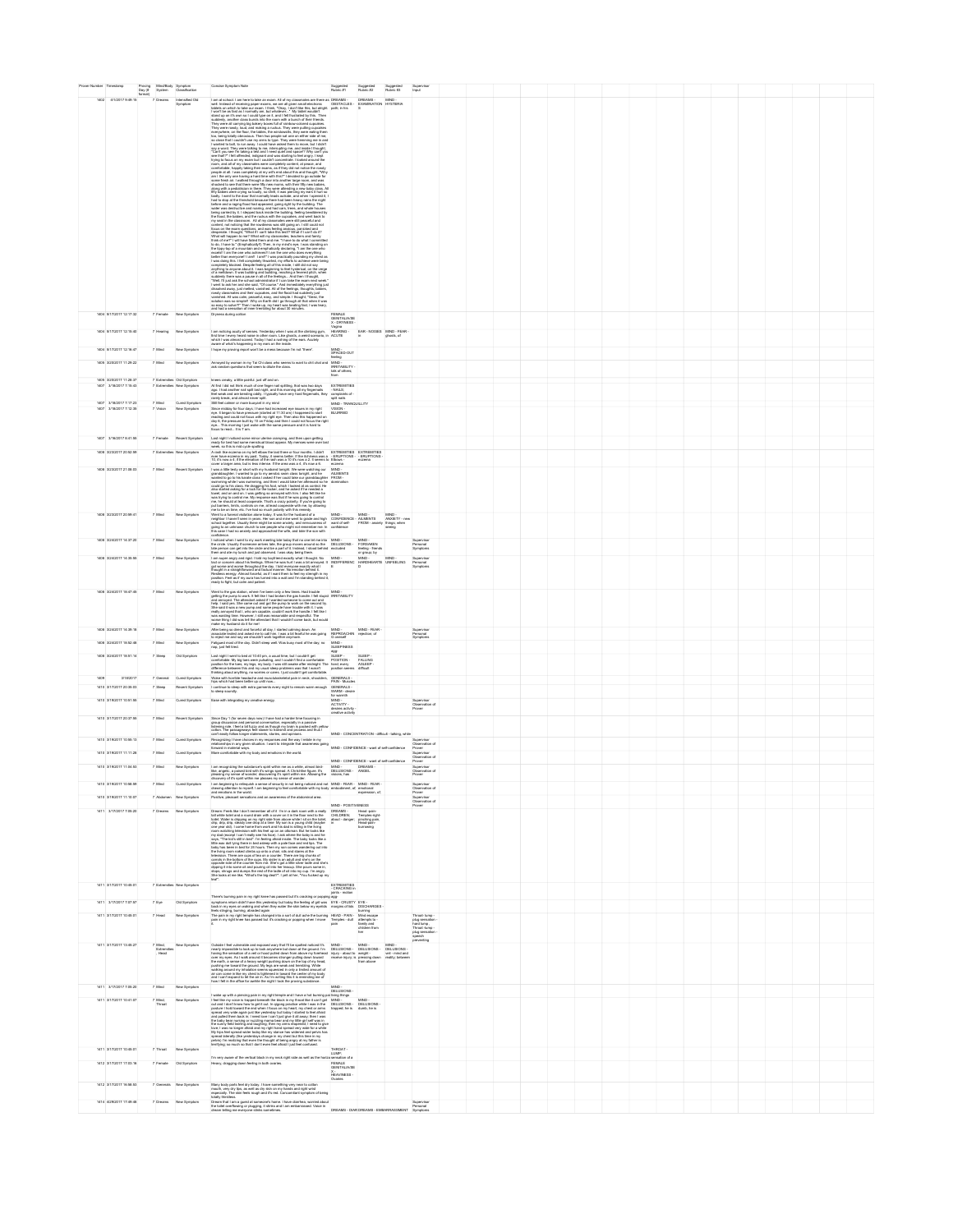| $\begin{tabular}{ll} Prover Number & Timestamp & \multicolumn{2}{l}{Proving} & MindBody & \text{Symptem} \\ & \multicolumn{2}{l}{Oary (8)} & \multicolumn{2}{l}{System} & \text{Cissification} \\ & \multicolumn{2}{l}{format} & \multicolumn{2}{l}{System} & \text{Cissification} \\ \end{tabular}$ |                    |                                                                                                                  | Concise Symptom Note                                                                                                                                                                                                                                        |                                          | Supposted Supposted Supposted Supervisor<br>Rubric #1 Rubric #2 Rubric #3 Input |                                                                                      |                                       |  |  |  |  |  |  |  |
|------------------------------------------------------------------------------------------------------------------------------------------------------------------------------------------------------------------------------------------------------------------------------------------------------|--------------------|------------------------------------------------------------------------------------------------------------------|-------------------------------------------------------------------------------------------------------------------------------------------------------------------------------------------------------------------------------------------------------------|------------------------------------------|---------------------------------------------------------------------------------|--------------------------------------------------------------------------------------|---------------------------------------|--|--|--|--|--|--|--|
| 1415 3/18/2017 8:21:11                                                                                                                                                                                                                                                                               |                    | 7 Dreams New Symptom                                                                                             |                                                                                                                                                                                                                                                             |                                          |                                                                                 |                                                                                      |                                       |  |  |  |  |  |  |  |
|                                                                                                                                                                                                                                                                                                      |                    |                                                                                                                  |                                                                                                                                                                                                                                                             |                                          | DREAMS -<br>POLICE - tell;<br>she must                                          | MIND - TRUTH<br>- telling the<br>plain truth                                         |                                       |  |  |  |  |  |  |  |
|                                                                                                                                                                                                                                                                                                      |                    |                                                                                                                  |                                                                                                                                                                                                                                                             |                                          |                                                                                 |                                                                                      |                                       |  |  |  |  |  |  |  |
|                                                                                                                                                                                                                                                                                                      |                    |                                                                                                                  |                                                                                                                                                                                                                                                             |                                          |                                                                                 |                                                                                      |                                       |  |  |  |  |  |  |  |
|                                                                                                                                                                                                                                                                                                      |                    |                                                                                                                  |                                                                                                                                                                                                                                                             |                                          |                                                                                 |                                                                                      |                                       |  |  |  |  |  |  |  |
|                                                                                                                                                                                                                                                                                                      |                    |                                                                                                                  |                                                                                                                                                                                                                                                             |                                          |                                                                                 |                                                                                      |                                       |  |  |  |  |  |  |  |
|                                                                                                                                                                                                                                                                                                      |                    |                                                                                                                  |                                                                                                                                                                                                                                                             |                                          |                                                                                 |                                                                                      |                                       |  |  |  |  |  |  |  |
| 1415 3/18/2017 14:48:01                                                                                                                                                                                                                                                                              | 7 Mind             | New Symptom                                                                                                      |                                                                                                                                                                                                                                                             |                                          |                                                                                 |                                                                                      |                                       |  |  |  |  |  |  |  |
|                                                                                                                                                                                                                                                                                                      |                    |                                                                                                                  |                                                                                                                                                                                                                                                             |                                          |                                                                                 |                                                                                      |                                       |  |  |  |  |  |  |  |
| 1415 3/18/2017 14:46:07                                                                                                                                                                                                                                                                              |                    | $\begin{tabular}{ll} \bf 7 & Mind & \bf 1stersified Old \\ \bf 8}{\color{blue}ympform \end{tabular}$             |                                                                                                                                                                                                                                                             |                                          |                                                                                 |                                                                                      |                                       |  |  |  |  |  |  |  |
|                                                                                                                                                                                                                                                                                                      |                    |                                                                                                                  | At party I felt I was getting more distracted, I am sharing something, have so TMRD.<br>many ideas getting in the way, thoughts are interrupted by want I am<br>saying. Mix between ADD and sanguine. Normally can stay more focused                        |                                          |                                                                                 |                                                                                      | Observation                           |  |  |  |  |  |  |  |
|                                                                                                                                                                                                                                                                                                      |                    |                                                                                                                  |                                                                                                                                                                                                                                                             |                                          |                                                                                 |                                                                                      |                                       |  |  |  |  |  |  |  |
| 1415 3/18/2017 14:22:31                                                                                                                                                                                                                                                                              | 7 Mind             | New Symptom                                                                                                      |                                                                                                                                                                                                                                                             |                                          |                                                                                 |                                                                                      |                                       |  |  |  |  |  |  |  |
|                                                                                                                                                                                                                                                                                                      |                    |                                                                                                                  |                                                                                                                                                                                                                                                             |                                          |                                                                                 |                                                                                      |                                       |  |  |  |  |  |  |  |
|                                                                                                                                                                                                                                                                                                      |                    |                                                                                                                  |                                                                                                                                                                                                                                                             |                                          |                                                                                 |                                                                                      |                                       |  |  |  |  |  |  |  |
|                                                                                                                                                                                                                                                                                                      |                    |                                                                                                                  |                                                                                                                                                                                                                                                             |                                          |                                                                                 |                                                                                      |                                       |  |  |  |  |  |  |  |
| 1415 3/18/2017 15:06:45                                                                                                                                                                                                                                                                              |                    | 7 Mind New Symptom                                                                                               |                                                                                                                                                                                                                                                             |                                          |                                                                                 |                                                                                      |                                       |  |  |  |  |  |  |  |
|                                                                                                                                                                                                                                                                                                      |                    |                                                                                                                  | Provers feels all over the place, jumping from one subject to another and MIND - couldn't concentrate very well. We were all over the place. Decided to skip a SPEECH - few days before talking again.                                                      |                                          | MND -<br>SPEECH -<br>hasty                                                      |                                                                                      | Supervisor<br>Observation o<br>Prover |  |  |  |  |  |  |  |
|                                                                                                                                                                                                                                                                                                      |                    |                                                                                                                  |                                                                                                                                                                                                                                                             |                                          |                                                                                 | MIND<br>SPEECH -<br>inarticulate -<br>tumbling over<br>each other;<br>words roll out |                                       |  |  |  |  |  |  |  |
| 1415 3/18/2017 14:58:39                                                                                                                                                                                                                                                                              |                    |                                                                                                                  |                                                                                                                                                                                                                                                             |                                          |                                                                                 |                                                                                      |                                       |  |  |  |  |  |  |  |
|                                                                                                                                                                                                                                                                                                      |                    |                                                                                                                  | 7 Generals - Recent Symptom - George for block I service particular and my changes for the projected and the state of the state of the state of the state of the state of the state of the state of the state of the state of                               |                                          |                                                                                 |                                                                                      |                                       |  |  |  |  |  |  |  |
| 1415 3/18/2017 14:12:32                                                                                                                                                                                                                                                                              |                    |                                                                                                                  |                                                                                                                                                                                                                                                             |                                          |                                                                                 |                                                                                      |                                       |  |  |  |  |  |  |  |
|                                                                                                                                                                                                                                                                                                      |                    |                                                                                                                  |                                                                                                                                                                                                                                                             |                                          |                                                                                 |                                                                                      |                                       |  |  |  |  |  |  |  |
|                                                                                                                                                                                                                                                                                                      |                    |                                                                                                                  |                                                                                                                                                                                                                                                             |                                          |                                                                                 |                                                                                      |                                       |  |  |  |  |  |  |  |
| 1415 3/18/2017 14:36:32                                                                                                                                                                                                                                                                              |                    | 7 Dreams Intensified Old<br>Symptom                                                                              | Not sure dream was reported by prover                                                                                                                                                                                                                       |                                          |                                                                                 |                                                                                      | Supervisor<br>Observation o           |  |  |  |  |  |  |  |
|                                                                                                                                                                                                                                                                                                      |                    |                                                                                                                  |                                                                                                                                                                                                                                                             |                                          |                                                                                 |                                                                                      |                                       |  |  |  |  |  |  |  |
|                                                                                                                                                                                                                                                                                                      |                    |                                                                                                                  |                                                                                                                                                                                                                                                             |                                          |                                                                                 |                                                                                      |                                       |  |  |  |  |  |  |  |
|                                                                                                                                                                                                                                                                                                      |                    |                                                                                                                  |                                                                                                                                                                                                                                                             |                                          |                                                                                 |                                                                                      |                                       |  |  |  |  |  |  |  |
|                                                                                                                                                                                                                                                                                                      |                    |                                                                                                                  | Expected by a meritory is tensories that the stresses is discussed in the fit by the land of the stresses of the stresses of the stresses of the stresses of the stresses of the stresses of the stresses of the stresses of                                |                                          |                                                                                 |                                                                                      |                                       |  |  |  |  |  |  |  |
|                                                                                                                                                                                                                                                                                                      |                    |                                                                                                                  |                                                                                                                                                                                                                                                             |                                          |                                                                                 |                                                                                      |                                       |  |  |  |  |  |  |  |
|                                                                                                                                                                                                                                                                                                      |                    |                                                                                                                  | Right now, I think I do this kind of things : Scrussimes you have to leap not knowing arbeit gou land and have done that. Now I have reigned it in, look now have large in moving the main intensy of the main intensy of the                               |                                          |                                                                                 |                                                                                      |                                       |  |  |  |  |  |  |  |
|                                                                                                                                                                                                                                                                                                      |                    |                                                                                                                  |                                                                                                                                                                                                                                                             |                                          |                                                                                 |                                                                                      |                                       |  |  |  |  |  |  |  |
|                                                                                                                                                                                                                                                                                                      |                    |                                                                                                                  |                                                                                                                                                                                                                                                             |                                          |                                                                                 |                                                                                      |                                       |  |  |  |  |  |  |  |
|                                                                                                                                                                                                                                                                                                      |                    |                                                                                                                  | He was black, don't like it in my waking moment, racists. In a way it is old at if                                                                                                                                                                          |                                          |                                                                                 |                                                                                      |                                       |  |  |  |  |  |  |  |
| 1415 3/18/2017 14:52:08                                                                                                                                                                                                                                                                              |                    | 7 Extremities New Symptom                                                                                        | Today the dropping in the thighs, feel they dropping down. The middle part is there, the outside is unfolding, dropping. Diamod with face. Not just sagging, dropping. Like a peeling away. Like ecoses is going down. The leg                              |                                          |                                                                                 |                                                                                      | Supervisor<br>Observation of          |  |  |  |  |  |  |  |
|                                                                                                                                                                                                                                                                                                      |                    |                                                                                                                  |                                                                                                                                                                                                                                                             |                                          |                                                                                 |                                                                                      |                                       |  |  |  |  |  |  |  |
| 1416 3/19/2017 6:51:58                                                                                                                                                                                                                                                                               |                    | 7 Mind New Symptom                                                                                               | is an investigated by the diffusion based and the<br>formal contributions in the metallic DIEEAMS - distributions in the metallic procedure. Which to<br>contribute the first contribution procedure and an interaction properties.                         |                                          | DREAMS -<br>FREEDOM                                                             | MIND -<br>DELUSIONS -<br>watched, she is<br>being                                    |                                       |  |  |  |  |  |  |  |
|                                                                                                                                                                                                                                                                                                      |                    |                                                                                                                  |                                                                                                                                                                                                                                                             |                                          |                                                                                 |                                                                                      |                                       |  |  |  |  |  |  |  |
|                                                                                                                                                                                                                                                                                                      |                    |                                                                                                                  |                                                                                                                                                                                                                                                             |                                          |                                                                                 |                                                                                      |                                       |  |  |  |  |  |  |  |
| 1416 3/19/2017 6:50:58                                                                                                                                                                                                                                                                               |                    | 7 Dreams New Symptom                                                                                             | The state and the control of the state and the state and the state and the state of the state and the state and the state and the state and the state of the state and the state of the state and the state of the state and                                |                                          | DREAMS -<br>MUSIC                                                               | DREAMS                                                                               |                                       |  |  |  |  |  |  |  |
|                                                                                                                                                                                                                                                                                                      |                    |                                                                                                                  |                                                                                                                                                                                                                                                             |                                          |                                                                                 | PEOPLE                                                                               |                                       |  |  |  |  |  |  |  |
|                                                                                                                                                                                                                                                                                                      |                    |                                                                                                                  |                                                                                                                                                                                                                                                             |                                          |                                                                                 |                                                                                      |                                       |  |  |  |  |  |  |  |
|                                                                                                                                                                                                                                                                                                      |                    |                                                                                                                  |                                                                                                                                                                                                                                                             |                                          |                                                                                 |                                                                                      |                                       |  |  |  |  |  |  |  |
|                                                                                                                                                                                                                                                                                                      |                    |                                                                                                                  |                                                                                                                                                                                                                                                             |                                          |                                                                                 |                                                                                      |                                       |  |  |  |  |  |  |  |
|                                                                                                                                                                                                                                                                                                      |                    |                                                                                                                  |                                                                                                                                                                                                                                                             |                                          |                                                                                 |                                                                                      |                                       |  |  |  |  |  |  |  |
|                                                                                                                                                                                                                                                                                                      |                    |                                                                                                                  |                                                                                                                                                                                                                                                             |                                          |                                                                                 |                                                                                      | DREAMS - VIVID                        |  |  |  |  |  |  |  |
| 1416 3/19/2017 7:04:45                                                                                                                                                                                                                                                                               | 7 Mind New Sympton |                                                                                                                  |                                                                                                                                                                                                                                                             |                                          |                                                                                 |                                                                                      |                                       |  |  |  |  |  |  |  |
|                                                                                                                                                                                                                                                                                                      |                    |                                                                                                                  | (as charged from the control that detectively interesting the specifical control of the control of the control of the control of the control of the control of the control of the control of the control of the control of th                               |                                          |                                                                                 |                                                                                      |                                       |  |  |  |  |  |  |  |
|                                                                                                                                                                                                                                                                                                      |                    |                                                                                                                  |                                                                                                                                                                                                                                                             |                                          |                                                                                 |                                                                                      |                                       |  |  |  |  |  |  |  |
|                                                                                                                                                                                                                                                                                                      |                    |                                                                                                                  |                                                                                                                                                                                                                                                             |                                          |                                                                                 |                                                                                      |                                       |  |  |  |  |  |  |  |
|                                                                                                                                                                                                                                                                                                      |                    |                                                                                                                  |                                                                                                                                                                                                                                                             |                                          |                                                                                 |                                                                                      |                                       |  |  |  |  |  |  |  |
| 1416 3/19/2017 7:10:48                                                                                                                                                                                                                                                                               | 7 Mind             | New Symptom                                                                                                      | coming the Parks.<br>National Parks and the Hardwick Visua Wiss, interestingly enough. MRCD-SONS plus was known as<br>$\sim$ 2000 million Constant (2000 million Constant) and the Markov Constant (2000)<br>$\sim$ 2000 million Constant                   |                                          |                                                                                 |                                                                                      |                                       |  |  |  |  |  |  |  |
|                                                                                                                                                                                                                                                                                                      |                    |                                                                                                                  |                                                                                                                                                                                                                                                             |                                          |                                                                                 |                                                                                      |                                       |  |  |  |  |  |  |  |
|                                                                                                                                                                                                                                                                                                      |                    |                                                                                                                  |                                                                                                                                                                                                                                                             |                                          |                                                                                 |                                                                                      |                                       |  |  |  |  |  |  |  |
| 1416 3/19/2017 6:54:17                                                                                                                                                                                                                                                                               |                    |                                                                                                                  |                                                                                                                                                                                                                                                             |                                          |                                                                                 |                                                                                      |                                       |  |  |  |  |  |  |  |
|                                                                                                                                                                                                                                                                                                      |                    | 7 Mind New Symptom                                                                                               | Now I am thinking about Wonder Women and how she watches over us as<br>a MIND - a demigoddess, and she protects us, or delends currencedoms. Especially, PROTECTED<br>from those who watch over us for netarious purposes or to gai                         |                                          |                                                                                 |                                                                                      |                                       |  |  |  |  |  |  |  |
|                                                                                                                                                                                                                                                                                                      |                    |                                                                                                                  |                                                                                                                                                                                                                                                             |                                          |                                                                                 |                                                                                      |                                       |  |  |  |  |  |  |  |
| 1416 3/19/2017 7:22:52                                                                                                                                                                                                                                                                               |                    | 7 Mind New Symptom                                                                                               |                                                                                                                                                                                                                                                             |                                          |                                                                                 |                                                                                      |                                       |  |  |  |  |  |  |  |
|                                                                                                                                                                                                                                                                                                      |                    |                                                                                                                  |                                                                                                                                                                                                                                                             |                                          |                                                                                 |                                                                                      |                                       |  |  |  |  |  |  |  |
|                                                                                                                                                                                                                                                                                                      |                    |                                                                                                                  |                                                                                                                                                                                                                                                             |                                          |                                                                                 |                                                                                      |                                       |  |  |  |  |  |  |  |
|                                                                                                                                                                                                                                                                                                      |                    |                                                                                                                  |                                                                                                                                                                                                                                                             |                                          |                                                                                 |                                                                                      |                                       |  |  |  |  |  |  |  |
|                                                                                                                                                                                                                                                                                                      |                    |                                                                                                                  |                                                                                                                                                                                                                                                             |                                          |                                                                                 |                                                                                      |                                       |  |  |  |  |  |  |  |
|                                                                                                                                                                                                                                                                                                      |                    |                                                                                                                  |                                                                                                                                                                                                                                                             |                                          |                                                                                 |                                                                                      |                                       |  |  |  |  |  |  |  |
|                                                                                                                                                                                                                                                                                                      |                    |                                                                                                                  |                                                                                                                                                                                                                                                             |                                          |                                                                                 |                                                                                      |                                       |  |  |  |  |  |  |  |
| 1417 3/17/2017 13:55:14                                                                                                                                                                                                                                                                              | 7 Mind             | <b>Intersified Old</b><br>Symptom                                                                                |                                                                                                                                                                                                                                                             |                                          |                                                                                 |                                                                                      |                                       |  |  |  |  |  |  |  |
|                                                                                                                                                                                                                                                                                                      |                    |                                                                                                                  |                                                                                                                                                                                                                                                             |                                          |                                                                                 |                                                                                      |                                       |  |  |  |  |  |  |  |
|                                                                                                                                                                                                                                                                                                      |                    |                                                                                                                  |                                                                                                                                                                                                                                                             |                                          |                                                                                 |                                                                                      |                                       |  |  |  |  |  |  |  |
|                                                                                                                                                                                                                                                                                                      |                    |                                                                                                                  |                                                                                                                                                                                                                                                             |                                          |                                                                                 |                                                                                      |                                       |  |  |  |  |  |  |  |
| 1417 3/17/2017 13:58:41                                                                                                                                                                                                                                                                              |                    | $\begin{tabular}{ll} $7$ Generals & \color{red}{\bf International Old}\\ \color{red}{\bf Symptom} \end{tabular}$ | ariston ke ya kukomatan da wakati na matsayin katika mwaka wa 1972, alikuwa wakati wa 1982, alikuwa wakati wa kutoka wa kutoka wa kutoka wa kutoka wa kutoka wa kutoka wa kutoka wa kutoka wa kutoka wa kutoka wa kutoka wa k                               |                                          |                                                                                 |                                                                                      |                                       |  |  |  |  |  |  |  |
|                                                                                                                                                                                                                                                                                                      |                    |                                                                                                                  |                                                                                                                                                                                                                                                             |                                          |                                                                                 |                                                                                      |                                       |  |  |  |  |  |  |  |
| 1417 5/17/2017 13:57:20                                                                                                                                                                                                                                                                              |                    | 7 Mind New Symptom                                                                                               | I have an interess mead to clean things out of my house. The gone through $\sim$ MND - cleans of my down and the pair of the three first control in the state of the state of the state of the state of the state of the state                              |                                          |                                                                                 |                                                                                      |                                       |  |  |  |  |  |  |  |
|                                                                                                                                                                                                                                                                                                      |                    |                                                                                                                  |                                                                                                                                                                                                                                                             |                                          |                                                                                 |                                                                                      |                                       |  |  |  |  |  |  |  |
| 1417 S172017 14:02:07                                                                                                                                                                                                                                                                                | 7 Mind             |                                                                                                                  | Das mantinnart a facting of pregning. Blinkt now I'm on a natre                                                                                                                                                                                             |                                          |                                                                                 |                                                                                      |                                       |  |  |  |  |  |  |  |
|                                                                                                                                                                                                                                                                                                      |                    |                                                                                                                  |                                                                                                                                                                                                                                                             |                                          |                                                                                 |                                                                                      |                                       |  |  |  |  |  |  |  |
|                                                                                                                                                                                                                                                                                                      |                    |                                                                                                                  |                                                                                                                                                                                                                                                             |                                          |                                                                                 |                                                                                      |                                       |  |  |  |  |  |  |  |
|                                                                                                                                                                                                                                                                                                      |                    |                                                                                                                  | I've mentioned a fisieing of semanging. Regist now Ym on a calculation static lower links (CHAM)<br>diet and an exclusive basing the possible metals. The links of the station in CHAMGE . The measurement of the stationary The                            |                                          |                                                                                 |                                                                                      |                                       |  |  |  |  |  |  |  |
| 1417 3/17/2017 13:52:15                                                                                                                                                                                                                                                                              | 7 Mind             | <b>Intersified Old</b><br>Symptom                                                                                | veue now they don't<br>I have a need for everything to be in place before I all down to relax or herd. MIND-<br>In continuosel. The construction and the loss dasn, the carrysts near to be<br>a clean, I have to have a sense that al                      |                                          |                                                                                 |                                                                                      |                                       |  |  |  |  |  |  |  |
|                                                                                                                                                                                                                                                                                                      |                    |                                                                                                                  |                                                                                                                                                                                                                                                             |                                          |                                                                                 |                                                                                      |                                       |  |  |  |  |  |  |  |
| 1417 3/17/2017 13:48:59                                                                                                                                                                                                                                                                              | 7 Mind             | New Symptom                                                                                                      | commune to set.<br>Twiste this week Twe had drivers mistakenity come into my lane of driving or MIND-TEAR-1. MIND-T<br>luminto me and afforcat his m. My response has been informating in that 1 accidents, of - AILMENTS<br>(but i                         |                                          |                                                                                 |                                                                                      |                                       |  |  |  |  |  |  |  |
|                                                                                                                                                                                                                                                                                                      |                    |                                                                                                                  |                                                                                                                                                                                                                                                             |                                          |                                                                                 |                                                                                      |                                       |  |  |  |  |  |  |  |
| 1417 3/17/2017 13:47:19                                                                                                                                                                                                                                                                              |                    | 7 Mind New Symptom                                                                                               |                                                                                                                                                                                                                                                             |                                          |                                                                                 |                                                                                      |                                       |  |  |  |  |  |  |  |
|                                                                                                                                                                                                                                                                                                      |                    |                                                                                                                  |                                                                                                                                                                                                                                                             |                                          |                                                                                 |                                                                                      |                                       |  |  |  |  |  |  |  |
|                                                                                                                                                                                                                                                                                                      |                    |                                                                                                                  |                                                                                                                                                                                                                                                             |                                          |                                                                                 |                                                                                      |                                       |  |  |  |  |  |  |  |
|                                                                                                                                                                                                                                                                                                      |                    |                                                                                                                  |                                                                                                                                                                                                                                                             |                                          |                                                                                 |                                                                                      |                                       |  |  |  |  |  |  |  |
|                                                                                                                                                                                                                                                                                                      |                    |                                                                                                                  | were 11 th second<br>$\gamma$ is enoughly as a strongent $\gamma$ have been chosen as<br>$\gamma$ is the Co in the second of the second state of the<br>$\gamma$ is the control of the control of the control of the<br>$\gamma$ is the control of the cont |                                          |                                                                                 |                                                                                      |                                       |  |  |  |  |  |  |  |
| 1404 3/18/2017 15:05:30                                                                                                                                                                                                                                                                              |                    | 8 Teeth Recent Symptom                                                                                           |                                                                                                                                                                                                                                                             |                                          |                                                                                 |                                                                                      |                                       |  |  |  |  |  |  |  |
|                                                                                                                                                                                                                                                                                                      |                    |                                                                                                                  | us une.<br>Thankimess rocks of upper left teeth, incisor to front molar brushing teeth.<br>That area have exposed rocks. I have been using alternative sensitive<br>footingsale that assemed okay but this morning was first time I've                      |                                          |                                                                                 |                                                                                      |                                       |  |  |  |  |  |  |  |
| 1404 3/19/2017 11:03:52                                                                                                                                                                                                                                                                              |                    | 8 Teeth Altered Symptom                                                                                          | Sensitivity of exposed tooth root moved from left side top to right side<br>bottom.                                                                                                                                                                         | TEETH - SENSITIVE, tender - Hollow teeth |                                                                                 |                                                                                      |                                       |  |  |  |  |  |  |  |
| 1404 3/18/2017 15:03:52                                                                                                                                                                                                                                                                              |                    | 8 Dreams New Symptom                                                                                             |                                                                                                                                                                                                                                                             |                                          |                                                                                 |                                                                                      |                                       |  |  |  |  |  |  |  |
| 1405 3/21/2017 6:15:59                                                                                                                                                                                                                                                                               |                    | 8 Dreams New Symptom                                                                                             | Documing concerts. Whong people from work involved. Displaced feeling, as if things are not middling up. Dank, cold, wintery feeling in the various vehicle with the various could not remember many details.<br>On a trip like                             |                                          |                                                                                 |                                                                                      |                                       |  |  |  |  |  |  |  |
| 1405 3/21/2017 13:24:34                                                                                                                                                                                                                                                                              |                    | 8 Extremities New Symptom                                                                                        |                                                                                                                                                                                                                                                             | DREAMS - DREAMS -<br>JOURNEYS MAPS       |                                                                                 |                                                                                      |                                       |  |  |  |  |  |  |  |
|                                                                                                                                                                                                                                                                                                      |                    |                                                                                                                  | Fleeting new sharp pain in the bottom of my left foot, right at the instep, while my feet are up, reclined on a table.                                                                                                                                      | EXTREMITIES                              |                                                                                 |                                                                                      |                                       |  |  |  |  |  |  |  |
| 1405 3/21/2017 21:27:17                                                                                                                                                                                                                                                                              | 8 Mind             | New Symptom                                                                                                      | A dear friend called today to chat and I really waar/t in the mood. It was kind MIND -<br>of a sharp reaction; I just didn't feel up to really talking, or listering. I waart ~ CONVERSATI<br>annoyed. Maybe it was more of that amb                        |                                          |                                                                                 |                                                                                      |                                       |  |  |  |  |  |  |  |
|                                                                                                                                                                                                                                                                                                      |                    |                                                                                                                  |                                                                                                                                                                                                                                                             |                                          |                                                                                 |                                                                                      |                                       |  |  |  |  |  |  |  |
| 1406 3/25/2017 16:27:28                                                                                                                                                                                                                                                                              |                    | 8 Mind New Symptom                                                                                               |                                                                                                                                                                                                                                                             |                                          |                                                                                 |                                                                                      |                                       |  |  |  |  |  |  |  |
|                                                                                                                                                                                                                                                                                                      |                    |                                                                                                                  | Saint again bhí Pin bandar Denmarks de Caley (Jerolding aftern horny - MARC).<br>Straigh á para a diskusána from mása, francúzsky fráma falura valuei (1940).<br>Calex Calex (1940).<br>Saint again a falura falura falura falura f                         |                                          |                                                                                 |                                                                                      |                                       |  |  |  |  |  |  |  |
|                                                                                                                                                                                                                                                                                                      |                    |                                                                                                                  |                                                                                                                                                                                                                                                             |                                          |                                                                                 |                                                                                      |                                       |  |  |  |  |  |  |  |
| 1406 3/25/2017 13:18:30                                                                                                                                                                                                                                                                              | 8 Mind             | <b>Intersified Old</b><br>Symptom                                                                                |                                                                                                                                                                                                                                                             |                                          |                                                                                 |                                                                                      |                                       |  |  |  |  |  |  |  |
|                                                                                                                                                                                                                                                                                                      |                    |                                                                                                                  | work. I just wierfit it donn already.<br>"Earlier today around 11 am or 12 pm I experienced feelings of "What's the<br>point?", "Why do 160 airy/Pray?", "What is the pont of all of the 2", at this. I HELPL-ESSNES<br>(Physical st                        |                                          |                                                                                 |                                                                                      |                                       |  |  |  |  |  |  |  |
|                                                                                                                                                                                                                                                                                                      |                    |                                                                                                                  |                                                                                                                                                                                                                                                             |                                          |                                                                                 |                                                                                      |                                       |  |  |  |  |  |  |  |
| 1406 3/25/2017 12:35:42                                                                                                                                                                                                                                                                              | 8 Mind             | Altered Symptom                                                                                                  |                                                                                                                                                                                                                                                             |                                          | MND - FEAR                                                                      |                                                                                      |                                       |  |  |  |  |  |  |  |
|                                                                                                                                                                                                                                                                                                      |                    |                                                                                                                  |                                                                                                                                                                                                                                                             |                                          |                                                                                 |                                                                                      |                                       |  |  |  |  |  |  |  |
|                                                                                                                                                                                                                                                                                                      |                    |                                                                                                                  |                                                                                                                                                                                                                                                             |                                          |                                                                                 |                                                                                      |                                       |  |  |  |  |  |  |  |
|                                                                                                                                                                                                                                                                                                      |                    |                                                                                                                  |                                                                                                                                                                                                                                                             |                                          |                                                                                 |                                                                                      |                                       |  |  |  |  |  |  |  |
|                                                                                                                                                                                                                                                                                                      |                    |                                                                                                                  |                                                                                                                                                                                                                                                             |                                          |                                                                                 |                                                                                      |                                       |  |  |  |  |  |  |  |
| 1406 3/25/2017 13:07:47                                                                                                                                                                                                                                                                              | 8 Mind Old Symptom |                                                                                                                  | dia, and has most discussions control as the first interaction of the state of the state of the state of the state of the state of the state of the state of the state of the state of the state of the state of the state of                               |                                          |                                                                                 |                                                                                      |                                       |  |  |  |  |  |  |  |
|                                                                                                                                                                                                                                                                                                      |                    |                                                                                                                  |                                                                                                                                                                                                                                                             |                                          |                                                                                 |                                                                                      |                                       |  |  |  |  |  |  |  |
|                                                                                                                                                                                                                                                                                                      |                    |                                                                                                                  | in the comparable constraints in this section were several and the constraints of the final in the constraints of the constraints of the constraints of the constraints of the constraints of the constraints of the constrai                               |                                          |                                                                                 |                                                                                      |                                       |  |  |  |  |  |  |  |
|                                                                                                                                                                                                                                                                                                      |                    |                                                                                                                  |                                                                                                                                                                                                                                                             |                                          |                                                                                 |                                                                                      |                                       |  |  |  |  |  |  |  |
| 1406 3/25/2017 17:29:32                                                                                                                                                                                                                                                                              |                    | 8 Ear, New Symptom<br>Hearing                                                                                    | Ringing in my left ear, it started about 5 to 10 minutes ago. And has now stopped.                                                                                                                                                                          |                                          |                                                                                 |                                                                                      |                                       |  |  |  |  |  |  |  |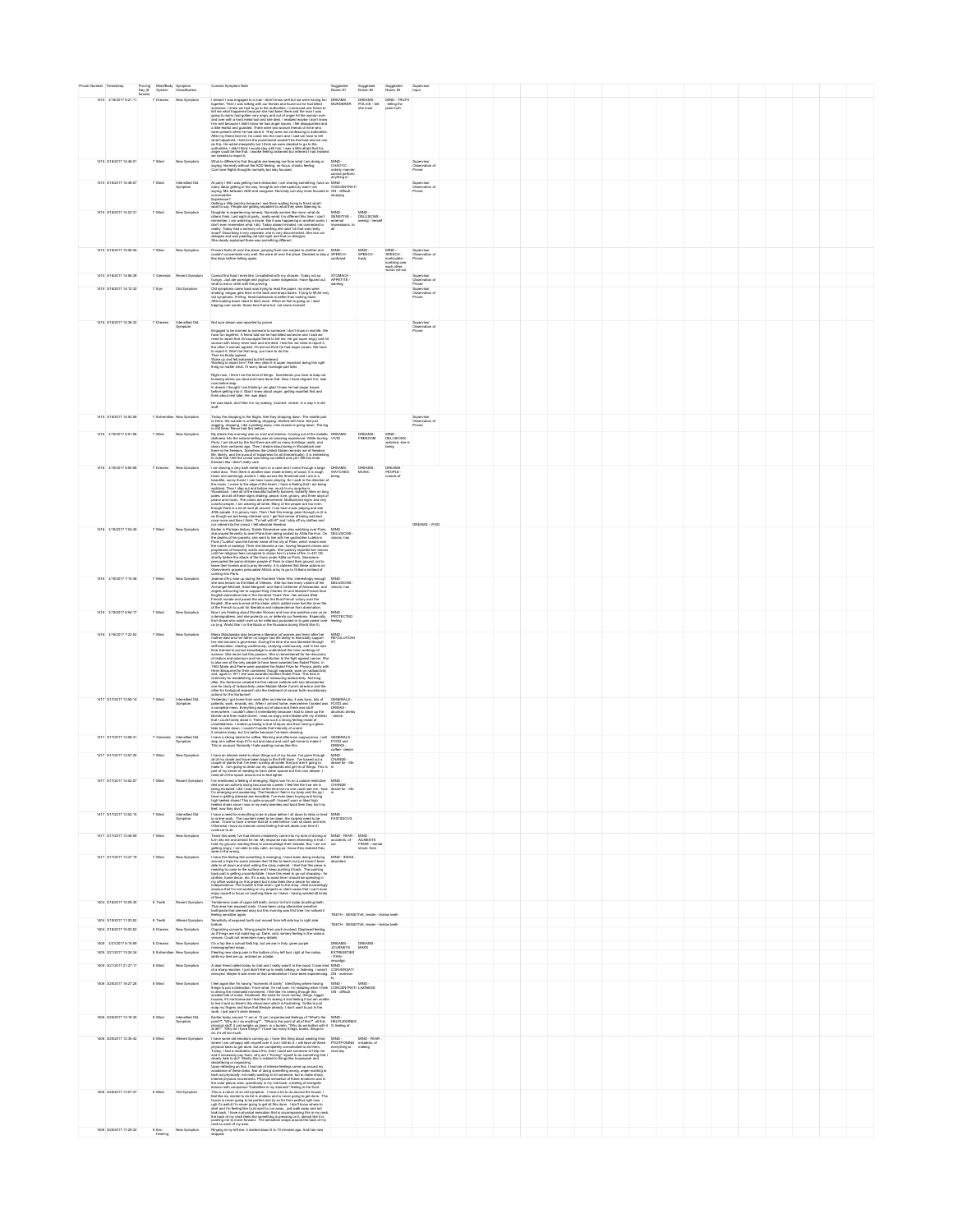| Prover Number Timestamp |                         |                      | Proving Mind/Body Symptom<br>Day (# System Classification<br>format) | Concise Symptom Note                                                                                                                                                                                                                    | Supposted Supposted Supposted Supervisor<br>Rubric #1 Rubric #2 Rubric #3 Input                                                                                                                                                          |                                                                |                         |                                                                       |  |  |  |  |  |  |  |
|-------------------------|-------------------------|----------------------|----------------------------------------------------------------------|-----------------------------------------------------------------------------------------------------------------------------------------------------------------------------------------------------------------------------------------|------------------------------------------------------------------------------------------------------------------------------------------------------------------------------------------------------------------------------------------|----------------------------------------------------------------|-------------------------|-----------------------------------------------------------------------|--|--|--|--|--|--|--|
|                         | 1406 3/25/2017 18:56:57 | 8 Mind               | <b>Intersified Old</b><br>Symptom                                    | I have a lot of anger coming up. I'm feeling resentful of the dog, the cat just walked on me like I'm furniture, I'm sure there's a metaphor there. I don't want to be bothered by anything or anyone.                                  |                                                                                                                                                                                                                                          |                                                                |                         |                                                                       |  |  |  |  |  |  |  |
|                         | 1406 3/26/2017 9:03:19  | 8 Dreams New Sympton |                                                                      |                                                                                                                                                                                                                                         |                                                                                                                                                                                                                                          |                                                                |                         |                                                                       |  |  |  |  |  |  |  |
|                         |                         |                      |                                                                      | Tm at a shore bying to find the entrance. I went to where I thought the entrance was but any therefore the change redirected to another entrance. Tm annoyed by this wind pair of the property of the property of the propert           |                                                                                                                                                                                                                                          |                                                                |                         |                                                                       |  |  |  |  |  |  |  |
|                         |                         |                      |                                                                      |                                                                                                                                                                                                                                         |                                                                                                                                                                                                                                          |                                                                |                         |                                                                       |  |  |  |  |  |  |  |
|                         |                         |                      |                                                                      | walk to the new enterproof, feeling from<br>trained about all this . I was knownd, any of the particular order of<br>the particle of the particle of the particle of the particle of<br>the particle of the state of the state of the   |                                                                                                                                                                                                                                          |                                                                |                         |                                                                       |  |  |  |  |  |  |  |
|                         |                         |                      |                                                                      |                                                                                                                                                                                                                                         |                                                                                                                                                                                                                                          |                                                                |                         |                                                                       |  |  |  |  |  |  |  |
|                         |                         |                      |                                                                      |                                                                                                                                                                                                                                         |                                                                                                                                                                                                                                          |                                                                |                         |                                                                       |  |  |  |  |  |  |  |
|                         |                         |                      |                                                                      | In this dream, I'm confused, and scared and annoyed. After waking, I'm still feeling a bit confused about seeing him.                                                                                                                   |                                                                                                                                                                                                                                          |                                                                |                         |                                                                       |  |  |  |  |  |  |  |
|                         | 1407 3/19/2017 21:56:14 | 8 Chest,<br>Neck     | New Symptom                                                          |                                                                                                                                                                                                                                         |                                                                                                                                                                                                                                          |                                                                |                         |                                                                       |  |  |  |  |  |  |  |
|                         |                         |                      |                                                                      |                                                                                                                                                                                                                                         |                                                                                                                                                                                                                                          |                                                                |                         |                                                                       |  |  |  |  |  |  |  |
|                         |                         |                      |                                                                      |                                                                                                                                                                                                                                         | BACK - PAIN - et GENERALS - HE GENERALS - WI GENERALS - WIND - cold - agg-                                                                                                                                                               |                                                                |                         |                                                                       |  |  |  |  |  |  |  |
|                         | 1407 3/19/2017 22:11:29 |                      | 8 Stomach New Symptom                                                |                                                                                                                                                                                                                                         |                                                                                                                                                                                                                                          |                                                                |                         |                                                                       |  |  |  |  |  |  |  |
|                         |                         |                      |                                                                      |                                                                                                                                                                                                                                         |                                                                                                                                                                                                                                          |                                                                |                         |                                                                       |  |  |  |  |  |  |  |
|                         | 1407 3/19/2017 21:49:04 | 8 Head,<br>Neck      | Recent Symptom                                                       | and the spectra control and the spectra stress of the spectra stress of the spectra stress of the spectra stress of the spectra stress of the spectra stress of the spectra stress of the spectra stress of the spectra stres           |                                                                                                                                                                                                                                          |                                                                |                         |                                                                       |  |  |  |  |  |  |  |
|                         |                         |                      |                                                                      |                                                                                                                                                                                                                                         |                                                                                                                                                                                                                                          |                                                                |                         |                                                                       |  |  |  |  |  |  |  |
|                         | 1407 5/19/2017 22:14:41 | 8 Nose               |                                                                      | 45 pm and it is still there, like a shadow of pain                                                                                                                                                                                      |                                                                                                                                                                                                                                          |                                                                |                         |                                                                       |  |  |  |  |  |  |  |
|                         |                         |                      | <b>Intersified Old</b><br>Symptom                                    |                                                                                                                                                                                                                                         |                                                                                                                                                                                                                                          |                                                                |                         | Personal<br>Symptoms                                                  |  |  |  |  |  |  |  |
|                         |                         |                      |                                                                      | $\mathcal{R}$ and the first thermal interactions of the control of the state of the control of the control of the control of the control of the control of the control of the control of the control of the control of the control      |                                                                                                                                                                                                                                          |                                                                |                         |                                                                       |  |  |  |  |  |  |  |
|                         | 1407 3/19/2017 21:57:57 | 8 Vision             | Recent Symptom                                                       |                                                                                                                                                                                                                                         |                                                                                                                                                                                                                                          |                                                                |                         |                                                                       |  |  |  |  |  |  |  |
|                         | 1408 3/25/2017 9:13:49  | 8 Mind               | New Symptom                                                          |                                                                                                                                                                                                                                         |                                                                                                                                                                                                                                          |                                                                |                         |                                                                       |  |  |  |  |  |  |  |
|                         |                         |                      |                                                                      |                                                                                                                                                                                                                                         |                                                                                                                                                                                                                                          |                                                                |                         |                                                                       |  |  |  |  |  |  |  |
|                         |                         |                      |                                                                      |                                                                                                                                                                                                                                         |                                                                                                                                                                                                                                          |                                                                |                         |                                                                       |  |  |  |  |  |  |  |
|                         |                         |                      |                                                                      |                                                                                                                                                                                                                                         |                                                                                                                                                                                                                                          |                                                                |                         |                                                                       |  |  |  |  |  |  |  |
|                         | 1408 3/24/2017 18:42:47 | 8 Mind               | New Symptom                                                          | comething without being forced to in one way or another. :)                                                                                                                                                                             |                                                                                                                                                                                                                                          |                                                                |                         |                                                                       |  |  |  |  |  |  |  |
|                         |                         |                      |                                                                      | I didn't sileap well liat night ao skipped my aerobic zwim class this moming. MIND. MIND. Those afficies in the start that disorder that in the control of the start of the start of the start of the start of the start of t           |                                                                                                                                                                                                                                          |                                                                |                         |                                                                       |  |  |  |  |  |  |  |
|                         |                         |                      |                                                                      | forgot about it. Called my client and went to see her. I felt a bit fuzzy in the<br>head; brain fog. Embernased that I forgot.                                                                                                          |                                                                                                                                                                                                                                          |                                                                |                         |                                                                       |  |  |  |  |  |  |  |
|                         |                         |                      |                                                                      |                                                                                                                                                                                                                                         |                                                                                                                                                                                                                                          |                                                                |                         |                                                                       |  |  |  |  |  |  |  |
|                         | 1408 3/24/2017 18:19:20 | 8 Nose               | New Symptom                                                          | Slight bloody nose this morning (8 am). Oct up and felt my nose congested. NOSE -<br>Blew it and saw a thumbrail of firesh, red blood. This was unusual. I used a EPISTAXIS -<br>Meanex and found a little more bleeding which was q    |                                                                                                                                                                                                                                          | NOSE -<br>EPISTAXIS                                            |                         |                                                                       |  |  |  |  |  |  |  |
|                         |                         | 8 Small              |                                                                      |                                                                                                                                                                                                                                         |                                                                                                                                                                                                                                          |                                                                |                         |                                                                       |  |  |  |  |  |  |  |
|                         | 1408 3/25/2017 8:58:25  |                      | Old Symptom                                                          | Up by myself at 6 am so worked in besement scanning papers. After a while NOSE -<br>smelled a strong odor of coffee and thought my husband must be up. He<br>wasn't and no one made any coffee.                                         |                                                                                                                                                                                                                                          |                                                                |                         |                                                                       |  |  |  |  |  |  |  |
|                         | 1408 3/25/2017 8:54:04  | 8 Sleep              | Recent Symptom                                                       |                                                                                                                                                                                                                                         | imaginary and<br>real - coffee; of                                                                                                                                                                                                       |                                                                |                         |                                                                       |  |  |  |  |  |  |  |
|                         |                         |                      |                                                                      | Slapt wall from 10:45 pm, but woke up at 5 am and couldn't get back to sleep. Got up at 6 am.                                                                                                                                           | SLEEP -<br>DISTURBED -<br>arookly, from                                                                                                                                                                                                  |                                                                |                         |                                                                       |  |  |  |  |  |  |  |
|                         | 1409 3/19/2017 13:00:00 | 8 Dreams             | New Symptom                                                          | Huge, gooey, coffee-ground discharge from my ear. Wetter and more<br>getatinous. Left ear.                                                                                                                                              | $\begin{tabular}{ c c c c } \hline \textbf{EAR} & \textbf{EAR} & \textbf{EAR} \\ \hline \textbf{DISCHARGES} & \textbf{DISCHARGES} & \textbf{DISCHARGES} \\ \textbf{brownian} & \textbf{aarrowus} & \textbf{bit} \\ \hline \end{tabular}$ |                                                                |                         |                                                                       |  |  |  |  |  |  |  |
| 1409                    | 3/19/2017               | 8 Mind               | Cured Symptom                                                        | Still have a sense of calm and well being.                                                                                                                                                                                              | MIND - TRANQUILLITY                                                                                                                                                                                                                      |                                                                |                         |                                                                       |  |  |  |  |  |  |  |
|                         | 1409 3/19/2017 13:00:00 | 8 Mind               | Cured Symptom                                                        | Calm in the middle of chaos, returning                                                                                                                                                                                                  | MND -<br>TRANQUILLITY                                                                                                                                                                                                                    |                                                                |                         |                                                                       |  |  |  |  |  |  |  |
|                         | 1410 3/19/2017 11:13:45 | 8 Male               | New Symptom                                                          | Increased sexual energy                                                                                                                                                                                                                 | - conflict; during                                                                                                                                                                                                                       |                                                                |                         |                                                                       |  |  |  |  |  |  |  |
|                         |                         |                      |                                                                      |                                                                                                                                                                                                                                         | Supervisor<br>MALE GENITALIA/SEX - SEXUAL DESIRE - Increas Prover                                                                                                                                                                        |                                                                |                         |                                                                       |  |  |  |  |  |  |  |
|                         | 1410 3/19/2017 11:18:07 |                      | 8 Mind Cured Symptom                                                 | Self confidence. I am realizing I am the best container of my experiences.                                                                                                                                                              |                                                                                                                                                                                                                                          |                                                                |                         | Supervisor<br>Observation of                                          |  |  |  |  |  |  |  |
|                         | 1410 3/18/2017 10:01:39 |                      | 8 Dreams Recent Symptom                                              |                                                                                                                                                                                                                                         | MND - CONFIDENCE - want of self-confidence                                                                                                                                                                                               |                                                                |                         |                                                                       |  |  |  |  |  |  |  |
|                         |                         |                      |                                                                      | is my divisor 1 are vesting as the matrix factorized and a structure control of the structure of the structure of the structure of the structure of the structure of the structure of the structure of the structure of the s           |                                                                                                                                                                                                                                          |                                                                |                         |                                                                       |  |  |  |  |  |  |  |
|                         |                         |                      |                                                                      |                                                                                                                                                                                                                                         |                                                                                                                                                                                                                                          |                                                                |                         |                                                                       |  |  |  |  |  |  |  |
|                         |                         |                      |                                                                      |                                                                                                                                                                                                                                         |                                                                                                                                                                                                                                          |                                                                |                         |                                                                       |  |  |  |  |  |  |  |
|                         | 1411 3/19/2017 3:38:56  |                      |                                                                      |                                                                                                                                                                                                                                         | GENERALS - GENERALS -<br>PAIN - cutting - PAIN -<br>pain                                                                                                                                                                                 |                                                                |                         |                                                                       |  |  |  |  |  |  |  |
|                         |                         |                      | 8 Generals Intensified Old<br>Symptom                                | Sharp glass shard stabs in various places while staying sitting to get something done in ankle, hip, side, etc.                                                                                                                         |                                                                                                                                                                                                                                          | PAIN -<br>wandering pain                                       |                         | Supervisor<br>Observation of<br>Prover                                |  |  |  |  |  |  |  |
|                         | 1411 3/19/2017 3:32:32  |                      | 8 Generals Intersified Old<br>Symptom                                | Tingling inside body, not visible externally, comes like a wave, it seems                                                                                                                                                               | GENERALS -<br>PAIN - tingling                                                                                                                                                                                                            |                                                                |                         | Supervisor<br>Observation of                                          |  |  |  |  |  |  |  |
|                         | 1411 3/18/2017 13:06:41 |                      | 8 Mind, New Symptom<br>Generals                                      |                                                                                                                                                                                                                                         | MND-                                                                                                                                                                                                                                     | MND-                                                           | MIND - LOVE - Mind-Fear | Prover                                                                |  |  |  |  |  |  |  |
|                         |                         |                      |                                                                      | Woke feeling confused and agitated difficult to sit trying to do too many things at one time this moming and soln of the unit which will be with the first term for a white earth radial property with the spectra property w           | CONCENTRATI CONFUSION of family; for<br>ON - difficult mind - waking.                                                                                                                                                                    | mind - waking.<br>on                                           |                         | approaching of<br>others;cf , Mind<br>Prostration of<br>mind- working |  |  |  |  |  |  |  |
|                         |                         |                      |                                                                      |                                                                                                                                                                                                                                         |                                                                                                                                                                                                                                          |                                                                |                         |                                                                       |  |  |  |  |  |  |  |
|                         |                         |                      |                                                                      | liste, elle. Trans saló culci con la propriate la fille del si elle estado del si el propriate la propriate la propriate la propriate la propriate la propriate la propriate la propriate la propriate la propriate la propri           |                                                                                                                                                                                                                                          |                                                                |                         |                                                                       |  |  |  |  |  |  |  |
|                         |                         |                      |                                                                      |                                                                                                                                                                                                                                         |                                                                                                                                                                                                                                          |                                                                |                         |                                                                       |  |  |  |  |  |  |  |
|                         |                         |                      |                                                                      |                                                                                                                                                                                                                                         |                                                                                                                                                                                                                                          |                                                                |                         |                                                                       |  |  |  |  |  |  |  |
|                         | 1411 3/19/2017 8:30:46  |                      | & Mind, New Symptom<br>Abdomen,                                      | Crabby initiable last night before bed when lay down abdomen was very<br>itchy scratched and scratched made myself stop so I wouldn't tear skin                                                                                         | MIND                                                                                                                                                                                                                                     |                                                                |                         |                                                                       |  |  |  |  |  |  |  |
|                         | 1411 3/19/2017 3:40:01  | 8 Throat             | Intersified Old                                                      | Block sensation in throat, with difficult swallowing                                                                                                                                                                                    | IRRITABILITY -<br>Itching, from                                                                                                                                                                                                          |                                                                |                         |                                                                       |  |  |  |  |  |  |  |
|                         |                         |                      | Symptom                                                              |                                                                                                                                                                                                                                         | THROAT<br>LUMP:<br>sensation of a -<br>swallowing -<br>sen.                                                                                                                                                                              |                                                                |                         | Supervisor<br>Observation of                                          |  |  |  |  |  |  |  |
|                         |                         |                      |                                                                      |                                                                                                                                                                                                                                         | $400 -$                                                                                                                                                                                                                                  |                                                                |                         |                                                                       |  |  |  |  |  |  |  |
|                         | 1412 3/19/2017 10:50:21 |                      | 8 Female Old Symptom                                                 | Heaviness in right overy.                                                                                                                                                                                                               | <b>FEMALE</b><br>GENITALIA/SE GENITALIA/SE                                                                                                                                                                                               | FEMALE                                                         |                         |                                                                       |  |  |  |  |  |  |  |
|                         |                         |                      |                                                                      |                                                                                                                                                                                                                                         | $\begin{array}{cc}\nX & \times & \times & \times \\ \text{HEAVNESS} & \text{HEAVNESS} \\ \text{Oraries - right} & \text{Ovaries}\n\end{array}$                                                                                           |                                                                |                         |                                                                       |  |  |  |  |  |  |  |
|                         | 1412 3/18/2017 12:22:48 | 8 Mind               | New Symptom                                                          | I mostly avoid the news because it's just horrible. This morning I managed MIND - MIND - to see three awful stories.                                                                                                                    |                                                                                                                                                                                                                                          |                                                                |                         |                                                                       |  |  |  |  |  |  |  |
|                         |                         |                      |                                                                      |                                                                                                                                                                                                                                         | news - agitated<br>by urpleasant                                                                                                                                                                                                         | FROM - bad                                                     |                         |                                                                       |  |  |  |  |  |  |  |
|                         |                         |                      |                                                                      | A horse also a balloon that had been released for a memorial. The horse standed chosing on the string and ran particled through two gains with the mylar covering its eyes. It brokes has lags and its meck and died. The own           |                                                                                                                                                                                                                                          |                                                                |                         |                                                                       |  |  |  |  |  |  |  |
|                         |                         |                      |                                                                      |                                                                                                                                                                                                                                         |                                                                                                                                                                                                                                          |                                                                |                         |                                                                       |  |  |  |  |  |  |  |
|                         |                         |                      |                                                                      | A girl was in a car crash on the Williamsburg bridge. Both the car and her body were cut in half by the impact. It was her 21st birthday.                                                                                               |                                                                                                                                                                                                                                          |                                                                |                         |                                                                       |  |  |  |  |  |  |  |
|                         |                         |                      |                                                                      |                                                                                                                                                                                                                                         |                                                                                                                                                                                                                                          |                                                                |                         |                                                                       |  |  |  |  |  |  |  |
|                         |                         |                      |                                                                      | A Newsweek verter with optiqssy was attacked with a tweet designed to case seizeres. It was delibered and calculated, and there of the wider is selarced. Section of the set seizer is the set of the set of the set of the s           |                                                                                                                                                                                                                                          |                                                                |                         |                                                                       |  |  |  |  |  |  |  |
|                         |                         |                      |                                                                      |                                                                                                                                                                                                                                         |                                                                                                                                                                                                                                          |                                                                |                         |                                                                       |  |  |  |  |  |  |  |
|                         |                         |                      |                                                                      |                                                                                                                                                                                                                                         |                                                                                                                                                                                                                                          |                                                                |                         |                                                                       |  |  |  |  |  |  |  |
|                         | 1412 3/19/2017 19:22:13 |                      | 8 Mouth New Symptom                                                  |                                                                                                                                                                                                                                         |                                                                                                                                                                                                                                          |                                                                |                         |                                                                       |  |  |  |  |  |  |  |
|                         |                         |                      |                                                                      | There we<br>on't anything visible, but it felt like I had several blisters under the<br>akin of the inside of my lower lip. When I pressed on them with my tongue,<br>there was burning nerve pain there.                               | MOUTH - ERUPTIONS - vesicles - Lips - Lower Ip - Inside                                                                                                                                                                                  |                                                                |                         |                                                                       |  |  |  |  |  |  |  |
|                         | 1412 3/18/2017 12:04:21 |                      | 8 Face Recent Symptom                                                | these weak bunning nearly apply the<br>set of the control of the control of the control of the control of the<br>set of the control of the control of the control of the control of<br>the control of the control of the control of th  |                                                                                                                                                                                                                                          |                                                                |                         |                                                                       |  |  |  |  |  |  |  |
|                         | 1413 4/2/2017 19:27:45  |                      | 8 Stomach New Symptom                                                |                                                                                                                                                                                                                                         |                                                                                                                                                                                                                                          |                                                                |                         |                                                                       |  |  |  |  |  |  |  |
|                         |                         |                      |                                                                      |                                                                                                                                                                                                                                         |                                                                                                                                                                                                                                          |                                                                |                         |                                                                       |  |  |  |  |  |  |  |
|                         | 1413 4/2/2017 19:29:40  |                      | 8 Mind New Symptom                                                   | Feeling of dark depression. Avoiding people to an extreme. Feel that<br>contact with people is exhausting and completely unnecessary. Would<br>much rather be alone.                                                                    | MND-<br>SADNESS-                                                                                                                                                                                                                         |                                                                |                         |                                                                       |  |  |  |  |  |  |  |
|                         |                         |                      |                                                                      |                                                                                                                                                                                                                                         | company -<br>aversion to                                                                                                                                                                                                                 |                                                                |                         |                                                                       |  |  |  |  |  |  |  |
|                         |                         |                      |                                                                      |                                                                                                                                                                                                                                         | company,<br>desire for<br>snih vie                                                                                                                                                                                                       |                                                                |                         |                                                                       |  |  |  |  |  |  |  |
|                         | 1413 4/2/2017 19:21:41  |                      | 8 Stomach New Symptom                                                |                                                                                                                                                                                                                                         |                                                                                                                                                                                                                                          |                                                                |                         |                                                                       |  |  |  |  |  |  |  |
|                         | 1413 4/2/2017 19:24:37  |                      | 8 Stool New Symptom                                                  | I've had a very small appetite. Foods don't look appealing. It is as if I am eating out of duty or obligation. Eating has started to become an annoyance to me the last two days.                                                       | STOMACH - APPETITE - diminished                                                                                                                                                                                                          |                                                                |                         |                                                                       |  |  |  |  |  |  |  |
|                         |                         |                      |                                                                      | Stool has become very loose. Cas passes like wet bubbles. Stool collects<br>like this yellow and osings agazeb-like consistency around collside of<br>rechum. Feeling of causion when passing flatulence as stool is very bose. STOO    |                                                                                                                                                                                                                                          |                                                                |                         |                                                                       |  |  |  |  |  |  |  |
|                         | 1414 4/30/2017 0:19:09  |                      | 8 Dreams New Symptom                                                 | A transpender person putting on makeup in a mirror, I'm watching them do $\Box$ REAMS - TRANSCEINDE MAKE UP TRANSCEINDE MAKE UP TRANSCEINDE                                                                                             |                                                                                                                                                                                                                                          |                                                                |                         | Supervisor<br>Personal<br>Symptoms                                    |  |  |  |  |  |  |  |
|                         | 1414 4/29/2017 17:46:48 |                      | 8 Dreams New Symptom                                                 |                                                                                                                                                                                                                                         |                                                                                                                                                                                                                                          |                                                                |                         |                                                                       |  |  |  |  |  |  |  |
|                         |                         |                      |                                                                      |                                                                                                                                                                                                                                         |                                                                                                                                                                                                                                          |                                                                |                         |                                                                       |  |  |  |  |  |  |  |
|                         | 1414 3/21/2017 12:09:41 |                      | 8 Generals New Symptom                                               | on.<br>Chained a solid about the own flow, it's Billog with water, assign bubbles, it's<br>meaning the edge and about the owners, it was considered and the office about the Chained Billog and about the<br>meaning the special consid |                                                                                                                                                                                                                                          |                                                                |                         |                                                                       |  |  |  |  |  |  |  |
|                         | 1415 3/19/2017 10:39:45 |                      | 8 Dreams New Symptom                                                 |                                                                                                                                                                                                                                         |                                                                                                                                                                                                                                          | REAMS -<br>DREA                                                |                         |                                                                       |  |  |  |  |  |  |  |
|                         |                         |                      |                                                                      |                                                                                                                                                                                                                                         |                                                                                                                                                                                                                                          |                                                                |                         |                                                                       |  |  |  |  |  |  |  |
|                         |                         |                      |                                                                      |                                                                                                                                                                                                                                         |                                                                                                                                                                                                                                          |                                                                |                         |                                                                       |  |  |  |  |  |  |  |
|                         |                         |                      |                                                                      |                                                                                                                                                                                                                                         |                                                                                                                                                                                                                                          |                                                                |                         |                                                                       |  |  |  |  |  |  |  |
|                         |                         |                      |                                                                      |                                                                                                                                                                                                                                         |                                                                                                                                                                                                                                          |                                                                |                         |                                                                       |  |  |  |  |  |  |  |
|                         |                         |                      |                                                                      |                                                                                                                                                                                                                                         |                                                                                                                                                                                                                                          |                                                                |                         |                                                                       |  |  |  |  |  |  |  |
|                         |                         |                      |                                                                      |                                                                                                                                                                                                                                         |                                                                                                                                                                                                                                          |                                                                |                         |                                                                       |  |  |  |  |  |  |  |
|                         |                         |                      |                                                                      |                                                                                                                                                                                                                                         |                                                                                                                                                                                                                                          |                                                                |                         |                                                                       |  |  |  |  |  |  |  |
|                         |                         |                      |                                                                      |                                                                                                                                                                                                                                         |                                                                                                                                                                                                                                          |                                                                |                         |                                                                       |  |  |  |  |  |  |  |
|                         |                         |                      |                                                                      |                                                                                                                                                                                                                                         |                                                                                                                                                                                                                                          |                                                                |                         |                                                                       |  |  |  |  |  |  |  |
|                         |                         |                      |                                                                      |                                                                                                                                                                                                                                         |                                                                                                                                                                                                                                          |                                                                |                         |                                                                       |  |  |  |  |  |  |  |
|                         | 1415 3/19/2017 22:08:54 | 8 Mind               | New Symptom                                                          | I felt very drained and scattered mentally today. It was herder to get things MIND - 60 no. I felt like it was dragging my body around, it was heavy and laborious HelixVINESS; to do so it information of                              |                                                                                                                                                                                                                                          |                                                                |                         |                                                                       |  |  |  |  |  |  |  |
|                         | 1415 3/19/2017 21:23:40 | 8 Eye                |                                                                      |                                                                                                                                                                                                                                         |                                                                                                                                                                                                                                          |                                                                |                         |                                                                       |  |  |  |  |  |  |  |
|                         |                         |                      | Intensified Old<br>Symptom                                           | While watching a movie, my eyes would take longer blinks, meaning when I blink it takes longer to open them back up, hing the signals misfire and they don't open the manipul way. This happened about 2 years ago on a regula          |                                                                                                                                                                                                                                          |                                                                |                         |                                                                       |  |  |  |  |  |  |  |
|                         | 1416 3/20/2017 14:03:17 | 8 Back               | New Symptom                                                          | As I walked the labyrinth this morning, I realized that the electrical sensation BACK - down my spine were diminishing!                                                                                                                 |                                                                                                                                                                                                                                          |                                                                |                         |                                                                       |  |  |  |  |  |  |  |
|                         |                         |                      |                                                                      |                                                                                                                                                                                                                                         | electric-like<br>Spine; along                                                                                                                                                                                                            |                                                                |                         |                                                                       |  |  |  |  |  |  |  |
|                         | 1416 3/20/2017 13:57:11 |                      | 8 Mind New Symptom                                                   |                                                                                                                                                                                                                                         |                                                                                                                                                                                                                                          |                                                                |                         |                                                                       |  |  |  |  |  |  |  |
|                         |                         |                      |                                                                      |                                                                                                                                                                                                                                         |                                                                                                                                                                                                                                          |                                                                |                         |                                                                       |  |  |  |  |  |  |  |
|                         |                         |                      |                                                                      | There is a subjective on the floor of Charteria California (as Law variating the attack in the state of the state of the state of the state of the state of the state of the state of the state of the state of the state of            |                                                                                                                                                                                                                                          |                                                                |                         |                                                                       |  |  |  |  |  |  |  |
|                         | 1416 3/20/2017 7:40:00  |                      | 8 Mind New Symptom                                                   |                                                                                                                                                                                                                                         |                                                                                                                                                                                                                                          |                                                                |                         |                                                                       |  |  |  |  |  |  |  |
|                         |                         |                      |                                                                      |                                                                                                                                                                                                                                         |                                                                                                                                                                                                                                          | NING<br>DELUSIONS<br>world - different<br>world; being in<br>a |                         |                                                                       |  |  |  |  |  |  |  |
|                         |                         |                      |                                                                      |                                                                                                                                                                                                                                         |                                                                                                                                                                                                                                          |                                                                |                         |                                                                       |  |  |  |  |  |  |  |
|                         |                         |                      |                                                                      |                                                                                                                                                                                                                                         |                                                                                                                                                                                                                                          |                                                                |                         |                                                                       |  |  |  |  |  |  |  |
|                         |                         |                      |                                                                      | channels that someone the property of the channels in the state of the state of the state of the state of the state of the state of the state of the state of the state of the state of the state of the state of the state o           |                                                                                                                                                                                                                                          |                                                                |                         |                                                                       |  |  |  |  |  |  |  |
|                         | 1416 3/20/2017 13:59:57 |                      | 8 Mind New Symptom                                                   |                                                                                                                                                                                                                                         |                                                                                                                                                                                                                                          |                                                                |                         |                                                                       |  |  |  |  |  |  |  |
|                         |                         |                      |                                                                      |                                                                                                                                                                                                                                         |                                                                                                                                                                                                                                          |                                                                |                         |                                                                       |  |  |  |  |  |  |  |
|                         |                         |                      |                                                                      |                                                                                                                                                                                                                                         |                                                                                                                                                                                                                                          | (Lac leoninum<br>is the only<br>remedy in this<br>rubric!?)    |                         |                                                                       |  |  |  |  |  |  |  |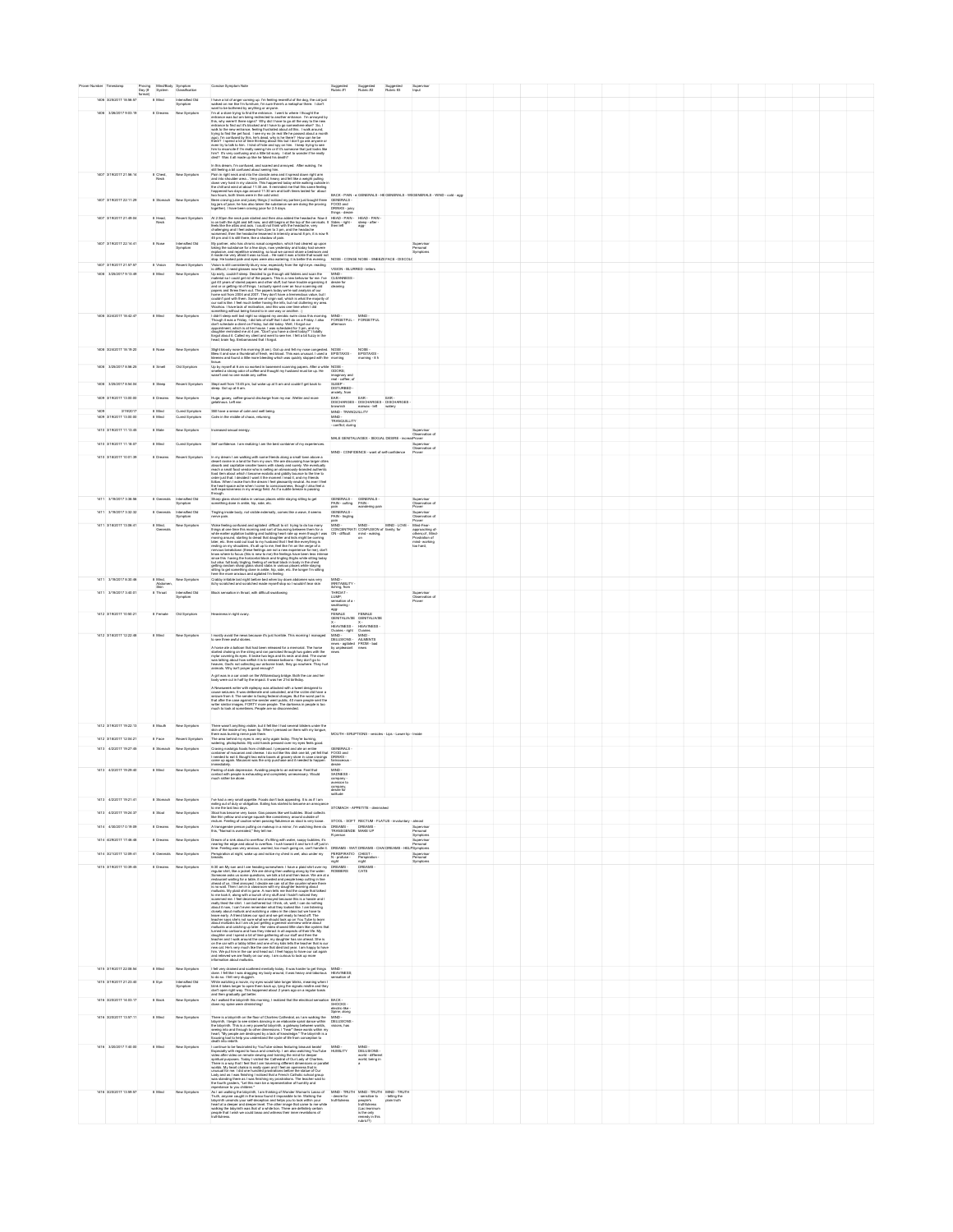| Proving Mind/Body Symptom<br>Day (# System Classification<br>format)<br>1402 4/3/2017 19:26:45<br>9 Dreams Intensified Old<br>Symptom<br>$\label{eq:2} \begin{small} \textbf{1}_{\text{1}}&\text{for all }p\text{ is a }p\text{ is a }p\text{ is a }p\text{ is a }p\text{ is a }p\text{ is a }p\text{ is a }p\text{ is a }p\text{ is a }p\text{ is a }p\text{ is a }p\text{ is a }p\text{ is a }p\text{ is a }p\text{ is a }p\text{ is a }p\text{ is a }p\text{ is a }p\text{ is a }p\text{ is a }p\text{ is a }p\text{ is a }p\text{ is a }p\text{ is a }p\text{ is a }p\text{ is a }p\text{ is a }p$<br>DREAMS -<br>VIVID<br>They of size was not proposed to the set of the state to set of the space of the state of the state of the state of the state of the state of the state of the state of the state of the state of the state of the state of t<br>1402 4/3/2017 19:24:07<br>9 Dreams Intensified Old<br>Symptom<br>DREAMS-<br>WOUNDS<br>DREAMS<br>JUSTIFYING<br>Nimself<br>1404 3/19/2017 11:02:51<br>9 Skin<br>New Symptom<br>9 Skin Altered Symptom<br>1404 3/20/2017 8:34:34<br>1404 3/19/2017 11:06:40<br>9 Dreams New Symptom<br>A mild sense of tightness, like at the bottom of my ribs, maybe the disphragm area it didn't inhibit my breathing or cause pain, but it felt uncorridately and strange.<br>1405 3/22/2017 17:14:21<br>9 Chest New Symptom<br>CHEST<br>CONSTRUCTIO<br>N - Disphragm<br>$\begin{minipage}[t]{. \hline \textbf{a}} \begin{bmatrix} \textbf{a} & \textbf{b} & \textbf{c} \\ \textbf{c} & \textbf{c} & \textbf{c} \end{bmatrix} \begin{bmatrix} \textbf{a} & \textbf{b} & \textbf{c} \\ \textbf{c} & \textbf{c} & \textbf{c} \end{bmatrix} \begin{bmatrix} \textbf{a} & \textbf{c} & \textbf{c} \\ \textbf{c} & \textbf{c} & \textbf{c} \end{bmatrix} \begin{bmatrix} \textbf{a} & \textbf{c} & \textbf{c} \\ \textbf{c} & \textbf{c} & \$<br>1406 3/26/2017 8:58:23<br>9 Dreams New Symptom<br>one person warmed us. When I twee recursors and particular feelings on waking.<br>I had another design right after this crea, so no particular feelings on waking.<br>I had another design right after this crea, so no particular f<br>DREAMS - DRIV DREAMS - DANI DREAMS - NAKEDNESS<br><b>Urean diversion.</b><br>The discussion of the state and the state and the state of the state of the state of the state and the state of the state of the state of the state of the state of the state of the state of the state o<br>1406 3/26/2017 23:58:11<br>9 Mind<br><b>Old Symptom</b><br>1406 3/26/2017 9:08:11<br>9 Dreams New Symptom<br>responsable to allow the cases. In section we can be a structured in the section of the section of the section of the section of the section of the section of the section of the section of the section of the section of th<br>1406 3/26/2017 10:02:07<br>9 Mind<br>Intensified Old<br>Peasings: manuscus, measured parameters and the state. There's a shindness of the state of the state of the state of the state of the state of the state of the state of the state of the state of the state of the state of t<br>Symptom<br>enday<br>1406 3/26/2017 16:55:01<br>9 Mind<br>New Symptom<br>Trn having some realizations about how concerned I am normally about<br>what other people think of things I do or say. Example, what I ead or how<br>often I ead something. I'll wony about what others think, then here this<br>freein<br>International constant contents and the second state in the line of the problem of the line of the state of the problem of the state of the state of the state is a particle of the state of the state of the state is a part<br>1406 3/26/2017 23:55:04<br>9 Female New Symptom<br>be function that the parameter and construction of the first state of the first of the state of the state of the state of the state of the state of the state of the state of the state of the state of the state of the stat<br>1406 3/27/2017 0:00:40<br>9 Mind New Symptom<br>1406 3/27/2017 0:04:51<br>9 Mind New Symptom<br>The new going to indict up<br>the distribution of the state of the state of the state of the state<br>state of the state of the state of the state of the state of the state<br>state with a state of the state of the state of the st<br>1407 3/21/2017 6:49:29<br>9 Female Old Symptom<br>1407 3/21/2017 6:47:36<br>9 Head<br>Recent Symptom<br>1407 3/21/2017 6:51:31<br>9 Mind<br>Intersified Old<br>Symptom<br>Blurred vision continues, needing glasses, especially on the right and now VISION - EYE - woke with right eye glued together, sticky and it is visually a bit larger than BLURRED ERUPTIONS - under and the whole eye (not jus<br>1407 3/21/2017 6:53:57<br>9 Vision Recent Symptom<br>Lida - crusta -<br>Margins of lids<br>larger nous and the pressions in stiff theor, respon more intense event. This proving supervisor made a number of missions at work in billing. I was extremely embarrassed and felt like crying. I field has that the supervi<br>3/21/2017<br>1407<br>9 mind old symptom<br>This proving supervisor made a number of mistakes at work in billing. I was extremely embersesed and felt like crying. I felt bad that the supervisor at work had to recheck my work and fix it. I felt like I wanted to hide<br>winnermanners.<br>Several times I've made hot tea for myself. I've started to drink it and found CENERALS -<br>that I desired just a little higher temperature of the tea. We're talking about FORDS and<br>two or three degrees. Went<br>1408 3/27/2017 20:14:10<br>9 Stomach New Symptom<br>1408 3/27/2017 20:49:52<br>9 Mind New Symptom<br>This is not usual for me.<br>$\blacksquare$ The contract of the contract of the contract of the contract of the contract of the contract of the contract of the contract of the contract of the contract of the contract of the contrac<br>we see the present as can be. Congenial, didn't have a bad word about MND<br>Yesterday was pleasent as can be. Congenial, didn't have a bad word about MND<br>came. Relaxed. I don't have a need at all to be critical. Went with th<br>1408 3/26/2017 9:44:01<br>9 Mind<br>New Symptom<br>Observation of<br>COMPLAINING<br>1408 3/27/2017 20:09:20<br>9 Mouth New Symptom<br>Twe noticed that I've bitten the inside of my mouth probably three times MOUTH - since the proving began! Twice for the foot below my lower beth, and once y BITMG - on my right intensic cheek. Each time I was eating poporm<br>1408 3/27/2017 20:19:25<br>9 Sleep<br>Old Symptom<br>$\begin{tabular}{ l l } \hline \textbf{Final a little more down or dependence. Usually boundary in morning, lack of \\ \textbf{sleep and lot less coherent. One, so I have to move or do anything? } \begin{tabular}{ l l } \hline SLEEP. & SLEEP. & SLEEP. & SLEEP. & SSE. \\ \hline \end{tabular}$<br>1408 3/25/2017 9:12:33<br>9 Mind<br>New Symptom<br>Supervisor<br>Observation of<br>Prover<br>1408 3/25/2017 9:11:11<br>9 Mind New Symptom<br>Steeled locating at old papers, attached scenaring them. Speer 1 15-2 hours<br>sometimg definition. Follows the film to have a second to detect them on the steeled from the state of the pack. Using the film of the state of th<br>Supervisor<br>Observation of<br>The being invited to step forward. Fm finding a space in me to step forward. MIND - FEAR - MIND - I'm finding noon for it now. A greater sense of fivedom. It's a softening of embodiment, of, UNIFICATION - throp and greater<br>1410 3/20/2017 20:26:50<br>9 Mind<br>Cured Symptom<br>Supervisor<br>Observation of<br>Prover<br>1410 3/20/2017 8:52:18<br>9 Mind Curan Rummerum<br>values and the material photon and the bulgarian control of the state of the state of the state of the state of the state of the state of the state of the state of the state of the state of the state of the state of the s<br>Supervisor<br>Observation of<br>1411 3/19/2017 8:44:18<br>9 Dreams New Symptom<br>Imp: feels belle<br>after writing<br>down the<br>complaint --<br>Mind- Talking-<br>Amelia: the<br>can't see who it is.<br>1411 3/10/2017 8:52:49<br>9 Mind, New Symptom<br>Hearing<br>The most lower as purplying for the participa (see the distance of the MDC). And the state of the state of the state of the state of the state of the state of the state of the state of the state of the state of the state<br>de 70s de su anviors. L'études conserve procedure se particular de la cause particular de la cause de la cause de la cause de la cause de la cause de la cause de la cause de la cause de la cause de la cause de la cause de<br>feeling as, "Of course it's initiating who wants that noise in the background annd judged whoever was staring at it, as exceping reality, as weak, and avoiding life and wasting time throwing their life away watching televi<br>1411 3/19/2017 8:44:18<br>9 Mind<br>avoiding its and seasing time throwing that the associated the card gase.<br>A correlate this in both weaking up: I woke feeling scattered the card gase. MIND-<br>anything itse card gat a heards don't even known card but my sym<br>New Symptom<br>1411 3/19/2017 9:07:51<br>9 Mind, Eye New Symptom<br>MND - HIDING MND - FEAR - |  |
|---------------------------------------------------------------------------------------------------------------------------------------------------------------------------------------------------------------------------------------------------------------------------------------------------------------------------------------------------------------------------------------------------------------------------------------------------------------------------------------------------------------------------------------------------------------------------------------------------------------------------------------------------------------------------------------------------------------------------------------------------------------------------------------------------------------------------------------------------------------------------------------------------------------------------------------------------------------------------------------------------------------------------------------------------------------------------------------------------------------------------------------------------------------------------------------------------------------------------------------------------------------------------------------------------------------------------------------------------------------------------------------------------------------------------------------------------------------------------------------------------------------------------------------------------------------------------------------------------------------------------------------------------------------------------------------------------------------------------------------------------------------------------------------------------------------------------------------------------------------------------------------------------------------------------------------------------------------------------------------------------------------------------------------------------------------------------------------------------------------------------------------------------------------------------------------------------------------------------------------------------------------------------------------------------------------------------------------------------------------------------------------------------------------------------------------------------------------------------------------------------------------------------------------------------------------------------------------------------------------------------------------------------------------------------------------------------------------------------------------------------------------------------------------------------------------------------------------------------------------------------------------------------------------------------------------------------------------------------------------------------------------------------------------------------------------------------------------------------------------------------------------------------------------------------------------------------------------------------------------------------------------------------------------------------------------------------------------------------------------------------------------------------------------------------------------------------------------------------------------------------------------------------------------------------------------------------------------------------------------------------------------------------------------------------------------------------------------------------------------------------------------------------------------------------------------------------------------------------------------------------------------------------------------------------------------------------------------------------------------------------------------------------------------------------------------------------------------------------------------------------------------------------------------------------------------------------------------------------------------------------------------------------------------------------------------------------------------------------------------------------------------------------------------------------------------------------------------------------------------------------------------------------------------------------------------------------------------------------------------------------------------------------------------------------------------------------------------------------------------------------------------------------------------------------------------------------------------------------------------------------------------------------------------------------------------------------------------------------------------------------------------------------------------------------------------------------------------------------------------------------------------------------------------------------------------------------------------------------------------------------------------------------------------------------------------------------------------------------------------------------------------------------------------------------------------------------------------------------------------------------------------------------------------------------------------------------------------------------------------------------------------------------------------------------------------------------------------------------------------------------------------------------------------------------------------------------------------------------------------------------------------------------------------------------------------------------------------------------------------------------------------------------------------------------------------------------------------------------------------------------------------------------------------------------------------------------------------------------------------------------------------------------------------------------------------------------------------------------------------------------------------------------------------------------------------------------------------------------------------------------------------------------------------------------------------------------------------------------------------------------------------------------------------------------------------------------------------------------------------------------------------------------------------------------------------------------------------------------------------------------------------------------------------------------------------------------------------------------------------------------------------------------------------------------------------------------------------------------------------------------------------------------------------------------------------------------------------------------------------------------------------------------------------------------------------------------------------------------------------------------------------------------------------------------------------------------------------------------------------------------------------------------------------------------------------------------------------------------------------------------------------------------------------------------------------------------------------------------------------------------------------------------------------------------------------------------------------------------------------------------------------------------------------------------------------------------------------------------------------------------------------------------------------------------------------------------------------------------------------------------------------------------------------------------------------------------------------------------------------------------------------------------------------------------------------------------------------------------------------------------------------------------------------------------------------------------------------------------------------------------------------------------------------------------------------------------------------------------------------------------------------------------------------------------------------------------------------------------------------------------------------------------------------------------------------------------------------------------------------------------------------------------------------------------------------------------------------------------------------------------------------------------------------------------------------------------------------------------------------------------------------------------------------------------------------------------------------------------------------------------------------------------------------------------|--|
|                                                                                                                                                                                                                                                                                                                                                                                                                                                                                                                                                                                                                                                                                                                                                                                                                                                                                                                                                                                                                                                                                                                                                                                                                                                                                                                                                                                                                                                                                                                                                                                                                                                                                                                                                                                                                                                                                                                                                                                                                                                                                                                                                                                                                                                                                                                                                                                                                                                                                                                                                                                                                                                                                                                                                                                                                                                                                                                                                                                                                                                                                                                                                                                                                                                                                                                                                                                                                                                                                                                                                                                                                                                                                                                                                                                                                                                                                                                                                                                                                                                                                                                                                                                                                                                                                                                                                                                                                                                                                                                                                                                                                                                                                                                                                                                                                                                                                                                                                                                                                                                                                                                                                                                                                                                                                                                                                                                                                                                                                                                                                                                                                                                                                                                                                                                                                                                                                                                                                                                                                                                                                                                                                                                                                                                                                                                                                                                                                                                                                                                                                                                                                                                                                                                                                                                                                                                                                                                                                                                                                                                                                                                                                                                                                                                                                                                                                                                                                                                                                                                                                                                                                                                                                                                                                                                                                                                                                                                                                                                                                                                                                                                                                                                                                                                                                                                                                                                                                                                                                                                                                                                                                                                                                                                                                                                                                                                                                                                                                                                                                                                                                                                                                                                                                                                                                                   |  |
|                                                                                                                                                                                                                                                                                                                                                                                                                                                                                                                                                                                                                                                                                                                                                                                                                                                                                                                                                                                                                                                                                                                                                                                                                                                                                                                                                                                                                                                                                                                                                                                                                                                                                                                                                                                                                                                                                                                                                                                                                                                                                                                                                                                                                                                                                                                                                                                                                                                                                                                                                                                                                                                                                                                                                                                                                                                                                                                                                                                                                                                                                                                                                                                                                                                                                                                                                                                                                                                                                                                                                                                                                                                                                                                                                                                                                                                                                                                                                                                                                                                                                                                                                                                                                                                                                                                                                                                                                                                                                                                                                                                                                                                                                                                                                                                                                                                                                                                                                                                                                                                                                                                                                                                                                                                                                                                                                                                                                                                                                                                                                                                                                                                                                                                                                                                                                                                                                                                                                                                                                                                                                                                                                                                                                                                                                                                                                                                                                                                                                                                                                                                                                                                                                                                                                                                                                                                                                                                                                                                                                                                                                                                                                                                                                                                                                                                                                                                                                                                                                                                                                                                                                                                                                                                                                                                                                                                                                                                                                                                                                                                                                                                                                                                                                                                                                                                                                                                                                                                                                                                                                                                                                                                                                                                                                                                                                                                                                                                                                                                                                                                                                                                                                                                                                                                                                                   |  |
|                                                                                                                                                                                                                                                                                                                                                                                                                                                                                                                                                                                                                                                                                                                                                                                                                                                                                                                                                                                                                                                                                                                                                                                                                                                                                                                                                                                                                                                                                                                                                                                                                                                                                                                                                                                                                                                                                                                                                                                                                                                                                                                                                                                                                                                                                                                                                                                                                                                                                                                                                                                                                                                                                                                                                                                                                                                                                                                                                                                                                                                                                                                                                                                                                                                                                                                                                                                                                                                                                                                                                                                                                                                                                                                                                                                                                                                                                                                                                                                                                                                                                                                                                                                                                                                                                                                                                                                                                                                                                                                                                                                                                                                                                                                                                                                                                                                                                                                                                                                                                                                                                                                                                                                                                                                                                                                                                                                                                                                                                                                                                                                                                                                                                                                                                                                                                                                                                                                                                                                                                                                                                                                                                                                                                                                                                                                                                                                                                                                                                                                                                                                                                                                                                                                                                                                                                                                                                                                                                                                                                                                                                                                                                                                                                                                                                                                                                                                                                                                                                                                                                                                                                                                                                                                                                                                                                                                                                                                                                                                                                                                                                                                                                                                                                                                                                                                                                                                                                                                                                                                                                                                                                                                                                                                                                                                                                                                                                                                                                                                                                                                                                                                                                                                                                                                                                                   |  |
|                                                                                                                                                                                                                                                                                                                                                                                                                                                                                                                                                                                                                                                                                                                                                                                                                                                                                                                                                                                                                                                                                                                                                                                                                                                                                                                                                                                                                                                                                                                                                                                                                                                                                                                                                                                                                                                                                                                                                                                                                                                                                                                                                                                                                                                                                                                                                                                                                                                                                                                                                                                                                                                                                                                                                                                                                                                                                                                                                                                                                                                                                                                                                                                                                                                                                                                                                                                                                                                                                                                                                                                                                                                                                                                                                                                                                                                                                                                                                                                                                                                                                                                                                                                                                                                                                                                                                                                                                                                                                                                                                                                                                                                                                                                                                                                                                                                                                                                                                                                                                                                                                                                                                                                                                                                                                                                                                                                                                                                                                                                                                                                                                                                                                                                                                                                                                                                                                                                                                                                                                                                                                                                                                                                                                                                                                                                                                                                                                                                                                                                                                                                                                                                                                                                                                                                                                                                                                                                                                                                                                                                                                                                                                                                                                                                                                                                                                                                                                                                                                                                                                                                                                                                                                                                                                                                                                                                                                                                                                                                                                                                                                                                                                                                                                                                                                                                                                                                                                                                                                                                                                                                                                                                                                                                                                                                                                                                                                                                                                                                                                                                                                                                                                                                                                                                                                                   |  |
|                                                                                                                                                                                                                                                                                                                                                                                                                                                                                                                                                                                                                                                                                                                                                                                                                                                                                                                                                                                                                                                                                                                                                                                                                                                                                                                                                                                                                                                                                                                                                                                                                                                                                                                                                                                                                                                                                                                                                                                                                                                                                                                                                                                                                                                                                                                                                                                                                                                                                                                                                                                                                                                                                                                                                                                                                                                                                                                                                                                                                                                                                                                                                                                                                                                                                                                                                                                                                                                                                                                                                                                                                                                                                                                                                                                                                                                                                                                                                                                                                                                                                                                                                                                                                                                                                                                                                                                                                                                                                                                                                                                                                                                                                                                                                                                                                                                                                                                                                                                                                                                                                                                                                                                                                                                                                                                                                                                                                                                                                                                                                                                                                                                                                                                                                                                                                                                                                                                                                                                                                                                                                                                                                                                                                                                                                                                                                                                                                                                                                                                                                                                                                                                                                                                                                                                                                                                                                                                                                                                                                                                                                                                                                                                                                                                                                                                                                                                                                                                                                                                                                                                                                                                                                                                                                                                                                                                                                                                                                                                                                                                                                                                                                                                                                                                                                                                                                                                                                                                                                                                                                                                                                                                                                                                                                                                                                                                                                                                                                                                                                                                                                                                                                                                                                                                                                                   |  |
|                                                                                                                                                                                                                                                                                                                                                                                                                                                                                                                                                                                                                                                                                                                                                                                                                                                                                                                                                                                                                                                                                                                                                                                                                                                                                                                                                                                                                                                                                                                                                                                                                                                                                                                                                                                                                                                                                                                                                                                                                                                                                                                                                                                                                                                                                                                                                                                                                                                                                                                                                                                                                                                                                                                                                                                                                                                                                                                                                                                                                                                                                                                                                                                                                                                                                                                                                                                                                                                                                                                                                                                                                                                                                                                                                                                                                                                                                                                                                                                                                                                                                                                                                                                                                                                                                                                                                                                                                                                                                                                                                                                                                                                                                                                                                                                                                                                                                                                                                                                                                                                                                                                                                                                                                                                                                                                                                                                                                                                                                                                                                                                                                                                                                                                                                                                                                                                                                                                                                                                                                                                                                                                                                                                                                                                                                                                                                                                                                                                                                                                                                                                                                                                                                                                                                                                                                                                                                                                                                                                                                                                                                                                                                                                                                                                                                                                                                                                                                                                                                                                                                                                                                                                                                                                                                                                                                                                                                                                                                                                                                                                                                                                                                                                                                                                                                                                                                                                                                                                                                                                                                                                                                                                                                                                                                                                                                                                                                                                                                                                                                                                                                                                                                                                                                                                                                                   |  |
|                                                                                                                                                                                                                                                                                                                                                                                                                                                                                                                                                                                                                                                                                                                                                                                                                                                                                                                                                                                                                                                                                                                                                                                                                                                                                                                                                                                                                                                                                                                                                                                                                                                                                                                                                                                                                                                                                                                                                                                                                                                                                                                                                                                                                                                                                                                                                                                                                                                                                                                                                                                                                                                                                                                                                                                                                                                                                                                                                                                                                                                                                                                                                                                                                                                                                                                                                                                                                                                                                                                                                                                                                                                                                                                                                                                                                                                                                                                                                                                                                                                                                                                                                                                                                                                                                                                                                                                                                                                                                                                                                                                                                                                                                                                                                                                                                                                                                                                                                                                                                                                                                                                                                                                                                                                                                                                                                                                                                                                                                                                                                                                                                                                                                                                                                                                                                                                                                                                                                                                                                                                                                                                                                                                                                                                                                                                                                                                                                                                                                                                                                                                                                                                                                                                                                                                                                                                                                                                                                                                                                                                                                                                                                                                                                                                                                                                                                                                                                                                                                                                                                                                                                                                                                                                                                                                                                                                                                                                                                                                                                                                                                                                                                                                                                                                                                                                                                                                                                                                                                                                                                                                                                                                                                                                                                                                                                                                                                                                                                                                                                                                                                                                                                                                                                                                                                                   |  |
|                                                                                                                                                                                                                                                                                                                                                                                                                                                                                                                                                                                                                                                                                                                                                                                                                                                                                                                                                                                                                                                                                                                                                                                                                                                                                                                                                                                                                                                                                                                                                                                                                                                                                                                                                                                                                                                                                                                                                                                                                                                                                                                                                                                                                                                                                                                                                                                                                                                                                                                                                                                                                                                                                                                                                                                                                                                                                                                                                                                                                                                                                                                                                                                                                                                                                                                                                                                                                                                                                                                                                                                                                                                                                                                                                                                                                                                                                                                                                                                                                                                                                                                                                                                                                                                                                                                                                                                                                                                                                                                                                                                                                                                                                                                                                                                                                                                                                                                                                                                                                                                                                                                                                                                                                                                                                                                                                                                                                                                                                                                                                                                                                                                                                                                                                                                                                                                                                                                                                                                                                                                                                                                                                                                                                                                                                                                                                                                                                                                                                                                                                                                                                                                                                                                                                                                                                                                                                                                                                                                                                                                                                                                                                                                                                                                                                                                                                                                                                                                                                                                                                                                                                                                                                                                                                                                                                                                                                                                                                                                                                                                                                                                                                                                                                                                                                                                                                                                                                                                                                                                                                                                                                                                                                                                                                                                                                                                                                                                                                                                                                                                                                                                                                                                                                                                                                                   |  |
|                                                                                                                                                                                                                                                                                                                                                                                                                                                                                                                                                                                                                                                                                                                                                                                                                                                                                                                                                                                                                                                                                                                                                                                                                                                                                                                                                                                                                                                                                                                                                                                                                                                                                                                                                                                                                                                                                                                                                                                                                                                                                                                                                                                                                                                                                                                                                                                                                                                                                                                                                                                                                                                                                                                                                                                                                                                                                                                                                                                                                                                                                                                                                                                                                                                                                                                                                                                                                                                                                                                                                                                                                                                                                                                                                                                                                                                                                                                                                                                                                                                                                                                                                                                                                                                                                                                                                                                                                                                                                                                                                                                                                                                                                                                                                                                                                                                                                                                                                                                                                                                                                                                                                                                                                                                                                                                                                                                                                                                                                                                                                                                                                                                                                                                                                                                                                                                                                                                                                                                                                                                                                                                                                                                                                                                                                                                                                                                                                                                                                                                                                                                                                                                                                                                                                                                                                                                                                                                                                                                                                                                                                                                                                                                                                                                                                                                                                                                                                                                                                                                                                                                                                                                                                                                                                                                                                                                                                                                                                                                                                                                                                                                                                                                                                                                                                                                                                                                                                                                                                                                                                                                                                                                                                                                                                                                                                                                                                                                                                                                                                                                                                                                                                                                                                                                                                                   |  |
|                                                                                                                                                                                                                                                                                                                                                                                                                                                                                                                                                                                                                                                                                                                                                                                                                                                                                                                                                                                                                                                                                                                                                                                                                                                                                                                                                                                                                                                                                                                                                                                                                                                                                                                                                                                                                                                                                                                                                                                                                                                                                                                                                                                                                                                                                                                                                                                                                                                                                                                                                                                                                                                                                                                                                                                                                                                                                                                                                                                                                                                                                                                                                                                                                                                                                                                                                                                                                                                                                                                                                                                                                                                                                                                                                                                                                                                                                                                                                                                                                                                                                                                                                                                                                                                                                                                                                                                                                                                                                                                                                                                                                                                                                                                                                                                                                                                                                                                                                                                                                                                                                                                                                                                                                                                                                                                                                                                                                                                                                                                                                                                                                                                                                                                                                                                                                                                                                                                                                                                                                                                                                                                                                                                                                                                                                                                                                                                                                                                                                                                                                                                                                                                                                                                                                                                                                                                                                                                                                                                                                                                                                                                                                                                                                                                                                                                                                                                                                                                                                                                                                                                                                                                                                                                                                                                                                                                                                                                                                                                                                                                                                                                                                                                                                                                                                                                                                                                                                                                                                                                                                                                                                                                                                                                                                                                                                                                                                                                                                                                                                                                                                                                                                                                                                                                                                                   |  |
|                                                                                                                                                                                                                                                                                                                                                                                                                                                                                                                                                                                                                                                                                                                                                                                                                                                                                                                                                                                                                                                                                                                                                                                                                                                                                                                                                                                                                                                                                                                                                                                                                                                                                                                                                                                                                                                                                                                                                                                                                                                                                                                                                                                                                                                                                                                                                                                                                                                                                                                                                                                                                                                                                                                                                                                                                                                                                                                                                                                                                                                                                                                                                                                                                                                                                                                                                                                                                                                                                                                                                                                                                                                                                                                                                                                                                                                                                                                                                                                                                                                                                                                                                                                                                                                                                                                                                                                                                                                                                                                                                                                                                                                                                                                                                                                                                                                                                                                                                                                                                                                                                                                                                                                                                                                                                                                                                                                                                                                                                                                                                                                                                                                                                                                                                                                                                                                                                                                                                                                                                                                                                                                                                                                                                                                                                                                                                                                                                                                                                                                                                                                                                                                                                                                                                                                                                                                                                                                                                                                                                                                                                                                                                                                                                                                                                                                                                                                                                                                                                                                                                                                                                                                                                                                                                                                                                                                                                                                                                                                                                                                                                                                                                                                                                                                                                                                                                                                                                                                                                                                                                                                                                                                                                                                                                                                                                                                                                                                                                                                                                                                                                                                                                                                                                                                                                                   |  |
|                                                                                                                                                                                                                                                                                                                                                                                                                                                                                                                                                                                                                                                                                                                                                                                                                                                                                                                                                                                                                                                                                                                                                                                                                                                                                                                                                                                                                                                                                                                                                                                                                                                                                                                                                                                                                                                                                                                                                                                                                                                                                                                                                                                                                                                                                                                                                                                                                                                                                                                                                                                                                                                                                                                                                                                                                                                                                                                                                                                                                                                                                                                                                                                                                                                                                                                                                                                                                                                                                                                                                                                                                                                                                                                                                                                                                                                                                                                                                                                                                                                                                                                                                                                                                                                                                                                                                                                                                                                                                                                                                                                                                                                                                                                                                                                                                                                                                                                                                                                                                                                                                                                                                                                                                                                                                                                                                                                                                                                                                                                                                                                                                                                                                                                                                                                                                                                                                                                                                                                                                                                                                                                                                                                                                                                                                                                                                                                                                                                                                                                                                                                                                                                                                                                                                                                                                                                                                                                                                                                                                                                                                                                                                                                                                                                                                                                                                                                                                                                                                                                                                                                                                                                                                                                                                                                                                                                                                                                                                                                                                                                                                                                                                                                                                                                                                                                                                                                                                                                                                                                                                                                                                                                                                                                                                                                                                                                                                                                                                                                                                                                                                                                                                                                                                                                                                                   |  |
|                                                                                                                                                                                                                                                                                                                                                                                                                                                                                                                                                                                                                                                                                                                                                                                                                                                                                                                                                                                                                                                                                                                                                                                                                                                                                                                                                                                                                                                                                                                                                                                                                                                                                                                                                                                                                                                                                                                                                                                                                                                                                                                                                                                                                                                                                                                                                                                                                                                                                                                                                                                                                                                                                                                                                                                                                                                                                                                                                                                                                                                                                                                                                                                                                                                                                                                                                                                                                                                                                                                                                                                                                                                                                                                                                                                                                                                                                                                                                                                                                                                                                                                                                                                                                                                                                                                                                                                                                                                                                                                                                                                                                                                                                                                                                                                                                                                                                                                                                                                                                                                                                                                                                                                                                                                                                                                                                                                                                                                                                                                                                                                                                                                                                                                                                                                                                                                                                                                                                                                                                                                                                                                                                                                                                                                                                                                                                                                                                                                                                                                                                                                                                                                                                                                                                                                                                                                                                                                                                                                                                                                                                                                                                                                                                                                                                                                                                                                                                                                                                                                                                                                                                                                                                                                                                                                                                                                                                                                                                                                                                                                                                                                                                                                                                                                                                                                                                                                                                                                                                                                                                                                                                                                                                                                                                                                                                                                                                                                                                                                                                                                                                                                                                                                                                                                                                                   |  |
|                                                                                                                                                                                                                                                                                                                                                                                                                                                                                                                                                                                                                                                                                                                                                                                                                                                                                                                                                                                                                                                                                                                                                                                                                                                                                                                                                                                                                                                                                                                                                                                                                                                                                                                                                                                                                                                                                                                                                                                                                                                                                                                                                                                                                                                                                                                                                                                                                                                                                                                                                                                                                                                                                                                                                                                                                                                                                                                                                                                                                                                                                                                                                                                                                                                                                                                                                                                                                                                                                                                                                                                                                                                                                                                                                                                                                                                                                                                                                                                                                                                                                                                                                                                                                                                                                                                                                                                                                                                                                                                                                                                                                                                                                                                                                                                                                                                                                                                                                                                                                                                                                                                                                                                                                                                                                                                                                                                                                                                                                                                                                                                                                                                                                                                                                                                                                                                                                                                                                                                                                                                                                                                                                                                                                                                                                                                                                                                                                                                                                                                                                                                                                                                                                                                                                                                                                                                                                                                                                                                                                                                                                                                                                                                                                                                                                                                                                                                                                                                                                                                                                                                                                                                                                                                                                                                                                                                                                                                                                                                                                                                                                                                                                                                                                                                                                                                                                                                                                                                                                                                                                                                                                                                                                                                                                                                                                                                                                                                                                                                                                                                                                                                                                                                                                                                                                                   |  |
|                                                                                                                                                                                                                                                                                                                                                                                                                                                                                                                                                                                                                                                                                                                                                                                                                                                                                                                                                                                                                                                                                                                                                                                                                                                                                                                                                                                                                                                                                                                                                                                                                                                                                                                                                                                                                                                                                                                                                                                                                                                                                                                                                                                                                                                                                                                                                                                                                                                                                                                                                                                                                                                                                                                                                                                                                                                                                                                                                                                                                                                                                                                                                                                                                                                                                                                                                                                                                                                                                                                                                                                                                                                                                                                                                                                                                                                                                                                                                                                                                                                                                                                                                                                                                                                                                                                                                                                                                                                                                                                                                                                                                                                                                                                                                                                                                                                                                                                                                                                                                                                                                                                                                                                                                                                                                                                                                                                                                                                                                                                                                                                                                                                                                                                                                                                                                                                                                                                                                                                                                                                                                                                                                                                                                                                                                                                                                                                                                                                                                                                                                                                                                                                                                                                                                                                                                                                                                                                                                                                                                                                                                                                                                                                                                                                                                                                                                                                                                                                                                                                                                                                                                                                                                                                                                                                                                                                                                                                                                                                                                                                                                                                                                                                                                                                                                                                                                                                                                                                                                                                                                                                                                                                                                                                                                                                                                                                                                                                                                                                                                                                                                                                                                                                                                                                                                                   |  |
|                                                                                                                                                                                                                                                                                                                                                                                                                                                                                                                                                                                                                                                                                                                                                                                                                                                                                                                                                                                                                                                                                                                                                                                                                                                                                                                                                                                                                                                                                                                                                                                                                                                                                                                                                                                                                                                                                                                                                                                                                                                                                                                                                                                                                                                                                                                                                                                                                                                                                                                                                                                                                                                                                                                                                                                                                                                                                                                                                                                                                                                                                                                                                                                                                                                                                                                                                                                                                                                                                                                                                                                                                                                                                                                                                                                                                                                                                                                                                                                                                                                                                                                                                                                                                                                                                                                                                                                                                                                                                                                                                                                                                                                                                                                                                                                                                                                                                                                                                                                                                                                                                                                                                                                                                                                                                                                                                                                                                                                                                                                                                                                                                                                                                                                                                                                                                                                                                                                                                                                                                                                                                                                                                                                                                                                                                                                                                                                                                                                                                                                                                                                                                                                                                                                                                                                                                                                                                                                                                                                                                                                                                                                                                                                                                                                                                                                                                                                                                                                                                                                                                                                                                                                                                                                                                                                                                                                                                                                                                                                                                                                                                                                                                                                                                                                                                                                                                                                                                                                                                                                                                                                                                                                                                                                                                                                                                                                                                                                                                                                                                                                                                                                                                                                                                                                                                                   |  |
|                                                                                                                                                                                                                                                                                                                                                                                                                                                                                                                                                                                                                                                                                                                                                                                                                                                                                                                                                                                                                                                                                                                                                                                                                                                                                                                                                                                                                                                                                                                                                                                                                                                                                                                                                                                                                                                                                                                                                                                                                                                                                                                                                                                                                                                                                                                                                                                                                                                                                                                                                                                                                                                                                                                                                                                                                                                                                                                                                                                                                                                                                                                                                                                                                                                                                                                                                                                                                                                                                                                                                                                                                                                                                                                                                                                                                                                                                                                                                                                                                                                                                                                                                                                                                                                                                                                                                                                                                                                                                                                                                                                                                                                                                                                                                                                                                                                                                                                                                                                                                                                                                                                                                                                                                                                                                                                                                                                                                                                                                                                                                                                                                                                                                                                                                                                                                                                                                                                                                                                                                                                                                                                                                                                                                                                                                                                                                                                                                                                                                                                                                                                                                                                                                                                                                                                                                                                                                                                                                                                                                                                                                                                                                                                                                                                                                                                                                                                                                                                                                                                                                                                                                                                                                                                                                                                                                                                                                                                                                                                                                                                                                                                                                                                                                                                                                                                                                                                                                                                                                                                                                                                                                                                                                                                                                                                                                                                                                                                                                                                                                                                                                                                                                                                                                                                                                                   |  |
|                                                                                                                                                                                                                                                                                                                                                                                                                                                                                                                                                                                                                                                                                                                                                                                                                                                                                                                                                                                                                                                                                                                                                                                                                                                                                                                                                                                                                                                                                                                                                                                                                                                                                                                                                                                                                                                                                                                                                                                                                                                                                                                                                                                                                                                                                                                                                                                                                                                                                                                                                                                                                                                                                                                                                                                                                                                                                                                                                                                                                                                                                                                                                                                                                                                                                                                                                                                                                                                                                                                                                                                                                                                                                                                                                                                                                                                                                                                                                                                                                                                                                                                                                                                                                                                                                                                                                                                                                                                                                                                                                                                                                                                                                                                                                                                                                                                                                                                                                                                                                                                                                                                                                                                                                                                                                                                                                                                                                                                                                                                                                                                                                                                                                                                                                                                                                                                                                                                                                                                                                                                                                                                                                                                                                                                                                                                                                                                                                                                                                                                                                                                                                                                                                                                                                                                                                                                                                                                                                                                                                                                                                                                                                                                                                                                                                                                                                                                                                                                                                                                                                                                                                                                                                                                                                                                                                                                                                                                                                                                                                                                                                                                                                                                                                                                                                                                                                                                                                                                                                                                                                                                                                                                                                                                                                                                                                                                                                                                                                                                                                                                                                                                                                                                                                                                                                                   |  |
|                                                                                                                                                                                                                                                                                                                                                                                                                                                                                                                                                                                                                                                                                                                                                                                                                                                                                                                                                                                                                                                                                                                                                                                                                                                                                                                                                                                                                                                                                                                                                                                                                                                                                                                                                                                                                                                                                                                                                                                                                                                                                                                                                                                                                                                                                                                                                                                                                                                                                                                                                                                                                                                                                                                                                                                                                                                                                                                                                                                                                                                                                                                                                                                                                                                                                                                                                                                                                                                                                                                                                                                                                                                                                                                                                                                                                                                                                                                                                                                                                                                                                                                                                                                                                                                                                                                                                                                                                                                                                                                                                                                                                                                                                                                                                                                                                                                                                                                                                                                                                                                                                                                                                                                                                                                                                                                                                                                                                                                                                                                                                                                                                                                                                                                                                                                                                                                                                                                                                                                                                                                                                                                                                                                                                                                                                                                                                                                                                                                                                                                                                                                                                                                                                                                                                                                                                                                                                                                                                                                                                                                                                                                                                                                                                                                                                                                                                                                                                                                                                                                                                                                                                                                                                                                                                                                                                                                                                                                                                                                                                                                                                                                                                                                                                                                                                                                                                                                                                                                                                                                                                                                                                                                                                                                                                                                                                                                                                                                                                                                                                                                                                                                                                                                                                                                                                                   |  |
|                                                                                                                                                                                                                                                                                                                                                                                                                                                                                                                                                                                                                                                                                                                                                                                                                                                                                                                                                                                                                                                                                                                                                                                                                                                                                                                                                                                                                                                                                                                                                                                                                                                                                                                                                                                                                                                                                                                                                                                                                                                                                                                                                                                                                                                                                                                                                                                                                                                                                                                                                                                                                                                                                                                                                                                                                                                                                                                                                                                                                                                                                                                                                                                                                                                                                                                                                                                                                                                                                                                                                                                                                                                                                                                                                                                                                                                                                                                                                                                                                                                                                                                                                                                                                                                                                                                                                                                                                                                                                                                                                                                                                                                                                                                                                                                                                                                                                                                                                                                                                                                                                                                                                                                                                                                                                                                                                                                                                                                                                                                                                                                                                                                                                                                                                                                                                                                                                                                                                                                                                                                                                                                                                                                                                                                                                                                                                                                                                                                                                                                                                                                                                                                                                                                                                                                                                                                                                                                                                                                                                                                                                                                                                                                                                                                                                                                                                                                                                                                                                                                                                                                                                                                                                                                                                                                                                                                                                                                                                                                                                                                                                                                                                                                                                                                                                                                                                                                                                                                                                                                                                                                                                                                                                                                                                                                                                                                                                                                                                                                                                                                                                                                                                                                                                                                                                                   |  |
|                                                                                                                                                                                                                                                                                                                                                                                                                                                                                                                                                                                                                                                                                                                                                                                                                                                                                                                                                                                                                                                                                                                                                                                                                                                                                                                                                                                                                                                                                                                                                                                                                                                                                                                                                                                                                                                                                                                                                                                                                                                                                                                                                                                                                                                                                                                                                                                                                                                                                                                                                                                                                                                                                                                                                                                                                                                                                                                                                                                                                                                                                                                                                                                                                                                                                                                                                                                                                                                                                                                                                                                                                                                                                                                                                                                                                                                                                                                                                                                                                                                                                                                                                                                                                                                                                                                                                                                                                                                                                                                                                                                                                                                                                                                                                                                                                                                                                                                                                                                                                                                                                                                                                                                                                                                                                                                                                                                                                                                                                                                                                                                                                                                                                                                                                                                                                                                                                                                                                                                                                                                                                                                                                                                                                                                                                                                                                                                                                                                                                                                                                                                                                                                                                                                                                                                                                                                                                                                                                                                                                                                                                                                                                                                                                                                                                                                                                                                                                                                                                                                                                                                                                                                                                                                                                                                                                                                                                                                                                                                                                                                                                                                                                                                                                                                                                                                                                                                                                                                                                                                                                                                                                                                                                                                                                                                                                                                                                                                                                                                                                                                                                                                                                                                                                                                                                                   |  |
|                                                                                                                                                                                                                                                                                                                                                                                                                                                                                                                                                                                                                                                                                                                                                                                                                                                                                                                                                                                                                                                                                                                                                                                                                                                                                                                                                                                                                                                                                                                                                                                                                                                                                                                                                                                                                                                                                                                                                                                                                                                                                                                                                                                                                                                                                                                                                                                                                                                                                                                                                                                                                                                                                                                                                                                                                                                                                                                                                                                                                                                                                                                                                                                                                                                                                                                                                                                                                                                                                                                                                                                                                                                                                                                                                                                                                                                                                                                                                                                                                                                                                                                                                                                                                                                                                                                                                                                                                                                                                                                                                                                                                                                                                                                                                                                                                                                                                                                                                                                                                                                                                                                                                                                                                                                                                                                                                                                                                                                                                                                                                                                                                                                                                                                                                                                                                                                                                                                                                                                                                                                                                                                                                                                                                                                                                                                                                                                                                                                                                                                                                                                                                                                                                                                                                                                                                                                                                                                                                                                                                                                                                                                                                                                                                                                                                                                                                                                                                                                                                                                                                                                                                                                                                                                                                                                                                                                                                                                                                                                                                                                                                                                                                                                                                                                                                                                                                                                                                                                                                                                                                                                                                                                                                                                                                                                                                                                                                                                                                                                                                                                                                                                                                                                                                                                                                                   |  |
|                                                                                                                                                                                                                                                                                                                                                                                                                                                                                                                                                                                                                                                                                                                                                                                                                                                                                                                                                                                                                                                                                                                                                                                                                                                                                                                                                                                                                                                                                                                                                                                                                                                                                                                                                                                                                                                                                                                                                                                                                                                                                                                                                                                                                                                                                                                                                                                                                                                                                                                                                                                                                                                                                                                                                                                                                                                                                                                                                                                                                                                                                                                                                                                                                                                                                                                                                                                                                                                                                                                                                                                                                                                                                                                                                                                                                                                                                                                                                                                                                                                                                                                                                                                                                                                                                                                                                                                                                                                                                                                                                                                                                                                                                                                                                                                                                                                                                                                                                                                                                                                                                                                                                                                                                                                                                                                                                                                                                                                                                                                                                                                                                                                                                                                                                                                                                                                                                                                                                                                                                                                                                                                                                                                                                                                                                                                                                                                                                                                                                                                                                                                                                                                                                                                                                                                                                                                                                                                                                                                                                                                                                                                                                                                                                                                                                                                                                                                                                                                                                                                                                                                                                                                                                                                                                                                                                                                                                                                                                                                                                                                                                                                                                                                                                                                                                                                                                                                                                                                                                                                                                                                                                                                                                                                                                                                                                                                                                                                                                                                                                                                                                                                                                                                                                                                                                                   |  |
|                                                                                                                                                                                                                                                                                                                                                                                                                                                                                                                                                                                                                                                                                                                                                                                                                                                                                                                                                                                                                                                                                                                                                                                                                                                                                                                                                                                                                                                                                                                                                                                                                                                                                                                                                                                                                                                                                                                                                                                                                                                                                                                                                                                                                                                                                                                                                                                                                                                                                                                                                                                                                                                                                                                                                                                                                                                                                                                                                                                                                                                                                                                                                                                                                                                                                                                                                                                                                                                                                                                                                                                                                                                                                                                                                                                                                                                                                                                                                                                                                                                                                                                                                                                                                                                                                                                                                                                                                                                                                                                                                                                                                                                                                                                                                                                                                                                                                                                                                                                                                                                                                                                                                                                                                                                                                                                                                                                                                                                                                                                                                                                                                                                                                                                                                                                                                                                                                                                                                                                                                                                                                                                                                                                                                                                                                                                                                                                                                                                                                                                                                                                                                                                                                                                                                                                                                                                                                                                                                                                                                                                                                                                                                                                                                                                                                                                                                                                                                                                                                                                                                                                                                                                                                                                                                                                                                                                                                                                                                                                                                                                                                                                                                                                                                                                                                                                                                                                                                                                                                                                                                                                                                                                                                                                                                                                                                                                                                                                                                                                                                                                                                                                                                                                                                                                                                                   |  |
|                                                                                                                                                                                                                                                                                                                                                                                                                                                                                                                                                                                                                                                                                                                                                                                                                                                                                                                                                                                                                                                                                                                                                                                                                                                                                                                                                                                                                                                                                                                                                                                                                                                                                                                                                                                                                                                                                                                                                                                                                                                                                                                                                                                                                                                                                                                                                                                                                                                                                                                                                                                                                                                                                                                                                                                                                                                                                                                                                                                                                                                                                                                                                                                                                                                                                                                                                                                                                                                                                                                                                                                                                                                                                                                                                                                                                                                                                                                                                                                                                                                                                                                                                                                                                                                                                                                                                                                                                                                                                                                                                                                                                                                                                                                                                                                                                                                                                                                                                                                                                                                                                                                                                                                                                                                                                                                                                                                                                                                                                                                                                                                                                                                                                                                                                                                                                                                                                                                                                                                                                                                                                                                                                                                                                                                                                                                                                                                                                                                                                                                                                                                                                                                                                                                                                                                                                                                                                                                                                                                                                                                                                                                                                                                                                                                                                                                                                                                                                                                                                                                                                                                                                                                                                                                                                                                                                                                                                                                                                                                                                                                                                                                                                                                                                                                                                                                                                                                                                                                                                                                                                                                                                                                                                                                                                                                                                                                                                                                                                                                                                                                                                                                                                                                                                                                                                                   |  |
|                                                                                                                                                                                                                                                                                                                                                                                                                                                                                                                                                                                                                                                                                                                                                                                                                                                                                                                                                                                                                                                                                                                                                                                                                                                                                                                                                                                                                                                                                                                                                                                                                                                                                                                                                                                                                                                                                                                                                                                                                                                                                                                                                                                                                                                                                                                                                                                                                                                                                                                                                                                                                                                                                                                                                                                                                                                                                                                                                                                                                                                                                                                                                                                                                                                                                                                                                                                                                                                                                                                                                                                                                                                                                                                                                                                                                                                                                                                                                                                                                                                                                                                                                                                                                                                                                                                                                                                                                                                                                                                                                                                                                                                                                                                                                                                                                                                                                                                                                                                                                                                                                                                                                                                                                                                                                                                                                                                                                                                                                                                                                                                                                                                                                                                                                                                                                                                                                                                                                                                                                                                                                                                                                                                                                                                                                                                                                                                                                                                                                                                                                                                                                                                                                                                                                                                                                                                                                                                                                                                                                                                                                                                                                                                                                                                                                                                                                                                                                                                                                                                                                                                                                                                                                                                                                                                                                                                                                                                                                                                                                                                                                                                                                                                                                                                                                                                                                                                                                                                                                                                                                                                                                                                                                                                                                                                                                                                                                                                                                                                                                                                                                                                                                                                                                                                                                                   |  |
|                                                                                                                                                                                                                                                                                                                                                                                                                                                                                                                                                                                                                                                                                                                                                                                                                                                                                                                                                                                                                                                                                                                                                                                                                                                                                                                                                                                                                                                                                                                                                                                                                                                                                                                                                                                                                                                                                                                                                                                                                                                                                                                                                                                                                                                                                                                                                                                                                                                                                                                                                                                                                                                                                                                                                                                                                                                                                                                                                                                                                                                                                                                                                                                                                                                                                                                                                                                                                                                                                                                                                                                                                                                                                                                                                                                                                                                                                                                                                                                                                                                                                                                                                                                                                                                                                                                                                                                                                                                                                                                                                                                                                                                                                                                                                                                                                                                                                                                                                                                                                                                                                                                                                                                                                                                                                                                                                                                                                                                                                                                                                                                                                                                                                                                                                                                                                                                                                                                                                                                                                                                                                                                                                                                                                                                                                                                                                                                                                                                                                                                                                                                                                                                                                                                                                                                                                                                                                                                                                                                                                                                                                                                                                                                                                                                                                                                                                                                                                                                                                                                                                                                                                                                                                                                                                                                                                                                                                                                                                                                                                                                                                                                                                                                                                                                                                                                                                                                                                                                                                                                                                                                                                                                                                                                                                                                                                                                                                                                                                                                                                                                                                                                                                                                                                                                                                                   |  |
|                                                                                                                                                                                                                                                                                                                                                                                                                                                                                                                                                                                                                                                                                                                                                                                                                                                                                                                                                                                                                                                                                                                                                                                                                                                                                                                                                                                                                                                                                                                                                                                                                                                                                                                                                                                                                                                                                                                                                                                                                                                                                                                                                                                                                                                                                                                                                                                                                                                                                                                                                                                                                                                                                                                                                                                                                                                                                                                                                                                                                                                                                                                                                                                                                                                                                                                                                                                                                                                                                                                                                                                                                                                                                                                                                                                                                                                                                                                                                                                                                                                                                                                                                                                                                                                                                                                                                                                                                                                                                                                                                                                                                                                                                                                                                                                                                                                                                                                                                                                                                                                                                                                                                                                                                                                                                                                                                                                                                                                                                                                                                                                                                                                                                                                                                                                                                                                                                                                                                                                                                                                                                                                                                                                                                                                                                                                                                                                                                                                                                                                                                                                                                                                                                                                                                                                                                                                                                                                                                                                                                                                                                                                                                                                                                                                                                                                                                                                                                                                                                                                                                                                                                                                                                                                                                                                                                                                                                                                                                                                                                                                                                                                                                                                                                                                                                                                                                                                                                                                                                                                                                                                                                                                                                                                                                                                                                                                                                                                                                                                                                                                                                                                                                                                                                                                                                                   |  |
|                                                                                                                                                                                                                                                                                                                                                                                                                                                                                                                                                                                                                                                                                                                                                                                                                                                                                                                                                                                                                                                                                                                                                                                                                                                                                                                                                                                                                                                                                                                                                                                                                                                                                                                                                                                                                                                                                                                                                                                                                                                                                                                                                                                                                                                                                                                                                                                                                                                                                                                                                                                                                                                                                                                                                                                                                                                                                                                                                                                                                                                                                                                                                                                                                                                                                                                                                                                                                                                                                                                                                                                                                                                                                                                                                                                                                                                                                                                                                                                                                                                                                                                                                                                                                                                                                                                                                                                                                                                                                                                                                                                                                                                                                                                                                                                                                                                                                                                                                                                                                                                                                                                                                                                                                                                                                                                                                                                                                                                                                                                                                                                                                                                                                                                                                                                                                                                                                                                                                                                                                                                                                                                                                                                                                                                                                                                                                                                                                                                                                                                                                                                                                                                                                                                                                                                                                                                                                                                                                                                                                                                                                                                                                                                                                                                                                                                                                                                                                                                                                                                                                                                                                                                                                                                                                                                                                                                                                                                                                                                                                                                                                                                                                                                                                                                                                                                                                                                                                                                                                                                                                                                                                                                                                                                                                                                                                                                                                                                                                                                                                                                                                                                                                                                                                                                                                                   |  |
|                                                                                                                                                                                                                                                                                                                                                                                                                                                                                                                                                                                                                                                                                                                                                                                                                                                                                                                                                                                                                                                                                                                                                                                                                                                                                                                                                                                                                                                                                                                                                                                                                                                                                                                                                                                                                                                                                                                                                                                                                                                                                                                                                                                                                                                                                                                                                                                                                                                                                                                                                                                                                                                                                                                                                                                                                                                                                                                                                                                                                                                                                                                                                                                                                                                                                                                                                                                                                                                                                                                                                                                                                                                                                                                                                                                                                                                                                                                                                                                                                                                                                                                                                                                                                                                                                                                                                                                                                                                                                                                                                                                                                                                                                                                                                                                                                                                                                                                                                                                                                                                                                                                                                                                                                                                                                                                                                                                                                                                                                                                                                                                                                                                                                                                                                                                                                                                                                                                                                                                                                                                                                                                                                                                                                                                                                                                                                                                                                                                                                                                                                                                                                                                                                                                                                                                                                                                                                                                                                                                                                                                                                                                                                                                                                                                                                                                                                                                                                                                                                                                                                                                                                                                                                                                                                                                                                                                                                                                                                                                                                                                                                                                                                                                                                                                                                                                                                                                                                                                                                                                                                                                                                                                                                                                                                                                                                                                                                                                                                                                                                                                                                                                                                                                                                                                                                                   |  |
|                                                                                                                                                                                                                                                                                                                                                                                                                                                                                                                                                                                                                                                                                                                                                                                                                                                                                                                                                                                                                                                                                                                                                                                                                                                                                                                                                                                                                                                                                                                                                                                                                                                                                                                                                                                                                                                                                                                                                                                                                                                                                                                                                                                                                                                                                                                                                                                                                                                                                                                                                                                                                                                                                                                                                                                                                                                                                                                                                                                                                                                                                                                                                                                                                                                                                                                                                                                                                                                                                                                                                                                                                                                                                                                                                                                                                                                                                                                                                                                                                                                                                                                                                                                                                                                                                                                                                                                                                                                                                                                                                                                                                                                                                                                                                                                                                                                                                                                                                                                                                                                                                                                                                                                                                                                                                                                                                                                                                                                                                                                                                                                                                                                                                                                                                                                                                                                                                                                                                                                                                                                                                                                                                                                                                                                                                                                                                                                                                                                                                                                                                                                                                                                                                                                                                                                                                                                                                                                                                                                                                                                                                                                                                                                                                                                                                                                                                                                                                                                                                                                                                                                                                                                                                                                                                                                                                                                                                                                                                                                                                                                                                                                                                                                                                                                                                                                                                                                                                                                                                                                                                                                                                                                                                                                                                                                                                                                                                                                                                                                                                                                                                                                                                                                                                                                                                                   |  |
|                                                                                                                                                                                                                                                                                                                                                                                                                                                                                                                                                                                                                                                                                                                                                                                                                                                                                                                                                                                                                                                                                                                                                                                                                                                                                                                                                                                                                                                                                                                                                                                                                                                                                                                                                                                                                                                                                                                                                                                                                                                                                                                                                                                                                                                                                                                                                                                                                                                                                                                                                                                                                                                                                                                                                                                                                                                                                                                                                                                                                                                                                                                                                                                                                                                                                                                                                                                                                                                                                                                                                                                                                                                                                                                                                                                                                                                                                                                                                                                                                                                                                                                                                                                                                                                                                                                                                                                                                                                                                                                                                                                                                                                                                                                                                                                                                                                                                                                                                                                                                                                                                                                                                                                                                                                                                                                                                                                                                                                                                                                                                                                                                                                                                                                                                                                                                                                                                                                                                                                                                                                                                                                                                                                                                                                                                                                                                                                                                                                                                                                                                                                                                                                                                                                                                                                                                                                                                                                                                                                                                                                                                                                                                                                                                                                                                                                                                                                                                                                                                                                                                                                                                                                                                                                                                                                                                                                                                                                                                                                                                                                                                                                                                                                                                                                                                                                                                                                                                                                                                                                                                                                                                                                                                                                                                                                                                                                                                                                                                                                                                                                                                                                                                                                                                                                                                                   |  |
|                                                                                                                                                                                                                                                                                                                                                                                                                                                                                                                                                                                                                                                                                                                                                                                                                                                                                                                                                                                                                                                                                                                                                                                                                                                                                                                                                                                                                                                                                                                                                                                                                                                                                                                                                                                                                                                                                                                                                                                                                                                                                                                                                                                                                                                                                                                                                                                                                                                                                                                                                                                                                                                                                                                                                                                                                                                                                                                                                                                                                                                                                                                                                                                                                                                                                                                                                                                                                                                                                                                                                                                                                                                                                                                                                                                                                                                                                                                                                                                                                                                                                                                                                                                                                                                                                                                                                                                                                                                                                                                                                                                                                                                                                                                                                                                                                                                                                                                                                                                                                                                                                                                                                                                                                                                                                                                                                                                                                                                                                                                                                                                                                                                                                                                                                                                                                                                                                                                                                                                                                                                                                                                                                                                                                                                                                                                                                                                                                                                                                                                                                                                                                                                                                                                                                                                                                                                                                                                                                                                                                                                                                                                                                                                                                                                                                                                                                                                                                                                                                                                                                                                                                                                                                                                                                                                                                                                                                                                                                                                                                                                                                                                                                                                                                                                                                                                                                                                                                                                                                                                                                                                                                                                                                                                                                                                                                                                                                                                                                                                                                                                                                                                                                                                                                                                                                                   |  |
|                                                                                                                                                                                                                                                                                                                                                                                                                                                                                                                                                                                                                                                                                                                                                                                                                                                                                                                                                                                                                                                                                                                                                                                                                                                                                                                                                                                                                                                                                                                                                                                                                                                                                                                                                                                                                                                                                                                                                                                                                                                                                                                                                                                                                                                                                                                                                                                                                                                                                                                                                                                                                                                                                                                                                                                                                                                                                                                                                                                                                                                                                                                                                                                                                                                                                                                                                                                                                                                                                                                                                                                                                                                                                                                                                                                                                                                                                                                                                                                                                                                                                                                                                                                                                                                                                                                                                                                                                                                                                                                                                                                                                                                                                                                                                                                                                                                                                                                                                                                                                                                                                                                                                                                                                                                                                                                                                                                                                                                                                                                                                                                                                                                                                                                                                                                                                                                                                                                                                                                                                                                                                                                                                                                                                                                                                                                                                                                                                                                                                                                                                                                                                                                                                                                                                                                                                                                                                                                                                                                                                                                                                                                                                                                                                                                                                                                                                                                                                                                                                                                                                                                                                                                                                                                                                                                                                                                                                                                                                                                                                                                                                                                                                                                                                                                                                                                                                                                                                                                                                                                                                                                                                                                                                                                                                                                                                                                                                                                                                                                                                                                                                                                                                                                                                                                                                                   |  |
|                                                                                                                                                                                                                                                                                                                                                                                                                                                                                                                                                                                                                                                                                                                                                                                                                                                                                                                                                                                                                                                                                                                                                                                                                                                                                                                                                                                                                                                                                                                                                                                                                                                                                                                                                                                                                                                                                                                                                                                                                                                                                                                                                                                                                                                                                                                                                                                                                                                                                                                                                                                                                                                                                                                                                                                                                                                                                                                                                                                                                                                                                                                                                                                                                                                                                                                                                                                                                                                                                                                                                                                                                                                                                                                                                                                                                                                                                                                                                                                                                                                                                                                                                                                                                                                                                                                                                                                                                                                                                                                                                                                                                                                                                                                                                                                                                                                                                                                                                                                                                                                                                                                                                                                                                                                                                                                                                                                                                                                                                                                                                                                                                                                                                                                                                                                                                                                                                                                                                                                                                                                                                                                                                                                                                                                                                                                                                                                                                                                                                                                                                                                                                                                                                                                                                                                                                                                                                                                                                                                                                                                                                                                                                                                                                                                                                                                                                                                                                                                                                                                                                                                                                                                                                                                                                                                                                                                                                                                                                                                                                                                                                                                                                                                                                                                                                                                                                                                                                                                                                                                                                                                                                                                                                                                                                                                                                                                                                                                                                                                                                                                                                                                                                                                                                                                                                                   |  |
|                                                                                                                                                                                                                                                                                                                                                                                                                                                                                                                                                                                                                                                                                                                                                                                                                                                                                                                                                                                                                                                                                                                                                                                                                                                                                                                                                                                                                                                                                                                                                                                                                                                                                                                                                                                                                                                                                                                                                                                                                                                                                                                                                                                                                                                                                                                                                                                                                                                                                                                                                                                                                                                                                                                                                                                                                                                                                                                                                                                                                                                                                                                                                                                                                                                                                                                                                                                                                                                                                                                                                                                                                                                                                                                                                                                                                                                                                                                                                                                                                                                                                                                                                                                                                                                                                                                                                                                                                                                                                                                                                                                                                                                                                                                                                                                                                                                                                                                                                                                                                                                                                                                                                                                                                                                                                                                                                                                                                                                                                                                                                                                                                                                                                                                                                                                                                                                                                                                                                                                                                                                                                                                                                                                                                                                                                                                                                                                                                                                                                                                                                                                                                                                                                                                                                                                                                                                                                                                                                                                                                                                                                                                                                                                                                                                                                                                                                                                                                                                                                                                                                                                                                                                                                                                                                                                                                                                                                                                                                                                                                                                                                                                                                                                                                                                                                                                                                                                                                                                                                                                                                                                                                                                                                                                                                                                                                                                                                                                                                                                                                                                                                                                                                                                                                                                                                                   |  |
|                                                                                                                                                                                                                                                                                                                                                                                                                                                                                                                                                                                                                                                                                                                                                                                                                                                                                                                                                                                                                                                                                                                                                                                                                                                                                                                                                                                                                                                                                                                                                                                                                                                                                                                                                                                                                                                                                                                                                                                                                                                                                                                                                                                                                                                                                                                                                                                                                                                                                                                                                                                                                                                                                                                                                                                                                                                                                                                                                                                                                                                                                                                                                                                                                                                                                                                                                                                                                                                                                                                                                                                                                                                                                                                                                                                                                                                                                                                                                                                                                                                                                                                                                                                                                                                                                                                                                                                                                                                                                                                                                                                                                                                                                                                                                                                                                                                                                                                                                                                                                                                                                                                                                                                                                                                                                                                                                                                                                                                                                                                                                                                                                                                                                                                                                                                                                                                                                                                                                                                                                                                                                                                                                                                                                                                                                                                                                                                                                                                                                                                                                                                                                                                                                                                                                                                                                                                                                                                                                                                                                                                                                                                                                                                                                                                                                                                                                                                                                                                                                                                                                                                                                                                                                                                                                                                                                                                                                                                                                                                                                                                                                                                                                                                                                                                                                                                                                                                                                                                                                                                                                                                                                                                                                                                                                                                                                                                                                                                                                                                                                                                                                                                                                                                                                                                                                                   |  |
|                                                                                                                                                                                                                                                                                                                                                                                                                                                                                                                                                                                                                                                                                                                                                                                                                                                                                                                                                                                                                                                                                                                                                                                                                                                                                                                                                                                                                                                                                                                                                                                                                                                                                                                                                                                                                                                                                                                                                                                                                                                                                                                                                                                                                                                                                                                                                                                                                                                                                                                                                                                                                                                                                                                                                                                                                                                                                                                                                                                                                                                                                                                                                                                                                                                                                                                                                                                                                                                                                                                                                                                                                                                                                                                                                                                                                                                                                                                                                                                                                                                                                                                                                                                                                                                                                                                                                                                                                                                                                                                                                                                                                                                                                                                                                                                                                                                                                                                                                                                                                                                                                                                                                                                                                                                                                                                                                                                                                                                                                                                                                                                                                                                                                                                                                                                                                                                                                                                                                                                                                                                                                                                                                                                                                                                                                                                                                                                                                                                                                                                                                                                                                                                                                                                                                                                                                                                                                                                                                                                                                                                                                                                                                                                                                                                                                                                                                                                                                                                                                                                                                                                                                                                                                                                                                                                                                                                                                                                                                                                                                                                                                                                                                                                                                                                                                                                                                                                                                                                                                                                                                                                                                                                                                                                                                                                                                                                                                                                                                                                                                                                                                                                                                                                                                                                                                                   |  |
|                                                                                                                                                                                                                                                                                                                                                                                                                                                                                                                                                                                                                                                                                                                                                                                                                                                                                                                                                                                                                                                                                                                                                                                                                                                                                                                                                                                                                                                                                                                                                                                                                                                                                                                                                                                                                                                                                                                                                                                                                                                                                                                                                                                                                                                                                                                                                                                                                                                                                                                                                                                                                                                                                                                                                                                                                                                                                                                                                                                                                                                                                                                                                                                                                                                                                                                                                                                                                                                                                                                                                                                                                                                                                                                                                                                                                                                                                                                                                                                                                                                                                                                                                                                                                                                                                                                                                                                                                                                                                                                                                                                                                                                                                                                                                                                                                                                                                                                                                                                                                                                                                                                                                                                                                                                                                                                                                                                                                                                                                                                                                                                                                                                                                                                                                                                                                                                                                                                                                                                                                                                                                                                                                                                                                                                                                                                                                                                                                                                                                                                                                                                                                                                                                                                                                                                                                                                                                                                                                                                                                                                                                                                                                                                                                                                                                                                                                                                                                                                                                                                                                                                                                                                                                                                                                                                                                                                                                                                                                                                                                                                                                                                                                                                                                                                                                                                                                                                                                                                                                                                                                                                                                                                                                                                                                                                                                                                                                                                                                                                                                                                                                                                                                                                                                                                                                                   |  |
|                                                                                                                                                                                                                                                                                                                                                                                                                                                                                                                                                                                                                                                                                                                                                                                                                                                                                                                                                                                                                                                                                                                                                                                                                                                                                                                                                                                                                                                                                                                                                                                                                                                                                                                                                                                                                                                                                                                                                                                                                                                                                                                                                                                                                                                                                                                                                                                                                                                                                                                                                                                                                                                                                                                                                                                                                                                                                                                                                                                                                                                                                                                                                                                                                                                                                                                                                                                                                                                                                                                                                                                                                                                                                                                                                                                                                                                                                                                                                                                                                                                                                                                                                                                                                                                                                                                                                                                                                                                                                                                                                                                                                                                                                                                                                                                                                                                                                                                                                                                                                                                                                                                                                                                                                                                                                                                                                                                                                                                                                                                                                                                                                                                                                                                                                                                                                                                                                                                                                                                                                                                                                                                                                                                                                                                                                                                                                                                                                                                                                                                                                                                                                                                                                                                                                                                                                                                                                                                                                                                                                                                                                                                                                                                                                                                                                                                                                                                                                                                                                                                                                                                                                                                                                                                                                                                                                                                                                                                                                                                                                                                                                                                                                                                                                                                                                                                                                                                                                                                                                                                                                                                                                                                                                                                                                                                                                                                                                                                                                                                                                                                                                                                                                                                                                                                                                                   |  |
|                                                                                                                                                                                                                                                                                                                                                                                                                                                                                                                                                                                                                                                                                                                                                                                                                                                                                                                                                                                                                                                                                                                                                                                                                                                                                                                                                                                                                                                                                                                                                                                                                                                                                                                                                                                                                                                                                                                                                                                                                                                                                                                                                                                                                                                                                                                                                                                                                                                                                                                                                                                                                                                                                                                                                                                                                                                                                                                                                                                                                                                                                                                                                                                                                                                                                                                                                                                                                                                                                                                                                                                                                                                                                                                                                                                                                                                                                                                                                                                                                                                                                                                                                                                                                                                                                                                                                                                                                                                                                                                                                                                                                                                                                                                                                                                                                                                                                                                                                                                                                                                                                                                                                                                                                                                                                                                                                                                                                                                                                                                                                                                                                                                                                                                                                                                                                                                                                                                                                                                                                                                                                                                                                                                                                                                                                                                                                                                                                                                                                                                                                                                                                                                                                                                                                                                                                                                                                                                                                                                                                                                                                                                                                                                                                                                                                                                                                                                                                                                                                                                                                                                                                                                                                                                                                                                                                                                                                                                                                                                                                                                                                                                                                                                                                                                                                                                                                                                                                                                                                                                                                                                                                                                                                                                                                                                                                                                                                                                                                                                                                                                                                                                                                                                                                                                                                                   |  |
|                                                                                                                                                                                                                                                                                                                                                                                                                                                                                                                                                                                                                                                                                                                                                                                                                                                                                                                                                                                                                                                                                                                                                                                                                                                                                                                                                                                                                                                                                                                                                                                                                                                                                                                                                                                                                                                                                                                                                                                                                                                                                                                                                                                                                                                                                                                                                                                                                                                                                                                                                                                                                                                                                                                                                                                                                                                                                                                                                                                                                                                                                                                                                                                                                                                                                                                                                                                                                                                                                                                                                                                                                                                                                                                                                                                                                                                                                                                                                                                                                                                                                                                                                                                                                                                                                                                                                                                                                                                                                                                                                                                                                                                                                                                                                                                                                                                                                                                                                                                                                                                                                                                                                                                                                                                                                                                                                                                                                                                                                                                                                                                                                                                                                                                                                                                                                                                                                                                                                                                                                                                                                                                                                                                                                                                                                                                                                                                                                                                                                                                                                                                                                                                                                                                                                                                                                                                                                                                                                                                                                                                                                                                                                                                                                                                                                                                                                                                                                                                                                                                                                                                                                                                                                                                                                                                                                                                                                                                                                                                                                                                                                                                                                                                                                                                                                                                                                                                                                                                                                                                                                                                                                                                                                                                                                                                                                                                                                                                                                                                                                                                                                                                                                                                                                                                                                                   |  |
|                                                                                                                                                                                                                                                                                                                                                                                                                                                                                                                                                                                                                                                                                                                                                                                                                                                                                                                                                                                                                                                                                                                                                                                                                                                                                                                                                                                                                                                                                                                                                                                                                                                                                                                                                                                                                                                                                                                                                                                                                                                                                                                                                                                                                                                                                                                                                                                                                                                                                                                                                                                                                                                                                                                                                                                                                                                                                                                                                                                                                                                                                                                                                                                                                                                                                                                                                                                                                                                                                                                                                                                                                                                                                                                                                                                                                                                                                                                                                                                                                                                                                                                                                                                                                                                                                                                                                                                                                                                                                                                                                                                                                                                                                                                                                                                                                                                                                                                                                                                                                                                                                                                                                                                                                                                                                                                                                                                                                                                                                                                                                                                                                                                                                                                                                                                                                                                                                                                                                                                                                                                                                                                                                                                                                                                                                                                                                                                                                                                                                                                                                                                                                                                                                                                                                                                                                                                                                                                                                                                                                                                                                                                                                                                                                                                                                                                                                                                                                                                                                                                                                                                                                                                                                                                                                                                                                                                                                                                                                                                                                                                                                                                                                                                                                                                                                                                                                                                                                                                                                                                                                                                                                                                                                                                                                                                                                                                                                                                                                                                                                                                                                                                                                                                                                                                                                                   |  |
|                                                                                                                                                                                                                                                                                                                                                                                                                                                                                                                                                                                                                                                                                                                                                                                                                                                                                                                                                                                                                                                                                                                                                                                                                                                                                                                                                                                                                                                                                                                                                                                                                                                                                                                                                                                                                                                                                                                                                                                                                                                                                                                                                                                                                                                                                                                                                                                                                                                                                                                                                                                                                                                                                                                                                                                                                                                                                                                                                                                                                                                                                                                                                                                                                                                                                                                                                                                                                                                                                                                                                                                                                                                                                                                                                                                                                                                                                                                                                                                                                                                                                                                                                                                                                                                                                                                                                                                                                                                                                                                                                                                                                                                                                                                                                                                                                                                                                                                                                                                                                                                                                                                                                                                                                                                                                                                                                                                                                                                                                                                                                                                                                                                                                                                                                                                                                                                                                                                                                                                                                                                                                                                                                                                                                                                                                                                                                                                                                                                                                                                                                                                                                                                                                                                                                                                                                                                                                                                                                                                                                                                                                                                                                                                                                                                                                                                                                                                                                                                                                                                                                                                                                                                                                                                                                                                                                                                                                                                                                                                                                                                                                                                                                                                                                                                                                                                                                                                                                                                                                                                                                                                                                                                                                                                                                                                                                                                                                                                                                                                                                                                                                                                                                                                                                                                                                                   |  |
|                                                                                                                                                                                                                                                                                                                                                                                                                                                                                                                                                                                                                                                                                                                                                                                                                                                                                                                                                                                                                                                                                                                                                                                                                                                                                                                                                                                                                                                                                                                                                                                                                                                                                                                                                                                                                                                                                                                                                                                                                                                                                                                                                                                                                                                                                                                                                                                                                                                                                                                                                                                                                                                                                                                                                                                                                                                                                                                                                                                                                                                                                                                                                                                                                                                                                                                                                                                                                                                                                                                                                                                                                                                                                                                                                                                                                                                                                                                                                                                                                                                                                                                                                                                                                                                                                                                                                                                                                                                                                                                                                                                                                                                                                                                                                                                                                                                                                                                                                                                                                                                                                                                                                                                                                                                                                                                                                                                                                                                                                                                                                                                                                                                                                                                                                                                                                                                                                                                                                                                                                                                                                                                                                                                                                                                                                                                                                                                                                                                                                                                                                                                                                                                                                                                                                                                                                                                                                                                                                                                                                                                                                                                                                                                                                                                                                                                                                                                                                                                                                                                                                                                                                                                                                                                                                                                                                                                                                                                                                                                                                                                                                                                                                                                                                                                                                                                                                                                                                                                                                                                                                                                                                                                                                                                                                                                                                                                                                                                                                                                                                                                                                                                                                                                                                                                                                                   |  |
|                                                                                                                                                                                                                                                                                                                                                                                                                                                                                                                                                                                                                                                                                                                                                                                                                                                                                                                                                                                                                                                                                                                                                                                                                                                                                                                                                                                                                                                                                                                                                                                                                                                                                                                                                                                                                                                                                                                                                                                                                                                                                                                                                                                                                                                                                                                                                                                                                                                                                                                                                                                                                                                                                                                                                                                                                                                                                                                                                                                                                                                                                                                                                                                                                                                                                                                                                                                                                                                                                                                                                                                                                                                                                                                                                                                                                                                                                                                                                                                                                                                                                                                                                                                                                                                                                                                                                                                                                                                                                                                                                                                                                                                                                                                                                                                                                                                                                                                                                                                                                                                                                                                                                                                                                                                                                                                                                                                                                                                                                                                                                                                                                                                                                                                                                                                                                                                                                                                                                                                                                                                                                                                                                                                                                                                                                                                                                                                                                                                                                                                                                                                                                                                                                                                                                                                                                                                                                                                                                                                                                                                                                                                                                                                                                                                                                                                                                                                                                                                                                                                                                                                                                                                                                                                                                                                                                                                                                                                                                                                                                                                                                                                                                                                                                                                                                                                                                                                                                                                                                                                                                                                                                                                                                                                                                                                                                                                                                                                                                                                                                                                                                                                                                                                                                                                                                                   |  |
|                                                                                                                                                                                                                                                                                                                                                                                                                                                                                                                                                                                                                                                                                                                                                                                                                                                                                                                                                                                                                                                                                                                                                                                                                                                                                                                                                                                                                                                                                                                                                                                                                                                                                                                                                                                                                                                                                                                                                                                                                                                                                                                                                                                                                                                                                                                                                                                                                                                                                                                                                                                                                                                                                                                                                                                                                                                                                                                                                                                                                                                                                                                                                                                                                                                                                                                                                                                                                                                                                                                                                                                                                                                                                                                                                                                                                                                                                                                                                                                                                                                                                                                                                                                                                                                                                                                                                                                                                                                                                                                                                                                                                                                                                                                                                                                                                                                                                                                                                                                                                                                                                                                                                                                                                                                                                                                                                                                                                                                                                                                                                                                                                                                                                                                                                                                                                                                                                                                                                                                                                                                                                                                                                                                                                                                                                                                                                                                                                                                                                                                                                                                                                                                                                                                                                                                                                                                                                                                                                                                                                                                                                                                                                                                                                                                                                                                                                                                                                                                                                                                                                                                                                                                                                                                                                                                                                                                                                                                                                                                                                                                                                                                                                                                                                                                                                                                                                                                                                                                                                                                                                                                                                                                                                                                                                                                                                                                                                                                                                                                                                                                                                                                                                                                                                                                                                                   |  |
|                                                                                                                                                                                                                                                                                                                                                                                                                                                                                                                                                                                                                                                                                                                                                                                                                                                                                                                                                                                                                                                                                                                                                                                                                                                                                                                                                                                                                                                                                                                                                                                                                                                                                                                                                                                                                                                                                                                                                                                                                                                                                                                                                                                                                                                                                                                                                                                                                                                                                                                                                                                                                                                                                                                                                                                                                                                                                                                                                                                                                                                                                                                                                                                                                                                                                                                                                                                                                                                                                                                                                                                                                                                                                                                                                                                                                                                                                                                                                                                                                                                                                                                                                                                                                                                                                                                                                                                                                                                                                                                                                                                                                                                                                                                                                                                                                                                                                                                                                                                                                                                                                                                                                                                                                                                                                                                                                                                                                                                                                                                                                                                                                                                                                                                                                                                                                                                                                                                                                                                                                                                                                                                                                                                                                                                                                                                                                                                                                                                                                                                                                                                                                                                                                                                                                                                                                                                                                                                                                                                                                                                                                                                                                                                                                                                                                                                                                                                                                                                                                                                                                                                                                                                                                                                                                                                                                                                                                                                                                                                                                                                                                                                                                                                                                                                                                                                                                                                                                                                                                                                                                                                                                                                                                                                                                                                                                                                                                                                                                                                                                                                                                                                                                                                                                                                                                                   |  |
|                                                                                                                                                                                                                                                                                                                                                                                                                                                                                                                                                                                                                                                                                                                                                                                                                                                                                                                                                                                                                                                                                                                                                                                                                                                                                                                                                                                                                                                                                                                                                                                                                                                                                                                                                                                                                                                                                                                                                                                                                                                                                                                                                                                                                                                                                                                                                                                                                                                                                                                                                                                                                                                                                                                                                                                                                                                                                                                                                                                                                                                                                                                                                                                                                                                                                                                                                                                                                                                                                                                                                                                                                                                                                                                                                                                                                                                                                                                                                                                                                                                                                                                                                                                                                                                                                                                                                                                                                                                                                                                                                                                                                                                                                                                                                                                                                                                                                                                                                                                                                                                                                                                                                                                                                                                                                                                                                                                                                                                                                                                                                                                                                                                                                                                                                                                                                                                                                                                                                                                                                                                                                                                                                                                                                                                                                                                                                                                                                                                                                                                                                                                                                                                                                                                                                                                                                                                                                                                                                                                                                                                                                                                                                                                                                                                                                                                                                                                                                                                                                                                                                                                                                                                                                                                                                                                                                                                                                                                                                                                                                                                                                                                                                                                                                                                                                                                                                                                                                                                                                                                                                                                                                                                                                                                                                                                                                                                                                                                                                                                                                                                                                                                                                                                                                                                                                                   |  |
|                                                                                                                                                                                                                                                                                                                                                                                                                                                                                                                                                                                                                                                                                                                                                                                                                                                                                                                                                                                                                                                                                                                                                                                                                                                                                                                                                                                                                                                                                                                                                                                                                                                                                                                                                                                                                                                                                                                                                                                                                                                                                                                                                                                                                                                                                                                                                                                                                                                                                                                                                                                                                                                                                                                                                                                                                                                                                                                                                                                                                                                                                                                                                                                                                                                                                                                                                                                                                                                                                                                                                                                                                                                                                                                                                                                                                                                                                                                                                                                                                                                                                                                                                                                                                                                                                                                                                                                                                                                                                                                                                                                                                                                                                                                                                                                                                                                                                                                                                                                                                                                                                                                                                                                                                                                                                                                                                                                                                                                                                                                                                                                                                                                                                                                                                                                                                                                                                                                                                                                                                                                                                                                                                                                                                                                                                                                                                                                                                                                                                                                                                                                                                                                                                                                                                                                                                                                                                                                                                                                                                                                                                                                                                                                                                                                                                                                                                                                                                                                                                                                                                                                                                                                                                                                                                                                                                                                                                                                                                                                                                                                                                                                                                                                                                                                                                                                                                                                                                                                                                                                                                                                                                                                                                                                                                                                                                                                                                                                                                                                                                                                                                                                                                                                                                                                                                                   |  |
|                                                                                                                                                                                                                                                                                                                                                                                                                                                                                                                                                                                                                                                                                                                                                                                                                                                                                                                                                                                                                                                                                                                                                                                                                                                                                                                                                                                                                                                                                                                                                                                                                                                                                                                                                                                                                                                                                                                                                                                                                                                                                                                                                                                                                                                                                                                                                                                                                                                                                                                                                                                                                                                                                                                                                                                                                                                                                                                                                                                                                                                                                                                                                                                                                                                                                                                                                                                                                                                                                                                                                                                                                                                                                                                                                                                                                                                                                                                                                                                                                                                                                                                                                                                                                                                                                                                                                                                                                                                                                                                                                                                                                                                                                                                                                                                                                                                                                                                                                                                                                                                                                                                                                                                                                                                                                                                                                                                                                                                                                                                                                                                                                                                                                                                                                                                                                                                                                                                                                                                                                                                                                                                                                                                                                                                                                                                                                                                                                                                                                                                                                                                                                                                                                                                                                                                                                                                                                                                                                                                                                                                                                                                                                                                                                                                                                                                                                                                                                                                                                                                                                                                                                                                                                                                                                                                                                                                                                                                                                                                                                                                                                                                                                                                                                                                                                                                                                                                                                                                                                                                                                                                                                                                                                                                                                                                                                                                                                                                                                                                                                                                                                                                                                                                                                                                                                                   |  |
|                                                                                                                                                                                                                                                                                                                                                                                                                                                                                                                                                                                                                                                                                                                                                                                                                                                                                                                                                                                                                                                                                                                                                                                                                                                                                                                                                                                                                                                                                                                                                                                                                                                                                                                                                                                                                                                                                                                                                                                                                                                                                                                                                                                                                                                                                                                                                                                                                                                                                                                                                                                                                                                                                                                                                                                                                                                                                                                                                                                                                                                                                                                                                                                                                                                                                                                                                                                                                                                                                                                                                                                                                                                                                                                                                                                                                                                                                                                                                                                                                                                                                                                                                                                                                                                                                                                                                                                                                                                                                                                                                                                                                                                                                                                                                                                                                                                                                                                                                                                                                                                                                                                                                                                                                                                                                                                                                                                                                                                                                                                                                                                                                                                                                                                                                                                                                                                                                                                                                                                                                                                                                                                                                                                                                                                                                                                                                                                                                                                                                                                                                                                                                                                                                                                                                                                                                                                                                                                                                                                                                                                                                                                                                                                                                                                                                                                                                                                                                                                                                                                                                                                                                                                                                                                                                                                                                                                                                                                                                                                                                                                                                                                                                                                                                                                                                                                                                                                                                                                                                                                                                                                                                                                                                                                                                                                                                                                                                                                                                                                                                                                                                                                                                                                                                                                                                                   |  |
|                                                                                                                                                                                                                                                                                                                                                                                                                                                                                                                                                                                                                                                                                                                                                                                                                                                                                                                                                                                                                                                                                                                                                                                                                                                                                                                                                                                                                                                                                                                                                                                                                                                                                                                                                                                                                                                                                                                                                                                                                                                                                                                                                                                                                                                                                                                                                                                                                                                                                                                                                                                                                                                                                                                                                                                                                                                                                                                                                                                                                                                                                                                                                                                                                                                                                                                                                                                                                                                                                                                                                                                                                                                                                                                                                                                                                                                                                                                                                                                                                                                                                                                                                                                                                                                                                                                                                                                                                                                                                                                                                                                                                                                                                                                                                                                                                                                                                                                                                                                                                                                                                                                                                                                                                                                                                                                                                                                                                                                                                                                                                                                                                                                                                                                                                                                                                                                                                                                                                                                                                                                                                                                                                                                                                                                                                                                                                                                                                                                                                                                                                                                                                                                                                                                                                                                                                                                                                                                                                                                                                                                                                                                                                                                                                                                                                                                                                                                                                                                                                                                                                                                                                                                                                                                                                                                                                                                                                                                                                                                                                                                                                                                                                                                                                                                                                                                                                                                                                                                                                                                                                                                                                                                                                                                                                                                                                                                                                                                                                                                                                                                                                                                                                                                                                                                                                                   |  |
|                                                                                                                                                                                                                                                                                                                                                                                                                                                                                                                                                                                                                                                                                                                                                                                                                                                                                                                                                                                                                                                                                                                                                                                                                                                                                                                                                                                                                                                                                                                                                                                                                                                                                                                                                                                                                                                                                                                                                                                                                                                                                                                                                                                                                                                                                                                                                                                                                                                                                                                                                                                                                                                                                                                                                                                                                                                                                                                                                                                                                                                                                                                                                                                                                                                                                                                                                                                                                                                                                                                                                                                                                                                                                                                                                                                                                                                                                                                                                                                                                                                                                                                                                                                                                                                                                                                                                                                                                                                                                                                                                                                                                                                                                                                                                                                                                                                                                                                                                                                                                                                                                                                                                                                                                                                                                                                                                                                                                                                                                                                                                                                                                                                                                                                                                                                                                                                                                                                                                                                                                                                                                                                                                                                                                                                                                                                                                                                                                                                                                                                                                                                                                                                                                                                                                                                                                                                                                                                                                                                                                                                                                                                                                                                                                                                                                                                                                                                                                                                                                                                                                                                                                                                                                                                                                                                                                                                                                                                                                                                                                                                                                                                                                                                                                                                                                                                                                                                                                                                                                                                                                                                                                                                                                                                                                                                                                                                                                                                                                                                                                                                                                                                                                                                                                                                                                                   |  |
|                                                                                                                                                                                                                                                                                                                                                                                                                                                                                                                                                                                                                                                                                                                                                                                                                                                                                                                                                                                                                                                                                                                                                                                                                                                                                                                                                                                                                                                                                                                                                                                                                                                                                                                                                                                                                                                                                                                                                                                                                                                                                                                                                                                                                                                                                                                                                                                                                                                                                                                                                                                                                                                                                                                                                                                                                                                                                                                                                                                                                                                                                                                                                                                                                                                                                                                                                                                                                                                                                                                                                                                                                                                                                                                                                                                                                                                                                                                                                                                                                                                                                                                                                                                                                                                                                                                                                                                                                                                                                                                                                                                                                                                                                                                                                                                                                                                                                                                                                                                                                                                                                                                                                                                                                                                                                                                                                                                                                                                                                                                                                                                                                                                                                                                                                                                                                                                                                                                                                                                                                                                                                                                                                                                                                                                                                                                                                                                                                                                                                                                                                                                                                                                                                                                                                                                                                                                                                                                                                                                                                                                                                                                                                                                                                                                                                                                                                                                                                                                                                                                                                                                                                                                                                                                                                                                                                                                                                                                                                                                                                                                                                                                                                                                                                                                                                                                                                                                                                                                                                                                                                                                                                                                                                                                                                                                                                                                                                                                                                                                                                                                                                                                                                                                                                                                                                                   |  |
|                                                                                                                                                                                                                                                                                                                                                                                                                                                                                                                                                                                                                                                                                                                                                                                                                                                                                                                                                                                                                                                                                                                                                                                                                                                                                                                                                                                                                                                                                                                                                                                                                                                                                                                                                                                                                                                                                                                                                                                                                                                                                                                                                                                                                                                                                                                                                                                                                                                                                                                                                                                                                                                                                                                                                                                                                                                                                                                                                                                                                                                                                                                                                                                                                                                                                                                                                                                                                                                                                                                                                                                                                                                                                                                                                                                                                                                                                                                                                                                                                                                                                                                                                                                                                                                                                                                                                                                                                                                                                                                                                                                                                                                                                                                                                                                                                                                                                                                                                                                                                                                                                                                                                                                                                                                                                                                                                                                                                                                                                                                                                                                                                                                                                                                                                                                                                                                                                                                                                                                                                                                                                                                                                                                                                                                                                                                                                                                                                                                                                                                                                                                                                                                                                                                                                                                                                                                                                                                                                                                                                                                                                                                                                                                                                                                                                                                                                                                                                                                                                                                                                                                                                                                                                                                                                                                                                                                                                                                                                                                                                                                                                                                                                                                                                                                                                                                                                                                                                                                                                                                                                                                                                                                                                                                                                                                                                                                                                                                                                                                                                                                                                                                                                                                                                                                                                                   |  |
|                                                                                                                                                                                                                                                                                                                                                                                                                                                                                                                                                                                                                                                                                                                                                                                                                                                                                                                                                                                                                                                                                                                                                                                                                                                                                                                                                                                                                                                                                                                                                                                                                                                                                                                                                                                                                                                                                                                                                                                                                                                                                                                                                                                                                                                                                                                                                                                                                                                                                                                                                                                                                                                                                                                                                                                                                                                                                                                                                                                                                                                                                                                                                                                                                                                                                                                                                                                                                                                                                                                                                                                                                                                                                                                                                                                                                                                                                                                                                                                                                                                                                                                                                                                                                                                                                                                                                                                                                                                                                                                                                                                                                                                                                                                                                                                                                                                                                                                                                                                                                                                                                                                                                                                                                                                                                                                                                                                                                                                                                                                                                                                                                                                                                                                                                                                                                                                                                                                                                                                                                                                                                                                                                                                                                                                                                                                                                                                                                                                                                                                                                                                                                                                                                                                                                                                                                                                                                                                                                                                                                                                                                                                                                                                                                                                                                                                                                                                                                                                                                                                                                                                                                                                                                                                                                                                                                                                                                                                                                                                                                                                                                                                                                                                                                                                                                                                                                                                                                                                                                                                                                                                                                                                                                                                                                                                                                                                                                                                                                                                                                                                                                                                                                                                                                                                                                                   |  |
|                                                                                                                                                                                                                                                                                                                                                                                                                                                                                                                                                                                                                                                                                                                                                                                                                                                                                                                                                                                                                                                                                                                                                                                                                                                                                                                                                                                                                                                                                                                                                                                                                                                                                                                                                                                                                                                                                                                                                                                                                                                                                                                                                                                                                                                                                                                                                                                                                                                                                                                                                                                                                                                                                                                                                                                                                                                                                                                                                                                                                                                                                                                                                                                                                                                                                                                                                                                                                                                                                                                                                                                                                                                                                                                                                                                                                                                                                                                                                                                                                                                                                                                                                                                                                                                                                                                                                                                                                                                                                                                                                                                                                                                                                                                                                                                                                                                                                                                                                                                                                                                                                                                                                                                                                                                                                                                                                                                                                                                                                                                                                                                                                                                                                                                                                                                                                                                                                                                                                                                                                                                                                                                                                                                                                                                                                                                                                                                                                                                                                                                                                                                                                                                                                                                                                                                                                                                                                                                                                                                                                                                                                                                                                                                                                                                                                                                                                                                                                                                                                                                                                                                                                                                                                                                                                                                                                                                                                                                                                                                                                                                                                                                                                                                                                                                                                                                                                                                                                                                                                                                                                                                                                                                                                                                                                                                                                                                                                                                                                                                                                                                                                                                                                                                                                                                                                                   |  |
|                                                                                                                                                                                                                                                                                                                                                                                                                                                                                                                                                                                                                                                                                                                                                                                                                                                                                                                                                                                                                                                                                                                                                                                                                                                                                                                                                                                                                                                                                                                                                                                                                                                                                                                                                                                                                                                                                                                                                                                                                                                                                                                                                                                                                                                                                                                                                                                                                                                                                                                                                                                                                                                                                                                                                                                                                                                                                                                                                                                                                                                                                                                                                                                                                                                                                                                                                                                                                                                                                                                                                                                                                                                                                                                                                                                                                                                                                                                                                                                                                                                                                                                                                                                                                                                                                                                                                                                                                                                                                                                                                                                                                                                                                                                                                                                                                                                                                                                                                                                                                                                                                                                                                                                                                                                                                                                                                                                                                                                                                                                                                                                                                                                                                                                                                                                                                                                                                                                                                                                                                                                                                                                                                                                                                                                                                                                                                                                                                                                                                                                                                                                                                                                                                                                                                                                                                                                                                                                                                                                                                                                                                                                                                                                                                                                                                                                                                                                                                                                                                                                                                                                                                                                                                                                                                                                                                                                                                                                                                                                                                                                                                                                                                                                                                                                                                                                                                                                                                                                                                                                                                                                                                                                                                                                                                                                                                                                                                                                                                                                                                                                                                                                                                                                                                                                                                                   |  |
|                                                                                                                                                                                                                                                                                                                                                                                                                                                                                                                                                                                                                                                                                                                                                                                                                                                                                                                                                                                                                                                                                                                                                                                                                                                                                                                                                                                                                                                                                                                                                                                                                                                                                                                                                                                                                                                                                                                                                                                                                                                                                                                                                                                                                                                                                                                                                                                                                                                                                                                                                                                                                                                                                                                                                                                                                                                                                                                                                                                                                                                                                                                                                                                                                                                                                                                                                                                                                                                                                                                                                                                                                                                                                                                                                                                                                                                                                                                                                                                                                                                                                                                                                                                                                                                                                                                                                                                                                                                                                                                                                                                                                                                                                                                                                                                                                                                                                                                                                                                                                                                                                                                                                                                                                                                                                                                                                                                                                                                                                                                                                                                                                                                                                                                                                                                                                                                                                                                                                                                                                                                                                                                                                                                                                                                                                                                                                                                                                                                                                                                                                                                                                                                                                                                                                                                                                                                                                                                                                                                                                                                                                                                                                                                                                                                                                                                                                                                                                                                                                                                                                                                                                                                                                                                                                                                                                                                                                                                                                                                                                                                                                                                                                                                                                                                                                                                                                                                                                                                                                                                                                                                                                                                                                                                                                                                                                                                                                                                                                                                                                                                                                                                                                                                                                                                                                                   |  |
|                                                                                                                                                                                                                                                                                                                                                                                                                                                                                                                                                                                                                                                                                                                                                                                                                                                                                                                                                                                                                                                                                                                                                                                                                                                                                                                                                                                                                                                                                                                                                                                                                                                                                                                                                                                                                                                                                                                                                                                                                                                                                                                                                                                                                                                                                                                                                                                                                                                                                                                                                                                                                                                                                                                                                                                                                                                                                                                                                                                                                                                                                                                                                                                                                                                                                                                                                                                                                                                                                                                                                                                                                                                                                                                                                                                                                                                                                                                                                                                                                                                                                                                                                                                                                                                                                                                                                                                                                                                                                                                                                                                                                                                                                                                                                                                                                                                                                                                                                                                                                                                                                                                                                                                                                                                                                                                                                                                                                                                                                                                                                                                                                                                                                                                                                                                                                                                                                                                                                                                                                                                                                                                                                                                                                                                                                                                                                                                                                                                                                                                                                                                                                                                                                                                                                                                                                                                                                                                                                                                                                                                                                                                                                                                                                                                                                                                                                                                                                                                                                                                                                                                                                                                                                                                                                                                                                                                                                                                                                                                                                                                                                                                                                                                                                                                                                                                                                                                                                                                                                                                                                                                                                                                                                                                                                                                                                                                                                                                                                                                                                                                                                                                                                                                                                                                                                                   |  |
|                                                                                                                                                                                                                                                                                                                                                                                                                                                                                                                                                                                                                                                                                                                                                                                                                                                                                                                                                                                                                                                                                                                                                                                                                                                                                                                                                                                                                                                                                                                                                                                                                                                                                                                                                                                                                                                                                                                                                                                                                                                                                                                                                                                                                                                                                                                                                                                                                                                                                                                                                                                                                                                                                                                                                                                                                                                                                                                                                                                                                                                                                                                                                                                                                                                                                                                                                                                                                                                                                                                                                                                                                                                                                                                                                                                                                                                                                                                                                                                                                                                                                                                                                                                                                                                                                                                                                                                                                                                                                                                                                                                                                                                                                                                                                                                                                                                                                                                                                                                                                                                                                                                                                                                                                                                                                                                                                                                                                                                                                                                                                                                                                                                                                                                                                                                                                                                                                                                                                                                                                                                                                                                                                                                                                                                                                                                                                                                                                                                                                                                                                                                                                                                                                                                                                                                                                                                                                                                                                                                                                                                                                                                                                                                                                                                                                                                                                                                                                                                                                                                                                                                                                                                                                                                                                                                                                                                                                                                                                                                                                                                                                                                                                                                                                                                                                                                                                                                                                                                                                                                                                                                                                                                                                                                                                                                                                                                                                                                                                                                                                                                                                                                                                                                                                                                                                                   |  |
|                                                                                                                                                                                                                                                                                                                                                                                                                                                                                                                                                                                                                                                                                                                                                                                                                                                                                                                                                                                                                                                                                                                                                                                                                                                                                                                                                                                                                                                                                                                                                                                                                                                                                                                                                                                                                                                                                                                                                                                                                                                                                                                                                                                                                                                                                                                                                                                                                                                                                                                                                                                                                                                                                                                                                                                                                                                                                                                                                                                                                                                                                                                                                                                                                                                                                                                                                                                                                                                                                                                                                                                                                                                                                                                                                                                                                                                                                                                                                                                                                                                                                                                                                                                                                                                                                                                                                                                                                                                                                                                                                                                                                                                                                                                                                                                                                                                                                                                                                                                                                                                                                                                                                                                                                                                                                                                                                                                                                                                                                                                                                                                                                                                                                                                                                                                                                                                                                                                                                                                                                                                                                                                                                                                                                                                                                                                                                                                                                                                                                                                                                                                                                                                                                                                                                                                                                                                                                                                                                                                                                                                                                                                                                                                                                                                                                                                                                                                                                                                                                                                                                                                                                                                                                                                                                                                                                                                                                                                                                                                                                                                                                                                                                                                                                                                                                                                                                                                                                                                                                                                                                                                                                                                                                                                                                                                                                                                                                                                                                                                                                                                                                                                                                                                                                                                                                                   |  |
|                                                                                                                                                                                                                                                                                                                                                                                                                                                                                                                                                                                                                                                                                                                                                                                                                                                                                                                                                                                                                                                                                                                                                                                                                                                                                                                                                                                                                                                                                                                                                                                                                                                                                                                                                                                                                                                                                                                                                                                                                                                                                                                                                                                                                                                                                                                                                                                                                                                                                                                                                                                                                                                                                                                                                                                                                                                                                                                                                                                                                                                                                                                                                                                                                                                                                                                                                                                                                                                                                                                                                                                                                                                                                                                                                                                                                                                                                                                                                                                                                                                                                                                                                                                                                                                                                                                                                                                                                                                                                                                                                                                                                                                                                                                                                                                                                                                                                                                                                                                                                                                                                                                                                                                                                                                                                                                                                                                                                                                                                                                                                                                                                                                                                                                                                                                                                                                                                                                                                                                                                                                                                                                                                                                                                                                                                                                                                                                                                                                                                                                                                                                                                                                                                                                                                                                                                                                                                                                                                                                                                                                                                                                                                                                                                                                                                                                                                                                                                                                                                                                                                                                                                                                                                                                                                                                                                                                                                                                                                                                                                                                                                                                                                                                                                                                                                                                                                                                                                                                                                                                                                                                                                                                                                                                                                                                                                                                                                                                                                                                                                                                                                                                                                                                                                                                                                                   |  |
|                                                                                                                                                                                                                                                                                                                                                                                                                                                                                                                                                                                                                                                                                                                                                                                                                                                                                                                                                                                                                                                                                                                                                                                                                                                                                                                                                                                                                                                                                                                                                                                                                                                                                                                                                                                                                                                                                                                                                                                                                                                                                                                                                                                                                                                                                                                                                                                                                                                                                                                                                                                                                                                                                                                                                                                                                                                                                                                                                                                                                                                                                                                                                                                                                                                                                                                                                                                                                                                                                                                                                                                                                                                                                                                                                                                                                                                                                                                                                                                                                                                                                                                                                                                                                                                                                                                                                                                                                                                                                                                                                                                                                                                                                                                                                                                                                                                                                                                                                                                                                                                                                                                                                                                                                                                                                                                                                                                                                                                                                                                                                                                                                                                                                                                                                                                                                                                                                                                                                                                                                                                                                                                                                                                                                                                                                                                                                                                                                                                                                                                                                                                                                                                                                                                                                                                                                                                                                                                                                                                                                                                                                                                                                                                                                                                                                                                                                                                                                                                                                                                                                                                                                                                                                                                                                                                                                                                                                                                                                                                                                                                                                                                                                                                                                                                                                                                                                                                                                                                                                                                                                                                                                                                                                                                                                                                                                                                                                                                                                                                                                                                                                                                                                                                                                                                                                                   |  |
|                                                                                                                                                                                                                                                                                                                                                                                                                                                                                                                                                                                                                                                                                                                                                                                                                                                                                                                                                                                                                                                                                                                                                                                                                                                                                                                                                                                                                                                                                                                                                                                                                                                                                                                                                                                                                                                                                                                                                                                                                                                                                                                                                                                                                                                                                                                                                                                                                                                                                                                                                                                                                                                                                                                                                                                                                                                                                                                                                                                                                                                                                                                                                                                                                                                                                                                                                                                                                                                                                                                                                                                                                                                                                                                                                                                                                                                                                                                                                                                                                                                                                                                                                                                                                                                                                                                                                                                                                                                                                                                                                                                                                                                                                                                                                                                                                                                                                                                                                                                                                                                                                                                                                                                                                                                                                                                                                                                                                                                                                                                                                                                                                                                                                                                                                                                                                                                                                                                                                                                                                                                                                                                                                                                                                                                                                                                                                                                                                                                                                                                                                                                                                                                                                                                                                                                                                                                                                                                                                                                                                                                                                                                                                                                                                                                                                                                                                                                                                                                                                                                                                                                                                                                                                                                                                                                                                                                                                                                                                                                                                                                                                                                                                                                                                                                                                                                                                                                                                                                                                                                                                                                                                                                                                                                                                                                                                                                                                                                                                                                                                                                                                                                                                                                                                                                                                                   |  |
|                                                                                                                                                                                                                                                                                                                                                                                                                                                                                                                                                                                                                                                                                                                                                                                                                                                                                                                                                                                                                                                                                                                                                                                                                                                                                                                                                                                                                                                                                                                                                                                                                                                                                                                                                                                                                                                                                                                                                                                                                                                                                                                                                                                                                                                                                                                                                                                                                                                                                                                                                                                                                                                                                                                                                                                                                                                                                                                                                                                                                                                                                                                                                                                                                                                                                                                                                                                                                                                                                                                                                                                                                                                                                                                                                                                                                                                                                                                                                                                                                                                                                                                                                                                                                                                                                                                                                                                                                                                                                                                                                                                                                                                                                                                                                                                                                                                                                                                                                                                                                                                                                                                                                                                                                                                                                                                                                                                                                                                                                                                                                                                                                                                                                                                                                                                                                                                                                                                                                                                                                                                                                                                                                                                                                                                                                                                                                                                                                                                                                                                                                                                                                                                                                                                                                                                                                                                                                                                                                                                                                                                                                                                                                                                                                                                                                                                                                                                                                                                                                                                                                                                                                                                                                                                                                                                                                                                                                                                                                                                                                                                                                                                                                                                                                                                                                                                                                                                                                                                                                                                                                                                                                                                                                                                                                                                                                                                                                                                                                                                                                                                                                                                                                                                                                                                                                                   |  |
|                                                                                                                                                                                                                                                                                                                                                                                                                                                                                                                                                                                                                                                                                                                                                                                                                                                                                                                                                                                                                                                                                                                                                                                                                                                                                                                                                                                                                                                                                                                                                                                                                                                                                                                                                                                                                                                                                                                                                                                                                                                                                                                                                                                                                                                                                                                                                                                                                                                                                                                                                                                                                                                                                                                                                                                                                                                                                                                                                                                                                                                                                                                                                                                                                                                                                                                                                                                                                                                                                                                                                                                                                                                                                                                                                                                                                                                                                                                                                                                                                                                                                                                                                                                                                                                                                                                                                                                                                                                                                                                                                                                                                                                                                                                                                                                                                                                                                                                                                                                                                                                                                                                                                                                                                                                                                                                                                                                                                                                                                                                                                                                                                                                                                                                                                                                                                                                                                                                                                                                                                                                                                                                                                                                                                                                                                                                                                                                                                                                                                                                                                                                                                                                                                                                                                                                                                                                                                                                                                                                                                                                                                                                                                                                                                                                                                                                                                                                                                                                                                                                                                                                                                                                                                                                                                                                                                                                                                                                                                                                                                                                                                                                                                                                                                                                                                                                                                                                                                                                                                                                                                                                                                                                                                                                                                                                                                                                                                                                                                                                                                                                                                                                                                                                                                                                                                                   |  |
|                                                                                                                                                                                                                                                                                                                                                                                                                                                                                                                                                                                                                                                                                                                                                                                                                                                                                                                                                                                                                                                                                                                                                                                                                                                                                                                                                                                                                                                                                                                                                                                                                                                                                                                                                                                                                                                                                                                                                                                                                                                                                                                                                                                                                                                                                                                                                                                                                                                                                                                                                                                                                                                                                                                                                                                                                                                                                                                                                                                                                                                                                                                                                                                                                                                                                                                                                                                                                                                                                                                                                                                                                                                                                                                                                                                                                                                                                                                                                                                                                                                                                                                                                                                                                                                                                                                                                                                                                                                                                                                                                                                                                                                                                                                                                                                                                                                                                                                                                                                                                                                                                                                                                                                                                                                                                                                                                                                                                                                                                                                                                                                                                                                                                                                                                                                                                                                                                                                                                                                                                                                                                                                                                                                                                                                                                                                                                                                                                                                                                                                                                                                                                                                                                                                                                                                                                                                                                                                                                                                                                                                                                                                                                                                                                                                                                                                                                                                                                                                                                                                                                                                                                                                                                                                                                                                                                                                                                                                                                                                                                                                                                                                                                                                                                                                                                                                                                                                                                                                                                                                                                                                                                                                                                                                                                                                                                                                                                                                                                                                                                                                                                                                                                                                                                                                                                                   |  |
|                                                                                                                                                                                                                                                                                                                                                                                                                                                                                                                                                                                                                                                                                                                                                                                                                                                                                                                                                                                                                                                                                                                                                                                                                                                                                                                                                                                                                                                                                                                                                                                                                                                                                                                                                                                                                                                                                                                                                                                                                                                                                                                                                                                                                                                                                                                                                                                                                                                                                                                                                                                                                                                                                                                                                                                                                                                                                                                                                                                                                                                                                                                                                                                                                                                                                                                                                                                                                                                                                                                                                                                                                                                                                                                                                                                                                                                                                                                                                                                                                                                                                                                                                                                                                                                                                                                                                                                                                                                                                                                                                                                                                                                                                                                                                                                                                                                                                                                                                                                                                                                                                                                                                                                                                                                                                                                                                                                                                                                                                                                                                                                                                                                                                                                                                                                                                                                                                                                                                                                                                                                                                                                                                                                                                                                                                                                                                                                                                                                                                                                                                                                                                                                                                                                                                                                                                                                                                                                                                                                                                                                                                                                                                                                                                                                                                                                                                                                                                                                                                                                                                                                                                                                                                                                                                                                                                                                                                                                                                                                                                                                                                                                                                                                                                                                                                                                                                                                                                                                                                                                                                                                                                                                                                                                                                                                                                                                                                                                                                                                                                                                                                                                                                                                                                                                                                                   |  |
|                                                                                                                                                                                                                                                                                                                                                                                                                                                                                                                                                                                                                                                                                                                                                                                                                                                                                                                                                                                                                                                                                                                                                                                                                                                                                                                                                                                                                                                                                                                                                                                                                                                                                                                                                                                                                                                                                                                                                                                                                                                                                                                                                                                                                                                                                                                                                                                                                                                                                                                                                                                                                                                                                                                                                                                                                                                                                                                                                                                                                                                                                                                                                                                                                                                                                                                                                                                                                                                                                                                                                                                                                                                                                                                                                                                                                                                                                                                                                                                                                                                                                                                                                                                                                                                                                                                                                                                                                                                                                                                                                                                                                                                                                                                                                                                                                                                                                                                                                                                                                                                                                                                                                                                                                                                                                                                                                                                                                                                                                                                                                                                                                                                                                                                                                                                                                                                                                                                                                                                                                                                                                                                                                                                                                                                                                                                                                                                                                                                                                                                                                                                                                                                                                                                                                                                                                                                                                                                                                                                                                                                                                                                                                                                                                                                                                                                                                                                                                                                                                                                                                                                                                                                                                                                                                                                                                                                                                                                                                                                                                                                                                                                                                                                                                                                                                                                                                                                                                                                                                                                                                                                                                                                                                                                                                                                                                                                                                                                                                                                                                                                                                                                                                                                                                                                                                                   |  |
|                                                                                                                                                                                                                                                                                                                                                                                                                                                                                                                                                                                                                                                                                                                                                                                                                                                                                                                                                                                                                                                                                                                                                                                                                                                                                                                                                                                                                                                                                                                                                                                                                                                                                                                                                                                                                                                                                                                                                                                                                                                                                                                                                                                                                                                                                                                                                                                                                                                                                                                                                                                                                                                                                                                                                                                                                                                                                                                                                                                                                                                                                                                                                                                                                                                                                                                                                                                                                                                                                                                                                                                                                                                                                                                                                                                                                                                                                                                                                                                                                                                                                                                                                                                                                                                                                                                                                                                                                                                                                                                                                                                                                                                                                                                                                                                                                                                                                                                                                                                                                                                                                                                                                                                                                                                                                                                                                                                                                                                                                                                                                                                                                                                                                                                                                                                                                                                                                                                                                                                                                                                                                                                                                                                                                                                                                                                                                                                                                                                                                                                                                                                                                                                                                                                                                                                                                                                                                                                                                                                                                                                                                                                                                                                                                                                                                                                                                                                                                                                                                                                                                                                                                                                                                                                                                                                                                                                                                                                                                                                                                                                                                                                                                                                                                                                                                                                                                                                                                                                                                                                                                                                                                                                                                                                                                                                                                                                                                                                                                                                                                                                                                                                                                                                                                                                                                                   |  |
|                                                                                                                                                                                                                                                                                                                                                                                                                                                                                                                                                                                                                                                                                                                                                                                                                                                                                                                                                                                                                                                                                                                                                                                                                                                                                                                                                                                                                                                                                                                                                                                                                                                                                                                                                                                                                                                                                                                                                                                                                                                                                                                                                                                                                                                                                                                                                                                                                                                                                                                                                                                                                                                                                                                                                                                                                                                                                                                                                                                                                                                                                                                                                                                                                                                                                                                                                                                                                                                                                                                                                                                                                                                                                                                                                                                                                                                                                                                                                                                                                                                                                                                                                                                                                                                                                                                                                                                                                                                                                                                                                                                                                                                                                                                                                                                                                                                                                                                                                                                                                                                                                                                                                                                                                                                                                                                                                                                                                                                                                                                                                                                                                                                                                                                                                                                                                                                                                                                                                                                                                                                                                                                                                                                                                                                                                                                                                                                                                                                                                                                                                                                                                                                                                                                                                                                                                                                                                                                                                                                                                                                                                                                                                                                                                                                                                                                                                                                                                                                                                                                                                                                                                                                                                                                                                                                                                                                                                                                                                                                                                                                                                                                                                                                                                                                                                                                                                                                                                                                                                                                                                                                                                                                                                                                                                                                                                                                                                                                                                                                                                                                                                                                                                                                                                                                                                                   |  |
|                                                                                                                                                                                                                                                                                                                                                                                                                                                                                                                                                                                                                                                                                                                                                                                                                                                                                                                                                                                                                                                                                                                                                                                                                                                                                                                                                                                                                                                                                                                                                                                                                                                                                                                                                                                                                                                                                                                                                                                                                                                                                                                                                                                                                                                                                                                                                                                                                                                                                                                                                                                                                                                                                                                                                                                                                                                                                                                                                                                                                                                                                                                                                                                                                                                                                                                                                                                                                                                                                                                                                                                                                                                                                                                                                                                                                                                                                                                                                                                                                                                                                                                                                                                                                                                                                                                                                                                                                                                                                                                                                                                                                                                                                                                                                                                                                                                                                                                                                                                                                                                                                                                                                                                                                                                                                                                                                                                                                                                                                                                                                                                                                                                                                                                                                                                                                                                                                                                                                                                                                                                                                                                                                                                                                                                                                                                                                                                                                                                                                                                                                                                                                                                                                                                                                                                                                                                                                                                                                                                                                                                                                                                                                                                                                                                                                                                                                                                                                                                                                                                                                                                                                                                                                                                                                                                                                                                                                                                                                                                                                                                                                                                                                                                                                                                                                                                                                                                                                                                                                                                                                                                                                                                                                                                                                                                                                                                                                                                                                                                                                                                                                                                                                                                                                                                                                                   |  |
|                                                                                                                                                                                                                                                                                                                                                                                                                                                                                                                                                                                                                                                                                                                                                                                                                                                                                                                                                                                                                                                                                                                                                                                                                                                                                                                                                                                                                                                                                                                                                                                                                                                                                                                                                                                                                                                                                                                                                                                                                                                                                                                                                                                                                                                                                                                                                                                                                                                                                                                                                                                                                                                                                                                                                                                                                                                                                                                                                                                                                                                                                                                                                                                                                                                                                                                                                                                                                                                                                                                                                                                                                                                                                                                                                                                                                                                                                                                                                                                                                                                                                                                                                                                                                                                                                                                                                                                                                                                                                                                                                                                                                                                                                                                                                                                                                                                                                                                                                                                                                                                                                                                                                                                                                                                                                                                                                                                                                                                                                                                                                                                                                                                                                                                                                                                                                                                                                                                                                                                                                                                                                                                                                                                                                                                                                                                                                                                                                                                                                                                                                                                                                                                                                                                                                                                                                                                                                                                                                                                                                                                                                                                                                                                                                                                                                                                                                                                                                                                                                                                                                                                                                                                                                                                                                                                                                                                                                                                                                                                                                                                                                                                                                                                                                                                                                                                                                                                                                                                                                                                                                                                                                                                                                                                                                                                                                                                                                                                                                                                                                                                                                                                                                                                                                                                                                                   |  |
|                                                                                                                                                                                                                                                                                                                                                                                                                                                                                                                                                                                                                                                                                                                                                                                                                                                                                                                                                                                                                                                                                                                                                                                                                                                                                                                                                                                                                                                                                                                                                                                                                                                                                                                                                                                                                                                                                                                                                                                                                                                                                                                                                                                                                                                                                                                                                                                                                                                                                                                                                                                                                                                                                                                                                                                                                                                                                                                                                                                                                                                                                                                                                                                                                                                                                                                                                                                                                                                                                                                                                                                                                                                                                                                                                                                                                                                                                                                                                                                                                                                                                                                                                                                                                                                                                                                                                                                                                                                                                                                                                                                                                                                                                                                                                                                                                                                                                                                                                                                                                                                                                                                                                                                                                                                                                                                                                                                                                                                                                                                                                                                                                                                                                                                                                                                                                                                                                                                                                                                                                                                                                                                                                                                                                                                                                                                                                                                                                                                                                                                                                                                                                                                                                                                                                                                                                                                                                                                                                                                                                                                                                                                                                                                                                                                                                                                                                                                                                                                                                                                                                                                                                                                                                                                                                                                                                                                                                                                                                                                                                                                                                                                                                                                                                                                                                                                                                                                                                                                                                                                                                                                                                                                                                                                                                                                                                                                                                                                                                                                                                                                                                                                                                                                                                                                                                                   |  |
|                                                                                                                                                                                                                                                                                                                                                                                                                                                                                                                                                                                                                                                                                                                                                                                                                                                                                                                                                                                                                                                                                                                                                                                                                                                                                                                                                                                                                                                                                                                                                                                                                                                                                                                                                                                                                                                                                                                                                                                                                                                                                                                                                                                                                                                                                                                                                                                                                                                                                                                                                                                                                                                                                                                                                                                                                                                                                                                                                                                                                                                                                                                                                                                                                                                                                                                                                                                                                                                                                                                                                                                                                                                                                                                                                                                                                                                                                                                                                                                                                                                                                                                                                                                                                                                                                                                                                                                                                                                                                                                                                                                                                                                                                                                                                                                                                                                                                                                                                                                                                                                                                                                                                                                                                                                                                                                                                                                                                                                                                                                                                                                                                                                                                                                                                                                                                                                                                                                                                                                                                                                                                                                                                                                                                                                                                                                                                                                                                                                                                                                                                                                                                                                                                                                                                                                                                                                                                                                                                                                                                                                                                                                                                                                                                                                                                                                                                                                                                                                                                                                                                                                                                                                                                                                                                                                                                                                                                                                                                                                                                                                                                                                                                                                                                                                                                                                                                                                                                                                                                                                                                                                                                                                                                                                                                                                                                                                                                                                                                                                                                                                                                                                                                                                                                                                                                                   |  |
|                                                                                                                                                                                                                                                                                                                                                                                                                                                                                                                                                                                                                                                                                                                                                                                                                                                                                                                                                                                                                                                                                                                                                                                                                                                                                                                                                                                                                                                                                                                                                                                                                                                                                                                                                                                                                                                                                                                                                                                                                                                                                                                                                                                                                                                                                                                                                                                                                                                                                                                                                                                                                                                                                                                                                                                                                                                                                                                                                                                                                                                                                                                                                                                                                                                                                                                                                                                                                                                                                                                                                                                                                                                                                                                                                                                                                                                                                                                                                                                                                                                                                                                                                                                                                                                                                                                                                                                                                                                                                                                                                                                                                                                                                                                                                                                                                                                                                                                                                                                                                                                                                                                                                                                                                                                                                                                                                                                                                                                                                                                                                                                                                                                                                                                                                                                                                                                                                                                                                                                                                                                                                                                                                                                                                                                                                                                                                                                                                                                                                                                                                                                                                                                                                                                                                                                                                                                                                                                                                                                                                                                                                                                                                                                                                                                                                                                                                                                                                                                                                                                                                                                                                                                                                                                                                                                                                                                                                                                                                                                                                                                                                                                                                                                                                                                                                                                                                                                                                                                                                                                                                                                                                                                                                                                                                                                                                                                                                                                                                                                                                                                                                                                                                                                                                                                                                                   |  |
|                                                                                                                                                                                                                                                                                                                                                                                                                                                                                                                                                                                                                                                                                                                                                                                                                                                                                                                                                                                                                                                                                                                                                                                                                                                                                                                                                                                                                                                                                                                                                                                                                                                                                                                                                                                                                                                                                                                                                                                                                                                                                                                                                                                                                                                                                                                                                                                                                                                                                                                                                                                                                                                                                                                                                                                                                                                                                                                                                                                                                                                                                                                                                                                                                                                                                                                                                                                                                                                                                                                                                                                                                                                                                                                                                                                                                                                                                                                                                                                                                                                                                                                                                                                                                                                                                                                                                                                                                                                                                                                                                                                                                                                                                                                                                                                                                                                                                                                                                                                                                                                                                                                                                                                                                                                                                                                                                                                                                                                                                                                                                                                                                                                                                                                                                                                                                                                                                                                                                                                                                                                                                                                                                                                                                                                                                                                                                                                                                                                                                                                                                                                                                                                                                                                                                                                                                                                                                                                                                                                                                                                                                                                                                                                                                                                                                                                                                                                                                                                                                                                                                                                                                                                                                                                                                                                                                                                                                                                                                                                                                                                                                                                                                                                                                                                                                                                                                                                                                                                                                                                                                                                                                                                                                                                                                                                                                                                                                                                                                                                                                                                                                                                                                                                                                                                                                                   |  |
|                                                                                                                                                                                                                                                                                                                                                                                                                                                                                                                                                                                                                                                                                                                                                                                                                                                                                                                                                                                                                                                                                                                                                                                                                                                                                                                                                                                                                                                                                                                                                                                                                                                                                                                                                                                                                                                                                                                                                                                                                                                                                                                                                                                                                                                                                                                                                                                                                                                                                                                                                                                                                                                                                                                                                                                                                                                                                                                                                                                                                                                                                                                                                                                                                                                                                                                                                                                                                                                                                                                                                                                                                                                                                                                                                                                                                                                                                                                                                                                                                                                                                                                                                                                                                                                                                                                                                                                                                                                                                                                                                                                                                                                                                                                                                                                                                                                                                                                                                                                                                                                                                                                                                                                                                                                                                                                                                                                                                                                                                                                                                                                                                                                                                                                                                                                                                                                                                                                                                                                                                                                                                                                                                                                                                                                                                                                                                                                                                                                                                                                                                                                                                                                                                                                                                                                                                                                                                                                                                                                                                                                                                                                                                                                                                                                                                                                                                                                                                                                                                                                                                                                                                                                                                                                                                                                                                                                                                                                                                                                                                                                                                                                                                                                                                                                                                                                                                                                                                                                                                                                                                                                                                                                                                                                                                                                                                                                                                                                                                                                                                                                                                                                                                                                                                                                                                                   |  |
|                                                                                                                                                                                                                                                                                                                                                                                                                                                                                                                                                                                                                                                                                                                                                                                                                                                                                                                                                                                                                                                                                                                                                                                                                                                                                                                                                                                                                                                                                                                                                                                                                                                                                                                                                                                                                                                                                                                                                                                                                                                                                                                                                                                                                                                                                                                                                                                                                                                                                                                                                                                                                                                                                                                                                                                                                                                                                                                                                                                                                                                                                                                                                                                                                                                                                                                                                                                                                                                                                                                                                                                                                                                                                                                                                                                                                                                                                                                                                                                                                                                                                                                                                                                                                                                                                                                                                                                                                                                                                                                                                                                                                                                                                                                                                                                                                                                                                                                                                                                                                                                                                                                                                                                                                                                                                                                                                                                                                                                                                                                                                                                                                                                                                                                                                                                                                                                                                                                                                                                                                                                                                                                                                                                                                                                                                                                                                                                                                                                                                                                                                                                                                                                                                                                                                                                                                                                                                                                                                                                                                                                                                                                                                                                                                                                                                                                                                                                                                                                                                                                                                                                                                                                                                                                                                                                                                                                                                                                                                                                                                                                                                                                                                                                                                                                                                                                                                                                                                                                                                                                                                                                                                                                                                                                                                                                                                                                                                                                                                                                                                                                                                                                                                                                                                                                                                                   |  |
|                                                                                                                                                                                                                                                                                                                                                                                                                                                                                                                                                                                                                                                                                                                                                                                                                                                                                                                                                                                                                                                                                                                                                                                                                                                                                                                                                                                                                                                                                                                                                                                                                                                                                                                                                                                                                                                                                                                                                                                                                                                                                                                                                                                                                                                                                                                                                                                                                                                                                                                                                                                                                                                                                                                                                                                                                                                                                                                                                                                                                                                                                                                                                                                                                                                                                                                                                                                                                                                                                                                                                                                                                                                                                                                                                                                                                                                                                                                                                                                                                                                                                                                                                                                                                                                                                                                                                                                                                                                                                                                                                                                                                                                                                                                                                                                                                                                                                                                                                                                                                                                                                                                                                                                                                                                                                                                                                                                                                                                                                                                                                                                                                                                                                                                                                                                                                                                                                                                                                                                                                                                                                                                                                                                                                                                                                                                                                                                                                                                                                                                                                                                                                                                                                                                                                                                                                                                                                                                                                                                                                                                                                                                                                                                                                                                                                                                                                                                                                                                                                                                                                                                                                                                                                                                                                                                                                                                                                                                                                                                                                                                                                                                                                                                                                                                                                                                                                                                                                                                                                                                                                                                                                                                                                                                                                                                                                                                                                                                                                                                                                                                                                                                                                                                                                                                                                                   |  |
|                                                                                                                                                                                                                                                                                                                                                                                                                                                                                                                                                                                                                                                                                                                                                                                                                                                                                                                                                                                                                                                                                                                                                                                                                                                                                                                                                                                                                                                                                                                                                                                                                                                                                                                                                                                                                                                                                                                                                                                                                                                                                                                                                                                                                                                                                                                                                                                                                                                                                                                                                                                                                                                                                                                                                                                                                                                                                                                                                                                                                                                                                                                                                                                                                                                                                                                                                                                                                                                                                                                                                                                                                                                                                                                                                                                                                                                                                                                                                                                                                                                                                                                                                                                                                                                                                                                                                                                                                                                                                                                                                                                                                                                                                                                                                                                                                                                                                                                                                                                                                                                                                                                                                                                                                                                                                                                                                                                                                                                                                                                                                                                                                                                                                                                                                                                                                                                                                                                                                                                                                                                                                                                                                                                                                                                                                                                                                                                                                                                                                                                                                                                                                                                                                                                                                                                                                                                                                                                                                                                                                                                                                                                                                                                                                                                                                                                                                                                                                                                                                                                                                                                                                                                                                                                                                                                                                                                                                                                                                                                                                                                                                                                                                                                                                                                                                                                                                                                                                                                                                                                                                                                                                                                                                                                                                                                                                                                                                                                                                                                                                                                                                                                                                                                                                                                                                                   |  |
|                                                                                                                                                                                                                                                                                                                                                                                                                                                                                                                                                                                                                                                                                                                                                                                                                                                                                                                                                                                                                                                                                                                                                                                                                                                                                                                                                                                                                                                                                                                                                                                                                                                                                                                                                                                                                                                                                                                                                                                                                                                                                                                                                                                                                                                                                                                                                                                                                                                                                                                                                                                                                                                                                                                                                                                                                                                                                                                                                                                                                                                                                                                                                                                                                                                                                                                                                                                                                                                                                                                                                                                                                                                                                                                                                                                                                                                                                                                                                                                                                                                                                                                                                                                                                                                                                                                                                                                                                                                                                                                                                                                                                                                                                                                                                                                                                                                                                                                                                                                                                                                                                                                                                                                                                                                                                                                                                                                                                                                                                                                                                                                                                                                                                                                                                                                                                                                                                                                                                                                                                                                                                                                                                                                                                                                                                                                                                                                                                                                                                                                                                                                                                                                                                                                                                                                                                                                                                                                                                                                                                                                                                                                                                                                                                                                                                                                                                                                                                                                                                                                                                                                                                                                                                                                                                                                                                                                                                                                                                                                                                                                                                                                                                                                                                                                                                                                                                                                                                                                                                                                                                                                                                                                                                                                                                                                                                                                                                                                                                                                                                                                                                                                                                                                                                                                                                                   |  |
|                                                                                                                                                                                                                                                                                                                                                                                                                                                                                                                                                                                                                                                                                                                                                                                                                                                                                                                                                                                                                                                                                                                                                                                                                                                                                                                                                                                                                                                                                                                                                                                                                                                                                                                                                                                                                                                                                                                                                                                                                                                                                                                                                                                                                                                                                                                                                                                                                                                                                                                                                                                                                                                                                                                                                                                                                                                                                                                                                                                                                                                                                                                                                                                                                                                                                                                                                                                                                                                                                                                                                                                                                                                                                                                                                                                                                                                                                                                                                                                                                                                                                                                                                                                                                                                                                                                                                                                                                                                                                                                                                                                                                                                                                                                                                                                                                                                                                                                                                                                                                                                                                                                                                                                                                                                                                                                                                                                                                                                                                                                                                                                                                                                                                                                                                                                                                                                                                                                                                                                                                                                                                                                                                                                                                                                                                                                                                                                                                                                                                                                                                                                                                                                                                                                                                                                                                                                                                                                                                                                                                                                                                                                                                                                                                                                                                                                                                                                                                                                                                                                                                                                                                                                                                                                                                                                                                                                                                                                                                                                                                                                                                                                                                                                                                                                                                                                                                                                                                                                                                                                                                                                                                                                                                                                                                                                                                                                                                                                                                                                                                                                                                                                                                                                                                                                                                                   |  |
|                                                                                                                                                                                                                                                                                                                                                                                                                                                                                                                                                                                                                                                                                                                                                                                                                                                                                                                                                                                                                                                                                                                                                                                                                                                                                                                                                                                                                                                                                                                                                                                                                                                                                                                                                                                                                                                                                                                                                                                                                                                                                                                                                                                                                                                                                                                                                                                                                                                                                                                                                                                                                                                                                                                                                                                                                                                                                                                                                                                                                                                                                                                                                                                                                                                                                                                                                                                                                                                                                                                                                                                                                                                                                                                                                                                                                                                                                                                                                                                                                                                                                                                                                                                                                                                                                                                                                                                                                                                                                                                                                                                                                                                                                                                                                                                                                                                                                                                                                                                                                                                                                                                                                                                                                                                                                                                                                                                                                                                                                                                                                                                                                                                                                                                                                                                                                                                                                                                                                                                                                                                                                                                                                                                                                                                                                                                                                                                                                                                                                                                                                                                                                                                                                                                                                                                                                                                                                                                                                                                                                                                                                                                                                                                                                                                                                                                                                                                                                                                                                                                                                                                                                                                                                                                                                                                                                                                                                                                                                                                                                                                                                                                                                                                                                                                                                                                                                                                                                                                                                                                                                                                                                                                                                                                                                                                                                                                                                                                                                                                                                                                                                                                                                                                                                                                                                                   |  |
|                                                                                                                                                                                                                                                                                                                                                                                                                                                                                                                                                                                                                                                                                                                                                                                                                                                                                                                                                                                                                                                                                                                                                                                                                                                                                                                                                                                                                                                                                                                                                                                                                                                                                                                                                                                                                                                                                                                                                                                                                                                                                                                                                                                                                                                                                                                                                                                                                                                                                                                                                                                                                                                                                                                                                                                                                                                                                                                                                                                                                                                                                                                                                                                                                                                                                                                                                                                                                                                                                                                                                                                                                                                                                                                                                                                                                                                                                                                                                                                                                                                                                                                                                                                                                                                                                                                                                                                                                                                                                                                                                                                                                                                                                                                                                                                                                                                                                                                                                                                                                                                                                                                                                                                                                                                                                                                                                                                                                                                                                                                                                                                                                                                                                                                                                                                                                                                                                                                                                                                                                                                                                                                                                                                                                                                                                                                                                                                                                                                                                                                                                                                                                                                                                                                                                                                                                                                                                                                                                                                                                                                                                                                                                                                                                                                                                                                                                                                                                                                                                                                                                                                                                                                                                                                                                                                                                                                                                                                                                                                                                                                                                                                                                                                                                                                                                                                                                                                                                                                                                                                                                                                                                                                                                                                                                                                                                                                                                                                                                                                                                                                                                                                                                                                                                                                                                                   |  |
|                                                                                                                                                                                                                                                                                                                                                                                                                                                                                                                                                                                                                                                                                                                                                                                                                                                                                                                                                                                                                                                                                                                                                                                                                                                                                                                                                                                                                                                                                                                                                                                                                                                                                                                                                                                                                                                                                                                                                                                                                                                                                                                                                                                                                                                                                                                                                                                                                                                                                                                                                                                                                                                                                                                                                                                                                                                                                                                                                                                                                                                                                                                                                                                                                                                                                                                                                                                                                                                                                                                                                                                                                                                                                                                                                                                                                                                                                                                                                                                                                                                                                                                                                                                                                                                                                                                                                                                                                                                                                                                                                                                                                                                                                                                                                                                                                                                                                                                                                                                                                                                                                                                                                                                                                                                                                                                                                                                                                                                                                                                                                                                                                                                                                                                                                                                                                                                                                                                                                                                                                                                                                                                                                                                                                                                                                                                                                                                                                                                                                                                                                                                                                                                                                                                                                                                                                                                                                                                                                                                                                                                                                                                                                                                                                                                                                                                                                                                                                                                                                                                                                                                                                                                                                                                                                                                                                                                                                                                                                                                                                                                                                                                                                                                                                                                                                                                                                                                                                                                                                                                                                                                                                                                                                                                                                                                                                                                                                                                                                                                                                                                                                                                                                                                                                                                                                                   |  |
|                                                                                                                                                                                                                                                                                                                                                                                                                                                                                                                                                                                                                                                                                                                                                                                                                                                                                                                                                                                                                                                                                                                                                                                                                                                                                                                                                                                                                                                                                                                                                                                                                                                                                                                                                                                                                                                                                                                                                                                                                                                                                                                                                                                                                                                                                                                                                                                                                                                                                                                                                                                                                                                                                                                                                                                                                                                                                                                                                                                                                                                                                                                                                                                                                                                                                                                                                                                                                                                                                                                                                                                                                                                                                                                                                                                                                                                                                                                                                                                                                                                                                                                                                                                                                                                                                                                                                                                                                                                                                                                                                                                                                                                                                                                                                                                                                                                                                                                                                                                                                                                                                                                                                                                                                                                                                                                                                                                                                                                                                                                                                                                                                                                                                                                                                                                                                                                                                                                                                                                                                                                                                                                                                                                                                                                                                                                                                                                                                                                                                                                                                                                                                                                                                                                                                                                                                                                                                                                                                                                                                                                                                                                                                                                                                                                                                                                                                                                                                                                                                                                                                                                                                                                                                                                                                                                                                                                                                                                                                                                                                                                                                                                                                                                                                                                                                                                                                                                                                                                                                                                                                                                                                                                                                                                                                                                                                                                                                                                                                                                                                                                                                                                                                                                                                                                                                                   |  |
|                                                                                                                                                                                                                                                                                                                                                                                                                                                                                                                                                                                                                                                                                                                                                                                                                                                                                                                                                                                                                                                                                                                                                                                                                                                                                                                                                                                                                                                                                                                                                                                                                                                                                                                                                                                                                                                                                                                                                                                                                                                                                                                                                                                                                                                                                                                                                                                                                                                                                                                                                                                                                                                                                                                                                                                                                                                                                                                                                                                                                                                                                                                                                                                                                                                                                                                                                                                                                                                                                                                                                                                                                                                                                                                                                                                                                                                                                                                                                                                                                                                                                                                                                                                                                                                                                                                                                                                                                                                                                                                                                                                                                                                                                                                                                                                                                                                                                                                                                                                                                                                                                                                                                                                                                                                                                                                                                                                                                                                                                                                                                                                                                                                                                                                                                                                                                                                                                                                                                                                                                                                                                                                                                                                                                                                                                                                                                                                                                                                                                                                                                                                                                                                                                                                                                                                                                                                                                                                                                                                                                                                                                                                                                                                                                                                                                                                                                                                                                                                                                                                                                                                                                                                                                                                                                                                                                                                                                                                                                                                                                                                                                                                                                                                                                                                                                                                                                                                                                                                                                                                                                                                                                                                                                                                                                                                                                                                                                                                                                                                                                                                                                                                                                                                                                                                                                                   |  |
|                                                                                                                                                                                                                                                                                                                                                                                                                                                                                                                                                                                                                                                                                                                                                                                                                                                                                                                                                                                                                                                                                                                                                                                                                                                                                                                                                                                                                                                                                                                                                                                                                                                                                                                                                                                                                                                                                                                                                                                                                                                                                                                                                                                                                                                                                                                                                                                                                                                                                                                                                                                                                                                                                                                                                                                                                                                                                                                                                                                                                                                                                                                                                                                                                                                                                                                                                                                                                                                                                                                                                                                                                                                                                                                                                                                                                                                                                                                                                                                                                                                                                                                                                                                                                                                                                                                                                                                                                                                                                                                                                                                                                                                                                                                                                                                                                                                                                                                                                                                                                                                                                                                                                                                                                                                                                                                                                                                                                                                                                                                                                                                                                                                                                                                                                                                                                                                                                                                                                                                                                                                                                                                                                                                                                                                                                                                                                                                                                                                                                                                                                                                                                                                                                                                                                                                                                                                                                                                                                                                                                                                                                                                                                                                                                                                                                                                                                                                                                                                                                                                                                                                                                                                                                                                                                                                                                                                                                                                                                                                                                                                                                                                                                                                                                                                                                                                                                                                                                                                                                                                                                                                                                                                                                                                                                                                                                                                                                                                                                                                                                                                                                                                                                                                                                                                                                                   |  |
|                                                                                                                                                                                                                                                                                                                                                                                                                                                                                                                                                                                                                                                                                                                                                                                                                                                                                                                                                                                                                                                                                                                                                                                                                                                                                                                                                                                                                                                                                                                                                                                                                                                                                                                                                                                                                                                                                                                                                                                                                                                                                                                                                                                                                                                                                                                                                                                                                                                                                                                                                                                                                                                                                                                                                                                                                                                                                                                                                                                                                                                                                                                                                                                                                                                                                                                                                                                                                                                                                                                                                                                                                                                                                                                                                                                                                                                                                                                                                                                                                                                                                                                                                                                                                                                                                                                                                                                                                                                                                                                                                                                                                                                                                                                                                                                                                                                                                                                                                                                                                                                                                                                                                                                                                                                                                                                                                                                                                                                                                                                                                                                                                                                                                                                                                                                                                                                                                                                                                                                                                                                                                                                                                                                                                                                                                                                                                                                                                                                                                                                                                                                                                                                                                                                                                                                                                                                                                                                                                                                                                                                                                                                                                                                                                                                                                                                                                                                                                                                                                                                                                                                                                                                                                                                                                                                                                                                                                                                                                                                                                                                                                                                                                                                                                                                                                                                                                                                                                                                                                                                                                                                                                                                                                                                                                                                                                                                                                                                                                                                                                                                                                                                                                                                                                                                                                                   |  |
|                                                                                                                                                                                                                                                                                                                                                                                                                                                                                                                                                                                                                                                                                                                                                                                                                                                                                                                                                                                                                                                                                                                                                                                                                                                                                                                                                                                                                                                                                                                                                                                                                                                                                                                                                                                                                                                                                                                                                                                                                                                                                                                                                                                                                                                                                                                                                                                                                                                                                                                                                                                                                                                                                                                                                                                                                                                                                                                                                                                                                                                                                                                                                                                                                                                                                                                                                                                                                                                                                                                                                                                                                                                                                                                                                                                                                                                                                                                                                                                                                                                                                                                                                                                                                                                                                                                                                                                                                                                                                                                                                                                                                                                                                                                                                                                                                                                                                                                                                                                                                                                                                                                                                                                                                                                                                                                                                                                                                                                                                                                                                                                                                                                                                                                                                                                                                                                                                                                                                                                                                                                                                                                                                                                                                                                                                                                                                                                                                                                                                                                                                                                                                                                                                                                                                                                                                                                                                                                                                                                                                                                                                                                                                                                                                                                                                                                                                                                                                                                                                                                                                                                                                                                                                                                                                                                                                                                                                                                                                                                                                                                                                                                                                                                                                                                                                                                                                                                                                                                                                                                                                                                                                                                                                                                                                                                                                                                                                                                                                                                                                                                                                                                                                                                                                                                                                                   |  |
|                                                                                                                                                                                                                                                                                                                                                                                                                                                                                                                                                                                                                                                                                                                                                                                                                                                                                                                                                                                                                                                                                                                                                                                                                                                                                                                                                                                                                                                                                                                                                                                                                                                                                                                                                                                                                                                                                                                                                                                                                                                                                                                                                                                                                                                                                                                                                                                                                                                                                                                                                                                                                                                                                                                                                                                                                                                                                                                                                                                                                                                                                                                                                                                                                                                                                                                                                                                                                                                                                                                                                                                                                                                                                                                                                                                                                                                                                                                                                                                                                                                                                                                                                                                                                                                                                                                                                                                                                                                                                                                                                                                                                                                                                                                                                                                                                                                                                                                                                                                                                                                                                                                                                                                                                                                                                                                                                                                                                                                                                                                                                                                                                                                                                                                                                                                                                                                                                                                                                                                                                                                                                                                                                                                                                                                                                                                                                                                                                                                                                                                                                                                                                                                                                                                                                                                                                                                                                                                                                                                                                                                                                                                                                                                                                                                                                                                                                                                                                                                                                                                                                                                                                                                                                                                                                                                                                                                                                                                                                                                                                                                                                                                                                                                                                                                                                                                                                                                                                                                                                                                                                                                                                                                                                                                                                                                                                                                                                                                                                                                                                                                                                                                                                                                                                                                                                                   |  |
|                                                                                                                                                                                                                                                                                                                                                                                                                                                                                                                                                                                                                                                                                                                                                                                                                                                                                                                                                                                                                                                                                                                                                                                                                                                                                                                                                                                                                                                                                                                                                                                                                                                                                                                                                                                                                                                                                                                                                                                                                                                                                                                                                                                                                                                                                                                                                                                                                                                                                                                                                                                                                                                                                                                                                                                                                                                                                                                                                                                                                                                                                                                                                                                                                                                                                                                                                                                                                                                                                                                                                                                                                                                                                                                                                                                                                                                                                                                                                                                                                                                                                                                                                                                                                                                                                                                                                                                                                                                                                                                                                                                                                                                                                                                                                                                                                                                                                                                                                                                                                                                                                                                                                                                                                                                                                                                                                                                                                                                                                                                                                                                                                                                                                                                                                                                                                                                                                                                                                                                                                                                                                                                                                                                                                                                                                                                                                                                                                                                                                                                                                                                                                                                                                                                                                                                                                                                                                                                                                                                                                                                                                                                                                                                                                                                                                                                                                                                                                                                                                                                                                                                                                                                                                                                                                                                                                                                                                                                                                                                                                                                                                                                                                                                                                                                                                                                                                                                                                                                                                                                                                                                                                                                                                                                                                                                                                                                                                                                                                                                                                                                                                                                                                                                                                                                                                                   |  |
|                                                                                                                                                                                                                                                                                                                                                                                                                                                                                                                                                                                                                                                                                                                                                                                                                                                                                                                                                                                                                                                                                                                                                                                                                                                                                                                                                                                                                                                                                                                                                                                                                                                                                                                                                                                                                                                                                                                                                                                                                                                                                                                                                                                                                                                                                                                                                                                                                                                                                                                                                                                                                                                                                                                                                                                                                                                                                                                                                                                                                                                                                                                                                                                                                                                                                                                                                                                                                                                                                                                                                                                                                                                                                                                                                                                                                                                                                                                                                                                                                                                                                                                                                                                                                                                                                                                                                                                                                                                                                                                                                                                                                                                                                                                                                                                                                                                                                                                                                                                                                                                                                                                                                                                                                                                                                                                                                                                                                                                                                                                                                                                                                                                                                                                                                                                                                                                                                                                                                                                                                                                                                                                                                                                                                                                                                                                                                                                                                                                                                                                                                                                                                                                                                                                                                                                                                                                                                                                                                                                                                                                                                                                                                                                                                                                                                                                                                                                                                                                                                                                                                                                                                                                                                                                                                                                                                                                                                                                                                                                                                                                                                                                                                                                                                                                                                                                                                                                                                                                                                                                                                                                                                                                                                                                                                                                                                                                                                                                                                                                                                                                                                                                                                                                                                                                                                                   |  |
|                                                                                                                                                                                                                                                                                                                                                                                                                                                                                                                                                                                                                                                                                                                                                                                                                                                                                                                                                                                                                                                                                                                                                                                                                                                                                                                                                                                                                                                                                                                                                                                                                                                                                                                                                                                                                                                                                                                                                                                                                                                                                                                                                                                                                                                                                                                                                                                                                                                                                                                                                                                                                                                                                                                                                                                                                                                                                                                                                                                                                                                                                                                                                                                                                                                                                                                                                                                                                                                                                                                                                                                                                                                                                                                                                                                                                                                                                                                                                                                                                                                                                                                                                                                                                                                                                                                                                                                                                                                                                                                                                                                                                                                                                                                                                                                                                                                                                                                                                                                                                                                                                                                                                                                                                                                                                                                                                                                                                                                                                                                                                                                                                                                                                                                                                                                                                                                                                                                                                                                                                                                                                                                                                                                                                                                                                                                                                                                                                                                                                                                                                                                                                                                                                                                                                                                                                                                                                                                                                                                                                                                                                                                                                                                                                                                                                                                                                                                                                                                                                                                                                                                                                                                                                                                                                                                                                                                                                                                                                                                                                                                                                                                                                                                                                                                                                                                                                                                                                                                                                                                                                                                                                                                                                                                                                                                                                                                                                                                                                                                                                                                                                                                                                                                                                                                                                                   |  |
|                                                                                                                                                                                                                                                                                                                                                                                                                                                                                                                                                                                                                                                                                                                                                                                                                                                                                                                                                                                                                                                                                                                                                                                                                                                                                                                                                                                                                                                                                                                                                                                                                                                                                                                                                                                                                                                                                                                                                                                                                                                                                                                                                                                                                                                                                                                                                                                                                                                                                                                                                                                                                                                                                                                                                                                                                                                                                                                                                                                                                                                                                                                                                                                                                                                                                                                                                                                                                                                                                                                                                                                                                                                                                                                                                                                                                                                                                                                                                                                                                                                                                                                                                                                                                                                                                                                                                                                                                                                                                                                                                                                                                                                                                                                                                                                                                                                                                                                                                                                                                                                                                                                                                                                                                                                                                                                                                                                                                                                                                                                                                                                                                                                                                                                                                                                                                                                                                                                                                                                                                                                                                                                                                                                                                                                                                                                                                                                                                                                                                                                                                                                                                                                                                                                                                                                                                                                                                                                                                                                                                                                                                                                                                                                                                                                                                                                                                                                                                                                                                                                                                                                                                                                                                                                                                                                                                                                                                                                                                                                                                                                                                                                                                                                                                                                                                                                                                                                                                                                                                                                                                                                                                                                                                                                                                                                                                                                                                                                                                                                                                                                                                                                                                                                                                                                                                                   |  |
|                                                                                                                                                                                                                                                                                                                                                                                                                                                                                                                                                                                                                                                                                                                                                                                                                                                                                                                                                                                                                                                                                                                                                                                                                                                                                                                                                                                                                                                                                                                                                                                                                                                                                                                                                                                                                                                                                                                                                                                                                                                                                                                                                                                                                                                                                                                                                                                                                                                                                                                                                                                                                                                                                                                                                                                                                                                                                                                                                                                                                                                                                                                                                                                                                                                                                                                                                                                                                                                                                                                                                                                                                                                                                                                                                                                                                                                                                                                                                                                                                                                                                                                                                                                                                                                                                                                                                                                                                                                                                                                                                                                                                                                                                                                                                                                                                                                                                                                                                                                                                                                                                                                                                                                                                                                                                                                                                                                                                                                                                                                                                                                                                                                                                                                                                                                                                                                                                                                                                                                                                                                                                                                                                                                                                                                                                                                                                                                                                                                                                                                                                                                                                                                                                                                                                                                                                                                                                                                                                                                                                                                                                                                                                                                                                                                                                                                                                                                                                                                                                                                                                                                                                                                                                                                                                                                                                                                                                                                                                                                                                                                                                                                                                                                                                                                                                                                                                                                                                                                                                                                                                                                                                                                                                                                                                                                                                                                                                                                                                                                                                                                                                                                                                                                                                                                                                                   |  |
| Continued musings or alt-ha's<br>Now I understand why I can't look at the person watching the tv. My gaze is - himself<br>always down or averted - I can't look at them.<br>happe<br>something will                                                                                                                                                                                                                                                                                                                                                                                                                                                                                                                                                                                                                                                                                                                                                                                                                                                                                                                                                                                                                                                                                                                                                                                                                                                                                                                                                                                                                                                                                                                                                                                                                                                                                                                                                                                                                                                                                                                                                                                                                                                                                                                                                                                                                                                                                                                                                                                                                                                                                                                                                                                                                                                                                                                                                                                                                                                                                                                                                                                                                                                                                                                                                                                                                                                                                                                                                                                                                                                                                                                                                                                                                                                                                                                                                                                                                                                                                                                                                                                                                                                                                                                                                                                                                                                                                                                                                                                                                                                                                                                                                                                                                                                                                                                                                                                                                                                                                                                                                                                                                                                                                                                                                                                                                                                                                                                                                                                                                                                                                                                                                                                                                                                                                                                                                                                                                                                                                                                                                                                                                                                                                                                                                                                                                                                                                                                                                                                                                                                                                                                                                                                                                                                                                                                                                                                                                                                                                                                                                                                                                                                                                                                                                                                                                                                                                                                                                                                                                                                                                                                                                                                                                                                                                                                                                                                                                                                                                                                                                                                                                                                                                                                                                                                                                                                                                                                                                                                                                                                                                                                                                                                                                                                                                                                                                                                                                                                                                                                                                                                                                                                                                               |  |
|                                                                                                                                                                                                                                                                                                                                                                                                                                                                                                                                                                                                                                                                                                                                                                                                                                                                                                                                                                                                                                                                                                                                                                                                                                                                                                                                                                                                                                                                                                                                                                                                                                                                                                                                                                                                                                                                                                                                                                                                                                                                                                                                                                                                                                                                                                                                                                                                                                                                                                                                                                                                                                                                                                                                                                                                                                                                                                                                                                                                                                                                                                                                                                                                                                                                                                                                                                                                                                                                                                                                                                                                                                                                                                                                                                                                                                                                                                                                                                                                                                                                                                                                                                                                                                                                                                                                                                                                                                                                                                                                                                                                                                                                                                                                                                                                                                                                                                                                                                                                                                                                                                                                                                                                                                                                                                                                                                                                                                                                                                                                                                                                                                                                                                                                                                                                                                                                                                                                                                                                                                                                                                                                                                                                                                                                                                                                                                                                                                                                                                                                                                                                                                                                                                                                                                                                                                                                                                                                                                                                                                                                                                                                                                                                                                                                                                                                                                                                                                                                                                                                                                                                                                                                                                                                                                                                                                                                                                                                                                                                                                                                                                                                                                                                                                                                                                                                                                                                                                                                                                                                                                                                                                                                                                                                                                                                                                                                                                                                                                                                                                                                                                                                                                                                                                                                                                   |  |
| Rationalized as being polite not openly expressing my judgements felt a<br>185e crazy inside because it was like if I tried to look up at them I could it is charge in<br>18 it would just leave the area feeling like I wanted to h                                                                                                                                                                                                                                                                                                                                                                                                                                                                                                                                                                                                                                                                                                                                                                                                                                                                                                                                                                                                                                                                                                                                                                                                                                                                                                                                                                                                                                                                                                                                                                                                                                                                                                                                                                                                                                                                                                                                                                                                                                                                                                                                                                                                                                                                                                                                                                                                                                                                                                                                                                                                                                                                                                                                                                                                                                                                                                                                                                                                                                                                                                                                                                                                                                                                                                                                                                                                                                                                                                                                                                                                                                                                                                                                                                                                                                                                                                                                                                                                                                                                                                                                                                                                                                                                                                                                                                                                                                                                                                                                                                                                                                                                                                                                                                                                                                                                                                                                                                                                                                                                                                                                                                                                                                                                                                                                                                                                                                                                                                                                                                                                                                                                                                                                                                                                                                                                                                                                                                                                                                                                                                                                                                                                                                                                                                                                                                                                                                                                                                                                                                                                                                                                                                                                                                                                                                                                                                                                                                                                                                                                                                                                                                                                                                                                                                                                                                                                                                                                                                                                                                                                                                                                                                                                                                                                                                                                                                                                                                                                                                                                                                                                                                                                                                                                                                                                                                                                                                                                                                                                                                                                                                                                                                                                                                                                                                                                                                                                                                                                                                                              |  |
| 1411 3/19/2017 8:44:18<br>9 Mind New Symptom<br>Mind calmed a bit and became aware of horizontal block in my head at the MIND -<br>New of temples pressing at the sides of my head like the need to spread TRANQUILLITY DELUSIONS -<br>apart the sides of my head.                                                                                                                                                                                                                                                                                                                                                                                                                                                                                                                                                                                                                                                                                                                                                                                                                                                                                                                                                                                                                                                                                                                                                                                                                                                                                                                                                                                                                                                                                                                                                                                                                                                                                                                                                                                                                                                                                                                                                                                                                                                                                                                                                                                                                                                                                                                                                                                                                                                                                                                                                                                                                                                                                                                                                                                                                                                                                                                                                                                                                                                                                                                                                                                                                                                                                                                                                                                                                                                                                                                                                                                                                                                                                                                                                                                                                                                                                                                                                                                                                                                                                                                                                                                                                                                                                                                                                                                                                                                                                                                                                                                                                                                                                                                                                                                                                                                                                                                                                                                                                                                                                                                                                                                                                                                                                                                                                                                                                                                                                                                                                                                                                                                                                                                                                                                                                                                                                                                                                                                                                                                                                                                                                                                                                                                                                                                                                                                                                                                                                                                                                                                                                                                                                                                                                                                                                                                                                                                                                                                                                                                                                                                                                                                                                                                                                                                                                                                                                                                                                                                                                                                                                                                                                                                                                                                                                                                                                                                                                                                                                                                                                                                                                                                                                                                                                                                                                                                                                                                                                                                                                                                                                                                                                                                                                                                                                                                                                                                                                                                                                                |  |
| head, horizontal<br>block in my<br>head at the                                                                                                                                                                                                                                                                                                                                                                                                                                                                                                                                                                                                                                                                                                                                                                                                                                                                                                                                                                                                                                                                                                                                                                                                                                                                                                                                                                                                                                                                                                                                                                                                                                                                                                                                                                                                                                                                                                                                                                                                                                                                                                                                                                                                                                                                                                                                                                                                                                                                                                                                                                                                                                                                                                                                                                                                                                                                                                                                                                                                                                                                                                                                                                                                                                                                                                                                                                                                                                                                                                                                                                                                                                                                                                                                                                                                                                                                                                                                                                                                                                                                                                                                                                                                                                                                                                                                                                                                                                                                                                                                                                                                                                                                                                                                                                                                                                                                                                                                                                                                                                                                                                                                                                                                                                                                                                                                                                                                                                                                                                                                                                                                                                                                                                                                                                                                                                                                                                                                                                                                                                                                                                                                                                                                                                                                                                                                                                                                                                                                                                                                                                                                                                                                                                                                                                                                                                                                                                                                                                                                                                                                                                                                                                                                                                                                                                                                                                                                                                                                                                                                                                                                                                                                                                                                                                                                                                                                                                                                                                                                                                                                                                                                                                                                                                                                                                                                                                                                                                                                                                                                                                                                                                                                                                                                                                                                                                                                                                                                                                                                                                                                                                                                                                                                                                                    |  |

level of temples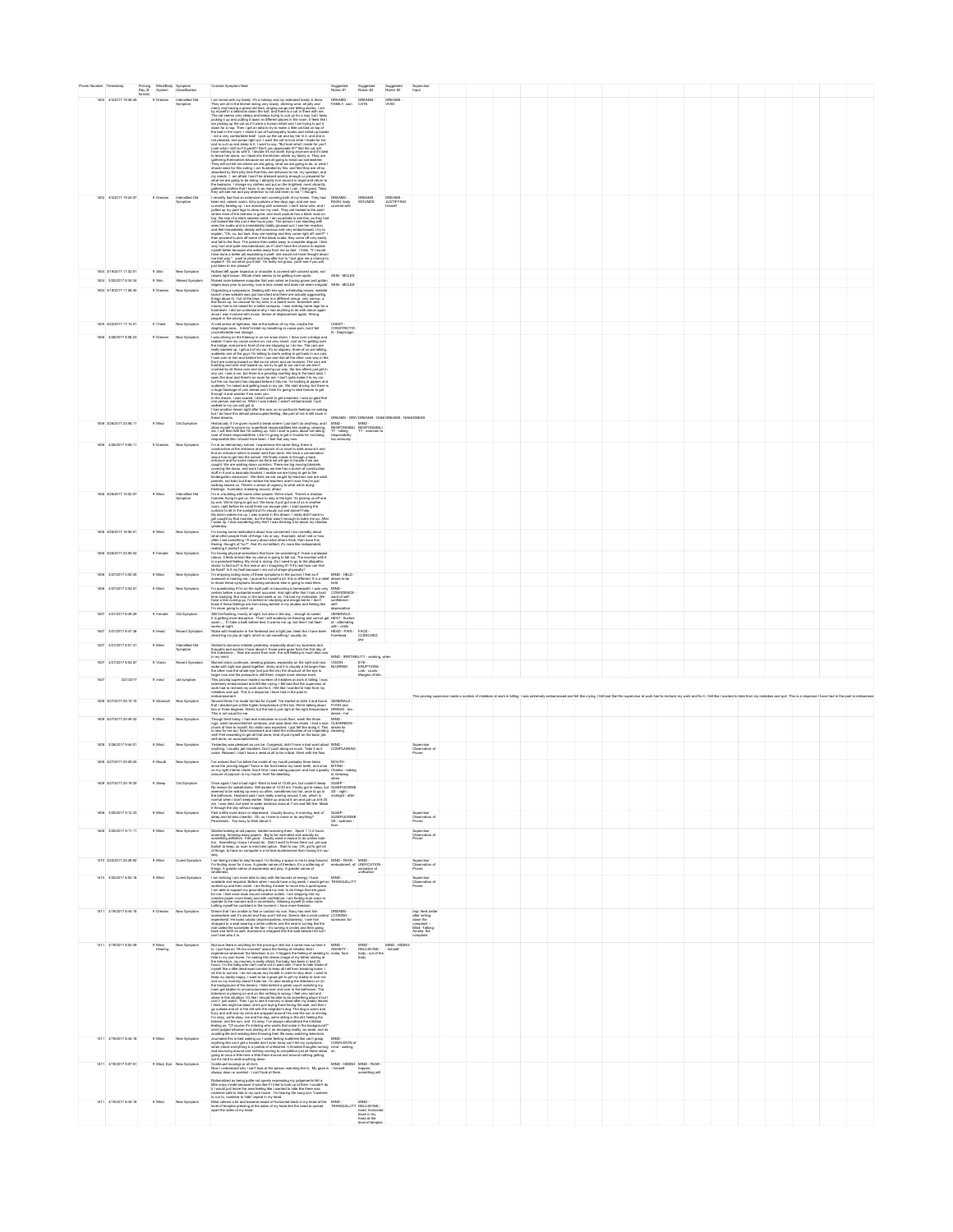| Prover Number Tim- |                         |         | Proving Mind/Body Symptom<br>Day (# System Classification<br>format) | nen Norda                                                                                                                                                                                                                               | Supposted<br>Rubric #1                                    |                      | Suggested Suggested Super<br>Rubric #2 Rubric #3 Input |                              |                                             |  |  |  |  |  |  |
|--------------------|-------------------------|---------|----------------------------------------------------------------------|-----------------------------------------------------------------------------------------------------------------------------------------------------------------------------------------------------------------------------------------|-----------------------------------------------------------|----------------------|--------------------------------------------------------|------------------------------|---------------------------------------------|--|--|--|--|--|--|
|                    | 1412 3/19/2017 11:13:17 |         | 9 Dreams New Symptom                                                 |                                                                                                                                                                                                                                         |                                                           |                      |                                                        |                              |                                             |  |  |  |  |  |  |
|                    |                         |         |                                                                      |                                                                                                                                                                                                                                         |                                                           |                      |                                                        |                              |                                             |  |  |  |  |  |  |
|                    |                         |         |                                                                      |                                                                                                                                                                                                                                         |                                                           |                      |                                                        |                              |                                             |  |  |  |  |  |  |
|                    |                         |         |                                                                      |                                                                                                                                                                                                                                         |                                                           |                      |                                                        |                              |                                             |  |  |  |  |  |  |
|                    |                         |         |                                                                      |                                                                                                                                                                                                                                         |                                                           |                      |                                                        |                              |                                             |  |  |  |  |  |  |
|                    |                         |         |                                                                      | pin Ba room 1 suika augstine la sua pinal de la contrada de model de model de la contrada de la contrada de la contrada de la contrada de la contrada de la contrada de la contrada de la contrada de la contrada de la contr           |                                                           |                      |                                                        |                              |                                             |  |  |  |  |  |  |
|                    | 1412 3/19/2017 23:55:22 | 9 Mind  | Intersified Old<br>Symptom                                           |                                                                                                                                                                                                                                         |                                                           |                      |                                                        |                              |                                             |  |  |  |  |  |  |
|                    |                         |         |                                                                      | The wear space age specific and use of the state of the space of the MIND - FEAR - MIND - FEAR - The space of the state of the state of the state of the state of the state of the state of the state of the state of the spac          |                                                           |                      |                                                        |                              |                                             |  |  |  |  |  |  |
|                    |                         |         |                                                                      |                                                                                                                                                                                                                                         |                                                           |                      |                                                        |                              |                                             |  |  |  |  |  |  |
|                    |                         |         |                                                                      |                                                                                                                                                                                                                                         |                                                           |                      |                                                        |                              |                                             |  |  |  |  |  |  |
|                    |                         |         |                                                                      | Last might I had a video in my Facebook feed that was a surgical video of a purposity the next proposed in the surgeon of the surgeon video as a surgeon video as a surgeon video as a surgeon video as a surgeon video as a            |                                                           |                      |                                                        |                              |                                             |  |  |  |  |  |  |
|                    |                         |         |                                                                      |                                                                                                                                                                                                                                         |                                                           |                      |                                                        |                              |                                             |  |  |  |  |  |  |
|                    |                         |         |                                                                      |                                                                                                                                                                                                                                         |                                                           |                      |                                                        |                              |                                             |  |  |  |  |  |  |
|                    |                         |         |                                                                      | Today I was at a try store and my son grabbed this squeezy goo or get ball that was encised in mean. When you squeeze it is good bulges out of the mean mean. Moreover, the space of the mean that is a structure of the mean           |                                                           |                      |                                                        |                              |                                             |  |  |  |  |  |  |
|                    |                         |         |                                                                      |                                                                                                                                                                                                                                         |                                                           |                      |                                                        |                              |                                             |  |  |  |  |  |  |
|                    |                         |         |                                                                      |                                                                                                                                                                                                                                         |                                                           |                      |                                                        |                              |                                             |  |  |  |  |  |  |
|                    | 1412 3/19/2017 19:23:47 | 9 Mouth | Recent Symptom                                                       | Tomight this is all stuck in my head and I am nasseous and begging for<br>distinction : flourd a paper wasp hote piece a white back and strought it into the study of the flow<br>the house. The sight of it tonight was making me      |                                                           |                      |                                                        |                              |                                             |  |  |  |  |  |  |
|                    | 1412 3/19/2017 19:20:34 | 9 Skin  |                                                                      | Recent Symptom The skin on my right wrist is getting worse. Drier, cracking. Very rough.                                                                                                                                                | SKIN - DRY                                                | SKIN - CRACKS        |                                                        |                              |                                             |  |  |  |  |  |  |
|                    | 1412 3/19/2017 11:02:24 |         | 9 Dreams Old Symptom                                                 | I have recurring dreams like this one. It's not the same dream over and over but the theme is the same.                                                                                                                                 |                                                           |                      |                                                        |                              |                                             |  |  |  |  |  |  |
|                    |                         |         |                                                                      | I dreamt I was in a space that was my supposed to be my high school<br>auditorium. It was a reunion of some kind, but also a graduation. Old friends<br>and classmates were catching up. I didn't feel like I had a place there with    |                                                           |                      |                                                        |                              |                                             |  |  |  |  |  |  |
|                    |                         |         |                                                                      |                                                                                                                                                                                                                                         |                                                           |                      |                                                        |                              |                                             |  |  |  |  |  |  |
|                    |                         |         |                                                                      |                                                                                                                                                                                                                                         |                                                           |                      |                                                        |                              |                                             |  |  |  |  |  |  |
|                    |                         |         |                                                                      |                                                                                                                                                                                                                                         |                                                           |                      |                                                        |                              |                                             |  |  |  |  |  |  |
|                    |                         |         |                                                                      |                                                                                                                                                                                                                                         |                                                           |                      |                                                        |                              |                                             |  |  |  |  |  |  |
|                    |                         |         |                                                                      | i was contemporary ma and justice year of high school ma at the assess time, and a spectral year uncertained in that specific thermal procedure is a spectral of the content of the spectral state of the content of the spec           |                                                           |                      |                                                        |                              |                                             |  |  |  |  |  |  |
|                    |                         |         |                                                                      | I had another dream after this so I don't have a feeling about it on waking. It<br>wasn't my last dream of the night.                                                                                                                   |                                                           |                      |                                                        |                              |                                             |  |  |  |  |  |  |
|                    | 1412 3/19/2017 19:34:29 | 9 Mind  | New Symptom                                                          | was a state of the control of the magnetic property and all may job. The about 15 years is very control of the control of the set for the set of the control of the control of the control of the control of the control of t           |                                                           |                      |                                                        |                              |                                             |  |  |  |  |  |  |
|                    |                         |         |                                                                      |                                                                                                                                                                                                                                         |                                                           |                      |                                                        |                              |                                             |  |  |  |  |  |  |
|                    | 1413 4/3/2017 19:09:43  |         | 9 Mind New Symptom                                                   | Having a hard time remember important things. Could not log-into online<br>banking account as I forgot what my usemarne and password was. I always FORGETFUL<br>have a very sharp memory with passwords                                 |                                                           |                      |                                                        |                              |                                             |  |  |  |  |  |  |
|                    | 1414 3/21/2017 8:58:35  |         | 9 Dreams Recent Symptom                                              |                                                                                                                                                                                                                                         |                                                           |                      |                                                        |                              |                                             |  |  |  |  |  |  |
|                    |                         |         |                                                                      | The way were the large presence to build the building on the stove; I run to it and turn<br>Off the flame just in time. Feeling was like, "Oh not This must not happen! I<br>need to stop it from overflowing." Needing to control c    |                                                           |                      | DREAMS - WATIDREAMS - CHAI DREAMS - HELF Sympto        |                              |                                             |  |  |  |  |  |  |
|                    | 1414 3/20/2017 13:20:32 |         | 9 Nose Old Symptom                                                   |                                                                                                                                                                                                                                         |                                                           |                      |                                                        |                              |                                             |  |  |  |  |  |  |
|                    | 1415 3/19/2017 21:19:59 |         | 9 Extremities Intensified Old                                        |                                                                                                                                                                                                                                         | NOSE - SNEEZING                                           |                      |                                                        |                              |                                             |  |  |  |  |  |  |
|                    |                         |         | Symptom                                                              | There is no constant and the proposed and<br>well-space and the proposed and the constant of the constant of the<br>state of the constant of the constant constant constant of the constant<br>space of the constant constant constant  |                                                           |                      |                                                        |                              |                                             |  |  |  |  |  |  |
|                    |                         |         |                                                                      |                                                                                                                                                                                                                                         |                                                           |                      |                                                        |                              |                                             |  |  |  |  |  |  |
|                    | 1415 3/20/2017 9:19:48  | 9 Eye   | Intersified Old<br>Symptom                                           |                                                                                                                                                                                                                                         |                                                           |                      |                                                        |                              |                                             |  |  |  |  |  |  |
|                    |                         |         |                                                                      | While walking the dogs, my eyes would close while moving forward, especially if I ran, II feld the three years barely open or closed front fifth the stress of the stress of the stress of the stress of the stress of the st           |                                                           |                      |                                                        |                              |                                             |  |  |  |  |  |  |
|                    | 1415 3/20/2017 11:49:19 | 9 Eye   | <b>Intersified Old</b><br>Symptom                                    | Returning old symptom from about 2 years ago - I had a sudden sharp pain<br>in my right syn. It fall like a piece of glass ahol into it from the back. It was<br>sudden and pairful and only lasted a couple of seconds. Then my eye    |                                                           |                      |                                                        |                              |                                             |  |  |  |  |  |  |
|                    | 1415 3/20/2017 13:16:00 |         |                                                                      |                                                                                                                                                                                                                                         |                                                           |                      |                                                        |                              |                                             |  |  |  |  |  |  |
|                    |                         |         | 9 Extremities New Symptom<br>, Head                                  | wakered at the carbitetic state has better, paid in this activy rows and interpret op watching over a gala and fleer a few gala tandapped proposed at the carbitetic state of the carbitetic state of the carbitetic state of           |                                                           |                      |                                                        |                              |                                             |  |  |  |  |  |  |
|                    |                         |         |                                                                      |                                                                                                                                                                                                                                         |                                                           |                      |                                                        |                              |                                             |  |  |  |  |  |  |
|                    |                         |         |                                                                      |                                                                                                                                                                                                                                         |                                                           |                      |                                                        |                              |                                             |  |  |  |  |  |  |
|                    | 1416 3/21/2017 7:20:45  |         | 9 Dreams New Symptom                                                 |                                                                                                                                                                                                                                         |                                                           |                      |                                                        |                              |                                             |  |  |  |  |  |  |
|                    |                         |         |                                                                      |                                                                                                                                                                                                                                         |                                                           |                      |                                                        |                              |                                             |  |  |  |  |  |  |
|                    |                         |         |                                                                      |                                                                                                                                                                                                                                         |                                                           |                      |                                                        |                              |                                             |  |  |  |  |  |  |
|                    |                         |         |                                                                      |                                                                                                                                                                                                                                         |                                                           |                      |                                                        |                              |                                             |  |  |  |  |  |  |
|                    |                         |         |                                                                      |                                                                                                                                                                                                                                         |                                                           |                      |                                                        |                              |                                             |  |  |  |  |  |  |
|                    |                         | 9 Mind  |                                                                      | The model of the control of the first particle in the second points of the definition of the control of the control of the control of the control of the control of the control of the control of the control of the control            |                                                           |                      |                                                        |                              |                                             |  |  |  |  |  |  |
|                    | 1416 3/21/2017 7:03:44  |         | New Symptom                                                          | ,  we do the case appropriate and the set of the state of the state of the case of the state Case was contained as all the state of the case of the state of the state of the state of the state of the state of the state              |                                                           |                      |                                                        |                              |                                             |  |  |  |  |  |  |
|                    |                         |         |                                                                      |                                                                                                                                                                                                                                         |                                                           |                      |                                                        |                              |                                             |  |  |  |  |  |  |
|                    | 1416 3/21/2017 7:25:44  |         | 9 Mouth New Symptom                                                  | My tongue no longer feels thick.                                                                                                                                                                                                        |                                                           | MIND - DETERMINATION |                                                        |                              |                                             |  |  |  |  |  |  |
|                    |                         |         |                                                                      |                                                                                                                                                                                                                                         | MOUTH -<br>THICK:<br>sensation as if -<br>Tongue was      |                      |                                                        |                              |                                             |  |  |  |  |  |  |
|                    | 1416 3/21/2017 7:27:24  |         | 9 Sleep New Symptom                                                  | I realized that I am waking up at 3 am every moming since the proving<br>started.                                                                                                                                                       |                                                           |                      |                                                        |                              |                                             |  |  |  |  |  |  |
|                    | 1402 4/4/2017 19:26:49  |         |                                                                      |                                                                                                                                                                                                                                         | SLEEP<br>WAKING<br>early, too                             |                      |                                                        |                              |                                             |  |  |  |  |  |  |
|                    |                         |         | 10 Dreams Intensified Old<br>Symptom                                 |                                                                                                                                                                                                                                         |                                                           |                      |                                                        |                              |                                             |  |  |  |  |  |  |
|                    |                         |         |                                                                      |                                                                                                                                                                                                                                         |                                                           |                      |                                                        |                              |                                             |  |  |  |  |  |  |
|                    |                         |         |                                                                      |                                                                                                                                                                                                                                         |                                                           |                      |                                                        |                              |                                             |  |  |  |  |  |  |
|                    |                         |         |                                                                      |                                                                                                                                                                                                                                         |                                                           |                      |                                                        |                              |                                             |  |  |  |  |  |  |
|                    |                         |         |                                                                      |                                                                                                                                                                                                                                         |                                                           |                      |                                                        |                              |                                             |  |  |  |  |  |  |
|                    |                         |         |                                                                      |                                                                                                                                                                                                                                         |                                                           |                      |                                                        |                              |                                             |  |  |  |  |  |  |
|                    |                         |         |                                                                      |                                                                                                                                                                                                                                         |                                                           |                      |                                                        |                              |                                             |  |  |  |  |  |  |
|                    | 1404 3/20/2017 9:01:13  |         | 10 Dreams New Symptom                                                |                                                                                                                                                                                                                                         |                                                           |                      |                                                        |                              |                                             |  |  |  |  |  |  |
|                    |                         |         |                                                                      |                                                                                                                                                                                                                                         |                                                           |                      |                                                        |                              |                                             |  |  |  |  |  |  |
|                    |                         |         |                                                                      |                                                                                                                                                                                                                                         |                                                           |                      |                                                        |                              |                                             |  |  |  |  |  |  |
|                    | 1404 5/17/2017 12:19:35 |         | 10 Mind Recent Symptom                                               | asse if the wave debty and controlled particles and the large particles (see particles) and the state of the state of the state of the state of the state of the state of the state of the state of the state of the state of           | DREAMS - CHILIDREAMS - DRIV DREAMS - SEXUAL - indifferent |                      |                                                        |                              |                                             |  |  |  |  |  |  |
|                    |                         |         |                                                                      |                                                                                                                                                                                                                                         | - gestun<br>acts; in                                      |                      |                                                        |                              |                                             |  |  |  |  |  |  |
|                    | 1404 5/17/2017 12:20:34 |         | 10 Skin Cured Symptom                                                | My shoulder has all these little brown spots on it. Right shoulder, A                                                                                                                                                                   |                                                           |                      |                                                        |                              |                                             |  |  |  |  |  |  |
|                    | 1404 5/17/2017 12:21:27 |         | 10 Mind, Neck New Symptom                                            | complete line across my back. I have a mole between my scapulate. It was<br>getting raised, rough edges. Now it's decreasing, amodher.<br>Two had problems on the left side of my neck. Occipitals to scapular<br>- Two had problems on | SKN-MOLES                                                 |                      |                                                        |                              |                                             |  |  |  |  |  |  |
|                    | 1405 3/23/2017 6:29:03  |         | 10 Dreams New Symptom                                                |                                                                                                                                                                                                                                         |                                                           | DREAMS<br>FAMILY     |                                                        |                              |                                             |  |  |  |  |  |  |
|                    |                         |         |                                                                      | anggrapasitan di bandara kanggrapasitan di bandara di bandara di bandara di bandara di bandara di bandara di bandara di bandara di bandara di bandara di bandara di bandara di bandara di bandara di bandara di bandara di ba           |                                                           |                      |                                                        |                              |                                             |  |  |  |  |  |  |
|                    |                         |         |                                                                      |                                                                                                                                                                                                                                         |                                                           |                      |                                                        |                              |                                             |  |  |  |  |  |  |
|                    |                         |         |                                                                      |                                                                                                                                                                                                                                         |                                                           |                      |                                                        |                              |                                             |  |  |  |  |  |  |
|                    |                         |         |                                                                      |                                                                                                                                                                                                                                         |                                                           |                      |                                                        |                              |                                             |  |  |  |  |  |  |
|                    | 1405 3/23/2017 11:51:24 |         | 10 Extremities New Symptom                                           |                                                                                                                                                                                                                                         |                                                           |                      |                                                        |                              |                                             |  |  |  |  |  |  |
|                    |                         |         |                                                                      | I'm marking this as new, although I have had knee issues in my life and have already mentioned it on the proving. The last day or so I have neally<br>hook and indicated it on the proving, the last day or so I have neally<br>noti    |                                                           |                      |                                                        |                              |                                             |  |  |  |  |  |  |
|                    | 1406 3/27/2017 12:09:03 |         | 10 Mind New Symptom                                                  |                                                                                                                                                                                                                                         |                                                           | MND -<br>DANCING -   |                                                        |                              |                                             |  |  |  |  |  |  |
|                    |                         |         |                                                                      | After the denoing to the intense strong music, I've been walking around and $\cdot$ GENERALS - Georgia compared and along . If now that is the property the strong physical cone Also, I amound the strong physical cone Also, I        |                                                           |                      |                                                        |                              |                                             |  |  |  |  |  |  |
|                    | 1406 4/24/2017 12:49:35 |         | 10 Mind New Symptom                                                  |                                                                                                                                                                                                                                         | COMPANY                                                   |                      |                                                        | pervisor<br>servation of     | MIND - CONFIDENCE - want of self-confidence |  |  |  |  |  |  |
|                    |                         |         |                                                                      |                                                                                                                                                                                                                                         | aversion to                                               |                      |                                                        |                              |                                             |  |  |  |  |  |  |
|                    |                         |         |                                                                      |                                                                                                                                                                                                                                         |                                                           |                      |                                                        |                              |                                             |  |  |  |  |  |  |
|                    |                         |         |                                                                      | previously (a benefit of the provincy) and<br>providing a lot of fruction for most proposition of the state of<br>scaling a lot of fruction of the state proposition of the state of<br>the state of the state of the state of the sta  |                                                           |                      |                                                        |                              |                                             |  |  |  |  |  |  |
|                    |                         |         |                                                                      | Dich't want to lashed out and hurt someone, not about them but somethis<br>they have an opinion about don't want to throw your nasty pointy energy a<br>people at least I try not to.                                                   |                                                           |                      |                                                        |                              |                                             |  |  |  |  |  |  |
|                    |                         |         |                                                                      |                                                                                                                                                                                                                                         |                                                           |                      |                                                        |                              |                                             |  |  |  |  |  |  |
|                    |                         |         |                                                                      | Lash out? Something that is pointed and well not a gentle but a strong<br>opinion. I wouldn't ever get personal like 'on'you're so stupif' mo no mot<br>neally. I might say something can you believe how unorganized those notes<br>we |                                                           |                      |                                                        |                              |                                             |  |  |  |  |  |  |
|                    | 1406 3/27/2017 10:57:12 | 10 Mind | Intensified Old<br>Symptom                                           |                                                                                                                                                                                                                                         |                                                           |                      |                                                        |                              |                                             |  |  |  |  |  |  |
|                    |                         |         |                                                                      | I have moments where I feel that I can't deal with even one more thing. It's MINO-<br>too much, i'm tried, I feel that I don't have any resources, thewist nothing I HELD-ESSNES<br>most for me to draw on to handel joint everyday     |                                                           |                      |                                                        |                              |                                             |  |  |  |  |  |  |
|                    | 1406 3/27/2017 11:35:42 |         | 10 Mind Altered Symptom                                              |                                                                                                                                                                                                                                         |                                                           |                      |                                                        |                              |                                             |  |  |  |  |  |  |
|                    |                         |         |                                                                      |                                                                                                                                                                                                                                         |                                                           |                      |                                                        |                              |                                             |  |  |  |  |  |  |
|                    |                         |         |                                                                      |                                                                                                                                                                                                                                         |                                                           |                      |                                                        |                              |                                             |  |  |  |  |  |  |
|                    |                         |         |                                                                      | song, and "Delaidh"<br>Main Carl Collaintain across halped move across of that energy but. Die<br>Catao laya of Realisat the dog), "I was moved partne serious energy bu the<br>point that if the light handed as looms of it moved out |                                                           |                      |                                                        |                              |                                             |  |  |  |  |  |  |
|                    | 1406 3/27/2017 8:25:15  | 10 Mind | Intersified Old<br>Symptom                                           |                                                                                                                                                                                                                                         |                                                           |                      |                                                        |                              |                                             |  |  |  |  |  |  |
|                    |                         |         |                                                                      |                                                                                                                                                                                                                                         | of mind<br>working too<br>hard                            |                      |                                                        |                              |                                             |  |  |  |  |  |  |
|                    | 1406 3/27/2017 21:57:02 |         | 10 Mouth Old Symptom                                                 | I'm getting a cold sore on my lower lip, just left of center. It is starting as a<br>militly painful bump just barely hidden on the inside of my lip. I have gotten<br>this before.                                                     |                                                           |                      |                                                        |                              |                                             |  |  |  |  |  |  |
|                    | 1406 4/24/2017 12:36:53 |         | 10 Respiration Old Symptom                                           | this before.<br>Prover sighting after each sentence, when asked she said this is a norm for RESPIRATION<br>her. But note this is the first this was observed since the start of the proving. - SIGHING                                  | MOUTH - ERUPTIONS - herpes                                |                      |                                                        |                              |                                             |  |  |  |  |  |  |
|                    |                         |         |                                                                      |                                                                                                                                                                                                                                         |                                                           |                      |                                                        | Supervisor<br>Observation of |                                             |  |  |  |  |  |  |
|                    | 1406 3/27/2017 8:28:23  |         | 10 Mind New Symptom                                                  | There a client fin managing who had an action 1 correlation that we could be the state of the state of the state of the state of the state of the state of the state of the state of the state of the state of the state of t           |                                                           |                      |                                                        |                              |                                             |  |  |  |  |  |  |
|                    |                         |         |                                                                      |                                                                                                                                                                                                                                         |                                                           |                      |                                                        |                              |                                             |  |  |  |  |  |  |
|                    | 1408 3/28/2017 19:28:23 |         | 10 Dreams New Symptom                                                |                                                                                                                                                                                                                                         |                                                           |                      | DREAMS - Supervise<br>AUTHORITY Personal               |                              |                                             |  |  |  |  |  |  |
|                    |                         |         |                                                                      |                                                                                                                                                                                                                                         |                                                           |                      |                                                        |                              |                                             |  |  |  |  |  |  |
|                    | 1408 3/28/2017 19:25:45 |         | 10 Dreams New Symptom                                                |                                                                                                                                                                                                                                         |                                                           |                      |                                                        |                              |                                             |  |  |  |  |  |  |
|                    |                         |         |                                                                      |                                                                                                                                                                                                                                         |                                                           |                      |                                                        |                              |                                             |  |  |  |  |  |  |
|                    |                         |         |                                                                      | White up all on any other all interactions and the space method. In the SMAS . ORIGINALS with the space sequence is the space state of the space of the space state of the space of the space of the space of the space of th           |                                                           |                      |                                                        |                              |                                             |  |  |  |  |  |  |
|                    |                         |         |                                                                      |                                                                                                                                                                                                                                         |                                                           |                      |                                                        |                              |                                             |  |  |  |  |  |  |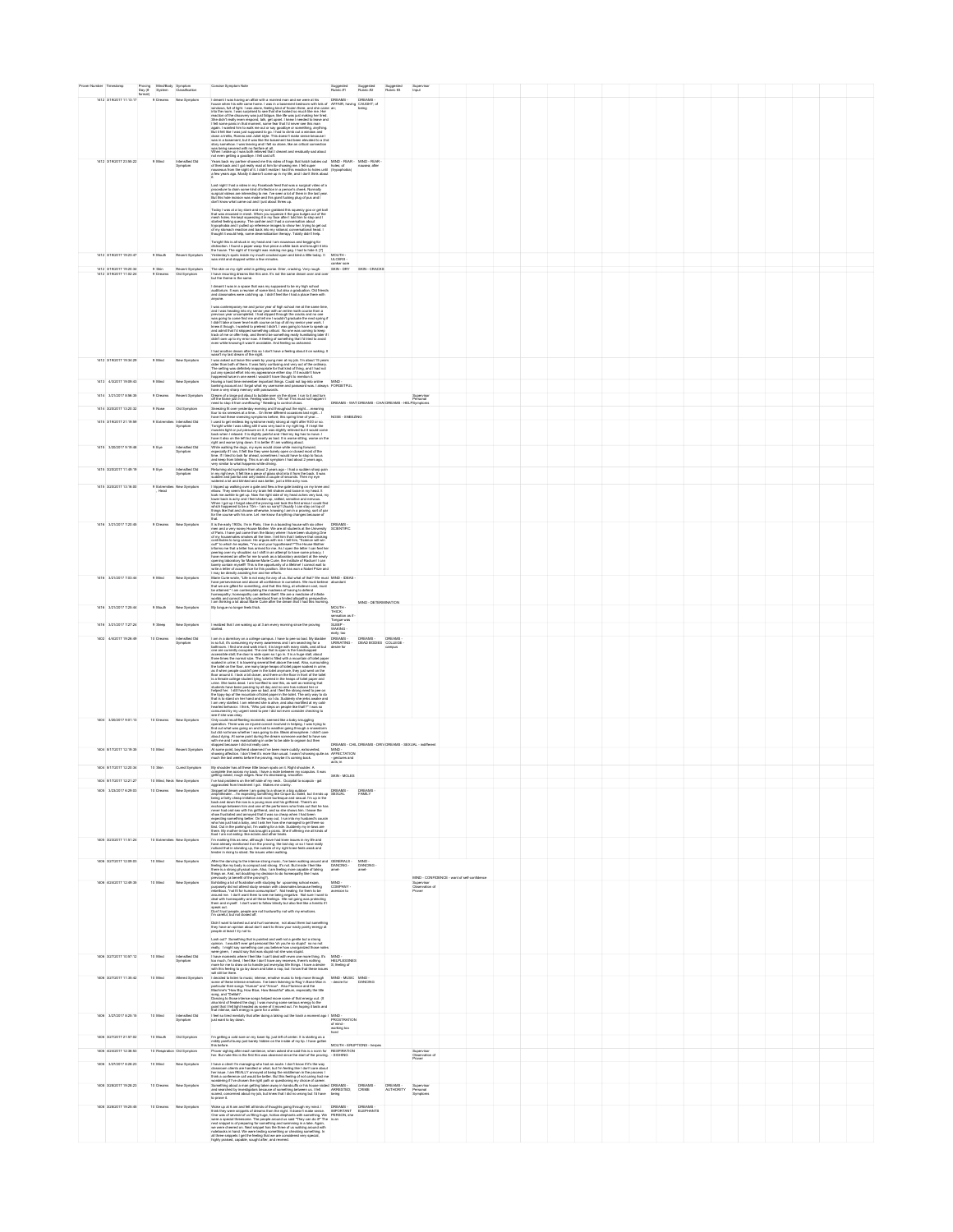| Prover Number Timestamp |                         |                     | Proving Mind/Body Symptom<br>Day (# System Classification<br>format) | um Nirda                                                                                                                                                                                                                                                                                                                                                                                                                                                     |                                                                          | Suggested Suggested Suggested<br>Rubric #1 Rubric #2 Rubric #3                                                                                                                                                  | Superi<br>Input                                             |  |
|-------------------------|-------------------------|---------------------|----------------------------------------------------------------------|--------------------------------------------------------------------------------------------------------------------------------------------------------------------------------------------------------------------------------------------------------------------------------------------------------------------------------------------------------------------------------------------------------------------------------------------------------------|--------------------------------------------------------------------------|-----------------------------------------------------------------------------------------------------------------------------------------------------------------------------------------------------------------|-------------------------------------------------------------|--|
| 1408 3/28/2017 11:59:58 |                         | 10 Mind             | New Symptom                                                          | 1 ann neath intidade. Bhow up at my mom just because she standed telling me. I MittD-ARAGER IMMO-<br>a credit card number bedoe it was ready to write it down: Interpreting my. - I fermly, toward II IRRITABILITY -<br>singer from                                                                                                                                                                                                                          |                                                                          |                                                                                                                                                                                                                 | Supervisor<br>Personal                                      |  |
|                         | 1408 3/28/2017 13:14:08 |                     | 10 Mind New Symptom                                                  |                                                                                                                                                                                                                                                                                                                                                                                                                                                              |                                                                          |                                                                                                                                                                                                                 |                                                             |  |
| 1408 3/28/2017 20:14:04 |                         |                     | 10 Mind New Symptom                                                  | I'm swearing quite a bit. Really with no extra emphasis or real energy MIND - behind it. They have just come up as a bigger part of my vocabulary the CURSING last few days.                                                                                                                                                                                                                                                                                 |                                                                          |                                                                                                                                                                                                                 | Supervisor<br>Personal                                      |  |
|                         |                         |                     |                                                                      |                                                                                                                                                                                                                                                                                                                                                                                                                                                              |                                                                          |                                                                                                                                                                                                                 |                                                             |  |
|                         |                         |                     |                                                                      |                                                                                                                                                                                                                                                                                                                                                                                                                                                              |                                                                          |                                                                                                                                                                                                                 |                                                             |  |
| 1408 3/27/2017 20:51:17 |                         | 10 Mind             | New Symptom                                                          | inter to the second term of the term perturbation of the second state of the second state is a state of the second state of the second state of the second state of the second state of the second state of the second state                                                                                                                                                                                                                                 |                                                                          |                                                                                                                                                                                                                 | Supervisor<br>Observation of<br>Prover                      |  |
| 1408 5/28/2017 12:28:50 |                         |                     | 10 Mind Old Symptom                                                  |                                                                                                                                                                                                                                                                                                                                                                                                                                                              | MIND -<br>REPROACHIN<br>G others                                         |                                                                                                                                                                                                                 |                                                             |  |
|                         |                         |                     |                                                                      | Constituting<br>the Hydrodyn Constitution (for the constant of the constant) and<br>the constant of the constant of the constant of the constant of the<br>state of the constant of the constant of the constant of the constant<br>of th                                                                                                                                                                                                                    |                                                                          |                                                                                                                                                                                                                 |                                                             |  |
|                         |                         |                     |                                                                      |                                                                                                                                                                                                                                                                                                                                                                                                                                                              |                                                                          |                                                                                                                                                                                                                 |                                                             |  |
|                         |                         |                     |                                                                      |                                                                                                                                                                                                                                                                                                                                                                                                                                                              |                                                                          |                                                                                                                                                                                                                 |                                                             |  |
| 1408 3/28/2017 20:08:13 |                         | 10 Mind Old Symptom |                                                                      |                                                                                                                                                                                                                                                                                                                                                                                                                                                              |                                                                          |                                                                                                                                                                                                                 |                                                             |  |
|                         |                         |                     |                                                                      | being the photon staff, alle are not excellent. As well of Each starting the area gains alleids.<br>We have four active different control of the state of the state of the state of the state<br>of the state of the state of the s                                                                                                                                                                                                                          |                                                                          |                                                                                                                                                                                                                 |                                                             |  |
|                         |                         |                     |                                                                      |                                                                                                                                                                                                                                                                                                                                                                                                                                                              |                                                                          |                                                                                                                                                                                                                 |                                                             |  |
| 1408 3/28/2017 13:13:32 |                         |                     | 10 Rectum New Symptom                                                | Constipation for a few days after changing my diet                                                                                                                                                                                                                                                                                                                                                                                                           |                                                                          |                                                                                                                                                                                                                 |                                                             |  |
|                         |                         |                     |                                                                      |                                                                                                                                                                                                                                                                                                                                                                                                                                                              | RECTUM -<br>CONSTIPATIO                                                  |                                                                                                                                                                                                                 | Superviso<br>Personal<br>Symptoms                           |  |
| 1409 3/30/2017 18:00:00 |                         |                     | 10 Feet Old symptom                                                  | Foot cramps                                                                                                                                                                                                                                                                                                                                                                                                                                                  | EXTREMITIES                                                              |                                                                                                                                                                                                                 |                                                             |  |
| 1410 4/7/2017 20:27:56  |                         |                     | 10 Generals New Symptom                                              | Achiness                                                                                                                                                                                                                                                                                                                                                                                                                                                     | cramping<br>GENERALS -<br>PAIN - aching                                  |                                                                                                                                                                                                                 | Supervisor<br>Observation of                                |  |
| 1410 3/20/2017 9:38:20  |                         |                     | 10 Sleep Recent Symptom                                              | I continue to require extra germents during sleep to remain sufficiently $GENERA.S.$ $GENERA.S.$ weight this symptom has been consistent since $Day 2$ , which makes that $WMARA$ -desired for example that $WMAMA$                                                                                                                                                                                                                                          |                                                                          |                                                                                                                                                                                                                 |                                                             |  |
| 1410 4/7/2017 20:26:12  |                         | 10 Mind             | Altered Symptom                                                      | $-\varphi\sim v\eta v\sim m\approx 0.0247079$ .<br>A sense that the presence of the substance has diminished. In the backdrop of my awareness: $1$ still have an awareness of it but with much less strength. I feel a stritt in my self awareness.                                                                                                                                                                                                          |                                                                          |                                                                                                                                                                                                                 | Supervisor<br>Observation of<br>Prover                      |  |
| 1411 3/20/2017 10:23:26 |                         |                     | 10 Dreams New Symptom                                                |                                                                                                                                                                                                                                                                                                                                                                                                                                                              |                                                                          |                                                                                                                                                                                                                 |                                                             |  |
|                         |                         |                     |                                                                      |                                                                                                                                                                                                                                                                                                                                                                                                                                                              |                                                                          |                                                                                                                                                                                                                 |                                                             |  |
|                         |                         |                     |                                                                      |                                                                                                                                                                                                                                                                                                                                                                                                                                                              |                                                                          |                                                                                                                                                                                                                 |                                                             |  |
|                         |                         |                     |                                                                      |                                                                                                                                                                                                                                                                                                                                                                                                                                                              |                                                                          |                                                                                                                                                                                                                 |                                                             |  |
|                         |                         |                     |                                                                      |                                                                                                                                                                                                                                                                                                                                                                                                                                                              |                                                                          |                                                                                                                                                                                                                 |                                                             |  |
|                         |                         |                     |                                                                      |                                                                                                                                                                                                                                                                                                                                                                                                                                                              |                                                                          |                                                                                                                                                                                                                 |                                                             |  |
|                         |                         |                     |                                                                      |                                                                                                                                                                                                                                                                                                                                                                                                                                                              |                                                                          |                                                                                                                                                                                                                 |                                                             |  |
|                         |                         |                     |                                                                      |                                                                                                                                                                                                                                                                                                                                                                                                                                                              |                                                                          |                                                                                                                                                                                                                 |                                                             |  |
|                         |                         |                     |                                                                      |                                                                                                                                                                                                                                                                                                                                                                                                                                                              |                                                                          |                                                                                                                                                                                                                 |                                                             |  |
|                         |                         |                     |                                                                      |                                                                                                                                                                                                                                                                                                                                                                                                                                                              |                                                                          |                                                                                                                                                                                                                 |                                                             |  |
|                         |                         |                     |                                                                      |                                                                                                                                                                                                                                                                                                                                                                                                                                                              |                                                                          |                                                                                                                                                                                                                 |                                                             |  |
|                         |                         |                     |                                                                      | of any parameter in the state of the state of the state of the state of the state of the state of the state of the state of the state of the state of the state of the state of the state of the state of the state of the st                                                                                                                                                                                                                                |                                                                          |                                                                                                                                                                                                                 |                                                             |  |
|                         |                         |                     |                                                                      |                                                                                                                                                                                                                                                                                                                                                                                                                                                              |                                                                          |                                                                                                                                                                                                                 |                                                             |  |
|                         |                         |                     |                                                                      | ellementary school and used to sheal my hield trustly or too be a state lead on<br>a state school and state of the link out of me by holding me under water at the swimming<br>post-sheal manner of the state of the state in the st                                                                                                                                                                                                                         |                                                                          |                                                                                                                                                                                                                 |                                                             |  |
| 5414 4/202017 18:00:42  |                         |                     |                                                                      | write this                                                                                                                                                                                                                                                                                                                                                                                                                                                   |                                                                          |                                                                                                                                                                                                                 |                                                             |  |
|                         |                         |                     | 10 Chest New Symptom                                                 | Night sweats on chest, between breasts.                                                                                                                                                                                                                                                                                                                                                                                                                      | CHEST-<br>PERSPIRATIO<br>N - night                                       |                                                                                                                                                                                                                 |                                                             |  |
| 1414 4/29/2017 17:56:49 |                         |                     | 10 Dreams New Symptom                                                | Dreams pick up where they left off again. This keeps happening. After I wake up, the dream continues.                                                                                                                                                                                                                                                                                                                                                        | DREAMS -<br>CONTINUATIO<br>N - dreams, of<br>sleep; former<br>dream is   |                                                                                                                                                                                                                 | Personal<br>Symptoms<br>Supervisor<br>Observation<br>Prover |  |
|                         |                         |                     |                                                                      |                                                                                                                                                                                                                                                                                                                                                                                                                                                              |                                                                          |                                                                                                                                                                                                                 |                                                             |  |
| 1414 3/21/2017 8:50:18  |                         |                     | 10 Dreams Recent Symptom                                             |                                                                                                                                                                                                                                                                                                                                                                                                                                                              | $\overbrace{\mathfrak{g}\mathfrak{sing}}^{\mathfrak{so}\mathfrak{w}}$ on |                                                                                                                                                                                                                 |                                                             |  |
|                         |                         |                     |                                                                      | Dream of ex-husband and our two children having dinner together. The feeling was astorostrated and gratitude that the anisotropy coupling the control of the product of the product of the state of the state of the state of                                                                                                                                                                                                                                |                                                                          |                                                                                                                                                                                                                 | Superviso<br>Personal<br>Sumntrem                           |  |
|                         |                         |                     |                                                                      |                                                                                                                                                                                                                                                                                                                                                                                                                                                              |                                                                          | DREAMS - FOROREAMS - FAMI DREAMS - LOSS                                                                                                                                                                         |                                                             |  |
| 1414 4/29/2017 18:03:18 |                         |                     | 10 Dreams New Symptom                                                | -<br>Dream of a pot about to boil over, water is rolling, bubbling violently. I run to<br>turn the flame off. Just in time. Relief. Feeling of things being out of control,<br>I must fix it, manage the situation. Desperate feeling.                                                                                                                                                                                                                       |                                                                          | Personal<br>DREAMS - WATIDREAMS - CHAI DREAMS - HELE Symptoms                                                                                                                                                   |                                                             |  |
| 1414 4/29/2017 17:58:55 |                         | 10 Mind             | New Symptom                                                          | My dear friend, his wife keeps him on a tight leash. It's impossible to secure MIND - a date to go out to eat, very frustrating. She orders him around. Dominat                                                                                                                                                                                                                                                                                              | Domination by<br>others agg.                                             |                                                                                                                                                                                                                 | Supervisor<br>Observation of<br>Prover                      |  |
| 1414 4/29/2017 17:54:59 |                         |                     | 10 Mind New Symptom                                                  | Decided I'll fly out to see my morn for her birthday. Surprise her. Fun. I like MIND - New MIND - Travel, having something to look forward to. [Exchanged] - desire to                                                                                                                                                                                                                                                                                       |                                                                          |                                                                                                                                                                                                                 | Supervisor<br>Observation of<br>Prover                      |  |
| 1414 4/29/2017 17:53:25 |                         |                     | 10 Nose New Symptom                                                  |                                                                                                                                                                                                                                                                                                                                                                                                                                                              |                                                                          |                                                                                                                                                                                                                 | Supervisor<br>Observation of<br>Prover                      |  |
| 1415 3/21/2017 17:05:26 |                         |                     | 10 Dreams Recent Symptom                                             |                                                                                                                                                                                                                                                                                                                                                                                                                                                              |                                                                          |                                                                                                                                                                                                                 |                                                             |  |
|                         |                         |                     |                                                                      | Two rights appl. depth. A basing of a smalled, July rights parameterizes in depth with the consequence of the property of the state of the consequence of the consequence of the consequence of the consequence of the conseq                                                                                                                                                                                                                                |                                                                          |                                                                                                                                                                                                                 | Supervisor<br>Observation of<br>Prover                      |  |
|                         |                         |                     |                                                                      |                                                                                                                                                                                                                                                                                                                                                                                                                                                              |                                                                          |                                                                                                                                                                                                                 |                                                             |  |
|                         |                         |                     |                                                                      |                                                                                                                                                                                                                                                                                                                                                                                                                                                              |                                                                          |                                                                                                                                                                                                                 |                                                             |  |
|                         |                         |                     |                                                                      |                                                                                                                                                                                                                                                                                                                                                                                                                                                              |                                                                          |                                                                                                                                                                                                                 |                                                             |  |
|                         |                         |                     |                                                                      | Feeling very scattered, tripped over gate yesterday and today went into your<br>daughter's car. I always see thing around me. Feeling scattered, have to be<br>careful, my state is to plow through.                                                                                                                                                                                                                                                         |                                                                          |                                                                                                                                                                                                                 |                                                             |  |
|                         |                         |                     |                                                                      | Scattered?<br>Don't like it, lie on the outside looking in. Like watching a movie, I can<br>observe what I am doing. Racing to and fro in a hunted kind of way. Hectic,                                                                                                                                                                                                                                                                                      |                                                                          |                                                                                                                                                                                                                 |                                                             |  |
|                         |                         |                     |                                                                      | buzzy.                                                                                                                                                                                                                                                                                                                                                                                                                                                       |                                                                          |                                                                                                                                                                                                                 |                                                             |  |
|                         |                         |                     |                                                                      | Outside looking in?<br>Distracted, feel i miss stuff because I am not always in, I knock things down,<br>Distracted, feel in miss stuff because I am of always it at off the shall. I<br>Distract see behind me. Hurry and sped up insi                                                                                                                                                                                                                      |                                                                          |                                                                                                                                                                                                                 |                                                             |  |
|                         |                         |                     |                                                                      |                                                                                                                                                                                                                                                                                                                                                                                                                                                              |                                                                          |                                                                                                                                                                                                                 |                                                             |  |
|                         |                         |                     |                                                                      | Outside in ?<br>Almost feels surreal, intrigues me and confuses me. Not bothered more<br>intrigued. Sometimes bothers because gets in my way.                                                                                                                                                                                                                                                                                                                |                                                                          |                                                                                                                                                                                                                 |                                                             |  |
|                         |                         |                     | 10 Generals New Symptom                                              | By end of day yesterday I was exhausted                                                                                                                                                                                                                                                                                                                                                                                                                      |                                                                          |                                                                                                                                                                                                                 |                                                             |  |
| 1415 3/21/2017 17:08:51 |                         |                     |                                                                      | Prover had a hard fall, possibly due to all her being scattered.<br>Flew across a gate and ended up on elbows and knees and then had to lay<br>down. Couldn't move for a while.                                                                                                                                                                                                                                                                              |                                                                          |                                                                                                                                                                                                                 | Supervisor<br>Observation of<br>Prover                      |  |
|                         |                         |                     |                                                                      |                                                                                                                                                                                                                                                                                                                                                                                                                                                              |                                                                          |                                                                                                                                                                                                                 |                                                             |  |
| 1416 3/21/2017 7:31:21  |                         |                     | 10 Dreams New Symptom                                                | chown. Coadels? Those for a white.<br>Head is bad pain on R sada and left brain had been shuffled.<br>Kearl dong Pingo Chitable salesde feating batter. In 10M.<br>Kearl dong Pingo Chitable salesde feating batter.<br>I am high in t<br>this swirl of clouds and storm.                                                                                                                                                                                    |                                                                          |                                                                                                                                                                                                                 |                                                             |  |
| 1416 3/21/2017 7:35:20  |                         | 10 Mind             | New Symptom                                                          | $\begin{minipage}[t]{.5cm} \begin{minipage}[t]{.5cm} \begin{tabular}[t]{.5cm} \textbf{[a]} \begin{tabular}[t]{.5cm} \textbf{[a]} \begin{tabular}[t]{.5cm} \textbf{[b]} \begin{tabular}[t]{.5cm} \textbf{[b]} \begin{tabular}[t]{.5cm} \textbf{[b]} \begin{tabular}[t]{.5cm} \textbf{[a]} \begin{tabular}[t]{.5cm} \textbf{[b]} \begin{tabular}[t]{.5cm} \textbf{[b]} \begin{tabular}[t]{.5cm} \textbf{[b]} \begin{tabular}[t]{.5cm} \textbf{[b]} \begin{tab$ |                                                                          |                                                                                                                                                                                                                 |                                                             |  |
|                         |                         |                     |                                                                      |                                                                                                                                                                                                                                                                                                                                                                                                                                                              |                                                                          |                                                                                                                                                                                                                 |                                                             |  |
| 1416 3/21/2017 18:15:14 |                         | 10 Mind             | New Symptom                                                          |                                                                                                                                                                                                                                                                                                                                                                                                                                                              |                                                                          |                                                                                                                                                                                                                 |                                                             |  |
|                         |                         |                     |                                                                      | -<br>- Uses of power and powerful women: Homeopathy is full of powerful women MIND - POWER<br>healers (interestingly enough modely men dominate the conference and - sensation of<br>seminar scene). Coddess, demigoddess, heroines, a                                                                                                                                                                                                                       |                                                                          |                                                                                                                                                                                                                 |                                                             |  |
| 1416 3/21/2017 18:18:20 |                         | 10 Mind             | New Symptom                                                          |                                                                                                                                                                                                                                                                                                                                                                                                                                                              |                                                                          |                                                                                                                                                                                                                 |                                                             |  |
|                         |                         |                     |                                                                      | omen is considered to the specifical procedure and access the specifical procedure of the specifical procedure of the specifical procedure of the specifical procedure of the specifical procedure of the specifical procedur                                                                                                                                                                                                                                |                                                                          |                                                                                                                                                                                                                 |                                                             |  |
|                         |                         |                     |                                                                      | altruise                                                                                                                                                                                                                                                                                                                                                                                                                                                     |                                                                          |                                                                                                                                                                                                                 |                                                             |  |
| 1416 3/21/2017 18:21:19 |                         |                     | 10 Mind New Symptom                                                  | Visiting the tomb of Marie Curie at the Panthéon was a very moving<br>experience. The sanctuary of the the sanctuary was decorated with                                                                                                                                                                                                                                                                                                                      |                                                                          |                                                                                                                                                                                                                 |                                                             |  |
|                         |                         |                     |                                                                      | experience. The assuming of the the assuming van decomplex offs of the polynomial paintings in<br>Landscap from the of Sant Connection and the spin above of the complete<br>$\mathcal{A}$ of the above of the assumed the assumed to th                                                                                                                                                                                                                     |                                                                          |                                                                                                                                                                                                                 |                                                             |  |
|                         |                         |                     |                                                                      |                                                                                                                                                                                                                                                                                                                                                                                                                                                              |                                                                          |                                                                                                                                                                                                                 |                                                             |  |
|                         |                         |                     |                                                                      |                                                                                                                                                                                                                                                                                                                                                                                                                                                              |                                                                          |                                                                                                                                                                                                                 |                                                             |  |
| 1416 3/21/2017 7:34:47  |                         |                     | 10 Mind New Symptom                                                  | one product that a functionally explained in the term of the term of the MSD. Controller the state of the state of the state of the state of the state of the state of the state of the state of the state of the state of th                                                                                                                                                                                                                                |                                                                          |                                                                                                                                                                                                                 |                                                             |  |
|                         |                         |                     |                                                                      |                                                                                                                                                                                                                                                                                                                                                                                                                                                              |                                                                          |                                                                                                                                                                                                                 |                                                             |  |
| 1416 3/21/2017 18:23:46 |                         |                     | 10 Mind New Symptom                                                  |                                                                                                                                                                                                                                                                                                                                                                                                                                                              |                                                                          |                                                                                                                                                                                                                 |                                                             |  |
| 1416 3/21/2017 7:35:20  |                         | 10 Eye              |                                                                      |                                                                                                                                                                                                                                                                                                                                                                                                                                                              |                                                                          |                                                                                                                                                                                                                 |                                                             |  |
| 1416 3/21/2017 12:15:15 |                         |                     | 10 Extremities New Symptom                                           | My broken blood vaseel is almost completely healed (or the blood is almost completely gone in the eyeball).                                                                                                                                                                                                                                                                                                                                                  |                                                                          |                                                                                                                                                                                                                 |                                                             |  |
| 1417 4/29/2017 23:59:19 |                         |                     | 10 Stomach New Symptom                                               | The cramping in my calves is diminishing. My left thumb pad pain continues.<br>Craving fresh greens. Want to cook, meal planning.                                                                                                                                                                                                                                                                                                                            | GENERALS - DREAMS -<br>FOOD and - FOOD<br>DRINKS -                       |                                                                                                                                                                                                                 | Supervisor<br>Observation of<br>Prover                      |  |
|                         |                         |                     |                                                                      |                                                                                                                                                                                                                                                                                                                                                                                                                                                              | vegetables<br>desire - fresh                                             |                                                                                                                                                                                                                 |                                                             |  |
| 1417 4/30/2017 0:05:56  |                         |                     | 10 Mind New Symptom                                                  | Tm very busy working out for an event in 19 days. I'm not engaged with the MIND - MIND - MIND - MIND - Construction of the facts and the material material of the facts of the facts of the material of the material of the st<br>it. To figure out what to heat. I think, what would I do? How would I handle                                                                                                                                               |                                                                          |                                                                                                                                                                                                                 | Supervisor<br>Observation of<br>Prover                      |  |
| 1417 4/29/2017 23:56:45 |                         |                     | 10 Mind New Symptom                                                  |                                                                                                                                                                                                                                                                                                                                                                                                                                                              |                                                                          |                                                                                                                                                                                                                 |                                                             |  |
|                         |                         |                     |                                                                      | Busy, so busy today. Completely exhausted. Scenething every moment.<br>Something fills every moment. A moment to myself, it gets filled up. I'm<br>having trouble saying no.                                                                                                                                                                                                                                                                                 |                                                                          | MIND - MIND - MIND - MIND -<br>RESPONSIBILI RESPONSIBILI PLEASING - TY - taking<br>responsibility - TY - taking - desire to please<br>responsibility - responsibility - others<br>too seriously - too seriously | Supervisor<br>Observation of<br>Prover                      |  |
| 1417 4/30/2017 0:01:34  |                         |                     | 10 Mind New Symptom                                                  | I just want to sit and do nothing. Tired.                                                                                                                                                                                                                                                                                                                                                                                                                    | MIND-<br>TRANQUILLITY wants to be                                        | MND - QUIET                                                                                                                                                                                                     | Supervisor<br>Observation of<br>Prover                      |  |
|                         |                         |                     |                                                                      |                                                                                                                                                                                                                                                                                                                                                                                                                                                              | tinedness; with repose and<br>tranquility;<br>desires - amel-            |                                                                                                                                                                                                                 |                                                             |  |
| 1417 4/30/2017 0:07:29  |                         |                     | 10 Sleep New Symptom                                                 | Terrible night sweats. Mostly upper back and neck.                                                                                                                                                                                                                                                                                                                                                                                                           |                                                                          | PERSPIRATIO BACK - NECK - Supervisor<br>N-SLEEP - PERSPIRATIO PERSPIRATIO Observation of<br>during - agg- M - sleep agg : N<br>during - during                                                                  |                                                             |  |
| 1404 3/22/2017 8:34:28  |                         |                     | 11 Stomach Old Symptom                                               |                                                                                                                                                                                                                                                                                                                                                                                                                                                              | GENERALS                                                                 |                                                                                                                                                                                                                 |                                                             |  |
|                         |                         |                     |                                                                      | Dasine for farinaceous foods. Prior to proving I was at a comfortable weight<br>again and felt good in my body, now I feel doughy but cannot stop eating<br>carbohydrate heavy comfort foods.                                                                                                                                                                                                                                                                | FOOD and<br>DRINKS -<br>farinaceous<br>desire                            |                                                                                                                                                                                                                 |                                                             |  |
| 1405 3/24/2017 6:55:32  |                         |                     | 11 Face Old Symptom                                                  | I do believe I have had this encotion on my face before; I woke with a small FACE - CHEPTICKE - FACE -<br>initiation on the outside corner of my right eye. Stightly red, itchy, skin flaky. ERUPTICKE - ERUPTICKES -                                                                                                                                                                                                                                        |                                                                          |                                                                                                                                                                                                                 |                                                             |  |
|                         |                         |                     |                                                                      |                                                                                                                                                                                                                                                                                                                                                                                                                                                              |                                                                          |                                                                                                                                                                                                                 |                                                             |  |

inflamed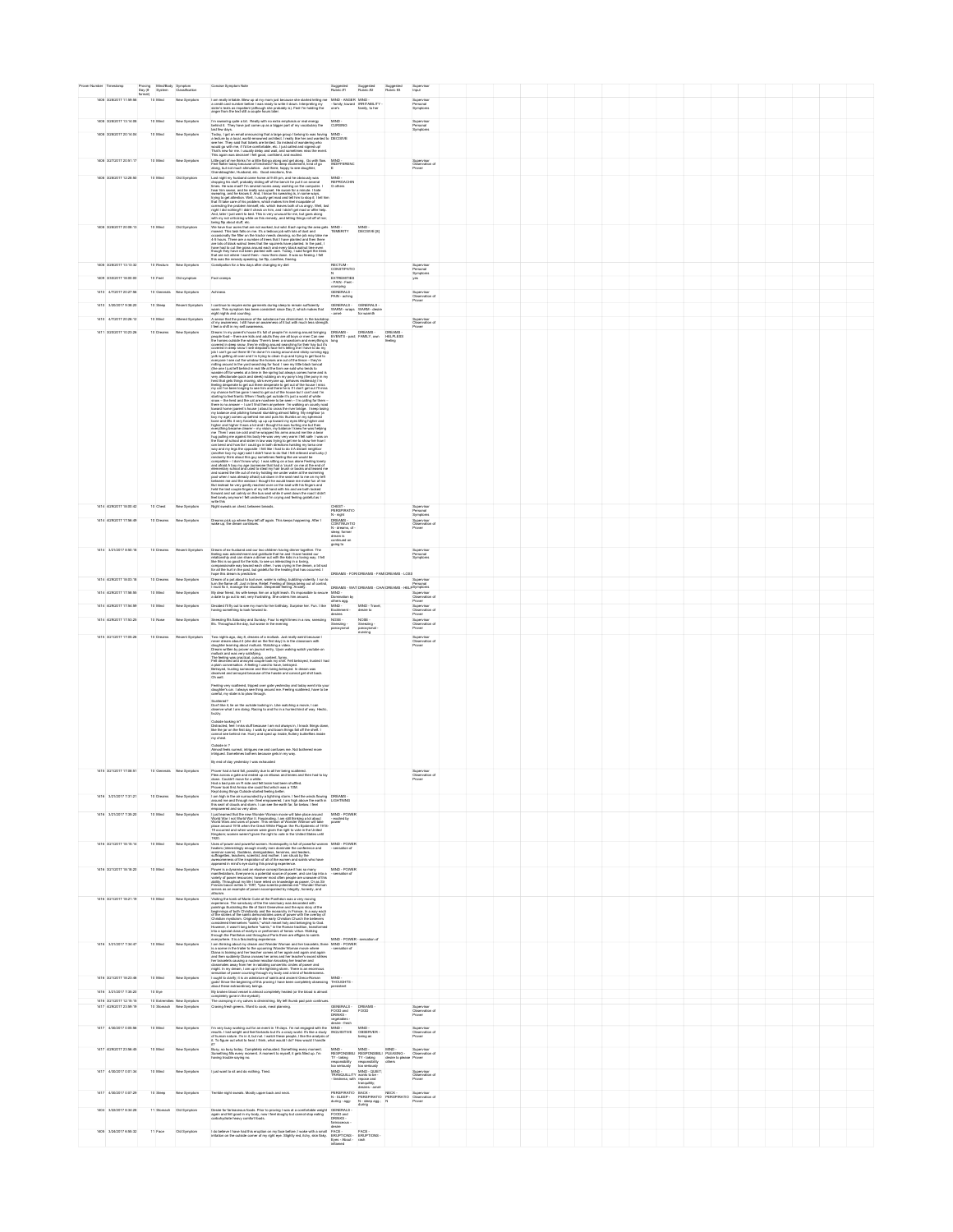|                                                   |        |                      |                                                                              | $\begin{tabular}{llll} \textbf{Prover Navreber} & \textbf{Trmastame} & \textbf{Proving} & \textbf{MindBody} & \textbf{Syreptom} & \textbf{Concise Symptom Note} \\ & \textbf{Dup} \ (\theta & \textbf{Syrastom} & \textbf{Classification} & \textbf{Concise Symptom Note} \\ \end{tabular}$                                                                                                                                                                 |                                               | Suggested Suggested Suggested Supervisor<br>Rubric #1 Rubric #2 Rubric #3 Input    |                                        |  |  |  |  |  |  |  |
|---------------------------------------------------|--------|----------------------|------------------------------------------------------------------------------|-------------------------------------------------------------------------------------------------------------------------------------------------------------------------------------------------------------------------------------------------------------------------------------------------------------------------------------------------------------------------------------------------------------------------------------------------------------|-----------------------------------------------|------------------------------------------------------------------------------------|----------------------------------------|--|--|--|--|--|--|--|
| 1406 3/28/2017 7:47:28                            |        |                      | 11 Dreams New Symptom                                                        | i dreamt Paris I weidead into my kitchen and carritham on the lights in the same state of the largest parts in the carrier of the parts of the state of the parts in the latter of the parts in the latter of the state of th                                                                                                                                                                                                                               | DREAMS -<br>CONFUSED                          |                                                                                    |                                        |  |  |  |  |  |  |  |
|                                                   |        |                      |                                                                              |                                                                                                                                                                                                                                                                                                                                                                                                                                                             |                                               |                                                                                    |                                        |  |  |  |  |  |  |  |
|                                                   |        |                      |                                                                              |                                                                                                                                                                                                                                                                                                                                                                                                                                                             |                                               |                                                                                    |                                        |  |  |  |  |  |  |  |
|                                                   |        |                      |                                                                              | goes back to ove.<br>I felt confused in the dream and couldn't figure out what I was doing wrong I                                                                                                                                                                                                                                                                                                                                                          |                                               |                                                                                    |                                        |  |  |  |  |  |  |  |
| 1406 3/28/2017 8:17:53                            |        |                      | 11 Dreams New Symptom                                                        | just knew it was not right.                                                                                                                                                                                                                                                                                                                                                                                                                                 |                                               |                                                                                    |                                        |  |  |  |  |  |  |  |
|                                                   |        |                      |                                                                              | Tm in a building with some other people. We're stuck. There's a shadow<br>monster tying to get us: We have to stay in the light. It's pricking us off one<br>by one. We're trying to get out. We know it just got one of us in anoth                                                                                                                                                                                                                        |                                               |                                                                                    |                                        |  |  |  |  |  |  |  |
|                                                   |        |                      |                                                                              | I start opening the curtains to let in the sunlight but It's cloudy out and doesn't help.                                                                                                                                                                                                                                                                                                                                                                   |                                               |                                                                                    |                                        |  |  |  |  |  |  |  |
|                                                   |        |                      |                                                                              | My alarm wakes me up. I was scared in this dream. I neally didn't want to<br>get caught by that monster, but the fear wasn't enough to wake me up.                                                                                                                                                                                                                                                                                                          |                                               |                                                                                    |                                        |  |  |  |  |  |  |  |
|                                                   |        |                      |                                                                              | After I woke up, I was wondering why this? I was thinking a lot about my psychological shadow yesterday.                                                                                                                                                                                                                                                                                                                                                    |                                               |                                                                                    |                                        |  |  |  |  |  |  |  |
| 1406 3/28/2017 22:28:21                           |        |                      | 11 Head New Symptom                                                          | psychological shadow yesterday.<br>Muscle tension over my left eyebrow. I can feel the tension in the muscles<br>when I rub the area. The pain is an achie.                                                                                                                                                                                                                                                                                                 |                                               |                                                                                    |                                        |  |  |  |  |  |  |  |
| 1407 3/22/2017 20:54:35                           |        |                      | 11 Vision Recent Symptom                                                     | Eye ball on right still feel swollen with blumed vision.                                                                                                                                                                                                                                                                                                                                                                                                    | EYE - VISION -<br>SWELLING BLURRED            |                                                                                    |                                        |  |  |  |  |  |  |  |
| 1407 3/22/2017 20:51:58                           |        |                      | 11 Female Old Symptom                                                        | Still having hot flashes, they are at night seeasts, and disrupt my sleep<br>now I have lighter hot flashes in the day time, but at night the seeasts are HEAT - fushes<br>gaing so much I throw the covers off and then get chil                                                                                                                                                                                                                           |                                               |                                                                                    |                                        |  |  |  |  |  |  |  |
| 1407 3/22/2017 20:53:18                           |        | 11 Neck              | Recent Symptom                                                               |                                                                                                                                                                                                                                                                                                                                                                                                                                                             |                                               |                                                                                    |                                        |  |  |  |  |  |  |  |
| 1410 3/22/2017 7:10:11                            |        | 11 Mind,<br>Generals | Recent Symptom                                                               | Nach pain nativity epity restrictiny in the afternoon and continued through to<br>exerting no hauldades years that you need pain today. Continued through to HEAD - PAIN - accompanied by - Neck - pain in<br>This symptom haps the                                                                                                                                                                                                                         |                                               |                                                                                    |                                        |  |  |  |  |  |  |  |
|                                                   |        |                      |                                                                              |                                                                                                                                                                                                                                                                                                                                                                                                                                                             |                                               |                                                                                    |                                        |  |  |  |  |  |  |  |
|                                                   |        |                      |                                                                              |                                                                                                                                                                                                                                                                                                                                                                                                                                                             |                                               |                                                                                    |                                        |  |  |  |  |  |  |  |
|                                                   |        |                      |                                                                              | By now I can confidently aay that filesink like the most approach<br>is at since an along the automonic Simply p.r.f., The atopead filesing a<br>known of and and consider the since the state of the state filesing a<br>filter of th                                                                                                                                                                                                                      |                                               | MIND - ANXIETYMIND - TRANQUILLITY                                                  |                                        |  |  |  |  |  |  |  |
| 1411 3/21/2017 15:05:28                           |        |                      | 11 Extremities New Symptom                                                   | Big toe on right foot feels stiff and wooden like a block stuck onto my foot EXTREMTTES<br>- Wood Disk an afterfrought Want to pull it off the state and the state of the sensition - WoodER<br>- Went to pull it off the state afte                                                                                                                                                                                                                        |                                               |                                                                                    | No swelling o<br>pain                  |  |  |  |  |  |  |  |
| 1411 3/21/2017 22:22:27                           |        | 11 Mind              | Recent Symptom                                                               | I'm having such a hard time with swerving around driving<br>I have to reality work at keeping my eyes on the road or staying in my lane UNSTEADY<br>Even at night my eyes want to wander                                                                                                                                                                                                                                                                    |                                               |                                                                                    |                                        |  |  |  |  |  |  |  |
|                                                   |        |                      |                                                                              |                                                                                                                                                                                                                                                                                                                                                                                                                                                             |                                               | MIND<br>CONCENTRATI<br>CN - difficult -<br>driving while<br>MIND -<br>CONFIDENCE - |                                        |  |  |  |  |  |  |  |
| 1411 3/21/2017 15:09:58                           |        | 11 Mind              | New Symptom                                                                  | Felt unconfident this morning for a while; who am I to be claiming. Maybe I MIND -<br>should just go to measage achod? What am I thinking pushing it like this? ANDEEY -<br>Maybe I don't know what fin doing? Why should anyone bel                                                                                                                                                                                                                        |                                               |                                                                                    |                                        |  |  |  |  |  |  |  |
|                                                   |        |                      |                                                                              |                                                                                                                                                                                                                                                                                                                                                                                                                                                             |                                               | ward of self-<br>confidence<br>school; in                                          |                                        |  |  |  |  |  |  |  |
| 1411 3/21/2017 15:11:32                           |        |                      | 11 Mind, Eye Recent Symptom                                                  |                                                                                                                                                                                                                                                                                                                                                                                                                                                             |                                               |                                                                                    |                                        |  |  |  |  |  |  |  |
| 1411 3/21/2017 15:02:53                           |        | 11 Sleep<br>11 Ear   | New Symptom<br>New Symptom                                                   | Slept poorly Tossed around Woke a half dozen times in seven hours.                                                                                                                                                                                                                                                                                                                                                                                          | SLEEP - WAKING - frequent                     |                                                                                    |                                        |  |  |  |  |  |  |  |
| 1411 3/21/2017 15:04:02<br>1412 3/22/2017 7:33:01 |        | 11 Throat            | New Symptom                                                                  |                                                                                                                                                                                                                                                                                                                                                                                                                                                             |                                               |                                                                                    |                                        |  |  |  |  |  |  |  |
|                                                   |        |                      |                                                                              |                                                                                                                                                                                                                                                                                                                                                                                                                                                             |                                               |                                                                                    |                                        |  |  |  |  |  |  |  |
| 1412 3/22/2017 7:30:56                            |        |                      | 11 Rectum New Symptom                                                        | Thad a few minutes of rectal pain, like a sharp pin was being stuck into me<br>from cousies. I couldn't at siti, it made me move around in my chair trying to<br>get comfortable. It was painful and it also lictied.                                                                                                                                                                                                                                       |                                               |                                                                                    |                                        |  |  |  |  |  |  |  |
| 1413 4/8/2017 11:52:48                            |        | 11 Mind              | Cured Symptom                                                                |                                                                                                                                                                                                                                                                                                                                                                                                                                                             |                                               |                                                                                    |                                        |  |  |  |  |  |  |  |
|                                                   |        |                      |                                                                              | Have been terribly afraid of taxiderny animals ever since I was a child. Now MIND - FEAR - I find them cute and interesting. The intensity and fear is gone. animals, of;<br>Extremely intense suicidal thoughts of hanging myself.                                                                                                                                                                                                                         | arimals, of;<br>taxidamy                      |                                                                                    |                                        |  |  |  |  |  |  |  |
| 1413 4/7/2017 23:46:04                            |        | 11 Mind              | New Symptom                                                                  |                                                                                                                                                                                                                                                                                                                                                                                                                                                             | MND -<br>SUICIDAL                             |                                                                                    |                                        |  |  |  |  |  |  |  |
| 1414 4/202017 22:31:16                            |        | 11 Mind              | New Symptom                                                                  | Stagnant<br>Not a lot of growth                                                                                                                                                                                                                                                                                                                                                                                                                             | hanging, by                                   |                                                                                    | Supervisor<br>Observation of<br>Prover |  |  |  |  |  |  |  |
|                                                   |        |                      |                                                                              | Lack of growth<br>So settled<br>So comfortable                                                                                                                                                                                                                                                                                                                                                                                                              |                                               |                                                                                    |                                        |  |  |  |  |  |  |  |
| 1414 4/29/2017 22:33:09                           |        | 11 Mind              | New Symptom                                                                  |                                                                                                                                                                                                                                                                                                                                                                                                                                                             |                                               | MIND - CHANGEMIND - FEAR - new enterprise; of<br>MND - Envy                        |                                        |  |  |  |  |  |  |  |
|                                                   |        |                      |                                                                              | There's always a show in the suburbs. One-up-marship. Keeping up with MIND -<br>Joneses. Competition                                                                                                                                                                                                                                                                                                                                                        |                                               |                                                                                    | Observation of<br>Prover               |  |  |  |  |  |  |  |
| 1414 4/29/2017 22:28:56                           |        | 11 Mind              | New Symptom                                                                  | With proving team's approval, prover took substance again, one dose                                                                                                                                                                                                                                                                                                                                                                                         |                                               |                                                                                    | Supervisor<br>Observation<br>Prover    |  |  |  |  |  |  |  |
| 1415 3/22/2017 8:38:59                            | 11 Eye |                      | Old Symptom                                                                  |                                                                                                                                                                                                                                                                                                                                                                                                                                                             |                                               |                                                                                    | Supervisor<br>Observation of           |  |  |  |  |  |  |  |
|                                                   |        |                      |                                                                              | Eyes all than bean to score of discorders (1 can per brough this object). The CYC. EYES all the state pairs allows the state of the controller state of the state of the state of the state of the state of the state of the                                                                                                                                                                                                                                |                                               |                                                                                    |                                        |  |  |  |  |  |  |  |
|                                                   |        |                      |                                                                              |                                                                                                                                                                                                                                                                                                                                                                                                                                                             |                                               |                                                                                    |                                        |  |  |  |  |  |  |  |
| 1415 3/22/2017 8:49:10                            |        | 11 Mind              | Recent Symptom                                                               | $\label{eq:2.1} \begin{split} &\text{Supp}(\mathcal{H}_{\text{M}}) = \text{Supp}(\mathcal{H}_{\text{M}}) = \text{Supp}(\mathcal{H}_{\text{M}}) = \text{Supp}(\mathcal{H}_{\text{M}}) = \text{Supp}(\mathcal{H}_{\text{M}}) = \text{Supp}(\mathcal{H}_{\text{M}}) = \text{Supp}(\mathcal{H}_{\text{M}}) = \text{Supp}(\mathcal{H}_{\text{M}}) = \text{Supp}(\mathcal{H}_{\text{M}}) = \text{Supp}(\mathcal{H}_{\text{M}}) = \text{Supp}(\mathcal{H}_{\text{$ |                                               |                                                                                    | Observation of                         |  |  |  |  |  |  |  |
|                                                   |        |                      |                                                                              |                                                                                                                                                                                                                                                                                                                                                                                                                                                             |                                               |                                                                                    |                                        |  |  |  |  |  |  |  |
|                                                   |        |                      |                                                                              |                                                                                                                                                                                                                                                                                                                                                                                                                                                             |                                               |                                                                                    |                                        |  |  |  |  |  |  |  |
|                                                   |        |                      |                                                                              |                                                                                                                                                                                                                                                                                                                                                                                                                                                             |                                               |                                                                                    |                                        |  |  |  |  |  |  |  |
|                                                   |        |                      |                                                                              |                                                                                                                                                                                                                                                                                                                                                                                                                                                             |                                               |                                                                                    |                                        |  |  |  |  |  |  |  |
| 1415 3/22/2017 8:41:17                            |        | 11 Eye               | Old Symptom                                                                  | Right eyes sticks. Stress makes eyes worse, getting anxious, talking to someone new. Should have been added to day 10                                                                                                                                                                                                                                                                                                                                       |                                               |                                                                                    | Observation of<br>Prover               |  |  |  |  |  |  |  |
| 1415 3/22/2017 8:50:41                            |        |                      | 11 Female Recent Symptom                                                     | Leuconhea still the same, sort of comes out in bubbles, like a pop three times a day. Bubble sensation. It comes out like a bubble. Not getting less.                                                                                                                                                                                                                                                                                                       |                                               |                                                                                    | Supervisor<br>Observation              |  |  |  |  |  |  |  |
| 1416 3/22/2017 7:53:15                            |        | 11 Chest             | New Symptom                                                                  | Today, I have chest tightness in my stemum. I almost feel as though I am CHEST - developing a cold. CONSTRICTIO                                                                                                                                                                                                                                                                                                                                             |                                               |                                                                                    |                                        |  |  |  |  |  |  |  |
| 1416 3/22/2017 7:52:25                            |        |                      | 11 Extremities New Symptom                                                   |                                                                                                                                                                                                                                                                                                                                                                                                                                                             |                                               |                                                                                    |                                        |  |  |  |  |  |  |  |
| 1416 3/22/2017 7:55:20                            |        | 11 Hearing           |                                                                              | The cramping and joint pain on the right side of my body is almost<br>completely gone. It has been diminishing the last two or three days<br>Voices continue to seem far away.                                                                                                                                                                                                                                                                              |                                               |                                                                                    |                                        |  |  |  |  |  |  |  |
| 1402 4/6/2017 20:09:21                            |        |                      | 12 Dreams Intensified Old<br>Symptom                                         | We can contribute the second but stars in the large stars and the second contribute of the second stars and the second of the second stars are contributed by the second stars and the second of the second stars are contrib                                                                                                                                                                                                                               |                                               |                                                                                    |                                        |  |  |  |  |  |  |  |
|                                                   |        |                      |                                                                              |                                                                                                                                                                                                                                                                                                                                                                                                                                                             |                                               |                                                                                    |                                        |  |  |  |  |  |  |  |
|                                                   |        |                      |                                                                              |                                                                                                                                                                                                                                                                                                                                                                                                                                                             |                                               |                                                                                    |                                        |  |  |  |  |  |  |  |
|                                                   |        |                      |                                                                              |                                                                                                                                                                                                                                                                                                                                                                                                                                                             |                                               |                                                                                    |                                        |  |  |  |  |  |  |  |
|                                                   |        |                      |                                                                              | The investment parameter and controller procedure and one-to-maximum controller parameters and the system of the system of the system of the system of the system of the system of the system of the system of the system of                                                                                                                                                                                                                                |                                               |                                                                                    |                                        |  |  |  |  |  |  |  |
|                                                   |        |                      |                                                                              |                                                                                                                                                                                                                                                                                                                                                                                                                                                             |                                               |                                                                                    |                                        |  |  |  |  |  |  |  |
|                                                   |        |                      |                                                                              |                                                                                                                                                                                                                                                                                                                                                                                                                                                             |                                               |                                                                                    |                                        |  |  |  |  |  |  |  |
|                                                   |        |                      |                                                                              |                                                                                                                                                                                                                                                                                                                                                                                                                                                             |                                               |                                                                                    |                                        |  |  |  |  |  |  |  |
| 1404 3/22/2017 8:37:56                            |        |                      | 12 Dreams New Symptom                                                        | aive help and caring.                                                                                                                                                                                                                                                                                                                                                                                                                                       |                                               |                                                                                    |                                        |  |  |  |  |  |  |  |
|                                                   |        |                      |                                                                              | to realize their particular control terms<br>refer whose furnal, and someone the second terms of the control of<br>the control of the control of the control of the control of the<br>control of the control of the control of the con                                                                                                                                                                                                                      |                                               |                                                                                    |                                        |  |  |  |  |  |  |  |
|                                                   |        |                      |                                                                              |                                                                                                                                                                                                                                                                                                                                                                                                                                                             |                                               |                                                                                    |                                        |  |  |  |  |  |  |  |
| 1404 3/23/2017 19:37:56                           |        |                      |                                                                              | don't remember what actually happened.                                                                                                                                                                                                                                                                                                                                                                                                                      |                                               | DREAMS - FUNEDREAMS - DRIV DREAMS - SEXUAL                                         |                                        |  |  |  |  |  |  |  |
| 1405 3/25/2017 6:57:03                            |        |                      | 12 Stomach New Symptom<br>12 Dreams New Symptom                              | Sulphurous eructations after eating bad curried lentil soup.                                                                                                                                                                                                                                                                                                                                                                                                | STOMACH - ERUCTATIONS                         |                                                                                    |                                        |  |  |  |  |  |  |  |
|                                                   |        |                      |                                                                              | Comp Brough a neighborhood with a woman who is riding a creative, some DREAMS - DIREAMS CONSTRUCTIONS<br>(comp Brough a neighborhood with a woman who is riding a creative, some DREAMS - DIREAMS<br>(comparison) a distance of the                                                                                                                                                                                                                         |                                               |                                                                                    |                                        |  |  |  |  |  |  |  |
|                                                   |        |                      |                                                                              | recent friends as well. I notice that no one mingles; the groups stay<br>sperate from one another                                                                                                                                                                                                                                                                                                                                                           |                                               |                                                                                    |                                        |  |  |  |  |  |  |  |
| 1405 3/25/2017 6:58:27                            |        |                      | 12 Face Old Symptom                                                          | My eye was itching all day-also slightly watering. The right eye was the worst, but the left felt slightly initated itchy and watery as well.                                                                                                                                                                                                                                                                                                               |                                               |                                                                                    |                                        |  |  |  |  |  |  |  |
| 1405 3/25/2017 6:59:08<br>1405 3/25/2017 7:06:44  |        | 12 Face              | 12 Face Old Symptom<br>12 Face Intensified Old<br>Intersified Old<br>Symptom | Waking up; right eye still itchy and watery in the come<br>Just looked in the mirror after waking-right eye very puffy- swollen lid. Itchy Left eye fine.                                                                                                                                                                                                                                                                                                   |                                               |                                                                                    |                                        |  |  |  |  |  |  |  |
| 1406 3/20/2017 0:47:39                            |        |                      | 12 Dreams New Symptom                                                        |                                                                                                                                                                                                                                                                                                                                                                                                                                                             |                                               |                                                                                    |                                        |  |  |  |  |  |  |  |
|                                                   |        |                      |                                                                              | Let the first the main field a bundle and a bundle defined form indicated minimized particle in the state of the Alerman state and the state of the state of the state of the state of the state of the state of the state of                                                                                                                                                                                                                               |                                               |                                                                                    |                                        |  |  |  |  |  |  |  |
|                                                   |        |                      |                                                                              |                                                                                                                                                                                                                                                                                                                                                                                                                                                             |                                               |                                                                                    |                                        |  |  |  |  |  |  |  |
|                                                   |        |                      |                                                                              |                                                                                                                                                                                                                                                                                                                                                                                                                                                             |                                               |                                                                                    |                                        |  |  |  |  |  |  |  |
|                                                   |        |                      |                                                                              |                                                                                                                                                                                                                                                                                                                                                                                                                                                             |                                               |                                                                                    |                                        |  |  |  |  |  |  |  |
|                                                   |        |                      |                                                                              |                                                                                                                                                                                                                                                                                                                                                                                                                                                             |                                               |                                                                                    |                                        |  |  |  |  |  |  |  |
|                                                   |        |                      |                                                                              | comparison that in this<br>shape any photonical frequency and the statement of the results of the<br>state of the statement of the statement of the statement of the<br>statement of the statement of the statement of the statement o                                                                                                                                                                                                                      |                                               |                                                                                    |                                        |  |  |  |  |  |  |  |
|                                                   |        |                      |                                                                              |                                                                                                                                                                                                                                                                                                                                                                                                                                                             |                                               |                                                                                    |                                        |  |  |  |  |  |  |  |
|                                                   |        |                      |                                                                              | any. The family that was going down. How could I abandon them? I would<br>be jeopardizing those that were going if I steyed believd.<br>I felt like I was part of something in this dream. I was hurt that the family that                                                                                                                                                                                                                                  |                                               |                                                                                    |                                        |  |  |  |  |  |  |  |
|                                                   |        |                      |                                                                              | was here was basically telling me I didn't have a choice; I had to go. I was                                                                                                                                                                                                                                                                                                                                                                                |                                               |                                                                                    |                                        |  |  |  |  |  |  |  |
|                                                   |        |                      |                                                                              | was now was concerned assign on the contract state when concerned and the first theory couldn't really even talk with me about it.<br>On vaking, the feelings of not washing to go, to stary with the family that was<br>harging bac                                                                                                                                                                                                                        |                                               |                                                                                    |                                        |  |  |  |  |  |  |  |
| 1406 3/29/2017 9:50:38                            |        |                      | 12 Mind Old Symptom                                                          | und anything similar since<br>I feel like I've rediscovered music. I'm having experiences with it where it is MIND - MUSIC Iffing me cut of "moods", I also feel like I wirep some of the songs - desire for approximate and care in the songs -                                                                                                                                                                                                            |                                               | DREAMS - THOREAMS - TORI DREAMS - SPACESHIP                                        |                                        |  |  |  |  |  |  |  |
| 1406 3/20/2017 9:32:01                            |        |                      | 12 Dreams New Symptom                                                        |                                                                                                                                                                                                                                                                                                                                                                                                                                                             |                                               |                                                                                    |                                        |  |  |  |  |  |  |  |
|                                                   |        |                      |                                                                              |                                                                                                                                                                                                                                                                                                                                                                                                                                                             |                                               |                                                                                    |                                        |  |  |  |  |  |  |  |
|                                                   |        |                      |                                                                              |                                                                                                                                                                                                                                                                                                                                                                                                                                                             |                                               |                                                                                    |                                        |  |  |  |  |  |  |  |
|                                                   |        |                      |                                                                              | . The matrix of the system of the propagator powers that a constant of the system of the system of the system of the system of the system of the system of the system of the system of the system of the system of the system                                                                                                                                                                                                                               |                                               |                                                                                    |                                        |  |  |  |  |  |  |  |
|                                                   |        |                      |                                                                              |                                                                                                                                                                                                                                                                                                                                                                                                                                                             |                                               |                                                                                    |                                        |  |  |  |  |  |  |  |
|                                                   |        |                      |                                                                              | My featings in the dream wave third I was confused, and fiathway that this control of the control of the property of the control of the control of the control of the higher than the control of the control of the control o                                                                                                                                                                                                                               |                                               |                                                                                    |                                        |  |  |  |  |  |  |  |
| 1407 3/23/2017 16:57:50                           |        |                      | 12 Generals Recent Symptom                                                   | craving juice and juicy things and sugar not usual for me, but can happen CENERALS if I am depleted feel pretty rested                                                                                                                                                                                                                                                                                                                                      |                                               |                                                                                    |                                        |  |  |  |  |  |  |  |
|                                                   |        |                      |                                                                              |                                                                                                                                                                                                                                                                                                                                                                                                                                                             | FOOD and<br>DRINKS - juicy<br>things - desire |                                                                                    |                                        |  |  |  |  |  |  |  |
| 1407 3/23/2017 17:03:05                           |        |                      | 12 Female Recent Symptom                                                     | Hot fluxines in the day again today then feeding, even though in the day I $\overline{C}$ CENERALS - CENERALS - CENERALS - CENERALS - CENERALS - CENERALS - CENERALS - CENERALS - CENERALS - CENERALS - CENERALS - CENERALS - CENERA                                                                                                                                                                                                                        |                                               |                                                                                    |                                        |  |  |  |  |  |  |  |
|                                                   |        |                      |                                                                              |                                                                                                                                                                                                                                                                                                                                                                                                                                                             |                                               |                                                                                    |                                        |  |  |  |  |  |  |  |
| 1407 3/23/2017 16:59:21                           |        | 12 Mind              | New Symptom                                                                  | freezing and then put all covers back on, it would take awhile to warm back up, this started about 1am and continued on and off till 8:30 am.                                                                                                                                                                                                                                                                                                               |                                               |                                                                                    |                                        |  |  |  |  |  |  |  |
|                                                   |        |                      |                                                                              | Nextrap and two pro business contains and off 18 8:30 am.<br>(a), the administration of the animal contains and the state of the MIND . AMD-19611Y- IMAID:<br>(a) are threstop or processing stower than myself. and the state an                                                                                                                                                                                                                           |                                               |                                                                                    |                                        |  |  |  |  |  |  |  |
| 1407 3/23/2017 17:00:01                           |        |                      |                                                                              | 12 Unathra Recent Symptom Feel urinary tract infection symptoms, but it is not manifesting yet.                                                                                                                                                                                                                                                                                                                                                             |                                               |                                                                                    |                                        |  |  |  |  |  |  |  |
| 1411 3/23/2017 4:25:49                            |        |                      | 12 Back New Symptom                                                          | Since afternoon having stiffness of middle back at the level of ribs left side. BACK -<br>With sensation of ribs pulling outward. Worse with motion. Sensation as if a ITIFPNESS - CONSTROCTIO<br>horizontal band in my back.                                                                                                                                                                                                                               |                                               |                                                                                    | Supervisor<br>Observation of<br>Prover |  |  |  |  |  |  |  |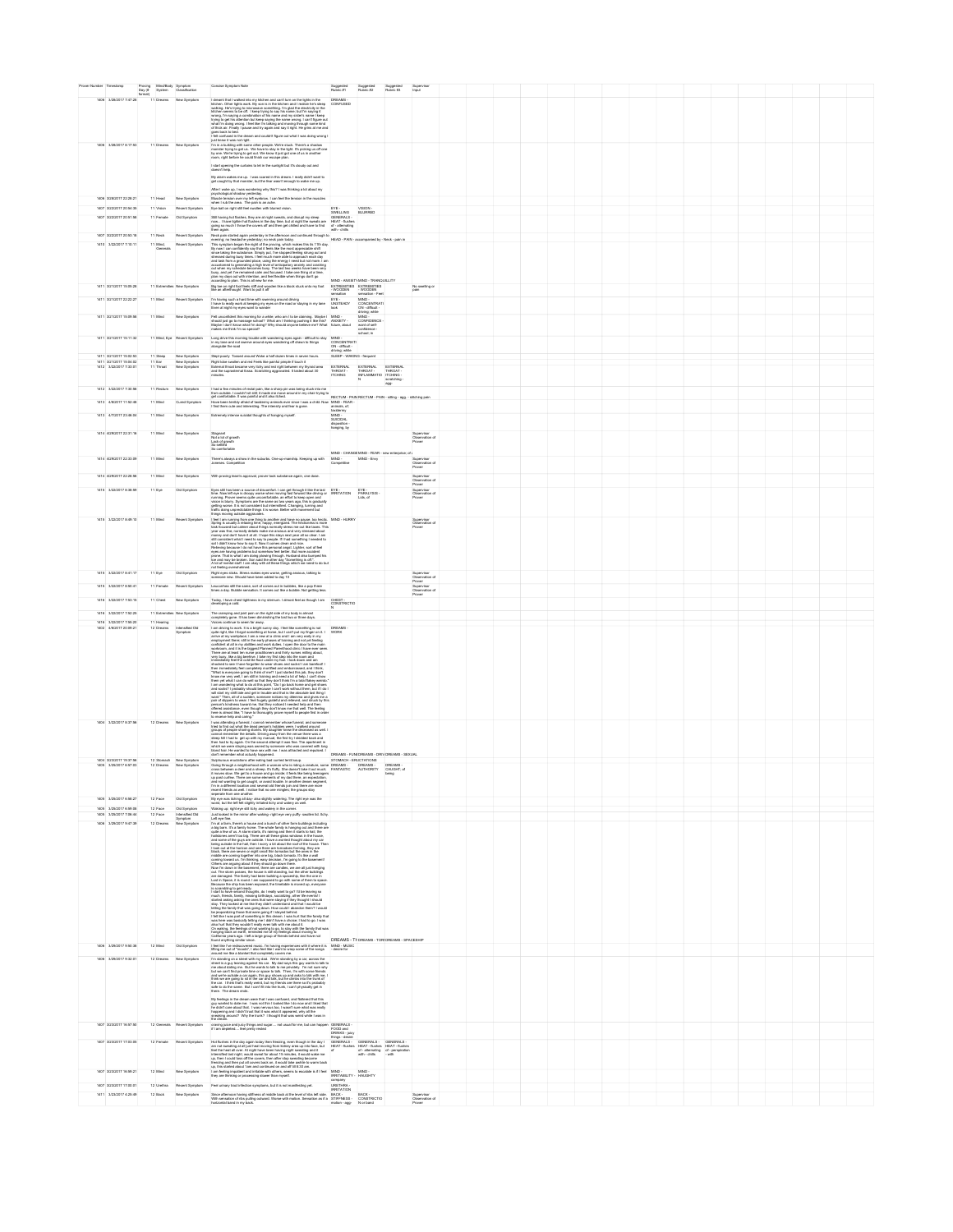| Prover Number | Timestamp                                          |         | Proving Mind/Body Symptom<br>Day (# System Classification<br>format)<br>12 Dreams New Symptom |                                                                                                                                                                                                                                                                                                          |                                                                                            | Suggested Suggested Suggested Supervisor<br>Rubric #1 Rubric #2 Rubric #3 Input |                                                                                  |  |  |  |  |  |  |  |
|---------------|----------------------------------------------------|---------|-----------------------------------------------------------------------------------------------|----------------------------------------------------------------------------------------------------------------------------------------------------------------------------------------------------------------------------------------------------------------------------------------------------------|--------------------------------------------------------------------------------------------|---------------------------------------------------------------------------------|----------------------------------------------------------------------------------|--|--|--|--|--|--|--|
|               | 1411 3/22/2017 10:52:35                            |         |                                                                                               | Last night got home late, went up to bed and noticed the strong bac<br>were trapper spectrum and, were up to consume the constant mean from point "something disc" small in my noom right away the worst it's been so far fell<br>assimptively the samplest works have been in their attack and the cons |                                                                                            |                                                                                 |                                                                                  |  |  |  |  |  |  |  |
|               |                                                    |         |                                                                                               |                                                                                                                                                                                                                                                                                                          |                                                                                            |                                                                                 |                                                                                  |  |  |  |  |  |  |  |
|               |                                                    |         |                                                                                               |                                                                                                                                                                                                                                                                                                          |                                                                                            |                                                                                 |                                                                                  |  |  |  |  |  |  |  |
|               |                                                    |         |                                                                                               |                                                                                                                                                                                                                                                                                                          |                                                                                            |                                                                                 |                                                                                  |  |  |  |  |  |  |  |
|               |                                                    |         |                                                                                               |                                                                                                                                                                                                                                                                                                          |                                                                                            |                                                                                 |                                                                                  |  |  |  |  |  |  |  |
|               |                                                    |         |                                                                                               |                                                                                                                                                                                                                                                                                                          |                                                                                            |                                                                                 |                                                                                  |  |  |  |  |  |  |  |
|               |                                                    |         |                                                                                               | where the contribution of the state of the state of the state of the state of the state of the state of the state of the state of the state of the state of the state of the state of the state of the state of the state of                                                                             |                                                                                            |                                                                                 |                                                                                  |  |  |  |  |  |  |  |
|               |                                                    |         |                                                                                               | Process 1-45 detectivent that the Branch Additional Registrations for the system of the control of the system of the system of the system of the system of the system of the system of the system of the system of the system                                                                            |                                                                                            |                                                                                 |                                                                                  |  |  |  |  |  |  |  |
|               |                                                    |         |                                                                                               |                                                                                                                                                                                                                                                                                                          |                                                                                            |                                                                                 |                                                                                  |  |  |  |  |  |  |  |
|               |                                                    |         |                                                                                               |                                                                                                                                                                                                                                                                                                          |                                                                                            |                                                                                 |                                                                                  |  |  |  |  |  |  |  |
|               |                                                    |         |                                                                                               |                                                                                                                                                                                                                                                                                                          |                                                                                            |                                                                                 |                                                                                  |  |  |  |  |  |  |  |
|               |                                                    |         |                                                                                               |                                                                                                                                                                                                                                                                                                          |                                                                                            |                                                                                 |                                                                                  |  |  |  |  |  |  |  |
|               |                                                    |         |                                                                                               | For the state of the finite control of the state of the state of the state of the state of the state of the state of the state of the state of the state of the state of the state of the state of the state of the state of                                                                             |                                                                                            |                                                                                 |                                                                                  |  |  |  |  |  |  |  |
|               |                                                    |         |                                                                                               |                                                                                                                                                                                                                                                                                                          |                                                                                            |                                                                                 |                                                                                  |  |  |  |  |  |  |  |
|               |                                                    |         |                                                                                               |                                                                                                                                                                                                                                                                                                          |                                                                                            |                                                                                 |                                                                                  |  |  |  |  |  |  |  |
|               |                                                    |         |                                                                                               |                                                                                                                                                                                                                                                                                                          |                                                                                            |                                                                                 |                                                                                  |  |  |  |  |  |  |  |
|               |                                                    |         |                                                                                               | land the served weakers their study. In district, the size are<br>necessary is sized in the set of the positive proof in the case of types of cost<br>. For the set of the set of the set of the set of the set of the set of<br>the s                                                                   |                                                                                            |                                                                                 |                                                                                  |  |  |  |  |  |  |  |
|               |                                                    |         |                                                                                               |                                                                                                                                                                                                                                                                                                          |                                                                                            |                                                                                 |                                                                                  |  |  |  |  |  |  |  |
|               | 1411 3/23/2017 4:26:47                             |         | 12 Mind Recent Symptom                                                                        |                                                                                                                                                                                                                                                                                                          | GENERALS - GASSES - agg-<br>MND-                                                           |                                                                                 |                                                                                  |  |  |  |  |  |  |  |
|               |                                                    |         |                                                                                               | Laughing after almost every sentence.                                                                                                                                                                                                                                                                    | LAUGHING-<br>voluntarily                                                                   |                                                                                 | Observation of<br>Prover                                                         |  |  |  |  |  |  |  |
|               | 1411 3/23/2017 4:28:13                             |         |                                                                                               | 12 Mind Recent Symptom Chevrution, confusion of mind in every thought, asking herself questions MIND<br>regarding her existence                                                                                                                                                                          | THEORIZING                                                                                 |                                                                                 | Supervisor<br>Observation o                                                      |  |  |  |  |  |  |  |
|               | 1412 3/22/2017 7:28:36                             |         | 12 Dreams New Symptom                                                                         |                                                                                                                                                                                                                                                                                                          |                                                                                            | DREAMS - DREAMS -<br>THUNDERSTO TORNADOES<br>RM                                 |                                                                                  |  |  |  |  |  |  |  |
|               |                                                    |         |                                                                                               |                                                                                                                                                                                                                                                                                                          |                                                                                            |                                                                                 |                                                                                  |  |  |  |  |  |  |  |
|               |                                                    |         |                                                                                               | (denoted uses as a stop shop on Lake Street Substitute process word off, the OHEMS-<br>condition to the form of the results of the state process of the Condition of the Condition<br>of the Condition of the Condition of the Cond                                                                      |                                                                                            |                                                                                 |                                                                                  |  |  |  |  |  |  |  |
|               | 1412 3/22/2017 7:40:47                             |         | 12 Dreams New Symptom                                                                         |                                                                                                                                                                                                                                                                                                          |                                                                                            |                                                                                 |                                                                                  |  |  |  |  |  |  |  |
|               |                                                    |         |                                                                                               | mean room amount it. It list back askeps.<br>I look most of this dream already, but I was inside a shopping mall with a<br>group of people and a man pushing some children around in a stroller was<br>filting with ms. But hear's                                                                       |                                                                                            |                                                                                 |                                                                                  |  |  |  |  |  |  |  |
|               |                                                    |         |                                                                                               |                                                                                                                                                                                                                                                                                                          |                                                                                            |                                                                                 |                                                                                  |  |  |  |  |  |  |  |
|               |                                                    |         |                                                                                               | Later I was in my own bedroom and The Current was being broadcast from<br>these. I was supposed to go on the air at the end of a song and [got my<br>headphones on, but I was scared. I didn't know what I was going to say. I<br>fett                                                                   |                                                                                            |                                                                                 |                                                                                  |  |  |  |  |  |  |  |
|               |                                                    |         |                                                                                               |                                                                                                                                                                                                                                                                                                          |                                                                                            |                                                                                 |                                                                                  |  |  |  |  |  |  |  |
|               | 1414 4/29/2017 18:08:56                            |         | 12 Mind New Symptom                                                                           | There wasn't a feeling after this dream. It was in the middle of the night.                                                                                                                                                                                                                              |                                                                                            | $MND -$<br>CHANGE -                                                             | Superviso<br>Personal<br>Sumstans                                                |  |  |  |  |  |  |  |
|               |                                                    |         |                                                                                               | The measurement is a matrix to unable the property of the side of the side of the side of the side of the side of the side of the side of the side of the side of the side of the side of the side of the side of the side of                                                                            |                                                                                            |                                                                                 |                                                                                  |  |  |  |  |  |  |  |
|               |                                                    |         |                                                                                               |                                                                                                                                                                                                                                                                                                          |                                                                                            |                                                                                 |                                                                                  |  |  |  |  |  |  |  |
|               | 1415 3/23/2017 15:13:26                            |         | 12 Dreams New Symptom                                                                         | Summar content of the comparison with my family. I was finalized with<br>Last might is described as the value of the state of the state of the state of the state of the state of the state of the state of the state of the stat                                                                        |                                                                                            |                                                                                 |                                                                                  |  |  |  |  |  |  |  |
|               |                                                    |         |                                                                                               |                                                                                                                                                                                                                                                                                                          |                                                                                            |                                                                                 |                                                                                  |  |  |  |  |  |  |  |
|               |                                                    |         |                                                                                               |                                                                                                                                                                                                                                                                                                          |                                                                                            |                                                                                 |                                                                                  |  |  |  |  |  |  |  |
|               |                                                    |         |                                                                                               | 201 Ween someometers and the first state and the state state of the first three but<br>$\sim$ happy about 2. We slid store and validad in this sand by the asso. When two<br>metallical index in the state of the state of the state                                                                     |                                                                                            |                                                                                 |                                                                                  |  |  |  |  |  |  |  |
|               | 1415 3/24/2017 1:30:00                             |         | 12 Eye, Head Recent Symptom                                                                   |                                                                                                                                                                                                                                                                                                          |                                                                                            |                                                                                 |                                                                                  |  |  |  |  |  |  |  |
|               |                                                    |         |                                                                                               | If the was a headache after chrising, although my eyes worked better then they have in a long time with the office. Lakely my eyes are obtained politically and in going the and go and gas and plant of and gas and plant of                                                                            |                                                                                            |                                                                                 |                                                                                  |  |  |  |  |  |  |  |
|               | 1416 3/23/2017 7:49:42                             |         | 12 Mind New Symptom                                                                           |                                                                                                                                                                                                                                                                                                          |                                                                                            |                                                                                 |                                                                                  |  |  |  |  |  |  |  |
|               |                                                    |         |                                                                                               | presents on the material paper of pairs. In any proposed term of the constraint of the material paper (September 1994) and the construction of the constraints of the constraints of the constraints of the constraints of th                                                                            |                                                                                            |                                                                                 |                                                                                  |  |  |  |  |  |  |  |
|               | 1416 3/23/2017 7:59:05                             |         | 12 Mind New Symptom                                                                           |                                                                                                                                                                                                                                                                                                          |                                                                                            |                                                                                 |                                                                                  |  |  |  |  |  |  |  |
|               |                                                    |         |                                                                                               |                                                                                                                                                                                                                                                                                                          |                                                                                            | MND -<br>DELUSIONS -<br>young, she is<br>again                                  |                                                                                  |  |  |  |  |  |  |  |
|               | 1417 4/30/2017 0:35:35                             |         | 12 Stomach New Symptom                                                                        | I want a glass of white wine, or whiskey. Had a sip while cooking recently. CENERALS -                                                                                                                                                                                                                   | FOOD and<br>DRINKS -<br>alcoholic drinks                                                   | MND -<br>EXCITEMENT -                                                           | Supervisor<br>Observation of<br>Prover                                           |  |  |  |  |  |  |  |
|               | 1417 4/30/2017 0:31:58                             |         | 12 Stomach New Symptom                                                                        | Craving carbs, farinaceous foods.                                                                                                                                                                                                                                                                        | - desire<br><b>GENERALS-</b>                                                               |                                                                                 |                                                                                  |  |  |  |  |  |  |  |
|               |                                                    |         |                                                                                               |                                                                                                                                                                                                                                                                                                          | FOOD and<br>DRINKS -<br>farinaceous -<br>desire                                            |                                                                                 | Supervisor<br>Observation of<br>Prover                                           |  |  |  |  |  |  |  |
|               | 1417 4/30/2017 0:29:39                             |         | 12 Mind New Symptom                                                                           |                                                                                                                                                                                                                                                                                                          |                                                                                            |                                                                                 |                                                                                  |  |  |  |  |  |  |  |
|               |                                                    |         |                                                                                               | My mom told me my dad's been cheating on her. This was a month ago that MIND-<br>she told me. Tm the only one who knows. This felt like a missing piece, my ALMENTS<br>mom telling me what's going on. She'd ory randomly and I didn                                                                     | $\begin{array}{l} \text{,-} \text{,} \\ \text{decained, from} \\ \text{being} \end{array}$ |                                                                                 |                                                                                  |  |  |  |  |  |  |  |
|               | 1417 4/30/2017 0:37:35                             | 12 Mind | New Symptom                                                                                   | So busy with work, training. Everything is coming at me, trying to regain balance.                                                                                                                                                                                                                       | MIND - MIND - MIND -<br>HELPLESSNES HANDLE<br>S; feeling of THINGS<br>ANYMORE,             |                                                                                 | Supervisor<br>Observation o<br>Prover                                            |  |  |  |  |  |  |  |
|               |                                                    |         |                                                                                               |                                                                                                                                                                                                                                                                                                          |                                                                                            |                                                                                 |                                                                                  |  |  |  |  |  |  |  |
|               | 1417 4/30/2017 0:39:29                             |         | 12 Mind New Symptom                                                                           | It's about heavy, cluttered, anxious, everything closing in, no openness<br>versus lightness, openness, breezy, green, airy, fresh.                                                                                                                                                                      | MIND - ORDER                                                                               |                                                                                 | Supervisor<br>Observation of<br>Prover<br>Supervisor<br>Observation of<br>Prover |  |  |  |  |  |  |  |
|               | 1417 4/30/2017 0:34:22                             |         | 12 Mind New Symptom                                                                           | A lot about food for me. I standad baking bread. To rather have my girls eat. $MNO  MNO -$ IDEAS - horizonated breads then as the back these forms making bread. In test is a standard then the three totals in the typing nea                                                                           |                                                                                            |                                                                                 |                                                                                  |  |  |  |  |  |  |  |
|               | 1404 3/23/2017 19:40:21<br>1404 3/23/2017 19:39:08 |         | 13 Abdomen Recent Symptom<br>13 Dreams New Symptom                                            | My children and I were in the ocean and my son and daughter were<br>swallowed by a giant shark but then were splt out again at some point<br>unharmed.                                                                                                                                                   |                                                                                            |                                                                                 |                                                                                  |  |  |  |  |  |  |  |
|               | 1405 3/26/2017 6:02:35                             |         | 13 Dreams New Symptom                                                                         |                                                                                                                                                                                                                                                                                                          |                                                                                            | DREAMS - OCE/DREAMS - SHARKS                                                    |                                                                                  |  |  |  |  |  |  |  |
|               |                                                    |         |                                                                                               | Unnermost<br>Simon and the dreams, I am interviewing Jerry Sieristal about his life.<br>My description to three wells must be a life and results. She started out being heights<br>but then begins to set rook and skilly, disruptin                                                                     |                                                                                            |                                                                                 |                                                                                  |  |  |  |  |  |  |  |
|               |                                                    |         |                                                                                               |                                                                                                                                                                                                                                                                                                          |                                                                                            |                                                                                 |                                                                                  |  |  |  |  |  |  |  |
|               |                                                    |         |                                                                                               | contract a good means who as used with a distribution of the state of the including a couple of old friends of mine I didn't even know that also know.<br>While line a clay-like NYC. I mention that I've been around the city an                                                                        |                                                                                            |                                                                                 |                                                                                  |  |  |  |  |  |  |  |
|               | 1406 3/30/2017 9:26:46                             |         | 13 Dreams New Symptom                                                                         |                                                                                                                                                                                                                                                                                                          |                                                                                            |                                                                                 |                                                                                  |  |  |  |  |  |  |  |
|               |                                                    |         |                                                                                               |                                                                                                                                                                                                                                                                                                          |                                                                                            |                                                                                 |                                                                                  |  |  |  |  |  |  |  |
|               |                                                    |         |                                                                                               | ers avening skaling med United States (and the States) with the limit of the states of the states of the states of the states of the states of the states of the states of the states of the states of the states of the stat                                                                            |                                                                                            |                                                                                 |                                                                                  |  |  |  |  |  |  |  |
|               |                                                    |         |                                                                                               |                                                                                                                                                                                                                                                                                                          |                                                                                            |                                                                                 |                                                                                  |  |  |  |  |  |  |  |
|               |                                                    |         |                                                                                               | I got out my cell phone to take pictures so I could show people, but the only<br>thing that look different were stickers up at the celling that said "top" like<br>people would need to be reminded of that.                                                                                             |                                                                                            |                                                                                 |                                                                                  |  |  |  |  |  |  |  |
|               |                                                    |         |                                                                                               | The elevator came to a stop and I got off and commented on it to a woman, she didn't really respond.                                                                                                                                                                                                     |                                                                                            |                                                                                 |                                                                                  |  |  |  |  |  |  |  |
|               | 1406 3/30/2017 9:29:18                             |         | 13 Dreams New Symptom                                                                         | In the cheam, at first I was surprised, then wishing for more security, than<br>having fun with it, it was kind of a delighted feeling.                                                                                                                                                                  |                                                                                            |                                                                                 |                                                                                  |  |  |  |  |  |  |  |
|               |                                                    |         |                                                                                               | marring tun worrs in mass note or a design<br>subseque to serve that an indicate a measurement park. There is this gray it know, he is supported<br>that the indicate the serve ride that states out it will still be the first pat                                                                      |                                                                                            |                                                                                 |                                                                                  |  |  |  |  |  |  |  |
|               |                                                    |         |                                                                                               |                                                                                                                                                                                                                                                                                                          |                                                                                            |                                                                                 |                                                                                  |  |  |  |  |  |  |  |
|               |                                                    |         |                                                                                               | Feelings in the dream: scared, then curious about his rescuers once he                                                                                                                                                                                                                                   |                                                                                            |                                                                                 |                                                                                  |  |  |  |  |  |  |  |
|               | 1406 3/30/2017 9:36:02                             |         | 13 Dreams New Symptom                                                                         | In the week leading up to the proving I was fascinated with this woman's<br>polyphonic singing. A couple of examples of her for now meditation<br>forthcoming.                                                                                                                                           |                                                                                            |                                                                                 |                                                                                  |  |  |  |  |  |  |  |
|               |                                                    |         |                                                                                               | https://www.youtube.comonwatch?v=vC9Qh709gas                                                                                                                                                                                                                                                             |                                                                                            |                                                                                 |                                                                                  |  |  |  |  |  |  |  |
|               | 1406 3/30/2017 9:36:59                             |         | 13 Dreams New Symptom                                                                         | Nitro Drawa vrshiha romonastri OverBruHCOIHRR<br>I'm realizing that all of these dreams I'm having are happening right before I wake up. This is around 5:30 to 6 am.                                                                                                                                    |                                                                                            |                                                                                 |                                                                                  |  |  |  |  |  |  |  |
|               | 1407 3/24/2017 15:26:54                            |         | 13 Generals Recent Symptom                                                                    | , more, (i. this is mean to 30 to 8 am. on the decay day into right and<br>$\sim$ Corresponding to the state of the state of the state of the state<br>(i.e., the state of the state of the state of the state of the state of the SU                                                                    |                                                                                            |                                                                                 |                                                                                  |  |  |  |  |  |  |  |
|               |                                                    |         |                                                                                               |                                                                                                                                                                                                                                                                                                          |                                                                                            |                                                                                 |                                                                                  |  |  |  |  |  |  |  |
|               |                                                    |         |                                                                                               |                                                                                                                                                                                                                                                                                                          |                                                                                            |                                                                                 |                                                                                  |  |  |  |  |  |  |  |
|               | 1407 3/24/2017 15:19:04                            |         | 13 Female Recent Symptom                                                                      | Less sweating or hot faah last night  Almost none, still hot legs and had to pull off covers, but very little sweat                                                                                                                                                                                      |                                                                                            |                                                                                 |                                                                                  |  |  |  |  |  |  |  |
|               | 1407 3/24/2017 15:20:07                            |         | 13 Female Recent Symptom                                                                      | tingting down backs of legs last night and especially in the morning on<br>waking  was at 6.30am                                                                                                                                                                                                         |                                                                                            |                                                                                 |                                                                                  |  |  |  |  |  |  |  |
|               | 1408 3/31/2017 14:35:01                            |         | 13 Extremities New Symptom                                                                    |                                                                                                                                                                                                                                                                                                          |                                                                                            |                                                                                 |                                                                                  |  |  |  |  |  |  |  |
|               |                                                    |         |                                                                                               | which can not define the state of the state of the state of the state of the state of the state of the state of the state of the state of the state of the state of the state of the state of the state of the state of the s                                                                            |                                                                                            |                                                                                 |                                                                                  |  |  |  |  |  |  |  |
|               |                                                    |         |                                                                                               |                                                                                                                                                                                                                                                                                                          |                                                                                            |                                                                                 |                                                                                  |  |  |  |  |  |  |  |
|               |                                                    |         |                                                                                               |                                                                                                                                                                                                                                                                                                          |                                                                                            |                                                                                 |                                                                                  |  |  |  |  |  |  |  |
|               | 1408 3/31/2017 14:25:55                            |         | 13 Mind Recent Symptom                                                                        | Norwasse, not users on to make in a mount owner source and the redicad anything MIND - MIND - MIND - Supported to the match of the redicad and the model of the match of the match of the match of the match of the match of t                                                                           |                                                                                            |                                                                                 |                                                                                  |  |  |  |  |  |  |  |
|               |                                                    |         |                                                                                               |                                                                                                                                                                                                                                                                                                          |                                                                                            |                                                                                 |                                                                                  |  |  |  |  |  |  |  |
|               |                                                    |         |                                                                                               | thus that its<br>court me, I stay more on topic; more focused; willing to talk more<br>parameter, and don't have a wall up as much. More non-invasive, more<br>incomest, an root avesiding armiddons as much. Twe allowed him to be pr                                                                   |                                                                                            |                                                                                 |                                                                                  |  |  |  |  |  |  |  |
|               | 1408 3/31/2017 14:47:14                            | 13 Mind | Recent Symptom                                                                                |                                                                                                                                                                                                                                                                                                          |                                                                                            |                                                                                 |                                                                                  |  |  |  |  |  |  |  |
|               |                                                    |         |                                                                                               | :<br>semante un collar la vocala about me. Deflect on my energy in my associate search MINED -<br>My proving supervisor asked me to heliottom the term of the model in activities, but is<br>cleared. The state of the simple and the                                                                    |                                                                                            |                                                                                 |                                                                                  |  |  |  |  |  |  |  |
|               | 1408 3/31/2017 14:42:00                            | 13 Mind | Recent Symptom                                                                                |                                                                                                                                                                                                                                                                                                          |                                                                                            |                                                                                 |                                                                                  |  |  |  |  |  |  |  |
|               |                                                    |         |                                                                                               | part of the group, more conferencies.<br>$\mu$ is determined by the symptom of the symptom of the symptom of the symptom of the symptom of the symptom of the symptom of the symptom of the symptom of the symptom of the sympto                                                                         |                                                                                            |                                                                                 |                                                                                  |  |  |  |  |  |  |  |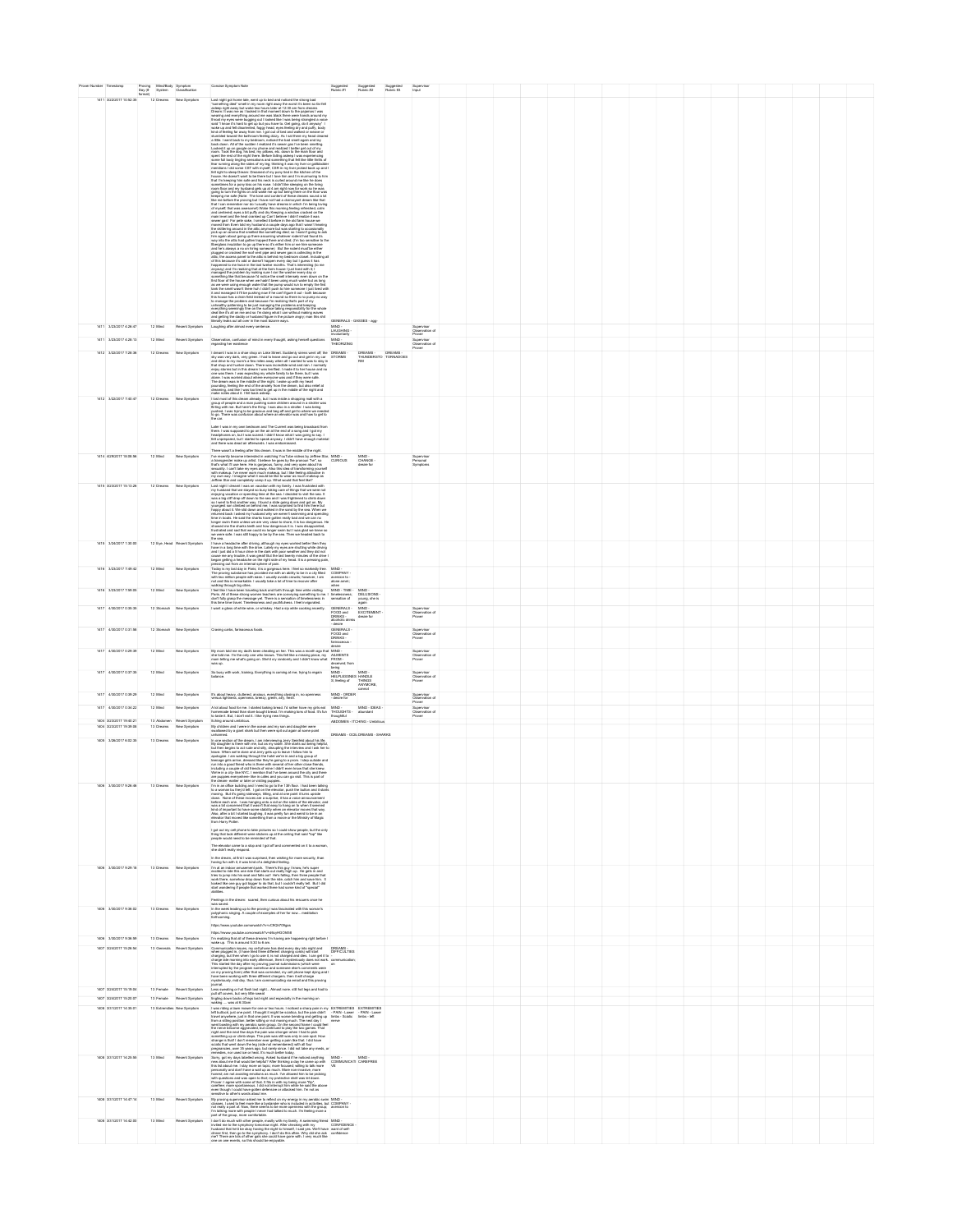| $\begin{tabular}{ll} Provev Wumber & \begin{tabular}{l} \multicolumn{3}{l}{{\small\textbf{Tr}}\textbf{m}stame} & \multicolumn{3}{l}{Proving} & \multicolumn{3}{l}{MindBody} & \textbf{Symptom} \\ & \multicolumn{3}{l}{Dary} & \multicolumn{3}{l}{System} & \textbf{System} & \textbf{CissainCation} \\ & \multicolumn{3}{l}{Dary} & \multicolumn{3}{l}{System} & \multicolumn{3}{l}{CissainCation} \end{tabular} \end{tabular}$ |                                 |                                                             | Concise Symptom Note                                                                                                                                                                                                                                                                                                                                                                                                                                           | Suggested Suggested Suggested Supervisor<br>Rubric #1 Rubric #2 Rubric #3 Input                                |                                  |                   |                                        |  |  |  |  |  |  |  |
|----------------------------------------------------------------------------------------------------------------------------------------------------------------------------------------------------------------------------------------------------------------------------------------------------------------------------------------------------------------------------------------------------------------------------------|---------------------------------|-------------------------------------------------------------|----------------------------------------------------------------------------------------------------------------------------------------------------------------------------------------------------------------------------------------------------------------------------------------------------------------------------------------------------------------------------------------------------------------------------------------------------------------|----------------------------------------------------------------------------------------------------------------|----------------------------------|-------------------|----------------------------------------|--|--|--|--|--|--|--|
| 1408 3/31/2017 14:37:22                                                                                                                                                                                                                                                                                                                                                                                                          |                                 | 13 Mind Recent Symptom                                      |                                                                                                                                                                                                                                                                                                                                                                                                                                                                |                                                                                                                |                                  |                   |                                        |  |  |  |  |  |  |  |
|                                                                                                                                                                                                                                                                                                                                                                                                                                  |                                 |                                                             | Tonight there's a lecture followed by a short play on a time in the life of artist<br>Mark Rothko. My husband can't go and I'm seriously considering going<br>alone. I have done stuff like this in the past, but not often. It's fr                                                                                                                                                                                                                           |                                                                                                                |                                  |                   |                                        |  |  |  |  |  |  |  |
| 1410 3/25/2017 14:02:45                                                                                                                                                                                                                                                                                                                                                                                                          |                                 | 13 Generals Recent Symptom                                  |                                                                                                                                                                                                                                                                                                                                                                                                                                                                |                                                                                                                |                                  |                   |                                        |  |  |  |  |  |  |  |
|                                                                                                                                                                                                                                                                                                                                                                                                                                  |                                 |                                                             |                                                                                                                                                                                                                                                                                                                                                                                                                                                                |                                                                                                                |                                  |                   |                                        |  |  |  |  |  |  |  |
|                                                                                                                                                                                                                                                                                                                                                                                                                                  |                                 |                                                             | . For calculate to both the substances with in resolutions for a dow minutes. Way . MMC-1. Capital and the presence was channel as in , and I all way . PMCSTRATION (equilibrium in the substantial terms of the state of a s                                                                                                                                                                                                                                  |                                                                                                                |                                  |                   |                                        |  |  |  |  |  |  |  |
|                                                                                                                                                                                                                                                                                                                                                                                                                                  |                                 |                                                             | truly am                                                                                                                                                                                                                                                                                                                                                                                                                                                       |                                                                                                                |                                  |                   |                                        |  |  |  |  |  |  |  |
| 1411 3/24/2017 1:58:14                                                                                                                                                                                                                                                                                                                                                                                                           |                                 | 13 Urethra, Intersified Old<br>Urine Symptom                | Ineffectual urge of urination with tingling over unsthra, when holds the urine<br>gets sensation of burning better after urination                                                                                                                                                                                                                                                                                                                             | Supervisor<br>BLADDER - URINATION - urging to urinate - institute Prover<br>Characteristics<br>Characteristics |                                  |                   |                                        |  |  |  |  |  |  |  |
| 1411 3/23/2017 17:25:18                                                                                                                                                                                                                                                                                                                                                                                                          |                                 | 13 Dreams New Symptom                                       |                                                                                                                                                                                                                                                                                                                                                                                                                                                                |                                                                                                                |                                  |                   |                                        |  |  |  |  |  |  |  |
|                                                                                                                                                                                                                                                                                                                                                                                                                                  |                                 |                                                             |                                                                                                                                                                                                                                                                                                                                                                                                                                                                |                                                                                                                |                                  |                   |                                        |  |  |  |  |  |  |  |
|                                                                                                                                                                                                                                                                                                                                                                                                                                  |                                 |                                                             |                                                                                                                                                                                                                                                                                                                                                                                                                                                                |                                                                                                                |                                  |                   |                                        |  |  |  |  |  |  |  |
|                                                                                                                                                                                                                                                                                                                                                                                                                                  |                                 |                                                             |                                                                                                                                                                                                                                                                                                                                                                                                                                                                |                                                                                                                |                                  |                   |                                        |  |  |  |  |  |  |  |
|                                                                                                                                                                                                                                                                                                                                                                                                                                  |                                 |                                                             |                                                                                                                                                                                                                                                                                                                                                                                                                                                                |                                                                                                                |                                  |                   |                                        |  |  |  |  |  |  |  |
|                                                                                                                                                                                                                                                                                                                                                                                                                                  |                                 |                                                             |                                                                                                                                                                                                                                                                                                                                                                                                                                                                |                                                                                                                |                                  |                   |                                        |  |  |  |  |  |  |  |
|                                                                                                                                                                                                                                                                                                                                                                                                                                  |                                 |                                                             |                                                                                                                                                                                                                                                                                                                                                                                                                                                                |                                                                                                                |                                  |                   |                                        |  |  |  |  |  |  |  |
|                                                                                                                                                                                                                                                                                                                                                                                                                                  |                                 |                                                             | The mass are considered in the space of the space of the space of the space of the space of the space of the space of the space of the space of the space of the space of the space of the space of the space of the space of                                                                                                                                                                                                                                  |                                                                                                                |                                  |                   |                                        |  |  |  |  |  |  |  |
|                                                                                                                                                                                                                                                                                                                                                                                                                                  |                                 |                                                             | $\begin{split} &\frac{1}{\left[\frac{1}{\left(1+\frac{1}{\left(1+\frac{1}{\left(1+\frac{1}{\left(1+\frac{1}{\left(1+\frac{1}{\left(1+\frac{1}{\left(1+\frac{1}{\left(1+\frac{1}{\left(1+\frac{1}{\left(1+\frac{1}{\left(1+\frac{1}{\left(1+\frac{1}{\left(1+\frac{1}{\left(1+\frac{1}{\left(1+\frac{1}{\left(1+\frac{1}{\left(1+\frac{1}{\left(1+\frac{1}{\left(1+\frac{1}{\left(1+\frac{1}{\left(1+\frac{1}{\left(1+\frac{1}{\left(1$                         |                                                                                                                |                                  |                   |                                        |  |  |  |  |  |  |  |
|                                                                                                                                                                                                                                                                                                                                                                                                                                  |                                 |                                                             |                                                                                                                                                                                                                                                                                                                                                                                                                                                                |                                                                                                                |                                  |                   |                                        |  |  |  |  |  |  |  |
|                                                                                                                                                                                                                                                                                                                                                                                                                                  |                                 |                                                             |                                                                                                                                                                                                                                                                                                                                                                                                                                                                |                                                                                                                |                                  |                   |                                        |  |  |  |  |  |  |  |
|                                                                                                                                                                                                                                                                                                                                                                                                                                  |                                 |                                                             |                                                                                                                                                                                                                                                                                                                                                                                                                                                                |                                                                                                                |                                  |                   |                                        |  |  |  |  |  |  |  |
|                                                                                                                                                                                                                                                                                                                                                                                                                                  |                                 |                                                             |                                                                                                                                                                                                                                                                                                                                                                                                                                                                |                                                                                                                |                                  |                   |                                        |  |  |  |  |  |  |  |
|                                                                                                                                                                                                                                                                                                                                                                                                                                  |                                 |                                                             |                                                                                                                                                                                                                                                                                                                                                                                                                                                                |                                                                                                                |                                  |                   |                                        |  |  |  |  |  |  |  |
|                                                                                                                                                                                                                                                                                                                                                                                                                                  |                                 |                                                             |                                                                                                                                                                                                                                                                                                                                                                                                                                                                |                                                                                                                |                                  |                   |                                        |  |  |  |  |  |  |  |
|                                                                                                                                                                                                                                                                                                                                                                                                                                  |                                 |                                                             |                                                                                                                                                                                                                                                                                                                                                                                                                                                                |                                                                                                                |                                  |                   |                                        |  |  |  |  |  |  |  |
| 1411 3/23/2017 19:38:29                                                                                                                                                                                                                                                                                                                                                                                                          |                                 | 13 Mind, Eye, New Symptom<br>Face,<br>Head                  |                                                                                                                                                                                                                                                                                                                                                                                                                                                                |                                                                                                                |                                  |                   |                                        |  |  |  |  |  |  |  |
|                                                                                                                                                                                                                                                                                                                                                                                                                                  |                                 |                                                             | Uncertainty was non-party measurements on consider the CONBALS .<br>Interference consider the state of the state of the constraints of the CONBA consideration of the state of the state of the state of the state of the state                                                                                                                                                                                                                                |                                                                                                                |                                  |                   |                                        |  |  |  |  |  |  |  |
|                                                                                                                                                                                                                                                                                                                                                                                                                                  |                                 |                                                             |                                                                                                                                                                                                                                                                                                                                                                                                                                                                |                                                                                                                |                                  |                   |                                        |  |  |  |  |  |  |  |
| 1411 3/24/2017 1:58:38                                                                                                                                                                                                                                                                                                                                                                                                           | 13 Eye                          | New Symptom                                                 |                                                                                                                                                                                                                                                                                                                                                                                                                                                                | GENERALS MOUTH NOSE -<br>DRY sensation DRYNESS DRYNESS -<br>Body, whole -<br>Inside -                          |                                  |                   | Supervisor<br>Observation of<br>Prover |  |  |  |  |  |  |  |
| 1411 3/23/2017 17:26:18                                                                                                                                                                                                                                                                                                                                                                                                          | 13 Generals New Symptom         |                                                             |                                                                                                                                                                                                                                                                                                                                                                                                                                                                |                                                                                                                |                                  |                   | ?General-heat<br>sensation of          |  |  |  |  |  |  |  |
|                                                                                                                                                                                                                                                                                                                                                                                                                                  |                                 |                                                             |                                                                                                                                                                                                                                                                                                                                                                                                                                                                |                                                                                                                |                                  |                   |                                        |  |  |  |  |  |  |  |
|                                                                                                                                                                                                                                                                                                                                                                                                                                  |                                 |                                                             |                                                                                                                                                                                                                                                                                                                                                                                                                                                                |                                                                                                                |                                  |                   |                                        |  |  |  |  |  |  |  |
|                                                                                                                                                                                                                                                                                                                                                                                                                                  |                                 |                                                             |                                                                                                                                                                                                                                                                                                                                                                                                                                                                |                                                                                                                |                                  |                   |                                        |  |  |  |  |  |  |  |
|                                                                                                                                                                                                                                                                                                                                                                                                                                  |                                 |                                                             |                                                                                                                                                                                                                                                                                                                                                                                                                                                                |                                                                                                                |                                  |                   |                                        |  |  |  |  |  |  |  |
| 1411 3/23/2017 17:28:15                                                                                                                                                                                                                                                                                                                                                                                                          | 13 Mind                         | New Symptom                                                 |                                                                                                                                                                                                                                                                                                                                                                                                                                                                |                                                                                                                |                                  |                   |                                        |  |  |  |  |  |  |  |
|                                                                                                                                                                                                                                                                                                                                                                                                                                  |                                 |                                                             |                                                                                                                                                                                                                                                                                                                                                                                                                                                                |                                                                                                                |                                  |                   |                                        |  |  |  |  |  |  |  |
|                                                                                                                                                                                                                                                                                                                                                                                                                                  |                                 |                                                             | control of the state of the state of the state state of the state of the state of the state of the state of the state of the state of the state of the state of the state of the state of the state of the state of the state                                                                                                                                                                                                                                  |                                                                                                                |                                  |                   |                                        |  |  |  |  |  |  |  |
|                                                                                                                                                                                                                                                                                                                                                                                                                                  |                                 |                                                             |                                                                                                                                                                                                                                                                                                                                                                                                                                                                |                                                                                                                |                                  |                   |                                        |  |  |  |  |  |  |  |
| 1411 3/23/2017 19:32:15 13 Mind Recent Symptom                                                                                                                                                                                                                                                                                                                                                                                   |                                 |                                                             |                                                                                                                                                                                                                                                                                                                                                                                                                                                                |                                                                                                                |                                  |                   |                                        |  |  |  |  |  |  |  |
|                                                                                                                                                                                                                                                                                                                                                                                                                                  |                                 |                                                             |                                                                                                                                                                                                                                                                                                                                                                                                                                                                |                                                                                                                |                                  |                   |                                        |  |  |  |  |  |  |  |
|                                                                                                                                                                                                                                                                                                                                                                                                                                  |                                 |                                                             | identification (and policies) and the state one on tradition with the dop My hand. Allowing the state of the state of the state of the state of the state of the state of the state of the state of the state of the state of                                                                                                                                                                                                                                  |                                                                                                                |                                  |                   |                                        |  |  |  |  |  |  |  |
| 1412 3/23/2017 6:20:15                                                                                                                                                                                                                                                                                                                                                                                                           |                                 | 13 Dreams New Symptom                                       |                                                                                                                                                                                                                                                                                                                                                                                                                                                                |                                                                                                                |                                  |                   |                                        |  |  |  |  |  |  |  |
|                                                                                                                                                                                                                                                                                                                                                                                                                                  |                                 |                                                             | $\begin{minipage}[t]{.35\textwidth} \begin{minipage}[t]{.35\textwidth} \begin{itemize} \text{a} & \text{marg} \end{itemize} \end{minipage}[t]{\text{a} & \text{marg} \end{minipage}[t]{\text{a} & \text{marg} \end{minipage}[t]{\text{a} & \text{marg} \end{minipage}[t]{\text{a} & \text{marg} \end{minipage}[t]{\text{a} & \text{marg} \end{minipage}[t]{\text{a} & \text{marg} \end{minipage}[t]{\text{a} & \text{marg} \end{minipage}[t]{\text{a} & \text$ |                                                                                                                | DREAMS -<br>SWIMMING             | DREAMS -<br>BIRDS |                                        |  |  |  |  |  |  |  |
|                                                                                                                                                                                                                                                                                                                                                                                                                                  |                                 |                                                             | I ater I was at the nohin inn snmenne's firest lawn next to the lake. A man                                                                                                                                                                                                                                                                                                                                                                                    |                                                                                                                |                                  |                   |                                        |  |  |  |  |  |  |  |
|                                                                                                                                                                                                                                                                                                                                                                                                                                  |                                 |                                                             |                                                                                                                                                                                                                                                                                                                                                                                                                                                                |                                                                                                                |                                  |                   |                                        |  |  |  |  |  |  |  |
|                                                                                                                                                                                                                                                                                                                                                                                                                                  |                                 |                                                             | Later 1 was at the calibre, on someon's fixed tasken real to the lake . A main that the real of the calibration of the state of the state of the state of the state of the state of the state of the state of the state of th                                                                                                                                                                                                                                  |                                                                                                                |                                  |                   |                                        |  |  |  |  |  |  |  |
|                                                                                                                                                                                                                                                                                                                                                                                                                                  |                                 |                                                             |                                                                                                                                                                                                                                                                                                                                                                                                                                                                |                                                                                                                |                                  |                   |                                        |  |  |  |  |  |  |  |
|                                                                                                                                                                                                                                                                                                                                                                                                                                  |                                 |                                                             | Later it was time to pack up our things and go back to get on the plane.<br>There was some Readehead song that I was taking to my data door. It<br>played it for him sometime, apparently, He said he liked it so much that he'd<br>pla                                                                                                                                                                                                                        |                                                                                                                |                                  |                   |                                        |  |  |  |  |  |  |  |
|                                                                                                                                                                                                                                                                                                                                                                                                                                  |                                 |                                                             | avant garde, nois                                                                                                                                                                                                                                                                                                                                                                                                                                              |                                                                                                                |                                  |                   |                                        |  |  |  |  |  |  |  |
|                                                                                                                                                                                                                                                                                                                                                                                                                                  |                                 |                                                             |                                                                                                                                                                                                                                                                                                                                                                                                                                                                |                                                                                                                |                                  |                   |                                        |  |  |  |  |  |  |  |
|                                                                                                                                                                                                                                                                                                                                                                                                                                  |                                 |                                                             | I got everything packed and was vacuuming up crumbs, trying to enase the<br>meas of having been then. It had a feeling like the one I get when<br>Christmas is over, when scrnetting you were looking forward to is now in<br>the past                                                                                                                                                                                                                         |                                                                                                                |                                  |                   |                                        |  |  |  |  |  |  |  |
| 1414 4/30/2017 0:17:36                                                                                                                                                                                                                                                                                                                                                                                                           |                                 | 13 Dreams New Symptom                                       | I was abroad in Europe. Happy, excited, adventure.                                                                                                                                                                                                                                                                                                                                                                                                             |                                                                                                                |                                  |                   |                                        |  |  |  |  |  |  |  |
|                                                                                                                                                                                                                                                                                                                                                                                                                                  |                                 |                                                             |                                                                                                                                                                                                                                                                                                                                                                                                                                                                | DREAMS -<br>JOURNEYS                                                                                           | MND -<br>Excitement -<br>desires |                   | Superviso<br>Personal<br>Symptoms      |  |  |  |  |  |  |  |
| 1402 4/10/2017 12:11:07                                                                                                                                                                                                                                                                                                                                                                                                          |                                 | 14 Dreams Intensified Old<br>Symptom                        |                                                                                                                                                                                                                                                                                                                                                                                                                                                                | DREAMS - MIND - FEAR - DREAMS -<br>HOUSE - big derist; of going HELPED; being                                  |                                  |                   |                                        |  |  |  |  |  |  |  |
|                                                                                                                                                                                                                                                                                                                                                                                                                                  |                                 |                                                             |                                                                                                                                                                                                                                                                                                                                                                                                                                                                |                                                                                                                |                                  |                   |                                        |  |  |  |  |  |  |  |
|                                                                                                                                                                                                                                                                                                                                                                                                                                  |                                 |                                                             |                                                                                                                                                                                                                                                                                                                                                                                                                                                                |                                                                                                                |                                  |                   |                                        |  |  |  |  |  |  |  |
|                                                                                                                                                                                                                                                                                                                                                                                                                                  |                                 |                                                             |                                                                                                                                                                                                                                                                                                                                                                                                                                                                |                                                                                                                |                                  |                   |                                        |  |  |  |  |  |  |  |
|                                                                                                                                                                                                                                                                                                                                                                                                                                  |                                 |                                                             |                                                                                                                                                                                                                                                                                                                                                                                                                                                                |                                                                                                                |                                  |                   |                                        |  |  |  |  |  |  |  |
|                                                                                                                                                                                                                                                                                                                                                                                                                                  |                                 |                                                             |                                                                                                                                                                                                                                                                                                                                                                                                                                                                |                                                                                                                |                                  |                   |                                        |  |  |  |  |  |  |  |
|                                                                                                                                                                                                                                                                                                                                                                                                                                  |                                 |                                                             | ike garbage, unworthy of rece<br>iving kindness                                                                                                                                                                                                                                                                                                                                                                                                                |                                                                                                                |                                  |                   |                                        |  |  |  |  |  |  |  |
| 1405 3/27/2017 6:14:25 14 Dreams New Symptom                                                                                                                                                                                                                                                                                                                                                                                     |                                 |                                                             |                                                                                                                                                                                                                                                                                                                                                                                                                                                                |                                                                                                                |                                  |                   |                                        |  |  |  |  |  |  |  |
| 1405 3/27/2017 7:34:09                                                                                                                                                                                                                                                                                                                                                                                                           | 14 Mind Cured Symptom           |                                                             | Walking in on my daughter and har boylisted curied up boyather in bad,<br>$\frac{10000 \text{A}}{10000 \text{A}} = \frac{10000 \text{A}}{1000 \text{A}} = \frac{10000 \text{A}}{1000 \text{A}} = \frac{10000 \text{A}}{1000 \text{A}} = \frac{10000 \text{A}}{1000 \text{A}} = \frac{10000 \text{A}}{1000 \text{A}} = \frac{$                                                                                                                                  | MND-<br>MPATIENCE                                                                                              |                                  |                   |                                        |  |  |  |  |  |  |  |
|                                                                                                                                                                                                                                                                                                                                                                                                                                  |                                 |                                                             |                                                                                                                                                                                                                                                                                                                                                                                                                                                                |                                                                                                                |                                  |                   |                                        |  |  |  |  |  |  |  |
|                                                                                                                                                                                                                                                                                                                                                                                                                                  |                                 |                                                             |                                                                                                                                                                                                                                                                                                                                                                                                                                                                |                                                                                                                |                                  |                   |                                        |  |  |  |  |  |  |  |
| 1405 3/27/2017 22:08:26                                                                                                                                                                                                                                                                                                                                                                                                          |                                 | 14 Mind New Symptom                                         | ur num unneagh 11.<br>Back at bai chi again this morning, same woman who was there last week, MIND -<br>annoying the crap out of me. taking her time, talking about minutia, the IRRITABILITY<br>instructor indulging her. I just went                                                                                                                                                                                                                         |                                                                                                                |                                  |                   |                                        |  |  |  |  |  |  |  |
| 1405 3/27/2017 22:07:29                                                                                                                                                                                                                                                                                                                                                                                                          | 14 Mind New Symptom             |                                                             |                                                                                                                                                                                                                                                                                                                                                                                                                                                                | from - loud                                                                                                    |                                  |                   |                                        |  |  |  |  |  |  |  |
|                                                                                                                                                                                                                                                                                                                                                                                                                                  |                                 |                                                             | Was musing today that overall, I have felt very insular. I haven't thought about my friends much at all. have had no desire to reach out, or thought about being social. Overall, I have had no desire to reach out, or though                                                                                                                                                                                                                                 |                                                                                                                |                                  |                   |                                        |  |  |  |  |  |  |  |
| 1406 3/31/2017 13:56:16                                                                                                                                                                                                                                                                                                                                                                                                          |                                 | 14 Dreams New Symptom                                       | - www. maps, ust or three.<br>It was the northern lights in the sky on his situation of the state of the case of the case of the case of the base and metallical the state of the state of the case of the state is the state o                                                                                                                                                                                                                                |                                                                                                                |                                  |                   |                                        |  |  |  |  |  |  |  |
|                                                                                                                                                                                                                                                                                                                                                                                                                                  |                                 |                                                             |                                                                                                                                                                                                                                                                                                                                                                                                                                                                |                                                                                                                |                                  |                   |                                        |  |  |  |  |  |  |  |
| 1406 4/1/2017 13:30:12 14 Sleep New Symptom                                                                                                                                                                                                                                                                                                                                                                                      |                                 |                                                             | www.governight area wakerg.<br>There been sleepy before going to bed, then when in bed, my flooghts start<br>racing and loan's lineary before going to bed, then when in bed, my flooghts start<br>being able to firl extern                                                                                                                                                                                                                                   |                                                                                                                |                                  |                   |                                        |  |  |  |  |  |  |  |
|                                                                                                                                                                                                                                                                                                                                                                                                                                  |                                 |                                                             |                                                                                                                                                                                                                                                                                                                                                                                                                                                                | SLEEP - SLEEPLESSNESS - thoughts - activity of thoughts; from                                                  |                                  |                   |                                        |  |  |  |  |  |  |  |
| 1406 4/1/2017 13:38:08                                                                                                                                                                                                                                                                                                                                                                                                           | 14 Mind, New Symptom<br>Stomach |                                                             | owny are to find absence. A state of the state of particles of the state of the SUCRIP-SUCRE STONGER (and the state of the state of the state of the state of the state of the state of the state of the state of the state o                                                                                                                                                                                                                                  |                                                                                                                |                                  |                   |                                        |  |  |  |  |  |  |  |
|                                                                                                                                                                                                                                                                                                                                                                                                                                  |                                 |                                                             |                                                                                                                                                                                                                                                                                                                                                                                                                                                                |                                                                                                                |                                  |                   |                                        |  |  |  |  |  |  |  |
| 1406 3/31/2017 13:18:37                                                                                                                                                                                                                                                                                                                                                                                                          |                                 | 14 Mind New Symptom                                         |                                                                                                                                                                                                                                                                                                                                                                                                                                                                |                                                                                                                |                                  |                   |                                        |  |  |  |  |  |  |  |
|                                                                                                                                                                                                                                                                                                                                                                                                                                  |                                 |                                                             |                                                                                                                                                                                                                                                                                                                                                                                                                                                                |                                                                                                                |                                  |                   |                                        |  |  |  |  |  |  |  |
|                                                                                                                                                                                                                                                                                                                                                                                                                                  |                                 |                                                             | зиители айський 11:30 рт.<br>Му рот моет? дет бы из верх в не зару. Все ней. Today it made me very Meyer моет? дется а през верх). Свои, заре и angry. L was regret of the model in the simulation of the model in the simulat                                                                                                                                                                                                                                 |                                                                                                                |                                  |                   |                                        |  |  |  |  |  |  |  |
| 1406 3/31/2017 13:53:11                                                                                                                                                                                                                                                                                                                                                                                                          | 14 Mind                         | New Symptom                                                 | I'm feeling hatsed for many parts of my life. I'm seeing that I've been making<br>it be ok for years and I'm done. But I don't know how to move forward now.                                                                                                                                                                                                                                                                                                   |                                                                                                                |                                  |                   |                                        |  |  |  |  |  |  |  |
| 1407 5252017 11:16:07<br>1407 3/25/2017 15:27:48                                                                                                                                                                                                                                                                                                                                                                                 | 14 Mind<br>14 Stool             | Recent Symptom<br>New Symptom                               | Woke still imitable and feel a little dark and overwhelmed<br>Diambea today at 3:15 pm, no pain, but was surprising and explosive.                                                                                                                                                                                                                                                                                                                             | MIND - IRRITABILITY - waking, on                                                                               |                                  |                   |                                        |  |  |  |  |  |  |  |
|                                                                                                                                                                                                                                                                                                                                                                                                                                  |                                 |                                                             |                                                                                                                                                                                                                                                                                                                                                                                                                                                                | STOOL -<br>FORCIBLE,<br>gushing-                                                                               |                                  |                   |                                        |  |  |  |  |  |  |  |
|                                                                                                                                                                                                                                                                                                                                                                                                                                  |                                 |                                                             |                                                                                                                                                                                                                                                                                                                                                                                                                                                                | explosion; like                                                                                                |                                  |                   |                                        |  |  |  |  |  |  |  |
| 1407 3/25/2017 11:15:35                                                                                                                                                                                                                                                                                                                                                                                                          |                                 | 14 Extremities Recent Symptom                               | the tingling continues to go up and down my low back and legs in the back<br>in the mornings, this morning it was around 6 to 650 am I looked it up and<br>it is directly on the bladder meridian (TCM)                                                                                                                                                                                                                                                        |                                                                                                                |                                  |                   |                                        |  |  |  |  |  |  |  |
| 1407 3/25/2017 15:29:44                                                                                                                                                                                                                                                                                                                                                                                                          |                                 |                                                             | I are feel week and shelp after diambes this afternoon                                                                                                                                                                                                                                                                                                                                                                                                         |                                                                                                                |                                  |                   |                                        |  |  |  |  |  |  |  |
| 1408 3/30/2017 22:37:14                                                                                                                                                                                                                                                                                                                                                                                                          | 14 Mind                         | 14 Extremities New Symptom<br>Recent Symptom                |                                                                                                                                                                                                                                                                                                                                                                                                                                                                |                                                                                                                |                                  |                   |                                        |  |  |  |  |  |  |  |
| 1408 3/30/2017 22:40:32                                                                                                                                                                                                                                                                                                                                                                                                          |                                 | 14 Neck New Symptom                                         |                                                                                                                                                                                                                                                                                                                                                                                                                                                                |                                                                                                                |                                  |                   |                                        |  |  |  |  |  |  |  |
|                                                                                                                                                                                                                                                                                                                                                                                                                                  |                                 |                                                             | $\begin{minipage}[t]{0.9\textwidth} {\small\textbf{[a] } \textbf{[a] } \textbf{[b] } \textbf{[b] } \textbf{[c] } \textbf{[c] } \textbf{[a] } \textbf{[c] } \textbf{[c] } \textbf{[a] } \textbf{[c] } \textbf{[c] } \textbf{[c] } \textbf{[c] } \textbf{[d] } \textbf{[e]} \textbf{[e]} \textbf{[f] } \textbf{[f] } \textbf{[f] } \textbf{[f] } \textbf{[f] } \textbf{[f] } \textbf{[f] } \textbf{[f] } \textbf{$                                               |                                                                                                                |                                  |                   |                                        |  |  |  |  |  |  |  |
| 1410 4/7/2017 20:35:37                                                                                                                                                                                                                                                                                                                                                                                                           |                                 | 14 Extremities New Symptom                                  |                                                                                                                                                                                                                                                                                                                                                                                                                                                                | - PAIN - Hips -<br>left                                                                                        |                                  |                   | Supervisor<br>Observation of<br>Prover |  |  |  |  |  |  |  |
| 1411 3/24/2017 11:50:46                                                                                                                                                                                                                                                                                                                                                                                                          |                                 |                                                             |                                                                                                                                                                                                                                                                                                                                                                                                                                                                |                                                                                                                |                                  |                   |                                        |  |  |  |  |  |  |  |
|                                                                                                                                                                                                                                                                                                                                                                                                                                  |                                 | 14 Ear, New Symptom<br>Generals, New Symptom<br>Head, Mouth | This moming the roof of my mouth and lop of my tongue feel scalded as<br>though I drank something boling hot and it burned me<br>it is mildly painful to eat<br>Nan their side to act of a peak on the roof of my mouth left<br>Nan the                                                                                                                                                                                                                        |                                                                                                                |                                  |                   |                                        |  |  |  |  |  |  |  |
|                                                                                                                                                                                                                                                                                                                                                                                                                                  |                                 |                                                             | Posted commits: In the basic state with about the peak out the total or they resources and the total paint of the most of the root of my mouth<br>It feel solds like the module on my right earliede<br>It feel solds like the modul                                                                                                                                                                                                                           |                                                                                                                |                                  |                   |                                        |  |  |  |  |  |  |  |
|                                                                                                                                                                                                                                                                                                                                                                                                                                  |                                 |                                                             |                                                                                                                                                                                                                                                                                                                                                                                                                                                                |                                                                                                                |                                  |                   |                                        |  |  |  |  |  |  |  |
| 1412 3/26/2017 12:58:04                                                                                                                                                                                                                                                                                                                                                                                                          |                                 | 14 Extremities New Symptom                                  |                                                                                                                                                                                                                                                                                                                                                                                                                                                                |                                                                                                                |                                  |                   |                                        |  |  |  |  |  |  |  |
|                                                                                                                                                                                                                                                                                                                                                                                                                                  |                                 |                                                             | During occupational hand therapy on this day, finy blood vessels burst in my EXTREMITIES fingernal while it was being memputation. I have these values the two films that the burst film is the day later. It have the burst                                                                                                                                                                                                                                   |                                                                                                                |                                  |                   |                                        |  |  |  |  |  |  |  |
| 1412 3/24/2017 19:16:36                                                                                                                                                                                                                                                                                                                                                                                                          | 14 Dreams Old Symptom           |                                                             |                                                                                                                                                                                                                                                                                                                                                                                                                                                                |                                                                                                                |                                  |                   |                                        |  |  |  |  |  |  |  |
|                                                                                                                                                                                                                                                                                                                                                                                                                                  |                                 |                                                             | I was adopting a kitten who was trying to talk to me. I didn't intend to adopt<br>him, but holy shit, he was talking! He laid on his back in my hands and<br>moved his mosth and tiny teeth, hyling to get them around words. I name                                                                                                                                                                                                                           |                                                                                                                |                                  |                   |                                        |  |  |  |  |  |  |  |
|                                                                                                                                                                                                                                                                                                                                                                                                                                  |                                 |                                                             |                                                                                                                                                                                                                                                                                                                                                                                                                                                                |                                                                                                                |                                  |                   |                                        |  |  |  |  |  |  |  |
|                                                                                                                                                                                                                                                                                                                                                                                                                                  |                                 |                                                             | (I've had recurring talking animal dreams over the years. This one is a<br>departure in the sense that the animal was tying to learn to talk instead,<br>and they've all previously been very ominous tying to learn to talk instead                                                                                                                                                                                                                           |                                                                                                                |                                  |                   |                                        |  |  |  |  |  |  |  |
| 1412 3/24/2017 19:20:53                                                                                                                                                                                                                                                                                                                                                                                                          | 14 Dreams New Symptom           |                                                             | I lived in an apartment that was many stories up, like maybe 10 floors above<br>the street. It looked kind of like a room in my mom's house. I didn't like an                                                                                                                                                                                                                                                                                                  |                                                                                                                |                                  |                   |                                        |  |  |  |  |  |  |  |
|                                                                                                                                                                                                                                                                                                                                                                                                                                  |                                 |                                                             | , we were a worker learn of titela in count in my minimizine bosoie. I district like a schedule wall. They can be accepted in the state of the section of the section of the state of the state of the state of the state of                                                                                                                                                                                                                                   |                                                                                                                |                                  |                   |                                        |  |  |  |  |  |  |  |
|                                                                                                                                                                                                                                                                                                                                                                                                                                  |                                 |                                                             |                                                                                                                                                                                                                                                                                                                                                                                                                                                                |                                                                                                                |                                  |                   |                                        |  |  |  |  |  |  |  |
| 1413 4/11/2017 20:14:17                                                                                                                                                                                                                                                                                                                                                                                                          |                                 | 14 Stomach New Symptom                                      | Ravenous hunger followed by immediate urge for stool, which comes out                                                                                                                                                                                                                                                                                                                                                                                          | STOMACH - APPETITE - increased - stool - after - agg-                                                          |                                  |                   |                                        |  |  |  |  |  |  |  |
| 1415 3/26/2017 7:00:31                                                                                                                                                                                                                                                                                                                                                                                                           | 14 Extremities Old Symptom      |                                                             | Last night around 10:00 pm and at about the same time of day 14 I had                                                                                                                                                                                                                                                                                                                                                                                          |                                                                                                                |                                  |                   |                                        |  |  |  |  |  |  |  |
|                                                                                                                                                                                                                                                                                                                                                                                                                                  |                                 |                                                             | Last right attractive course principle and attractive term and complete positions and the results of the party of the control of the control of the control of the control of the control of the control of the control of th                                                                                                                                                                                                                                  |                                                                                                                |                                  |                   |                                        |  |  |  |  |  |  |  |
|                                                                                                                                                                                                                                                                                                                                                                                                                                  |                                 |                                                             | as well. I am very annoyed by it and wish it to stop.                                                                                                                                                                                                                                                                                                                                                                                                          |                                                                                                                |                                  |                   |                                        |  |  |  |  |  |  |  |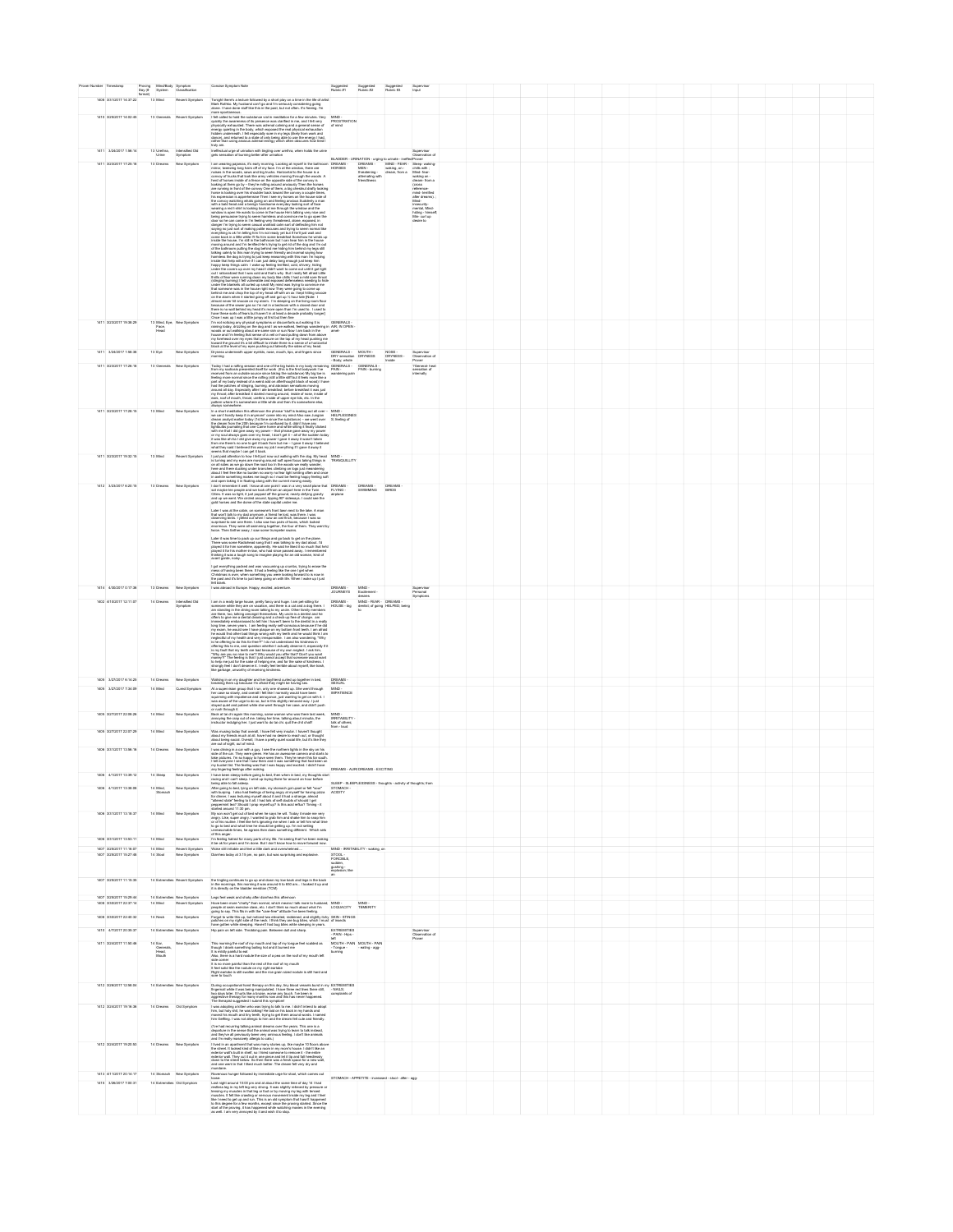| Prover Number Timestamp |                                                   | Proving Mind/Body Symptom<br>Day (# System Classification<br>format) |                                                   | Concise Sy                                                                                                                                                                                                                                                                                                                                                                                                                                                  | Suggested<br>Rubric #1                                                                                                                                                            | Suggested Suggested<br>Rubric #2 Rubric #3 | Superviso<br>Input                 |                                        |  |  |  |  |  |  |
|-------------------------|---------------------------------------------------|----------------------------------------------------------------------|---------------------------------------------------|-------------------------------------------------------------------------------------------------------------------------------------------------------------------------------------------------------------------------------------------------------------------------------------------------------------------------------------------------------------------------------------------------------------------------------------------------------------|-----------------------------------------------------------------------------------------------------------------------------------------------------------------------------------|--------------------------------------------|------------------------------------|----------------------------------------|--|--|--|--|--|--|
|                         | 1402 4/10/2017 12:08:55                           | 15 Dreams Intensified Old<br>Symptom                                 |                                                   |                                                                                                                                                                                                                                                                                                                                                                                                                                                             |                                                                                                                                                                                   |                                            |                                    |                                        |  |  |  |  |  |  |
|                         |                                                   |                                                                      |                                                   |                                                                                                                                                                                                                                                                                                                                                                                                                                                             |                                                                                                                                                                                   |                                            |                                    |                                        |  |  |  |  |  |  |
|                         |                                                   |                                                                      |                                                   |                                                                                                                                                                                                                                                                                                                                                                                                                                                             |                                                                                                                                                                                   |                                            |                                    |                                        |  |  |  |  |  |  |
|                         |                                                   |                                                                      |                                                   |                                                                                                                                                                                                                                                                                                                                                                                                                                                             |                                                                                                                                                                                   |                                            |                                    |                                        |  |  |  |  |  |  |
|                         |                                                   |                                                                      |                                                   |                                                                                                                                                                                                                                                                                                                                                                                                                                                             |                                                                                                                                                                                   |                                            |                                    |                                        |  |  |  |  |  |  |
|                         |                                                   |                                                                      |                                                   |                                                                                                                                                                                                                                                                                                                                                                                                                                                             |                                                                                                                                                                                   |                                            |                                    |                                        |  |  |  |  |  |  |
|                         |                                                   |                                                                      |                                                   |                                                                                                                                                                                                                                                                                                                                                                                                                                                             |                                                                                                                                                                                   |                                            |                                    |                                        |  |  |  |  |  |  |
|                         |                                                   |                                                                      |                                                   |                                                                                                                                                                                                                                                                                                                                                                                                                                                             |                                                                                                                                                                                   |                                            |                                    |                                        |  |  |  |  |  |  |
|                         |                                                   |                                                                      |                                                   |                                                                                                                                                                                                                                                                                                                                                                                                                                                             |                                                                                                                                                                                   |                                            |                                    |                                        |  |  |  |  |  |  |
|                         |                                                   |                                                                      |                                                   |                                                                                                                                                                                                                                                                                                                                                                                                                                                             |                                                                                                                                                                                   |                                            |                                    |                                        |  |  |  |  |  |  |
|                         |                                                   |                                                                      |                                                   |                                                                                                                                                                                                                                                                                                                                                                                                                                                             |                                                                                                                                                                                   |                                            |                                    |                                        |  |  |  |  |  |  |
|                         |                                                   |                                                                      |                                                   |                                                                                                                                                                                                                                                                                                                                                                                                                                                             |                                                                                                                                                                                   |                                            |                                    |                                        |  |  |  |  |  |  |
|                         |                                                   |                                                                      |                                                   |                                                                                                                                                                                                                                                                                                                                                                                                                                                             |                                                                                                                                                                                   |                                            |                                    |                                        |  |  |  |  |  |  |
|                         |                                                   |                                                                      |                                                   |                                                                                                                                                                                                                                                                                                                                                                                                                                                             |                                                                                                                                                                                   |                                            |                                    |                                        |  |  |  |  |  |  |
|                         |                                                   |                                                                      |                                                   |                                                                                                                                                                                                                                                                                                                                                                                                                                                             |                                                                                                                                                                                   |                                            |                                    |                                        |  |  |  |  |  |  |
|                         |                                                   |                                                                      |                                                   |                                                                                                                                                                                                                                                                                                                                                                                                                                                             |                                                                                                                                                                                   |                                            |                                    |                                        |  |  |  |  |  |  |
|                         |                                                   |                                                                      |                                                   |                                                                                                                                                                                                                                                                                                                                                                                                                                                             |                                                                                                                                                                                   |                                            |                                    |                                        |  |  |  |  |  |  |
|                         |                                                   |                                                                      |                                                   |                                                                                                                                                                                                                                                                                                                                                                                                                                                             |                                                                                                                                                                                   |                                            |                                    |                                        |  |  |  |  |  |  |
|                         |                                                   |                                                                      |                                                   |                                                                                                                                                                                                                                                                                                                                                                                                                                                             |                                                                                                                                                                                   |                                            |                                    |                                        |  |  |  |  |  |  |
|                         |                                                   |                                                                      |                                                   | $\label{eq:2} \begin{split} \frac{1}{\left\  \left( \frac{1}{\sqrt{2}} \right)^{2} \left( \frac{1}{\sqrt{2}} \right)^{2} \left( \frac{1}{\sqrt{2}} \right)^{2} \left( \frac{1}{\sqrt{2}} \right)^{2} \left( \frac{1}{\sqrt{2}} \right)^{2} \left( \frac{1}{\sqrt{2}} \right)^{2} \left( \frac{1}{\sqrt{2}} \right)^{2} \left( \frac{1}{\sqrt{2}} \right)^{2} \left( \frac{1}{\sqrt{2}} \right)^{2} \left( \frac{1}{\sqrt{2}} \right)^{2} \left( \frac{1}{\$ |                                                                                                                                                                                   |                                            |                                    |                                        |  |  |  |  |  |  |
|                         | 3/28/2017 6:05:15                                 | 15 Dreams New Sympton                                                |                                                   |                                                                                                                                                                                                                                                                                                                                                                                                                                                             |                                                                                                                                                                                   |                                            |                                    |                                        |  |  |  |  |  |  |
|                         |                                                   |                                                                      |                                                   | More dreams of sex and beenagers. This time I was in a house; I think I was in a house; I think I was also with my field more interesting that the state of the state of the state of the state of the state of the state of                                                                                                                                                                                                                                |                                                                                                                                                                                   |                                            |                                    |                                        |  |  |  |  |  |  |
|                         |                                                   |                                                                      |                                                   |                                                                                                                                                                                                                                                                                                                                                                                                                                                             |                                                                                                                                                                                   |                                            |                                    |                                        |  |  |  |  |  |  |
|                         |                                                   |                                                                      |                                                   |                                                                                                                                                                                                                                                                                                                                                                                                                                                             |                                                                                                                                                                                   |                                            |                                    |                                        |  |  |  |  |  |  |
|                         |                                                   |                                                                      |                                                   | sudden cruceration<br>can be interest When I saler term in the cheatin, it was loos the second<br>suspense To associate that the second matrix of the second state<br>properties. The second control of the second supported in the se                                                                                                                                                                                                                      |                                                                                                                                                                                   |                                            |                                    |                                        |  |  |  |  |  |  |
|                         |                                                   |                                                                      |                                                   | "No." I tried to guide him, but it really didn't work. It was awkward Like                                                                                                                                                                                                                                                                                                                                                                                  |                                                                                                                                                                                   |                                            |                                    |                                        |  |  |  |  |  |  |
|                         |                                                   |                                                                      |                                                   |                                                                                                                                                                                                                                                                                                                                                                                                                                                             |                                                                                                                                                                                   |                                            |                                    |                                        |  |  |  |  |  |  |
|                         |                                                   |                                                                      |                                                   | Names are gones as the distance of the state of the state and the state of the state of the state of the state of the state of the state of the state of the state of the state of the state of the state of the state of the                                                                                                                                                                                                                               |                                                                                                                                                                                   |                                            |                                    |                                        |  |  |  |  |  |  |
|                         |                                                   |                                                                      |                                                   |                                                                                                                                                                                                                                                                                                                                                                                                                                                             |                                                                                                                                                                                   |                                            |                                    |                                        |  |  |  |  |  |  |
|                         |                                                   |                                                                      |                                                   |                                                                                                                                                                                                                                                                                                                                                                                                                                                             |                                                                                                                                                                                   |                                            |                                    |                                        |  |  |  |  |  |  |
|                         |                                                   |                                                                      |                                                   | Another small snippet of dream, a friend in the community was hanging up<br>liaundy around her home. We chat for a minute. She asys her son just<br>wards to watch a movie. I ask why also doesn't watch with hire- also says on,<br>i                                                                                                                                                                                                                      |                                                                                                                                                                                   | DREAMS - SEXLOREAMS - INDIFFERENCE         |                                    |                                        |  |  |  |  |  |  |
|                         | 1405 3/28/2017 19:17:40                           | 15 Mind                                                              | New Symptom                                       |                                                                                                                                                                                                                                                                                                                                                                                                                                                             |                                                                                                                                                                                   |                                            |                                    |                                        |  |  |  |  |  |  |
|                         |                                                   |                                                                      |                                                   | also over the transverse conversation with a causal finited below. The main of the state of the state of the state of the state of the state of the state of the state of the state of the state of the state of the state of                                                                                                                                                                                                                               |                                                                                                                                                                                   |                                            |                                    |                                        |  |  |  |  |  |  |
|                         | 1406 4/1/2017 17:01:04                            | 15 Mind                                                              | New Symptom                                       |                                                                                                                                                                                                                                                                                                                                                                                                                                                             |                                                                                                                                                                                   |                                            |                                    |                                        |  |  |  |  |  |  |
|                         |                                                   |                                                                      |                                                   | were average using the image that consists must be mixed to their plaid on my MIND -<br>I storiach and Deing siliced from heats to paints is one of being laid on my MIND -<br>istoriach and Deing siliced from heats to paints, my                                                                                                                                                                                                                         |                                                                                                                                                                                   |                                            |                                    |                                        |  |  |  |  |  |  |
|                         | 1406 4/1/2017 16:57:59                            | 15 Mind, Intensified Old<br>Back, Neck Symptom                       |                                                   |                                                                                                                                                                                                                                                                                                                                                                                                                                                             |                                                                                                                                                                                   |                                            |                                    |                                        |  |  |  |  |  |  |
|                         |                                                   |                                                                      |                                                   | I was at a study group with my class<br>amates and at the end I over shared and level feed that the two to the<br>sea of the line of the controllation of the line sample). In<br>the factor of the sea of the sea of the study of the                                                                                                                                                                                                                      |                                                                                                                                                                                   |                                            |                                    |                                        |  |  |  |  |  |  |
|                         |                                                   |                                                                      |                                                   | away from it.                                                                                                                                                                                                                                                                                                                                                                                                                                               |                                                                                                                                                                                   | MIND - RESERV MIND - REPROACHING oneself   |                                    |                                        |  |  |  |  |  |  |
|                         | 1406 4/1/2017 17:06:37                            | 15 Face                                                              | <b>Intersified Old</b><br>Symptom                 | away from it.<br>It have a muscular pain above my eyebrow. It's right in the middle of the eyebrow just above it mainline. I<br>lambe a mass of the basic massive process of the least of the lead in the lamber.<br>It have a detaine                                                                                                                                                                                                                      |                                                                                                                                                                                   |                                            |                                    |                                        |  |  |  |  |  |  |
|                         |                                                   |                                                                      |                                                   |                                                                                                                                                                                                                                                                                                                                                                                                                                                             |                                                                                                                                                                                   |                                            |                                    |                                        |  |  |  |  |  |  |
|                         |                                                   |                                                                      |                                                   | The right side hurts a little bit, but is more of a dull pain when pressed on.                                                                                                                                                                                                                                                                                                                                                                              |                                                                                                                                                                                   |                                            |                                    |                                        |  |  |  |  |  |  |
|                         | 1406 4/1/2017 22:58:20                            | 15 Mind                                                              | Old Symptom                                       |                                                                                                                                                                                                                                                                                                                                                                                                                                                             |                                                                                                                                                                                   |                                            |                                    |                                        |  |  |  |  |  |  |
|                         |                                                   |                                                                      |                                                   | This region associated to get the last of the control of the state parameter of the particle parameter of the control of the state of the control of the control of the control of the control of the control of the control                                                                                                                                                                                                                                |                                                                                                                                                                                   |                                            |                                    |                                        |  |  |  |  |  |  |
|                         | 1407 3/27/2017 8:25:31                            | 15 Urine New Symptom                                                 |                                                   | Waking at night 3:30 am to urinate each night for last few nights                                                                                                                                                                                                                                                                                                                                                                                           | BLADDER -<br>URINATION                                                                                                                                                            |                                            |                                    |                                        |  |  |  |  |  |  |
|                         | 1407 3/27/2017 8:24:45                            |                                                                      |                                                   |                                                                                                                                                                                                                                                                                                                                                                                                                                                             | urging to urinate                                                                                                                                                                 |                                            |                                    |                                        |  |  |  |  |  |  |
|                         |                                                   |                                                                      |                                                   | 15 Female Recent Symptom Hot all right, with sweat on occasion, more sweat was around 5 am - 7 am CENERALS - COERRANGS - COERRANGS - Thursday 1994 C.<br>- Market St. F. Australian St. T. Australian St. T. Australian St. T. Au                                                                                                                                                                                                                           |                                                                                                                                                                                   |                                            |                                    |                                        |  |  |  |  |  |  |
|                         | 1407 3/26/2017 18:58:25                           | 15 Mind                                                              |                                                   | Flucture Symptom Medicing since the integral party purishers, but first on Cashy and the state of the proposed in the model of the proposed in the state of the proposed in the state of the proposed of the proposed in the                                                                                                                                                                                                                                |                                                                                                                                                                                   |                                            |                                    |                                        |  |  |  |  |  |  |
|                         |                                                   |                                                                      |                                                   |                                                                                                                                                                                                                                                                                                                                                                                                                                                             |                                                                                                                                                                                   |                                            |                                    |                                        |  |  |  |  |  |  |
|                         |                                                   |                                                                      |                                                   |                                                                                                                                                                                                                                                                                                                                                                                                                                                             |                                                                                                                                                                                   |                                            |                                    |                                        |  |  |  |  |  |  |
|                         |                                                   |                                                                      |                                                   | amer re-secong mem.<br>I knew I meetind to stop this relationship as her behavior is consistently cruel<br>via email and text. I knew this intellectually, but had to finish a project with<br>her and kept getting emotionally sucked                                                                                                                                                                                                                      |                                                                                                                                                                                   |                                            |                                    |                                        |  |  |  |  |  |  |
|                         |                                                   |                                                                      |                                                   |                                                                                                                                                                                                                                                                                                                                                                                                                                                             |                                                                                                                                                                                   |                                            |                                    |                                        |  |  |  |  |  |  |
|                         |                                                   |                                                                      |                                                   |                                                                                                                                                                                                                                                                                                                                                                                                                                                             |                                                                                                                                                                                   |                                            |                                    |                                        |  |  |  |  |  |  |
|                         |                                                   |                                                                      |                                                   |                                                                                                                                                                                                                                                                                                                                                                                                                                                             |                                                                                                                                                                                   |                                            |                                    |                                        |  |  |  |  |  |  |
|                         | 1407 3/27/2017 8:27:14                            | 15 Skin                                                              | Recent Symptom                                    | It, and an interaction with the last that pay and the same of the first state. The main of the same interaction of the same of the same of the same of the same of the same of the same of the same of the same of the same o                                                                                                                                                                                                                               |                                                                                                                                                                                   |                                            |                                    |                                        |  |  |  |  |  |  |
|                         | 1407 3/27/2017 8:28:11<br>1407 3/26/2017 11:15:00 | 15 mind                                                              | 15 Vision Recent Symptom<br>New Symptom           |                                                                                                                                                                                                                                                                                                                                                                                                                                                             |                                                                                                                                                                                   |                                            |                                    |                                        |  |  |  |  |  |  |
|                         |                                                   |                                                                      |                                                   | when us supervisor is feeling adverse to putting information in the proving<br>pourmal. I have been cautious about putting any information in the proving<br>pourmal because I thought that the prover could see it and I did not wa                                                                                                                                                                                                                        |                                                                                                                                                                                   |                                            |                                    |                                        |  |  |  |  |  |  |
|                         | 1407 3/26/2017 11:15:00                           | 15 mind New Symptom                                                  |                                                   | inally entering thoughts.                                                                                                                                                                                                                                                                                                                                                                                                                                   |                                                                                                                                                                                   |                                            |                                    |                                        |  |  |  |  |  |  |
|                         |                                                   |                                                                      |                                                   | Proving supervisor and prover have had many missed connections. Prover has left two measuges about her phone running out of batteries and dying and infinite and distinguish to call the supervisor. Though a batteries and dy                                                                                                                                                                                                                              |                                                                                                                                                                                   |                                            |                                    | Observation of                         |  |  |  |  |  |  |
|                         |                                                   |                                                                      |                                                   | supervisor called and left messages with prover a number of times without<br>prover ansy<br>ering the phone                                                                                                                                                                                                                                                                                                                                                 |                                                                                                                                                                                   |                                            |                                    |                                        |  |  |  |  |  |  |
|                         | 1407 3/26/2017 18:47:26                           |                                                                      | 15 Extremities Recent Symptom                     | Noticing that my finger joints are fatigued and sore low grade and mostly                                                                                                                                                                                                                                                                                                                                                                                   |                                                                                                                                                                                   |                                            |                                    |                                        |  |  |  |  |  |  |
|                         | 1408 3/31/2017 16:38:02                           | 15 Mind Old Symptom                                                  |                                                   | achy.<br>I am soon messed up with my recording dates. It looks like today is really MIND -<br>the 15th day, Could you change my dates to follow one day after another, CONFUSION of<br>please?? I guess my mental confusion is still wi                                                                                                                                                                                                                     |                                                                                                                                                                                   |                                            |                                    |                                        |  |  |  |  |  |  |
|                         | 1409 3/28/2017 10:41:00                           | 15 Generals New Symptom                                              |                                                   | Extremely tired. Feels like it should be Friday instead of a Tuesday.                                                                                                                                                                                                                                                                                                                                                                                       | GENERALS -<br>WEAKNESS                                                                                                                                                            |                                            |                                    |                                        |  |  |  |  |  |  |
|                         | 1409 3/28/2017 10:41:00                           | 15 Generals New Symptom                                              |                                                   | Feels like I've had bug bites for several days. Something is biting me.<br>Mosquitoes. Itchy                                                                                                                                                                                                                                                                                                                                                                | GENERALS<br>WOUNDS                                                                                                                                                                |                                            |                                    |                                        |  |  |  |  |  |  |
|                         | 0.41.00                                           | 15 Female                                                            |                                                   |                                                                                                                                                                                                                                                                                                                                                                                                                                                             |                                                                                                                                                                                   |                                            |                                    |                                        |  |  |  |  |  |  |
|                         | 1409 3/28/2017 10:41:00                           | 15 Female New Symptom                                                |                                                   | nemarum cremps neu consener. Lousely sgrit and coamping our now the<br>Regin below garied cares I got so, so mud. I was so flustered I couldn't<br>Regin below garied cares I got so, so mud. I was so flustered?<br>Old symptoms are s                                                                                                                                                                                                                     |                                                                                                                                                                                   |                                            |                                    |                                        |  |  |  |  |  |  |
|                         | 1409 3/28/2017 10:41:00<br>1411 3/25/2017 5:45:54 | 15 Generals Old Symptom<br>15 Mouth                                  | Recent Symptom                                    |                                                                                                                                                                                                                                                                                                                                                                                                                                                             | MOUTH - PAIN                                                                                                                                                                      |                                            |                                    |                                        |  |  |  |  |  |  |
|                         |                                                   |                                                                      |                                                   | The lump I was feeling on roof of mouth yesterday got softer and more<br>special dust by last right; it must/ve been a fluid filled vesiciar? Now no lump, - burning<br>just a spot that feels like it had been a blister. Roof and                                                                                                                                                                                                                         |                                                                                                                                                                                   |                                            |                                    |                                        |  |  |  |  |  |  |
|                         | 1414 4/30/2017 0:16:27                            | 15 Dreams New Symptom                                                |                                                   | lips and edges of lips                                                                                                                                                                                                                                                                                                                                                                                                                                      |                                                                                                                                                                                   |                                            |                                    |                                        |  |  |  |  |  |  |
|                         |                                                   |                                                                      |                                                   | Dream that I had taken out my eyes and just had empty sockets. Black, DREAMS - empty sockets. I had done this to myself. No fear or panic, just a sumaal Eyes - miss                                                                                                                                                                                                                                                                                        |                                                                                                                                                                                   |                                            | Supervisor<br>Personal<br>Symptoms |                                        |  |  |  |  |  |  |
|                         | 1414 3/26/2017 16:08:10<br>1415 3/26/2017 6:53:13 |                                                                      | 15 Dreams Recent Symptom<br>15 Dreams New Symptom | Still having continuous dreams no noticing much else<br>Software contents as examined a stronger multiplier and contents are also the stronger of the stronger of the stronger of the stronger of the stronger of the stronger of the stronger of the stronger of the stronger of the                                                                                                                                                                       |                                                                                                                                                                                   |                                            |                                    |                                        |  |  |  |  |  |  |
|                         |                                                   |                                                                      |                                                   |                                                                                                                                                                                                                                                                                                                                                                                                                                                             |                                                                                                                                                                                   |                                            |                                    |                                        |  |  |  |  |  |  |
|                         |                                                   |                                                                      |                                                   |                                                                                                                                                                                                                                                                                                                                                                                                                                                             |                                                                                                                                                                                   |                                            |                                    |                                        |  |  |  |  |  |  |
|                         |                                                   |                                                                      |                                                   |                                                                                                                                                                                                                                                                                                                                                                                                                                                             |                                                                                                                                                                                   |                                            |                                    |                                        |  |  |  |  |  |  |
|                         |                                                   |                                                                      |                                                   |                                                                                                                                                                                                                                                                                                                                                                                                                                                             |                                                                                                                                                                                   |                                            |                                    |                                        |  |  |  |  |  |  |
|                         | 1416 3/26/2017 9:15:59                            | 15 Mind                                                              | Altered Symptom                                   | SERVICE SURFACE IN THE CONTROL OF THE CONTROL CONTROL CONTROL CONTROL CONTROL CONTROL CONTROL CONTROL CONTROL CONTROL CONTROL CONTROL CONTROL CONTROL CONTROL CONTROL CONTROL CONTROL CONTROL CONTROL CONTROL CONTROL CONTROL                                                                                                                                                                                                                               |                                                                                                                                                                                   |                                            |                                    |                                        |  |  |  |  |  |  |
|                         |                                                   |                                                                      |                                                   |                                                                                                                                                                                                                                                                                                                                                                                                                                                             |                                                                                                                                                                                   |                                            |                                    |                                        |  |  |  |  |  |  |
|                         | 1416 3/26/2017 9:28:39                            | 15 Mind                                                              | Altered Symptom                                   | I'm thinking of all of the situations I avoided as a child because I was so<br>seative to the energies of the people around me. Choir practice, music<br>leasens, aports On, how I wish I could've had homeopathy as a child.<br>The                                                                                                                                                                                                                        | MND-LOSS                                                                                                                                                                          |                                            |                                    |                                        |  |  |  |  |  |  |
|                         |                                                   |                                                                      |                                                   |                                                                                                                                                                                                                                                                                                                                                                                                                                                             |                                                                                                                                                                                   |                                            |                                    |                                        |  |  |  |  |  |  |
|                         |                                                   |                                                                      |                                                   |                                                                                                                                                                                                                                                                                                                                                                                                                                                             |                                                                                                                                                                                   |                                            |                                    |                                        |  |  |  |  |  |  |
|                         | 1405 3/29/2017 15:24:52                           |                                                                      | 16 Female Altered Symptom                         |                                                                                                                                                                                                                                                                                                                                                                                                                                                             |                                                                                                                                                                                   |                                            |                                    |                                        |  |  |  |  |  |  |
|                         | 1407 3/28/2017 7:18:08                            | 16 Female                                                            | Altered Symptom                                   | First day of period. Crampa, foul mood. Seems to have atented quicker than FEMALE. MIND-ANGER<br>In the past cramply there is several days of spotting; only had warming it was CENITALIA/SE - memiss -<br>Coming years day.                                                                                                                                                                                                                                |                                                                                                                                                                                   |                                            |                                    |                                        |  |  |  |  |  |  |
|                         |                                                   |                                                                      |                                                   | Woke with the hot flashes full on, nonstop sweating. Still perspiring and have been for about a half hour.                                                                                                                                                                                                                                                                                                                                                  | GENERALS<br>of - perspiration<br>- with                                                                                                                                           |                                            |                                    |                                        |  |  |  |  |  |  |
|                         | 1407 3/28/2017 11:50:37                           | 16 Head                                                              | Altered Symptom                                   |                                                                                                                                                                                                                                                                                                                                                                                                                                                             |                                                                                                                                                                                   |                                            |                                    |                                        |  |  |  |  |  |  |
|                         | 1407 3/28/2017 7:19:29                            | 16 Head                                                              | Recent Symptom                                    |                                                                                                                                                                                                                                                                                                                                                                                                                                                             |                                                                                                                                                                                   |                                            |                                    |                                        |  |  |  |  |  |  |
|                         | 1407 3/28/2017 11:41:18                           |                                                                      | 16 Generals New Symptom                           |                                                                                                                                                                                                                                                                                                                                                                                                                                                             |                                                                                                                                                                                   |                                            |                                    |                                        |  |  |  |  |  |  |
|                         | 1410 4/7/2017 20:42:22                            | 16 Mind                                                              | New Symptom                                       | Very hot, feel rather as if I have a fever, like when I have had dengue, or a lyme herx am hot to the touch in face, neck and feel a bit shaky                                                                                                                                                                                                                                                                                                              |                                                                                                                                                                                   |                                            |                                    |                                        |  |  |  |  |  |  |
|                         |                                                   |                                                                      |                                                   | Very hot, then refine we so  the booth in face, muck and feet a bit snuery<br>I have an exceeding the state of recognition by the price section and the state and the state and the fluctual<br>I that we are not able to be in c                                                                                                                                                                                                                           | sensation of                                                                                                                                                                      |                                            |                                    | Supervisor<br>Observation of<br>Prover |  |  |  |  |  |  |
|                         | 1410 4/7/2017 20:33:02                            | 16 Mind                                                              | New Symptom                                       |                                                                                                                                                                                                                                                                                                                                                                                                                                                             |                                                                                                                                                                                   |                                            |                                    |                                        |  |  |  |  |  |  |
|                         | 1411 3/27/2017 3:36:12                            | 16 Mind                                                              |                                                   | 1 fait a calling to hold the vial of the substance, an imative sense to hold the MIND - MIND - Wild of the autobiance. It had also of read and any an intell the best let in MICENET ATION because on the and the substantial<br>Wants to go out, feels good when out                                                                                                                                                                                       |                                                                                                                                                                                   |                                            |                                    | Supervisor<br>Observation of<br>Prover |  |  |  |  |  |  |
|                         |                                                   |                                                                      | <b>Intersified Old</b><br>Symptom                 |                                                                                                                                                                                                                                                                                                                                                                                                                                                             | GENERALS -<br>AIR; IN OPEN -                                                                                                                                                      |                                            |                                    | Supervisor<br>Observation of<br>Prover |  |  |  |  |  |  |
|                         | 1411 3/26/2017 14:18:20                           | 16 Mind                                                              | New Symptom                                       |                                                                                                                                                                                                                                                                                                                                                                                                                                                             | GENERALS -<br>TREMBLING -<br>Internally                                                                                                                                           |                                            |                                    |                                        |  |  |  |  |  |  |
|                         |                                                   |                                                                      |                                                   | I can look at my husband now and talk to him<br>If is hard and I'm aware of old behavior patterns trying to come in<br>Still feeling very cold, chilled and trembling inside expecially if I move<br>around                                                                                                                                                                                                                                                 |                                                                                                                                                                                   |                                            |                                    |                                        |  |  |  |  |  |  |
|                         | 1411 3/27/2017 3:41:30                            | <sup>16</sup> Head,<br>Neck                                          | Recent Symptom                                    | Achy in base of brain and neck, occipital region, constantly pushing it back, HEAD - PAIN - hatter reassure                                                                                                                                                                                                                                                                                                                                                 |                                                                                                                                                                                   |                                            |                                    | Supervisor<br>Observation of<br>Prover |  |  |  |  |  |  |
|                         | 1411 3/26/2017 13:43:36                           | 16 Mind                                                              | New Symptom                                       |                                                                                                                                                                                                                                                                                                                                                                                                                                                             |                                                                                                                                                                                   | MIND -<br>ROCKING -                        |                                    |                                        |  |  |  |  |  |  |
|                         |                                                   |                                                                      |                                                   | I make myself start to eat I get very cold and feel very shaky trenthing<br>Inside I nealize that I do hide in plan sight often in life using being too busy<br>As I start to cry my body is rocking I'm rocking myself on the dinin                                                                                                                                                                                                                        |                                                                                                                                                                                   |                                            |                                    |                                        |  |  |  |  |  |  |
|                         | 1411 3/27/2017 3:37:04                            | <sup>16</sup> Mind,<br>Vision                                        | New Symptom                                       | Not able to make eye contact while talking                                                                                                                                                                                                                                                                                                                                                                                                                  | MINO - MINO -<br>LOOKED AT; to ROCKING -<br>be - evaliding the desire for being<br>look of other - rocked<br>persons<br>MND<br>LOCKED AT; to<br>be - evading the<br>look of other |                                            |                                    | Supervisor<br>Observation of<br>Prover |  |  |  |  |  |  |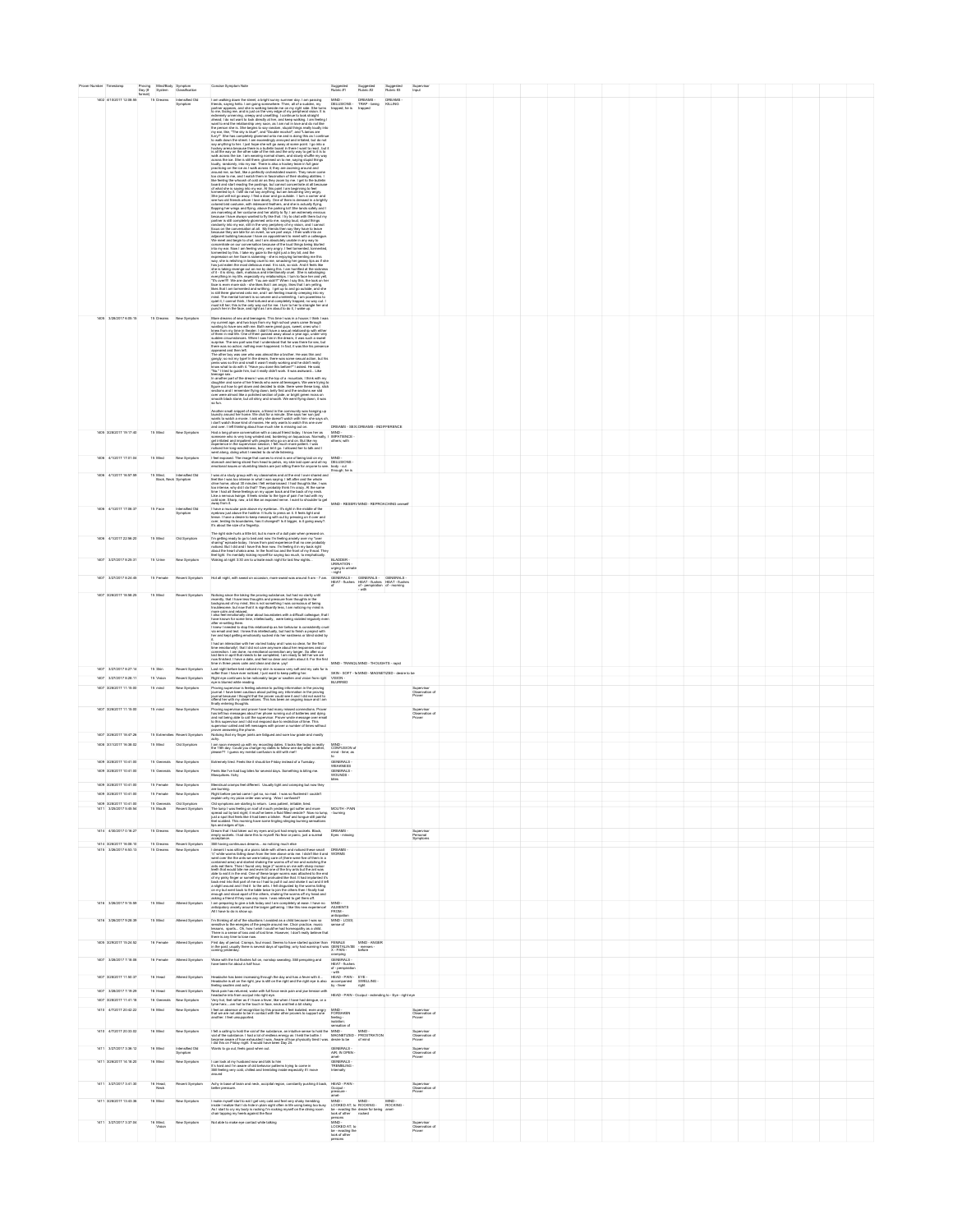| Prover Number Timestamp Proving Mind Body Symptom<br>Day of System Classification<br>format: System Classification |                                                              |                                                          | Concise Symptom Note                                                                                                                                                                                                                                                                                                                                                     |                                                         | Supposted Supposted Supposted Supervisor<br>Rubric #1 Rubric #2 Rubric #3 Input |                                        |                                                                                                |  |  |  |  |  |  |  |
|--------------------------------------------------------------------------------------------------------------------|--------------------------------------------------------------|----------------------------------------------------------|--------------------------------------------------------------------------------------------------------------------------------------------------------------------------------------------------------------------------------------------------------------------------------------------------------------------------------------------------------------------------|---------------------------------------------------------|---------------------------------------------------------------------------------|----------------------------------------|------------------------------------------------------------------------------------------------|--|--|--|--|--|--|--|
| 1411 3/27/2017 3:34:48                                                                                             |                                                              | 16 Mind Old Symptom                                      | Starting various tasks one after another and not completing any.                                                                                                                                                                                                                                                                                                         | MIND -<br>POSTPONING<br>everything to<br>mext day       |                                                                                 | Supervisor<br>Observation of<br>Prover |                                                                                                |  |  |  |  |  |  |  |
| 1411 3/27/2017 3:41:34                                                                                             |                                                              |                                                          |                                                                                                                                                                                                                                                                                                                                                                          |                                                         | GENERALS -<br>AIR: IN OPEN                                                      |                                        |                                                                                                |  |  |  |  |  |  |  |
|                                                                                                                    |                                                              |                                                          | 16 Model<br>Maceri symptom — Lastingi frankryke filozof (mytopicski polem (mytopicski princeznik a Model)<br>Maceri Samuel (mytopicski polem (mytopicski polem (mytopicski polem (mytopicski)<br>mytopicski polem (mytopicski polem                                                                                                                                      |                                                         |                                                                                 |                                        |                                                                                                |  |  |  |  |  |  |  |
|                                                                                                                    |                                                              |                                                          |                                                                                                                                                                                                                                                                                                                                                                          |                                                         |                                                                                 |                                        |                                                                                                |  |  |  |  |  |  |  |
| 1411 3/26/2017 13:27:06                                                                                            |                                                              | New Symptom                                              |                                                                                                                                                                                                                                                                                                                                                                          |                                                         |                                                                                 |                                        |                                                                                                |  |  |  |  |  |  |  |
|                                                                                                                    | 16 Mind,<br>Abdomen,<br>Chest,<br>Face,<br>Generals,<br>Head |                                                          |                                                                                                                                                                                                                                                                                                                                                                          |                                                         |                                                                                 |                                        |                                                                                                |  |  |  |  |  |  |  |
|                                                                                                                    |                                                              |                                                          |                                                                                                                                                                                                                                                                                                                                                                          |                                                         |                                                                                 |                                        |                                                                                                |  |  |  |  |  |  |  |
|                                                                                                                    |                                                              |                                                          |                                                                                                                                                                                                                                                                                                                                                                          |                                                         |                                                                                 |                                        |                                                                                                |  |  |  |  |  |  |  |
|                                                                                                                    |                                                              |                                                          |                                                                                                                                                                                                                                                                                                                                                                          |                                                         |                                                                                 |                                        |                                                                                                |  |  |  |  |  |  |  |
|                                                                                                                    |                                                              |                                                          |                                                                                                                                                                                                                                                                                                                                                                          |                                                         |                                                                                 |                                        |                                                                                                |  |  |  |  |  |  |  |
|                                                                                                                    |                                                              |                                                          |                                                                                                                                                                                                                                                                                                                                                                          |                                                         |                                                                                 |                                        |                                                                                                |  |  |  |  |  |  |  |
|                                                                                                                    |                                                              |                                                          |                                                                                                                                                                                                                                                                                                                                                                          |                                                         |                                                                                 |                                        |                                                                                                |  |  |  |  |  |  |  |
|                                                                                                                    |                                                              |                                                          |                                                                                                                                                                                                                                                                                                                                                                          |                                                         |                                                                                 |                                        |                                                                                                |  |  |  |  |  |  |  |
|                                                                                                                    |                                                              |                                                          |                                                                                                                                                                                                                                                                                                                                                                          |                                                         |                                                                                 |                                        |                                                                                                |  |  |  |  |  |  |  |
|                                                                                                                    |                                                              |                                                          | thought ok, guess I'm not all the way through this experience yet and<br>continue walking A new neighbor is wheeling his trash container to the curb<br>and I stop to introduce myself, we chat a while, I feel very corriortable, h                                                                                                                                     |                                                         |                                                                                 |                                        |                                                                                                |  |  |  |  |  |  |  |
|                                                                                                                    |                                                              |                                                          |                                                                                                                                                                                                                                                                                                                                                                          |                                                         |                                                                                 |                                        |                                                                                                |  |  |  |  |  |  |  |
|                                                                                                                    |                                                              |                                                          |                                                                                                                                                                                                                                                                                                                                                                          |                                                         |                                                                                 |                                        |                                                                                                |  |  |  |  |  |  |  |
|                                                                                                                    |                                                              |                                                          |                                                                                                                                                                                                                                                                                                                                                                          |                                                         |                                                                                 |                                        |                                                                                                |  |  |  |  |  |  |  |
|                                                                                                                    |                                                              |                                                          | and II also to freedom a model, we disk a select that we consider the selection of the selection of the selection of the selection of the selection of the selection of the selection of the selection of the selection of th                                                                                                                                            |                                                         |                                                                                 |                                        |                                                                                                |  |  |  |  |  |  |  |
| 1412 3/27/2017 6:03:07                                                                                             |                                                              | 16 Vision Cured Symptom                                  |                                                                                                                                                                                                                                                                                                                                                                          |                                                         |                                                                                 |                                        | MIND - WILD fee MIND - LOOKED MIND - HIDING - HEAD - STRIKING - wall; strikes head against the |  |  |  |  |  |  |  |
|                                                                                                                    |                                                              |                                                          | On day 16 I realized I may have a cured symptom. I'm keeping tabs on it now. I hadn't realized something was gone.                                                                                                                                                                                                                                                       |                                                         |                                                                                 |                                        |                                                                                                |  |  |  |  |  |  |  |
|                                                                                                                    |                                                              |                                                          | For several years I've had croping, gradual virtuosa delebratearia in both pointing). In each again conditation and the case of the case of the second intervals and the second section and the second section and the second                                                                                                                                            |                                                         |                                                                                 |                                        |                                                                                                |  |  |  |  |  |  |  |
|                                                                                                                    |                                                              |                                                          |                                                                                                                                                                                                                                                                                                                                                                          |                                                         |                                                                                 |                                        |                                                                                                |  |  |  |  |  |  |  |
|                                                                                                                    |                                                              |                                                          |                                                                                                                                                                                                                                                                                                                                                                          |                                                         |                                                                                 |                                        |                                                                                                |  |  |  |  |  |  |  |
|                                                                                                                    |                                                              |                                                          |                                                                                                                                                                                                                                                                                                                                                                          |                                                         |                                                                                 |                                        |                                                                                                |  |  |  |  |  |  |  |
|                                                                                                                    |                                                              |                                                          | The virtuous detachments cause me to have waves of light in my vision, particularly when Tm changing my oweral determination in space, like on lying products down in the product of the product of the product of the produc                                                                                                                                            |                                                         |                                                                                 |                                        |                                                                                                |  |  |  |  |  |  |  |
|                                                                                                                    |                                                              |                                                          | that interesting zapping noise.                                                                                                                                                                                                                                                                                                                                          |                                                         |                                                                                 |                                        |                                                                                                |  |  |  |  |  |  |  |
|                                                                                                                    |                                                              |                                                          | I can't remember the last time it happened, those flashes. It's been very regular for four years. It seems to be over.                                                                                                                                                                                                                                                   | EYE - DETACHMENT of retina                              |                                                                                 |                                        |                                                                                                |  |  |  |  |  |  |  |
| 1412 3/26/2017 12:49:36                                                                                            |                                                              | 16 Dreams Old Symptom                                    | ) was in a painting paragon, salining to survey<br>constant and model is used as $\sim$ 10 mm and approximately<br>state that the results in the set of the first share wave variety<br>depends on the set of the set of the set of the                                                                                                                                  |                                                         |                                                                                 |                                        |                                                                                                |  |  |  |  |  |  |  |
|                                                                                                                    |                                                              |                                                          |                                                                                                                                                                                                                                                                                                                                                                          |                                                         |                                                                                 |                                        |                                                                                                |  |  |  |  |  |  |  |
|                                                                                                                    |                                                              |                                                          |                                                                                                                                                                                                                                                                                                                                                                          |                                                         |                                                                                 |                                        |                                                                                                |  |  |  |  |  |  |  |
|                                                                                                                    |                                                              |                                                          |                                                                                                                                                                                                                                                                                                                                                                          |                                                         |                                                                                 |                                        |                                                                                                |  |  |  |  |  |  |  |
|                                                                                                                    |                                                              |                                                          |                                                                                                                                                                                                                                                                                                                                                                          |                                                         |                                                                                 |                                        |                                                                                                |  |  |  |  |  |  |  |
|                                                                                                                    |                                                              |                                                          |                                                                                                                                                                                                                                                                                                                                                                          |                                                         |                                                                                 |                                        |                                                                                                |  |  |  |  |  |  |  |
|                                                                                                                    |                                                              |                                                          | I had a premoritory dream about a home invasion 14 years ago next month where I couldn't use that the phone in my hands to help myself. The home invariant is more in the stress of the stress of the stress of the stress of                                                                                                                                            |                                                         |                                                                                 |                                        |                                                                                                |  |  |  |  |  |  |  |
| 1412 3/26/2017 14:09:56<br>1415 3/28/2017 9:43:48                                                                  | 16 Face<br>16 Mind                                           | Recent Symptom<br>Altered Symptom                        | Left eye continues to have episodes that feel like an allergic reaction.<br>Sudden orset, no known trigger. Want to rub it really hard.<br>Left are control to be taxed eigenst that the state are non-particular and the state of the state of the state of the state of the state of the state of the state of the state of the state of the state of the state of the |                                                         |                                                                                 |                                        |                                                                                                |  |  |  |  |  |  |  |
|                                                                                                                    |                                                              |                                                          |                                                                                                                                                                                                                                                                                                                                                                          |                                                         | Supervisor<br>DREAMS - WATI DREAMS - FOG Prover                                 |                                        |                                                                                                |  |  |  |  |  |  |  |
| 1415 3/28/2017 9:54:20                                                                                             | 16 Mind                                                      | Recent Symptom                                           |                                                                                                                                                                                                                                                                                                                                                                          |                                                         |                                                                                 |                                        |                                                                                                |  |  |  |  |  |  |  |
| 1415 3/28/2017 9:55:29                                                                                             | 16 Mind                                                      | Recent Symptom                                           |                                                                                                                                                                                                                                                                                                                                                                          |                                                         |                                                                                 |                                        |                                                                                                |  |  |  |  |  |  |  |
|                                                                                                                    |                                                              |                                                          |                                                                                                                                                                                                                                                                                                                                                                          |                                                         |                                                                                 |                                        |                                                                                                |  |  |  |  |  |  |  |
| 1415 3/28/2017 9:39:02                                                                                             |                                                              | 16 Vision, Eye Old Symptom                               |                                                                                                                                                                                                                                                                                                                                                                          |                                                         |                                                                                 |                                        |                                                                                                |  |  |  |  |  |  |  |
|                                                                                                                    |                                                              |                                                          | I drove five hours in the dark which normally is very hard for me vision and VISION - LOSS (EYE).<br>my great had no last also as a security and the state of the state particles and the state of the state of the<br>it was sheade                                                                                                                                     |                                                         |                                                                                 |                                        |                                                                                                |  |  |  |  |  |  |  |
| 1415 3/28/2017 9:49:32                                                                                             |                                                              | 16 Extremities Old Symptom                               |                                                                                                                                                                                                                                                                                                                                                                          |                                                         |                                                                                 |                                        |                                                                                                |  |  |  |  |  |  |  |
|                                                                                                                    |                                                              |                                                          | Draphrens.<br>Readings histopathen worse since taking the nemety. Prover never reported this below. Overally<br>represented in the below Committed Higgs may be a let below in the legal<br>stage. Almost vibrational, to calm down eit                                                                                                                                  |                                                         |                                                                                 | Observation of<br>Prover               |                                                                                                |  |  |  |  |  |  |  |
| 1415 3/28/2017 9:56:48                                                                                             |                                                              | 16 Female Recent Symptom                                 | Not so consistent, a few time of days have leukonhea                                                                                                                                                                                                                                                                                                                     |                                                         |                                                                                 |                                        |                                                                                                |  |  |  |  |  |  |  |
| 1404 4/10/2017 11:45:03<br>1406 4/3/2017 8:52:00                                                                   |                                                              | 17 Fernale Altered Symptom<br>17 Extremities New Symptom |                                                                                                                                                                                                                                                                                                                                                                          |                                                         |                                                                                 |                                        |                                                                                                |  |  |  |  |  |  |  |
|                                                                                                                    |                                                              |                                                          | Ned So Collenaurs, a way aren' of target were revenues<br>Two-day pariod after one missed month.<br>Two day pariod after one missed month.<br>Try to grip things. It husts up into my inductinger as well. It is not swothen, it<br>is als                                                                                                                               |                                                         |                                                                                 |                                        |                                                                                                |  |  |  |  |  |  |  |
|                                                                                                                    |                                                              |                                                          |                                                                                                                                                                                                                                                                                                                                                                          |                                                         |                                                                                 |                                        |                                                                                                |  |  |  |  |  |  |  |
| 1407 3/20/2017 8:04:29<br>1407 3/29/2017 19:23:22                                                                  | 17 Urine                                                     | 17 Urine Recent Symptom<br>Recent Symptom                | : I became aware of this when I woke up this morning.<br>The convey pact photoshop leads, as if I have one of an going to get<br>Cadratoly lead like I have a unitary best infection, frequent small unitarion. BLADDER - BLADDER -<br>                                                                                                                                  |                                                         |                                                                                 |                                        |                                                                                                |  |  |  |  |  |  |  |
| 1407 3/29/2017 19:18:42                                                                                            |                                                              |                                                          | 17 Face New Symptom Acne behind or below left ear                                                                                                                                                                                                                                                                                                                        | EAR -<br>ERUPTIONS -                                    |                                                                                 |                                        |                                                                                                |  |  |  |  |  |  |  |
| 1407 3/20/2017 8:00:28                                                                                             |                                                              |                                                          | 17 Face New Symptom Acne on right lawfine                                                                                                                                                                                                                                                                                                                                | <b>Behind the ears</b>                                  |                                                                                 |                                        |                                                                                                |  |  |  |  |  |  |  |
|                                                                                                                    |                                                              |                                                          |                                                                                                                                                                                                                                                                                                                                                                          | FACE -<br>ERUPTIONS -<br>Jawa - Lower                   |                                                                                 |                                        |                                                                                                |  |  |  |  |  |  |  |
| 1407 3/29/2017 8:03:10                                                                                             |                                                              |                                                          | 17 Fernale Recent Symptom Hot flash sweats all night now, alternating with chili, especially long sweating in the am 6:30 am to 7:30 am, full hour.                                                                                                                                                                                                                      | GENERALS - GENERALS -<br>HEAT - fusives HEAT - fusives  |                                                                                 |                                        |                                                                                                |  |  |  |  |  |  |  |
| 1407 3/20/2017 8:02:09                                                                                             |                                                              | 17 Generals Recent Symptom                               | tingling up and down back of legs and low back has no extended to full back<br>. legs and arms at right, off and on all right, but expecially in the morning<br>before fully awake                                                                                                                                                                                       |                                                         |                                                                                 |                                        |                                                                                                |  |  |  |  |  |  |  |
| 1407 3/29/2017 8:05:27                                                                                             |                                                              | 17 Generals New Symptom                                  | Very thirsty the last few days, especially yesterday, the more water I drink, the thirstier I seem to he                                                                                                                                                                                                                                                                 |                                                         |                                                                                 |                                        |                                                                                                |  |  |  |  |  |  |  |
| 1407 3/29/2017 19:21:00<br>1408 4/12/2017 21:10:43                                                                 | 17 Mind                                                      | 17 Female Recent Symptom<br>Altered Symptom              | Still alternating between hot flushing and freezing.                                                                                                                                                                                                                                                                                                                     |                                                         |                                                                                 | Supervisor<br>Observation of<br>Prover |                                                                                                |  |  |  |  |  |  |  |
|                                                                                                                    |                                                              |                                                          | Don't tump me into the group. Tm an individual. <sup>Y</sup> ou don't even know what 1 MIND-001 thrighten. Cell out of my face. Felt we were singing at each other 178 - ATLMENTS that be countered in the main term of the main term in                                                                                                                                 |                                                         | MND -<br>AILMENTS<br>FROM -<br>reproaches                                       |                                        |                                                                                                |  |  |  |  |  |  |  |
|                                                                                                                    |                                                              |                                                          | something that wasn't true made me angry. Claim fm x and y. You don't<br>know me. Without fact. She doesn't care to know the fact. I'm an honest<br>person, even if I'm evasive. Unusual to write to her to apologize.                                                                                                                                                   |                                                         |                                                                                 |                                        |                                                                                                |  |  |  |  |  |  |  |
| 1408 4/12/2017 21:06:21                                                                                            |                                                              | 17 Mind Altered Symptom                                  | person, even if fm. evaluation. Untursal for which their be apologize.<br>More and more thoughts in my head that I have to do. Urgency, especially MIND:<br>at 4 am or 5 am. If I can't bleep, omgl gotte get up and clean up, tak                                                                                                                                       |                                                         |                                                                                 | Supervisor<br>Observation of<br>Prover |                                                                                                |  |  |  |  |  |  |  |
| 1408 4/3/2017 10:13:45                                                                                             | 17 Mind                                                      | Recent Symptom                                           |                                                                                                                                                                                                                                                                                                                                                                          |                                                         |                                                                                 |                                        |                                                                                                |  |  |  |  |  |  |  |
|                                                                                                                    |                                                              |                                                          | wake and panne is gone. Artstesse of Thire is allows that space house, 1 don't MINO.<br>The state of the state of the state of the state of the state of the state of the state of the state of the st<br>The state of the state of                                                                                                                                      |                                                         |                                                                                 |                                        |                                                                                                |  |  |  |  |  |  |  |
|                                                                                                                    |                                                              |                                                          |                                                                                                                                                                                                                                                                                                                                                                          |                                                         |                                                                                 |                                        |                                                                                                |  |  |  |  |  |  |  |
|                                                                                                                    |                                                              |                                                          | remata healad discussion of politics, and of course, we are on opposite<br>assigns. I finally said to but that this wasn't the place for this. It continues in<br>all the state of the state of the matching in the state of the st                                                                                                                                      |                                                         |                                                                                 |                                        |                                                                                                |  |  |  |  |  |  |  |
| 1408 4/12/2017 21:09:37                                                                                            | 17 Mind                                                      | New Symptom                                              | high road.                                                                                                                                                                                                                                                                                                                                                               |                                                         |                                                                                 |                                        |                                                                                                |  |  |  |  |  |  |  |
|                                                                                                                    |                                                              |                                                          | I went to a friend's house who is neat, clean, organized. I felt a little inferior. MIND - ORDER MIND -<br>She's rice largy, I made myself inferior. Like "Why can't I get rid of stuff and - desire for CONFIRM have some organi                                                                                                                                        |                                                         | CONFIDENCE -<br>want of self<br>confidence                                      | Observation of                         |                                                                                                |  |  |  |  |  |  |  |
| 1409 3/30/2017 18:00:00<br>1409 3/30/2017 18:00:00<br>1400 3/30/2017 18:00:00                                      | 17 Back<br>17 Back                                           | New Symptom<br>New Symptom                               | Returning Symptom Lower back spasming, tight and crinkly<br>Lower back spasms makes it feel like my back is crying.                                                                                                                                                                                                                                                      | BACK - SPASMS<br><b>RACK - RIPARRING</b>                |                                                                                 |                                        |                                                                                                |  |  |  |  |  |  |  |
| 1409 3/30/2017 18:00:00                                                                                            | 17 Back<br>17 Feet                                           | Old symptom                                              | Upper back tight, cramped, spasming. Mid-back was spass<br>ming.<br>Foot cramps                                                                                                                                                                                                                                                                                          | EXTREMITIES                                             | BACK - SPASMEBACK - TIGHT feeling                                               |                                        |                                                                                                |  |  |  |  |  |  |  |
| 1409 3/30/2017 18:00:00                                                                                            | 17 Mind                                                      | Cured Symptom                                            | Less anxious than usual and not rushed                                                                                                                                                                                                                                                                                                                                   | - PAIN - Feet -<br>reamning<br>samping<br>MND - ANXIETY |                                                                                 | yes                                    |                                                                                                |  |  |  |  |  |  |  |
| 1409 3/30/2017 18:00:00<br>1409 3/30/2017 18:00:00                                                                 | 17 Mind                                                      | Cured Symptom<br>17 Extremities Exaggerated<br>Symptom   | Still less anxious. Not feeling rushed.<br>More intense pain in hands then usual. In joints and fingers. Deep pains.<br>Seems arthritic. Deep ache.                                                                                                                                                                                                                      | MIND - ANXIETY                                          |                                                                                 |                                        |                                                                                                |  |  |  |  |  |  |  |
| 00.051 11050201 0041<br>1409 3/30/2017 18:00:00                                                                    | 17 Generals                                                  | 17 Generals New Symptom<br>17 Generals New Symptom       | lcy cold. Whole body was icy cold.<br>lcy cold. Whole body was icy cold. Especially hands and feet.                                                                                                                                                                                                                                                                      |                                                         |                                                                                 | yes                                    |                                                                                                |  |  |  |  |  |  |  |
| 1411 3/27/2017 17:43:15                                                                                            |                                                              | 17 Dreams New Symptom                                    |                                                                                                                                                                                                                                                                                                                                                                          |                                                         |                                                                                 |                                        |                                                                                                |  |  |  |  |  |  |  |
|                                                                                                                    |                                                              |                                                          |                                                                                                                                                                                                                                                                                                                                                                          |                                                         |                                                                                 |                                        |                                                                                                |  |  |  |  |  |  |  |
|                                                                                                                    |                                                              |                                                          |                                                                                                                                                                                                                                                                                                                                                                          |                                                         |                                                                                 |                                        |                                                                                                |  |  |  |  |  |  |  |
|                                                                                                                    |                                                              |                                                          |                                                                                                                                                                                                                                                                                                                                                                          |                                                         |                                                                                 |                                        |                                                                                                |  |  |  |  |  |  |  |
|                                                                                                                    |                                                              |                                                          |                                                                                                                                                                                                                                                                                                                                                                          |                                                         |                                                                                 |                                        |                                                                                                |  |  |  |  |  |  |  |
|                                                                                                                    |                                                              |                                                          | by the state of the state of the state of the state of the state of the state of the state of the state of the state of the state of the state of the state of the state of the state of the state of the state of the state                                                                                                                                             |                                                         |                                                                                 |                                        |                                                                                                |  |  |  |  |  |  |  |
|                                                                                                                    |                                                              |                                                          |                                                                                                                                                                                                                                                                                                                                                                          |                                                         |                                                                                 |                                        |                                                                                                |  |  |  |  |  |  |  |
|                                                                                                                    |                                                              |                                                          |                                                                                                                                                                                                                                                                                                                                                                          |                                                         |                                                                                 |                                        |                                                                                                |  |  |  |  |  |  |  |
|                                                                                                                    |                                                              |                                                          |                                                                                                                                                                                                                                                                                                                                                                          |                                                         |                                                                                 |                                        |                                                                                                |  |  |  |  |  |  |  |
|                                                                                                                    |                                                              |                                                          |                                                                                                                                                                                                                                                                                                                                                                          |                                                         |                                                                                 |                                        |                                                                                                |  |  |  |  |  |  |  |
|                                                                                                                    |                                                              |                                                          | always like this? He just raises his eyebrows at me and locks the deadbott<br>on the door behind the inspector as he leaves Tm in a dark auditorium<br>packed with people There are little lights on the floor in the aisities There                                                                                                                                     |                                                         |                                                                                 |                                        |                                                                                                |  |  |  |  |  |  |  |
|                                                                                                                    |                                                              |                                                          |                                                                                                                                                                                                                                                                                                                                                                          |                                                         |                                                                                 |                                        |                                                                                                |  |  |  |  |  |  |  |
|                                                                                                                    |                                                              |                                                          |                                                                                                                                                                                                                                                                                                                                                                          |                                                         |                                                                                 |                                        |                                                                                                |  |  |  |  |  |  |  |
|                                                                                                                    |                                                              |                                                          | event geoing on and it missioning for a phase between the stated prior by the first basis, and an appear on the stated particle of the stated particle of the stated particle of the stated particle of the state of the stat                                                                                                                                            |                                                         |                                                                                 |                                        |                                                                                                |  |  |  |  |  |  |  |
|                                                                                                                    |                                                              |                                                          | all Tre looking for something to detect but it can then stry<br>three parameters of the system of the system of the system of the<br>system of the system of the system of the system of the system of<br>the system of contained - th                                                                                                                                   |                                                         |                                                                                 |                                        |                                                                                                |  |  |  |  |  |  |  |
|                                                                                                                    |                                                              |                                                          |                                                                                                                                                                                                                                                                                                                                                                          |                                                         | REAMS - CHILD: be                                                               |                                        |                                                                                                |  |  |  |  |  |  |  |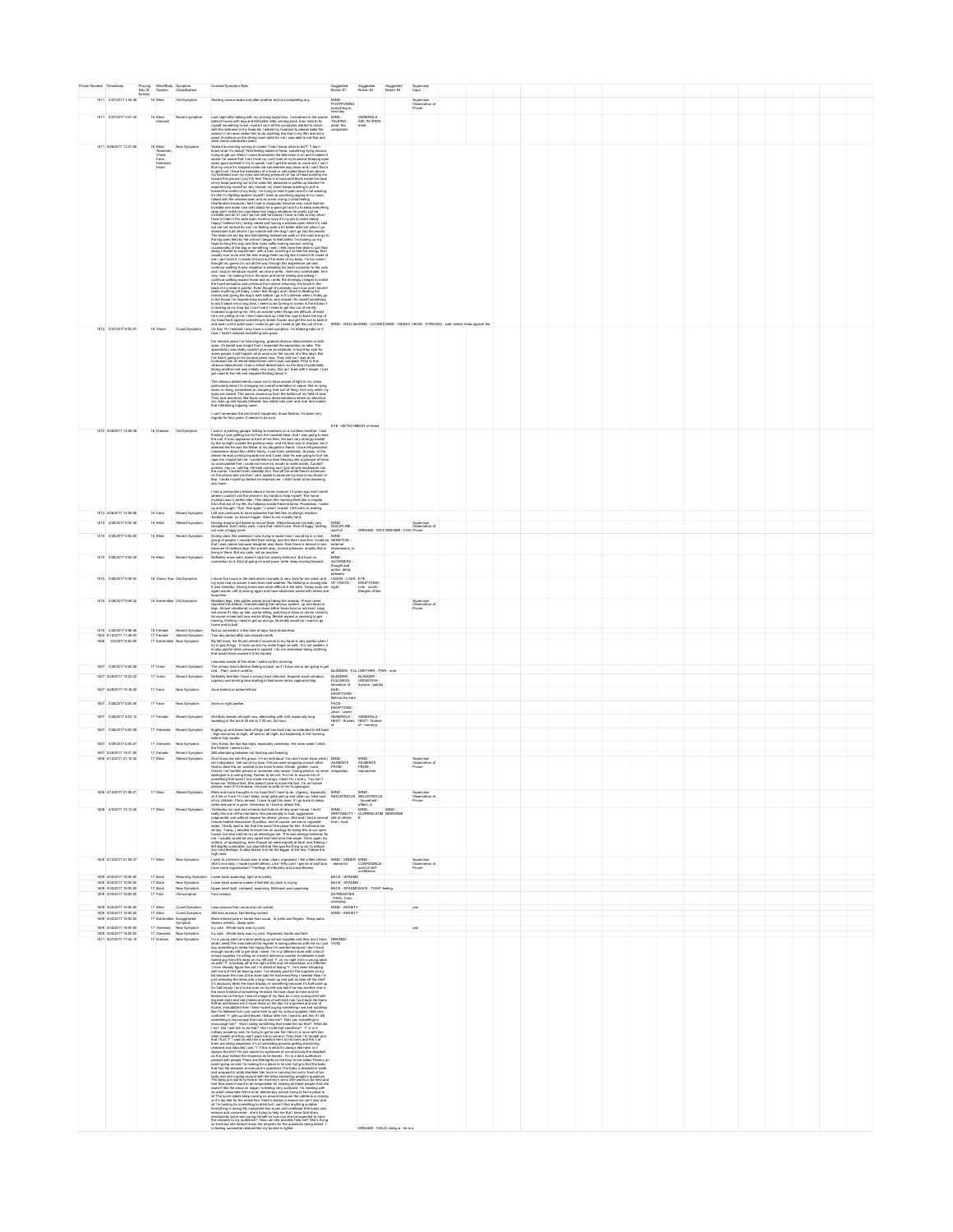| Prover Number Timestamp                            |                                                                                                                    | Proving Mind/Body Symptom<br>Day (# System Classification<br>format) | Concise Symptom Note                                                                                                                                                                                                                               | Suggested<br>Rubric #1                                    | Suggested<br>Rubric #2                                                                                    | Suggested<br>Rubric #3 | Supervisor<br>Input                                                            |  |  |  |  |  |  |  |  |
|----------------------------------------------------|--------------------------------------------------------------------------------------------------------------------|----------------------------------------------------------------------|----------------------------------------------------------------------------------------------------------------------------------------------------------------------------------------------------------------------------------------------------|-----------------------------------------------------------|-----------------------------------------------------------------------------------------------------------|------------------------|--------------------------------------------------------------------------------|--|--|--|--|--|--|--|--|
| 1411 3/27/2017 17:53:16                            |                                                                                                                    | 17 Stomach, New Symptom                                              | Today my water inteles is first or back to normal – no problems drinking and $SU(MCc)$ +seatening) and a streak encode of the seated material problem is the streak of the streak of the streak of the streak of the streak of t                   |                                                           |                                                                                                           |                        |                                                                                |  |  |  |  |  |  |  |  |
|                                                    | Generals,<br>Head,<br>Nose                                                                                         |                                                                      |                                                                                                                                                                                                                                                    | APPETITE<br>diminished<br>accompanied<br>by - fullness in | GENERALS GENERALS -<br>TREMBLING - TREMBLING -<br>Internaty - chil; Internaty -<br>during - eating, after |                        | Vertigo<br>Accompanied<br>by-Head - pain<br>in head<br>forehead +<br>Mond anis |  |  |  |  |  |  |  |  |
|                                                    |                                                                                                                    |                                                                      |                                                                                                                                                                                                                                                    |                                                           |                                                                                                           |                        | Head-pai                                                                       |  |  |  |  |  |  |  |  |
|                                                    |                                                                                                                    |                                                                      |                                                                                                                                                                                                                                                    |                                                           |                                                                                                           |                        | pressing pain -<br>band, as from a                                             |  |  |  |  |  |  |  |  |
| 1412 3/27/2017 5:48:01                             |                                                                                                                    | 17 Face Recent Symptom                                               | After most of the dreams I've had during this proving. I've woken up with $EYE - PANN - EVE - PANN - algorithm$ (allegic feeling eyes: watering, borning , warming on rub them a tot, paintiful explanation of the state of the state of the state |                                                           |                                                                                                           |                        |                                                                                |  |  |  |  |  |  |  |  |
| 1412 3/27/2017 5:44:00                             |                                                                                                                    | 17 Dreams New Symptom                                                |                                                                                                                                                                                                                                                    |                                                           |                                                                                                           |                        |                                                                                |  |  |  |  |  |  |  |  |
|                                                    |                                                                                                                    |                                                                      | I had been living in an old hoo-story house that was in need of significant exchamal regains. It think there were approach the force of the channel of the channel of the channel of the channel of the channel of the channel                     |                                                           |                                                                                                           |                        |                                                                                |  |  |  |  |  |  |  |  |
|                                                    |                                                                                                                    |                                                                      |                                                                                                                                                                                                                                                    |                                                           |                                                                                                           |                        |                                                                                |  |  |  |  |  |  |  |  |
|                                                    |                                                                                                                    |                                                                      | Without my prior knowledge a crew came in and started taking the whole<br>damaged part out. If felt shocking. Suddenly, huge machines, dirt and mud<br>where the grass had been. Really abrupt. I didn't ask for this. It felt like<br>            |                                                           |                                                                                                           |                        |                                                                                |  |  |  |  |  |  |  |  |
|                                                    |                                                                                                                    |                                                                      | coming in whether I liked it or not.                                                                                                                                                                                                               |                                                           |                                                                                                           |                        |                                                                                |  |  |  |  |  |  |  |  |
|                                                    |                                                                                                                    |                                                                      |                                                                                                                                                                                                                                                    |                                                           |                                                                                                           |                        |                                                                                |  |  |  |  |  |  |  |  |
|                                                    |                                                                                                                    |                                                                      | But then almost as sudderly, it was done. And instead of a house with this worldy, deraild appendige hanging out by the distribution parts a line paint of the paint of the paint of the paint of the paint of the paint of th                     |                                                           |                                                                                                           |                        |                                                                                |  |  |  |  |  |  |  |  |
|                                                    |                                                                                                                    |                                                                      |                                                                                                                                                                                                                                                    |                                                           |                                                                                                           |                        |                                                                                |  |  |  |  |  |  |  |  |
|                                                    |                                                                                                                    |                                                                      | In the dreams I weak pregnant, maybe 4 or 5 months, and could feel the baby moving and the absence of his little ideals and it is but. I said I know it was a boy because of how he moved. I was bying to think if it like a                       |                                                           |                                                                                                           |                        |                                                                                |  |  |  |  |  |  |  |  |
|                                                    |                                                                                                                    |                                                                      |                                                                                                                                                                                                                                                    |                                                           |                                                                                                           |                        |                                                                                |  |  |  |  |  |  |  |  |
|                                                    |                                                                                                                    |                                                                      |                                                                                                                                                                                                                                                    |                                                           |                                                                                                           |                        |                                                                                |  |  |  |  |  |  |  |  |
|                                                    |                                                                                                                    |                                                                      | My resolve main Peace Burbon Dia and<br>sign burbon Dia and Sales and Sales and Sales and Sales and Sales and Sales<br>(see Figure 2). The state of the November Dia and Sales and Sales and Sales and Sales and Sales and Sales an                |                                                           |                                                                                                           |                        |                                                                                |  |  |  |  |  |  |  |  |
|                                                    |                                                                                                                    |                                                                      |                                                                                                                                                                                                                                                    |                                                           |                                                                                                           |                        |                                                                                |  |  |  |  |  |  |  |  |
|                                                    |                                                                                                                    |                                                                      |                                                                                                                                                                                                                                                    |                                                           |                                                                                                           |                        |                                                                                |  |  |  |  |  |  |  |  |
|                                                    |                                                                                                                    |                                                                      |                                                                                                                                                                                                                                                    |                                                           |                                                                                                           |                        |                                                                                |  |  |  |  |  |  |  |  |
|                                                    |                                                                                                                    |                                                                      | I'll report it separately, but I woke up with an allergic feeling left eye:<br>watering, burning, wanting to rub it a lot, painful. I'm realizing that's been<br>after most of my dreams during this proving - waking up with allerg               |                                                           |                                                                                                           |                        |                                                                                |  |  |  |  |  |  |  |  |
|                                                    |                                                                                                                    |                                                                      |                                                                                                                                                                                                                                                    |                                                           |                                                                                                           |                        |                                                                                |  |  |  |  |  |  |  |  |
| 1414 3/28/2017 15:50:34<br>1415 3/29/2017 17:17:51 |                                                                                                                    | 17 Dreams Old Symptom<br>17 Back Intersified Old<br>Symptom          | Not noticing any new or old symptoms on day 17.                                                                                                                                                                                                    |                                                           |                                                                                                           |                        |                                                                                |  |  |  |  |  |  |  |  |
|                                                    |                                                                                                                    |                                                                      | Nis Matologie Prime on symptom and y transport<br>- September and has also the first of the first of the Least State<br>- Chapters and has also the first of the first of the space of the first of the first of the first of the f                |                                                           |                                                                                                           |                        |                                                                                |  |  |  |  |  |  |  |  |
|                                                    |                                                                                                                    |                                                                      |                                                                                                                                                                                                                                                    |                                                           |                                                                                                           |                        |                                                                                |  |  |  |  |  |  |  |  |
| 1415 3/29/2017 17:28:41                            | $\begin{tabular}{c} 17 \text{Mind}, & \text{theresified} \\ Back, & \text{Symptom} \\ Estrarišes \\ \end{tabular}$ | rsified Old                                                          | ind integrating and allows the gauge than the property of the control of the space of the space of the space of the space of the space of the space of the space of the space of the space of the space of the space of the s                      |                                                           | MND-<br>SENSITIVE - TENSION -                                                                             | Muscles; of            |                                                                                |  |  |  |  |  |  |  |  |
|                                                    |                                                                                                                    |                                                                      |                                                                                                                                                                                                                                                    |                                                           | external<br>impressions, to<br>all                                                                        |                        |                                                                                |  |  |  |  |  |  |  |  |
|                                                    |                                                                                                                    |                                                                      |                                                                                                                                                                                                                                                    |                                                           |                                                                                                           |                        |                                                                                |  |  |  |  |  |  |  |  |
|                                                    |                                                                                                                    |                                                                      |                                                                                                                                                                                                                                                    |                                                           |                                                                                                           |                        |                                                                                |  |  |  |  |  |  |  |  |
|                                                    |                                                                                                                    |                                                                      |                                                                                                                                                                                                                                                    |                                                           |                                                                                                           |                        |                                                                                |  |  |  |  |  |  |  |  |
|                                                    |                                                                                                                    |                                                                      |                                                                                                                                                                                                                                                    |                                                           |                                                                                                           |                        |                                                                                |  |  |  |  |  |  |  |  |
|                                                    |                                                                                                                    |                                                                      | Also my adult design<br>ter started taking forever essence to help with boundaries because the<br>full three conservations of the film term of the proving. She looked in<br>proving through the province of any other started and one             |                                                           |                                                                                                           |                        |                                                                                |  |  |  |  |  |  |  |  |
| 1415 3/29/2017 17:32:45                            | 17 Mind                                                                                                            | Recent Symptom                                                       |                                                                                                                                                                                                                                                    |                                                           |                                                                                                           |                        |                                                                                |  |  |  |  |  |  |  |  |
|                                                    |                                                                                                                    |                                                                      | Tra hypng to study for a basis and Cannot Ecosis to membran it accreases a difference in the state of the state and control the state of the state of the state of the state of the state of the state of the state of the st                      |                                                           |                                                                                                           |                        |                                                                                |  |  |  |  |  |  |  |  |
| 1415 3/29/2017 22:02:10                            |                                                                                                                    | 17 Mind New Symptom                                                  |                                                                                                                                                                                                                                                    |                                                           |                                                                                                           |                        |                                                                                |  |  |  |  |  |  |  |  |
|                                                    |                                                                                                                    |                                                                      |                                                                                                                                                                                                                                                    |                                                           |                                                                                                           |                        |                                                                                |  |  |  |  |  |  |  |  |
|                                                    |                                                                                                                    |                                                                      | very tree of the isomorphy energy detail. Another generalize at the spacet, we can be a smaller than the spacetime of the system of the system of the system of the system of the system of the system of the system of the s                      |                                                           |                                                                                                           |                        |                                                                                |  |  |  |  |  |  |  |  |
| 1405 3/31/2017 6:27:06                             |                                                                                                                    | 18 Dreams New Symptom                                                | In one part, sneaking into a movie theater, trying to hide the food we are<br>brining from outside that they won't allow.                                                                                                                          |                                                           |                                                                                                           |                        |                                                                                |  |  |  |  |  |  |  |  |
|                                                    |                                                                                                                    |                                                                      |                                                                                                                                                                                                                                                    |                                                           |                                                                                                           |                        |                                                                                |  |  |  |  |  |  |  |  |
|                                                    |                                                                                                                    |                                                                      | In another grads, given to respect the effects of the control and the state in the control of the state of the state of the spectrum of company in the state of the state of the state of the state of the state of the state                      |                                                           |                                                                                                           |                        |                                                                                |  |  |  |  |  |  |  |  |
|                                                    |                                                                                                                    |                                                                      |                                                                                                                                                                                                                                                    |                                                           |                                                                                                           |                        |                                                                                |  |  |  |  |  |  |  |  |
|                                                    |                                                                                                                    |                                                                      |                                                                                                                                                                                                                                                    |                                                           |                                                                                                           |                        |                                                                                |  |  |  |  |  |  |  |  |
| 1406 4/7/2017 6:50:12                              |                                                                                                                    | 18 Dreams New Symptom                                                |                                                                                                                                                                                                                                                    |                                                           |                                                                                                           |                        |                                                                                |  |  |  |  |  |  |  |  |
|                                                    |                                                                                                                    |                                                                      | I was in the future, I had to have open heart surgery, it was all automated<br>with this action machine. But, the robot machine final was supposed to keep<br>my heart going want changed. The doctor had to fix it. I don't remembe               |                                                           |                                                                                                           |                        |                                                                                |  |  |  |  |  |  |  |  |
| 1406 4/4/2017 16:59:32                             |                                                                                                                    | 18 Mind New Symptom                                                  | presences remempe 11 this chrome means of all the amount of sunshine is<br>(considered to my mood, physical energy and my ability to get through done. If<br>considered to my mood, physical energy, more tasks accomplished. If it'               |                                                           |                                                                                                           |                        |                                                                                |  |  |  |  |  |  |  |  |
| 1406 4/4/2017 17:01:28                             |                                                                                                                    | 18 Extremities Recent Symptom                                        |                                                                                                                                                                                                                                                    |                                                           |                                                                                                           |                        |                                                                                |  |  |  |  |  |  |  |  |
|                                                    |                                                                                                                    |                                                                      | state that the transformation of the first pipe of the particular and the second is also that the second that the second the particular of the second that the second the second that the second that the second that the seco                     |                                                           |                                                                                                           |                        |                                                                                |  |  |  |  |  |  |  |  |
| 1406 4/4/2017 17:04:18                             |                                                                                                                    | 18 Extremities Recent Symptom<br>Face                                |                                                                                                                                                                                                                                                    |                                                           |                                                                                                           |                        |                                                                                |  |  |  |  |  |  |  |  |
|                                                    |                                                                                                                    |                                                                      |                                                                                                                                                                                                                                                    |                                                           |                                                                                                           |                        |                                                                                |  |  |  |  |  |  |  |  |
| 1407 3/30/2017 3:56:08                             |                                                                                                                    | 18 Sleep New Symptom                                                 | Vytkovanska, "Ry Pilin andráu of ite olejt (44m) i have been meske since<br>111.30 pm, i am excludi and nervica about a businese vestire i am verking<br>18.10 by nghi eye is very big feeling and section (the eyeball) and my visi               |                                                           |                                                                                                           |                        |                                                                                |  |  |  |  |  |  |  |  |
| 1411 3/28/2017 18:09:33                            |                                                                                                                    | 18 Mind New Symptom                                                  |                                                                                                                                                                                                                                                    |                                                           |                                                                                                           |                        |                                                                                |  |  |  |  |  |  |  |  |
|                                                    |                                                                                                                    |                                                                      | In so oursy-<br>Cost partial memory secall issues for example usually good at remembering<br>numbers, accounts, passwords else this moment g at the birex couldn't recall<br>one digit of account number for disposit this affai                   |                                                           |                                                                                                           |                        |                                                                                |  |  |  |  |  |  |  |  |
| 1411 3/28/2017 18:07:36                            |                                                                                                                    | 18 Mouth Old Symptom                                                 |                                                                                                                                                                                                                                                    | MIND - MEMORY - weakness of memory - numbers              |                                                                                                           |                        |                                                                                |  |  |  |  |  |  |  |  |
|                                                    |                                                                                                                    |                                                                      | recrease payses approximate and the filled vasicle on roof of mouth left side.<br>Section the mouth that most lists in the station media smaller than the first<br>case the roof of mouth that line but still on media smaller than                | MOUTH - ERUP MOUTH - PAIN - Tongue - burnt; as if         |                                                                                                           |                        |                                                                                |  |  |  |  |  |  |  |  |
| 1411 3/28/2017 18:15:38                            |                                                                                                                    | 18 Dreams New Symptom                                                |                                                                                                                                                                                                                                                    |                                                           |                                                                                                           |                        |                                                                                |  |  |  |  |  |  |  |  |
|                                                    |                                                                                                                    |                                                                      |                                                                                                                                                                                                                                                    |                                                           |                                                                                                           |                        |                                                                                |  |  |  |  |  |  |  |  |
|                                                    |                                                                                                                    |                                                                      | on the first of first<br>the first density of the state of the state of the state of the state<br>of the state of the state of the state of the state of the state of<br>$\eta$ and the state of the state of the state of the state<br>of         |                                                           |                                                                                                           |                        |                                                                                |  |  |  |  |  |  |  |  |
|                                                    |                                                                                                                    |                                                                      |                                                                                                                                                                                                                                                    |                                                           |                                                                                                           |                        |                                                                                |  |  |  |  |  |  |  |  |
| 1412 3/29/2017 22:06:19                            |                                                                                                                    | 18 Vision Old Symptom                                                |                                                                                                                                                                                                                                                    |                                                           |                                                                                                           |                        |                                                                                |  |  |  |  |  |  |  |  |
|                                                    |                                                                                                                    |                                                                      |                                                                                                                                                                                                                                                    |                                                           |                                                                                                           |                        |                                                                                |  |  |  |  |  |  |  |  |
|                                                    |                                                                                                                    |                                                                      |                                                                                                                                                                                                                                                    |                                                           |                                                                                                           |                        |                                                                                |  |  |  |  |  |  |  |  |
| 1415 3/30/2017 6:56:50                             |                                                                                                                    | 18 Dreams New Sympton                                                |                                                                                                                                                                                                                                                    |                                                           |                                                                                                           |                        |                                                                                |  |  |  |  |  |  |  |  |
|                                                    |                                                                                                                    |                                                                      |                                                                                                                                                                                                                                                    |                                                           |                                                                                                           |                        |                                                                                |  |  |  |  |  |  |  |  |
|                                                    |                                                                                                                    |                                                                      | cows, tre men cecame make buits and the cows all ran from them when<br>they save the buils coming. The cows were saying amorgat thermelives, "Chi<br>Inc, there are some buits we have to get out of here!?" There was a bull in<br>the            |                                                           |                                                                                                           |                        |                                                                                |  |  |  |  |  |  |  |  |
|                                                    |                                                                                                                    |                                                                      | ing after me. I kept circling the barn shed so when it                                                                                                                                                                                             |                                                           |                                                                                                           |                        |                                                                                |  |  |  |  |  |  |  |  |
|                                                    |                                                                                                                    |                                                                      |                                                                                                                                                                                                                                                    |                                                           |                                                                                                           |                        |                                                                                |  |  |  |  |  |  |  |  |
|                                                    |                                                                                                                    |                                                                      | It was contributed by the Mark Theorem and the Mark Schwart and the first mean contact reality of the Mark Theorem and the Mark Theorem and the Mark Theorem and the Mark Theorem and the Mark Theorem and the Mark Theorem an                     |                                                           |                                                                                                           |                        |                                                                                |  |  |  |  |  |  |  |  |
| 1416 3/29/2017 10:17:55                            |                                                                                                                    | 18 Dreams New Symptom                                                |                                                                                                                                                                                                                                                    |                                                           | DREAMS -<br>DEATH                                                                                         |                        |                                                                                |  |  |  |  |  |  |  |  |
|                                                    |                                                                                                                    |                                                                      | I am out for my morning hike. There is an incredible sun rise before me. I DREAMS - am having wild and vivid dreams (however, I can't really remember them<br>In have all the search of the dreams are about losses? Or death? B                   |                                                           |                                                                                                           |                        |                                                                                |  |  |  |  |  |  |  |  |
| 1406 4/5/2017 17:29:51                             |                                                                                                                    | 19 Generals New Symptom<br>19 Mind New Symptom                       | That last few days, I've noticed that I get a chill around 5 pm. It will last a<br>couple of hours and is usually gone by 7.                                                                                                                       |                                                           |                                                                                                           |                        |                                                                                |  |  |  |  |  |  |  |  |
| 1406 48/2017 18:12:12                              |                                                                                                                    |                                                                      | I had a realizing today that the symptoms that I logged that first weekend after taking this substance were like being in an allened state. It reminded me of being in a lot of physical pain, but this was emotional. It was                      |                                                           |                                                                                                           |                        |                                                                                |  |  |  |  |  |  |  |  |
| 1406 4/8/2017 18:14:44                             |                                                                                                                    | 19 Face New Symptom                                                  | The spots above my eyebrows were throbbing this afternoon around 4 pm.<br>It felt like rhythmic muscle spasms. It was above both eyes.                                                                                                             |                                                           |                                                                                                           |                        |                                                                                |  |  |  |  |  |  |  |  |
| 1406 4/6/2017 18:17:46                             |                                                                                                                    | 19 Extremities Recent Symptom                                        | My right for with the pain on the bottom between my toes got worse today. It<br>had become a sharp pain when I'm walking. When I feel the spot, I feel a<br>small knot there and it is very painful when I massage it.                             |                                                           |                                                                                                           |                        |                                                                                |  |  |  |  |  |  |  |  |
| 1406 4/6/2017 18:20:29                             |                                                                                                                    | 19 Back, Old Symptom<br>Extremities                                  |                                                                                                                                                                                                                                                    |                                                           |                                                                                                           |                        |                                                                                |  |  |  |  |  |  |  |  |
|                                                    |                                                                                                                    |                                                                      |                                                                                                                                                                                                                                                    |                                                           |                                                                                                           |                        |                                                                                |  |  |  |  |  |  |  |  |
| 1408 4/6/2017 22:20:16                             |                                                                                                                    | 19 Mind New Symptom                                                  |                                                                                                                                                                                                                                                    |                                                           |                                                                                                           |                        |                                                                                |  |  |  |  |  |  |  |  |
|                                                    |                                                                                                                    |                                                                      | and any the search of the properties when the management of the species and the search of the search of the search of the search of the search of the search of the search of the search of the search of the search of the s                      |                                                           |                                                                                                           |                        |                                                                                |  |  |  |  |  |  |  |  |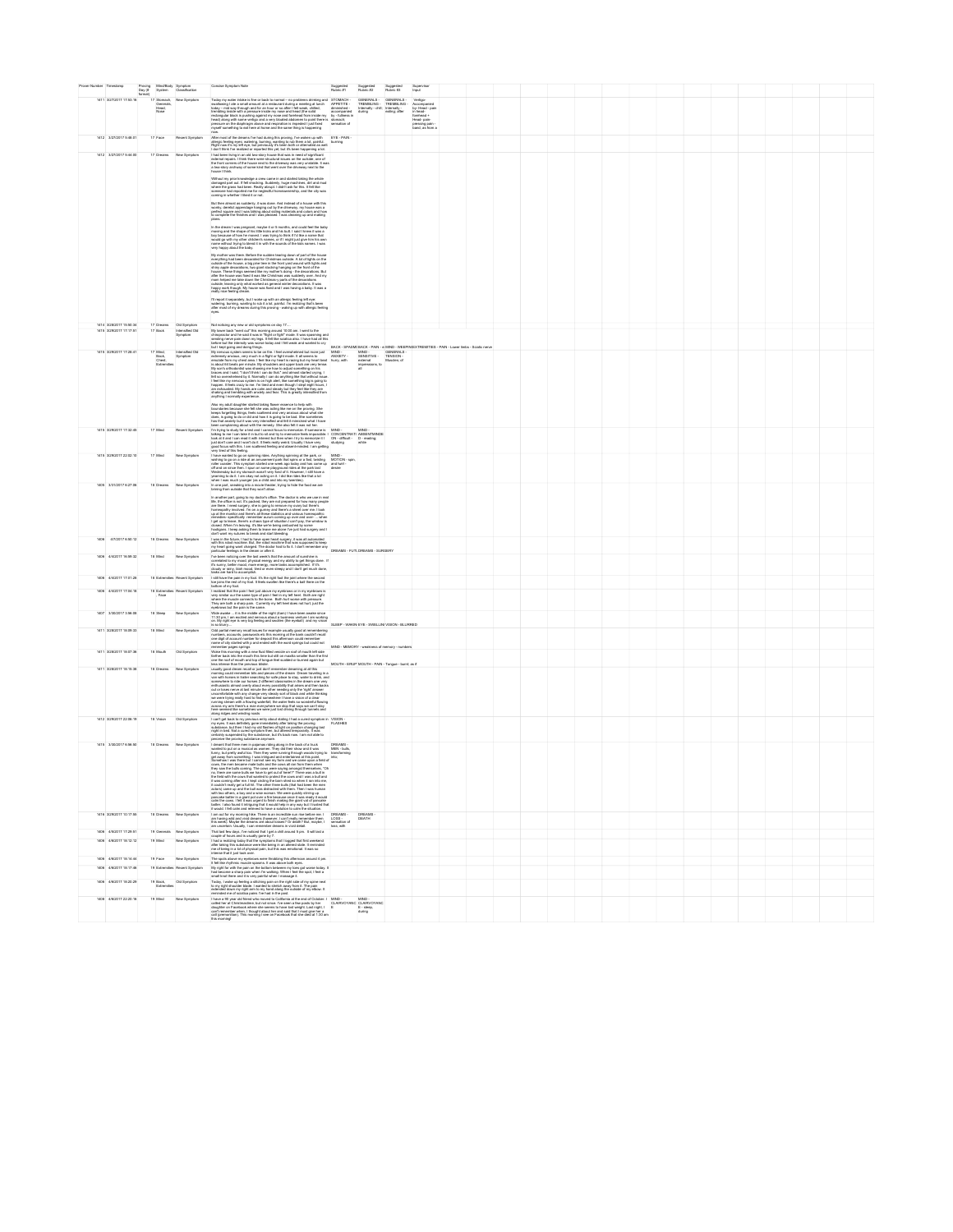|                                                                                                  |         |                                   | Prover Number Timestern Proving Mind/Body Symptom Concise Symptom Note<br>System Cassification Classification Classification                                                                                                                                                                                                                                                                                                              |                             | Supposted Supposted Supposted Supervisor<br>Rubric #1 Rubric #2 Rubric #3 Input |                                        |  |  |  |  |  |  |  |  |
|--------------------------------------------------------------------------------------------------|---------|-----------------------------------|-------------------------------------------------------------------------------------------------------------------------------------------------------------------------------------------------------------------------------------------------------------------------------------------------------------------------------------------------------------------------------------------------------------------------------------------|-----------------------------|---------------------------------------------------------------------------------|----------------------------------------|--|--|--|--|--|--|--|--|
| 1411 3/30/2017 22:21:54                                                                          |         | 19 Dreams New Symptom             |                                                                                                                                                                                                                                                                                                                                                                                                                                           |                             |                                                                                 |                                        |  |  |  |  |  |  |  |  |
|                                                                                                  |         |                                   |                                                                                                                                                                                                                                                                                                                                                                                                                                           |                             |                                                                                 |                                        |  |  |  |  |  |  |  |  |
|                                                                                                  |         |                                   |                                                                                                                                                                                                                                                                                                                                                                                                                                           |                             |                                                                                 |                                        |  |  |  |  |  |  |  |  |
|                                                                                                  |         |                                   |                                                                                                                                                                                                                                                                                                                                                                                                                                           |                             |                                                                                 |                                        |  |  |  |  |  |  |  |  |
|                                                                                                  |         |                                   |                                                                                                                                                                                                                                                                                                                                                                                                                                           |                             |                                                                                 |                                        |  |  |  |  |  |  |  |  |
|                                                                                                  |         |                                   |                                                                                                                                                                                                                                                                                                                                                                                                                                           |                             |                                                                                 |                                        |  |  |  |  |  |  |  |  |
|                                                                                                  |         |                                   |                                                                                                                                                                                                                                                                                                                                                                                                                                           |                             |                                                                                 |                                        |  |  |  |  |  |  |  |  |
|                                                                                                  |         |                                   |                                                                                                                                                                                                                                                                                                                                                                                                                                           |                             |                                                                                 |                                        |  |  |  |  |  |  |  |  |
|                                                                                                  |         |                                   |                                                                                                                                                                                                                                                                                                                                                                                                                                           |                             |                                                                                 |                                        |  |  |  |  |  |  |  |  |
|                                                                                                  |         |                                   |                                                                                                                                                                                                                                                                                                                                                                                                                                           |                             |                                                                                 |                                        |  |  |  |  |  |  |  |  |
|                                                                                                  |         |                                   |                                                                                                                                                                                                                                                                                                                                                                                                                                           |                             |                                                                                 |                                        |  |  |  |  |  |  |  |  |
|                                                                                                  |         |                                   |                                                                                                                                                                                                                                                                                                                                                                                                                                           |                             |                                                                                 |                                        |  |  |  |  |  |  |  |  |
|                                                                                                  |         |                                   |                                                                                                                                                                                                                                                                                                                                                                                                                                           |                             |                                                                                 |                                        |  |  |  |  |  |  |  |  |
|                                                                                                  |         |                                   |                                                                                                                                                                                                                                                                                                                                                                                                                                           |                             |                                                                                 |                                        |  |  |  |  |  |  |  |  |
|                                                                                                  |         |                                   |                                                                                                                                                                                                                                                                                                                                                                                                                                           |                             |                                                                                 |                                        |  |  |  |  |  |  |  |  |
|                                                                                                  |         |                                   |                                                                                                                                                                                                                                                                                                                                                                                                                                           |                             |                                                                                 |                                        |  |  |  |  |  |  |  |  |
|                                                                                                  |         |                                   |                                                                                                                                                                                                                                                                                                                                                                                                                                           |                             |                                                                                 |                                        |  |  |  |  |  |  |  |  |
|                                                                                                  |         |                                   |                                                                                                                                                                                                                                                                                                                                                                                                                                           |                             |                                                                                 |                                        |  |  |  |  |  |  |  |  |
|                                                                                                  |         |                                   |                                                                                                                                                                                                                                                                                                                                                                                                                                           |                             |                                                                                 |                                        |  |  |  |  |  |  |  |  |
|                                                                                                  |         |                                   |                                                                                                                                                                                                                                                                                                                                                                                                                                           |                             |                                                                                 |                                        |  |  |  |  |  |  |  |  |
|                                                                                                  |         |                                   |                                                                                                                                                                                                                                                                                                                                                                                                                                           |                             |                                                                                 |                                        |  |  |  |  |  |  |  |  |
|                                                                                                  |         |                                   |                                                                                                                                                                                                                                                                                                                                                                                                                                           |                             |                                                                                 |                                        |  |  |  |  |  |  |  |  |
|                                                                                                  |         |                                   |                                                                                                                                                                                                                                                                                                                                                                                                                                           |                             |                                                                                 |                                        |  |  |  |  |  |  |  |  |
|                                                                                                  |         |                                   |                                                                                                                                                                                                                                                                                                                                                                                                                                           |                             |                                                                                 |                                        |  |  |  |  |  |  |  |  |
|                                                                                                  |         |                                   |                                                                                                                                                                                                                                                                                                                                                                                                                                           |                             |                                                                                 |                                        |  |  |  |  |  |  |  |  |
|                                                                                                  |         |                                   |                                                                                                                                                                                                                                                                                                                                                                                                                                           |                             |                                                                                 |                                        |  |  |  |  |  |  |  |  |
|                                                                                                  |         |                                   | denotes the first, but have the interaction is parallel of the but since set $X$ is a small of the since the state of the since of the since of the since of the since of the since of the since of the since of the since of                                                                                                                                                                                                             |                             |                                                                                 |                                        |  |  |  |  |  |  |  |  |
| 1412 3/30/2017 22:28:32 19 Rectum New Symptom<br>1412 3/30/2017 22:14:48 19 Stornach New Symptom |         |                                   | See previous concomitent stool symptoms; I blied externally when I passed<br>stool today, even though it passed easily. [86] and a stock of RECTUM - HEMORRHAGE from anus - stool - after - agg-                                                                                                                                                                                                                                          |                             |                                                                                 |                                        |  |  |  |  |  |  |  |  |
| 1412 3/30/2017 22:23:33 19 Stool New Symptom                                                     |         |                                   | All aftermoon I had enuctations and a feeling of fullness. I had no appetite STOMACH -<br>All afterceph I skipped lunch. See concomitant stool entry. ERUCTATIONS<br>See concomitant stomach entry.                                                                                                                                                                                                                                       |                             |                                                                                 |                                        |  |  |  |  |  |  |  |  |
|                                                                                                  |         |                                   |                                                                                                                                                                                                                                                                                                                                                                                                                                           |                             |                                                                                 |                                        |  |  |  |  |  |  |  |  |
|                                                                                                  |         |                                   | I had three separate boost movements, not normal for me at all. The stock was normal and heality, formed and easily to pass. But the amount of it was could really procedure provided by the procedure of the state of the ba                                                                                                                                                                                                             |                             |                                                                                 |                                        |  |  |  |  |  |  |  |  |
|                                                                                                  |         |                                   | passed several nours not www.www.com.com<br>believe that much came out of me. It was starting.<br>(Confirming day 19 for symptoms; entering a day late.)                                                                                                                                                                                                                                                                                  | STOOL - LONG, narrow        |                                                                                 |                                        |  |  |  |  |  |  |  |  |
| 1414 4/30/2017 0:20:50                                                                           |         | 19 Dreams New Symptom             | This theme of snipers keeps coming up. People talking about snipers, my<br>kid sudderly playing "sniper," news on radio about a sniper. Awful, awful<br>notion of a person as a killing machine. Honing a skill so well, only to use                                                                                                                                                                                                      |                             |                                                                                 | Supervisor<br>Personal<br>Symptoms     |  |  |  |  |  |  |  |  |
| 1415 5/90/2017 22:53:00                                                                          |         | 19 Mind New Symptom               | for manifest the definition of the property in the latter $\mathcal{A}_k$ . However, we can consider the contract of the contract of the contract of the contract of the contract of the contract of the contract of the contract of                                                                                                                                                                                                      |                             |                                                                                 |                                        |  |  |  |  |  |  |  |  |
|                                                                                                  |         |                                   |                                                                                                                                                                                                                                                                                                                                                                                                                                           |                             |                                                                                 |                                        |  |  |  |  |  |  |  |  |
|                                                                                                  |         |                                   |                                                                                                                                                                                                                                                                                                                                                                                                                                           |                             |                                                                                 |                                        |  |  |  |  |  |  |  |  |
|                                                                                                  |         |                                   |                                                                                                                                                                                                                                                                                                                                                                                                                                           |                             |                                                                                 |                                        |  |  |  |  |  |  |  |  |
| 1405 4/2/2017 7:29:28                                                                            |         | 20 Dreams New Symptom             |                                                                                                                                                                                                                                                                                                                                                                                                                                           |                             |                                                                                 |                                        |  |  |  |  |  |  |  |  |
|                                                                                                  |         |                                   | The main five place of the large state, also was not applied accordinated to the control of the state of the state of the state of the state of the state of the state of the state of the state of the state of the state of                                                                                                                                                                                                             |                             |                                                                                 |                                        |  |  |  |  |  |  |  |  |
|                                                                                                  |         |                                   |                                                                                                                                                                                                                                                                                                                                                                                                                                           |                             |                                                                                 |                                        |  |  |  |  |  |  |  |  |
|                                                                                                  |         |                                   |                                                                                                                                                                                                                                                                                                                                                                                                                                           |                             |                                                                                 |                                        |  |  |  |  |  |  |  |  |
|                                                                                                  |         |                                   |                                                                                                                                                                                                                                                                                                                                                                                                                                           |                             |                                                                                 |                                        |  |  |  |  |  |  |  |  |
| 1405 4/2/2017 7:30:38                                                                            | 20 Head | <b>Intersified Old</b><br>Symptom | was worms.<br>The had a headache with my period- a typical one, comes about 2-3 days<br>after- on the latt side. It had been more painful, more intense. I can feat it in<br>my temple specifically, sometimes radiating out to my fore                                                                                                                                                                                                   |                             |                                                                                 |                                        |  |  |  |  |  |  |  |  |
| 1406 4/8/2017 9:05:16                                                                            |         | 20 Dreams New Symptom             | hat side of my head.                                                                                                                                                                                                                                                                                                                                                                                                                      |                             | MND - FEAR                                                                      |                                        |  |  |  |  |  |  |  |  |
|                                                                                                  |         |                                   | $\label{thm:main} \begin{minipage}[t]{0.9\textwidth} \begin{minipage}[t]{0.9\textwidth} \begin{itemize} \textbf{Hid} & \textbf{a} & \textbf{b} & \textbf{c} & \textbf{c} & \textbf{b} & \textbf{c} & \textbf{b} & \textbf{c} \\ \textbf{b1} & \textbf{a} & \textbf{b} & \textbf{c} & \textbf{b} & \textbf{b} & \textbf{c} & \textbf{b} & \textbf{c} & \textbf{b} & \textbf{c} \\ \textbf{b2} & \textbf{b3} & \textbf{c4} & \textbf{b4} &$ |                             | opinion of<br>others, of                                                        |                                        |  |  |  |  |  |  |  |  |
|                                                                                                  |         |                                   |                                                                                                                                                                                                                                                                                                                                                                                                                                           |                             |                                                                                 |                                        |  |  |  |  |  |  |  |  |
|                                                                                                  |         |                                   | call them. I homewood someoned photon but distributes the number. If we<br>assist a small photon so I couldn't lever google it. They seld they had the<br>member programmed in, but I couldn't figure out thew is due the<br>programme                                                                                                                                                                                                    |                             |                                                                                 |                                        |  |  |  |  |  |  |  |  |
| 1406 4/8/2017 9:08:06                                                                            |         | 20 Sleep New Symptom              | way www.unive.org/<br>overlangt and fat like it beam steeping nearly "haray". It took a white to feel<br>overlangt and let like it beam steeping nearly "haray". It took a white to feel<br>nearly awake, I was a bit initiatie on waki                                                                                                                                                                                                   |                             |                                                                                 |                                        |  |  |  |  |  |  |  |  |
| 1406 4/7/2017 6:38:39                                                                            |         | 20 Dreams New Symptom             | These waves to must a unconsumer our management of the basement. I'm doing all<br>These wave tornado warnings, I'm not going into the basement. I'm doing all<br>kinds of other stuff then going to the basement.<br>I'm the dream I just wasn't that concerned about the storn                                                                                                                                                           |                             |                                                                                 |                                        |  |  |  |  |  |  |  |  |
| 1406 4/7/2017 6:42:51                                                                            |         | 20 Extremities Recent Symptom     |                                                                                                                                                                                                                                                                                                                                                                                                                                           |                             |                                                                                 |                                        |  |  |  |  |  |  |  |  |
|                                                                                                  |         |                                   | In the technical plus means that the books of the plus plus in the bottlenge measurement of my detection of the plus of the plus of the books of the books of the property of the state and the state of the state of the sta                                                                                                                                                                                                             |                             |                                                                                 |                                        |  |  |  |  |  |  |  |  |
| 1408 4/5/2017 20:10:48                                                                           |         | 20 Mouth New Symptom              | When I walk it's a 2 or 3, do not that bad if I don't directly touch it.                                                                                                                                                                                                                                                                                                                                                                  |                             |                                                                                 |                                        |  |  |  |  |  |  |  |  |
|                                                                                                  |         |                                   | , where $m = m \times \omega$ , so not true to an architecture weak to control the state of the state of the state of the state of the state of the state of the state of the state of the state of the state of the state of the state of                                                                                                                                                                                                |                             |                                                                                 |                                        |  |  |  |  |  |  |  |  |
| 1408 4/23/2017 22:15:21                                                                          |         | 20 Sleep New Symptom              | I have been waking up every morning at 6:30 am for at least a week. It<br>doesn't seem to matter what time I go to bed.                                                                                                                                                                                                                                                                                                                   |                             |                                                                                 |                                        |  |  |  |  |  |  |  |  |
| 1408 45/2017 20:13:22                                                                            |         | 20 Extremities Old Symptom        |                                                                                                                                                                                                                                                                                                                                                                                                                                           | SLEEP:                      |                                                                                 | Supervisor<br>Personal                 |  |  |  |  |  |  |  |  |
|                                                                                                  |         |                                   | My supervisor asked me the other night how my buttocks pin-point pain<br>was . I asked meas all gone, but that was not true. The next day when I went<br>to interval aerobic walker exercises I felt it. Very mid pain, but it was t                                                                                                                                                                                                      |                             |                                                                                 |                                        |  |  |  |  |  |  |  |  |
| 1410 4/7/2017 20:39:21                                                                           | 20 Mind | New Symptom                       | very mild.<br>Forsaken in this process. The proving process.                                                                                                                                                                                                                                                                                                                                                                              | MND -<br>FORSAKEN           |                                                                                 | Supervisor<br>Observation of<br>Prover |  |  |  |  |  |  |  |  |
|                                                                                                  |         |                                   |                                                                                                                                                                                                                                                                                                                                                                                                                                           | feeling -<br>isolation:     |                                                                                 |                                        |  |  |  |  |  |  |  |  |
| 1410 4/7/2017 20:37:09                                                                           |         | 20 Generals New Symptom           | Physical tinedness                                                                                                                                                                                                                                                                                                                                                                                                                        |                             |                                                                                 | Supervisor<br>Observation of<br>Prover |  |  |  |  |  |  |  |  |
| 1412 3/30/2017 22:27:08                                                                          |         | 20 Hearing New Symptom            | Throughout this entire proving I have found some are people hard to hear. I saying, "Say the like my hearing ability is diminished at all, but I notice I keep saying, "Say that again?" "What?" "Speak up." I'm fealing frust                                                                                                                                                                                                            |                             |                                                                                 |                                        |  |  |  |  |  |  |  |  |
| 1412 3/30/2017 22:33:41                                                                          |         | 20 Dreams New Symptom             | Two short dreams this morning.                                                                                                                                                                                                                                                                                                                                                                                                            |                             |                                                                                 |                                        |  |  |  |  |  |  |  |  |
|                                                                                                  |         |                                   | In one, I was carrying a dog around who was very afraid and would only be<br>held up very high, armost over shoulder height. If I tried to carry her lover<br>in the paricled. So I was walking around carrying a dog up by my farb                                                                                                                                                                                                       |                             |                                                                                 |                                        |  |  |  |  |  |  |  |  |
|                                                                                                  |         |                                   |                                                                                                                                                                                                                                                                                                                                                                                                                                           |                             |                                                                                 |                                        |  |  |  |  |  |  |  |  |
|                                                                                                  |         |                                   | The matrix and the transformation of the spectra control in the spectra and the spectra and the spectra and the spectra and the spectra and the spectra and the spectra and the spectra and the spectra and the spectra and t                                                                                                                                                                                                             |                             |                                                                                 |                                        |  |  |  |  |  |  |  |  |
| 1415 4/1/2017 9:13:40                                                                            |         | 20 Dreams New Sympton             |                                                                                                                                                                                                                                                                                                                                                                                                                                           |                             |                                                                                 |                                        |  |  |  |  |  |  |  |  |
|                                                                                                  |         |                                   |                                                                                                                                                                                                                                                                                                                                                                                                                                           |                             |                                                                                 |                                        |  |  |  |  |  |  |  |  |
|                                                                                                  |         |                                   |                                                                                                                                                                                                                                                                                                                                                                                                                                           |                             |                                                                                 |                                        |  |  |  |  |  |  |  |  |
|                                                                                                  |         |                                   |                                                                                                                                                                                                                                                                                                                                                                                                                                           |                             |                                                                                 |                                        |  |  |  |  |  |  |  |  |
|                                                                                                  |         |                                   |                                                                                                                                                                                                                                                                                                                                                                                                                                           |                             |                                                                                 |                                        |  |  |  |  |  |  |  |  |
|                                                                                                  |         |                                   |                                                                                                                                                                                                                                                                                                                                                                                                                                           |                             |                                                                                 |                                        |  |  |  |  |  |  |  |  |
| 1416 3/31/2017 8:21:52                                                                           |         | 20 Hearing Recent Symptom         | I feel like I am straining to hear what people are saying. This is not a symptom that I enjoy and seems to have lingered during this proving.                                                                                                                                                                                                                                                                                             | HEARING                     |                                                                                 |                                        |  |  |  |  |  |  |  |  |
| 1416 3/31/2017 8:20:11                                                                           | 20 Mind |                                   | I see on my calendar that the weekend coming up is a fulfilment of my initial dream where my schedule is completely overbooked. However, I don't feel overwhetmed at all Again detectivent I modeling as a server and symptom.                                                                                                                                                                                                            |                             |                                                                                 |                                        |  |  |  |  |  |  |  |  |
| 1416 3/31/2017 8:19:48                                                                           | 20 Mind | New Symptom                       |                                                                                                                                                                                                                                                                                                                                                                                                                                           |                             | MND - BUSY MND - INDUSTRIOUS                                                    |                                        |  |  |  |  |  |  |  |  |
|                                                                                                  |         |                                   | Sympanis, a series of space between me and my file, I have a lotd of $M(0)$ - $M(0)$ - $M(0)$ - $M(0)$ - $M(0)$ - $M(0)$ - $M(0)$ - $M(0)$ - $M(0)$ - $M(0)$ - $M(0)$ - $M(0)$ - $M(0)$ - $M(0)$ - $M(0)$ - $M(0)$ - $M(0)$ -                                                                                                                                                                                                             |                             |                                                                                 |                                        |  |  |  |  |  |  |  |  |
| 1406 4/8/2017 22:00:08                                                                           |         | 21 Back Cured Symptom             |                                                                                                                                                                                                                                                                                                                                                                                                                                           |                             |                                                                                 |                                        |  |  |  |  |  |  |  |  |
| 1406 4/8/2017 22:03:46                                                                           |         | 21 Extremities Old Symptom        | I'm not sure if this is a cured symptom. But my normal neck tension that would come up from sitting too long, etc. Has been gone since I took the proving substance.                                                                                                                                                                                                                                                                      | BACK - PAIN - siting - agg- |                                                                                 |                                        |  |  |  |  |  |  |  |  |
|                                                                                                  |         |                                   | I am having pain in the outside of my thighe. This goes down the outside of $EX(REMITES)$ EXTREMITIES (EXTREMITES) they discuss that the state of the state of the state of the state of the state of the state of the state of                                                                                                                                                                                                           |                             |                                                                                 |                                        |  |  |  |  |  |  |  |  |
| 1406 4/8/2017 17:58:04                                                                           |         | 21 Neck New Symptom               | I have a kink in the back of my neck on the left side. It feels like the muscle<br>is stuck in a small place to my veridities. I only notice it when turning my<br>head a certain way.                                                                                                                                                                                                                                                    |                             |                                                                                 |                                        |  |  |  |  |  |  |  |  |
| 1406 4/8/2017 18:06:53                                                                           | 21 Mind | New Symptom                       | news a cerean way.<br>In class today. I have a reinvigorated sense of purpose with my studies. I<br>am reassured that I'm on the right path and can and should be working at<br>whatever job to make ends meet while in school.                                                                                                                                                                                                           |                             |                                                                                 |                                        |  |  |  |  |  |  |  |  |
| 1406 4/8/2017 21:58:03                                                                           | 21 Mind | Altered Symptom                   | -<br>I've realized that my grief over the death of my relative has been, for lack of<br>a better word, blunted. I can tell there is something still there but I cannot<br>feel it other than a disbelief that he actually committed sui                                                                                                                                                                                                   |                             |                                                                                 |                                        |  |  |  |  |  |  |  |  |
|                                                                                                  |         |                                   | it comes up but I'm not crying about it which I normally would be.                                                                                                                                                                                                                                                                                                                                                                        |                             |                                                                                 |                                        |  |  |  |  |  |  |  |  |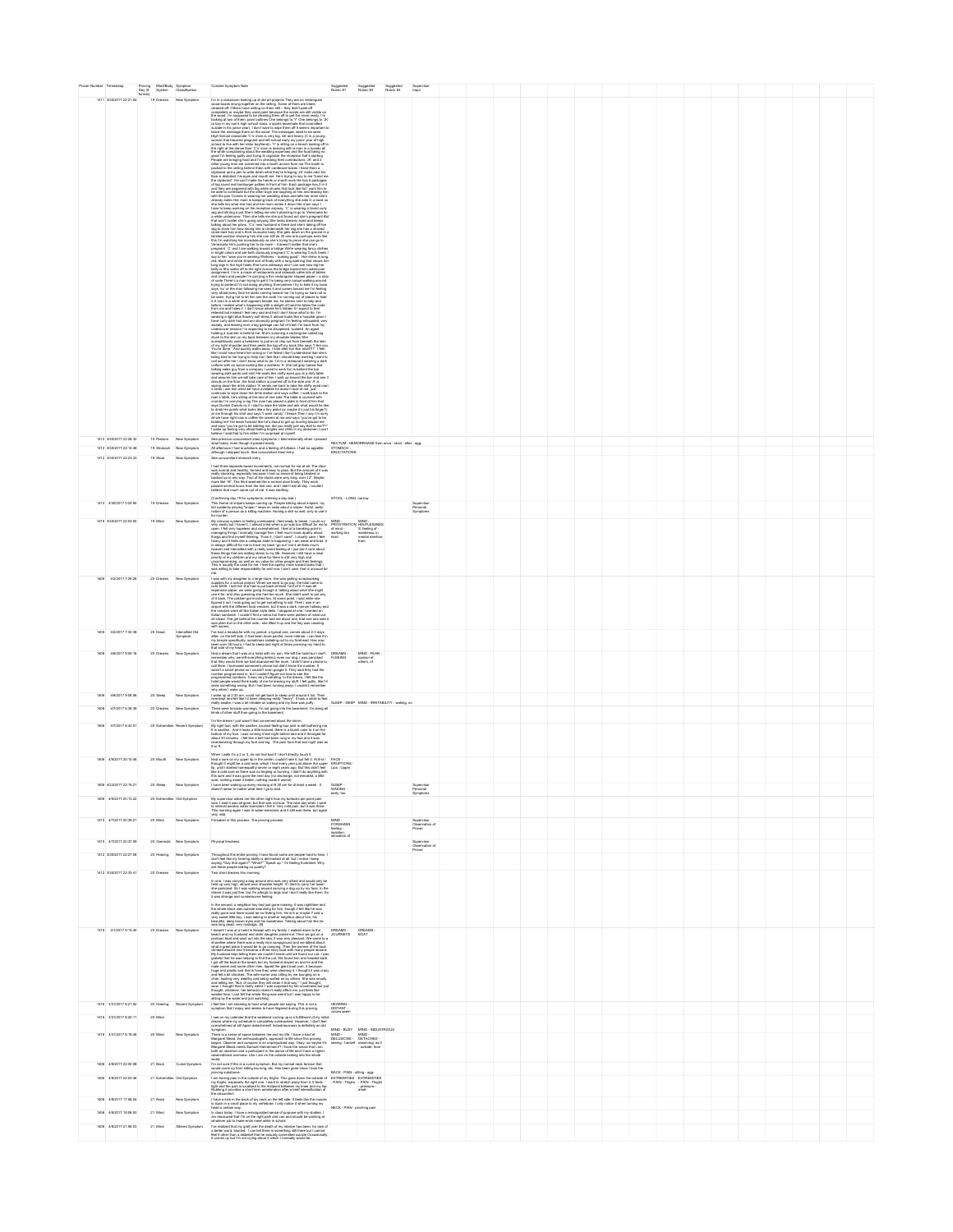|                                                  |          |                                                     | $\begin{tabular}{llll} \textbf{Prover Number} & \textbf{Trinestamp} & \textbf{Porting} & \textbf{MethodBody} & \textbf{Sympton} & \textbf{Concise Symptom Note} \\ & \textbf{Day 18} & \textbf{Day 29} & \textbf{Classification} & \textbf{Concise Symptom Note} \\ \end{tabular}$ |                          | Supposted Supposted Supposted Supervisor<br>Rubric #1 Rubric #2 Rubric #3 Input |                                  |                                        |  |  |  |  |  |  |
|--------------------------------------------------|----------|-----------------------------------------------------|------------------------------------------------------------------------------------------------------------------------------------------------------------------------------------------------------------------------------------------------------------------------------------|--------------------------|---------------------------------------------------------------------------------|----------------------------------|----------------------------------------|--|--|--|--|--|--|
| 1408 4/7/2017 9:37:03                            |          | 21 Mind Old Symptom                                 |                                                                                                                                                                                                                                                                                    |                          |                                                                                 |                                  |                                        |  |  |  |  |  |  |
|                                                  |          |                                                     | I'm vacuuming and the vacuum isn't picking up the dit well. It's after 10 pm.<br>The mitalist because firm as the dard just well-ded by set the pick done, and<br>$\pi$ has going to make a time of the dard just well-ded by<br>set th                                            |                          |                                                                                 |                                  |                                        |  |  |  |  |  |  |
| 1411 4/1/2017 18:25:58                           |          | 21 Mind, Recent Symptom<br>Generals, Recent Symptom | words. He gels initials with ma. This is normall it need and<br>the discussed a NW with a subset gas issue at home. We discovered a<br>$\mu$ pp in the value of the first space and the main search with the additional state of the                                               |                          |                                                                                 |                                  |                                        |  |  |  |  |  |  |
|                                                  |          |                                                     |                                                                                                                                                                                                                                                                                    |                          |                                                                                 |                                  |                                        |  |  |  |  |  |  |
|                                                  |          |                                                     |                                                                                                                                                                                                                                                                                    |                          |                                                                                 |                                  |                                        |  |  |  |  |  |  |
| 1411 4/1/2017 18:12:44 21 Stomach Recent Symptom |          |                                                     | Continuing to encounter bloated abdomen after eating Able to eat twice a STOMACH - STOMACH day at best Not much appetite                                                                                                                                                           | GENERALS - GASSES - agg- |                                                                                 |                                  |                                        |  |  |  |  |  |  |
| 1411 4/1/2017 18:15:45                           |          | 21 Stomach Recent Symptom                           | Liver seems to really be struggling Usually I feel my best big spring and<br>worst in autumn This is feeling a bit like autumn with the inability to eat<br>much, bloating, hot flashes, greasy flat hair, strong smelling easy armp                                               |                          |                                                                                 |                                  |                                        |  |  |  |  |  |  |
|                                                  |          |                                                     |                                                                                                                                                                                                                                                                                    |                          | STOMACH - DIS HEAD - HAIR - greasy                                              |                                  |                                        |  |  |  |  |  |  |
| 1411 4/1/2017 18:11:00<br>1411 4/1/2017 18:17:55 |          | 21 Extremities New Symptom                          | Tight clenched musicles buttooks today Yesterday right only Today both<br>Tapping, pounding with closed fist feels better for a bit                                                                                                                                                |                          |                                                                                 |                                  |                                        |  |  |  |  |  |  |
|                                                  |          | 21 Generals, Recent Symptom<br>Skin                 | The cut on my thumb from Tuesday 3 or 14 still healing. Am finally able to go with it uncovered while not working but still a spot that is totally raw - very slow healing - I'm usually prefty quick.                                                                             |                          |                                                                                 |                                  |                                        |  |  |  |  |  |  |
| 1411 4/1/2017 19:19:09                           |          | 21 Dreams New Symptom                               |                                                                                                                                                                                                                                                                                    |                          |                                                                                 |                                  |                                        |  |  |  |  |  |  |
|                                                  |          |                                                     |                                                                                                                                                                                                                                                                                    |                          |                                                                                 |                                  |                                        |  |  |  |  |  |  |
|                                                  |          |                                                     |                                                                                                                                                                                                                                                                                    |                          |                                                                                 |                                  |                                        |  |  |  |  |  |  |
|                                                  |          |                                                     |                                                                                                                                                                                                                                                                                    |                          |                                                                                 |                                  |                                        |  |  |  |  |  |  |
|                                                  |          |                                                     |                                                                                                                                                                                                                                                                                    |                          |                                                                                 |                                  |                                        |  |  |  |  |  |  |
|                                                  |          |                                                     |                                                                                                                                                                                                                                                                                    |                          |                                                                                 |                                  |                                        |  |  |  |  |  |  |
|                                                  |          |                                                     |                                                                                                                                                                                                                                                                                    |                          |                                                                                 |                                  |                                        |  |  |  |  |  |  |
|                                                  |          |                                                     |                                                                                                                                                                                                                                                                                    |                          |                                                                                 |                                  |                                        |  |  |  |  |  |  |
|                                                  |          |                                                     |                                                                                                                                                                                                                                                                                    |                          |                                                                                 |                                  |                                        |  |  |  |  |  |  |
|                                                  |          |                                                     |                                                                                                                                                                                                                                                                                    |                          |                                                                                 |                                  |                                        |  |  |  |  |  |  |
|                                                  |          |                                                     |                                                                                                                                                                                                                                                                                    |                          |                                                                                 |                                  |                                        |  |  |  |  |  |  |
| 1415 4/1/2017 9:18:05                            |          | 21 Dreams New Sympton                               | mean bidding the the side and for a such and cases are constrained in the<br>distribution of the side of the side of the side of the side of the<br>side of the side of the side of the side of the side of the side of the<br>side of                                             |                          |                                                                                 |                                  |                                        |  |  |  |  |  |  |
|                                                  |          |                                                     |                                                                                                                                                                                                                                                                                    |                          |                                                                                 |                                  |                                        |  |  |  |  |  |  |
|                                                  |          |                                                     |                                                                                                                                                                                                                                                                                    |                          |                                                                                 |                                  |                                        |  |  |  |  |  |  |
|                                                  |          |                                                     |                                                                                                                                                                                                                                                                                    |                          |                                                                                 |                                  |                                        |  |  |  |  |  |  |
| 1415 4/1/2017 9:17:41                            |          | 21 Dreams New Symptom                               |                                                                                                                                                                                                                                                                                    |                          |                                                                                 |                                  |                                        |  |  |  |  |  |  |
|                                                  |          |                                                     |                                                                                                                                                                                                                                                                                    |                          |                                                                                 |                                  |                                        |  |  |  |  |  |  |
|                                                  |          |                                                     |                                                                                                                                                                                                                                                                                    |                          |                                                                                 |                                  |                                        |  |  |  |  |  |  |
|                                                  |          |                                                     |                                                                                                                                                                                                                                                                                    |                          |                                                                                 |                                  |                                        |  |  |  |  |  |  |
| 1415 4/1/2017 9:20:16                            |          | 21 Extremities New Symptom                          |                                                                                                                                                                                                                                                                                    |                          |                                                                                 |                                  |                                        |  |  |  |  |  |  |
|                                                  |          |                                                     | $\mathbb{I}$ bested up with my field up absolute for my perfile that a finite point of the state of the state of the state of the state of the state of the state of the state of the state of the state of the state of the stat                                                  |                          |                                                                                 |                                  |                                        |  |  |  |  |  |  |
| 1405 4/4/2017 20:38:31                           | 22 Chest | Recent Symptom                                      |                                                                                                                                                                                                                                                                                    |                          |                                                                                 |                                  |                                        |  |  |  |  |  |  |
| 1405 4/4/2017 20:41:30                           |          | 22 Mind Cured Symptom                               |                                                                                                                                                                                                                                                                                    |                          |                                                                                 |                                  |                                        |  |  |  |  |  |  |
|                                                  |          |                                                     | the admitsuration for a state of the state of the state of the state of the state of the state of the state of the state of the state of the state of the state of the state of the state of the state of the state of the st                                                      |                          |                                                                                 |                                  |                                        |  |  |  |  |  |  |
|                                                  |          |                                                     |                                                                                                                                                                                                                                                                                    |                          |                                                                                 |                                  |                                        |  |  |  |  |  |  |
|                                                  |          |                                                     |                                                                                                                                                                                                                                                                                    |                          |                                                                                 |                                  |                                        |  |  |  |  |  |  |
| 1405 4/4/2017 20:43:44                           | 22 Mind  | Cured Symptom                                       | There been thinking about how many things have been put in motion since<br>starting this proving 1 have been wanting to do Tai (25) for years I started a<br>state and class the day the proving started. I have been wanting to                                                   |                          |                                                                                 |                                  |                                        |  |  |  |  |  |  |
|                                                  |          |                                                     |                                                                                                                                                                                                                                                                                    |                          |                                                                                 |                                  |                                        |  |  |  |  |  |  |
|                                                  |          |                                                     | during the proving $15$ boundary mayal is near waivensal for Christmas to attest and solve selected particle series and the selection of the selection of the selection of the selection of the selection of the selection of                                                      |                          |                                                                                 |                                  |                                        |  |  |  |  |  |  |
| 1406 4/9/2017 11:00:18                           |          | 22 Back New Symptom                                 | Pain, right lower back, feels as if it is shooting toward the front of my abdomen, desire to stretch away from it.                                                                                                                                                                 |                          | BACK - PAIN - LiBACK - PAIN - stretching - amel                                 |                                  |                                        |  |  |  |  |  |  |
| 1406 4/9/2017 18:45:59                           | 22 Mind  | Old Symptom                                         | Wiss at a gathering today. It was over everyone was going home. I saw others taking and was suddenly feeling left out and alone. I felt sony for myself as weddenly feeling left out and alone. I felt sony for myself as wedd                                                     |                          |                                                                                 |                                  |                                        |  |  |  |  |  |  |
| 1406 4/9/2017 21:53:58                           |          | 22 Back, Ear, New Symptom<br>Face                   |                                                                                                                                                                                                                                                                                    |                          |                                                                                 |                                  |                                        |  |  |  |  |  |  |
| 1406 49/2017 22:58:14                            | 22 Face  | New Symptom                                         | Connection was consisted and contact the same of the set of the last side.<br>If they note to find the the more is right. My our frame set in the last side<br>The last for days Tve had a sensation that is as if I have two additi                                               |                          |                                                                                 |                                  |                                        |  |  |  |  |  |  |
| 1407 4/2/2017 8:08:23                            |          | 22 Mind New Symptom                                 | where they were to better.<br>They are consistent and the effect of the state of the state of the state of<br>the state of the state of the state of the state of the state of the<br>interacting the state control to the state of                                                |                          |                                                                                 |                                  |                                        |  |  |  |  |  |  |
|                                                  |          |                                                     |                                                                                                                                                                                                                                                                                    |                          |                                                                                 |                                  |                                        |  |  |  |  |  |  |
|                                                  |          |                                                     |                                                                                                                                                                                                                                                                                    |                          |                                                                                 |                                  |                                        |  |  |  |  |  |  |
| 1408 4/12/2017 21:04:38                          |          | 22 Dreams New Symptom                               |                                                                                                                                                                                                                                                                                    |                          |                                                                                 |                                  | Supervisor<br>Observation of<br>Prover |  |  |  |  |  |  |
|                                                  |          |                                                     |                                                                                                                                                                                                                                                                                    |                          | committing a<br>crime - he has<br>committed a                                   |                                  |                                        |  |  |  |  |  |  |
|                                                  |          |                                                     | varies of some being case on the control of the state of the SMS (Special CMS). CMS-AMS - Definitions are controlled to the controlled of the state of the state of the state of the state of the state of the state of the s                                                      |                          |                                                                                 |                                  |                                        |  |  |  |  |  |  |
| 1408 4/7/2017 9:21:49                            |          | 22 Dreams New Symptom                               |                                                                                                                                                                                                                                                                                    |                          |                                                                                 |                                  |                                        |  |  |  |  |  |  |
|                                                  |          |                                                     | There is a called of some to moving Wive techniq for eaching the model of the CDSMS . Control to the property of the control of the control of the control of the control of the control of the control of the control of the                                                      |                          |                                                                                 |                                  |                                        |  |  |  |  |  |  |
|                                                  |          |                                                     |                                                                                                                                                                                                                                                                                    |                          |                                                                                 |                                  |                                        |  |  |  |  |  |  |
|                                                  |          |                                                     |                                                                                                                                                                                                                                                                                    |                          |                                                                                 |                                  |                                        |  |  |  |  |  |  |
| 1408 4/12/2017 21:02:32                          |          | 22 Mind Altered Symptom                             | Initiatie line Friday right, vacuuming, waan't working well. So tied,<br>Instaland gat on my newes because the warded to help me fact. Feed he will IRRITAEILITY -<br>Inside a big meas, short with words. It Bought I was decent, b                                               |                          |                                                                                 |                                  | Observation of<br>Prover               |  |  |  |  |  |  |
|                                                  |          |                                                     |                                                                                                                                                                                                                                                                                    |                          |                                                                                 |                                  |                                        |  |  |  |  |  |  |
| 1408 4/23/2017 22:16:24                          | 22 Mind  | New Symptom                                         | 1 have been getting under six hours of sleep a night many nights and still SLEEP - NEED function pretty well. If I have a crash, it's around 3 pm. (OF SLEEP -                                                                                                                     |                          |                                                                                 |                                  | Supervisor<br>Personal<br>Symptoms     |  |  |  |  |  |  |
| 1411 4/2/2017 10:32:00<br>1415 4/2/2017 19:36:02 | 22 Eye   | Altered Symptom<br>22 Dreams New Symptom            | REALLY noticing the wrinkles in my upper eyelids Seem puffy or swollen                                                                                                                                                                                                             | <b>IEE</b>               |                                                                                 |                                  |                                        |  |  |  |  |  |  |
|                                                  |          |                                                     | Newscar transformation and transport of the basic product of the DREAMS - DREAMS - CHE-MAS - DREAMS - CHE-MAS - CHE-MAS - CHE-MAS - CHE-MAS - CHE-MAS - CHE-MAS - CHE-MAS - CHE-MAS - CHE-MAS - CHE-MAS - CHE-MAS - CHE-MAS -                                                      |                          |                                                                                 | DREAMS-<br>LOSS-<br>sensation of |                                        |  |  |  |  |  |  |
|                                                  |          |                                                     |                                                                                                                                                                                                                                                                                    |                          |                                                                                 |                                  |                                        |  |  |  |  |  |  |
|                                                  |          |                                                     |                                                                                                                                                                                                                                                                                    |                          |                                                                                 |                                  |                                        |  |  |  |  |  |  |
|                                                  |          |                                                     |                                                                                                                                                                                                                                                                                    |                          |                                                                                 |                                  |                                        |  |  |  |  |  |  |
|                                                  |          |                                                     |                                                                                                                                                                                                                                                                                    |                          |                                                                                 |                                  |                                        |  |  |  |  |  |  |
|                                                  |          |                                                     |                                                                                                                                                                                                                                                                                    |                          |                                                                                 |                                  |                                        |  |  |  |  |  |  |
|                                                  |          |                                                     |                                                                                                                                                                                                                                                                                    |                          |                                                                                 |                                  |                                        |  |  |  |  |  |  |
|                                                  |          |                                                     |                                                                                                                                                                                                                                                                                    |                          |                                                                                 |                                  |                                        |  |  |  |  |  |  |
| 1416 4/2/2017 9:49:45                            | 22 Mind  | Cured Symptom                                       |                                                                                                                                                                                                                                                                                    |                          |                                                                                 |                                  |                                        |  |  |  |  |  |  |
|                                                  |          |                                                     |                                                                                                                                                                                                                                                                                    |                          | MND -<br>UNIFICATION -<br>sensation of<br>unification -                         |                                  |                                        |  |  |  |  |  |  |
| 1416 4/2/2017 11:04:23                           | 22 Mind  | New Symptom                                         | My service went really well. I am very thenkful and satisfied. More<br>importantly the fellowship where I led the service is satisfied. Now, onto the<br>healing workshop!                                                                                                         |                          | verything; wit                                                                  |                                  |                                        |  |  |  |  |  |  |
| 1416 4/2/2017 13:59:02 22 Mind                   |          | New Symptom                                         |                                                                                                                                                                                                                                                                                    | MND - POSITIVENESS       |                                                                                 |                                  |                                        |  |  |  |  |  |  |
| 1407 4/2/2017 8:30:39 23 Face                    |          | Recent Symptom                                      | This<br>interval and providing also went splendidy, I feel that I am really in the flow.<br>I lead to meet the providing with real the star providing the flow of the star of the star<br>I may be a started to the started providing                                              |                          |                                                                                 |                                  |                                        |  |  |  |  |  |  |
| 1407 4/2/2017 8:26:23                            |          | 23 Mind New Symptom                                 |                                                                                                                                                                                                                                                                                    |                          |                                                                                 |                                  |                                        |  |  |  |  |  |  |
|                                                  |          |                                                     |                                                                                                                                                                                                                                                                                    |                          |                                                                                 |                                  |                                        |  |  |  |  |  |  |
|                                                  |          |                                                     | then . They was made yield $p_0$ in Lottice Herin All also at 1 pm.<br>. So :1 have a business thange that has been happening sizes the autobance procedure of the statement of the statement of the statement of the statement                                                    |                          |                                                                                 |                                  |                                        |  |  |  |  |  |  |
|                                                  |          |                                                     |                                                                                                                                                                                                                                                                                    |                          |                                                                                 |                                  |                                        |  |  |  |  |  |  |
|                                                  |          |                                                     |                                                                                                                                                                                                                                                                                    |                          |                                                                                 |                                  |                                        |  |  |  |  |  |  |
|                                                  |          |                                                     | now also. Solo metallicity, in ecclesive dia lated from in former nenter of my bigger previous. We see that the second of the second of the second of the second of the second of the second of the second of the second of t                                                      |                          |                                                                                 |                                  |                                        |  |  |  |  |  |  |
|                                                  |          |                                                     |                                                                                                                                                                                                                                                                                    |                          |                                                                                 |                                  |                                        |  |  |  |  |  |  |
|                                                  |          |                                                     |                                                                                                                                                                                                                                                                                    |                          |                                                                                 |                                  |                                        |  |  |  |  |  |  |
|                                                  |          |                                                     |                                                                                                                                                                                                                                                                                    |                          |                                                                                 |                                  |                                        |  |  |  |  |  |  |
|                                                  |          |                                                     |                                                                                                                                                                                                                                                                                    |                          |                                                                                 |                                  |                                        |  |  |  |  |  |  |
|                                                  |          |                                                     | invalidaties and in the state model for the model particles and the state leader and interactional control of the state of the state of the state of the state of the state of the state of the state of the state of the sta                                                      |                          |                                                                                 |                                  |                                        |  |  |  |  |  |  |
|                                                  |          |                                                     |                                                                                                                                                                                                                                                                                    |                          |                                                                                 |                                  |                                        |  |  |  |  |  |  |
|                                                  |          |                                                     | worried, and running thoughts or tapes or scenarios in my head. This time I<br>just ran the numbers and said, well if I do this and this, it should work out.                                                                                                                      |                          |                                                                                 |                                  |                                        |  |  |  |  |  |  |
| 1407 4/2/2017 8:28:47                            |          | 23 Vision Recent Symptom                            |                                                                                                                                                                                                                                                                                    |                          | MND - CLAIRVCMND - UNIFICATION - sensation of unification                       |                                  |                                        |  |  |  |  |  |  |
|                                                  |          |                                                     |                                                                                                                                                                                                                                                                                    |                          |                                                                                 |                                  |                                        |  |  |  |  |  |  |
| 1408 4/8/2017 22:43:37 23 Mind Recent Symptom    |          |                                                     | Right eye vision continues to be blurry with presence in or on or behind the<br>system and the state of the state of the state of the state of the state of the<br>system blurry of the state of the state of the state of the sta                                                 |                          |                                                                                 |                                  |                                        |  |  |  |  |  |  |
|                                                  |          |                                                     |                                                                                                                                                                                                                                                                                    |                          |                                                                                 |                                  |                                        |  |  |  |  |  |  |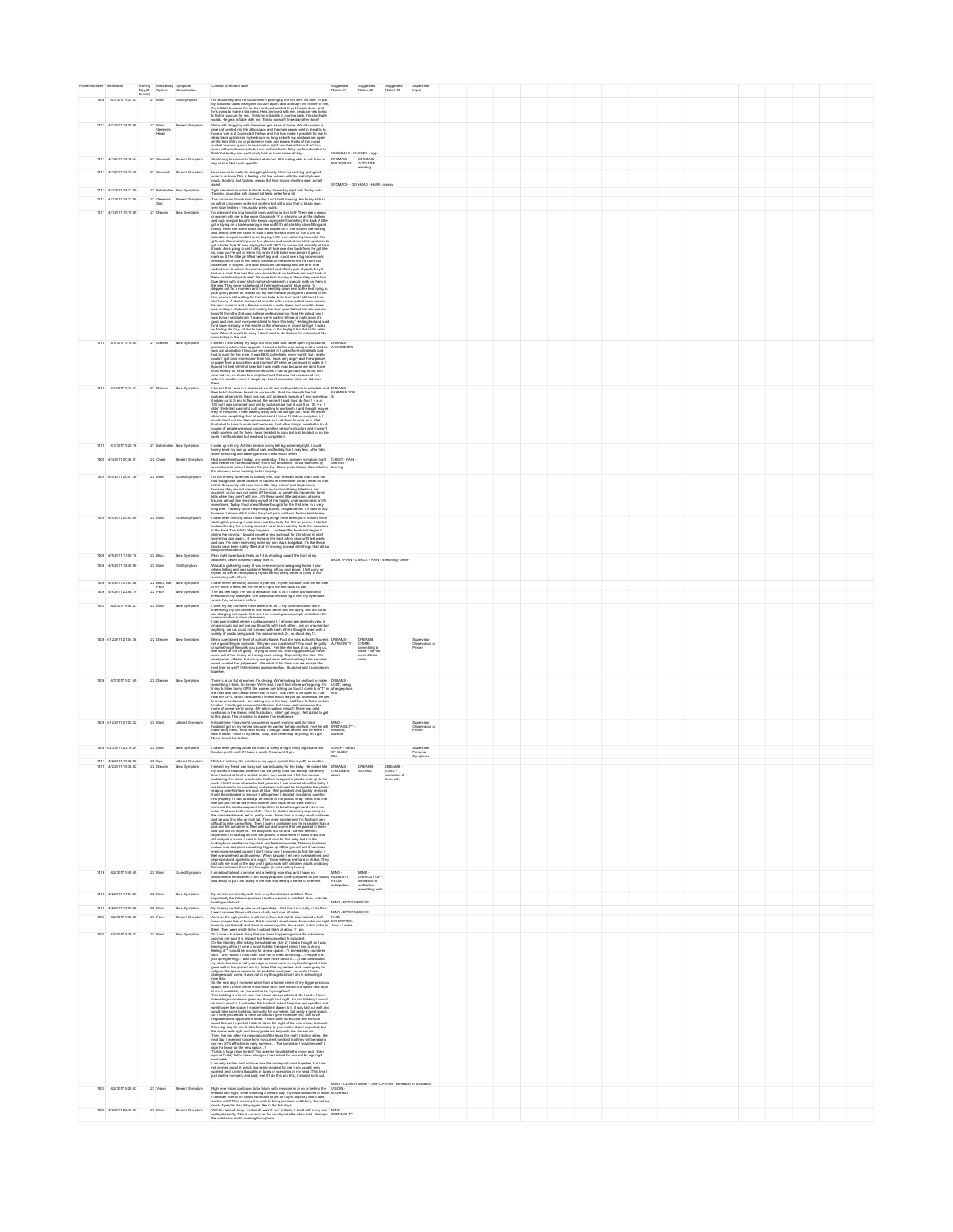| Prover Number Timestamp Proving Mind/Body Symptom<br>Classification<br>System Date: System |                            |                                                                                                                          | Concise Symptom Note                                                                                                                                                                                                                                                                                                                                                                                                                                                                                                 |                                                            |                                              | Supposted Supposted Supposted Supervisor<br>Rubric #1 Rubric #2 Rubric #3 Input |                                         |  |  |  |  |  |  |
|--------------------------------------------------------------------------------------------|----------------------------|--------------------------------------------------------------------------------------------------------------------------|----------------------------------------------------------------------------------------------------------------------------------------------------------------------------------------------------------------------------------------------------------------------------------------------------------------------------------------------------------------------------------------------------------------------------------------------------------------------------------------------------------------------|------------------------------------------------------------|----------------------------------------------|---------------------------------------------------------------------------------|-----------------------------------------|--|--|--|--|--|--|
| 1408 4/8/2017 22:40:39                                                                     |                            | 23 Sleep New Symptom                                                                                                     |                                                                                                                                                                                                                                                                                                                                                                                                                                                                                                                      |                                                            |                                              |                                                                                 |                                         |  |  |  |  |  |  |
|                                                                                            |                            |                                                                                                                          |                                                                                                                                                                                                                                                                                                                                                                                                                                                                                                                      |                                                            |                                              |                                                                                 |                                         |  |  |  |  |  |  |
|                                                                                            |                            |                                                                                                                          |                                                                                                                                                                                                                                                                                                                                                                                                                                                                                                                      |                                                            |                                              |                                                                                 |                                         |  |  |  |  |  |  |
|                                                                                            |                            |                                                                                                                          | . Institute the trace of the right from solid to mass the $\tilde{R}_1$ can be defined as the solid point of the solid point of the solid point of the solid point of the solid point of the solid point of the solid point of th                                                                                                                                                                                                                                                                                    |                                                            |                                              |                                                                                 |                                         |  |  |  |  |  |  |
| 1411 4/3/2017 11:57:16                                                                     |                            | 23 Mind New Symptom                                                                                                      |                                                                                                                                                                                                                                                                                                                                                                                                                                                                                                                      |                                                            |                                              |                                                                                 |                                         |  |  |  |  |  |  |
|                                                                                            |                            |                                                                                                                          | Negato may make a menong that may also passeo passeois it has become known on this military base. They have platead forest according to the material of the second state and property and the second state of the second stat                                                                                                                                                                                                                                                                                        |                                                            |                                              |                                                                                 |                                         |  |  |  |  |  |  |
| 1411 4/3/2017 11:50:31 23 Mind Altered Symptom                                             |                            |                                                                                                                          |                                                                                                                                                                                                                                                                                                                                                                                                                                                                                                                      |                                                            | MND - ANXIETY - children - about his         |                                                                                 |                                         |  |  |  |  |  |  |
|                                                                                            |                            |                                                                                                                          |                                                                                                                                                                                                                                                                                                                                                                                                                                                                                                                      |                                                            |                                              |                                                                                 |                                         |  |  |  |  |  |  |
|                                                                                            |                            |                                                                                                                          |                                                                                                                                                                                                                                                                                                                                                                                                                                                                                                                      |                                                            |                                              |                                                                                 |                                         |  |  |  |  |  |  |
|                                                                                            |                            |                                                                                                                          |                                                                                                                                                                                                                                                                                                                                                                                                                                                                                                                      |                                                            |                                              |                                                                                 |                                         |  |  |  |  |  |  |
|                                                                                            |                            |                                                                                                                          |                                                                                                                                                                                                                                                                                                                                                                                                                                                                                                                      |                                                            |                                              |                                                                                 |                                         |  |  |  |  |  |  |
|                                                                                            |                            |                                                                                                                          |                                                                                                                                                                                                                                                                                                                                                                                                                                                                                                                      |                                                            |                                              |                                                                                 |                                         |  |  |  |  |  |  |
| 1411 4/3/2017 11:39:45 23 Back New Symptom                                                 |                            |                                                                                                                          | Yesterday and today a lot of pressure like something is pushing my tailbone $NECK$ out away from my body. My neck is stiff. $SDFFNESS$                                                                                                                                                                                                                                                                                                                                                                               |                                                            |                                              |                                                                                 |                                         |  |  |  |  |  |  |
| 1411 4/3/2017 11:38:00                                                                     |                            | 23 Mind New Symptom                                                                                                      | erry from any story, my rests is sent.<br>A story from an old blevistion show 1 think keeps coming into my mind his<br>moming "Believe it is not fin walking on als. I never thought I could feel so<br>free. Plyin away on a wing and                                                                                                                                                                                                                                                                               |                                                            |                                              |                                                                                 |                                         |  |  |  |  |  |  |
| 1415 4/4/2017 7:33:18                                                                      | 23 Mind New Symptom        |                                                                                                                          |                                                                                                                                                                                                                                                                                                                                                                                                                                                                                                                      |                                                            |                                              |                                                                                 |                                         |  |  |  |  |  |  |
|                                                                                            |                            |                                                                                                                          | red If $\gamma$ jatt minimals. The same integral distinguished and propositions in AMCs and the same in the same in the same in the same in the same in the same in the same in the same in the same in the same in the same in t                                                                                                                                                                                                                                                                                    |                                                            | senset<br>being                              |                                                                                 |                                         |  |  |  |  |  |  |
|                                                                                            |                            |                                                                                                                          |                                                                                                                                                                                                                                                                                                                                                                                                                                                                                                                      |                                                            |                                              |                                                                                 |                                         |  |  |  |  |  |  |
|                                                                                            |                            |                                                                                                                          |                                                                                                                                                                                                                                                                                                                                                                                                                                                                                                                      |                                                            |                                              |                                                                                 |                                         |  |  |  |  |  |  |
|                                                                                            |                            |                                                                                                                          | I just feel like it my<br>only go contributed identicate. But I do care way inside that the state<br>of the regular terms of specifical conditions and dependent of the<br>specific state and set of the procedure interm of the speci                                                                                                                                                                                                                                                                               |                                                            |                                              |                                                                                 |                                         |  |  |  |  |  |  |
|                                                                                            |                            |                                                                                                                          |                                                                                                                                                                                                                                                                                                                                                                                                                                                                                                                      |                                                            |                                              |                                                                                 |                                         |  |  |  |  |  |  |
|                                                                                            |                            |                                                                                                                          | or another narcotic like morphine where I am aware of the pain or feelings<br>in another narcotic like morphine where I am aware of the pain or feelings<br>is install but I just don't care . On the surface I can give them no att                                                                                                                                                                                                                                                                                 |                                                            |                                              |                                                                                 |                                         |  |  |  |  |  |  |
| 1408 49/2017 11:39:29                                                                      |                            | 24 Dreams New Symptom                                                                                                    | $\mathcal{U}_0$ , the first state of the fit agents where the<br>angle of the state of the fit and the state of the state of the state<br>in the state of the state of the state of the state of the state<br>$\mathcal{U}_0$ and $\mathcal{U}_0$ and $\$                                                                                                                                                                                                                                                            |                                                            | DREAMS -<br>DECEIT -<br>deceitul; being      |                                                                                 |                                         |  |  |  |  |  |  |
|                                                                                            |                            |                                                                                                                          |                                                                                                                                                                                                                                                                                                                                                                                                                                                                                                                      |                                                            |                                              |                                                                                 |                                         |  |  |  |  |  |  |
|                                                                                            |                            |                                                                                                                          |                                                                                                                                                                                                                                                                                                                                                                                                                                                                                                                      |                                                            |                                              |                                                                                 |                                         |  |  |  |  |  |  |
| 1408 4/9/2017 21:55:46                                                                     |                            | 24 Mind Recent Symptom                                                                                                   |                                                                                                                                                                                                                                                                                                                                                                                                                                                                                                                      |                                                            |                                              |                                                                                 |                                         |  |  |  |  |  |  |
|                                                                                            |                            |                                                                                                                          | $\label{eq:2} \begin{minipage}[t]{0.9\textwidth} \begin{minipage}[t]{0.9\textwidth} \begin{itemize} \textbf{0.9\textwidth} \begin{itemize} \textbf{0.9\textwidth} \begin{itemize} \textbf{0.9\textwidth} \begin{itemize} \textbf{0.9\textwidth} \begin{itemize} \textbf{0.9\textwidth} \begin{itemize} \textbf{0.9\textwidth} \begin{itemize} \textbf{0.9\textwidth} \begin{itemize} \textbf{0.9\textwidth} \begin{itemize} \textbf{0.9\textwidth} \begin{itemize} \textbf{0.9\textwidth} \begin{itemize} \textbf{0$ |                                                            |                                              |                                                                                 |                                         |  |  |  |  |  |  |
|                                                                                            |                            |                                                                                                                          |                                                                                                                                                                                                                                                                                                                                                                                                                                                                                                                      |                                                            |                                              |                                                                                 |                                         |  |  |  |  |  |  |
|                                                                                            |                            |                                                                                                                          |                                                                                                                                                                                                                                                                                                                                                                                                                                                                                                                      |                                                            |                                              |                                                                                 |                                         |  |  |  |  |  |  |
|                                                                                            |                            |                                                                                                                          | ny manamo cona tran a los, can mos trem i veza escritor, suavo tre inseriores poses para la constantino del provincia del constantino del constantino del constantino del constantino del constantino del constantino del cons                                                                                                                                                                                                                                                                                       |                                                            |                                              |                                                                                 |                                         |  |  |  |  |  |  |
| FART CCT00001 8041                                                                         |                            | 24 Mind Altered Symptom                                                                                                  |                                                                                                                                                                                                                                                                                                                                                                                                                                                                                                                      | SPEECH                                                     |                                              |                                                                                 |                                         |  |  |  |  |  |  |
|                                                                                            |                            |                                                                                                                          | yies, the first referred was looking at myself is about more multiple and that is the state of the first about a state of the state of the state of the state of the state of the state of the state of the state of the stat                                                                                                                                                                                                                                                                                        |                                                            |                                              |                                                                                 |                                         |  |  |  |  |  |  |
|                                                                                            |                            |                                                                                                                          | <b>Teame</b> esten                                                                                                                                                                                                                                                                                                                                                                                                                                                                                                   |                                                            |                                              |                                                                                 |                                         |  |  |  |  |  |  |
| 1411 4/4/2017 6:44:19                                                                      |                            | 24 Dreams New Symptom                                                                                                    | Brief single bright trivid sharp two dimensional image with no story while<br>rectangular isbel with precise red typed black words and symbols on it<br>Seanned ominous hazardous Woke feeling confused and symbols on it<br>and wary                                                                                                                                                                                                                                                                                | DREAMS - DANC                                              | MND - FEAR<br>happer<br>something will       |                                                                                 |                                         |  |  |  |  |  |  |
| 1414 4/29/2017 22:37:40                                                                    |                            | 24 Mind New Symptom                                                                                                      | Went to Colorado to visit my mother, out of town for a while as a surprise.                                                                                                                                                                                                                                                                                                                                                                                                                                          | MND - EXCITEMENT                                           |                                              |                                                                                 |                                         |  |  |  |  |  |  |
| 1415 4/4/2017 7:34:08                                                                      |                            | 24 Back, New Symptom<br>Extremities                                                                                      | , we are more than the state of the state of the state of the state of the state of the state of the state of the state of the state of the state of the state of the state of the state of the state of the state of the sta                                                                                                                                                                                                                                                                                        |                                                            |                                              | EXTREMITIES<br>- TENSION -<br>Legs                                              |                                         |  |  |  |  |  |  |
|                                                                                            |                            |                                                                                                                          |                                                                                                                                                                                                                                                                                                                                                                                                                                                                                                                      |                                                            |                                              |                                                                                 |                                         |  |  |  |  |  |  |
| 1408 4/12/2017 21:00:35                                                                    |                            | 25 Mind Cured Symptom                                                                                                    |                                                                                                                                                                                                                                                                                                                                                                                                                                                                                                                      |                                                            |                                              |                                                                                 | Observation of<br>Prover                |  |  |  |  |  |  |
| 1408 4/12/2017 20:59:11                                                                    |                            | 25 Sleep Recent Symptom                                                                                                  |                                                                                                                                                                                                                                                                                                                                                                                                                                                                                                                      |                                                            |                                              |                                                                                 |                                         |  |  |  |  |  |  |
|                                                                                            |                            |                                                                                                                          | Cetting less sleep than normal, feel good and high energy. Cetting about SLEEP - NEED two hours less or night.                                                                                                                                                                                                                                                                                                                                                                                                       |                                                            |                                              |                                                                                 | Superviso<br>Personal<br>Symptoms       |  |  |  |  |  |  |
| 1411 4/4/2017 20:49:59                                                                     | 25 Eye                     | Intensified Old<br>Symptom                                                                                               | The surface in upper eyesite in eachly chosen for<br>the same of the surface state of the symptom of the same of the same<br>$\mu$ as the state of the symptom of the symptom of the<br>state of the symptom of the symptom of the symp                                                                                                                                                                                                                                                                              |                                                            |                                              |                                                                                 |                                         |  |  |  |  |  |  |
| 1414 4/29/2017 18:15:52                                                                    | 25 Mind New Symptom        |                                                                                                                          |                                                                                                                                                                                                                                                                                                                                                                                                                                                                                                                      |                                                            | MND -<br>Nymphomania                         |                                                                                 | Supervisor<br>Personal<br>Symptoms      |  |  |  |  |  |  |
| 1415 4/5/2017 8:51:32                                                                      |                            | 25 Dreams New Symptom                                                                                                    | where the experiment mass from the property and someone gave must a CHIERAM control of the mass of the state of property and an added and the state of the state of the state of the state of the state of the state of the s                                                                                                                                                                                                                                                                                        |                                                            | DREAMS<br>CHILDREN:                          |                                                                                 |                                         |  |  |  |  |  |  |
|                                                                                            |                            |                                                                                                                          |                                                                                                                                                                                                                                                                                                                                                                                                                                                                                                                      |                                                            |                                              |                                                                                 |                                         |  |  |  |  |  |  |
|                                                                                            |                            |                                                                                                                          |                                                                                                                                                                                                                                                                                                                                                                                                                                                                                                                      |                                                            |                                              |                                                                                 |                                         |  |  |  |  |  |  |
|                                                                                            |                            |                                                                                                                          | United go that when there yielded to be Fin complete who look the story going based and the state of the state of the state of the state of the state of the state of the state of the state of the state of the state of the                                                                                                                                                                                                                                                                                        |                                                            |                                              |                                                                                 |                                         |  |  |  |  |  |  |
|                                                                                            |                            |                                                                                                                          |                                                                                                                                                                                                                                                                                                                                                                                                                                                                                                                      |                                                            |                                              |                                                                                 |                                         |  |  |  |  |  |  |
| 1415 4/5/2017 17:45:24                                                                     | 25 Eye                     | Old Symptom                                                                                                              | Eyeld still sticking. Noticed twice today. It pops open, driving fine.                                                                                                                                                                                                                                                                                                                                                                                                                                               |                                                            |                                              |                                                                                 |                                         |  |  |  |  |  |  |
|                                                                                            |                            |                                                                                                                          |                                                                                                                                                                                                                                                                                                                                                                                                                                                                                                                      | EYE .<br>ERUPTIONS -<br>Lida - crusts -<br>Margins of lids |                                              |                                                                                 |                                         |  |  |  |  |  |  |
| 1415 4/5/2017 17:44:17                                                                     |                            |                                                                                                                          | 25 Female Recent Symptom Have not noticed leuconthea in two days.                                                                                                                                                                                                                                                                                                                                                                                                                                                    | FEMALE<br>GENITALIA/SE<br><b>FLIKORRHFA</b>                |                                              |                                                                                 |                                         |  |  |  |  |  |  |
| 1415 4/5/2017 8:57:28                                                                      |                            | 25 Mind New Symptom                                                                                                      | Tm feeling much better. I feel like Tm just coming out of the mile 21 or 22 in CENERALS - MIND -<br>a running marathon and the end is near. So even though my body feels a bit PAIN - sore DELUSIONS<br>best up and I feel tired and sore, I have hope                                                                                                                                                                                                                                                               |                                                            |                                              |                                                                                 |                                         |  |  |  |  |  |  |
| 1415 45/2017 17:52:01                                                                      |                            | $\begin{array}{ll} \textbf{25 Back}, & \textbf{Out Symptom} \\ \textbf{Experiments} & \\ \textbf{, Small} & \end{array}$ |                                                                                                                                                                                                                                                                                                                                                                                                                                                                                                                      |                                                            | run - never<br>before; she<br>could run as   |                                                                                 |                                         |  |  |  |  |  |  |
|                                                                                            |                            |                                                                                                                          | Back was an old symptom which interacted. Much more in the last week.<br>$\begin{array}{l} \texttt{Case 1: } \\ \texttt{model.} \end{array}$ CDP/EDALS - $\begin{array}{l} \texttt{Case 2: } \\ \texttt{model.} \end{array}$ CDP/EDALS - $\begin{array}{l} \texttt{model.} \end{array}$ CDP/EDALS - $\begin{array}{l} \texttt{model.} \end{array}$ CDP/ED                                                                                                                                                            |                                                            | SLEEP<br>WAKING<br>frequent                  |                                                                                 | Supervisor<br>Observation of<br>Presser |  |  |  |  |  |  |
|                                                                                            |                            |                                                                                                                          | Sleep has been bad except last night. Not restful, wake up exhausted, woke                                                                                                                                                                                                                                                                                                                                                                                                                                           |                                                            |                                              |                                                                                 |                                         |  |  |  |  |  |  |
| 1415 45/2017 17:27:33                                                                      |                            | 25 Mind Recent Symptom                                                                                                   | up many times.                                                                                                                                                                                                                                                                                                                                                                                                                                                                                                       |                                                            | MND - TRUTH<br>- telling the<br>plain truth  |                                                                                 | Supervisor<br>Observation of            |  |  |  |  |  |  |
|                                                                                            |                            |                                                                                                                          |                                                                                                                                                                                                                                                                                                                                                                                                                                                                                                                      |                                                            |                                              |                                                                                 |                                         |  |  |  |  |  |  |
|                                                                                            |                            |                                                                                                                          |                                                                                                                                                                                                                                                                                                                                                                                                                                                                                                                      |                                                            |                                              |                                                                                 |                                         |  |  |  |  |  |  |
|                                                                                            |                            |                                                                                                                          |                                                                                                                                                                                                                                                                                                                                                                                                                                                                                                                      |                                                            |                                              |                                                                                 |                                         |  |  |  |  |  |  |
|                                                                                            |                            |                                                                                                                          |                                                                                                                                                                                                                                                                                                                                                                                                                                                                                                                      |                                                            |                                              |                                                                                 |                                         |  |  |  |  |  |  |
|                                                                                            |                            |                                                                                                                          |                                                                                                                                                                                                                                                                                                                                                                                                                                                                                                                      |                                                            |                                              |                                                                                 |                                         |  |  |  |  |  |  |
| 1415 4/5/2017 8:59:52                                                                      | 25 Mind                    | Intersified Old<br>Symptom                                                                                               | Ballora the proving I felt my body was on a healing path and during the MND - proving 1 teen felt my body decline. So I fixed with the a healing - DESPART proving the path and to put feel better again and have my connectio                                                                                                                                                                                                                                                                                       |                                                            | GENERALS -<br>SUN - exposure<br>to the sun - |                                                                                 |                                         |  |  |  |  |  |  |
|                                                                                            |                            |                                                                                                                          |                                                                                                                                                                                                                                                                                                                                                                                                                                                                                                                      |                                                            |                                              |                                                                                 |                                         |  |  |  |  |  |  |
| 1415 4/5/2017 8:53:07                                                                      |                            | 25 Extremities Intensified Old<br>Symptom                                                                                | The control is appropriate in my effocus again. It started 3 days ago and is<br>I have bursits symptoms in my effocus but they hurt more now. The pain is on<br>the inside of the elbow high sed modify screw when I use my arms or                                                                                                                                                                                                                                                                                  |                                                            |                                              |                                                                                 |                                         |  |  |  |  |  |  |
| 1405 4/8/2017 8:47:42                                                                      |                            | 26 Dreams New Symptom                                                                                                    |                                                                                                                                                                                                                                                                                                                                                                                                                                                                                                                      |                                                            |                                              |                                                                                 |                                         |  |  |  |  |  |  |
|                                                                                            |                            |                                                                                                                          | Fram . Moreov like as a drivy see, allows with respect to work such that the second the first respect to the second particle in the second particle in the second particle in the second particle in the second particle in t                                                                                                                                                                                                                                                                                        |                                                            |                                              |                                                                                 |                                         |  |  |  |  |  |  |
|                                                                                            |                            |                                                                                                                          | shirts.                                                                                                                                                                                                                                                                                                                                                                                                                                                                                                              | DREAMS - SWIMMING                                          |                                              |                                                                                 |                                         |  |  |  |  |  |  |
| 1405 48/2017 8:53:29                                                                       |                            | 26 Mind Cured Symptom                                                                                                    | 1 have a very small women's group that meets about once a month last<br>might we melt and while il of not talk about the proving spice/fisally, I voiced<br>my experience since the last time we met (which was just before the<br>p                                                                                                                                                                                                                                                                                 |                                                            |                                              |                                                                                 |                                         |  |  |  |  |  |  |
|                                                                                            |                            |                                                                                                                          | even I wanted to do before. is not there. As I reported before, things that                                                                                                                                                                                                                                                                                                                                                                                                                                          |                                                            |                                              |                                                                                 |                                         |  |  |  |  |  |  |
|                                                                                            |                            |                                                                                                                          | have been wanting to do for a long time have been set in motion over this<br>time, and the experience of doing so is effortess.<br>Yesterday I even spontaneously started writing some notes and thoughts for                                                                                                                                                                                                                                                                                                        |                                                            |                                              |                                                                                 |                                         |  |  |  |  |  |  |
|                                                                                            |                            |                                                                                                                          | <b>Visibilitary</b> (i.e. one approximation y distribution structure and the couples of distribution of the control of the control of the control of the control of the control of the control of the control of the control of th                                                                                                                                                                                                                                                                                   |                                                            |                                              |                                                                                 |                                         |  |  |  |  |  |  |
| 1407 4/7/2017 8:21:07                                                                      | 26 Extremities New Symptom |                                                                                                                          |                                                                                                                                                                                                                                                                                                                                                                                                                                                                                                                      |                                                            |                                              |                                                                                 |                                         |  |  |  |  |  |  |
| 1407 4/7/2017 8:15:53                                                                      |                            | 26 Face New Symptom                                                                                                      |                                                                                                                                                                                                                                                                                                                                                                                                                                                                                                                      | Fingers -<br>eczema                                        |                                              |                                                                                 |                                         |  |  |  |  |  |  |
| 1407 4/7/2017 9:14:26                                                                      | 26 Face                    | Recent Symptom                                                                                                           | Woke with my eyes swollen and red, I have not had something like this since I was a child with some illness.                                                                                                                                                                                                                                                                                                                                                                                                         | EYE -<br>DISCOLORATI<br>ON - red                           |                                              | EYE -<br>SWELLING -<br>right                                                    |                                         |  |  |  |  |  |  |
| 1407 47/2017 10:24:43                                                                      | 26 Neck                    | Recent Symptom                                                                                                           | Heat flushes are now in the neck and head or face several times in the day, CCENERALS . FEVER - region and are less interest, though still there. Now all infinite air lifetimes are the lifetimes and flux and flux and the m                                                                                                                                                                                                                                                                                       |                                                            |                                              |                                                                                 |                                         |  |  |  |  |  |  |
| 1407 4/7/2017 9:42:12                                                                      | 26 Skin                    |                                                                                                                          | Recent Symptom Skin is no longer soft  the last few days my skin is getting progressively more dry and ruddy looking, even wrinkly.                                                                                                                                                                                                                                                                                                                                                                                  | SKIN - DRY                                                 |                                              |                                                                                 |                                         |  |  |  |  |  |  |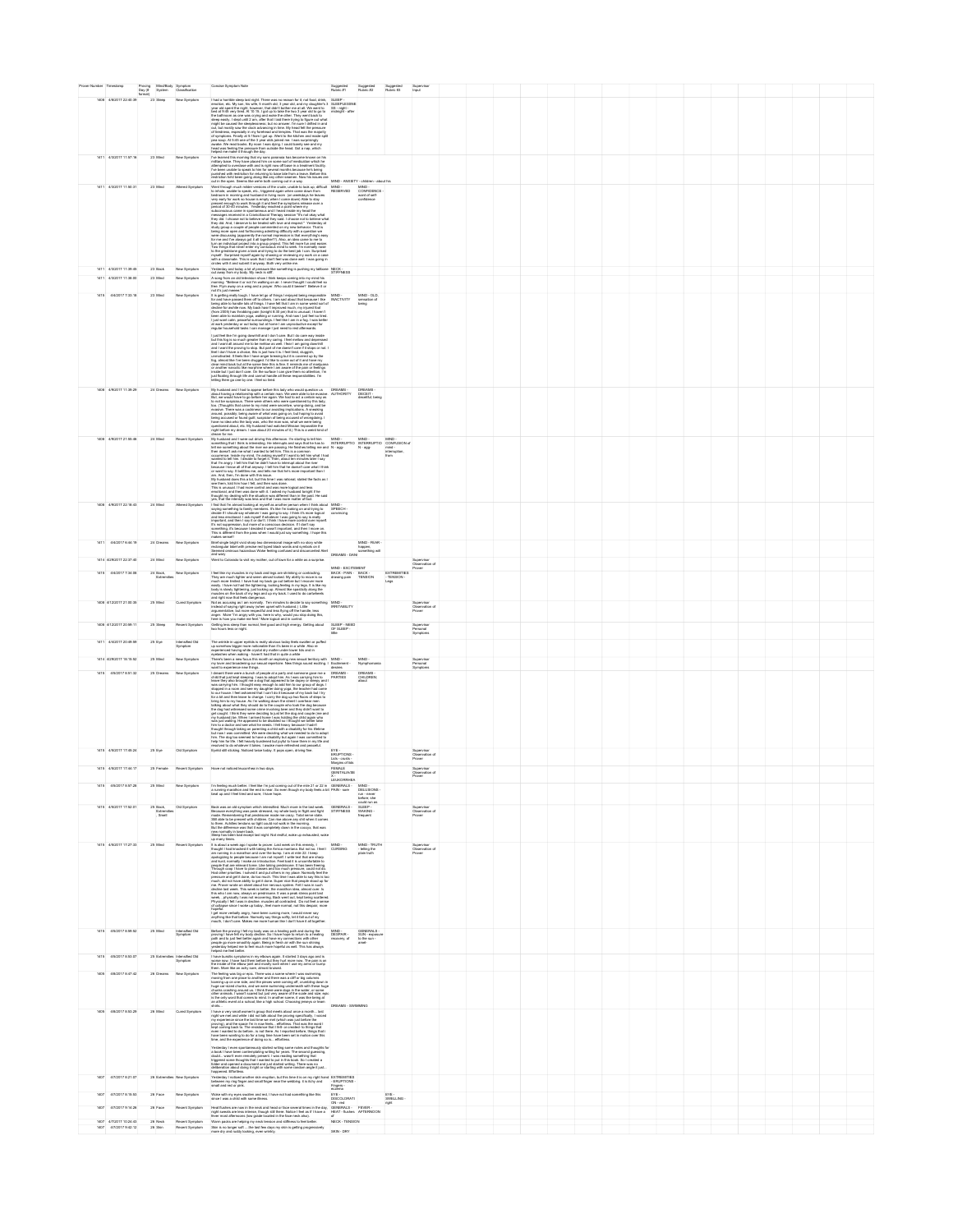| $\begin{tabular}{ll} Prover Number & Theastamp & Proof of & MindBody & Symptom \\ & Day (0 & System & Classification \\ & format) & \\ \end{tabular}$ |                            |                                                                                                                                                                                                 | Concise Symptom Note                                                                                                                                                                                                                                                                                                                                                                                                                                                                                                  |                                                                    | Supposted Supposted Supposted Supervisor<br>Rubric #1 Rubric #2 Rubric #3 Input |              |                                        |  |  |  |  |  |  |
|-------------------------------------------------------------------------------------------------------------------------------------------------------|----------------------------|-------------------------------------------------------------------------------------------------------------------------------------------------------------------------------------------------|-----------------------------------------------------------------------------------------------------------------------------------------------------------------------------------------------------------------------------------------------------------------------------------------------------------------------------------------------------------------------------------------------------------------------------------------------------------------------------------------------------------------------|--------------------------------------------------------------------|---------------------------------------------------------------------------------|--------------|----------------------------------------|--|--|--|--|--|--|
| 1407 4/7/2017 8:17:45 26 Vision Recent Symptom                                                                                                        |                            |                                                                                                                                                                                                 |                                                                                                                                                                                                                                                                                                                                                                                                                                                                                                                       |                                                                    |                                                                                 |              |                                        |  |  |  |  |  |  |
|                                                                                                                                                       |                            |                                                                                                                                                                                                 | My right eye is still very blurred vision and each day seems to be worse in<br>the moming upon waising then bette arcurd moon the last coople slays,<br>then worse again by evening as the sun goes down. The worse this is in the<br>m                                                                                                                                                                                                                                                                               |                                                                    |                                                                                 |              |                                        |  |  |  |  |  |  |
| 1407 4/7/2017 8:19:33 26 Face New Symptom                                                                                                             |                            |                                                                                                                                                                                                 |                                                                                                                                                                                                                                                                                                                                                                                                                                                                                                                       |                                                                    |                                                                                 |              |                                        |  |  |  |  |  |  |
| 1407 4/7/2017 8:32:39                                                                                                                                 |                            | 26 Mind Altered Symptom                                                                                                                                                                         | $\begin{split} &\frac{1}{\left( \mathcal{N}_{\text{eff}}\right) } \sum_{\substack{p_{1} \in \mathcal{N}_{\text{eff}} \\ p_{2} \in \mathcal{N}_{\text{eff}}} \\ p_{2} \in \mathcal{N}_{\text{eff}} \left( \mathcal{N}_{\text{eff}} \right) \left( \mathcal{N}_{\text{eff}} \right) \left( \mathcal{N}_{\text{eff}} \right) \left( \mathcal{N}_{\text{eff}} \right) \left( \mathcal{N}_{\text{eff}} \right) \left( \mathcal{N}_{\text{eff}} \right) \left( \mathcal{N}_{\text{eff}} \right) \left( \mathcal{N}_{\text{$ |                                                                    |                                                                                 |              |                                        |  |  |  |  |  |  |
|                                                                                                                                                       |                            |                                                                                                                                                                                                 |                                                                                                                                                                                                                                                                                                                                                                                                                                                                                                                       |                                                                    |                                                                                 |              |                                        |  |  |  |  |  |  |
|                                                                                                                                                       |                            |                                                                                                                                                                                                 |                                                                                                                                                                                                                                                                                                                                                                                                                                                                                                                       |                                                                    |                                                                                 |              |                                        |  |  |  |  |  |  |
|                                                                                                                                                       |                            |                                                                                                                                                                                                 |                                                                                                                                                                                                                                                                                                                                                                                                                                                                                                                       |                                                                    |                                                                                 |              |                                        |  |  |  |  |  |  |
|                                                                                                                                                       |                            |                                                                                                                                                                                                 |                                                                                                                                                                                                                                                                                                                                                                                                                                                                                                                       |                                                                    |                                                                                 |              |                                        |  |  |  |  |  |  |
|                                                                                                                                                       |                            |                                                                                                                                                                                                 |                                                                                                                                                                                                                                                                                                                                                                                                                                                                                                                       |                                                                    |                                                                                 |              |                                        |  |  |  |  |  |  |
| 1407 4/7/2017 10:24:06                                                                                                                                | 26 Face                    | Recent Symptom                                                                                                                                                                                  | offment from my usual response to taking a mik. (a well thought ou<br>but still a mik)<br>Also Lam influcting and worshing about frow this related to being<br>dissociated. I dissociated a lot as a coping mechanism cover my life,<br>di                                                                                                                                                                                                                                                                            |                                                                    |                                                                                 |              |                                        |  |  |  |  |  |  |
| 1408 4/12/2017 20:50:49                                                                                                                               | 26 Head New Symptom        |                                                                                                                                                                                                 |                                                                                                                                                                                                                                                                                                                                                                                                                                                                                                                       |                                                                    |                                                                                 |              |                                        |  |  |  |  |  |  |
|                                                                                                                                                       |                            |                                                                                                                                                                                                 | uncontrol many head. Really fired like could have gone to bed at 7 pm. Better HEAD - Theory head, Really fired like could have get up. Teme pressure just in HEAVINESS<br>after eating. Could barely move, can barely get up. Tem                                                                                                                                                                                                                                                                                     |                                                                    | HEAD - PAIN -<br>pressing pain -<br>cap; as from a                              |              | Supervisor<br>Observation of<br>Prover |  |  |  |  |  |  |
| 1408 4/23/2017 22:22:16                                                                                                                               |                            | 26 Mind New Symptom                                                                                                                                                                             | The been anxious about a gay 1 just mat. The been facting a ton (which $1$ = ARMC) was to be converted, and us were first material and the same of the product of the converted and use were first material for the second fo                                                                                                                                                                                                                                                                                         |                                                                    | MIND -<br>ANXIETY - CHECKING -<br>future, about - twice or more;<br>must check  |              | Supervisor<br>Personal<br>Symptoms     |  |  |  |  |  |  |
|                                                                                                                                                       |                            |                                                                                                                                                                                                 |                                                                                                                                                                                                                                                                                                                                                                                                                                                                                                                       |                                                                    |                                                                                 |              |                                        |  |  |  |  |  |  |
| 1408 4/12/2017 20:48:36                                                                                                                               | 26 Mind                    | New Symptom                                                                                                                                                                                     |                                                                                                                                                                                                                                                                                                                                                                                                                                                                                                                       |                                                                    |                                                                                 |              |                                        |  |  |  |  |  |  |
|                                                                                                                                                       |                            |                                                                                                                                                                                                 | I want to talk to my prover and see what's happening, until I get her on the $MND$ - MIND-ERENC phone, then have no interest at all about what she has to say or finding out $MDPERENC$ anything deeper.                                                                                                                                                                                                                                                                                                              |                                                                    |                                                                                 |              | Supervisor<br>Personal<br>Sumstans     |  |  |  |  |  |  |
| 1410 5/6/2017 12:03:24                                                                                                                                | 26 Mind                    | New Symptom                                                                                                                                                                                     |                                                                                                                                                                                                                                                                                                                                                                                                                                                                                                                       |                                                                    |                                                                                 |              |                                        |  |  |  |  |  |  |
| 1416 4/6/2017 14:39:54                                                                                                                                | 26 Eye                     | New Symptom                                                                                                                                                                                     | Search density and the particular to the particle $\frac{1}{2}$ is particle to $\frac{1}{2}$ where the state of the particle of the particle of the state of the state of the state of the state of the state of the state of the sta                                                                                                                                                                                                                                                                                 |                                                                    |                                                                                 |              |                                        |  |  |  |  |  |  |
|                                                                                                                                                       |                            |                                                                                                                                                                                                 |                                                                                                                                                                                                                                                                                                                                                                                                                                                                                                                       |                                                                    |                                                                                 |              |                                        |  |  |  |  |  |  |
| 1416 4/6/2017 18:02:52                                                                                                                                |                            | 26 Mind New Symptom                                                                                                                                                                             |                                                                                                                                                                                                                                                                                                                                                                                                                                                                                                                       |                                                                    |                                                                                 |              |                                        |  |  |  |  |  |  |
| 1416 4/8/2017 17:31:10                                                                                                                                | 26 Mind                    | Altered Symptom                                                                                                                                                                                 | I have become very interested in remote view videos on YouTube during MIND - MIND - (the proving "Playdic Ability, Remote Viewing and A Course in Minichief C LAIRVOYANC<br>this proving "Playdic Ability, Remote Viewing and A C                                                                                                                                                                                                                                                                                     |                                                                    |                                                                                 |              |                                        |  |  |  |  |  |  |
|                                                                                                                                                       |                            |                                                                                                                                                                                                 | www.numer.org/~~phone.t min is attention of the matter of the same in the later of the later of the same in the same of the same of the same of the same of the same of the same of the same of the same of the same of the sa                                                                                                                                                                                                                                                                                        |                                                                    |                                                                                 |              |                                        |  |  |  |  |  |  |
|                                                                                                                                                       |                            |                                                                                                                                                                                                 |                                                                                                                                                                                                                                                                                                                                                                                                                                                                                                                       |                                                                    |                                                                                 |              |                                        |  |  |  |  |  |  |
| 1416 4/8/2017 21:05:38                                                                                                                                |                            | 26 Mind New Symptom                                                                                                                                                                             | No go on my flight to South America. I am at peace. I will fly in two days. I MIND - ORDER now have a full day of freedom. I am so happy right now. Everything is in - desire for                                                                                                                                                                                                                                                                                                                                     |                                                                    |                                                                                 |              |                                        |  |  |  |  |  |  |
| 1407 4/8/2017 10:18:45                                                                                                                                | 27 Vision                  | Recent Symptom                                                                                                                                                                                  |                                                                                                                                                                                                                                                                                                                                                                                                                                                                                                                       |                                                                    |                                                                                 |              |                                        |  |  |  |  |  |  |
|                                                                                                                                                       |                            |                                                                                                                                                                                                 | unuer.<br>Eyes were swollen red, itchy and painful all day yesterday, woke with dry EYE - VISION -<br>swollen eye on right, now is better, 10:15 am and vision is much less blurry IRRITATION BLURRED<br>on right them has been since p                                                                                                                                                                                                                                                                               |                                                                    |                                                                                 |              |                                        |  |  |  |  |  |  |
| 1407 4/8/2017 13:52:03                                                                                                                                |                            | 27 Vision Recent Symptom                                                                                                                                                                        | much belier.<br>Eyes have some itchiness again today from 11 am and still current, itchy on EYE - The DECOLORATION DISCOLORATION<br>eyelid, edges and pink, not ned today, swelling is minor. The SINTATION DRICOLORATION DRICOLORAT                                                                                                                                                                                                                                                                                  |                                                                    |                                                                                 |              |                                        |  |  |  |  |  |  |
| 1407 4/8/2017 10:06:18                                                                                                                                |                            | 27 Female New Symptom                                                                                                                                                                           |                                                                                                                                                                                                                                                                                                                                                                                                                                                                                                                       |                                                                    |                                                                                 |              |                                        |  |  |  |  |  |  |
|                                                                                                                                                       |                            |                                                                                                                                                                                                 | I forgot to mention, seven days ago I had uterine like cramps, mild, and<br>thought I might get my period, this last for two days of and on, and was only GENITALIA/SE<br>on the right, no period has manifested so far.<br>carrieng ca                                                                                                                                                                                                                                                                               |                                                                    |                                                                                 |              |                                        |  |  |  |  |  |  |
| 1407 4/8/2017 9:50:27                                                                                                                                 |                            | 27 Female Recent Symptom                                                                                                                                                                        | Hot flashes still minimal last few days, today at 10 am I am having hot flash CENERALS - CENERALS - KIDNEYS -<br>starting from kidney area, noticeable.<br>of HDAT - flashes HDAT - Region                                                                                                                                                                                                                                                                                                                            |                                                                    |                                                                                 |              |                                        |  |  |  |  |  |  |
| 1407 4/8/2017 9:56:46                                                                                                                                 |                            | 27 Teeth New Symptom                                                                                                                                                                            | Yesterday from 1 pm through today so far, my back moles hurt as if I have TEETH -<br>cavities (I generally do not) or as if I am grinding back there. but I am not. GRINDING                                                                                                                                                                                                                                                                                                                                          |                                                                    |                                                                                 |              |                                        |  |  |  |  |  |  |
| 1407 4/8/2017 15:32:08                                                                                                                                |                            | 27 Generals New Symptom<br>27 Mind New Symptom                                                                                                                                                  | realizing that I have been dropping almost everything I try to pick up for<br>several days, I can carry things ok, but picking them up I am dropping them                                                                                                                                                                                                                                                                                                                                                             |                                                                    |                                                                                 |              |                                        |  |  |  |  |  |  |
| 1408 4/12/2017 15:05:33                                                                                                                               |                            |                                                                                                                                                                                                 | interms transp. Cast that they imply a consistent and the state and solutions of the consistent and the state of the state and the constraints of the constraints of the constraints of the constraints of the constraints of                                                                                                                                                                                                                                                                                         |                                                                    |                                                                                 |              |                                        |  |  |  |  |  |  |
|                                                                                                                                                       |                            |                                                                                                                                                                                                 |                                                                                                                                                                                                                                                                                                                                                                                                                                                                                                                       |                                                                    |                                                                                 |              |                                        |  |  |  |  |  |  |
|                                                                                                                                                       |                            |                                                                                                                                                                                                 |                                                                                                                                                                                                                                                                                                                                                                                                                                                                                                                       |                                                                    |                                                                                 |              |                                        |  |  |  |  |  |  |
| 1408 5/3/2017 19:44:17                                                                                                                                |                            | 27 Mind New Symptom                                                                                                                                                                             | $\begin{tabular}{ll} \textbf{Hosiar's aorg 'isomecne new' has been stuck in my hand for a weak:}\\ \textbf{``Woult things be easier if there was a right way, theory there is no right.}\\ \textbf{way. So I fail in low just a little in little bit every day with a common new\\ \end{tabular}.$                                                                                                                                                                                                                    |                                                                    |                                                                                 |              | Superviso<br>Personal<br>Symptoms      |  |  |  |  |  |  |
| 1411 4/6/2017 17:47:09                                                                                                                                | 27 Mind,<br>Sleep          | Altered Symptom                                                                                                                                                                                 |                                                                                                                                                                                                                                                                                                                                                                                                                                                                                                                       |                                                                    |                                                                                 |              |                                        |  |  |  |  |  |  |
|                                                                                                                                                       |                            |                                                                                                                                                                                                 |                                                                                                                                                                                                                                                                                                                                                                                                                                                                                                                       | GENERALS - HEAT - fushes of - walking - air; in open - after - agg |                                                                                 |              |                                        |  |  |  |  |  |  |
| 1411 46/2017 5:13:57                                                                                                                                  |                            | $\begin{tabular}{l} 27~\text{Mind}, & \text{Racart Sympton} \\ \text{Generals}, & \\ \text{Sleep} & \end{tabular}$                                                                              | way contrain the hyper at most out matter on the property and the most extended to the value of the property of the most control of the control of the control of the control of the control of the control of the control of                                                                                                                                                                                                                                                                                         |                                                                    |                                                                                 |              |                                        |  |  |  |  |  |  |
|                                                                                                                                                       |                            |                                                                                                                                                                                                 | https://www.youtube.comonwatch?v=vCSQh709gas                                                                                                                                                                                                                                                                                                                                                                                                                                                                          |                                                                    |                                                                                 |              |                                        |  |  |  |  |  |  |
| 1411 4/8/2017 17:58:02                                                                                                                                |                            | 27 Respiration Intersified Old<br>Symptom                                                                                                                                                       | https://www.youtube.comonwatch?v=d6cyHGOht58<br>Difficult respiration, inhalation all day better outside better while moving very RESPIRATION<br>noticeable block sensation in throat (more pressure on left then on right). . DIFFICULT - THROAT - LUMP; sensation of a                                                                                                                                                                                                                                              | MND - SINGING                                                      |                                                                                 |              |                                        |  |  |  |  |  |  |
| 1411 48/2017 17:55:21                                                                                                                                 |                            | 27 Dreams New Symptom                                                                                                                                                                           |                                                                                                                                                                                                                                                                                                                                                                                                                                                                                                                       |                                                                    |                                                                                 |              |                                        |  |  |  |  |  |  |
|                                                                                                                                                       |                            |                                                                                                                                                                                                 | I'm intrigued by fooling around movies. This one called "bowthead", about teaming a sexuality, Intrigued me. How growing up, you experiments sexuality, White and White and White and White and White and White and White and                                                                                                                                                                                                                                                                                         |                                                                    |                                                                                 |              |                                        |  |  |  |  |  |  |
| 1415 4/11/2017 20:01:53                                                                                                                               | 27 Extremities Old Symptom |                                                                                                                                                                                                 |                                                                                                                                                                                                                                                                                                                                                                                                                                                                                                                       |                                                                    |                                                                                 |              |                                        |  |  |  |  |  |  |
| 1416 4/7/2017 9:23:10                                                                                                                                 |                            | 27 Mind New Symptom                                                                                                                                                                             | A small lump appeared on my right elbow. Three months ago I had several EXTREMITIES on my elbow and they wert away. Now it looks like one has returned. There I NODULES - to pain or feeling in it.                                                                                                                                                                                                                                                                                                                   |                                                                    |                                                                                 |              |                                        |  |  |  |  |  |  |
|                                                                                                                                                       |                            |                                                                                                                                                                                                 | is to push or feature in the case of the case of the projection and the particular control of the case of the case of the case of the case of the case of the case of the case of the case of the case of the case of the cas                                                                                                                                                                                                                                                                                         |                                                                    |                                                                                 |              |                                        |  |  |  |  |  |  |
| 1407 4/9/2017 11:50:45                                                                                                                                |                            | 28 Mind Recent Symptom                                                                                                                                                                          |                                                                                                                                                                                                                                                                                                                                                                                                                                                                                                                       |                                                                    |                                                                                 |              |                                        |  |  |  |  |  |  |
|                                                                                                                                                       |                            |                                                                                                                                                                                                 |                                                                                                                                                                                                                                                                                                                                                                                                                                                                                                                       |                                                                    |                                                                                 |              |                                        |  |  |  |  |  |  |
| 1407 4/9/2017 11:44:00                                                                                                                                |                            | 28 Mind Recent Symptom                                                                                                                                                                          | Still feel it is difficult to concentrate, still feel like separation of mind like it is<br>floating off on or around to the right of my head.                                                                                                                                                                                                                                                                                                                                                                        | MND - DELUSIONS - head - foating                                   |                                                                                 |              |                                        |  |  |  |  |  |  |
| 1407 4/9/2017 11:37:19                                                                                                                                | 28 Mind                    | Altered Sympton                                                                                                                                                                                 |                                                                                                                                                                                                                                                                                                                                                                                                                                                                                                                       |                                                                    |                                                                                 |              |                                        |  |  |  |  |  |  |
|                                                                                                                                                       |                            |                                                                                                                                                                                                 | massing on on or answers to two maps can be masses.<br>This more emotional software, more and more initiability with boyfriend and<br>hands at the cutation is few of the solution of the control of the initiative<br>function of the                                                                                                                                                                                                                                                                                |                                                                    |                                                                                 |              |                                        |  |  |  |  |  |  |
|                                                                                                                                                       |                            |                                                                                                                                                                                                 |                                                                                                                                                                                                                                                                                                                                                                                                                                                                                                                       |                                                                    | MIND - IRRITABIMIND - IRRITABILITY - people; with                               |              |                                        |  |  |  |  |  |  |
| 1407 4/9/2017 15:33:01                                                                                                                                |                            | 28 Generals New Symptom                                                                                                                                                                         | Falling askeep in class, trying to stay awake, I love school, I don't want to<br>sleep through a minute! And, was really struggling not to dose. Eyes<br>especially are tired and drooping.                                                                                                                                                                                                                                                                                                                           | SLEEP<br>FALLING<br>ASLEEP                                         | MND<br>SLEEPLESSNE<br>SS agg-                                                   |              |                                        |  |  |  |  |  |  |
| 1407 4/9/2017 11:45:46                                                                                                                                | 28 Extremities Old Symptom |                                                                                                                                                                                                 | noticing that my right arm is more sore and achy again, noticed in bed as<br>was waking up                                                                                                                                                                                                                                                                                                                                                                                                                            |                                                                    |                                                                                 |              |                                        |  |  |  |  |  |  |
| 1408 5/3/2017 19:46:35                                                                                                                                |                            | 28 Back Altered Symptom                                                                                                                                                                         | My neck pain has been much worse than normal. Lots of clicking and<br>stuckness in the upper cervicals. Hard to stretch well.                                                                                                                                                                                                                                                                                                                                                                                         |                                                                    | BACK - PAIN - BACK - PAIN -<br>Cervical region stretching - agg.                |              | Supervisor<br>Personal<br>Symptoms     |  |  |  |  |  |  |
| 1410 4/7/2017 20:48:34                                                                                                                                |                            | 28 Mind Intensified Old<br>Symptom                                                                                                                                                              | Felt unsupported by this process.                                                                                                                                                                                                                                                                                                                                                                                                                                                                                     | MIND<br>FORSAKEN                                                   |                                                                                 |              | Supervisor<br>Observation              |  |  |  |  |  |  |
|                                                                                                                                                       |                            |                                                                                                                                                                                                 |                                                                                                                                                                                                                                                                                                                                                                                                                                                                                                                       | feating -<br>isolation;<br>sensation of                            |                                                                                 |              |                                        |  |  |  |  |  |  |
| 1411 4/7/2017 8:44:44<br>1411 4/7/2017 9:56:45                                                                                                        |                            | 28 Cough New Symptom<br>28 Generals New Symptom                                                                                                                                                 |                                                                                                                                                                                                                                                                                                                                                                                                                                                                                                                       |                                                                    |                                                                                 |              |                                        |  |  |  |  |  |  |
|                                                                                                                                                       |                            |                                                                                                                                                                                                 | A bunch of dry coughing upper chest and some aircing and team Respirator COUGH - DRY - MND - SINGING - GENERALS<br>Hot flashes yesterday and today after easing $\overline{GCDCD}$<br>HEAT - flashes $\overline{HEMT}$ - flashes $\overline{HEMT}$ - deal                                                                                                                                                                                                                                                             |                                                                    |                                                                                 |              |                                        |  |  |  |  |  |  |
| 1411 4/7/2017 8:44:44                                                                                                                                 |                            | $\begin{tabular}{l} 28\; Mind, \end{tabular} \begin{tabular}{l} New Symptom \\ \hline \end{tabular} \end{tabular} \begin{tabular}{l} \textbf{New Symptom} \\ \textbf{Regular} \\ \end{tabular}$ | Mental agitation this morning Turning in circles Repetitive thoughts - mostly<br>focused on self ply (like how fired I am and how husband just assumes ITI<br>take care of it, etc.) and self reproach (I'm not keeping up with)                                                                                                                                                                                                                                                                                      |                                                                    |                                                                                 |              |                                        |  |  |  |  |  |  |
|                                                                                                                                                       |                            |                                                                                                                                                                                                 |                                                                                                                                                                                                                                                                                                                                                                                                                                                                                                                       |                                                                    | <b>BID THOUSANDORO AND</b>                                                      |              |                                        |  |  |  |  |  |  |
| 1411 4/7/2017 17:26:34 28 Dreams New Symptom                                                                                                          |                            |                                                                                                                                                                                                 | I'm sitting at a table with a woman on my left and a dark haired man sitting<br>across from me. He looks confused and sort of belligerent. There are                                                                                                                                                                                                                                                                                                                                                                  |                                                                    |                                                                                 |              |                                        |  |  |  |  |  |  |
|                                                                                                                                                       |                            |                                                                                                                                                                                                 |                                                                                                                                                                                                                                                                                                                                                                                                                                                                                                                       |                                                                    |                                                                                 |              |                                        |  |  |  |  |  |  |
|                                                                                                                                                       |                            |                                                                                                                                                                                                 | iacous from ma. He looks confused and sold of beligented. There are seen solved in the section of the rectangular shapes failed that seem to be speaking a foreign largosing a four-through a foreign largosing a countries t                                                                                                                                                                                                                                                                                         |                                                                    |                                                                                 |              |                                        |  |  |  |  |  |  |
|                                                                                                                                                       |                            |                                                                                                                                                                                                 | he scraped that into the bread too. The man started shoving the filled loat                                                                                                                                                                                                                                                                                                                                                                                                                                           |                                                                    |                                                                                 |              |                                        |  |  |  |  |  |  |
|                                                                                                                                                       |                            |                                                                                                                                                                                                 | The main field in the field of the state of the field of the state of the state of the state of the state of the state of the state of the state of the state of the state of the state of the state of the state of the stat                                                                                                                                                                                                                                                                                         |                                                                    |                                                                                 |              |                                        |  |  |  |  |  |  |
|                                                                                                                                                       |                            |                                                                                                                                                                                                 |                                                                                                                                                                                                                                                                                                                                                                                                                                                                                                                       |                                                                    |                                                                                 |              |                                        |  |  |  |  |  |  |
|                                                                                                                                                       |                            |                                                                                                                                                                                                 |                                                                                                                                                                                                                                                                                                                                                                                                                                                                                                                       |                                                                    |                                                                                 |              |                                        |  |  |  |  |  |  |
|                                                                                                                                                       |                            |                                                                                                                                                                                                 |                                                                                                                                                                                                                                                                                                                                                                                                                                                                                                                       |                                                                    |                                                                                 |              |                                        |  |  |  |  |  |  |
|                                                                                                                                                       |                            |                                                                                                                                                                                                 |                                                                                                                                                                                                                                                                                                                                                                                                                                                                                                                       |                                                                    |                                                                                 |              |                                        |  |  |  |  |  |  |
|                                                                                                                                                       |                            |                                                                                                                                                                                                 |                                                                                                                                                                                                                                                                                                                                                                                                                                                                                                                       |                                                                    |                                                                                 |              |                                        |  |  |  |  |  |  |
|                                                                                                                                                       |                            |                                                                                                                                                                                                 |                                                                                                                                                                                                                                                                                                                                                                                                                                                                                                                       |                                                                    |                                                                                 |              |                                        |  |  |  |  |  |  |
|                                                                                                                                                       |                            |                                                                                                                                                                                                 |                                                                                                                                                                                                                                                                                                                                                                                                                                                                                                                       |                                                                    |                                                                                 |              |                                        |  |  |  |  |  |  |
|                                                                                                                                                       |                            |                                                                                                                                                                                                 | wewever war ment was aniverg very ses cut cource it say anything. The<br>woman was in the passenger seat shooting me warning looks – don't tell<br>your dieddy you're alraid – just smile at your daddy. I felt afraid of going so<br>f                                                                                                                                                                                                                                                                               |                                                                    |                                                                                 |              |                                        |  |  |  |  |  |  |
|                                                                                                                                                       |                            |                                                                                                                                                                                                 | www. I was attack or my causey. And I hill third I could never earn my momentum to the mail of the property of the pack of the property people after the control people aft the table and in the car are my parents and the wo                                                                                                                                                                                                                                                                                        |                                                                    |                                                                                 |              |                                        |  |  |  |  |  |  |
| 1411 4/7/2017 17:28:13                                                                                                                                | 28 Mind                    | Altered Symptom                                                                                                                                                                                 |                                                                                                                                                                                                                                                                                                                                                                                                                                                                                                                       |                                                                    |                                                                                 |              |                                        |  |  |  |  |  |  |
|                                                                                                                                                       |                            |                                                                                                                                                                                                 | Last couple days I've noticed no more wandering in my walks (I miss that a little). My walks are more focused and purposeful, almost her final they think the product of final state of the state of the state of the state of                                                                                                                                                                                                                                                                                        |                                                                    |                                                                                 |              |                                        |  |  |  |  |  |  |
| 1415 4/8/2017 20:53:44                                                                                                                                | 28 Mind                    | Recent Symptom                                                                                                                                                                                  | ed to<br>I have been dropping stuff every day, mostly from my right hand but                                                                                                                                                                                                                                                                                                                                                                                                                                          |                                                                    |                                                                                 |              |                                        |  |  |  |  |  |  |
|                                                                                                                                                       |                            |                                                                                                                                                                                                 |                                                                                                                                                                                                                                                                                                                                                                                                                                                                                                                       | EXTREMITIES - AWKWARDNESS - Hands - drops things                   |                                                                                 |              |                                        |  |  |  |  |  |  |
| 1415 4/8/2017 20:57:47 28 Mind Recent Symptom                                                                                                         |                            |                                                                                                                                                                                                 |                                                                                                                                                                                                                                                                                                                                                                                                                                                                                                                       |                                                                    |                                                                                 |              |                                        |  |  |  |  |  |  |
|                                                                                                                                                       |                            |                                                                                                                                                                                                 |                                                                                                                                                                                                                                                                                                                                                                                                                                                                                                                       |                                                                    |                                                                                 |              |                                        |  |  |  |  |  |  |
| 1415 4/8/2017 20:54:28                                                                                                                                | 28 Mind                    | Recent Symptom                                                                                                                                                                                  |                                                                                                                                                                                                                                                                                                                                                                                                                                                                                                                       |                                                                    |                                                                                 |              |                                        |  |  |  |  |  |  |
|                                                                                                                                                       |                            |                                                                                                                                                                                                 |                                                                                                                                                                                                                                                                                                                                                                                                                                                                                                                       | ons, to                                                            |                                                                                 |              |                                        |  |  |  |  |  |  |
|                                                                                                                                                       |                            |                                                                                                                                                                                                 | am and they are the way they are and I am fine with that. I am more relative to their energy and behavior where I used to be extremely sensitive to their energy and behavior where I used to be extremely sensitive to thus I                                                                                                                                                                                                                                                                                        |                                                                    |                                                                                 |              |                                        |  |  |  |  |  |  |
| 1416 4/8/2017 16:00:07 28 Mind New Symptom                                                                                                            |                            |                                                                                                                                                                                                 | Why doesn't everyone watch these YouTube videosl? Scientific and<br>Spiritual Implications of Paychic Abilities - Russell Targ                                                                                                                                                                                                                                                                                                                                                                                        | MND-<br>EXCITEMENT                                                 |                                                                                 |              |                                        |  |  |  |  |  |  |
| 1416 4/8/2017 16:37:03 28 Mind New Symptom                                                                                                            |                            |                                                                                                                                                                                                 | Spirally required and property March 2008. For the spiral property of the state of the spiral property for the field to the field of the spiral property of the spiral property of the spiral property of the spiral property                                                                                                                                                                                                                                                                                         |                                                                    |                                                                                 | MIND - DEEDS |                                        |  |  |  |  |  |  |
|                                                                                                                                                       |                            |                                                                                                                                                                                                 |                                                                                                                                                                                                                                                                                                                                                                                                                                                                                                                       |                                                                    |                                                                                 |              |                                        |  |  |  |  |  |  |
|                                                                                                                                                       |                            |                                                                                                                                                                                                 |                                                                                                                                                                                                                                                                                                                                                                                                                                                                                                                       |                                                                    |                                                                                 |              |                                        |  |  |  |  |  |  |
|                                                                                                                                                       |                            |                                                                                                                                                                                                 | ODDN-Häzwl4-v11dswhomco.adubuo                                                                                                                                                                                                                                                                                                                                                                                                                                                                                        |                                                                    |                                                                                 |              |                                        |  |  |  |  |  |  |
| 1415 4/10/2017 17:35:17 29 Stomach Recent Symptom                                                                                                     |                            |                                                                                                                                                                                                 | yoursex commensurary-w-waverness.<br>I there been vanishing in my mouth most days between 6 pm and 9 pm,<br>almost daily. It happens once or twice. It doesn't loeen to matter what I eat.<br>  or do not est and sometimes it is befor                                                                                                                                                                                                                                                                               |                                                                    |                                                                                 |              |                                        |  |  |  |  |  |  |
|                                                                                                                                                       |                            |                                                                                                                                                                                                 |                                                                                                                                                                                                                                                                                                                                                                                                                                                                                                                       |                                                                    |                                                                                 |              |                                        |  |  |  |  |  |  |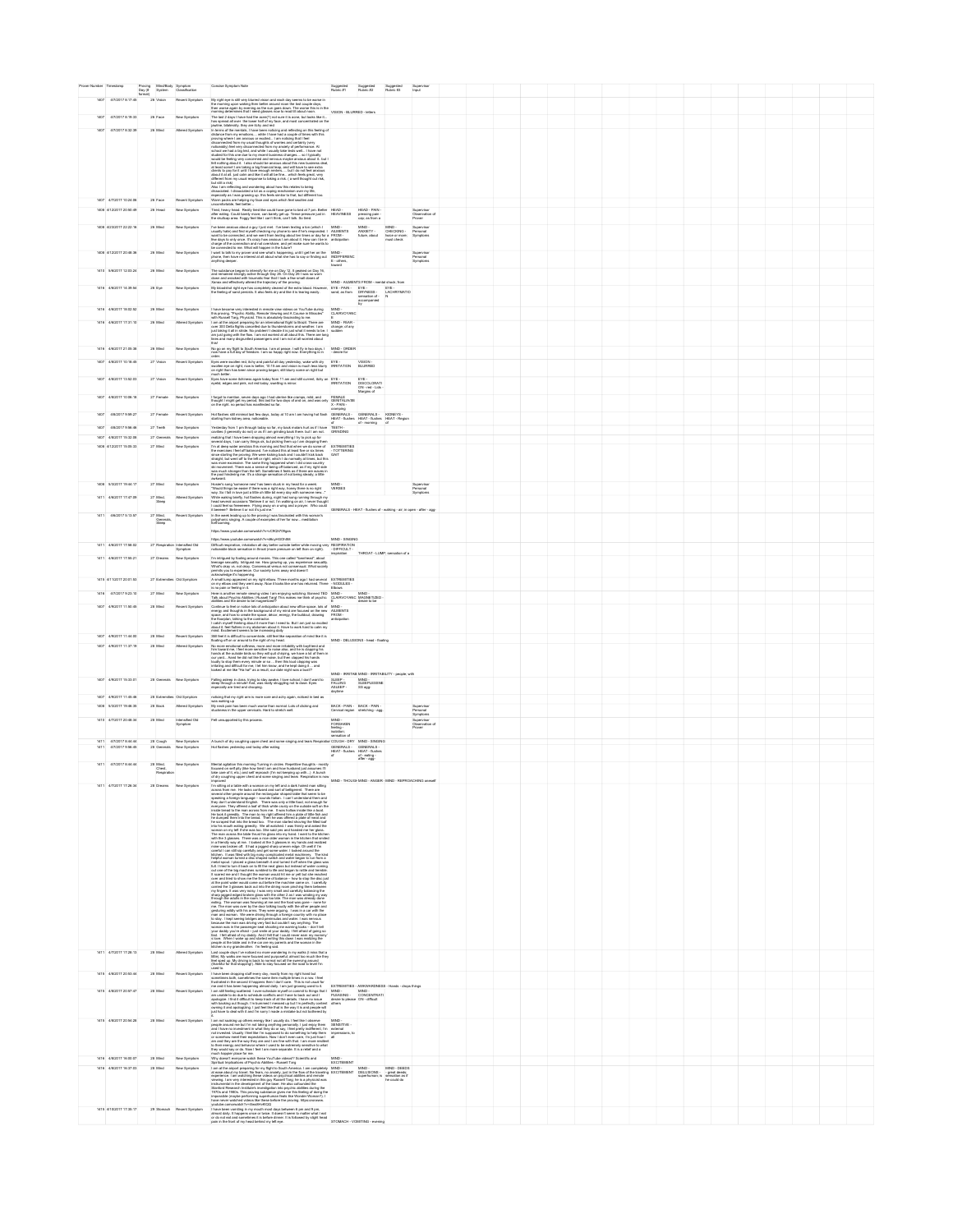| $\begin{tabular}{ll} Prover Number & Theustamp & Proof of & MindBody & Symptom \\ & Day (8 & System & Classification \\ & format) & \\ \end{tabular}$ |                                        |                                           | Concise Symptom Note                                                                                                                                                                                                                                                                                                                                                                                                                                                                                                                                     | Supgested Supgested Supgested Superviso<br>Rubric #1 Rubric #2 Rubric #3 Input |                                                                                  |  |  |  |  |  |  |  |  |  |
|-------------------------------------------------------------------------------------------------------------------------------------------------------|----------------------------------------|-------------------------------------------|----------------------------------------------------------------------------------------------------------------------------------------------------------------------------------------------------------------------------------------------------------------------------------------------------------------------------------------------------------------------------------------------------------------------------------------------------------------------------------------------------------------------------------------------------------|--------------------------------------------------------------------------------|----------------------------------------------------------------------------------|--|--|--|--|--|--|--|--|--|
| 1415 4/10/2017 17:14:28                                                                                                                               |                                        | 29 Extremities Intensified Old<br>Symptom | My readings larg in my right larg is much worse. It feels almost like a buxzing, when I stand, if each is the stand in the post. When I standard right, my left eyed and my four right right right in the stand in the post i                                                                                                                                                                                                                                                                                                                            |                                                                                |                                                                                  |  |  |  |  |  |  |  |  |  |
| 1402 4/24/2017 20:04:02 30 Mind New Symptom                                                                                                           |                                        |                                           |                                                                                                                                                                                                                                                                                                                                                                                                                                                                                                                                                          |                                                                                |                                                                                  |  |  |  |  |  |  |  |  |  |
|                                                                                                                                                       |                                        |                                           | at Francisco and the term of the United States (Section 2) and the United States and the United States (Section 2) and the United States (Section 2) and the United States (Section 2) and the United States (Section 2) and                                                                                                                                                                                                                                                                                                                             |                                                                                |                                                                                  |  |  |  |  |  |  |  |  |  |
|                                                                                                                                                       |                                        |                                           |                                                                                                                                                                                                                                                                                                                                                                                                                                                                                                                                                          |                                                                                |                                                                                  |  |  |  |  |  |  |  |  |  |
| 1402 4/24/2017 19:47:02 30 Mind                                                                                                                       |                                        | New Symptom                               |                                                                                                                                                                                                                                                                                                                                                                                                                                                                                                                                                          | MND - UNIFICATION - sensation of unification                                   |                                                                                  |  |  |  |  |  |  |  |  |  |
|                                                                                                                                                       |                                        |                                           |                                                                                                                                                                                                                                                                                                                                                                                                                                                                                                                                                          |                                                                                |                                                                                  |  |  |  |  |  |  |  |  |  |
|                                                                                                                                                       |                                        |                                           |                                                                                                                                                                                                                                                                                                                                                                                                                                                                                                                                                          |                                                                                |                                                                                  |  |  |  |  |  |  |  |  |  |
|                                                                                                                                                       |                                        |                                           |                                                                                                                                                                                                                                                                                                                                                                                                                                                                                                                                                          |                                                                                |                                                                                  |  |  |  |  |  |  |  |  |  |
|                                                                                                                                                       |                                        |                                           |                                                                                                                                                                                                                                                                                                                                                                                                                                                                                                                                                          |                                                                                |                                                                                  |  |  |  |  |  |  |  |  |  |
|                                                                                                                                                       |                                        |                                           |                                                                                                                                                                                                                                                                                                                                                                                                                                                                                                                                                          |                                                                                |                                                                                  |  |  |  |  |  |  |  |  |  |
|                                                                                                                                                       |                                        |                                           |                                                                                                                                                                                                                                                                                                                                                                                                                                                                                                                                                          |                                                                                |                                                                                  |  |  |  |  |  |  |  |  |  |
|                                                                                                                                                       |                                        |                                           | stabilited on the foot in a mountain whose, assumed<br>both of a case of places asymmetrically, equally allowed, a<br>throng, organized, red a case of of places, organized control of<br>$\sim$ and the space of the second both case o                                                                                                                                                                                                                                                                                                                 |                                                                                |                                                                                  |  |  |  |  |  |  |  |  |  |
|                                                                                                                                                       |                                        |                                           |                                                                                                                                                                                                                                                                                                                                                                                                                                                                                                                                                          |                                                                                |                                                                                  |  |  |  |  |  |  |  |  |  |
| 1402 4/24/2017 19:48:34                                                                                                                               | 30 Mind                                | New Symptom                               |                                                                                                                                                                                                                                                                                                                                                                                                                                                                                                                                                          |                                                                                |                                                                                  |  |  |  |  |  |  |  |  |  |
|                                                                                                                                                       |                                        |                                           |                                                                                                                                                                                                                                                                                                                                                                                                                                                                                                                                                          |                                                                                |                                                                                  |  |  |  |  |  |  |  |  |  |
|                                                                                                                                                       |                                        |                                           |                                                                                                                                                                                                                                                                                                                                                                                                                                                                                                                                                          |                                                                                |                                                                                  |  |  |  |  |  |  |  |  |  |
|                                                                                                                                                       |                                        |                                           |                                                                                                                                                                                                                                                                                                                                                                                                                                                                                                                                                          |                                                                                |                                                                                  |  |  |  |  |  |  |  |  |  |
|                                                                                                                                                       |                                        |                                           |                                                                                                                                                                                                                                                                                                                                                                                                                                                                                                                                                          |                                                                                |                                                                                  |  |  |  |  |  |  |  |  |  |
|                                                                                                                                                       |                                        |                                           |                                                                                                                                                                                                                                                                                                                                                                                                                                                                                                                                                          |                                                                                |                                                                                  |  |  |  |  |  |  |  |  |  |
|                                                                                                                                                       |                                        |                                           |                                                                                                                                                                                                                                                                                                                                                                                                                                                                                                                                                          |                                                                                |                                                                                  |  |  |  |  |  |  |  |  |  |
|                                                                                                                                                       |                                        |                                           |                                                                                                                                                                                                                                                                                                                                                                                                                                                                                                                                                          |                                                                                |                                                                                  |  |  |  |  |  |  |  |  |  |
|                                                                                                                                                       |                                        |                                           | hence the number of the first state of the state of the state of the state of the state of the state of the state of the state of the state of the state of the state of the state of the state of the state of the state of                                                                                                                                                                                                                                                                                                                             |                                                                                |                                                                                  |  |  |  |  |  |  |  |  |  |
| 1404 4/10/2017 11:43:01                                                                                                                               |                                        | 30 Female New Symptom                     | Able to come to orgasm during vaginal sex, which was not happening last FEMALE<br>month. GENITALIA/SE                                                                                                                                                                                                                                                                                                                                                                                                                                                    | X-ORGASM-                                                                      |                                                                                  |  |  |  |  |  |  |  |  |  |
| 1405 5/5/2017 7:18:39 30 Mind New Symptom                                                                                                             |                                        |                                           | This is a post-extraction reflection:                                                                                                                                                                                                                                                                                                                                                                                                                                                                                                                    |                                                                                |                                                                                  |  |  |  |  |  |  |  |  |  |
|                                                                                                                                                       |                                        |                                           | -when the whole idea of "wantel viewing" came up, 1 did not make any constructed in factorization of the state and the state of the state of the state of the state of the state of the state of the state of the state of th                                                                                                                                                                                                                                                                                                                            |                                                                                |                                                                                  |  |  |  |  |  |  |  |  |  |
|                                                                                                                                                       |                                        |                                           |                                                                                                                                                                                                                                                                                                                                                                                                                                                                                                                                                          |                                                                                |                                                                                  |  |  |  |  |  |  |  |  |  |
|                                                                                                                                                       |                                        |                                           | $\begin{minipage}[t]{0.9\textwidth} \begin{itemize} & \text{1\textwidth} \begin{itemize} & \text{1\textwidth} \begin{itemize} & \text{1\textwidth} \begin{itemize} & \text{1\textwidth} \begin{itemize} & \text{1\textwidth} \begin{itemize} & \text{1\textwidth} \begin{itemize} & \text{1\textwidth} \begin{itemize} & \text{1\textwidth} \begin{itemize} & \text{1\textwidth} \begin{itemize} & \text{1\textwidth} \begin{itemize} & \text{1\textwidth} \begin{itemize} & \text{1\textwidth} \end{itemize} \end{itemize} \end{itemize} \end{itemize}$ |                                                                                |                                                                                  |  |  |  |  |  |  |  |  |  |
|                                                                                                                                                       |                                        |                                           |                                                                                                                                                                                                                                                                                                                                                                                                                                                                                                                                                          |                                                                                |                                                                                  |  |  |  |  |  |  |  |  |  |
|                                                                                                                                                       |                                        |                                           |                                                                                                                                                                                                                                                                                                                                                                                                                                                                                                                                                          |                                                                                |                                                                                  |  |  |  |  |  |  |  |  |  |
|                                                                                                                                                       |                                        |                                           | -My supervisor mentioned Outlander. That is my favorite book series of all<br>time. The first one is the best.                                                                                                                                                                                                                                                                                                                                                                                                                                           |                                                                                |                                                                                  |  |  |  |  |  |  |  |  |  |
|                                                                                                                                                       |                                        |                                           | -Llegency. I nemember distinctly a few days in the middle when uninery<br>urging was very intense. I had to get to a bathroom RIGHT THEN. It went<br>from recognizing I needed to pee, to nearly peeing my pants within minute<br>Much                                                                                                                                                                                                                                                                                                                   |                                                                                |                                                                                  |  |  |  |  |  |  |  |  |  |
|                                                                                                                                                       |                                        |                                           |                                                                                                                                                                                                                                                                                                                                                                                                                                                                                                                                                          |                                                                                |                                                                                  |  |  |  |  |  |  |  |  |  |
|                                                                                                                                                       |                                        |                                           | -Dreams. I also shruggled with chearming. The first couple rights i we<br>a very puzzled and beweldened not to be inverted that will be the<br>mini-line state to the state of the state of the state of the state<br>inverse state in                                                                                                                                                                                                                                                                                                                   |                                                                                |                                                                                  |  |  |  |  |  |  |  |  |  |
|                                                                                                                                                       |                                        |                                           |                                                                                                                                                                                                                                                                                                                                                                                                                                                                                                                                                          |                                                                                |                                                                                  |  |  |  |  |  |  |  |  |  |
|                                                                                                                                                       |                                        |                                           |                                                                                                                                                                                                                                                                                                                                                                                                                                                                                                                                                          |                                                                                |                                                                                  |  |  |  |  |  |  |  |  |  |
|                                                                                                                                                       |                                        |                                           | . Iny arguments in this last couple weeks has been like the pointing of what<br>I Alliance, increasingly provided by assessed of my like that is accepted with<br>$\mathcal{N}$ and the couple of the pointing provided with<br>the same du                                                                                                                                                                                                                                                                                                              |                                                                                |                                                                                  |  |  |  |  |  |  |  |  |  |
|                                                                                                                                                       |                                        |                                           | -Someone mentioned flow of ideas-YES- my homeopathy journal and<br>notebook was flooded with inspiration and ideas. One day I was vacuuming<br>and had to constantly stop and go write things in my notebook that were just<br>flowing                                                                                                                                                                                                                                                                                                                   |                                                                                |                                                                                  |  |  |  |  |  |  |  |  |  |
| 1408 4/16/2017 9:43:14                                                                                                                                |                                        | 30 Extremities New Symptom                |                                                                                                                                                                                                                                                                                                                                                                                                                                                                                                                                                          |                                                                                |                                                                                  |  |  |  |  |  |  |  |  |  |
|                                                                                                                                                       |                                        |                                           | In bad last night, and very fired, I went to skeep and woke up an hour later. $E\times TREMITES$<br>Had to stream the symbiolize comp that got a charter house in the set tap $-$ CRAMPS.<br>If they positive and lateral. This is went, ne                                                                                                                                                                                                                                                                                                              |                                                                                |                                                                                  |  |  |  |  |  |  |  |  |  |
| 1408 4/16/2017 9:31:10                                                                                                                                |                                        | 30 Mouth Recent Symptom                   | aconda or so and that was it.<br>ancoura com un un memorie la carriera del final something on my lip, but this FACE -<br>Thomas parallel than gotten the parallel streging like a cold acce. We can ny upper ERUPTIONS -<br>Il p, just left of center, no discharge.                                                                                                                                                                                                                                                                                     |                                                                                |                                                                                  |  |  |  |  |  |  |  |  |  |
| 1408 4/16/2017 9:36:52                                                                                                                                |                                        | 30 Mind Recent Symptom                    |                                                                                                                                                                                                                                                                                                                                                                                                                                                                                                                                                          |                                                                                |                                                                                  |  |  |  |  |  |  |  |  |  |
|                                                                                                                                                       |                                        |                                           | hore experiency. The phonon is that I start screeding and then, do MINO - sampling else, in All the phonon back and realize it is expected in the family a fighty period to the family in the family in the family in the fami                                                                                                                                                                                                                                                                                                                           |                                                                                | MND<br>POSTPONING<br>everything to<br>next day                                   |  |  |  |  |  |  |  |  |  |
| 1411 49/2017 19:32:02                                                                                                                                 | 30 Mind,<br>Abdomen,<br>Eye,<br>Mouth, | Altered Symptom                           | Use to the mean weak to the unit mean sease.<br>Have continued without much appelles eating twice a day. Tonight their the STOMACH -<br>with a third meal. Half way through felt full and slight neases with urge to APPETITE -<br>with                                                                                                                                                                                                                                                                                                                  |                                                                                | MIND -<br>LOOKED AT; to COMPANY<br>be - evading the averaion to<br>look of other |  |  |  |  |  |  |  |  |  |
| 1413 4/20/2017 0:23:13                                                                                                                                |                                        | 30 Mind New Symptom                       | There is an intense attraction to something sexual that isn't good for me.<br>Wanting something because I can't have it. I know that this thing will hurt<br>me, yet I sill go after it. There is a feeling of shame and embarrassme                                                                                                                                                                                                                                                                                                                     |                                                                                |                                                                                  |  |  |  |  |  |  |  |  |  |
| 1413 4/20/2017 0:24:54                                                                                                                                |                                        | 30 Mind New Symptom                       | There is an extreme measures were must use when well.<br>There is an extreme push and pull with nowing what I want. Indecision<br>mixed with an in ability to act. A feeling of spinning out and not being able to<br>make decisions. I<br>o able to                                                                                                                                                                                                                                                                                                     |                                                                                | MALE GENITAL LMIND - CONFLIS CHEST - ANXIETY in                                  |  |  |  |  |  |  |  |  |  |
| 1415 4/11/2017 11:00:01                                                                                                                               |                                        | 30 Dreams New Symptom                     | sequences                                                                                                                                                                                                                                                                                                                                                                                                                                                                                                                                                | MIND - IRRESOLUTION                                                            | DREAMS -<br>SWMMING<br>sea; in the                                               |  |  |  |  |  |  |  |  |  |
|                                                                                                                                                       |                                        |                                           | consequences<br>of the state property of the state of anticials for Parents for RMS . DREAMS .<br>In case of the state property were verified to the state of the state of<br>the state of the state of the state of the state of the                                                                                                                                                                                                                                                                                                                    |                                                                                |                                                                                  |  |  |  |  |  |  |  |  |  |
|                                                                                                                                                       |                                        |                                           |                                                                                                                                                                                                                                                                                                                                                                                                                                                                                                                                                          |                                                                                |                                                                                  |  |  |  |  |  |  |  |  |  |
|                                                                                                                                                       |                                        |                                           | Outside I also had sheep and other farm animals. I was giving some of my                                                                                                                                                                                                                                                                                                                                                                                                                                                                                 |                                                                                |                                                                                  |  |  |  |  |  |  |  |  |  |
|                                                                                                                                                       |                                        |                                           | Cutable i islao habi shekap and dhen larm annisals. I was gong porme of my<br>cool defining to a this woman who was helping cleans, a mediter-in-law figure<br>and the larm of the sum of the sum of the sum of the state of the<br>st                                                                                                                                                                                                                                                                                                                   |                                                                                |                                                                                  |  |  |  |  |  |  |  |  |  |
|                                                                                                                                                       |                                        |                                           | became angry and said she may want them she hasn't even tried them on<br>yet. I wanted to keep the shirts but I let it go.                                                                                                                                                                                                                                                                                                                                                                                                                               |                                                                                |                                                                                  |  |  |  |  |  |  |  |  |  |
|                                                                                                                                                       |                                        |                                           | The son of my boss was there taking about the looks he was reading and<br>recommends by his fear of the same of the first product match of the<br>recommends by his fear and the first and the first product many like the<br>stand of                                                                                                                                                                                                                                                                                                                   |                                                                                |                                                                                  |  |  |  |  |  |  |  |  |  |
|                                                                                                                                                       |                                        |                                           |                                                                                                                                                                                                                                                                                                                                                                                                                                                                                                                                                          |                                                                                |                                                                                  |  |  |  |  |  |  |  |  |  |
|                                                                                                                                                       |                                        |                                           | We all were to go out in a boat but it was the 4th of July so the lake would be taken when the the contact my headent to put he color out and testing of difference. I feel from the contact of the contact of the contact of                                                                                                                                                                                                                                                                                                                            |                                                                                |                                                                                  |  |  |  |  |  |  |  |  |  |
|                                                                                                                                                       |                                        |                                           |                                                                                                                                                                                                                                                                                                                                                                                                                                                                                                                                                          |                                                                                |                                                                                  |  |  |  |  |  |  |  |  |  |
|                                                                                                                                                       |                                        |                                           | Constants on the model in the chain that the boost wouldn't be put in absorbed to the model of the size of the chain that the boost wouldn't be put in absorbed in the chain was absorbed to the chain of the chain of the ch                                                                                                                                                                                                                                                                                                                            |                                                                                |                                                                                  |  |  |  |  |  |  |  |  |  |
|                                                                                                                                                       |                                        |                                           |                                                                                                                                                                                                                                                                                                                                                                                                                                                                                                                                                          |                                                                                |                                                                                  |  |  |  |  |  |  |  |  |  |
|                                                                                                                                                       |                                        |                                           |                                                                                                                                                                                                                                                                                                                                                                                                                                                                                                                                                          |                                                                                |                                                                                  |  |  |  |  |  |  |  |  |  |
|                                                                                                                                                       |                                        |                                           | My younger daughter also dreamt last night of the 4th of July with the same<br>family and of swimming in the sea with dolphina while wearing her plaid<br>shirt. She had also spewed up pearl eggs (that may be salarrander eggs)<br>th                                                                                                                                                                                                                                                                                                                  |                                                                                |                                                                                  |  |  |  |  |  |  |  |  |  |
|                                                                                                                                                       |                                        |                                           |                                                                                                                                                                                                                                                                                                                                                                                                                                                                                                                                                          |                                                                                |                                                                                  |  |  |  |  |  |  |  |  |  |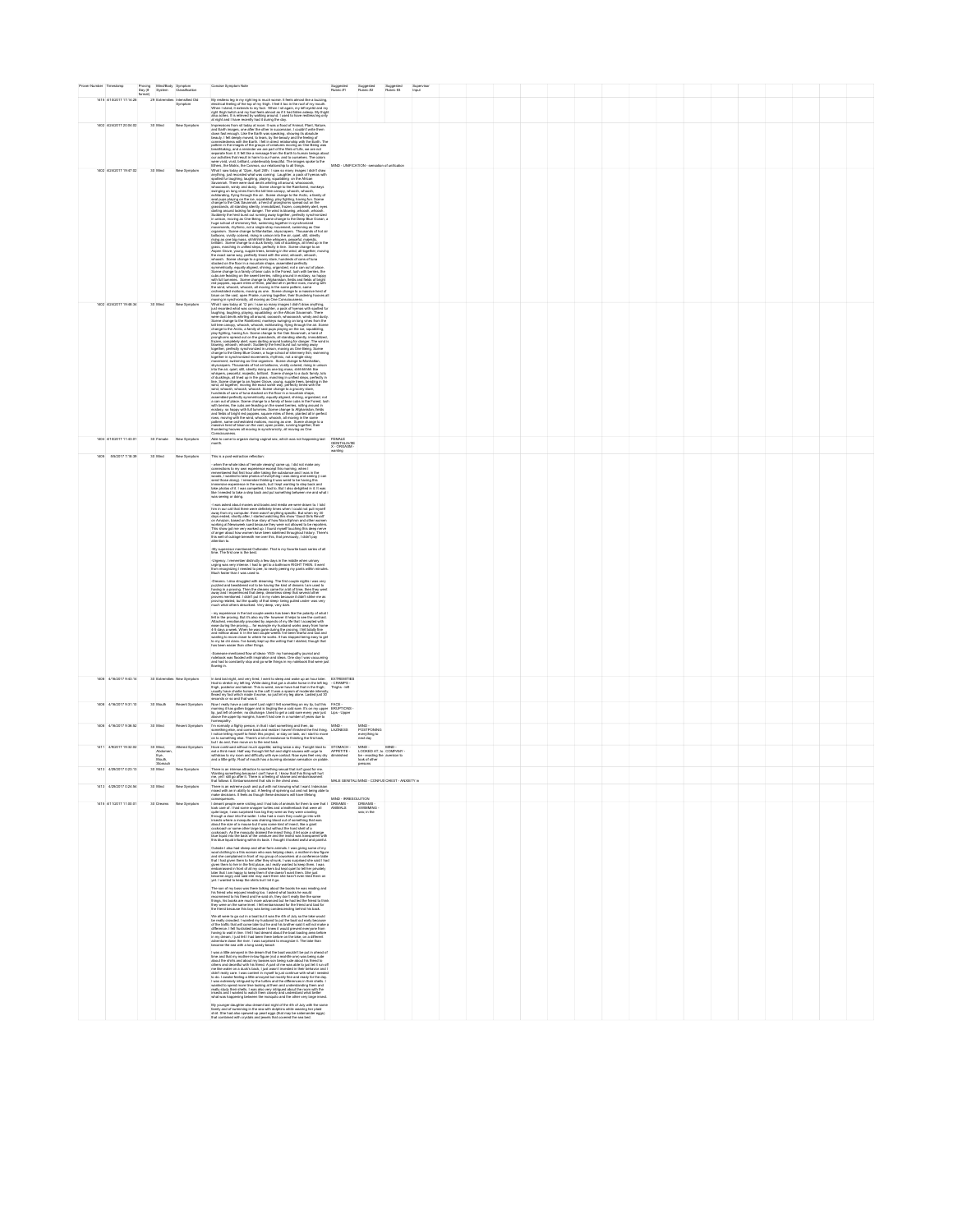|                                                              |  |                                        | $\begin{tabular}{ll} \textbf{Prover Navrebar} & \textbf{Transtaren} & \textbf{Proving} & \textbf{MinRedBody} & \textbf{Sympton} & \textbf{Concise Symptom Nota} \\ & \textbf{Day} & \textbf{Symad} & \textbf{Classification} \\ & \textbf{Formad} & \textbf{Simad} \end{tabular}$ |                                                         | Suggested Suggested Suggested Supervisor<br>Rubric #1 Rubric #2 Rubric #3 Input |                                        |  |  |  |  |  |  |  |  |
|--------------------------------------------------------------|--|----------------------------------------|-----------------------------------------------------------------------------------------------------------------------------------------------------------------------------------------------------------------------------------------------------------------------------------|---------------------------------------------------------|---------------------------------------------------------------------------------|----------------------------------------|--|--|--|--|--|--|--|--|
| 1415 4/13/2017 21:36:23 30 Dreams, New Symptom<br>Back, Head |  |                                        | I denote my and and some section by the sets. It was a function of the field of the sets and the sets and the sets and the sets and the sets and the sets and the sets are considered by the sets and the sets are considered                                                     |                                                         |                                                                                 |                                        |  |  |  |  |  |  |  |  |
|                                                              |  |                                        |                                                                                                                                                                                                                                                                                   |                                                         |                                                                                 |                                        |  |  |  |  |  |  |  |  |
|                                                              |  |                                        |                                                                                                                                                                                                                                                                                   |                                                         |                                                                                 |                                        |  |  |  |  |  |  |  |  |
|                                                              |  |                                        |                                                                                                                                                                                                                                                                                   |                                                         |                                                                                 |                                        |  |  |  |  |  |  |  |  |
|                                                              |  |                                        |                                                                                                                                                                                                                                                                                   |                                                         |                                                                                 |                                        |  |  |  |  |  |  |  |  |
|                                                              |  |                                        |                                                                                                                                                                                                                                                                                   |                                                         |                                                                                 |                                        |  |  |  |  |  |  |  |  |
|                                                              |  |                                        |                                                                                                                                                                                                                                                                                   |                                                         |                                                                                 |                                        |  |  |  |  |  |  |  |  |
|                                                              |  |                                        |                                                                                                                                                                                                                                                                                   |                                                         |                                                                                 |                                        |  |  |  |  |  |  |  |  |
|                                                              |  |                                        |                                                                                                                                                                                                                                                                                   |                                                         |                                                                                 |                                        |  |  |  |  |  |  |  |  |
|                                                              |  |                                        |                                                                                                                                                                                                                                                                                   |                                                         |                                                                                 |                                        |  |  |  |  |  |  |  |  |
|                                                              |  |                                        |                                                                                                                                                                                                                                                                                   |                                                         |                                                                                 |                                        |  |  |  |  |  |  |  |  |
|                                                              |  |                                        |                                                                                                                                                                                                                                                                                   |                                                         |                                                                                 |                                        |  |  |  |  |  |  |  |  |
|                                                              |  |                                        |                                                                                                                                                                                                                                                                                   |                                                         |                                                                                 |                                        |  |  |  |  |  |  |  |  |
|                                                              |  |                                        |                                                                                                                                                                                                                                                                                   |                                                         |                                                                                 |                                        |  |  |  |  |  |  |  |  |
| 1415 4/11/2017 12:29:21                                      |  | 30 Mind Recent Symptom                 |                                                                                                                                                                                                                                                                                   |                                                         |                                                                                 |                                        |  |  |  |  |  |  |  |  |
|                                                              |  |                                        | I continue to feel very scattered every day. It is difficult for me to mentally MIND.<br>focus when there is a list of noise around me. My mind jumps from cree thing CONCENTRATI<br>to do to the next and I have to work much harde                                              |                                                         |                                                                                 |                                        |  |  |  |  |  |  |  |  |
| 1415 4/12/2017 13:32:47                                      |  | 30 Mind, New Symptom                   |                                                                                                                                                                                                                                                                                   |                                                         |                                                                                 |                                        |  |  |  |  |  |  |  |  |
|                                                              |  |                                        | done.<br>The always feeling The In a hunry, claring have and there. Even driving, I have MMD - HURRY<br>an urge to drive faste and dark is and out the traffic. Usually The more<br>content with slower and the right lane. I often fee                                           |                                                         |                                                                                 |                                        |  |  |  |  |  |  |  |  |
| 1415 4/11/2017 12:30:42                                      |  | 30 Stomach, New Symptom<br>Chest       | I have heartburn a couple of times per week now and I normally do not have<br>that. It lightly burns in my chest and then goes away with activity. STOMACH - HE/CHEST - PAIN - burning                                                                                            |                                                         |                                                                                 |                                        |  |  |  |  |  |  |  |  |
| 1416 4/10/2017 9:47:56                                       |  | 30 Mind New Symptom                    | that Rightly borns in my cheat and then goes away with activity. STOMACH - HE/CHEST - PAD<br>Today is Samual Halmemann's birthday (he would/we been 262 years of the CHEST - MINO - The CHEST CHEST - PAD - The control in this                                                   |                                                         |                                                                                 |                                        |  |  |  |  |  |  |  |  |
|                                                              |  |                                        |                                                                                                                                                                                                                                                                                   |                                                         |                                                                                 |                                        |  |  |  |  |  |  |  |  |
| 1416 4/10/2017 9:49:37                                       |  | 30 Hearing New Symptom                 | (I have an ar<br>sion to violence)                                                                                                                                                                                                                                                |                                                         |                                                                                 |                                        |  |  |  |  |  |  |  |  |
| 1406 4/18/2017 7:54:20                                       |  | 31 Mind Old Symptom                    | My hearing of the human voice has been restored. The human voice has<br>been sounding far away to me since the buginning of the proving.<br>I am having a feeling like something is "off". It feels like something is going MIND - F                                              |                                                         |                                                                                 |                                        |  |  |  |  |  |  |  |  |
|                                                              |  |                                        |                                                                                                                                                                                                                                                                                   | happen,<br>something will -<br>urpleasant;<br>something |                                                                                 |                                        |  |  |  |  |  |  |  |  |
| 1406 4/18/2017 7:51:46 31 Mind Old Symptom                   |  |                                        |                                                                                                                                                                                                                                                                                   |                                                         |                                                                                 |                                        |  |  |  |  |  |  |  |  |
|                                                              |  |                                        | The last two days it's been surry here. Last night a storm system started to<br>move in around 8 pm. I noticed (bafore 1'd seen the douds) that my mood<br>had become sort of hopeless and arolous around 8:30 pm seemingly out of<br>t                                           |                                                         |                                                                                 |                                        |  |  |  |  |  |  |  |  |
| 1411 4/10/2017 21:11:26                                      |  | 31 Back New Symptom                    | Taibone has been aching all evening                                                                                                                                                                                                                                               | BACK - PAIN - Coccyx                                    |                                                                                 |                                        |  |  |  |  |  |  |  |  |
| 1411 4/10/2017 7:51:25                                       |  | 31 Back, Neck Old Symptom              | in a<br>space with a statement of the statement of the space of the statement<br>of the statement of the statement of the statement of the statement of<br>the statement of the statement of the statement of the statement of<br>the sta                                         |                                                         |                                                                                 |                                        |  |  |  |  |  |  |  |  |
|                                                              |  |                                        |                                                                                                                                                                                                                                                                                   |                                                         |                                                                                 |                                        |  |  |  |  |  |  |  |  |
|                                                              |  |                                        |                                                                                                                                                                                                                                                                                   |                                                         |                                                                                 |                                        |  |  |  |  |  |  |  |  |
| 1411 4/10/2017 21:11:26 31 Mind New Symptom                  |  |                                        |                                                                                                                                                                                                                                                                                   |                                                         |                                                                                 |                                        |  |  |  |  |  |  |  |  |
|                                                              |  |                                        | Twice this evening felt trapped, pinned, caught in a room when my husband<br>approached the door Verbally unfriendly and physically innnediately got out<br>of the room (he moved to let me by)                                                                                   |                                                         |                                                                                 |                                        |  |  |  |  |  |  |  |  |
| 1411 4/10/2017 14:51:19                                      |  | 31 Dreams New Symptom                  | of the room (be moved to let me lay<br>a later $d$ my root, (Big Point) was assingly<br>fixed by the state of the state of the state of the state<br>of the state of the state of the state of the state of the state of<br>$d$ measureme                                         |                                                         |                                                                                 |                                        |  |  |  |  |  |  |  |  |
|                                                              |  |                                        |                                                                                                                                                                                                                                                                                   |                                                         |                                                                                 |                                        |  |  |  |  |  |  |  |  |
|                                                              |  |                                        |                                                                                                                                                                                                                                                                                   |                                                         |                                                                                 |                                        |  |  |  |  |  |  |  |  |
|                                                              |  |                                        |                                                                                                                                                                                                                                                                                   |                                                         |                                                                                 |                                        |  |  |  |  |  |  |  |  |
|                                                              |  |                                        |                                                                                                                                                                                                                                                                                   |                                                         |                                                                                 |                                        |  |  |  |  |  |  |  |  |
|                                                              |  |                                        |                                                                                                                                                                                                                                                                                   |                                                         |                                                                                 |                                        |  |  |  |  |  |  |  |  |
|                                                              |  |                                        |                                                                                                                                                                                                                                                                                   |                                                         |                                                                                 |                                        |  |  |  |  |  |  |  |  |
|                                                              |  |                                        |                                                                                                                                                                                                                                                                                   |                                                         |                                                                                 |                                        |  |  |  |  |  |  |  |  |
|                                                              |  |                                        |                                                                                                                                                                                                                                                                                   |                                                         |                                                                                 |                                        |  |  |  |  |  |  |  |  |
|                                                              |  |                                        |                                                                                                                                                                                                                                                                                   |                                                         |                                                                                 |                                        |  |  |  |  |  |  |  |  |
|                                                              |  |                                        |                                                                                                                                                                                                                                                                                   |                                                         |                                                                                 |                                        |  |  |  |  |  |  |  |  |
|                                                              |  |                                        |                                                                                                                                                                                                                                                                                   |                                                         |                                                                                 |                                        |  |  |  |  |  |  |  |  |
|                                                              |  |                                        |                                                                                                                                                                                                                                                                                   |                                                         |                                                                                 |                                        |  |  |  |  |  |  |  |  |
|                                                              |  |                                        |                                                                                                                                                                                                                                                                                   |                                                         |                                                                                 |                                        |  |  |  |  |  |  |  |  |
| 1411 4/10/2017 14:54:42                                      |  | 31 Mind, Altered Symptom<br>Back, Neck |                                                                                                                                                                                                                                                                                   |                                                         |                                                                                 |                                        |  |  |  |  |  |  |  |  |
|                                                              |  |                                        |                                                                                                                                                                                                                                                                                   |                                                         |                                                                                 |                                        |  |  |  |  |  |  |  |  |
|                                                              |  |                                        |                                                                                                                                                                                                                                                                                   |                                                         |                                                                                 |                                        |  |  |  |  |  |  |  |  |
|                                                              |  |                                        |                                                                                                                                                                                                                                                                                   |                                                         |                                                                                 |                                        |  |  |  |  |  |  |  |  |
|                                                              |  |                                        |                                                                                                                                                                                                                                                                                   |                                                         |                                                                                 |                                        |  |  |  |  |  |  |  |  |
|                                                              |  |                                        |                                                                                                                                                                                                                                                                                   |                                                         |                                                                                 |                                        |  |  |  |  |  |  |  |  |
|                                                              |  |                                        |                                                                                                                                                                                                                                                                                   |                                                         |                                                                                 |                                        |  |  |  |  |  |  |  |  |
|                                                              |  |                                        | a weaken staying no as little get shaking head etc. equals temper tantrum<br>though not really growth I got shaking head etc. equals temper tantrum<br>baen trying to run the show last few days "No pain beside spine after th<br>baen                                           |                                                         |                                                                                 |                                        |  |  |  |  |  |  |  |  |
| 1414 4/29/2017 19:43:56                                      |  | 31 Mind New Symptom                    | I like doing anything, anytime. No plans. Spontaneous. Free. The opposite of this is locked down, confined. It's about moving, being free.                                                                                                                                        | MND - FREEDOM - desires                                 |                                                                                 | <b>Observation of</b><br>Prover        |  |  |  |  |  |  |  |  |
| 1406 4/24/2017 12:51:31                                      |  | 32 Generals New Symptom                | Missed three appointments.<br>YORCETYL - ARSENTMINDE<br>YORCETYL - ARSENTMINDE<br>YORCETYL - ARSENTMINDE<br>Yorket was discussed from my partner, we also are having total of disapreements MINO - 1980.<br>and communication tesses.<br>a                                        |                                                         |                                                                                 | Supervisor<br>Observation of           |  |  |  |  |  |  |  |  |
| 1407 4/13/2017 11:02:49                                      |  | 32 Mind Recent Symptom                 |                                                                                                                                                                                                                                                                                   |                                                         |                                                                                 |                                        |  |  |  |  |  |  |  |  |
|                                                              |  |                                        |                                                                                                                                                                                                                                                                                   | - aversion to                                           | FROM-                                                                           |                                        |  |  |  |  |  |  |  |  |
|                                                              |  |                                        | and communication issues.<br>If any example a finite state in the state when things come up,<br>I have very dishested more than also been oft to colour on norma ways,<br>$\sim$ finite separation from more than also been oft to colou                                          |                                                         |                                                                                 |                                        |  |  |  |  |  |  |  |  |
|                                                              |  |                                        |                                                                                                                                                                                                                                                                                   |                                                         |                                                                                 |                                        |  |  |  |  |  |  |  |  |
|                                                              |  |                                        |                                                                                                                                                                                                                                                                                   |                                                         |                                                                                 |                                        |  |  |  |  |  |  |  |  |
|                                                              |  |                                        | proving group across.<br>more connectication issues?<br>I am also feeling fed up with it all and just want to get some support from my<br>homeopath and others for this shock and upset.                                                                                          |                                                         |                                                                                 |                                        |  |  |  |  |  |  |  |  |
| 1407 4/13/2017 10:54:05                                      |  | 32 Vision Recent Symptom               | Eyes have gone between both so blurry I cannot read anything to less blurry VISION - and can read and almost even see like I normally can again but still back BLURRED<br>and forth the last few days.                                                                            |                                                         |                                                                                 |                                        |  |  |  |  |  |  |  |  |
| 1407 4/13/2017 10:50:59 32 Generals New Symptom              |  |                                        | My cat has had a steadily growing hard round belly since the last couple weeks, I took her in today and she has a massive abdominal mass.                                                                                                                                         |                                                         |                                                                                 |                                        |  |  |  |  |  |  |  |  |
|                                                              |  |                                        | We now have to go for more tests.<br>Since both my partner and I are taking the proving, I thought I would add                                                                                                                                                                    |                                                         |                                                                                 |                                        |  |  |  |  |  |  |  |  |
|                                                              |  |                                        | this here<br>I are very upset and shocked, distant from myself my cat is very importan<br>being to me and I am fealing completely flattened by this. she is only 5  I<br>feal numb and upset all at once.                                                                         |                                                         |                                                                                 |                                        |  |  |  |  |  |  |  |  |
| 1407 4/13/2017 10:52:58 32 Dreams New Symptom                |  |                                        | Music I've been drawn to during the proving is kind of bluesy, with a second chakra type of breast or rhythm.                                                                                                                                                                     |                                                         |                                                                                 |                                        |  |  |  |  |  |  |  |  |
|                                                              |  |                                        | Examples: Rag n Bone Man's song Human<br>Kaleo's Way Down We Go<br>Ecuador's Bones of Man                                                                                                                                                                                         |                                                         |                                                                                 |                                        |  |  |  |  |  |  |  |  |
|                                                              |  |                                        | Robert Koch's Dre                                                                                                                                                                                                                                                                 |                                                         |                                                                                 |                                        |  |  |  |  |  |  |  |  |
|                                                              |  |                                        | Lots of Florence and the Machine (who I love but usually have to be in the<br>mood for) How Big, How Blue, How Beautiful; Seven Devis, What the<br>Water Gave Me, Dellah                                                                                                          |                                                         |                                                                                 |                                        |  |  |  |  |  |  |  |  |
| 1407 4/13/2017 10:55:58                                      |  | 32 Generals Recent Symptom             | Filter was the main of the main properties and the main of the main of the main of the main of the main of the main of the main of the main of the main of the main of the main of the main of the main of the main of the mai                                                    |                                                         |                                                                                 |                                        |  |  |  |  |  |  |  |  |
|                                                              |  |                                        |                                                                                                                                                                                                                                                                                   |                                                         |                                                                                 |                                        |  |  |  |  |  |  |  |  |
| 1407 4/13/2017 10:57:38                                      |  | 32 Generals New Symptom                | I have noticed I am being very clumsy the past 2 weeks, I kind of just<br>realized that it is happening all the time, dropping things constantly is<br>getting initialing and feels so repetitive and like a waste of time, to be<br>re                                           |                                                         |                                                                                 |                                        |  |  |  |  |  |  |  |  |
| 1408 4/18/2017 18:19:12 32 Back New Symptom                  |  |                                        |                                                                                                                                                                                                                                                                                   |                                                         |                                                                                 |                                        |  |  |  |  |  |  |  |  |
|                                                              |  |                                        | reparation procedure property and the chiral control of the state of distribution of the state and the control of the state of the state of the state of the state of the state of the state of the state of the state of the                                                     |                                                         |                                                                                 |                                        |  |  |  |  |  |  |  |  |
|                                                              |  |                                        |                                                                                                                                                                                                                                                                                   |                                                         |                                                                                 |                                        |  |  |  |  |  |  |  |  |
|                                                              |  |                                        | is now a little less raised.                                                                                                                                                                                                                                                      |                                                         |                                                                                 |                                        |  |  |  |  |  |  |  |  |
| 1414 4/29/2017 18:18:54 32 Dreams New Symptom                |  |                                        | Vivid dreams about travel to Italy. Seems real. They still continue after I DREAMS - DREAMS - wake in the night, as they have been throughout the proving. VMD Travel                                                                                                             |                                                         |                                                                                 | Supervisor<br>Observation of<br>Prover |  |  |  |  |  |  |  |  |
| 1414 4/29/2017 19:27:54 32 Mind New Symptom                  |  |                                        | I don't think this proving could be run worse. The level of disorganization is MIND - Order - steggering. Unorganized, mishandled.<br>$\blacksquare$                                                                                                                              |                                                         |                                                                                 | Supervisor<br>Observation of<br>Prover |  |  |  |  |  |  |  |  |
| 1414 4/29/2017 17:27:36                                      |  | 34 Dreams New Symptom                  |                                                                                                                                                                                                                                                                                   |                                                         |                                                                                 | Superviso<br>Personal                  |  |  |  |  |  |  |  |  |
|                                                              |  |                                        | My fover and I are working on a project wherein we each have to create our<br>own customized garden shed. Each garden shed had to be an authentic<br>and unique expression of who we are. The idea was that we were going to<br>help ea                                           |                                                         |                                                                                 |                                        |  |  |  |  |  |  |  |  |
| 1406 4/24/2017 6:44:46 37 Mind New Symptom                   |  |                                        | Music Twe bean drawn to during the proving is kind of bluesy, with a second<br>Chakks hype of breastering the proving is kind of bluesy, with a second<br>chakks hype of breasteringthm.                                                                                          |                                                         |                                                                                 |                                        |  |  |  |  |  |  |  |  |
|                                                              |  |                                        | Examples: Rag n Bone Man's song Human<br>Kaleo's Way Down We Go                                                                                                                                                                                                                   |                                                         |                                                                                 |                                        |  |  |  |  |  |  |  |  |
|                                                              |  |                                        | Ecuador's Bones of Man<br>Robert Koch's Dreams                                                                                                                                                                                                                                    |                                                         |                                                                                 |                                        |  |  |  |  |  |  |  |  |
|                                                              |  |                                        | Lots of Florence and the Machine (who I love but usually have to be in the<br>mood for) How Big, How Blue, How Beautiful; Seven Devils, What the<br>Water Gave Me, Dellah                                                                                                         |                                                         |                                                                                 |                                        |  |  |  |  |  |  |  |  |
| 1406 4/24/2017 12:30:50 37 Mind New Symptom                  |  |                                        |                                                                                                                                                                                                                                                                                   |                                                         |                                                                                 |                                        |  |  |  |  |  |  |  |  |
|                                                              |  |                                        |                                                                                                                                                                                                                                                                                   |                                                         |                                                                                 | Personal<br>Symptoms                   |  |  |  |  |  |  |  |  |
|                                                              |  |                                        | What was "seen" Babies, young babies, and an old woman struggling to get<br>up from a seat or chair. the nervous system and to branches. electricity<br>firing, firing full and then an image of misfiring. gold rimmed plakes (old                                               |                                                         |                                                                                 |                                        |  |  |  |  |  |  |  |  |
|                                                              |  |                                        |                                                                                                                                                                                                                                                                                   |                                                         |                                                                                 |                                        |  |  |  |  |  |  |  |  |
|                                                              |  |                                        | The experience: Cooseburgos, chilled, It was not a place where I werded to be seen, Mr in the Brigs about from the detailed to be a child in the seed of the speed of the speed of the speed of the speed of the speed of the                                                     |                                                         |                                                                                 |                                        |  |  |  |  |  |  |  |  |
|                                                              |  |                                        |                                                                                                                                                                                                                                                                                   |                                                         |                                                                                 |                                        |  |  |  |  |  |  |  |  |
|                                                              |  |                                        |                                                                                                                                                                                                                                                                                   |                                                         |                                                                                 |                                        |  |  |  |  |  |  |  |  |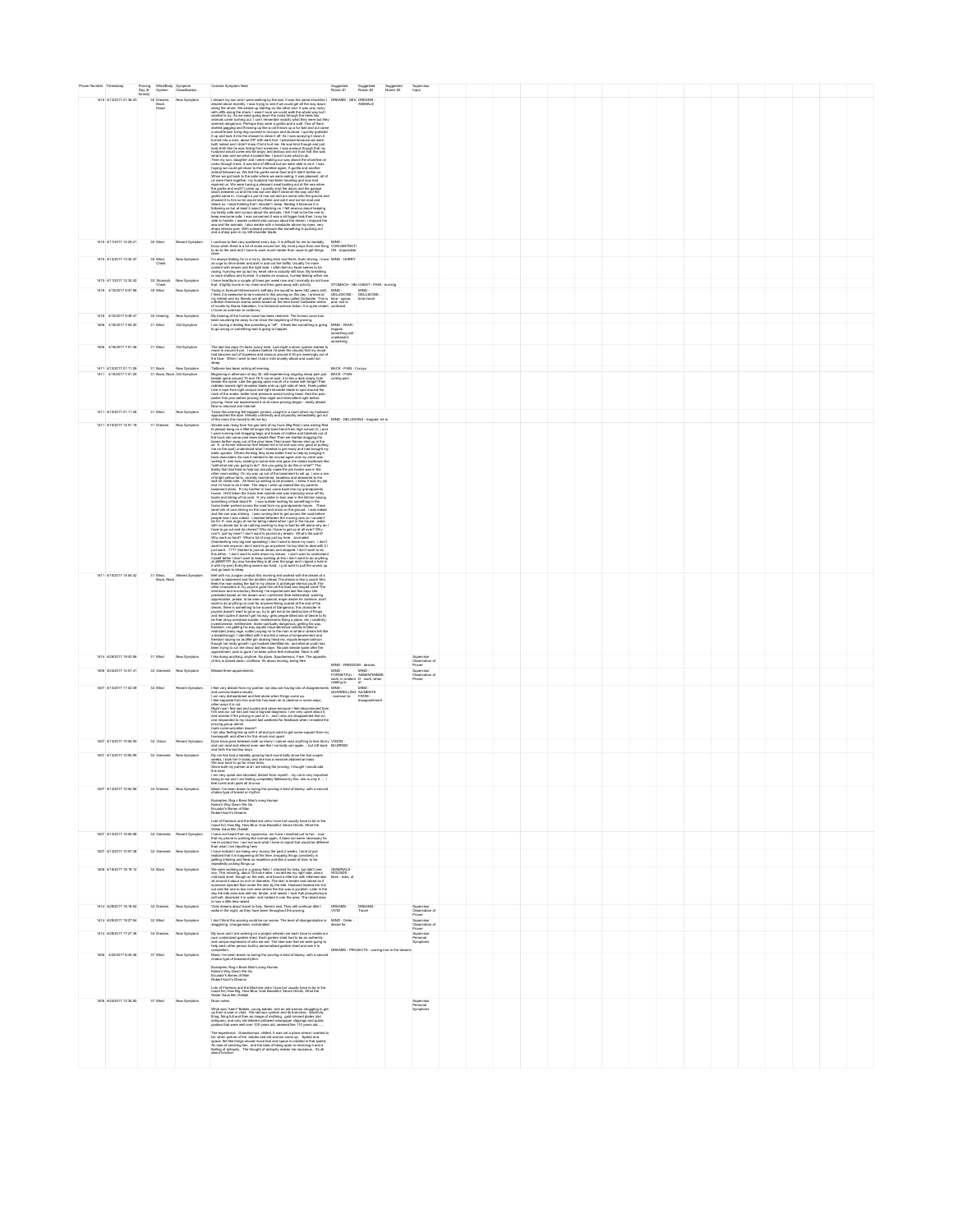| Prover Number Timestamp - Proving MindBody Symptom<br>Day (# System Classification |                                                     |         |                                            | Concise Symptom Note                                                                                                                                                                                                                                                                                                                                                                                                                                                            |                          | Suggested Suggested Suggested Supervisor                      |                                    |                                                                                              |  |  |  |  |  |  |
|------------------------------------------------------------------------------------|-----------------------------------------------------|---------|--------------------------------------------|---------------------------------------------------------------------------------------------------------------------------------------------------------------------------------------------------------------------------------------------------------------------------------------------------------------------------------------------------------------------------------------------------------------------------------------------------------------------------------|--------------------------|---------------------------------------------------------------|------------------------------------|----------------------------------------------------------------------------------------------|--|--|--|--|--|--|
|                                                                                    | 1406 4/24/2017 14:54:40                             |         | 37 Mind New Symptom                        | Books, movies and music drawn to during this proving time<br>The TV series "Deoter" (which is hilericus because at the last proving, which<br>and four, I stempted to watch this bottle series that is a<br>significated from the same of power and control and the same of power<br>which varies a                                                                                                                                                                             |                          |                                                               | Personal                           |                                                                                              |  |  |  |  |  |  |
|                                                                                    |                                                     |         |                                            | grief and process it.<br>As for books, the Harry Potter series, at least books one and two (had never<br>had a chance to read until now) and also "The Life Changing Magic of<br>Tidying Up" by Marie Kondo.                                                                                                                                                                                                                                                                    |                          |                                                               |                                    |                                                                                              |  |  |  |  |  |  |
|                                                                                    |                                                     |         |                                            | As for music I found that I didn't really like listening to a lot of lyrics, I wanted mono instance<br>and the mosic based ongs. Was distinct more to indirect<br>or alternative style of music overall couldn't stand maintainsim                                                                                                                                                                                                                                              |                          |                                                               |                                    |                                                                                              |  |  |  |  |  |  |
|                                                                                    | 1404 5/17/2017 12:25:09<br>1404 5/17/2017 12:28:13  | 39 Mind | New Symptom<br>39 Mind New Symptom         | Usin natio when we hypotely skinster laterate the rese.<br>Severage a surge in my practice. Making me have confidence to make plane. AIRO-<br>Severage a surge in my practice. Making me have confidence to make plane. The<br>He w                                                                                                                                                                                                                                             |                          |                                                               |                                    |                                                                                              |  |  |  |  |  |  |
|                                                                                    | 1404 5/17/2017 12:23:54                             |         | 39 Extremities New Symptom                 |                                                                                                                                                                                                                                                                                                                                                                                                                                                                                 |                          | mino - ioens.y.<br>as to his -<br>boundaries; and<br>personal |                                    |                                                                                              |  |  |  |  |  |  |
|                                                                                    | 1404 5/17/2017 12:24:38                             |         | 39 Female New Symptom                      | My body feels achier than I've known it to. Especially in the joints. I've like the control base of the more yogs mov in hopes of share than the same to have a the same to have a the same of the same of the same of the sam                                                                                                                                                                                                                                                  |                          |                                                               |                                    |                                                                                              |  |  |  |  |  |  |
|                                                                                    | 1404 5/17/2017 12:26:18                             |         | 39 Mind New Symptom                        | I'm having libido changes. Don't know to what extent it has to do with my partner. I want to get my business done. All this studies are an analysis of a little strategy are because I know it's not going to be very ansider<br>More confidence and expanse in practice. She is tooking for opportunities<br>in new places, reaching further than is typical. She's contacted a school in<br>another country to expand her teaching there. This is totally new.                |                          |                                                               | Supervisor<br>Observation of       |                                                                                              |  |  |  |  |  |  |
|                                                                                    | 1404 5/17/2017 12:27:31                             |         | 39 Mind New Symptom                        | I'm neally glad that I participated in the proving. Sad that I dropped off the deep end. A sense of gullt. I carry out everything relative relative relative relative relative relative relative relative relative relative re<br>ind to what I've                                                                                                                                                                                                                              |                          |                                                               |                                    |                                                                                              |  |  |  |  |  |  |
|                                                                                    | 1408 4/24/2017 12:53:29 39 Dreams New Symptom       |         |                                            | given to be a summary and followed the particular party of the control of the control of the control of the control of the control of the control of the control of the control of the control of the control of the control                                                                                                                                                                                                                                                    |                          |                                                               |                                    |                                                                                              |  |  |  |  |  |  |
|                                                                                    | 1408 4/24/2017 11:52:38                             |         | 39 Mouth New Symptom                       | cope with it.<br>copy with the proving Ball my comen of my mouth or lips<br>$\mu$ is the contact below that the province of the contact of the contact of the contact of the contact of the contact of the contact of the contact and the contact                                                                                                                                                                                                                               |                          |                                                               |                                    |                                                                                              |  |  |  |  |  |  |
|                                                                                    | 1408 4/24/2017 12:38:43                             |         | 39 Mind Recent Symptom                     | Everyone is super friendly this moming in aerobic swim exercises. Fm MND -<br>having convensations with three people. This is different from most days. CHEERFUL -<br>Usually thave short pleasenthies with lots of swimmers. Today,                                                                                                                                                                                                                                            |                          |                                                               |                                    |                                                                                              |  |  |  |  |  |  |
|                                                                                    | 1408 4/24/2017 19:20:20<br>1408 4/24/2017 13:12:37  |         | 39 Mind New Symptom<br>39 Mind New Symptom | While I am working and occupied it feels better.                                                                                                                                                                                                                                                                                                                                                                                                                                | MND - OCCUPATION - amel- |                                                               |                                    |                                                                                              |  |  |  |  |  |  |
|                                                                                    | 1408 4/24/2017 13:03:22 39 Mind New Symptom         |         |                                            | What books, movies, television, YouTube have I been drawn to during the<br>proving? Noting much has charged. However, my haddend gets National<br>Records? Noting much has charged. However, my haddend gets National<br>Noting about t                                                                                                                                                                                                                                         |                          |                                                               |                                    |                                                                                              |  |  |  |  |  |  |
|                                                                                    |                                                     |         |                                            | was for the Paris Definite Marine and the following the projection of the Conditions of the Conditions of the Conditions of the Conditions of the Conditions of the Conditions of the Conditions of the Conditions of the Con                                                                                                                                                                                                                                                   |                          |                                                               |                                    |                                                                                              |  |  |  |  |  |  |
|                                                                                    | 1408 4/24/2017 12:00:00                             | 39 Nose | New Symptom                                | .<br>Right noshil has a sore inside on the medial side about 3/4" superior to the NOSE -<br>tip of the nose cartilage that bothers me when I blow the nose. It's not a<br>pimple, more like an ulcer or open sone. I can't see it, just feel it. Have had Nostrits<br>this for two to three weeks, but forget about it. It is healing and getting                                                                                                                               |                          |                                                               |                                    |                                                                                              |  |  |  |  |  |  |
|                                                                                    | 1414 4/30/2017 0:26:22                              | 39 Mind | New Symptom                                | control of the state of the state of the state of the state of the state of the state of the state of the state of the state of the state of the state of the state of the state of the state of the state of the state of th                                                                                                                                                                                                                                                   |                          |                                                               | Superviso<br>Personal<br>Sumntness |                                                                                              |  |  |  |  |  |  |
|                                                                                    | 1408 4/25/2017 13:06:19 40 Mind New Symptom         |         |                                            |                                                                                                                                                                                                                                                                                                                                                                                                                                                                                 |                          | MIND - CONTENT - life are ideal: circumstances of             |                                    |                                                                                              |  |  |  |  |  |  |
|                                                                                    | 1410 5/3/2017 0:01:16 40 Mind, Male Altered Symptom |         |                                            | The first ten days of the proving felt pretty innocuous. I've recorded most of<br>those symptoms, so suffice it to say that I felt increased ease, increased<br>awareness of my limits, and a lack of ability to focus in conversati                                                                                                                                                                                                                                            |                          |                                                               |                                    |                                                                                              |  |  |  |  |  |  |
|                                                                                    |                                                     |         |                                            | A 4 aim on Casy 12, I wake and fall gigged by farms. The only thing that we can be a first that the control of the state in the control of the state of the state of the state of the state of the state of the state of the<br>gone through the same                                                                                                                                                                                                                           |                          |                                                               |                                    |                                                                                              |  |  |  |  |  |  |
|                                                                                    |                                                     |         |                                            | By 5 am on Day 12 I had let repeelf say that I'm gay without extrapolating the consequences and freeking out. I insteal let the consequent relation price principle and a major plane and an amount plane and an amount plane<br>jumping into the darkness, and was then opened to the truth of my feelings, and I had lost nothing after all.                                                                                                                                  |                          |                                                               |                                    |                                                                                              |  |  |  |  |  |  |
|                                                                                    |                                                     |         |                                            | That merring was fucking dark, punctualsed by my breakthrough. The pleasure and related was absolved by the parameter of the start particle of the start parameter of the start particle of the start particle of the start p<br>girlfriend. that I'm gay, and I don't know. that life was over, or that I'd die, in                                                                                                                                                            |                          |                                                               |                                    |                                                                                              |  |  |  |  |  |  |
|                                                                                    |                                                     |         |                                            | (with a<br>blood scale of the control of the projection and therefore the control of<br>the control of the control of the control of the control of the control<br>of the control of the control of the control of the control of<br>$\mathcal$                                                                                                                                                                                                                                 |                          |                                                               |                                    |                                                                                              |  |  |  |  |  |  |
|                                                                                    |                                                     |         |                                            |                                                                                                                                                                                                                                                                                                                                                                                                                                                                                 |                          |                                                               |                                    |                                                                                              |  |  |  |  |  |  |
|                                                                                    |                                                     |         |                                            | Centries the finish, searched forward, and accessed and access<br>the a beautiful, record that a reffin from the above The Magnissim, which is a<br>magnism relation to channels auch metapolical magnism relations that the gradie                                                                                                                                                                                                                                             |                          |                                                               |                                    |                                                                                              |  |  |  |  |  |  |
|                                                                                    |                                                     |         |                                            | The next moming was bizame. I have never felt so infantile in my penis,<br>prostate, and lower chakses. I felt as though my genital area was so<br>niliceed, soft, open, and vulnerable, that it felt like a baby. It was super<br>plea<br>I couldn't focus on the day-to-day tasks of my life for about two weeks (day<br>12-26). I was regularly very triggered by particular gay men. I would feel<br>bind-sided as they'd look in my eyes, and I would feel intense boots o |                          |                                                               |                                    |                                                                                              |  |  |  |  |  |  |
|                                                                                    | 1416 4/23/2017 6:50:56                              | 43 Mind | New Symptom                                | biarita oa gnilaal<br>newsy as also<br>an interval of the state of the Minneapolia - Saint Paul Film<br>Society boday called Maini Curiel Marie Corie - The Counge of Knowled<br>I am going to go to see if I can rush seat Solets with my partner. I have<br>be<br>wledge.                                                                                                                                                                                                     | MIND - EXCITEMENT        |                                                               |                                    | MIND - CONFUS MALE GENITALI MIND - FORSAKEN feeling - isolation: sensation of - terror: with |  |  |  |  |  |  |
|                                                                                    | 1416 4/23/2017 17:45:41                             | 43 Mind | New Symptom                                |                                                                                                                                                                                                                                                                                                                                                                                                                                                                                 |                          |                                                               |                                    |                                                                                              |  |  |  |  |  |  |
|                                                                                    |                                                     |         |                                            | Lass Theodore South Marco Contribute and possible procedure and Marco Controllers. In the case of the term and state of the procedure and the controllers are the controllers. The case of the controllers are the controller<br>Nobel prizes                                                                                                                                                                                                                                   |                          |                                                               |                                    |                                                                                              |  |  |  |  |  |  |
|                                                                                    | 1412 4/25/2017 22:39:54                             | 45 Mind | Recent Symptom                             | Notes on the song Brittle by Portico. I listened to this on repeat for most of a<br>two week stretch during the proving. Achingly beautiful.<br>https:cronwww.youtube.comonwatch?v=StnCGJFDHoC<br>Two notes repeated over and over, three high and one low, like a<br>transmission beamed out, moving outwards, downwards, away. Sonar.                                                                                                                                         |                          |                                                               |                                    |                                                                                              |  |  |  |  |  |  |
|                                                                                    |                                                     |         |                                            | The echo of the snare and some of the effects seem like sounds heard<br>derwater. Like a metal cable being plucked or snapped<br>The harmonies in the chorus step away from each other, ascending and moving away, but throughout a some contention point of the same content of the state of the state of the state of the state of the state of the state of                                                                                                                  |                          |                                                               |                                    |                                                                                              |  |  |  |  |  |  |
|                                                                                    | 1412 4/23/2017 21:52:07                             | 45 Mind | New Symptom                                | [10]<br>1777<br>I listened to this song on repeat for about two weeks during the proving. It<br>came to me at the same time as a news article and I was reading the article<br>and isleaming to the song simultaneously. IT send a mediation ab                                                                                                                                                                                                                                 | MIND - SINGING           |                                                               |                                    |                                                                                              |  |  |  |  |  |  |
|                                                                                    |                                                     |         |                                            | Portico featuring Joe Newman - Brittle<br>https:cronww.youtube.comprwatch?v=StnO9JFDHo0<br>News article and a really fantastic image:<br>https:cronwww.si.comorvaultor2016or06or13omapture-deep-carried-away-<br>love-risk-and-each-other-two-world's-best-freedivers-went-limits-their                                                                                                                                                                                         |                          |                                                               |                                    |                                                                                              |  |  |  |  |  |  |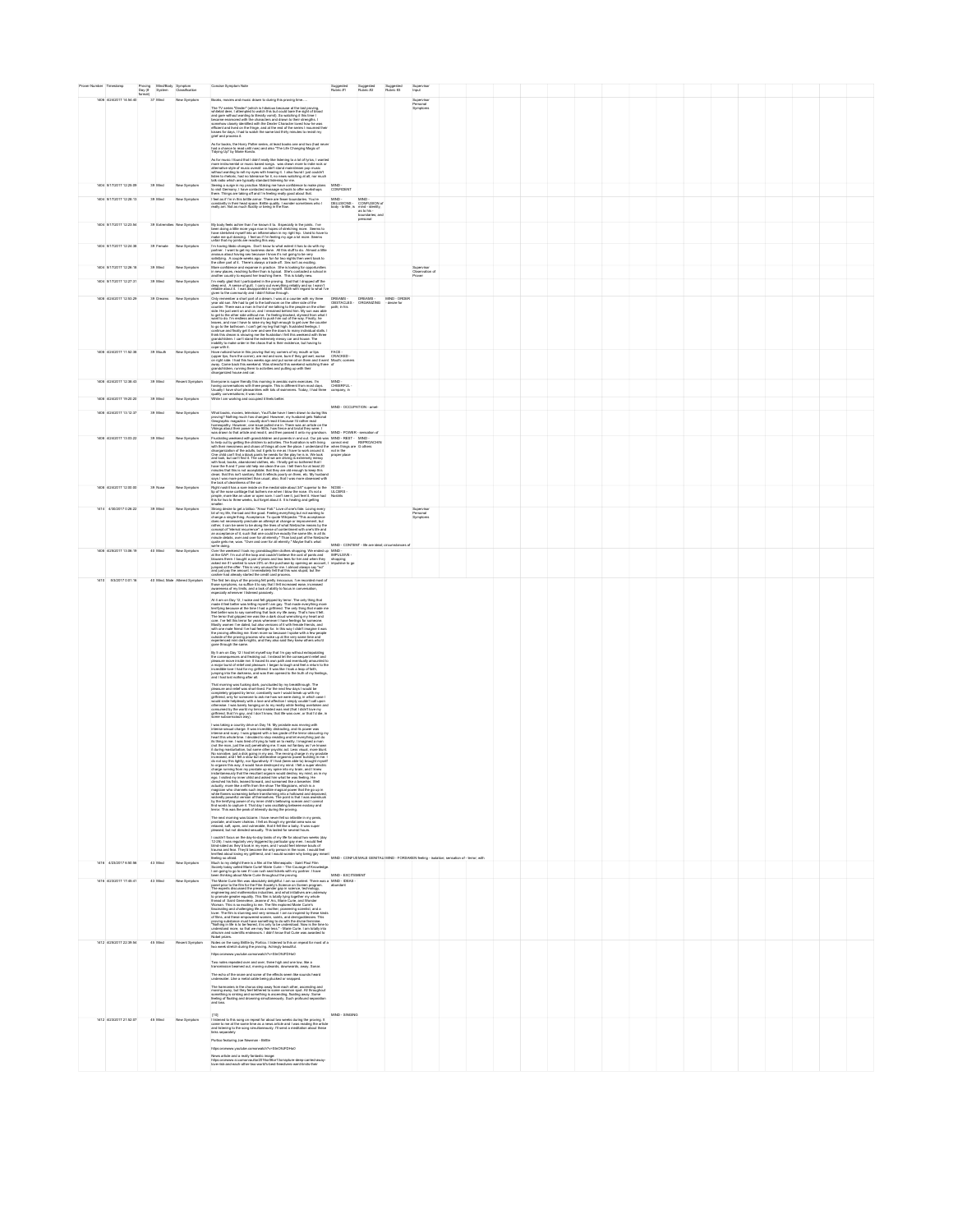|                                                   |         | $\begin{tabular}{ll} ProveNormbar & Tinsstamp & Proving & MindBody & Sympton \\ & Day (\# & System & Classification \\ format) & \end{tabular}$ | Concise Symptom Note                                                                                                                                                                                                                                                                                               |                                                 | Supposted Supposted Supposted Supported<br>Rubric #1 Rubric #2 Rubric #3 Input |                                                                  |  |  |  |  |  |  |  |  |
|---------------------------------------------------|---------|-------------------------------------------------------------------------------------------------------------------------------------------------|--------------------------------------------------------------------------------------------------------------------------------------------------------------------------------------------------------------------------------------------------------------------------------------------------------------------|-------------------------------------------------|--------------------------------------------------------------------------------|------------------------------------------------------------------|--|--|--|--|--|--|--|--|
| 1412 4/25/2017 22:22:33                           |         |                                                                                                                                                 | 45 Mind Recent Symptom Notes from synchronized visualization, done about 12:15 CST on 4or24or17.                                                                                                                                                                                                                   |                                                 |                                                                                |                                                                  |  |  |  |  |  |  |  |  |
|                                                   |         |                                                                                                                                                 | Notes regarding my draw<br>ing                                                                                                                                                                                                                                                                                     |                                                 |                                                                                |                                                                  |  |  |  |  |  |  |  |  |
|                                                   |         |                                                                                                                                                 |                                                                                                                                                                                                                                                                                                                    |                                                 |                                                                                |                                                                  |  |  |  |  |  |  |  |  |
|                                                   |         |                                                                                                                                                 | Learn't get back to you. There is a<br>constanting up, it is connected by the constant of the state of the<br>state of the distort matter. There is no beauting the space botten,<br>in the constant of the distort of the first in th                                                                             |                                                 |                                                                                |                                                                  |  |  |  |  |  |  |  |  |
|                                                   |         |                                                                                                                                                 |                                                                                                                                                                                                                                                                                                                    |                                                 |                                                                                |                                                                  |  |  |  |  |  |  |  |  |
|                                                   |         |                                                                                                                                                 |                                                                                                                                                                                                                                                                                                                    |                                                 |                                                                                |                                                                  |  |  |  |  |  |  |  |  |
|                                                   |         |                                                                                                                                                 | The only way to stay in some kind of relationship is to hold these positions,<br>hold this separation, because these objects' locations are at least oriented<br>in their specific places still relative to each other. Even though                                                                                |                                                 |                                                                                |                                                                  |  |  |  |  |  |  |  |  |
|                                                   |         |                                                                                                                                                 |                                                                                                                                                                                                                                                                                                                    |                                                 |                                                                                |                                                                  |  |  |  |  |  |  |  |  |
|                                                   |         |                                                                                                                                                 | So much grief at this. Why are you up there? Why are you so far away?<br>Why am I down here? Why can't I be with you? I have to just stay here?                                                                                                                                                                    |                                                 |                                                                                |                                                                  |  |  |  |  |  |  |  |  |
|                                                   |         |                                                                                                                                                 | If I move and I don't even occupy the place that is called "separate from<br>you" and I go somewhere else then sim I really bot to you? Are you loot to<br>mu? Crist is a place marker for internacy between you and me. Aren't we<br>o                                                                            |                                                 |                                                                                |                                                                  |  |  |  |  |  |  |  |  |
|                                                   |         |                                                                                                                                                 |                                                                                                                                                                                                                                                                                                                    |                                                 |                                                                                |                                                                  |  |  |  |  |  |  |  |  |
|                                                   |         |                                                                                                                                                 | Notes regarding the process of this experiment:                                                                                                                                                                                                                                                                    |                                                 |                                                                                |                                                                  |  |  |  |  |  |  |  |  |
|                                                   |         |                                                                                                                                                 | I also understand and of the physicial scenes meaning as weak control of the field procedure and control of the procedure of the scenes of the scenes of the scenes of the scenes of the scenes of the scenes of the scenes o                                                                                      |                                                 |                                                                                |                                                                  |  |  |  |  |  |  |  |  |
|                                                   |         |                                                                                                                                                 |                                                                                                                                                                                                                                                                                                                    |                                                 |                                                                                |                                                                  |  |  |  |  |  |  |  |  |
|                                                   |         |                                                                                                                                                 |                                                                                                                                                                                                                                                                                                                    |                                                 |                                                                                |                                                                  |  |  |  |  |  |  |  |  |
|                                                   |         |                                                                                                                                                 | about the drawing I'd made, I started getting really upset and I was crying<br>by the time I switched over to first person. It surprised me. It felt abrupt.                                                                                                                                                       |                                                 |                                                                                |                                                                  |  |  |  |  |  |  |  |  |
| 1414 4/29/2017 22:34:26                           | 46 Mind | New Symptom                                                                                                                                     | The cleanse we are on, Ketogenic diet clearse. Something new we've done since being on the proving.                                                                                                                                                                                                                |                                                 |                                                                                | Supervisor<br>Observation of<br>Prover                           |  |  |  |  |  |  |  |  |
| 1414 4/29/2017 22:36:41                           |         | 46 Mind New Symptom                                                                                                                             | Someone left a book on our fence, My Year in Provence. The chapters are MIND - Dreams                                                                                                                                                                                                                              | MND - CURIOUS                                   |                                                                                |                                                                  |  |  |  |  |  |  |  |  |
|                                                   |         | 46 Dreams New Symptom                                                                                                                           |                                                                                                                                                                                                                                                                                                                    |                                                 |                                                                                | Supervisor<br>Observation of<br>Prover                           |  |  |  |  |  |  |  |  |
| 1414 4/29/2017 22:51:20                           |         |                                                                                                                                                 | Note<br>that the spacetic spacetic line that $\mu$ is<br>then a nonegative from the spacetime of the spacetime of the spacetime of<br>the spacetime of the spacetime of the spacetime of the spacetime of<br>the spacetime of the spacetim                                                                         |                                                 |                                                                                | Supervisor<br>Personal                                           |  |  |  |  |  |  |  |  |
|                                                   |         |                                                                                                                                                 |                                                                                                                                                                                                                                                                                                                    |                                                 |                                                                                |                                                                  |  |  |  |  |  |  |  |  |
|                                                   |         |                                                                                                                                                 |                                                                                                                                                                                                                                                                                                                    |                                                 |                                                                                |                                                                  |  |  |  |  |  |  |  |  |
|                                                   |         |                                                                                                                                                 |                                                                                                                                                                                                                                                                                                                    |                                                 |                                                                                |                                                                  |  |  |  |  |  |  |  |  |
|                                                   |         |                                                                                                                                                 |                                                                                                                                                                                                                                                                                                                    |                                                 |                                                                                |                                                                  |  |  |  |  |  |  |  |  |
|                                                   |         |                                                                                                                                                 |                                                                                                                                                                                                                                                                                                                    |                                                 |                                                                                |                                                                  |  |  |  |  |  |  |  |  |
| 1414 4/29/2017 22:46:05                           |         | 48 Dreams New Symptom                                                                                                                           |                                                                                                                                                                                                                                                                                                                    |                                                 |                                                                                | Supervisor<br>Observation of<br>Preser                           |  |  |  |  |  |  |  |  |
|                                                   |         |                                                                                                                                                 | Trying to converse, words wouldn't come out. Words are all gathled: In line<br>all grocery slows or at bank Couldn't talk. Mouth was moving though As if<br>most was filted with mathlea, making unintelligible scurris but not word                                                                               |                                                 |                                                                                |                                                                  |  |  |  |  |  |  |  |  |
| 1414 4/30/2017 0:28:57                            | 48 Mind | New Symptom                                                                                                                                     |                                                                                                                                                                                                                                                                                                                    |                                                 | DREAMS - UNSLMIND - SPEECH MIND - SPEECH                                       |                                                                  |  |  |  |  |  |  |  |  |
|                                                   |         |                                                                                                                                                 | Four separate people this week have told me I have a shiny aura or sparking energy or glowing with health etc. This is unusual. They said I have a "certain something". Furny.                                                                                                                                     | MIND -<br>MAGNETIZING<br>others - desire<br>for |                                                                                | Supervisor<br>Personal<br>Symptoms                               |  |  |  |  |  |  |  |  |
| 1414 4/29/2017 22:39:18   48 Mind   New Symptom   |         |                                                                                                                                                 | Our cat. Her liver numbers are up. She had a cyst surgically removed<br>recently.                                                                                                                                                                                                                                  |                                                 |                                                                                | Supervisor<br>Observation of                                     |  |  |  |  |  |  |  |  |
| 1416 4/28/2017 11:00:11                           |         | 48 Mind Cured Symptom                                                                                                                           |                                                                                                                                                                                                                                                                                                                    |                                                 |                                                                                |                                                                  |  |  |  |  |  |  |  |  |
|                                                   |         |                                                                                                                                                 |                                                                                                                                                                                                                                                                                                                    |                                                 |                                                                                |                                                                  |  |  |  |  |  |  |  |  |
|                                                   |         |                                                                                                                                                 |                                                                                                                                                                                                                                                                                                                    |                                                 |                                                                                |                                                                  |  |  |  |  |  |  |  |  |
|                                                   |         |                                                                                                                                                 |                                                                                                                                                                                                                                                                                                                    |                                                 |                                                                                |                                                                  |  |  |  |  |  |  |  |  |
|                                                   |         |                                                                                                                                                 |                                                                                                                                                                                                                                                                                                                    |                                                 |                                                                                |                                                                  |  |  |  |  |  |  |  |  |
|                                                   |         |                                                                                                                                                 |                                                                                                                                                                                                                                                                                                                    |                                                 |                                                                                |                                                                  |  |  |  |  |  |  |  |  |
| 1416 4/29/2017 9:45:09                            | 49 Mind | New Symptom                                                                                                                                     | I am about to start marching in the People's Climate March in Washington. MIND -<br>This is the most awescme new experience of my recent life. In a way all of EXCITEMENT                                                                                                                                          |                                                 |                                                                                |                                                                  |  |  |  |  |  |  |  |  |
|                                                   |         |                                                                                                                                                 | That is the mass associate here experiences of my recent mass in a step and the mass and propriate the state interest of the state of the pression of propriate signal and matcher can just Power and the state mass of the s                                                                                      |                                                 |                                                                                |                                                                  |  |  |  |  |  |  |  |  |
|                                                   |         |                                                                                                                                                 |                                                                                                                                                                                                                                                                                                                    |                                                 |                                                                                |                                                                  |  |  |  |  |  |  |  |  |
| 1416 4/29/2017 17:25:03                           | 49 Mind | New Symptom                                                                                                                                     |                                                                                                                                                                                                                                                                                                                    |                                                 |                                                                                |                                                                  |  |  |  |  |  |  |  |  |
|                                                   |         |                                                                                                                                                 |                                                                                                                                                                                                                                                                                                                    |                                                 |                                                                                |                                                                  |  |  |  |  |  |  |  |  |
|                                                   |         |                                                                                                                                                 | Hence it as invegending labeling to the floorated of matches chesting.<br>$\frac{1}{2}$ the labeling channels are the state of matches of the film of the labeling channels in the state of<br>$\frac{1}{2}$ in the labeling control of t                                                                          |                                                 |                                                                                |                                                                  |  |  |  |  |  |  |  |  |
| 1416 4/29/2017 17:15:44                           | 49 Mind | New Symptom                                                                                                                                     |                                                                                                                                                                                                                                                                                                                    |                                                 |                                                                                |                                                                  |  |  |  |  |  |  |  |  |
|                                                   |         |                                                                                                                                                 | I lowed this experience of fighting injustice and raising awarenessit There MIND: MND - MAND - Were 400,000 percept inter in Washington, D.C. for this People's Climate in Washington D.C. INTERCATION Merced in the material                                                                                      |                                                 |                                                                                |                                                                  |  |  |  |  |  |  |  |  |
|                                                   |         |                                                                                                                                                 |                                                                                                                                                                                                                                                                                                                    |                                                 |                                                                                |                                                                  |  |  |  |  |  |  |  |  |
|                                                   |         |                                                                                                                                                 | Phone III contras and down in complete site<br>nos, all you could hear in the linear whole linear particular the country of the<br>state of the country of the country of the country of the country of<br>the country of the country o                                                                            |                                                 |                                                                                |                                                                  |  |  |  |  |  |  |  |  |
| 1409 4/29/2017 13:38:17<br>1410 5/3/2017 23:49:26 | 50 Ear  | Old Symptom<br>50 Mind, Male Altered Symptom                                                                                                    | Sharp, piercing pain deep in right ear at 11pm while lying in bed.                                                                                                                                                                                                                                                 |                                                 |                                                                                |                                                                  |  |  |  |  |  |  |  |  |
|                                                   |         |                                                                                                                                                 |                                                                                                                                                                                                                                                                                                                    |                                                 |                                                                                |                                                                  |  |  |  |  |  |  |  |  |
|                                                   |         |                                                                                                                                                 |                                                                                                                                                                                                                                                                                                                    |                                                 |                                                                                |                                                                  |  |  |  |  |  |  |  |  |
|                                                   |         |                                                                                                                                                 |                                                                                                                                                                                                                                                                                                                    |                                                 |                                                                                |                                                                  |  |  |  |  |  |  |  |  |
|                                                   |         |                                                                                                                                                 |                                                                                                                                                                                                                                                                                                                    |                                                 |                                                                                |                                                                  |  |  |  |  |  |  |  |  |
|                                                   |         |                                                                                                                                                 |                                                                                                                                                                                                                                                                                                                    |                                                 |                                                                                |                                                                  |  |  |  |  |  |  |  |  |
|                                                   |         |                                                                                                                                                 |                                                                                                                                                                                                                                                                                                                    |                                                 |                                                                                |                                                                  |  |  |  |  |  |  |  |  |
|                                                   |         |                                                                                                                                                 |                                                                                                                                                                                                                                                                                                                    |                                                 |                                                                                |                                                                  |  |  |  |  |  |  |  |  |
|                                                   |         |                                                                                                                                                 |                                                                                                                                                                                                                                                                                                                    |                                                 |                                                                                |                                                                  |  |  |  |  |  |  |  |  |
|                                                   |         |                                                                                                                                                 |                                                                                                                                                                                                                                                                                                                    |                                                 |                                                                                |                                                                  |  |  |  |  |  |  |  |  |
|                                                   |         |                                                                                                                                                 |                                                                                                                                                                                                                                                                                                                    |                                                 |                                                                                |                                                                  |  |  |  |  |  |  |  |  |
|                                                   |         |                                                                                                                                                 | This has been unfolding in me for years, the terms. The specificity around homeoscalify for about a "year and a half. The words Thropsys", "when said little materials of the state said process of the state and the material                                                                                     |                                                 |                                                                                |                                                                  |  |  |  |  |  |  |  |  |
|                                                   |         |                                                                                                                                                 |                                                                                                                                                                                                                                                                                                                    |                                                 |                                                                                |                                                                  |  |  |  |  |  |  |  |  |
|                                                   |         |                                                                                                                                                 | Control The process of Rein and Procedure and Reinfords and Reinfords (Reinfords and Reinfords and Reinfords and Reinfords and Reinfords and Reinfords and Reinfords (Reinfords and Reinfords and Reinfords and Reinfords and                                                                                      |                                                 |                                                                                |                                                                  |  |  |  |  |  |  |  |  |
|                                                   |         |                                                                                                                                                 |                                                                                                                                                                                                                                                                                                                    |                                                 |                                                                                |                                                                  |  |  |  |  |  |  |  |  |
|                                                   |         |                                                                                                                                                 |                                                                                                                                                                                                                                                                                                                    |                                                 |                                                                                |                                                                  |  |  |  |  |  |  |  |  |
|                                                   |         |                                                                                                                                                 |                                                                                                                                                                                                                                                                                                                    |                                                 |                                                                                |                                                                  |  |  |  |  |  |  |  |  |
|                                                   |         |                                                                                                                                                 | overwhelmed by our connection, she would withdraw, and I wasn't allowed<br>to exist in the relationship. It really moved something in me to hear him tell<br>me these stories. To see how those dynamics were playing out in my                                                                                    |                                                 |                                                                                |                                                                  |  |  |  |  |  |  |  |  |
|                                                   |         |                                                                                                                                                 | ionship                                                                                                                                                                                                                                                                                                            |                                                 |                                                                                |                                                                  |  |  |  |  |  |  |  |  |
|                                                   |         |                                                                                                                                                 | My father also both me accruiting 1 had never heard from him bafoes. He<br>is field me that, after accritering the childrend and making it from his young adult<br>$166$ , he began to experience second desire for me. That when he                                                                               |                                                 |                                                                                |                                                                  |  |  |  |  |  |  |  |  |
|                                                   |         |                                                                                                                                                 |                                                                                                                                                                                                                                                                                                                    |                                                 |                                                                                |                                                                  |  |  |  |  |  |  |  |  |
|                                                   |         |                                                                                                                                                 |                                                                                                                                                                                                                                                                                                                    |                                                 |                                                                                |                                                                  |  |  |  |  |  |  |  |  |
|                                                   |         |                                                                                                                                                 |                                                                                                                                                                                                                                                                                                                    |                                                 |                                                                                |                                                                  |  |  |  |  |  |  |  |  |
|                                                   |         |                                                                                                                                                 | Sion with women has never been easy for me. I have atruggled to achieve a<br>could when I am getting to hnow a parket. If this<br>learn my brow is given and front to consider the open into the open and<br>point of point and front                                                                              |                                                 |                                                                                |                                                                  |  |  |  |  |  |  |  |  |
|                                                   |         |                                                                                                                                                 |                                                                                                                                                                                                                                                                                                                    |                                                 |                                                                                |                                                                  |  |  |  |  |  |  |  |  |
|                                                   |         |                                                                                                                                                 | People have asked me if I'm gay my whole life. It's never occurred to me<br>that I am. Now I am fascinated and often many other less enjoyable<br>emotions as all this moves through me. Am I gay? Did I adopt a survival-<br>based helerosexuality until I became sale enough to drop it? Is that why sex<br>with |                                                 |                                                                                |                                                                  |  |  |  |  |  |  |  |  |
|                                                   |         |                                                                                                                                                 |                                                                                                                                                                                                                                                                                                                    |                                                 |                                                                                |                                                                  |  |  |  |  |  |  |  |  |
|                                                   |         |                                                                                                                                                 |                                                                                                                                                                                                                                                                                                                    |                                                 |                                                                                |                                                                  |  |  |  |  |  |  |  |  |
|                                                   |         |                                                                                                                                                 |                                                                                                                                                                                                                                                                                                                    |                                                 |                                                                                |                                                                  |  |  |  |  |  |  |  |  |
|                                                   |         |                                                                                                                                                 | Arm interigent? Don't get me verong. I unciderateed that people are surely red in the property of the state of the first section of the state base of the state performance problem in the state of the point. If it has also                                                                                      |                                                 |                                                                                |                                                                  |  |  |  |  |  |  |  |  |
|                                                   |         |                                                                                                                                                 | So am I gay, or maybe, am I straight? Is sex heavy because I am the<br>sensitive son of a man who was raped by his mother (just to name or                                                                                                                                                                         |                                                 |                                                                                |                                                                  |  |  |  |  |  |  |  |  |
|                                                   |         |                                                                                                                                                 |                                                                                                                                                                                                                                                                                                                    |                                                 |                                                                                |                                                                  |  |  |  |  |  |  |  |  |
|                                                   |         |                                                                                                                                                 |                                                                                                                                                                                                                                                                                                                    |                                                 |                                                                                |                                                                  |  |  |  |  |  |  |  |  |
|                                                   |         |                                                                                                                                                 |                                                                                                                                                                                                                                                                                                                    |                                                 |                                                                                |                                                                  |  |  |  |  |  |  |  |  |
|                                                   |         |                                                                                                                                                 | So and 1 gay, or majorithm, and 1000<br>gay for the Water May Mexican Lam The Hamiltonian Lam Theorem (1992)<br>$\sim$ 1000 km matrix of the Hamiltonian Carolina (1993)<br>$\sim$ 1000 km matrix of the Hamiltonian Carolina (1993)<br>$\sim$                                                                     |                                                 |                                                                                |                                                                  |  |  |  |  |  |  |  |  |
|                                                   |         |                                                                                                                                                 | Are these young or infantile states of sexual accuse in healing part of me<br>retunning to my own young self, who wea gay this whole time? Am I gay, may and is my father for a land<br>and is my father too? And now, to break the                                                                                |                                                 |                                                                                |                                                                  |  |  |  |  |  |  |  |  |
|                                                   |         |                                                                                                                                                 |                                                                                                                                                                                                                                                                                                                    |                                                 |                                                                                |                                                                  |  |  |  |  |  |  |  |  |
|                                                   |         |                                                                                                                                                 | I am very confused, but I am also okay. I was trying to set up dates on<br>Timber with men. I matched with one, and he seems fascinating to me. We<br>might meet mod week. I feel no resistance to the idea of being sexual with<br>him                                                                            |                                                 |                                                                                |                                                                  |  |  |  |  |  |  |  |  |
|                                                   |         |                                                                                                                                                 |                                                                                                                                                                                                                                                                                                                    |                                                 |                                                                                |                                                                  |  |  |  |  |  |  |  |  |
|                                                   |         |                                                                                                                                                 |                                                                                                                                                                                                                                                                                                                    |                                                 |                                                                                |                                                                  |  |  |  |  |  |  |  |  |
|                                                   |         |                                                                                                                                                 |                                                                                                                                                                                                                                                                                                                    |                                                 |                                                                                |                                                                  |  |  |  |  |  |  |  |  |
|                                                   |         |                                                                                                                                                 |                                                                                                                                                                                                                                                                                                                    |                                                 |                                                                                |                                                                  |  |  |  |  |  |  |  |  |
|                                                   |         |                                                                                                                                                 |                                                                                                                                                                                                                                                                                                                    |                                                 |                                                                                |                                                                  |  |  |  |  |  |  |  |  |
|                                                   |         |                                                                                                                                                 |                                                                                                                                                                                                                                                                                                                    |                                                 |                                                                                |                                                                  |  |  |  |  |  |  |  |  |
|                                                   |         |                                                                                                                                                 |                                                                                                                                                                                                                                                                                                                    |                                                 |                                                                                |                                                                  |  |  |  |  |  |  |  |  |
|                                                   |         |                                                                                                                                                 |                                                                                                                                                                                                                                                                                                                    |                                                 |                                                                                |                                                                  |  |  |  |  |  |  |  |  |
|                                                   |         |                                                                                                                                                 |                                                                                                                                                                                                                                                                                                                    |                                                 |                                                                                |                                                                  |  |  |  |  |  |  |  |  |
|                                                   |         |                                                                                                                                                 |                                                                                                                                                                                                                                                                                                                    |                                                 |                                                                                | MIND - CONFUSMIND - REPROACHING oneself - sexual thoughts; about |  |  |  |  |  |  |  |  |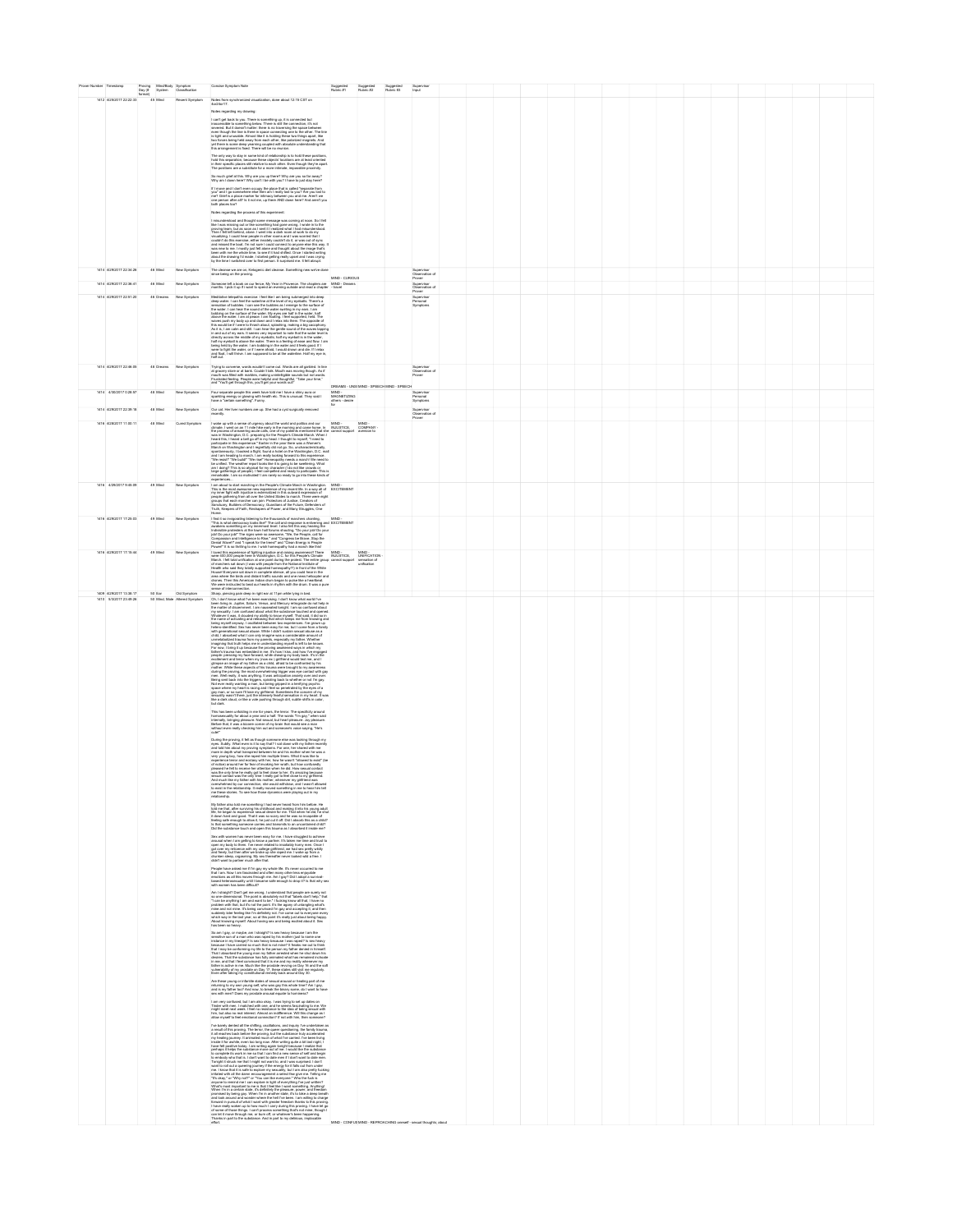|      | Prover Number Timestamp Proving MindBody Symptom<br>Day (# System Classification<br>format) |                                        |          |                                      | Concise Symptom Note                                                                                                                                                                                                                                                                                                                                                            | Supposted<br>Rubric #1                                |                          | Suggested Suggested Superv<br>Rubric #2 Rubric #3 Input |                      |  |  |  |  |  |  |  |
|------|---------------------------------------------------------------------------------------------|----------------------------------------|----------|--------------------------------------|---------------------------------------------------------------------------------------------------------------------------------------------------------------------------------------------------------------------------------------------------------------------------------------------------------------------------------------------------------------------------------|-------------------------------------------------------|--------------------------|---------------------------------------------------------|----------------------|--|--|--|--|--|--|--|
|      | 1416 4/30/2017 6:05:47                                                                      |                                        |          | 50 Dreams New Symptom                | I am out walking in the woods along this beautiful natural pathway, it is pre- DREAMS -                                                                                                                                                                                                                                                                                         |                                                       | DREAMS -<br>WALKING      |                                                         |                      |  |  |  |  |  |  |  |
|      |                                                                                             |                                        |          |                                      | $\epsilon$ are out wavelength of the space of the space of the space of the space of the space of the space of the space of the space of the space of the space of the space of the space of the space of the space of the space of                                                                                                                                             |                                                       |                          |                                                         |                      |  |  |  |  |  |  |  |
|      |                                                                                             |                                        |          |                                      |                                                                                                                                                                                                                                                                                                                                                                                 |                                                       |                          |                                                         |                      |  |  |  |  |  |  |  |
|      | 1409 4/29/2017 13:08:52                                                                     |                                        |          | 51 Mind Old Symptom                  | um peer ans ult appe tree tram above and al áltitude.<br>I have two work acquaintences whose fathers passed recently. This brought. MIND - GRIEF<br>up saidness and grief of my own father's cleath which was about 7 1/2 years                                                                                                                                                 |                                                       |                          |                                                         |                      |  |  |  |  |  |  |  |
|      | 1409 4/29/2017 13:14:32 51 Mind Altered Symptom                                             |                                        |          |                                      | algo. Installation of powers. I have been consisting with a difficult attraction with range of the state of the state powers in the state of the state of the state of the state powers of the state of the state of the stat                                                                                                                                                   |                                                       |                          |                                                         |                      |  |  |  |  |  |  |  |
|      |                                                                                             |                                        |          |                                      |                                                                                                                                                                                                                                                                                                                                                                                 |                                                       |                          |                                                         |                      |  |  |  |  |  |  |  |
|      |                                                                                             |                                        |          |                                      |                                                                                                                                                                                                                                                                                                                                                                                 |                                                       |                          |                                                         |                      |  |  |  |  |  |  |  |
|      |                                                                                             |                                        |          |                                      |                                                                                                                                                                                                                                                                                                                                                                                 |                                                       |                          |                                                         |                      |  |  |  |  |  |  |  |
|      | 1409 4/29/2017 13:10:00                                                                     |                                        | 51 Mind  | Altered Symptom                      | uscale supplied that in the interest of the means are basically good. These includes the control of the control of the control of the control of the control of the control of the control of the control of the control of t                                                                                                                                                   | MND - HELPLE(MND - POWER - sensation of               |                          |                                                         |                      |  |  |  |  |  |  |  |
|      |                                                                                             |                                        |          |                                      |                                                                                                                                                                                                                                                                                                                                                                                 | MND - IDEALIS MND - DELUSIONS - dirty - everything is |                          |                                                         |                      |  |  |  |  |  |  |  |
|      | 1409 4/29/2017 13:21:59                                                                     |                                        | 51 Mind  | New Symptom                          |                                                                                                                                                                                                                                                                                                                                                                                 |                                                       |                          |                                                         |                      |  |  |  |  |  |  |  |
|      |                                                                                             |                                        |          |                                      |                                                                                                                                                                                                                                                                                                                                                                                 |                                                       |                          |                                                         |                      |  |  |  |  |  |  |  |
|      | 1409 4/29/2017 13:37:01                                                                     |                                        | 51 Mind  | New Symptom                          |                                                                                                                                                                                                                                                                                                                                                                                 | MIND - MUSIC - desire for                             |                          |                                                         |                      |  |  |  |  |  |  |  |
|      | 1416 5/13/2017 5:51:35                                                                      |                                        | 58 Mind  | New Symptom                          | I just realized that the new film Wonder Woman final trailer contains many MIND - somes filmed in the memor in which I have been dreaming of late DETACHED                                                                                                                                                                                                                      |                                                       |                          |                                                         |                      |  |  |  |  |  |  |  |
|      |                                                                                             |                                        |          |                                      | throughout the proving.                                                                                                                                                                                                                                                                                                                                                         | observing; as if<br>- outside; from                   |                          |                                                         |                      |  |  |  |  |  |  |  |
|      | 1405 3/11/2017 18:35:30 100 Dreams New Symptom                                              |                                        |          |                                      | $\mu$ and $\mu$ is a stationary of the field $\mu$ . Then the field of the field of the stationary of the stationary of the stationary of the stationary of the stationary of the stationary of the stationary of the stationary                                                                                                                                                | DREAMS -<br>BOYFRIEND                                 |                          |                                                         |                      |  |  |  |  |  |  |  |
|      |                                                                                             |                                        |          |                                      |                                                                                                                                                                                                                                                                                                                                                                                 |                                                       |                          |                                                         |                      |  |  |  |  |  |  |  |
|      |                                                                                             |                                        |          |                                      |                                                                                                                                                                                                                                                                                                                                                                                 |                                                       |                          |                                                         |                      |  |  |  |  |  |  |  |
|      |                                                                                             |                                        |          |                                      |                                                                                                                                                                                                                                                                                                                                                                                 |                                                       |                          |                                                         |                      |  |  |  |  |  |  |  |
|      |                                                                                             |                                        |          |                                      |                                                                                                                                                                                                                                                                                                                                                                                 |                                                       |                          |                                                         |                      |  |  |  |  |  |  |  |
|      |                                                                                             |                                        |          |                                      |                                                                                                                                                                                                                                                                                                                                                                                 |                                                       |                          |                                                         |                      |  |  |  |  |  |  |  |
|      |                                                                                             |                                        |          |                                      |                                                                                                                                                                                                                                                                                                                                                                                 |                                                       |                          |                                                         |                      |  |  |  |  |  |  |  |
|      | 1406 3/18/2017 7:54:53                                                                      |                                        |          | 100 Dreams New Symptom               | Finally, then a dream when I was with a man and he wanted to touch my<br>Thair, tike a lower would want to. It felt so good to be wented in that way by<br>someone. On waking I had a longing feeling, wishing I could continue to f                                                                                                                                            |                                                       |                          |                                                         |                      |  |  |  |  |  |  |  |
|      | 1406 3/11/2017 20:41:54                                                                     |                                        | 100 Face | New Symptom                          | Eyes feel as if I am wearing swim goggles that ft right around my eyes.                                                                                                                                                                                                                                                                                                         | DREAMS - AMOROUS                                      |                          |                                                         |                      |  |  |  |  |  |  |  |
|      |                                                                                             |                                        |          |                                      |                                                                                                                                                                                                                                                                                                                                                                                 | EYE -<br>TENSION -<br>Around the                      |                          |                                                         |                      |  |  |  |  |  |  |  |
|      | 1406 3/11/2017 20:38:44                                                                     |                                        | 100 Head | New Symptom                          |                                                                                                                                                                                                                                                                                                                                                                                 |                                                       |                          |                                                         |                      |  |  |  |  |  |  |  |
|      |                                                                                             |                                        |          |                                      | Feeling a slight throbbing in the center of my forehead, right where my third $\left \frac{1}{100}\right\rangle$ - CPEN, eye or sixth chalos is located. It feels as if it is pulsating from the center out. I sensation as if - chalos as if i                                                                                                                                 |                                                       |                          |                                                         |                      |  |  |  |  |  |  |  |
|      | 1406 3/11/2017 20:49:09                                                                     | 100 Mind                               |          | New Symptom                          | At the proving launch, I had a song come into my head, it was Kety Perry's MIND -<br>song, Firework. I remembered the first time I really noticed that song, my ABSORBED                                                                                                                                                                                                        |                                                       |                          |                                                         |                      |  |  |  |  |  |  |  |
|      |                                                                                             |                                        |          |                                      | song, Frework. I remembered the first time I really noticed that song, my<br>son and I were at an animated movie and there was a kind of psychedelic<br>soene that was a climax of the hard work of the characters. Then Fivwork<br>cam                                                                                                                                         |                                                       |                          |                                                         |                      |  |  |  |  |  |  |  |
|      | 1406 3/11/2017 20:46:05                                                                     | 100 Mind                               |          | New Symptom                          |                                                                                                                                                                                                                                                                                                                                                                                 |                                                       |                          |                                                         |                      |  |  |  |  |  |  |  |
|      | 1406 3/17/2017 11:46:13 100 Neck                                                            |                                        |          | Recent Symptom                       |                                                                                                                                                                                                                                                                                                                                                                                 |                                                       |                          |                                                         |                      |  |  |  |  |  |  |  |
|      |                                                                                             |                                        |          |                                      | while comes and plates feel britis, like atlots breaking when I move. My neck<br>When I cruck, if feels stuck then cracks like a stick is breaking, same for my<br>NECK - CRACKIMIND - DELUSIONS - body - britis, is                                                                                                                                                            |                                                       |                          |                                                         |                      |  |  |  |  |  |  |  |
|      | 1406 3/16/2017 13:31:06                                                                     | 100 Neck                               |          | New Symptom                          | My neck feels britis and light, I'm feeling tension from the top of my neck to<br>The front of my head and my sinuses feel stuffy.<br>The front of my head and my sinuses feel stuffy.                                                                                                                                                                                          |                                                       |                          |                                                         |                      |  |  |  |  |  |  |  |
|      | 1406 3/11/2017 20:44:48                                                                     | 100 Ear                                |          | New Symptom                          |                                                                                                                                                                                                                                                                                                                                                                                 |                                                       |                          |                                                         |                      |  |  |  |  |  |  |  |
|      | 1406 3/12/2017 10:56:48                                                                     | 100 Head                               |          | New Symptom                          | the force of my head and siny since<br>as few allows the state. The state of the state of the state of the<br>state of the state of the state of the state of the state of the<br>state of the state of the state of the state of the                                                                                                                                           |                                                       |                          |                                                         |                      |  |  |  |  |  |  |  |
|      | 1406 3/16/2017 6:39:23                                                                      | 100 Mind                               |          | New Symptom                          |                                                                                                                                                                                                                                                                                                                                                                                 |                                                       |                          |                                                         |                      |  |  |  |  |  |  |  |
|      |                                                                                             |                                        |          |                                      | Red cheeks                                                                                                                                                                                                                                                                                                                                                                      | FACE-                                                 |                          |                                                         |                      |  |  |  |  |  |  |  |
|      | 1409 3/13/2017 21:35:14 100 Face New Symptom                                                |                                        |          |                                      |                                                                                                                                                                                                                                                                                                                                                                                 | DISCOLORATI<br>ON - red -<br>Cheeks                   |                          |                                                         |                      |  |  |  |  |  |  |  |
|      | 1409 3/12/2017 15:20:13 100 Mind                                                            |                                        |          | New Symptom                          | Dekation spirits are in the room playing tricks. It was fun and sily. I was laughing without them.                                                                                                                                                                                                                                                                              | MIND -<br>DELUSIONS -                                 |                          |                                                         |                      |  |  |  |  |  |  |  |
|      |                                                                                             |                                        |          |                                      |                                                                                                                                                                                                                                                                                                                                                                                 | specters,<br>ghosts, spirits                          |                          |                                                         |                      |  |  |  |  |  |  |  |
|      | 1409 3/13/2017 20:13:20 100 Stomach New Symptom                                             |                                        |          |                                      | Narrios interior scritters                                                                                                                                                                                                                                                                                                                                                      | STOMACH-<br>NAUSEA-                                   |                          |                                                         |                      |  |  |  |  |  |  |  |
|      | 1411 5/4/2017 22:08:56                                                                      |                                        |          | 100 Generals, New Symptom            | On June 25, 2005 had traumatic brain injury, June 27, 2005 grand mal                                                                                                                                                                                                                                                                                                            |                                                       |                          |                                                         |                      |  |  |  |  |  |  |  |
|      |                                                                                             |                                        |          |                                      | On xune 20, 2000 med textures contributed from a z/2, 2000 great that control control of the control of the state of the state of the control of the control of the control of the control of the control of the control of t                                                                                                                                                   |                                                       |                          |                                                         |                      |  |  |  |  |  |  |  |
|      |                                                                                             |                                        |          |                                      |                                                                                                                                                                                                                                                                                                                                                                                 |                                                       |                          |                                                         |                      |  |  |  |  |  |  |  |
|      |                                                                                             |                                        |          |                                      |                                                                                                                                                                                                                                                                                                                                                                                 |                                                       |                          |                                                         |                      |  |  |  |  |  |  |  |
|      |                                                                                             |                                        |          |                                      |                                                                                                                                                                                                                                                                                                                                                                                 |                                                       |                          |                                                         |                      |  |  |  |  |  |  |  |
|      |                                                                                             |                                        |          |                                      |                                                                                                                                                                                                                                                                                                                                                                                 |                                                       |                          |                                                         |                      |  |  |  |  |  |  |  |
|      |                                                                                             |                                        |          |                                      |                                                                                                                                                                                                                                                                                                                                                                                 |                                                       |                          |                                                         |                      |  |  |  |  |  |  |  |
|      |                                                                                             |                                        |          |                                      |                                                                                                                                                                                                                                                                                                                                                                                 |                                                       |                          |                                                         |                      |  |  |  |  |  |  |  |
|      |                                                                                             |                                        |          |                                      |                                                                                                                                                                                                                                                                                                                                                                                 |                                                       |                          |                                                         |                      |  |  |  |  |  |  |  |
|      | 1412 3/13/2017 22:54:52 100 Eye                                                             |                                        |          | New Symptom                          |                                                                                                                                                                                                                                                                                                                                                                                 |                                                       | EYE - ITCHING<br>- About |                                                         |                      |  |  |  |  |  |  |  |
|      | 1412 3/13/2017 22:54:52 100 Face                                                            |                                        |          | New Symptom                          | The shape are the four case of the following state and the results of the state of the state of the state of the state of the state of the state of the state of the state of the state of the state of the state of the stat<br>I forgot to mention that Saturday morning I woke up with two unexplained MOUTH -<br>blood blisters inside my mouth on the left side of my lip. |                                                       |                          |                                                         |                      |  |  |  |  |  |  |  |
|      |                                                                                             |                                        |          |                                      |                                                                                                                                                                                                                                                                                                                                                                                 | ERUPTIONS<br>vesicles - blood<br>vesicles             |                          |                                                         |                      |  |  |  |  |  |  |  |
|      | 1412 4/23/2017 22:01:29                                                                     |                                        | 100 Mind | New Symptom                          | In the week leading up to the proving I was fiscinated with this woman's<br>polyphonic singing. A couple of exemples of her for now meditation<br>forthcoming.                                                                                                                                                                                                                  |                                                       |                          |                                                         |                      |  |  |  |  |  |  |  |
|      |                                                                                             |                                        |          |                                      | https:cronww.youtube.comprwatch?v=vC9Qh709gas                                                                                                                                                                                                                                                                                                                                   |                                                       |                          |                                                         |                      |  |  |  |  |  |  |  |
|      |                                                                                             |                                        |          |                                      | Mitps:pronwww.youtube.comprwatch?v=d6cvHGON58                                                                                                                                                                                                                                                                                                                                   |                                                       |                          |                                                         |                      |  |  |  |  |  |  |  |
|      | 1413 3/11/2017 19:25:36   100 Mind   New Symptom<br>1413 3/12/2017 19:30:24                 |                                        |          |                                      | Feeling of lightness after meeting for the homeopathic proving.                                                                                                                                                                                                                                                                                                                 | MND.<br><b>TRANQUILLITY</b>                           |                          |                                                         |                      |  |  |  |  |  |  |  |
|      |                                                                                             | 100 Mind                               |          | New Symptom                          | Witnessed a blazing bright car fire on the drive horne from the proving<br>meeting. Flames were taller than the buildings around it. When driving away<br>from the accident an electrical outage heppened that I and the driver coul                                                                                                                                            |                                                       |                          |                                                         |                      |  |  |  |  |  |  |  |
|      | 1415 3/11/2017 18:41:39                                                                     |                                        |          | 100 Chest, New Symptom<br>Face, Neck | Teach as means of the exploration from three blocks associates more the<br>according energy respectively. The exploration of the state of the state<br>of the state of the state of the state and the state of the state and<br>$\sim 80$                                                                                                                                       |                                                       |                          |                                                         |                      |  |  |  |  |  |  |  |
|      | 1415 3/12/2017 15:24:34                                                                     |                                        |          | 100 Mind New Symptom                 |                                                                                                                                                                                                                                                                                                                                                                                 |                                                       |                          |                                                         |                      |  |  |  |  |  |  |  |
|      |                                                                                             |                                        |          |                                      |                                                                                                                                                                                                                                                                                                                                                                                 |                                                       |                          |                                                         | Personal<br>Symptoms |  |  |  |  |  |  |  |
|      | 1415 3/12/2017 15:23:03  100 Mind   New Symptom                                             |                                        |          |                                      |                                                                                                                                                                                                                                                                                                                                                                                 |                                                       |                          |                                                         | Prover               |  |  |  |  |  |  |  |
|      |                                                                                             |                                        |          |                                      | light.<br>T30 am I keep looking over my shoulder feeling like someone is behind me MIND - MIND - FEAR-<br>but I see no one there. I still feel really calm and light but my heart rate feels DELUSIONS - behind him;<br>Increased. pop                                                                                                                                          |                                                       |                          |                                                         | symptoms             |  |  |  |  |  |  |  |
|      | 1415 3/12/2017 15:20:12 100 Dreams New Symptom                                              |                                        |          |                                      |                                                                                                                                                                                                                                                                                                                                                                                 |                                                       |                          |                                                         |                      |  |  |  |  |  |  |  |
|      |                                                                                             |                                        |          |                                      | I was in water battling a great big green sea monster or dragon. I falt very<br>weaky with the battle, it seemed to drag on. My weapon was like an old<br>fashioned phone or radio hand set and I was trying to keep that dry but it                                                                                                                                            |                                                       |                          |                                                         | Prover<br>symptoms   |  |  |  |  |  |  |  |
|      |                                                                                             |                                        |          |                                      |                                                                                                                                                                                                                                                                                                                                                                                 |                                                       |                          |                                                         |                      |  |  |  |  |  |  |  |
|      |                                                                                             |                                        |          |                                      |                                                                                                                                                                                                                                                                                                                                                                                 |                                                       |                          |                                                         |                      |  |  |  |  |  |  |  |
|      |                                                                                             |                                        |          |                                      |                                                                                                                                                                                                                                                                                                                                                                                 |                                                       |                          |                                                         |                      |  |  |  |  |  |  |  |
|      |                                                                                             |                                        |          |                                      | control and the following the control and the state in the control behavior. In the control and the control of the control and the control of the control of the control of the control of the control of the control of the                                                                                                                                                    |                                                       |                          |                                                         |                      |  |  |  |  |  |  |  |
|      |                                                                                             |                                        |          |                                      |                                                                                                                                                                                                                                                                                                                                                                                 |                                                       |                          |                                                         |                      |  |  |  |  |  |  |  |
|      |                                                                                             |                                        |          |                                      |                                                                                                                                                                                                                                                                                                                                                                                 |                                                       |                          |                                                         |                      |  |  |  |  |  |  |  |
|      |                                                                                             |                                        |          |                                      |                                                                                                                                                                                                                                                                                                                                                                                 |                                                       |                          |                                                         |                      |  |  |  |  |  |  |  |
|      |                                                                                             |                                        |          |                                      | ow porch i para mas o xeep one ammen console of the more in terms in versa.<br>In mislectualing dog, I get it to stay on the porch and I crawled back into the<br>boson through the window. And I said that would be fire because s                                                                                                                                             |                                                       |                          |                                                         |                      |  |  |  |  |  |  |  |
| 1401 |                                                                                             | 001/18:00 Mind                         |          | Mental and<br>Emotional              | During meditation I felt a wave of energy flowing over me from east to west. MIND -<br>I felt warm and happy.                                                                                                                                                                                                                                                                   |                                                       |                          |                                                         |                      |  |  |  |  |  |  |  |
|      |                                                                                             |                                        |          |                                      |                                                                                                                                                                                                                                                                                                                                                                                 | wawas going                                           |                          |                                                         |                      |  |  |  |  |  |  |  |
| 1401 |                                                                                             | 002/17:00 Mind                         |          | Mental and<br>Emotional              | I completed writing in my journal. My husband made dinner and washed the MIND - HELD -<br>dishes. There was a hard rain. I felt clean and cared for and accomplished. desire to be                                                                                                                                                                                              | desir<br>held                                         |                          |                                                         |                      |  |  |  |  |  |  |  |
| 1401 |                                                                                             | 01/11:11 Mind                          |          | Mental and<br>Emotional              |                                                                                                                                                                                                                                                                                                                                                                                 |                                                       |                          |                                                         |                      |  |  |  |  |  |  |  |
|      |                                                                                             |                                        |          |                                      |                                                                                                                                                                                                                                                                                                                                                                                 |                                                       |                          |                                                         |                      |  |  |  |  |  |  |  |
|      |                                                                                             |                                        |          |                                      | I would like to take the whole bottle, cap, label and all of the remedy. Then 1 MRO could be able blanch at the UELLISO/NS-<br>would be able to the could be expected as a proper state of the UELLISO/NS-<br>and not return to my                                                                                                                                              |                                                       |                          |                                                         |                      |  |  |  |  |  |  |  |
| 1401 |                                                                                             | 02/21:30 Mind                          |          | Mental and<br>Freedomal              |                                                                                                                                                                                                                                                                                                                                                                                 |                                                       |                          |                                                         |                      |  |  |  |  |  |  |  |
|      |                                                                                             |                                        |          |                                      |                                                                                                                                                                                                                                                                                                                                                                                 |                                                       |                          |                                                         |                      |  |  |  |  |  |  |  |
|      |                                                                                             |                                        |          |                                      | to read to bisionize the state and state and the state of the discussed how<br>that the two discussions of the control of the state and the state of the state of the state<br>of the state of the state of the state of the state                                                                                                                                              |                                                       |                          |                                                         |                      |  |  |  |  |  |  |  |
|      |                                                                                             |                                        |          |                                      |                                                                                                                                                                                                                                                                                                                                                                                 |                                                       |                          |                                                         |                      |  |  |  |  |  |  |  |
| 1401 |                                                                                             |                                        |          |                                      | CODTOO Dream Plain in scapula and Dreamt strep to their antronsumed.<br>Among the strep in the strep of the strep in the strep in the strep in the strep in the strep in the strep in<br>Among the control of the strep in the str                                                                                                                                              |                                                       |                          |                                                         |                      |  |  |  |  |  |  |  |
| 1401 |                                                                                             |                                        |          |                                      |                                                                                                                                                                                                                                                                                                                                                                                 |                                                       |                          |                                                         |                      |  |  |  |  |  |  |  |
|      |                                                                                             | 04/07:00 Dream Mental and<br>Emotional |          |                                      |                                                                                                                                                                                                                                                                                                                                                                                 |                                                       |                          |                                                         |                      |  |  |  |  |  |  |  |
|      |                                                                                             |                                        |          |                                      | is the a factorier) phrough white walls with gray does ancountering men. DREAMS .<br>In open fall was the a group meth to must a decision. Are they been given to the control of the control of the<br>and carrying a large backp                                                                                                                                               |                                                       |                          |                                                         |                      |  |  |  |  |  |  |  |
| 1401 |                                                                                             | 05/07:00 Dream                         |          | Stomach, shoulders                   | hances or standing still.                                                                                                                                                                                                                                                                                                                                                       |                                                       |                          |                                                         |                      |  |  |  |  |  |  |  |
|      |                                                                                             |                                        |          | arms                                 |                                                                                                                                                                                                                                                                                                                                                                                 |                                                       |                          |                                                         |                      |  |  |  |  |  |  |  |
|      |                                                                                             |                                        |          |                                      |                                                                                                                                                                                                                                                                                                                                                                                 |                                                       |                          |                                                         |                      |  |  |  |  |  |  |  |
|      |                                                                                             |                                        |          |                                      |                                                                                                                                                                                                                                                                                                                                                                                 |                                                       |                          |                                                         |                      |  |  |  |  |  |  |  |
| 1401 |                                                                                             | 08/19:00 Mind                          |          | Mental and<br>Emotional              |                                                                                                                                                                                                                                                                                                                                                                                 |                                                       |                          |                                                         |                      |  |  |  |  |  |  |  |
|      |                                                                                             |                                        |          |                                      | me on the phone to share an article she read onlin. I felt like my privacy was space is being                                                                                                                                                                                                                                                                                   |                                                       |                          |                                                         |                      |  |  |  |  |  |  |  |
| 1401 |                                                                                             | 07/07:00 Dream Mental and<br>Emotional |          |                                      |                                                                                                                                                                                                                                                                                                                                                                                 | DREAMS -<br>BUSINESS                                  |                          |                                                         |                      |  |  |  |  |  |  |  |
|      |                                                                                             |                                        |          |                                      | invasivel, curve a statistical de statistical de la contrata de la contrata de la contrata de la contrata de la contrata de la contrata de la contrata de la contrata de la contrata de la contrata de la contrata de la cont                                                                                                                                                   |                                                       |                          |                                                         |                      |  |  |  |  |  |  |  |
|      |                                                                                             |                                        |          |                                      |                                                                                                                                                                                                                                                                                                                                                                                 |                                                       |                          |                                                         |                      |  |  |  |  |  |  |  |
|      |                                                                                             |                                        |          |                                      |                                                                                                                                                                                                                                                                                                                                                                                 |                                                       |                          |                                                         |                      |  |  |  |  |  |  |  |
| 1401 |                                                                                             | 08/07:00 Mind                          |          | Mental and<br>Emotional              | -<br>Watched Sunrise. Felt the beam of the Sun directly entering my heart. I feel MIND -<br>TRANQUILLITY                                                                                                                                                                                                                                                                        |                                                       |                          |                                                         |                      |  |  |  |  |  |  |  |
| 1401 |                                                                                             | 09/07:00 Dream                         |          | Pain in upper back                   |                                                                                                                                                                                                                                                                                                                                                                                 |                                                       | DREAMS                   |                                                         |                      |  |  |  |  |  |  |  |
|      |                                                                                             |                                        |          |                                      | "These were three dreams. One involving school busess. One about putting DREAMS -<br>art prints in a binder. A third about a girl involved in a relationship involving VWID<br>a must and another women. I am amazed at the number o                                                                                                                                            |                                                       |                          |                                                         |                      |  |  |  |  |  |  |  |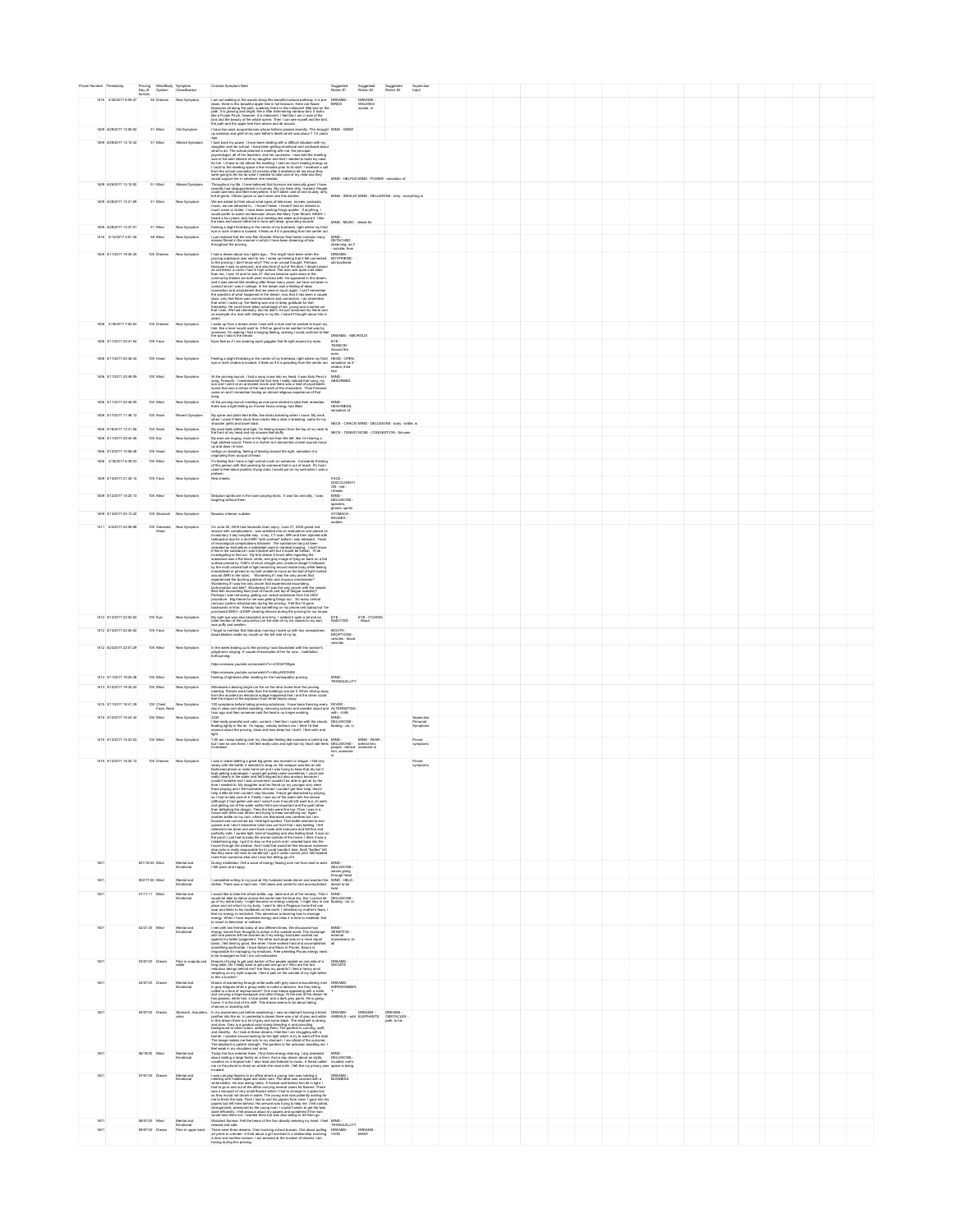|      | Prover Number Timestamp                                    |                |                               | Proving Mind/Body Symptom<br>Day (# System Classification format) | Concise Symptom Note                                                                                                                                                                                                                                              |                                                                     | Suggested Suggested Suggested Supervisor<br>Rubric #1 Rubric #2 Rubric #3 Input |            |                                                                                                                                                                                                                                                                                                                                                                                                                                    |  |  |  |  |  |  |  |  |
|------|------------------------------------------------------------|----------------|-------------------------------|-------------------------------------------------------------------|-------------------------------------------------------------------------------------------------------------------------------------------------------------------------------------------------------------------------------------------------------------------|---------------------------------------------------------------------|---------------------------------------------------------------------------------|------------|------------------------------------------------------------------------------------------------------------------------------------------------------------------------------------------------------------------------------------------------------------------------------------------------------------------------------------------------------------------------------------------------------------------------------------|--|--|--|--|--|--|--|--|
|      | tatt                                                       |                | 10/07:00 Dream                | Mental and<br>Freedomal                                           | A dream about a dark skinned men who came for an astrological reading. The reading vest well to the standing Disrusting Branch in the Frast House ii (the Tage of the Disrusting Disrusting the line of the line of the line                                      | DREAMS.<br>MEANINGELL                                               |                                                                                 |            |                                                                                                                                                                                                                                                                                                                                                                                                                                    |  |  |  |  |  |  |  |  |
| 1401 |                                                            | 11/19:00 Mind  |                               | Mental and<br>Emotional                                           | Today I accomplished a lot of household tasks and spent time writing. I felt MIND - good about being so productive.<br>good about being so productive.                                                                                                            |                                                                     |                                                                                 |            |                                                                                                                                                                                                                                                                                                                                                                                                                                    |  |  |  |  |  |  |  |  |
|      | 1401                                                       | 12/19:00 Mind  |                               | Mental and<br>Emotional                                           | Completed online course in writing and handed in the final exam. I was methodical and detailed. I feel like I am not a warrior on a quest.                                                                                                                        | MIND-<br>FASTIDIOUS-<br>work; in his                                |                                                                                 |            |                                                                                                                                                                                                                                                                                                                                                                                                                                    |  |  |  |  |  |  |  |  |
| 1401 |                                                            | 13/19:00 Mind  |                               | Mental and<br>Emotional                                           | I wrote my monthly email about the New Moon and sent it out. I enjoy<br>exploring the meaning of the New Moon each month and sharing it with<br>return                                                                                                            | MND.<br>THOUGHTS-<br>rush - busines<br>accomplished<br>about        |                                                                                 |            |                                                                                                                                                                                                                                                                                                                                                                                                                                    |  |  |  |  |  |  |  |  |
| 1401 |                                                            | 14/20:00 Mind  |                               | Mental and<br>Emotional                                           | My husband and I pruned the jasmine bush. I attended the weekly writer's MIND - ORDER group. I got good feedback from one of the members who encouraged me - desire for to write to write the members who encouraged me - desi                                    |                                                                     |                                                                                 |            |                                                                                                                                                                                                                                                                                                                                                                                                                                    |  |  |  |  |  |  |  |  |
|      | 1401                                                       | 15/20:00 Mind  |                               | Mental and<br>Exercises                                           |                                                                                                                                                                                                                                                                   |                                                                     |                                                                                 |            |                                                                                                                                                                                                                                                                                                                                                                                                                                    |  |  |  |  |  |  |  |  |
| 1401 |                                                            | 16/07:00 Dream |                               | Mental and<br>Exertimed                                           |                                                                                                                                                                                                                                                                   |                                                                     |                                                                                 |            |                                                                                                                                                                                                                                                                                                                                                                                                                                    |  |  |  |  |  |  |  |  |
|      |                                                            |                |                               |                                                                   | Shipper Counter that a chiese the party of the state of the field of the SAMS - MIND - Advertised by the state of the state of the state of the state of the state of the state of the state of the state of the state of the                                     |                                                                     |                                                                                 |            |                                                                                                                                                                                                                                                                                                                                                                                                                                    |  |  |  |  |  |  |  |  |
| 1401 |                                                            | 17/19:00 Mind  |                               | Mental and<br>Emotional                                           | I rested in the sun and air after yestenday's exhausting encounter with the CENERALS - woman. I am replemished by the sun.                                                                                                                                        | SUN - exposure<br>SUN - exposure<br>to the sun -<br>arrel-          |                                                                                 |            |                                                                                                                                                                                                                                                                                                                                                                                                                                    |  |  |  |  |  |  |  |  |
|      | 1401                                                       |                | 18/19:00 Generals Diambea     |                                                                   | I felt weak and sleepy.                                                                                                                                                                                                                                           | ame-<br>GENERALS -<br>WEAKNESS - aleginess - ale<br>from sleepiness |                                                                                 |            |                                                                                                                                                                                                                                                                                                                                                                                                                                    |  |  |  |  |  |  |  |  |
| 1401 |                                                            | 18/19:00 Mind  |                               | Mental and<br>Emotional                                           | During meditations I see a purple cloud against a pale yellow green that<br>loseps appearing in my third eye.                                                                                                                                                     | HEAD - OPEN                                                         |                                                                                 |            |                                                                                                                                                                                                                                                                                                                                                                                                                                    |  |  |  |  |  |  |  |  |
| 1401 |                                                            | 19/16:30 Mind  |                               | Mental and<br>Emotional                                           |                                                                                                                                                                                                                                                                   | sensation as if<br>chakra; third<br>eye                             |                                                                                 |            |                                                                                                                                                                                                                                                                                                                                                                                                                                    |  |  |  |  |  |  |  |  |
|      |                                                            |                |                               |                                                                   | The Moon is in Germini and I feel like my emotions during this proving are all MIND-<br>over the place. Early in the day I was depressed. I could not get motivated. ABSENTMINDE<br>Then I discovered an old comedy had been added t                              |                                                                     |                                                                                 |            |                                                                                                                                                                                                                                                                                                                                                                                                                                    |  |  |  |  |  |  |  |  |
|      | 1401                                                       |                | 20/07:00 Dream                | Mental and<br>Emotional                                           | emeneur Carnomi amo I met m commo commy sex.<br>An oridar woman, a writer was trying to find a clue hidden behind a mini DREAMS<br>dirigible. It was in code. Another writer gave me an antidar on newspirit to CODES<br>connect. Anoth                           | DREAMS-                                                             |                                                                                 |            |                                                                                                                                                                                                                                                                                                                                                                                                                                    |  |  |  |  |  |  |  |  |
|      | 1401                                                       |                | 21/11/00 Abdomen Cramps       |                                                                   | I had abdominal cramps and defecated three times.                                                                                                                                                                                                                 | ABDOMEN-<br>PAIN-<br>cramping<br>followed by -<br>diamhea; fetid    |                                                                                 |            |                                                                                                                                                                                                                                                                                                                                                                                                                                    |  |  |  |  |  |  |  |  |
|      | 1401                                                       | 22/19:00 Mind  |                               | Mental and<br>Emotional                                           | A quiet day.) revised a poem and submitted it to the library's poetry contest. MIND -<br>I like the poem                                                                                                                                                          | VERSES -                                                            |                                                                                 |            |                                                                                                                                                                                                                                                                                                                                                                                                                                    |  |  |  |  |  |  |  |  |
|      | 1401                                                       | 23/19:00 Mind  |                               | Mental and<br>Emotional                                           | I went to the eye doctor for yearly check up. The waiting room was full. I had<br>to wat a long trens. I found the energy in the room difficult to deal with. I felt<br>like bouncing off the walls.                                                              | making                                                              |                                                                                 |            |                                                                                                                                                                                                                                                                                                                                                                                                                                    |  |  |  |  |  |  |  |  |
|      | tant                                                       | 24/07:00 Dream |                               | Mental and<br>Freedomal                                           | was coursing off the walls.<br>The latter of the state of the state of the state of the state of the state of the state of the state of the<br>would black the me at ingit A. Chainles from data beat to make the same sculpt of                                  |                                                                     |                                                                                 |            |                                                                                                                                                                                                                                                                                                                                                                                                                                    |  |  |  |  |  |  |  |  |
|      | tatt                                                       |                |                               | 25/07:00 Dream Mental and                                         | Transamber screening to visit me. I put on my light blue robe and fied MIND -<br>It The person was in the docreasy, My back was to the person. Screening CELUSIONS -<br>it The person was in the docreasy, My back was to the person                              |                                                                     |                                                                                 |            |                                                                                                                                                                                                                                                                                                                                                                                                                                    |  |  |  |  |  |  |  |  |
|      | 1401                                                       |                | 26/14:00 Leftleg Pain         |                                                                   | I stepped in a hole and pulled the muscle of my left leg and knee. It was<br>hard to walk for a while. Transiting Mars made aspects to my natal Moon                                                                                                              | <b>EXTREMITIES</b>                                                  |                                                                                 |            |                                                                                                                                                                                                                                                                                                                                                                                                                                    |  |  |  |  |  |  |  |  |
|      | 1401                                                       |                | 28/19:00 Mind                 | Mental and<br>Emotional                                           | and natal Marx<br>Today I talked with my friend who suggested I do some bodywork to release                                                                                                                                                                       | - INJURIES                                                          |                                                                                 |            |                                                                                                                                                                                                                                                                                                                                                                                                                                    |  |  |  |  |  |  |  |  |
|      | 1401                                                       | 29/07:00 Dream |                               | Mental and                                                        | Dream about being in a hospital. I falt like I was well taken care of. After the DREAMS - dream I felt relaxed. HOSPITALS                                                                                                                                         |                                                                     |                                                                                 |            |                                                                                                                                                                                                                                                                                                                                                                                                                                    |  |  |  |  |  |  |  |  |
|      | 1401                                                       |                | 30/19:00 Left leg<br>and knee | Emotional<br>Pain                                                 | My leg was aching a lot. I reated during the day and did some light<br>exercises.                                                                                                                                                                                 | <b>EXTREMITIES</b><br>- PAIN - aching                               |                                                                                 |            |                                                                                                                                                                                                                                                                                                                                                                                                                                    |  |  |  |  |  |  |  |  |
|      | 1401                                                       |                | 991/19:00 Mind                | Mental and<br>Emotional                                           | exercises.<br>In spite of good astrological aspects, I felt angry and out of sorts all day. I<br>was on a journey of self sabotage.                                                                                                                               | MND - ANGER MND - PESSIMIST                                         |                                                                                 |            |                                                                                                                                                                                                                                                                                                                                                                                                                                    |  |  |  |  |  |  |  |  |
| 1401 |                                                            | 992/07:00 Mind |                               | Mental and<br>Emotional                                           | was one puterness of the statement of the state and the state of the state of the state of the state of the state of the state of the state of the state of the state of the state of the state of the state of the state of t                                    |                                                                     |                                                                                 |            |                                                                                                                                                                                                                                                                                                                                                                                                                                    |  |  |  |  |  |  |  |  |
|      | 1415 3/15/2017 8:05:26 Option 1 head, ears Recent Symptom  |                |                               |                                                                   |                                                                                                                                                                                                                                                                   |                                                                     |                                                                                 |            |                                                                                                                                                                                                                                                                                                                                                                                                                                    |  |  |  |  |  |  |  |  |
|      |                                                            |                |                               |                                                                   |                                                                                                                                                                                                                                                                   |                                                                     |                                                                                 |            |                                                                                                                                                                                                                                                                                                                                                                                                                                    |  |  |  |  |  |  |  |  |
|      | 1415 3/15/2017 8:03:33 Option 1 Head New Symptom           |                |                               |                                                                   | 5:30 am, I awoke with a headache across the length of my forehead. It was HEAD - PAIN - HEAD - PAIN - GENERALS -<br>a solid pressing pain and remained when I got out of bed at 7:30 am, but, I waking - on Forehead - LOSS - flu<br>get a drink                  |                                                                     |                                                                                 |            |                                                                                                                                                                                                                                                                                                                                                                                                                                    |  |  |  |  |  |  |  |  |
|      | 1415 3/15/2017 8:24:55 Option 1 head, ears Recent Symptom  |                |                               |                                                                   | My headache was better after walking outside and moving but returned when I came into the house and set down.                                                                                                                                                     |                                                                     |                                                                                 |            |                                                                                                                                                                                                                                                                                                                                                                                                                                    |  |  |  |  |  |  |  |  |
|      | 1415 3/15/2017 9:18:02 Option 1 Head, eyes Altered Symptom |                |                               |                                                                   | My headache was completely relieved in the shower and returned afterward. It has shifted more internal and more on the right. It feels like a sphere of pressing pairs inside the right of the right state of pressing pairs                                      |                                                                     |                                                                                 |            |                                                                                                                                                                                                                                                                                                                                                                                                                                    |  |  |  |  |  |  |  |  |
|      | 1409 04/05/2017 14:30:00                                   |                | Mind                          |                                                                   | Une workers thought I was confused. I was upset. I wanted to cry. Tired. I MIND -<br>Wanted to lay down and go to sleep.<br>CONFUSION of mind. assembly                                                                                                           |                                                                     |                                                                                 |            |                                                                                                                                                                                                                                                                                                                                                                                                                                    |  |  |  |  |  |  |  |  |
|      | 1409 04/05/2017 14:30:00                                   |                |                               | Mind Old symptom                                                  | Imitability, closer to sadress. How can people litter like that? Feel depressed<br>and disappointed in furnance. More intensified than usual. Media MIND - IRRITABIMIND - SADNESS                                                                                 | $-200$                                                              |                                                                                 |            |                                                                                                                                                                                                                                                                                                                                                                                                                                    |  |  |  |  |  |  |  |  |
|      | 1409 0405/2017 14:30:00<br>1409 04/05/2017 14:30:00        |                | Female                        | <b>Skin</b> New Symptom                                           | Really dry skin that's linky                                                                                                                                                                                                                                      | SKIN - DRY                                                          |                                                                                 |            |                                                                                                                                                                                                                                                                                                                                                                                                                                    |  |  |  |  |  |  |  |  |
|      |                                                            |                |                               |                                                                   | reality ory sem must in hury<br>Felt like a two year old that needed a nap. And immediately after this event SLEEP -<br>my period came.                                                                                                                           |                                                                     |                                                                                 |            |                                                                                                                                                                                                                                                                                                                                                                                                                                    |  |  |  |  |  |  |  |  |
|      | 1409 04/05/2017 14:00:00<br>1415 3/14/2017 18:00:00        |                |                               | Stomach New Symptom<br>Eyes Old Symptom                           | Really thirsty. Drink in outps.<br>Newsylvany, access to the state of the state of the Steel Steel Box 1999. The Chinese Steel Steel Steel Steel Steel Steel Steel Steel Steel Steel Steel Steel Steel Steel Steel Steel Steel Steel Steel Steel Steel Steel Stee |                                                                     | STOMACH - THIRST - unquenchable                                                 | .<br>Voqea | Prover did not<br>notice she was<br>blinking eyes<br>and look very<br>uncomfortable<br>once I asked<br>she noted it<br>herself                                                                                                                                                                                                                                                                                                     |  |  |  |  |  |  |  |  |
|      | 1415 3/14/2017 18:00:00                                    |                |                               | Mind New Symptoms                                                 | Like the pariodic table we learn in school, like being in one of those early $MND$ .<br>stiges, lack of knowing what steps to take, don't know how. Stupor, $ABSENTMNDE$<br>blankness.                                                                            |                                                                     |                                                                                 |            | This is a hard<br>one. Prove<br>one. Prover<br>something new<br>something new<br>sail flooking at a<br>from what she<br>has learned in<br>school, the<br>periodic table.<br>However, think<br>it really is part<br>of her case now<br>that I am getting<br>to know her a<br>bit. She is very<br>capable doing<br>many things but<br>at the other<br>at the other<br>hand she has a<br>not knowing<br>how which is<br>why wrote old |  |  |  |  |  |  |  |  |